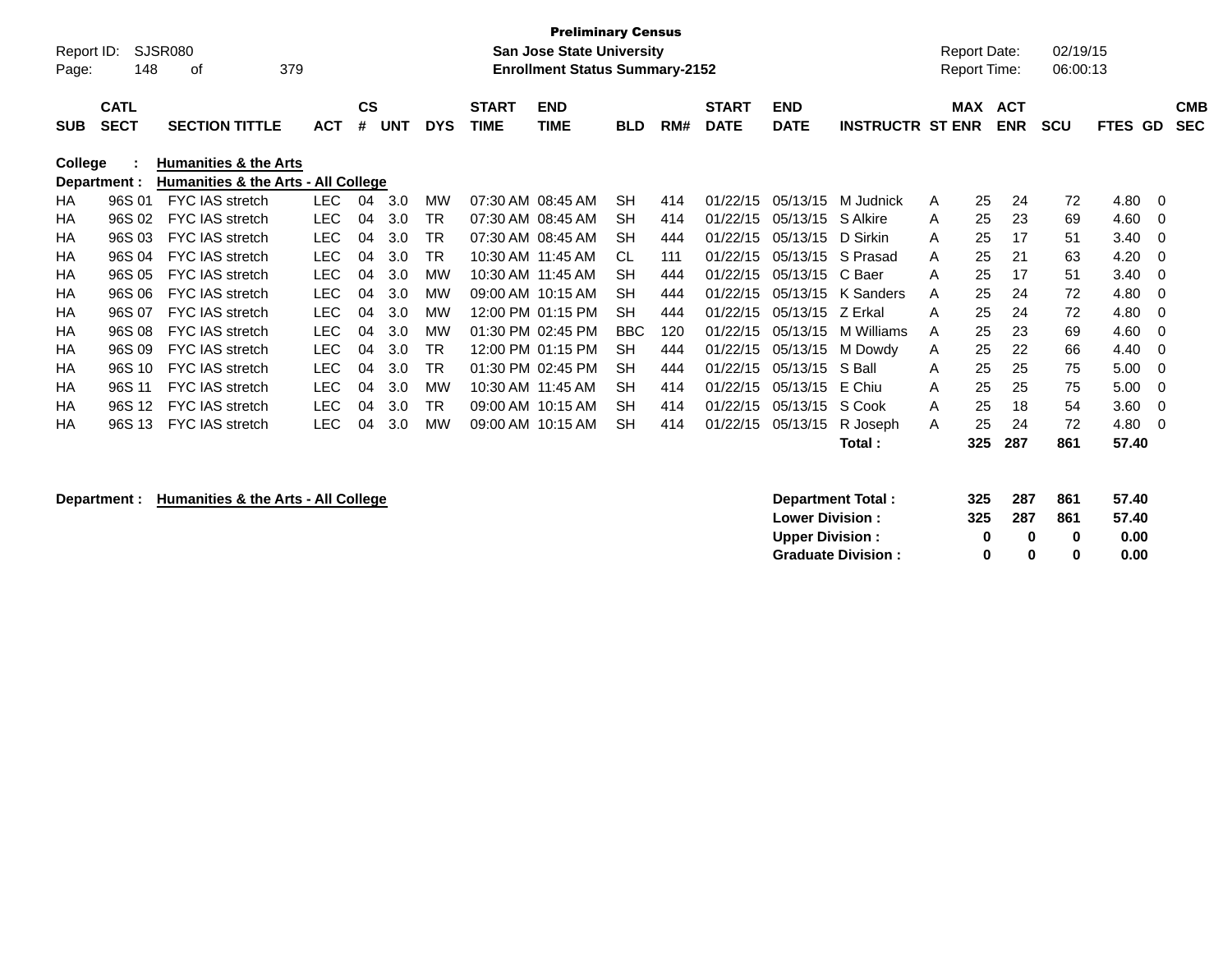| Page:      | Report ID: SJSR080<br>149  | 379<br>οf                               |               |                    |            |            |                             | <b>Preliminary Census</b><br><b>San Jose State University</b><br><b>Enrollment Status Summary-2152</b> |            |     |                             |                             |                                  | <b>Report Date:</b><br>Report Time: |                   | 02/19/15<br>06:00:13 |             |                          |                |
|------------|----------------------------|-----------------------------------------|---------------|--------------------|------------|------------|-----------------------------|--------------------------------------------------------------------------------------------------------|------------|-----|-----------------------------|-----------------------------|----------------------------------|-------------------------------------|-------------------|----------------------|-------------|--------------------------|----------------|
| <b>SUB</b> | <b>CATL</b><br><b>SECT</b> | <b>SECTION TITTLE</b>                   | <b>ACT</b>    | $\mathsf{cs}$<br># | <b>UNT</b> | <b>DYS</b> | <b>START</b><br><b>TIME</b> | <b>END</b><br><b>TIME</b>                                                                              | <b>BLD</b> | RM# | <b>START</b><br><b>DATE</b> | <b>END</b><br><b>DATE</b>   | <b>INSTRUCTR ST ENR</b>          | MAX ACT                             | <b>ENR</b>        | <b>SCU</b>           | FTES GD SEC |                          | <b>CMB</b>     |
| College    | Department :               | <b>Humanities &amp; the Arts</b><br>Art |               |                    |            |            |                             |                                                                                                        |            |     |                             |                             |                                  |                                     |                   |                      |             |                          |                |
|            | ARED 150 01                | <b>Field Experiences</b>                | <b>SEM</b>    | 05                 | 3.0        | M          |                             | 04:30 PM 07:20 PM                                                                                      | ART        | 141 |                             |                             | 01/22/15 05/13/15 S Trimingham A | 25                                  | $12 \overline{ }$ | 36                   | 2.40        |                          | $0\,$ C        |
| CА         | 150 01                     | <b>Field Experiences</b>                | <b>SEM</b>    | 05                 | 3.0        | M          |                             | 04:30 PM 07:20 PM                                                                                      | ART        | 141 |                             |                             | 01/22/15 05/13/15 S Trimingham A | $\mathbf 0$                         | $\overline{4}$    | 12                   | 0.80        |                          | 0 <sup>o</sup> |
|            |                            |                                         |               |                    |            |            |                             |                                                                                                        |            |     |                             |                             | Total:                           | 25                                  | 16                | 48                   | 3.20        |                          |                |
|            |                            | ARED 184Y 02 Stdt Tchg II               | <b>SUP</b>    | 25                 | 4.0        | TBA        |                             |                                                                                                        |            |     |                             |                             | 01/22/15 05/13/15 S Trimingham A | 6                                   | 5                 | 20                   | $1.33 \ 0$  |                          |                |
|            |                            |                                         |               |                    |            |            |                             |                                                                                                        |            |     |                             |                             | Total :                          | 6                                   | 5                 | 20                   | 1.33        |                          |                |
|            |                            | ARED 184Z 02 Stdt Tchg III              | <b>SUP</b>    |                    | 25 4.0     | TBA        |                             |                                                                                                        |            |     |                             |                             | 01/22/15 05/13/15 S Trimingham A | 6                                   | 5                 | 20                   | $1.33 \ 0$  |                          |                |
|            |                            |                                         |               |                    |            |            |                             |                                                                                                        |            |     |                             |                             | Total :                          | 6                                   | 5                 | 20                   | 1.33        |                          |                |
|            | ARED 365 02                | <b>Field Exp Seminar</b>                | SEM 05 1.0    |                    |            | TBA        |                             |                                                                                                        |            |     |                             | 01/22/15 05/13/15           |                                  | 6<br>A                              | 0                 | 0                    | $0.00 \t 0$ |                          |                |
|            |                            |                                         |               |                    |            |            |                             |                                                                                                        |            |     |                             |                             | Total:                           | 6                                   | 0                 | 0                    | 0.00        |                          |                |
| ART        | 1 0 1                      | Prof Prep in Art                        | <b>LEC</b>    | 01                 | 1.0 T      |            |                             | 06:30 PM 07:20 PM                                                                                      | ART        | 135 |                             | 01/22/15 05/13/15           | S Gorham                         | 50<br>A                             | 50                | 50                   | $3.33 \ 0$  |                          |                |
|            |                            |                                         |               |                    |            |            |                             |                                                                                                        |            |     |                             |                             | Total :                          | 50                                  | 50                | 50                   | 3.33        |                          |                |
| <b>ART</b> | 2 0 1                      | Artist in Culture                       | SEM           | 05                 | 3.0        | <b>MW</b>  |                             | 09:00 AM 10:15 AM                                                                                      | ART        | 108 |                             |                             | 01/22/15 05/13/15 L Rodriguez    | 24<br>A                             | 24                | 72                   | $4.80$ 0    |                          |                |
| ART        | 202                        | Artist in Culture                       | SEM           | 05                 | 3.0        | <b>TR</b>  |                             | 06:00 PM 07:15 PM                                                                                      | ART        | 108 |                             | 01/22/15 05/13/15           | I Yeh                            | 24<br>A                             | 23                | 69                   | $4.60$ 0    |                          |                |
|            |                            |                                         |               |                    |            |            |                             |                                                                                                        |            |     |                             |                             | Total:                           | 48                                  | 47                | 141                  | 9.40        |                          |                |
| <b>ART</b> | 301                        | Medium and Message SEM                  |               |                    | 05 3.0     | TR         | 10:30 AM 11:45 AM           |                                                                                                        | ART        | 108 |                             | 01/22/15 05/13/15 S Wright  |                                  | 24<br>A                             | 24                | 72                   | 4.80 0      |                          |                |
| ART        | 302                        | Medium and Message SEM 05 3.0           |               |                    |            | TR         |                             | 09:00 AM 10:15 AM                                                                                      | ART        | 108 |                             | 01/22/15 05/13/15 S Wright  |                                  | 24<br>A                             | 24                | 72                   | $4.80$ 0    |                          |                |
|            |                            |                                         |               |                    |            |            |                             |                                                                                                        |            |     |                             |                             | Total :                          | 48                                  | 48                | 144                  | 9.60        |                          |                |
| <b>ART</b> | 12 01                      | 2-D Des and Color Co ACT                |               | 07                 | 3.0        | <b>MW</b>  |                             | 12:00 PM 02:50 PM                                                                                      | ART        | 301 |                             | 01/22/15 05/13/15 G Antokal |                                  | 24<br>A                             | 25                | 75                   | $5.00 \t 0$ |                          |                |
| ART        | 12 02                      | 2-D Des and Color Co ACT                |               |                    | 3.0        |            |                             |                                                                                                        |            |     |                             |                             |                                  | X<br>0                              | $\mathbf 0$       | 0                    | $0.00 \t 0$ |                          |                |
| ART        | 12 03                      | 2-D Des and Color Co ACT                |               | 07                 | 3.0        | <b>TR</b>  |                             | 03:00 PM 05:50 PM                                                                                      | ART        | 301 |                             | 01/22/15 05/13/15 I Lewin   |                                  | 24<br>A                             | 21                | 63                   | 4.20        | $\overline{\phantom{0}}$ |                |
|            |                            |                                         |               |                    |            |            |                             |                                                                                                        |            |     |                             |                             | Total :                          | 48                                  | 46                | 138                  | 9.20        |                          |                |
| <b>ART</b> | 1301                       | 3-D Concepts                            | ACT           | 07                 | 3.0        | МW         |                             | 03:00 PM 05:50 PM                                                                                      | ART 108    |     |                             |                             | 01/22/15 05/13/15 A Eustaquio A  | 24                                  | 23                | 69                   | 4.60 0      |                          |                |
| ART        | 1302                       | 3-D Concepts                            | <b>ACT</b>    |                    | 07 3.0     | <b>TR</b>  |                             | 12:00 PM 02:50 PM                                                                                      | ART 108    |     |                             |                             | 01/22/15 05/13/15 A Valenziano A | 24                                  | 24                | 72                   | 4.80 0      |                          |                |
|            |                            |                                         |               |                    |            |            |                             |                                                                                                        |            |     |                             |                             | Total:                           | 48                                  | 47                | 141                  | 9.40        |                          |                |
| ART        | 24 01                      | Drawing I                               | ACT           |                    | 07 3.0     | TR         |                             | 08:00 AM 10:50 AM                                                                                      | ART 312    |     |                             |                             | 01/22/15 05/13/15 E Friedman A   | 24                                  | 24                | 72                   | 4.80 0      |                          |                |
| <b>ART</b> | 24 02                      | Drawing I                               | <b>ACT</b>    | 07                 | 3.0        | MW         |                             | 03:00 PM 05:50 PM                                                                                      | ART        | 337 |                             | 01/22/15 05/13/15 M Angeja  |                                  | 25<br>Α                             | 24                | 72                   | 4.80 0      |                          |                |
| <b>ART</b> | 24 03                      | Drawing I                               | <b>ACT</b>    |                    | 07 3.0     | TR         |                             | 12:00 PM 02:50 PM                                                                                      | ART        | 337 |                             |                             | 01/22/15 05/13/15 E Friedman     | 25<br>A                             | 25                | 75                   | $5.00 \t 0$ |                          |                |
| ART        | 24 04                      | Drawing I                               | ACT 07 3.0 TR |                    |            |            |                             | 03:00 PM 05:50 PM                                                                                      | ART 312    |     |                             | 01/22/15 05/13/15 D Feasel  |                                  | 24<br>A                             | 24                | 72                   | 4.80 0      |                          |                |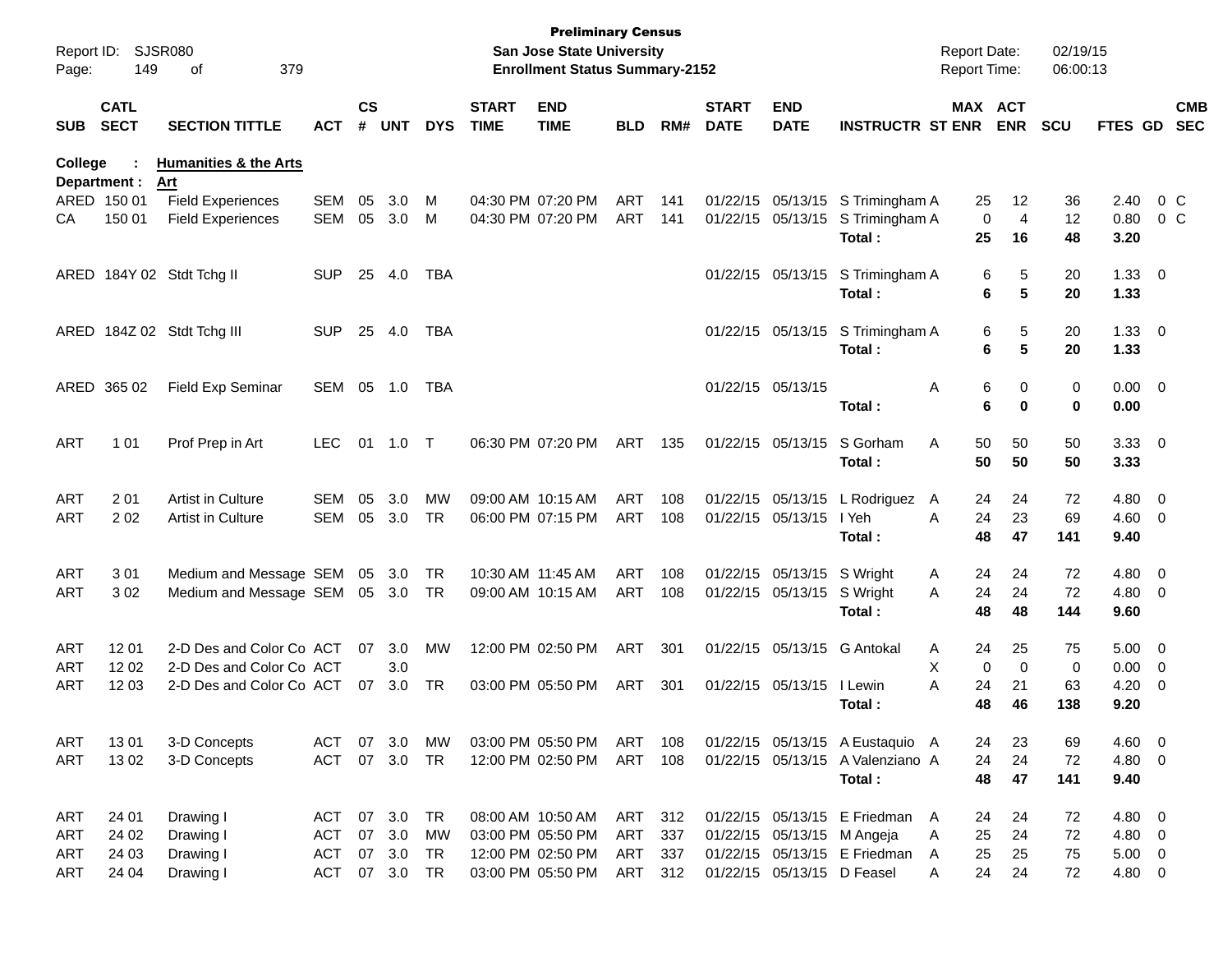| Report ID:<br>Page: | 150                                                 | <b>SJSR080</b><br>379<br>οf |            |               |            |            |              | <b>Preliminary Census</b><br>San Jose State University<br><b>Enrollment Status Summary-2152</b> |            |     |              |                           |                                 | <b>Report Date:</b><br><b>Report Time:</b> |            | 02/19/15<br>06:00:13 |                |                         |
|---------------------|-----------------------------------------------------|-----------------------------|------------|---------------|------------|------------|--------------|-------------------------------------------------------------------------------------------------|------------|-----|--------------|---------------------------|---------------------------------|--------------------------------------------|------------|----------------------|----------------|-------------------------|
|                     | <b>CATL</b><br><b>SECT</b><br><b>SECTION TITTLE</b> |                             |            | $\mathsf{cs}$ |            |            | <b>START</b> | <b>END</b>                                                                                      |            |     | <b>START</b> | <b>END</b>                |                                 | MAX ACT                                    |            |                      |                | <b>CMB</b>              |
| <b>SUB</b>          |                                                     |                             | <b>ACT</b> | #             | <b>UNT</b> | <b>DYS</b> | <b>TIME</b>  | <b>TIME</b>                                                                                     | <b>BLD</b> | RM# | <b>DATE</b>  | <b>DATE</b>               | <b>INSTRUCTR ST ENR</b>         |                                            | <b>ENR</b> | <b>SCU</b>           | FTES GD        | <b>SEC</b>              |
|                     |                                                     |                             |            |               |            |            |              |                                                                                                 |            |     |              |                           | Total:                          | 98                                         | 97         | 291                  | 19.40          |                         |
| ART                 | 26 01                                               | Drawing II                  | <b>ACT</b> | 07            | 3.0        | MW         |              | 08:00 AM 10:50 AM                                                                               | ART        | 312 |              | 01/22/15 05/13/15         | J Adkins                        | 24<br>A                                    | 19         | 57                   | 3.80           | $\overline{\mathbf{0}}$ |
| ART                 | 26 02                                               | Drawing II                  | ACT        | 07            | 3.0        | MW         |              | 12:00 PM 02:50 PM                                                                               | ART        | 312 |              | 01/22/15 05/13/15         | J Adkins                        | 24<br>A                                    | 24         | 72                   | 4.80           | 0                       |
|                     |                                                     |                             |            |               |            |            |              |                                                                                                 |            |     |              |                           | Total:                          | 48                                         | 43         | 129                  | 8.60           |                         |
| ART                 | 39 01                                               | Multi Arts/Children         | LAB        | 07            | 3.0        | TR         |              | 12:00 PM 02:50 PM                                                                               | ART        | 203 |              | 01/22/15 05/13/15         | S Trimingham A                  | 15                                         | 13         | 39                   | 2.60 0         |                         |
|                     |                                                     |                             |            |               |            |            |              |                                                                                                 |            |     |              |                           | Total:                          | 15                                         | 13         | 39                   | 2.60           |                         |
| ART                 | 46 01                                               | Intro to Ceramics           | <b>ACT</b> | 07            | 3.0        | MW         |              | 08:00 AM 10:50 AM                                                                               | IS         | 165 | 01/22/15     | 05/13/15                  | C Slade                         | 25<br>A                                    | 23         | 69                   | 4.60           | $\overline{\mathbf{0}}$ |
| ART                 | 46 02                                               | Intro to Ceramics           | <b>ACT</b> | 07            | 3.0        | MW         |              | 12:00 PM 02:50 PM                                                                               | IS         | 165 |              | 01/22/15 05/13/15         | E Torrance                      | 25<br>A                                    | 21         | 63                   | 4.20           | 0                       |
| ART                 | 46 03                                               | Intro to Ceramics           | <b>ACT</b> | 07            | 3.0        | <b>TR</b>  |              | 12:00 PM 02:50 PM                                                                               | IS         | 165 |              | 01/22/15 05/13/15         | C Morey                         | 25<br>A                                    | 24         | 72                   | 4.80           | 0                       |
| ART                 | 46 04                                               | Intro to Ceramics           | ACT        | 07            | 3.0        | <b>TR</b>  |              | 03:00 PM 05:50 PM                                                                               | IS         | 165 |              | 01/22/15 05/13/15         | M Van Den DoA                   | 25                                         | 24         | 72                   | 4.80           | 0                       |
|                     |                                                     |                             |            |               |            |            |              |                                                                                                 |            |     |              |                           | Total:                          | 100                                        | 92         | 276                  | 18.40          |                         |
| ART                 | 47 01                                               | Intro Metal Smithing        | <b>ACT</b> | 07            | 3.0        | - F        |              | 09:30 AM 03:30 PM                                                                               | ART        | 210 |              | 01/22/15 05/13/15         | Y Escalante                     | 24<br>A                                    | 22         | 66                   | 4.40 0         |                         |
|                     |                                                     |                             |            |               |            |            |              |                                                                                                 |            |     |              |                           | Total:                          | 24                                         | 22         | 66                   | 4.40           |                         |
| ART                 | 61 01                                               | <b>Beginning Painting</b>   | ACT        | 07            | 3.0        | МW         |              | 08:00 AM 10:50 AM                                                                               | ART        | 306 |              | 01/22/15 05/13/15         | P Surgalski                     | 25<br>A                                    | 15         | 45                   | $3.00 \ 0$     |                         |
|                     |                                                     |                             |            |               |            |            |              |                                                                                                 |            |     |              |                           | Total:                          | 25                                         | 15         | 45                   | 3.00           |                         |
| ART                 | 68 01                                               | Beg. Sculpture              | <b>ACT</b> | 07            | 3.0        | МW         |              | 12:00 PM 02:50 PM                                                                               | AF         | 001 |              | 01/22/15 05/13/15         | N Cox                           | 25<br>Α                                    | 25         | 75                   | $5.00 \t 0$    |                         |
|                     |                                                     |                             |            |               |            |            |              |                                                                                                 |            |     |              |                           | Total:                          | 25                                         | 25         | 75                   | 5.00           |                         |
| ART                 | 74 01                                               | Intro to Digital Med        | <b>ACT</b> | 07            | 3.0        | MW         |              | 12:00 PM 02:50 PM                                                                               | ART        | 241 |              | 01/22/15 05/13/15         | J Morgan                        | 24<br>A                                    | 24         | 72                   | 4.80           | $\overline{\mathbf{0}}$ |
| ART                 | 74 02                                               | Intro to Digital Med        | <b>ACT</b> | 07            | 3.0        | MW         |              | 03:00 PM 05:50 PM                                                                               | ART        | 241 |              | 01/22/15 05/13/15         | J Morgan                        | 24<br>A                                    | 23         | 69                   | 4.60           | 0                       |
| ART                 | 74 03                                               | Intro to Digital Med        | <b>ACT</b> | 07            | 3.0        | <b>TR</b>  |              | 12:00 PM 02:50 PM                                                                               | ART        | 241 |              | 01/22/15 05/13/15         | A Blanton                       | 24<br>A                                    | 24         | 72                   | 4.80           | 0                       |
| ART                 | 74 04                                               | Intro to Digital Med        | <b>ACT</b> | 07            | 3.0        | <b>TR</b>  |              | 03:00 PM 05:50 PM                                                                               | ART        | 241 |              | 01/22/15 05/13/15         | J Slayton                       | 24<br>A                                    | 24         | 72                   | 4.80           | 0                       |
|                     |                                                     |                             |            |               |            |            |              |                                                                                                 |            |     |              |                           | Total:                          | 96                                         | 95         | 285                  | 19.00          |                         |
| <b>ART</b>          | 75 01                                               | Intro Digital Video         | ACT 07 3.0 |               |            | <b>MW</b>  |              | 12:00 PM 02:50 PM                                                                               | ART        | 237 |              | 01/22/15 05/13/15 S Durie |                                 | 25<br>A                                    | 25         | 75                   | $5.00 \t 0$    |                         |
|                     |                                                     |                             |            |               |            |            |              |                                                                                                 |            |     |              |                           | Total:                          | 25                                         | 25         | 75                   | 5.00           |                         |
| ART                 |                                                     | 100W 01 Writng Wrkshp FA    | SEM        |               | 04 3.0     | МW         |              | 01:30 PM 02:45 PM                                                                               | ART        | 141 |              |                           | 01/22/15 05/13/15 A Junkerman A | 25                                         | 23         | 69                   | $4.60 \quad 0$ |                         |
| ART                 |                                                     | 100W 02 Writng Wrkshp FA    | <b>SEM</b> | 04            | 3.0        | TR         |              | 10:30 AM 11:45 AM                                                                               | <b>ART</b> | 141 |              | 01/22/15 05/13/15         | J Silk                          | 25<br>Α                                    | 25         | 75                   | $5.00 \t 0$    |                         |
| ART                 |                                                     | 100W 03 Writng Wrkshp FA    | SEM        | 04            | 3.0        | TR         |              | 12:00 PM 01:15 PM                                                                               | ART        | 141 |              | 01/22/15 05/13/15         | J Silk                          | 25<br>Α                                    | 25         | 75                   | $5.00 \t 0$    |                         |
| ART                 |                                                     | 100W 04 Writng Wrkshp FA    | SEM        | 04            | 3.0        | TR         |              | 03:00 PM 04:15 PM                                                                               | ART        | 141 |              | 01/22/15 05/13/15         | J Silk                          | 25<br>Α                                    | 24         | 72                   | 4.80 0         |                         |
|                     |                                                     |                             |            |               |            |            |              |                                                                                                 |            |     |              |                           | Total:                          | 100                                        | 97         | 291                  | 19.40          |                         |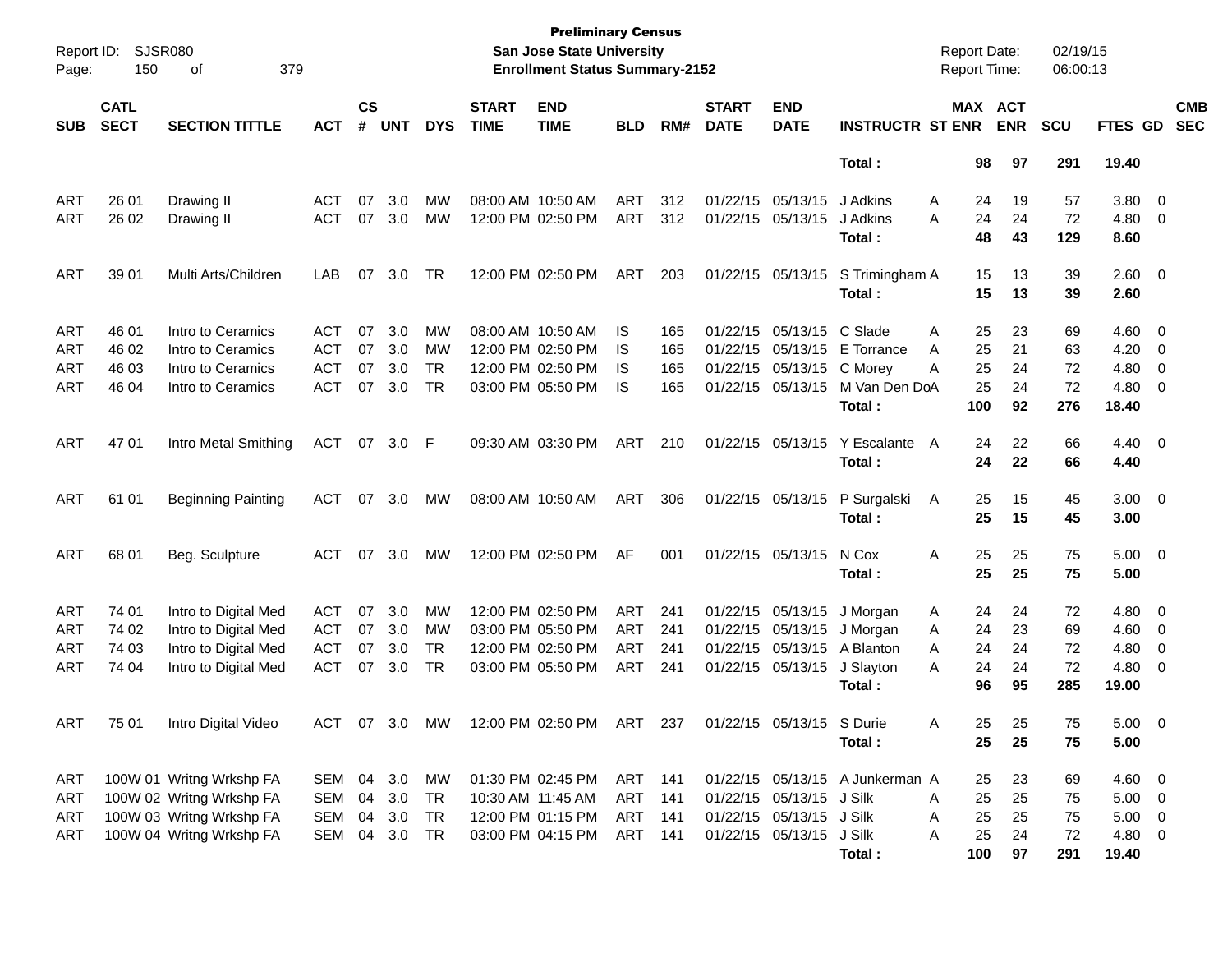| Report ID:<br>Page: | 151                        | SJSR080<br>379<br>οf                     |                                |                |            |                 |                             | <b>Preliminary Census</b><br><b>San Jose State University</b><br><b>Enrollment Status Summary-2152</b> |                          |            |                             |                                        |                                                                                | <b>Report Date:</b><br><b>Report Time:</b> |                              | 02/19/15<br>06:00:13    |                                   |                       |                          |
|---------------------|----------------------------|------------------------------------------|--------------------------------|----------------|------------|-----------------|-----------------------------|--------------------------------------------------------------------------------------------------------|--------------------------|------------|-----------------------------|----------------------------------------|--------------------------------------------------------------------------------|--------------------------------------------|------------------------------|-------------------------|-----------------------------------|-----------------------|--------------------------|
| <b>SUB</b>          | <b>CATL</b><br><b>SECT</b> | <b>SECTION TITTLE</b>                    | <b>ACT</b>                     | <b>CS</b><br># | <b>UNT</b> | <b>DYS</b>      | <b>START</b><br><b>TIME</b> | <b>END</b><br><b>TIME</b>                                                                              | <b>BLD</b>               | RM#        | <b>START</b><br><b>DATE</b> | <b>END</b><br><b>DATE</b>              | <b>INSTRUCTR ST ENR</b>                                                        |                                            | <b>MAX ACT</b><br><b>ENR</b> | <b>SCU</b>              | FTES GD                           |                       | <b>CMB</b><br><b>SEC</b> |
| ART                 | 101 01                     | Digital Media Art                        | LAB                            | 15             | 3.0        | MW              |                             | 03:00 PM 05:50 PM                                                                                      | ART                      | 237        |                             | 01/22/15 05/13/15                      | S Durie<br>Total :                                                             | Α<br>24<br>24                              | 23<br>23                     | 69<br>69                | $4.60 \ 0$<br>4.60                |                       |                          |
| ART                 | 104 01                     | Interdisc Sem Dig Me SEM 05 3.0 T        |                                |                |            |                 |                             | 06:00 PM 08:50 PM                                                                                      | ART                      | 110        |                             | 01/22/15 05/13/15                      | J Slayton<br>Total:                                                            | 20<br>A<br>20                              | 20<br>20                     | 60<br>60                | $4.00 \ 0$<br>4.00                |                       |                          |
| <b>ART</b>          | 106 01                     | Tpcs:Human/Mach InteLAB                  |                                |                | 15 3.0 TR  |                 |                             | 03:00 PM 05:50 PM                                                                                      | ART                      | 237        |                             | 01/22/15 05/13/15                      | S Durie<br>Total :                                                             | 24<br>A<br>24                              | 20<br>20                     | 60<br>60                | $4.00 \ 0$<br>4.00                |                       |                          |
| ART                 | 107 01                     | Adv Proj Digital Med                     | LAB                            |                | 15 3.0     | TR              |                             | 12:00 PM 02:50 PM                                                                                      | ART                      | 237        |                             | 01/22/15 05/13/15                      | G Hobbs<br>Total:                                                              | 24<br>Α<br>24                              | 23<br>23                     | 69<br>69                | 4.85 5<br>4.85                    |                       |                          |
| ART<br><b>CS</b>    | 108 01<br>108 01           | Intro Game Studies<br>Intro Game Studies | <b>LEC</b><br><b>LEC</b>       | 01<br>01       | 3.0<br>3.0 | MW<br><b>MW</b> |                             | 06:00 PM 07:15 PM<br>06:00 PM 07:15 PM                                                                 | <b>ART</b><br><b>ART</b> | 135<br>135 |                             | 01/22/15 05/13/15<br>01/22/15 05/13/15 | J Morgan<br>J Morgan<br>Total:                                                 | 50<br>A<br>0<br>A<br>50                    | 19<br>31<br>50               | 57<br>93<br>150         | 3.80<br>6.20<br>10.00             | 0 <sup>o</sup><br>0 C |                          |
| <b>ART</b>          | 132 01                     | <b>TpcsInterCeramics</b>                 | <b>ACT</b>                     |                | 07 3.0     | <b>MW</b>       |                             | 12:00 PM 02:50 PM                                                                                      | IS                       | 124        |                             | 01/22/15 05/13/15                      | S Welsh<br>Total :                                                             | 24<br>A<br>24                              | 20<br>20                     | 60<br>60                | $4.00 \ 0$<br>4.00                |                       |                          |
| <b>ART</b>          | 133 01                     | Tpcs:Ceramic Sculptu ACT 07 3.0          |                                |                |            | MW              |                             | 03:00 PM 05:50 PM                                                                                      | IS                       | 124        |                             | 01/22/15 05/13/15                      | S Welsh<br>Total :                                                             | 18<br>A<br>18                              | 14<br>14                     | 42<br>42                | $2.95$ 3<br>2.95                  |                       |                          |
| ART                 | 134 01                     | Tpcs: Advanced CeramiLAB                 |                                |                | 15 3.0     | MW              |                             | 03:00 PM 05:50 PM                                                                                      | IS                       | 124        |                             | 01/22/15 05/13/15                      | S Welsh<br>Total:                                                              | Α<br>7<br>$\overline{7}$                   | 7<br>$\overline{7}$          | 21<br>21                | $1.45$ 1<br>1.45                  |                       |                          |
| ART                 | 135 01                     | Moldmaking                               | ACT                            |                | 07 3.0     | -F              |                             | 10:00 AM 04:00 PM                                                                                      | AF                       | 001        |                             | 01/22/15 05/13/15                      | C Eckert<br>Total:                                                             | 25<br>Α<br>25                              | 17<br>17                     | 51<br>51                | $3.40 \ 0$<br>3.40                |                       |                          |
| ART                 | 13701                      | Figure Modeling                          | LAB                            | 15             | 3.0        | TR              |                             | 12:00 PM 02:50 PM                                                                                      | IS                       | 166        |                             | 01/22/15 05/13/15                      | M Van Den DoA<br>Total :                                                       | 25<br>25                                   | 23<br>23                     | 69<br>69                | 4.70 2<br>4.70                    |                       |                          |
| ART                 | 138 01                     | <b>Studio Art Exper</b>                  | ACT 07 3.0 TR                  |                |            |                 |                             | 04:30 PM 07:20 PM ART 203                                                                              |                          |            |                             |                                        | 01/22/15 05/13/15 B Hughes<br>Total:                                           | A<br>25<br>25                              | 18<br>18                     | 54<br>54                | 3.60 0<br>3.60                    |                       |                          |
| ART<br>CA           | 139 01<br>139 01           | Adv. Multicultural<br>Adv. Multicultural | ACT 07 3.0 TR<br>ACT 07 3.0 TR |                |            |                 |                             | 12:00 PM 02:50 PM<br>12:00 PM 02:50 PM                                                                 | ART 203<br>ART           | 203        |                             |                                        | 01/22/15 05/13/15 S Trimingham A<br>01/22/15 05/13/15 S Trimingham A<br>Total: | 10<br>0<br>10                              | 9<br>$\pmb{0}$<br>9          | 27<br>$\mathbf 0$<br>27 | 1.80 0 C<br>$0.00 \t 0 C$<br>1.80 |                       |                          |
| ART                 | 140 01 Glass               |                                          | ACT 07 3.0 TR                  |                |            |                 |                             | 12:00 PM 02:50 PM IS                                                                                   |                          | 235        |                             |                                        | 01/22/15 05/13/15 C Straubing A                                                | 20                                         | 20                           | 60                      | $4.00 \t 0$                       |                       |                          |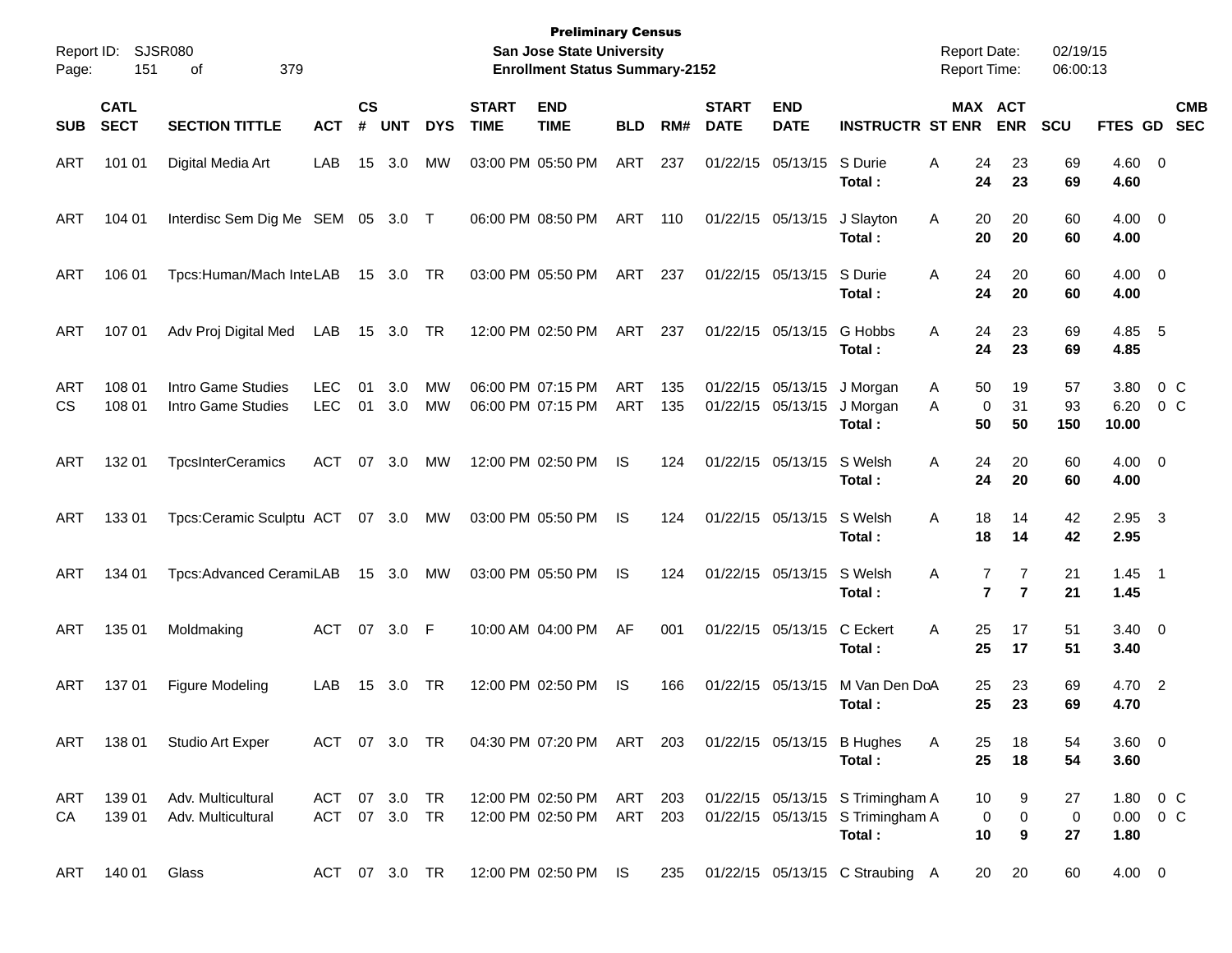| Page: | Report ID: SJSR080<br>152  | 379<br>οf                    |               |                    |            |            |                             | <b>Preliminary Census</b><br>San Jose State University<br><b>Enrollment Status Summary-2152</b> |            |     |                             |                            |                                                           | <b>Report Date:</b> | <b>Report Time:</b>   | 02/19/15<br>06:00:13 |                        |                          |
|-------|----------------------------|------------------------------|---------------|--------------------|------------|------------|-----------------------------|-------------------------------------------------------------------------------------------------|------------|-----|-----------------------------|----------------------------|-----------------------------------------------------------|---------------------|-----------------------|----------------------|------------------------|--------------------------|
| SUB   | <b>CATL</b><br><b>SECT</b> | <b>SECTION TITTLE</b>        | <b>ACT</b>    | $\mathsf{cs}$<br># | <b>UNT</b> | <b>DYS</b> | <b>START</b><br><b>TIME</b> | <b>END</b><br><b>TIME</b>                                                                       | <b>BLD</b> | RM# | <b>START</b><br><b>DATE</b> | <b>END</b><br><b>DATE</b>  | <b>INSTRUCTR ST ENR</b>                                   |                     | MAX ACT<br><b>ENR</b> | <b>SCU</b>           | <b>FTES GD</b>         | <b>CMB</b><br><b>SEC</b> |
|       |                            |                              |               |                    |            |            |                             |                                                                                                 |            |     |                             |                            | Total:                                                    |                     | 20<br>20              | 60                   | 4.00                   |                          |
| ART   | 141 01                     | Adv Glass                    | ACT           |                    | 07 3.0     | TR         |                             | 03:00 PM 05:50 PM                                                                               | IS         | 235 |                             | 01/22/15 05/13/15          | C Straubing<br>Total:                                     | A                   | 20<br>17<br>20<br>17  | 51<br>51             | 3.60 4<br>3.60         |                          |
| ART   | 147 01                     | Tpcs: Mtlsmithing/Je         | ACT 07 3.0    |                    |            | МW         |                             | 12:00 PM 02:50 PM                                                                               | ART        | 210 |                             | 01/22/15 05/13/15          | Y Escalante A<br>Total:                                   |                     | 24<br>21<br>24<br>21  | 63<br>63             | $4.25$ 1<br>4.25       |                          |
| ART   | 149 02                     | Tpcs:JewelSmSculp            | ACT 07 3.0    |                    |            | МW         |                             | 03:00 PM 05:50 PM                                                                               | ART        | 210 |                             | 01/22/15 05/13/15          | Y Escalante A<br>Total:                                   |                     | 24<br>23<br>24<br>23  | 69<br>69             | 4.75 3<br>4.75         |                          |
| ART   | 151 01                     | Screen-Printing              | ACT           |                    | 07 3.0     | TR         |                             | 12:00 PM 02:50 PM                                                                               | ART        | 301 |                             | 01/22/15 05/13/15          | I Yeh<br>Total:                                           | Α                   | 24<br>25<br>24<br>25  | 75<br>75             | $5.05$ 1<br>5.05       |                          |
| ART   | 155 01                     | Tpcs: Monotype               | ACT           |                    | 07 3.0     | MW         |                             | 12:00 PM 02:50 PM                                                                               | ART        | 307 |                             | 01/22/15 05/13/15          | P Surgalski<br>Total:                                     | A                   | 24<br>20<br>24<br>20  | 60<br>60             | $4.15 \quad 3$<br>4.15 |                          |
| ART   | 158 01                     | Tpcs: Adv Drawing            | LAB           |                    | 15 3.0     | MW         |                             | 12:00 PM 02:50 PM                                                                               | ART        | 337 |                             | 01/22/15 05/13/15          | M Angeja<br>Total:                                        | A                   | 24<br>20<br>24<br>20  | 60<br>60             | $4.00 \ 0$<br>4.00     |                          |
| ART   | 162 01                     | Watercolor                   | ACT           |                    | 07 3.0     | MW         |                             | 03:00 PM 05:50 PM                                                                               | ART 312    |     |                             | 01/22/15 05/13/15          | P Surgalski<br>Total:                                     | A                   | 24<br>23<br>24<br>23  | 69<br>69             | $4.60$ 0<br>4.60       |                          |
| ART   |                            | 164B 01 Int. Painting II     | ACT           |                    | 07 3.0     | MW         |                             | 03:00 PM 05:50 PM                                                                               | ART        | 310 |                             | 01/22/15 05/13/15          | G Antokal<br>Total:                                       | A                   | 15<br>14<br>15<br>14  | 42<br>42             | 2.80 0<br>2.80         |                          |
| ART   | 165 01                     | <b>Tpcs: Figure Paintin</b>  | ACT 07 3.0 TR |                    |            |            |                             | 12:00 PM 02:50 PM                                                                               | ART        | 306 |                             | 01/22/15 05/13/15          | D Feasel<br>Total:                                        | A                   | 24<br>24<br>24<br>24  | 72<br>72             | 4.85 1<br>4.85         |                          |
| ART   | 166 01                     | Tpcs: Advanced Painti LAB    |               |                    | 15 3.0     | MW         |                             | 03:00 PM 05:50 PM                                                                               | ART        | 310 |                             | 01/22/15 05/13/15          | G Antokal<br>Total:                                       | Α                   | 10<br>10<br>10<br>10  | 30<br>30             | $2.00 \t 0$<br>2.00    |                          |
|       |                            | ART 173 01 Tpcs:InstallArt   |               |                    |            |            |                             | LAB 15 3.0 MW 03:00 PM 05:50 PM AF 001                                                          |            |     |                             | 01/22/15 05/13/15 S Wright | Total:                                                    | A                   | 25<br>22<br>25<br>22  | 66<br>66             | 4.50 2<br>4.50         |                          |
|       |                            | ART 175 01 Sp Top Studio Art | ACT 07 3.0 R  |                    |            |            |                             | 03:00 PM 05:50 PM ART 108 01/22/15 05/13/15 A Blanton                                           |            |     |                             |                            | Total:                                                    | A                   | 16<br>24<br>24<br>16  | 48<br>48             | 3.35 3<br>3.35         |                          |
|       |                            | ART 177 01 Prof Practices    | LEC 04 3.0 T  |                    |            |            |                             |                                                                                                 |            |     |                             |                            | 03:00 PM 05:50 PM ART 108 01/22/15 05/13/15 J Hernandez A |                     | 24 19                 | 57                   | $3.85$ 1               |                          |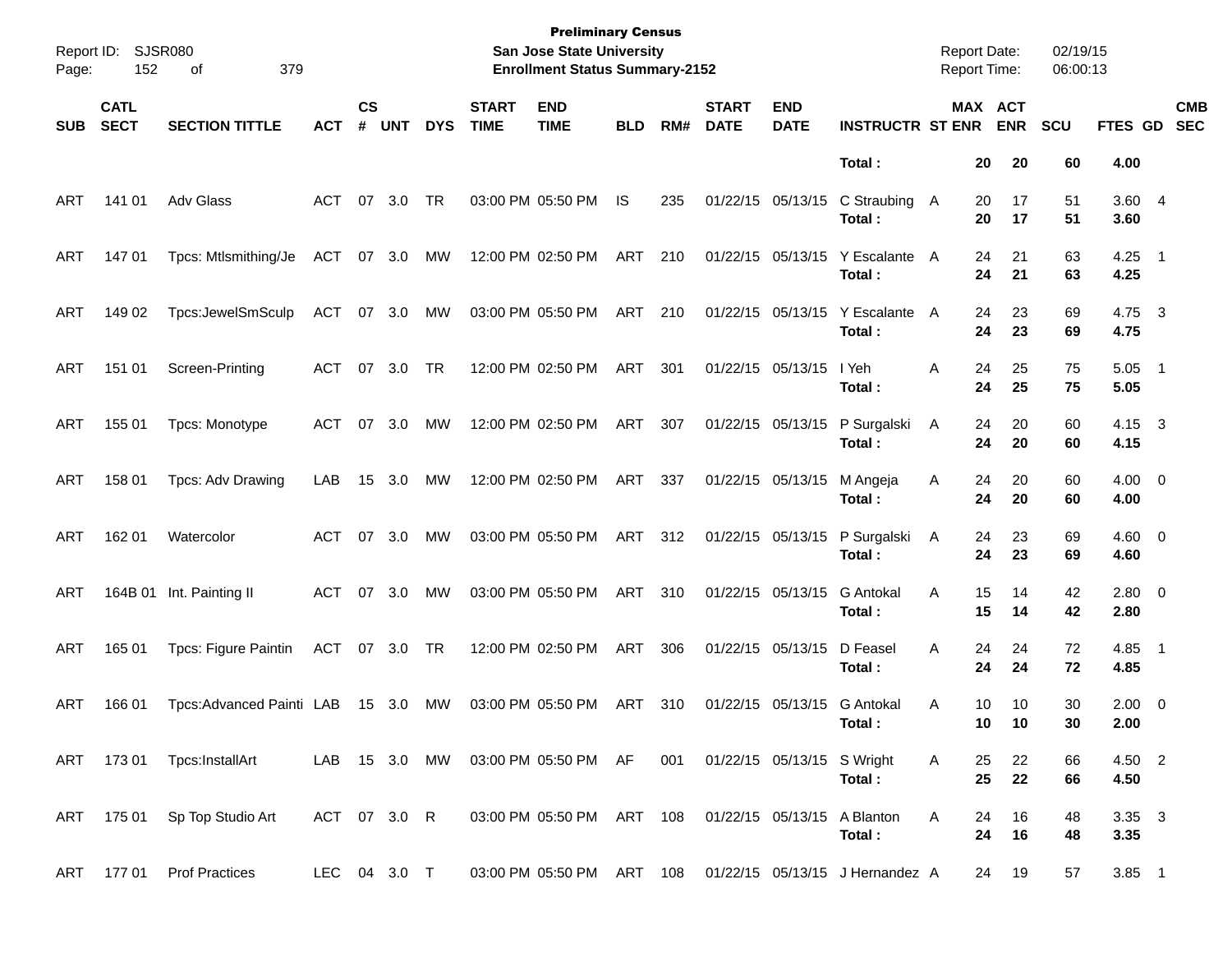| Page:      | Report ID: SJSR080<br>153  | 379<br>of                                    |                          |                    |            |                          |                             | <b>Preliminary Census</b><br><b>San Jose State University</b><br><b>Enrollment Status Summary-2152</b> |            |     |                             |                           |                                                                            | <b>Report Date:</b><br><b>Report Time:</b> |                       |                                  | 02/19/15<br>06:00:13 |                                  |            |
|------------|----------------------------|----------------------------------------------|--------------------------|--------------------|------------|--------------------------|-----------------------------|--------------------------------------------------------------------------------------------------------|------------|-----|-----------------------------|---------------------------|----------------------------------------------------------------------------|--------------------------------------------|-----------------------|----------------------------------|----------------------|----------------------------------|------------|
| <b>SUB</b> | <b>CATL</b><br><b>SECT</b> | <b>SECTION TITTLE</b>                        | <b>ACT</b>               | $\mathsf{cs}$<br># | <b>UNT</b> | <b>DYS</b>               | <b>START</b><br><b>TIME</b> | <b>END</b><br><b>TIME</b>                                                                              | <b>BLD</b> | RM# | <b>START</b><br><b>DATE</b> | <b>END</b><br><b>DATE</b> | <b>INSTRUCTR ST ENR</b>                                                    |                                            | MAX ACT               | <b>ENR</b>                       | SCU                  | FTES GD SEC                      | <b>CMB</b> |
|            |                            |                                              |                          |                    |            |                          |                             |                                                                                                        |            |     |                             |                           | Total:                                                                     |                                            | 24                    | 19                               | 57                   | 3.85                             |            |
| ART        | 178 01                     | Art Field Work                               | <b>SUP</b>               |                    | 36 3.0     | TBA                      |                             |                                                                                                        |            |     |                             | 01/22/15 05/13/15         | A Simonson A<br>Total:                                                     |                                            | 6<br>6                | $\overline{c}$<br>$\overline{2}$ | 6<br>6               | $0.40 \quad 0$<br>0.40           |            |
| ART        | 179 01                     | Spec Prob in Art                             | <b>SUP</b>               |                    | 36 3.0     | TBA                      |                             |                                                                                                        |            |     |                             |                           | 01/22/15 05/13/15 A Simonson A<br>Total:                                   |                                            | 6<br>6                | 0<br>$\bf{0}$                    | 0<br>$\mathbf 0$     | $0.00 \t 0$<br>0.00              |            |
| ART<br>ART | 180 03<br>180 04           | <b>Indiv Studies</b><br><b>Indiv Studies</b> | <b>SUP</b><br><b>SUP</b> | 36<br>36           | 3.0<br>1.0 | <b>TBA</b><br><b>TBA</b> |                             |                                                                                                        |            |     |                             |                           | 01/22/15 05/13/15 A Simonson A<br>01/22/15 05/13/15 A Simonson A<br>Total: |                                            | 9<br>6<br>15          | 1<br>3<br>4                      | 3<br>3<br>6          | $0.20 \ 0$<br>$0.20 \ 0$<br>0.40 |            |
| ART        | 198 01                     | B.F.A. Seminar                               | SEM 05 3.0               |                    |            | M                        |                             | 09:00 AM 11:50 AM                                                                                      | ART 110    |     |                             | 01/22/15 05/13/15 S Welsh | Total:                                                                     | A                                          | 20<br>20              | 18<br>18                         | 54<br>54             | $3.60 \ 0$<br>3.60               |            |
| ART        | 199 01                     | <b>BFA Project</b>                           | <b>SUP</b>               |                    | 36 3.0 TBA |                          |                             |                                                                                                        |            |     |                             | 01/22/15 05/13/15         | A Simonson A<br>Total:                                                     |                                            | 30<br>30              | 18<br>18                         | 54<br>54             | $3.60 \ 0$<br>3.60               |            |
| ART        | 208 01                     | <b>Grad Photo Crit</b>                       | LAB                      |                    | 15 3.0 T   |                          |                             | 06:00 PM 08:50 PM                                                                                      | <b>IS</b>  |     | 219C 01/22/15 05/13/15      |                           | R Estabrook A<br>Total:                                                    |                                            | 20<br>20              | 12<br>12                         | 36<br>36             | 3.00 12<br>3.00                  |            |
| ART        | 210 01                     | Sem Digital Media                            | SEM 05 3.0 R             |                    |            |                          |                             | 06:00 PM 08:50 PM                                                                                      | ART 110    |     |                             | 01/22/15 05/13/15         | J Slayton<br>Total:                                                        | Α                                          | 20<br>20              | 9<br>9                           | 27<br>27             | $2.25$ 9<br>2.25                 |            |
| ART        | 21701                      | <b>Tutrls Pictorial</b>                      | LAB                      |                    | 15 3.0     | TBA                      |                             |                                                                                                        |            |     |                             | 01/22/15 05/13/15         | A Simonson A<br>Total:                                                     |                                            | 10<br>10              | 3<br>3                           | 9<br>9               | $0.75$ 3<br>0.75                 |            |
| <b>ART</b> | 21901                      | <b>Tutrls Spatial Art</b>                    | LAB                      |                    | 15 3.0     | TBA                      |                             |                                                                                                        |            |     |                             | 01/22/15 05/13/15         | A Simonson A<br>Total:                                                     |                                            | 10<br>10              | 6<br>6                           | 18<br>18             | 1.50 6<br>1.50                   |            |
|            |                            | ART 220 01 Tutrls Digital Art                | LAB 15 3.0 TBA           |                    |            |                          |                             |                                                                                                        |            |     |                             |                           | 01/22/15 05/13/15 A Simonson A<br>Total:                                   |                                            | 10<br>10              | $\mathbf 1$                      | 3<br>3               | $0.25$ 1<br>0.25                 |            |
| ART        | 222 01                     | <b>Grad Tutrls Photog</b>                    | LAB 15 3.0 TBA           |                    |            |                          |                             |                                                                                                        |            |     |                             |                           | 01/22/15 05/13/15 A Simonson A<br>Total:                                   |                                            | 10 <sub>1</sub><br>10 | 7<br>$\overline{7}$              | 21<br>21             | $1.75$ 7<br>1.75                 |            |
| ART        |                            | 260 01 Spec Tutrls in Art                    | LAB 15 3.0 TBA           |                    |            |                          |                             |                                                                                                        |            |     |                             |                           | 01/22/15 05/13/15 A Simonson A<br>Total:                                   |                                            | 10<br>$10 10$         | 10                               | 30<br>30             | 2.50 10<br>2.50                  |            |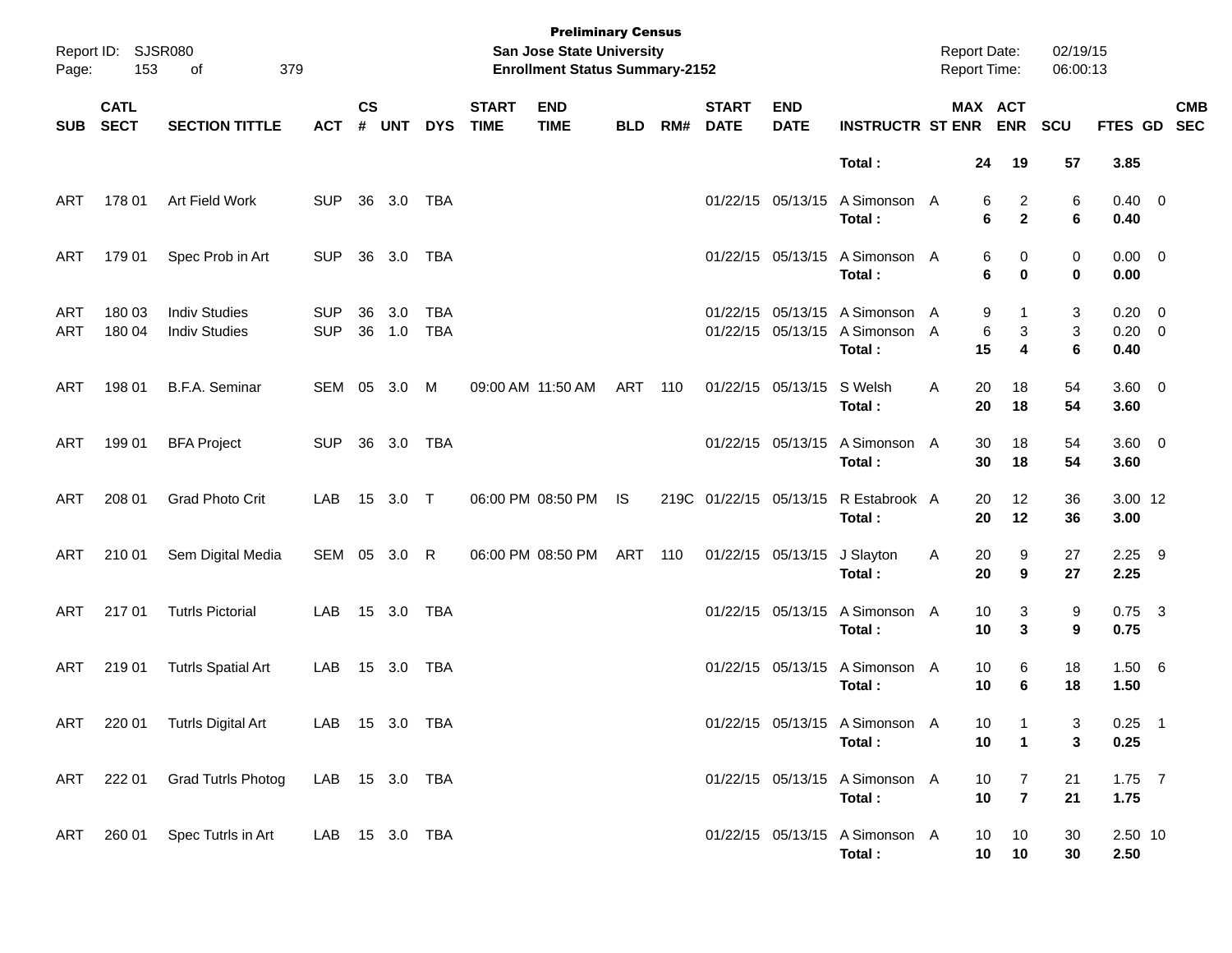| Page:        | Report ID: SJSR080<br>154         | 379<br>οf                                                                   |                                  |                             |                            |            |                             | <b>Preliminary Census</b><br><b>San Jose State University</b><br><b>Enrollment Status Summary-2152</b> |            |            |                             |                           |                                                                   | <b>Report Date:</b><br><b>Report Time:</b> |                                                     | 02/19/15<br>06:00:13   |                                            |            |
|--------------|-----------------------------------|-----------------------------------------------------------------------------|----------------------------------|-----------------------------|----------------------------|------------|-----------------------------|--------------------------------------------------------------------------------------------------------|------------|------------|-----------------------------|---------------------------|-------------------------------------------------------------------|--------------------------------------------|-----------------------------------------------------|------------------------|--------------------------------------------|------------|
| SUB          | <b>CATL</b><br><b>SECT</b>        | <b>SECTION TITTLE</b>                                                       | <b>ACT</b>                       | $\mathsf{cs}$<br>$\pmb{\#}$ | <b>UNT</b>                 | <b>DYS</b> | <b>START</b><br><b>TIME</b> | <b>END</b><br><b>TIME</b>                                                                              | <b>BLD</b> | RM#        | <b>START</b><br><b>DATE</b> | <b>END</b><br><b>DATE</b> | <b>INSTRUCTR ST ENR</b>                                           |                                            | MAX ACT<br><b>ENR</b>                               | <b>SCU</b>             | FTES GD SEC                                | <b>CMB</b> |
| ART          | 276 02                            | Artists Teach Art                                                           | SEM                              | 05                          | 3.0                        | M          |                             | 12:00 PM 02:45 PM                                                                                      | ART        | 108        |                             | 01/22/15 05/13/15         | L Rodriguez A<br>Total:                                           | 20<br>20                                   | 15<br>15                                            | 45<br>45               | 3.75 15<br>3.75                            |            |
| ART          | 281 01                            | <b>Interdis Critique</b>                                                    | SEM 05                           |                             | 3.0                        | M          |                             | 06:00 PM 08:50 PM                                                                                      | ART        | 110        | 01/22/15 05/13/15           |                           | R Lasser<br>Total:                                                | 15<br>A<br>15                              | 13<br>13                                            | 39<br>39               | 3.25 13<br>3.25                            |            |
| ART<br>ART   |                                   | 282B 01 Sem Cont Art<br>282B 02 Sem Cont Art                                | <b>SEM</b><br><b>SEM</b>         | 05                          | 3.0<br>3.0                 | $\top$     |                             | 03:00 PM 05:50 PM                                                                                      | ART        | 110        |                             | 01/22/15 05/13/15         | A Raynsford A<br>Total:                                           | X<br>18<br>18                              | 0<br>0<br>9<br>9                                    | 0<br>27<br>27          | $0.00 \t 0$<br>$2.25$ 9<br>2.25            |            |
| ART          |                                   | 297A 01 MA Special Study                                                    | <b>SUP</b>                       |                             | 25 3.0                     | TBA        |                             |                                                                                                        |            |            |                             | 01/22/15 05/13/15         | A Simonson A<br>Total:                                            |                                            | 0<br>6<br>6<br>0                                    | 0<br>0                 | $0.00 \t 0$<br>0.00                        |            |
| ART          |                                   | 297B 01 Masters Project                                                     | <b>SUP</b>                       |                             | 25 3.0                     | TBA        |                             |                                                                                                        |            |            |                             | 01/22/15 05/13/15         | A Simonson A<br>Total:                                            |                                            | 0<br>6<br>6<br>0                                    | 0<br>0                 | $0.00 \t 0$<br>0.00                        |            |
| ART          | 298A01                            | <b>MFA Special Study</b>                                                    | <b>SUP</b>                       |                             | 25 3.0                     | TBA        |                             |                                                                                                        |            |            |                             | 01/22/15 05/13/15         | A Simonson A<br>Total:                                            | 15<br>15                                   | 8<br>8                                              | 24<br>24               | 2.00 8<br>2.00                             |            |
| ART          |                                   | 298B 01 MFA Project                                                         | <b>SUP</b>                       |                             | 25 3.0                     | TBA        |                             |                                                                                                        |            |            |                             | 01/22/15 05/13/15         | A Simonson A<br>Total :                                           | 15<br>15                                   | 9<br>9                                              | 27<br>27               | $2.25$ 9<br>2.25                           |            |
| ART          | 299 01                            | Master's Thesis                                                             | <b>SUP</b>                       |                             | 25 3.0                     | TBA        |                             |                                                                                                        |            |            |                             | 01/22/15 05/13/15         | A Simonson A<br>Total :                                           |                                            | 0<br>5<br>5<br>0                                    | 0<br>0                 | $0.00 \t 0$<br>0.00                        |            |
|              | ARTH 1501                         | <b>Visual Culture</b>                                                       | LEC.                             |                             | 02 3.0                     | TR         |                             | 10:30 AM 11:45 AM                                                                                      | ART        | 133        |                             | 01/22/15 05/13/15         | D Bowen<br>Total :                                                | 70<br>Α<br>70                              | 65<br>65                                            | 195<br>195             | 13.00 0<br>13.00                           |            |
| ARTH         | 70A 01                            | Art Hist Prehis-Med                                                         | <b>LEC</b>                       |                             | 02 3.0                     | MW         |                             | 03:00 PM 04:15 PM                                                                                      | ART        | 133        |                             | 01/22/15 05/13/15         | A Junkerman A<br>Total :                                          | 70<br>70                                   | 56<br>56                                            | 168<br>168             | $11.20 \t 0$<br>11.20                      |            |
| ARTH<br>ARTH | 70B 01                            | Art Hist Ren-Mod<br>70B 02 Art Hist Ren-Mod<br>ARTH 70B 03 Art Hist Ren-Mod | LEC.<br><b>LEC</b><br><b>LEC</b> | 02<br>02                    | 3.0<br>3.0<br>$3.0\,$      | МW<br>MW   |                             | 09:00 AM 10:15 AM<br>01:30 PM 02:45 PM                                                                 | ART<br>ART | 133<br>133 |                             | 01/22/15 05/13/15 J Smits | 01/22/15 05/13/15 J Movassat<br>Total:                            | Α<br>70<br>A<br>X<br>140                   | 70<br>70<br>69<br>$\mathbf 0$<br>$\mathbf 0$<br>139 | 210<br>207<br>0<br>417 | 14.00 0<br>13.80 0<br>$0.00 \t 0$<br>27.80 |            |
| ARTH         | ARTH 72 01<br>72 02<br>ARTH 72 03 | Design in Society<br>Design in Society<br>Design in Society                 | LEC.<br><b>LEC</b><br><b>LEC</b> | 01<br>01                    | 3.0 TR<br>$3.0\,$<br>3.0 F |            |                             | 01:30 PM 02:45 PM ART 133<br>09:00 AM 11:45 AM                                                         | ART 133    |            |                             |                           | 01/22/15 05/13/15 J Thompson A<br>01/22/15 05/13/15 E Consavari A | 70<br>X                                    | 69<br>0<br>$\overline{0}$<br>67<br>70               | 207<br>0<br>201        | 13.80 0<br>$0.00 \t 0$<br>13.40 0          |            |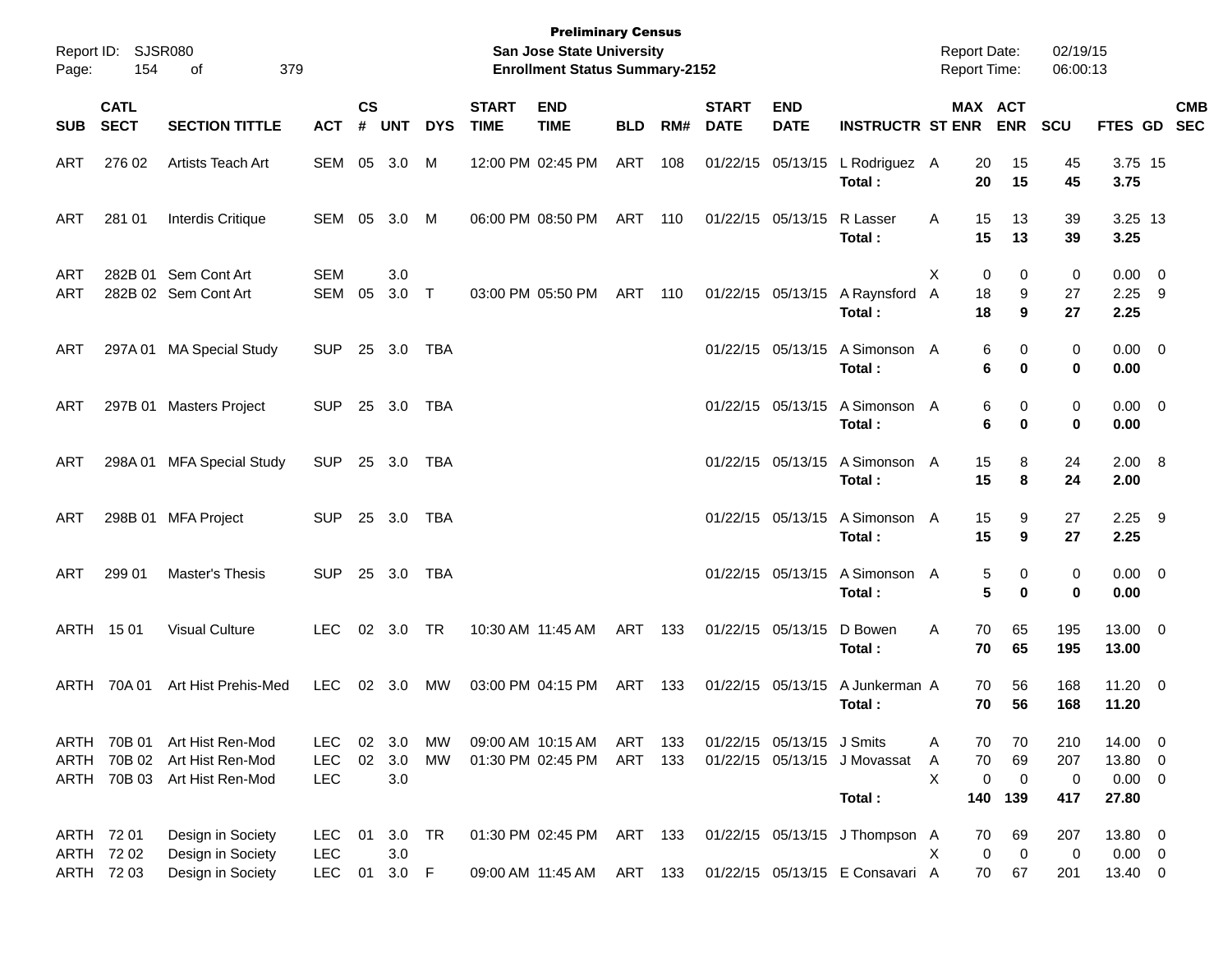| Page:       | Report ID: SJSR080<br>155  | 379<br>οf                                                                          |                                  |                             |                   |                        |                             | <b>Preliminary Census</b><br>San Jose State University<br><b>Enrollment Status Summary-2152</b> |                          |                   |                             |                                                             |                                                                    | <b>Report Date:</b><br><b>Report Time:</b> |                              |                       | 02/19/15<br>06:00:13 |                              |                                         |            |
|-------------|----------------------------|------------------------------------------------------------------------------------|----------------------------------|-----------------------------|-------------------|------------------------|-----------------------------|-------------------------------------------------------------------------------------------------|--------------------------|-------------------|-----------------------------|-------------------------------------------------------------|--------------------------------------------------------------------|--------------------------------------------|------------------------------|-----------------------|----------------------|------------------------------|-----------------------------------------|------------|
| <b>SUB</b>  | <b>CATL</b><br><b>SECT</b> | <b>SECTION TITTLE</b>                                                              | <b>ACT</b>                       | $\mathsf{cs}$<br>$\pmb{\#}$ | <b>UNT</b>        | <b>DYS</b>             | <b>START</b><br><b>TIME</b> | <b>END</b><br><b>TIME</b>                                                                       | <b>BLD</b>               | RM#               | <b>START</b><br><b>DATE</b> | <b>END</b><br><b>DATE</b>                                   | <b>INSTRUCTR ST ENR</b>                                            |                                            |                              | MAX ACT<br><b>ENR</b> | <b>SCU</b>           | FTES GD SEC                  |                                         | <b>CMB</b> |
|             | ARTH 72 04                 | Design in Society                                                                  | <b>LEC</b>                       | 01                          | 3.0               | MW                     |                             | 10:30 AM 11:45 AM                                                                               | ART                      | 133               |                             | 01/22/15 05/13/15                                           | A Raynsford A<br>Total:                                            |                                            | 70<br>210                    | 70<br>206             | 210<br>618           | $14.00 \t 0$<br>41.20        |                                         |            |
|             | ARTH 101 01                | Intro to Art History                                                               | <b>SEM</b>                       |                             | 3.0               |                        |                             |                                                                                                 |                          |                   |                             |                                                             | Total:                                                             | X                                          | 0<br>$\bf{0}$                | 0<br>$\bf{0}$         | 0<br>0               | $0.00 \t 0$<br>0.00          |                                         |            |
|             | ARTH 126 01<br>PHOT 126 01 | History of Photo<br>History of Photo                                               | LEC.<br><b>LEC</b>               | 02<br>02                    | 3.0<br>3.0        | <b>TR</b><br><b>TR</b> |                             | 03:00 PM 04:15 PM<br>03:00 PM 04:15 PM                                                          | ART<br>ART               | 135<br>135        |                             | 01/22/15 05/13/15<br>01/22/15 05/13/15                      | <b>B</b> Taylor<br><b>B</b> Taylor<br>Total:                       | A<br>A                                     | 50<br>0<br>50                | 26<br>27<br>53        | 78<br>81<br>159      | 5.30<br>5.55<br>10.85        | 2 C<br>3 C                              |            |
|             | ARTH 161 01                | <b>Cont Architecture</b>                                                           | LEC.                             | 02                          | 3.0               | МW                     |                             | 01:30 PM 02:45 PM                                                                               | ART 135                  |                   |                             | 01/22/15 05/13/15                                           | A Raynsford A<br>Total:                                            |                                            | 50<br>50                     | 43<br>43              | 129<br>129           | $8.60 \quad 0$<br>8.60       |                                         |            |
|             |                            | ARTH 176A 01 Gr Des Hist/Theory<br>DSGD 176A 01 Gr Des Hist/Theory                 | <b>LEC</b><br><b>LEC</b>         | 01<br>01                    | 3.0<br>3.0        | <b>TR</b><br>TR        | 09:00 AM 10:15 AM           | 09:00 AM 10:15 AM                                                                               | ART<br>ART               | 133<br>133        |                             | 01/22/15 05/13/15<br>01/22/15 05/13/15                      | <b>B</b> Grindstaff<br><b>B</b> Grindstaff<br>Total:               | A<br>A                                     | 70<br>$\mathbf 0$<br>70      | 25<br>45<br>70        | 75<br>135<br>210     | 5.00<br>9.00<br>14.00        | $0\,$ C<br>0 <sup>o</sup>               |            |
|             | ARTH 178 01                | Arth Field Work                                                                    | <b>SUP</b>                       | 36                          | 3.0               | TBA                    |                             |                                                                                                 |                          |                   |                             | 01/22/15 05/13/15                                           | A Simonson A<br>Total:                                             |                                            | 6<br>6                       | 0<br>$\bf{0}$         | 0<br>0               | $0.00 \t 0$<br>0.00          |                                         |            |
|             | ARTH 180 01                | Indiv Studies ArtH                                                                 | <b>SUP</b>                       | 36                          | 3.0               | TBA                    |                             |                                                                                                 |                          |                   |                             | 01/22/15 05/13/15                                           | A Simonson A<br>Total:                                             |                                            | 6<br>6                       | 0<br>$\bf{0}$         | 0<br>0               | $0.00 \t 0$<br>0.00          |                                         |            |
|             | ARTH 181 02                | Sp Top Art History                                                                 | <b>LEC</b>                       |                             | 3.0               |                        |                             |                                                                                                 |                          |                   |                             |                                                             | Total:                                                             | X                                          | 0<br>$\mathbf 0$             | 0<br>$\bf{0}$         | 0<br>0               | $0.00 \t 0$<br>0.00          |                                         |            |
| MDES<br>HUM |                            | ARTH 183C 01 Islamic 13C-19C<br>183C 01 Islamic 13C-19C<br>183C 01 Islamic 13C-19C | LEC.<br><b>LEC</b><br><b>LEC</b> | 01<br>01<br>01              | 3.0<br>3.0<br>3.0 | W<br>W<br>W            |                             | 03:00 PM 05:45 PM<br>03:00 PM 05:45 PM<br>03:00 PM 05:45 PM                                     | ART<br><b>ART</b><br>ART | 110<br>110<br>110 |                             | 01/22/15 05/13/15<br>01/22/15 05/13/15<br>01/22/15 05/13/15 | J Movassat<br>J Movassat<br>J Movassat<br>Total:                   | A<br>A<br>A                                | 25<br>$\mathbf 0$<br>0<br>25 | 19<br>2<br>0<br>21    | 57<br>6<br>0<br>63   | 3.85<br>0.40<br>0.00<br>4.25 | 1 C<br>0 <sup>o</sup><br>0 <sup>o</sup> |            |
|             |                            | ARTH 185A 01 Greek Art                                                             | <b>LEC</b>                       |                             | 3.0               |                        |                             |                                                                                                 |                          |                   |                             |                                                             | Total:                                                             | Χ                                          | 0<br>$\mathbf 0$             | 0<br>$\mathbf 0$      | 0<br>0               | $0.00 \t 0$<br>0.00          |                                         |            |
|             |                            | ARTH 187B 01 Art Ital Ren 16th                                                     | LEC 01 3.0 MW                    |                             |                   |                        |                             | 10:30 AM 11:45 AM ART 135                                                                       |                          |                   | 01/22/15 05/13/15           |                                                             | A Junkerman A<br>Total:                                            |                                            | 50<br>50                     | 24<br>24              | 72<br>72             | 4.85 1<br>4.85               |                                         |            |
|             |                            | ARTH 190A 01 Art 19th Cen                                                          | LEC 01 3.0 TR                    |                             |                   |                        |                             |                                                                                                 |                          |                   |                             |                                                             | 10:30 AM 11:45 AM ART 110 01/22/15 05/13/15 J Thompson A<br>Total: |                                            | 30<br>30                     | 27<br>27              | 81<br>81             | 5.50 2<br>5.50               |                                         |            |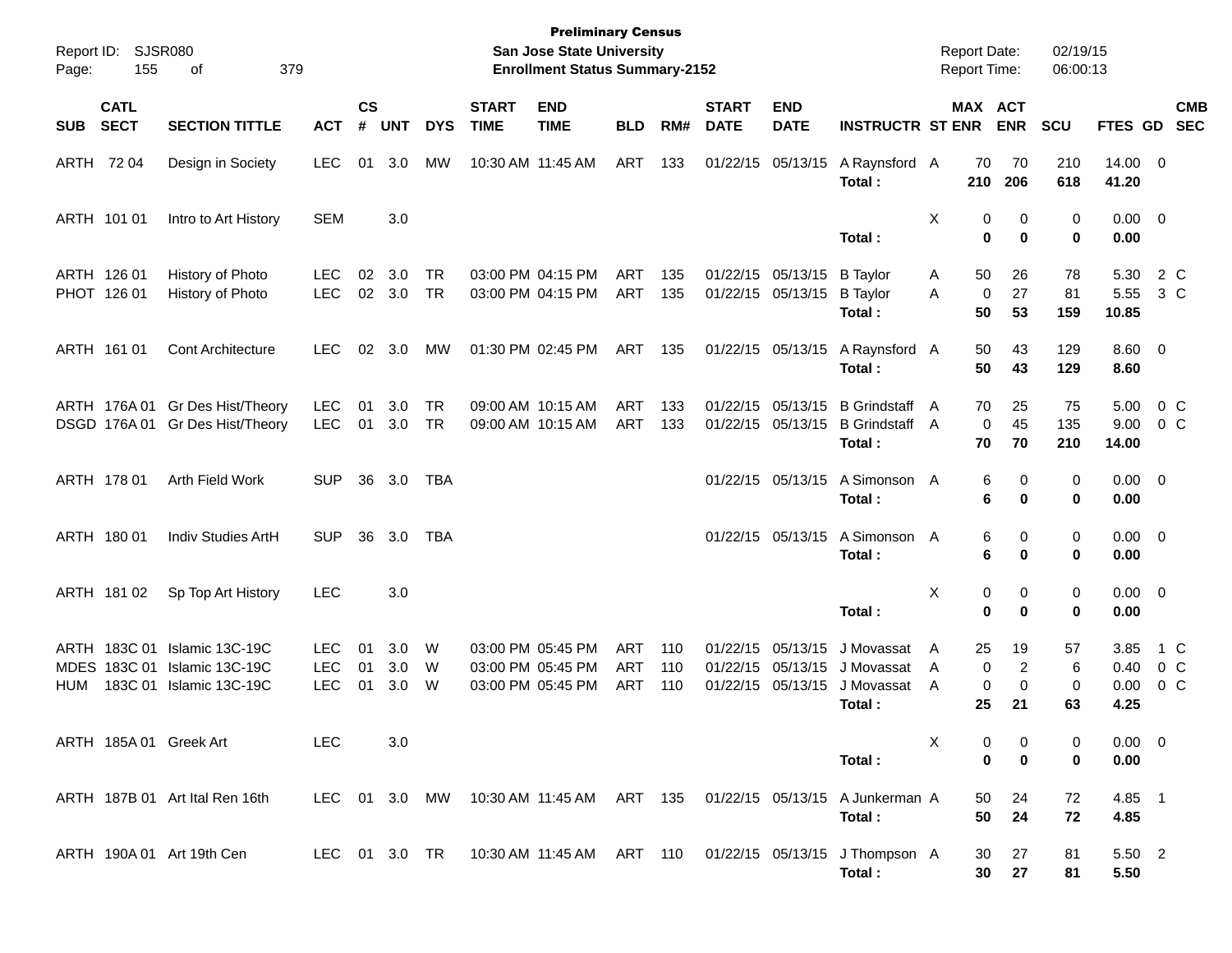| Report ID:<br>Page:        | 156                        | SJSR080<br>379<br>οf                                       |            |                    |            |                        |                             | <b>Preliminary Census</b><br><b>San Jose State University</b><br><b>Enrollment Status Summary-2152</b> |            |             |                             |                                        |                                      |        | <b>Report Date:</b><br>Report Time: |                    | 02/19/15<br>06:00:13 |                 |                                            |                          |
|----------------------------|----------------------------|------------------------------------------------------------|------------|--------------------|------------|------------------------|-----------------------------|--------------------------------------------------------------------------------------------------------|------------|-------------|-----------------------------|----------------------------------------|--------------------------------------|--------|-------------------------------------|--------------------|----------------------|-----------------|--------------------------------------------|--------------------------|
| <b>SUB</b>                 | <b>CATL</b><br><b>SECT</b> | <b>SECTION TITTLE</b>                                      | <b>ACT</b> | $\mathsf{cs}$<br># | <b>UNT</b> | <b>DYS</b>             | <b>START</b><br><b>TIME</b> | <b>END</b><br><b>TIME</b>                                                                              | <b>BLD</b> | RM#         | <b>START</b><br><b>DATE</b> | <b>END</b><br><b>DATE</b>              | <b>INSTRUCTR ST ENR</b>              |        | <b>MAX ACT</b>                      | <b>ENR</b>         | <b>SCU</b>           | FTES GD         |                                            | <b>CMB</b><br><b>SEC</b> |
|                            |                            |                                                            |            |                    |            |                        |                             |                                                                                                        |            |             |                             |                                        |                                      |        |                                     |                    |                      |                 |                                            |                          |
|                            | ARTH 191A01                | Contemporary Issues<br>ARTH 191A02 Contemporary Issues LEC | <b>LEC</b> | 01                 | 3.0<br>3.0 | <b>TR</b>              |                             | 01:30 PM 02:45 PM                                                                                      | <b>ART</b> | 135         |                             | 01/22/15 05/13/15                      | D Bowen                              | X<br>A | 0<br>50                             | 0<br>50            | 0<br>150             | 0.00<br>10.20   | $\overline{\phantom{0}}$<br>$\overline{4}$ |                          |
|                            |                            |                                                            |            |                    |            |                        |                             |                                                                                                        |            |             |                             |                                        | Total:                               |        | 50                                  | 50                 | 150                  | 10.20           |                                            |                          |
|                            | ARTH 192A 01               | Modern Design                                              | <b>LEC</b> | 01                 | 3.0        | TR                     |                             | 10:30 AM 11:45 AM                                                                                      | <b>ART</b> | 135         |                             | 01/22/15 05/13/15                      | <b>B</b> Grindstaff                  | A      | 50                                  | 49                 | 147                  | $10.10 \quad 6$ |                                            |                          |
|                            |                            |                                                            |            |                    |            |                        |                             |                                                                                                        |            |             |                             |                                        | Total:                               |        | 50                                  | 49                 | 147                  | 10.10           |                                            |                          |
| ARTH                       | 193A01                     | <b>Worlds Art/Culture</b>                                  | <b>LEC</b> | 02                 | 3.0        | <b>TR</b>              |                             | 09:00 AM 10:15 AM                                                                                      | <b>ART</b> | 135         |                             | 01/22/15 05/13/15                      | P Albers                             | Α      | 50                                  | 49                 | 147                  | 9.85            | $\overline{1}$                             |                          |
| ARTH                       | 193A 02                    | Worlds Art/Culture                                         | <b>LEC</b> | 02                 | 3.0        | <b>TR</b>              |                             | 12:00 PM 01:15 PM                                                                                      | <b>ART</b> | 135         |                             | 01/22/15 05/13/15                      | P Albers                             | Α      | 50                                  | 50<br>99           | 150                  | 10.00           | 0                                          |                          |
|                            |                            |                                                            |            |                    |            |                        |                             |                                                                                                        |            |             |                             |                                        | Total:                               |        | 100                                 |                    | 297                  | 19.85           |                                            |                          |
| ARTH                       | 193B 01                    | East West in Art                                           | <b>LEC</b> | 01                 | 3.0        | MW                     |                             | 09:00 AM 10:15 AM                                                                                      | <b>ART</b> | 135         |                             | 01/22/15 05/13/15                      | J Movassat                           | A      | 50                                  | 38                 | 114                  | 7.60            |                                            | $0\,C$                   |
| ASIA                       | 193B 01                    | East West in Art                                           | <b>LEC</b> | 01                 | 3.0        | MW                     |                             | 09:00 AM 10:15 AM                                                                                      | <b>ART</b> | 135         |                             | 01/22/15 05/13/15                      | J Movassat<br>Total:                 | A      | 0<br>50                             | $\mathbf{1}$<br>39 | 3<br>117             | 0.20<br>7.80    |                                            | 0 <sup>o</sup>           |
|                            |                            |                                                            |            |                    |            |                        |                             |                                                                                                        |            |             |                             |                                        |                                      |        |                                     |                    |                      |                 |                                            |                          |
|                            | ARTH 275 01                | Sem: 20th Cent Art                                         | <b>SEM</b> |                    | 3.0        |                        |                             |                                                                                                        |            |             |                             |                                        |                                      | X      | 0                                   | 0                  | 0                    | 0.00            | $\overline{\phantom{0}}$                   |                          |
|                            | ARTH 275 02                | Sem: 20th Cent Art                                         | <b>SEM</b> | 05                 | 3.0        | R                      |                             | 03:00 PM 05:50 PM                                                                                      | <b>ART</b> | 110         |                             | 01/22/15 05/13/15                      | D Bowen                              | A      | 20                                  | 18                 | 54                   | 4.35 15         |                                            |                          |
|                            |                            |                                                            |            |                    |            |                        |                             |                                                                                                        |            |             |                             |                                        | Total:                               |        | 20                                  | 18                 | 54                   | 4.35            |                                            |                          |
|                            | ARTH 291 02                | <b>Grad Prob Art Hist</b>                                  | <b>SEM</b> | 05                 | 3.0        | <b>TBA</b>             |                             |                                                                                                        | <b>ART</b> | 110         |                             | 01/22/15 05/13/15                      | A Simonson A                         |        | 8                                   | 8                  | 24                   | 2.00 8          |                                            |                          |
|                            |                            |                                                            |            |                    |            |                        |                             |                                                                                                        |            |             |                             |                                        | Total:                               |        | 8                                   | 8                  | 24                   | 2.00            |                                            |                          |
| <b>PHOT</b>                | 40 01                      | Beg Photography                                            | ACT        | 13                 | 3.0        | MW                     |                             | 12:00 PM 02:50 PM                                                                                      | DH         | 406         |                             | 01/22/15 05/13/15                      | K McDonald                           | A      | 21                                  | 21                 | 63                   | 4.20            | $\overline{\phantom{0}}$                   |                          |
| <b>PHOT</b>                | 40 02                      | Beg Photography                                            | ACT        | 13                 | 3.0        | MW                     |                             | 03:00 PM 05:50 PM                                                                                      | DH         | 406         |                             | 01/22/15 05/13/15                      | Y Williams                           | A      | 21                                  | 20                 | 60                   | 4.05            | -1                                         |                          |
| <b>PHOT</b>                | 40 03                      | Beg Photography                                            | <b>ACT</b> | 13                 | 3.0        | MW                     |                             | 08:00 AM 10:50 AM                                                                                      | DН         | 410         |                             | 01/22/15 05/13/15                      | F English                            | Α      | 21                                  | 21                 | 63                   | 4.20            | 0                                          |                          |
| <b>PHOT</b><br><b>PHOT</b> | 40 04<br>40 05             | Beg Photography                                            | ACT<br>ACT | 13<br>13           | 3.0<br>3.0 | <b>TR</b><br><b>TR</b> |                             | 03:00 PM 05:50 PM<br>08:00 AM 10:50 AM                                                                 | IS         | 219C<br>410 |                             | 01/22/15 05/13/15<br>01/22/15 05/13/15 | R Estabrook A<br>M McDonald A        |        | 24<br>21                            | 24<br>20           | 72<br>60             | 4.80<br>4.00    | 0                                          |                          |
| <b>PHOT</b>                | 40 06                      | Beg Photography<br>Beg Photography                         | ACT        | 13                 | 3.0        | МW                     |                             | 06:00 PM 08:50 PM                                                                                      | DН<br>IS   | 219C        |                             | 01/22/15 05/13/15                      | D FenstermacA                        |        | 24                                  | 24                 | 72                   | 4.80            | 0<br>0                                     |                          |
|                            |                            |                                                            |            |                    |            |                        |                             |                                                                                                        |            |             |                             |                                        | Total:                               |        | 132                                 | 130                | 390                  | 26.05           |                                            |                          |
|                            |                            |                                                            |            |                    |            |                        |                             |                                                                                                        |            |             |                             |                                        |                                      |        |                                     |                    |                      |                 |                                            |                          |
|                            | PHOT 110 01                | Black & White Photo                                        | ACT        |                    | 13 3.0     | TR                     |                             | 12:00 PM 02:50 PM                                                                                      | DH.        | 406         |                             | 01/22/15 05/13/15 B Taylor             |                                      | Α      | 21                                  | 21                 | 63                   | $4.25$ 1        |                                            |                          |
|                            | PHOT 110 02                | Black & White Photo                                        | ACT        |                    | 13 3.0     | TR                     |                             | 06:00 PM 08:50 PM                                                                                      | DH         | 406         |                             | 01/22/15 05/13/15 B Taylor             |                                      | Α      | 21                                  | 20                 | 60                   | $4.00 \ 0$      |                                            |                          |
|                            |                            |                                                            |            |                    |            |                        |                             |                                                                                                        |            |             |                             |                                        | Total:                               |        | 42                                  | 41                 | 123                  | 8.25            |                                            |                          |
|                            | PHOT 112 01                | Color Photo                                                | ACT        |                    | 13 3.0     | МW                     |                             | 06:00 PM 08:50 PM                                                                                      | DH.        | 410         |                             |                                        | 01/22/15 05/13/15 Y Williams         | A      | 24                                  | 24                 | 72                   | 4.85 1          |                                            |                          |
|                            | PHOT 112 02                | Color Photo                                                | <b>ACT</b> | 13                 | 3.0        | TR                     |                             | 12:00 PM 02:50 PM                                                                                      | IS.        |             |                             |                                        | 219C 01/22/15 05/13/15 R Estabrook A |        | 24                                  | 23                 | 69                   | $4.60$ 0        |                                            |                          |
|                            | PHOT 112 03                | <b>Color Photo</b>                                         | <b>ACT</b> |                    | $3.0\,$    |                        |                             |                                                                                                        |            |             |                             |                                        |                                      | X      | $\mathbf 0$                         | 0                  | 0                    | $0.00 \t 0$     |                                            |                          |
|                            |                            |                                                            |            |                    |            |                        |                             |                                                                                                        |            |             |                             |                                        | Total:                               |        | 48                                  | 47                 | 141                  | 9.45            |                                            |                          |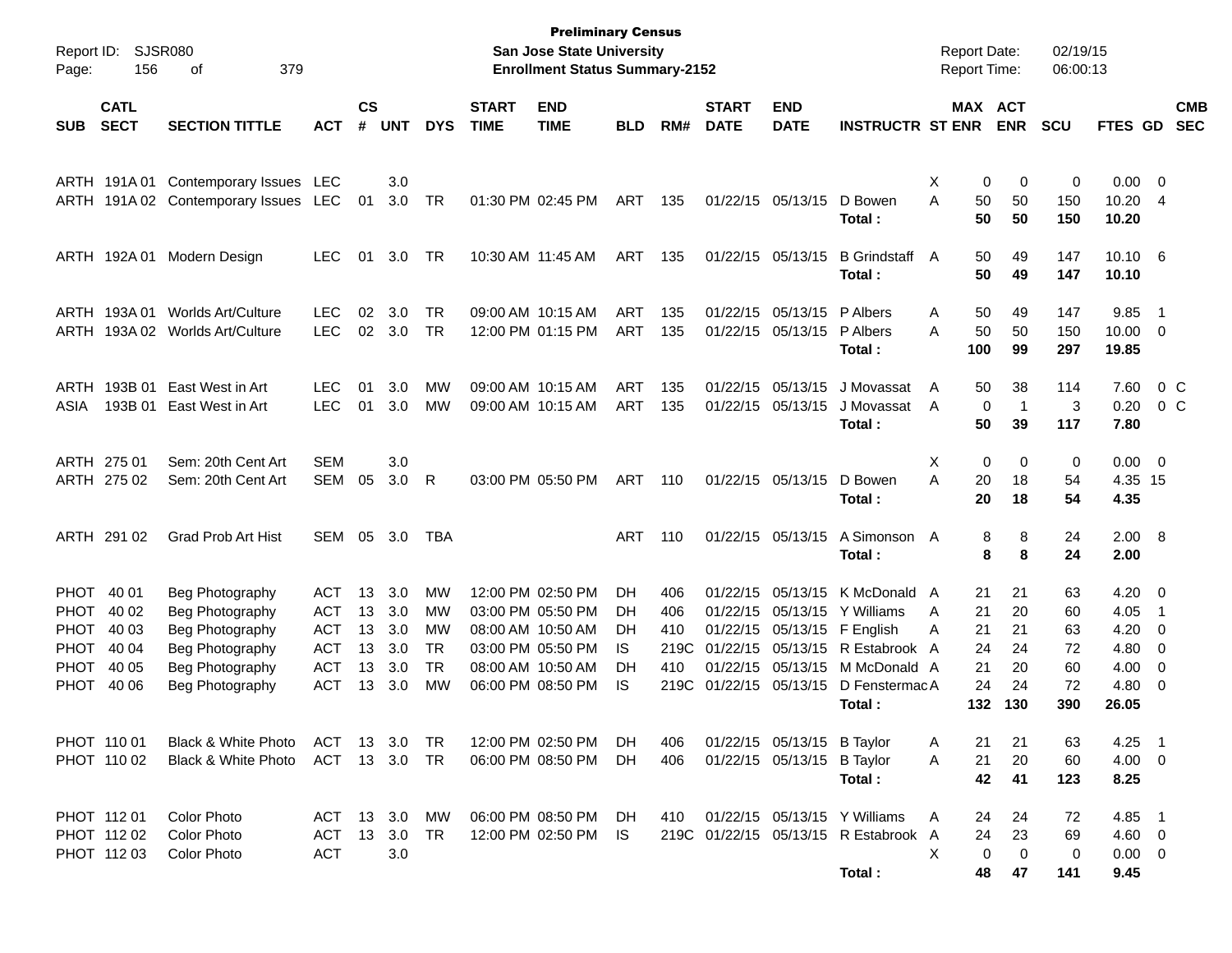| Report ID:<br>Page:                       | <b>Preliminary Census</b><br><b>SJSR080</b><br><b>San Jose State University</b><br><b>Enrollment Status Summary-2152</b><br>157<br>379<br>οf<br>$\mathsf{cs}$<br><b>END</b><br><b>END</b><br><b>START</b><br><b>START</b> |                                 |                |                   |                              |             |                                                             |                        |                   |             |                                                  |                                                                                   |             |                           | <b>Report Date:</b><br><b>Report Time:</b> | 02/19/15<br>06:00:13  |                               |                                                   |                          |
|-------------------------------------------|---------------------------------------------------------------------------------------------------------------------------------------------------------------------------------------------------------------------------|---------------------------------|----------------|-------------------|------------------------------|-------------|-------------------------------------------------------------|------------------------|-------------------|-------------|--------------------------------------------------|-----------------------------------------------------------------------------------|-------------|---------------------------|--------------------------------------------|-----------------------|-------------------------------|---------------------------------------------------|--------------------------|
| <b>CATL</b><br><b>SECT</b><br><b>SUB</b>  | <b>SECTION TITTLE</b>                                                                                                                                                                                                     | <b>ACT</b>                      | #              | <b>UNT</b>        | <b>DYS</b>                   | <b>TIME</b> | <b>TIME</b>                                                 | <b>BLD</b>             | RM#               | <b>DATE</b> | <b>DATE</b>                                      | <b>INSTRUCTR ST ENR</b>                                                           |             | <b>MAX ACT</b>            | <b>ENR</b>                                 | <b>SCU</b>            | <b>FTES GD</b>                |                                                   | <b>CMB</b><br><b>SEC</b> |
| PHOT 115 01<br>PHOT 115 02<br>PHOT 115 03 | Int Digital Imaging<br>Int Digital Imaging<br>Int Digital Imaging                                                                                                                                                         | ACT<br><b>ACT</b><br><b>ACT</b> | 13<br>13<br>13 | 3.0<br>3.0<br>3.0 | MW<br><b>TR</b><br><b>TR</b> |             | 06:00 PM 08:50 PM<br>03:00 PM 05:50 PM<br>12:00 PM 02:50 PM | IS.<br>IS<br><b>IS</b> | 219<br>219<br>219 |             | 01/22/15 05/13/15                                | 01/22/15 05/13/15 H Edwards<br>V Mendoza<br>01/22/15 05/13/15 V Mendoza<br>Total: | A<br>A<br>A | 24<br>24<br>24<br>72      | 26<br>24<br>25<br>75                       | 78<br>72<br>75<br>225 | 5.25<br>4.80<br>5.00<br>15.05 | - 1<br>$\overline{0}$<br>$\overline{\phantom{0}}$ |                          |
| PHOT 120 01<br>PHOT 120 02                | Image and Idea<br>Image and Idea                                                                                                                                                                                          | ACT<br><b>ACT</b>               | 07<br>07       | 3.0<br>3.0        | <b>MW</b><br><b>MW</b>       |             | 12:00 PM 02:50 PM<br>03:00 PM 05:50 PM                      | IS.<br>IS              | 219<br>219        |             | 01/22/15 05/13/15<br>01/22/15 05/13/15           | R Lasser<br>R Lasser<br>Total:                                                    | A<br>A      | 24<br>24<br>48            | 22<br>24<br>46                             | 66<br>72<br>138       | 4.40<br>4.80<br>9.20          | - 0<br>$\overline{0}$                             |                          |
| PHOT 121 01<br>PHOT 121 02                | Intro to Studio Ligh<br>Intro to Studio Ligh                                                                                                                                                                              | ACT<br><b>ACT</b>               | 13<br>13       | 3.0<br>3.0        | MW<br><b>TR</b>              |             | 12:00 PM 02:50 PM<br>08:00 AM 10:50 AM                      | DH<br><b>DH</b>        | 407<br>407        | 01/22/15    | 01/22/15 05/13/15<br>05/13/15                    | Y Williams<br>S Frank<br>Total:                                                   | A<br>A      | 18<br>18<br>36            | 19<br>19<br>38                             | 57<br>57<br>114       | 3.80<br>3.80<br>7.60          | - 0<br>- 0                                        |                          |
| PHOT 122 01                               | Adv Studio Lighting                                                                                                                                                                                                       | ACT                             |                | 13 3.0            | <b>TR</b>                    |             | 12:00 PM 02:50 PM                                           | DH                     | 407               |             | 01/22/15 05/13/15                                | S Frank<br>Total:                                                                 | A           | 18<br>18                  | 18<br>18                                   | 54<br>54              | $3.60 \quad 0$<br>3.60        |                                                   |                          |
| PHOT 129 01                               | Professional Prac Ph ACT 13 3.0                                                                                                                                                                                           |                                 |                |                   | TR.                          |             | 03:00 PM 05:50 PM                                           | DH.                    | 407               |             | 01/22/15 05/13/15                                | S Frank<br>Total:                                                                 | A           | 24<br>24                  | 24<br>24                                   | 72<br>72              | 4.80<br>4.80                  | - 0                                               |                          |
| PHOT 180 01                               | Indiv St Photo                                                                                                                                                                                                            | <b>SUP</b>                      | 36             | 3.0               | TBA                          |             |                                                             |                        |                   |             | 01/22/15 05/13/15                                | A Simonson A<br>Total:                                                            |             | 9<br>9                    | 0<br>$\mathbf{0}$                          | 0<br>$\bf{0}$         | 0.00<br>0.00                  | $\overline{\phantom{0}}$                          |                          |
| PHOT 197 01                               | Sr Project Photograp                                                                                                                                                                                                      | ACT 13 3.0 TR                   |                |                   |                              |             | 06:00 PM 08:50 PM                                           | IS.                    | 219               |             | 01/22/15 05/13/15                                | J Cathey<br>Total:                                                                | A           | 24<br>24                  | 21<br>21                                   | 63<br>63              | 4.20<br>4.20                  | $\overline{\phantom{0}}$                          |                          |
| Department :                              | Art                                                                                                                                                                                                                       |                                 |                |                   |                              |             |                                                             |                        |                   |             | <b>Lower Division:</b><br><b>Upper Division:</b> | <b>Department Total:</b>                                                          |             | 3198<br>1320<br>1654 1468 | 2857<br>1261                               | 8475<br>3683<br>4408  | 573.95<br>245.58<br>296.52    |                                                   |                          |

**Graduate Division : 224 128 384 31.85**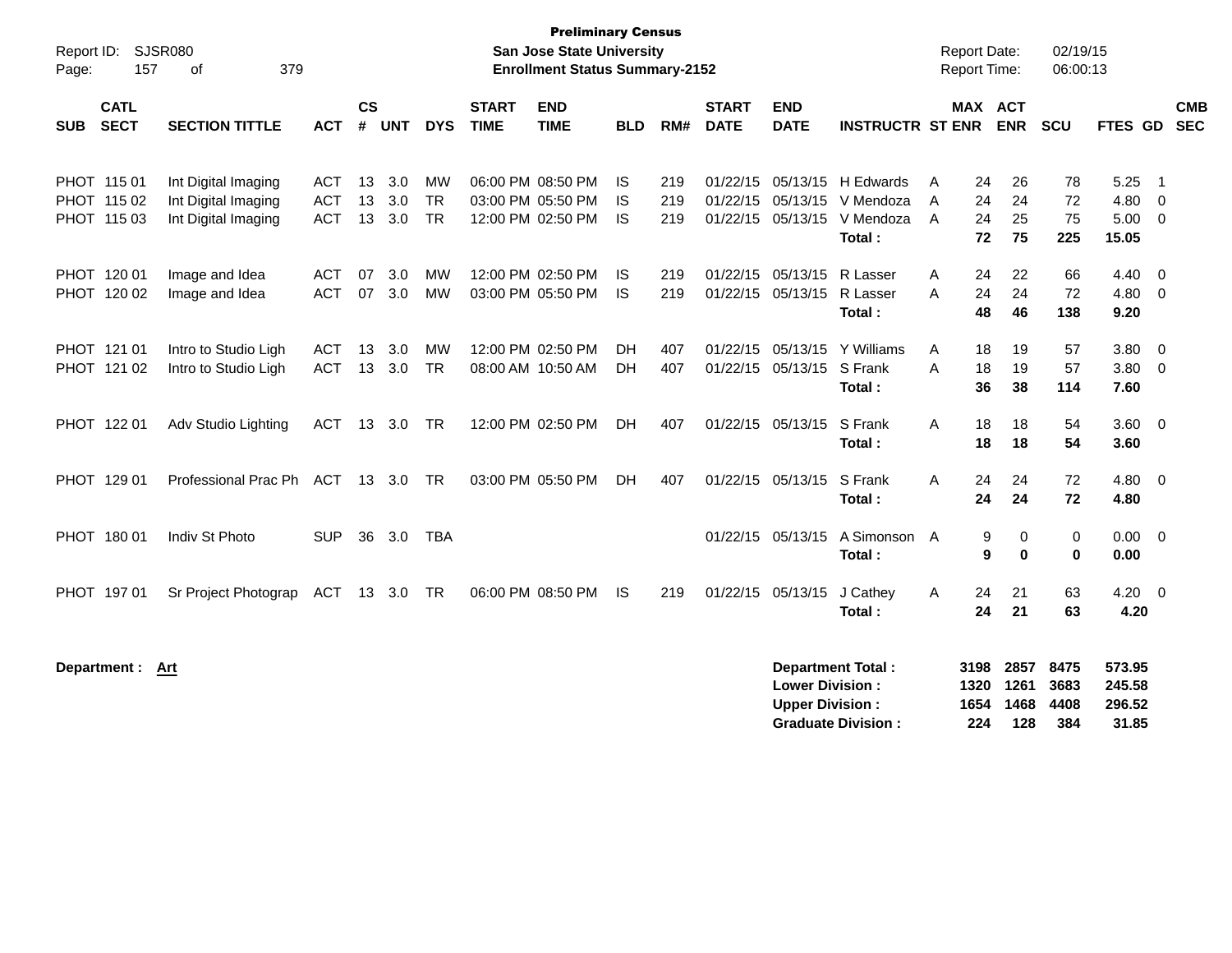| Report ID:<br>Page: | 158                        | SJSR080<br>379<br>of                              |            |                    |            |            |                             | <b>Preliminary Census</b><br><b>San Jose State University</b><br><b>Enrollment Status Summary-2152</b> |            |     |                             |                           |                             | <b>Report Date:</b><br>Report Time: |                       | 02/19/15<br>06:00:13 |                   |                          |                          |
|---------------------|----------------------------|---------------------------------------------------|------------|--------------------|------------|------------|-----------------------------|--------------------------------------------------------------------------------------------------------|------------|-----|-----------------------------|---------------------------|-----------------------------|-------------------------------------|-----------------------|----------------------|-------------------|--------------------------|--------------------------|
| <b>SUB</b>          | <b>CATL</b><br><b>SECT</b> | <b>SECTION TITTLE</b>                             | ACT        | $\mathsf{cs}$<br># | <b>UNT</b> | <b>DYS</b> | <b>START</b><br><b>TIME</b> | <b>END</b><br><b>TIME</b>                                                                              | <b>BLD</b> | RM# | <b>START</b><br><b>DATE</b> | <b>END</b><br><b>DATE</b> | <b>INSTRUCTR ST ENR</b>     |                                     | MAX ACT<br><b>ENR</b> | <b>SCU</b>           | FTES GD           |                          | <b>CMB</b><br><b>SEC</b> |
| <b>College</b>      | Department :               | <b>Humanities &amp; the Arts</b><br><b>Design</b> |            |                    |            |            |                             |                                                                                                        |            |     |                             |                           |                             |                                     |                       |                      |                   |                          |                          |
| ANI                 | 1 0 1                      | <b>ANI Survey</b>                                 | <b>LEC</b> | 02                 | 3.0        | Т          |                             | 06:30 PM 09:20 PM                                                                                      | CL         | 204 |                             | 01/22/15 05/13/15         | M McNamara A<br>Total:      | 50<br>50                            | 29<br>29              | 87<br>87             | $5.80\ 0$<br>5.80 |                          |                          |
| ANI                 | 14 01                      | <b>Color Principles</b>                           | <b>ACT</b> | 07                 | 3.0        | МW         |                             | 03:30 PM 06:20 PM                                                                                      | <b>ART</b> | 203 |                             | 01/22/15 05/13/15         | C Chun                      | 23<br>Α                             | 25                    | 75                   | 5.00              | $\overline{\mathbf{0}}$  |                          |
| ANI                 | 14 02                      | <b>Color Principles</b>                           | <b>ACT</b> | 07                 | 3.0        | MW         |                             | 12:30 PM 03:20 PM                                                                                      | <b>ART</b> | 206 |                             | 01/22/15 05/13/15         | O Aurelio                   | 23<br>A                             | 24                    | 72                   | 4.80              | 0                        |                          |
| ANI                 | 14 03                      | <b>Color Principles</b>                           | <b>ACT</b> | 07                 | 3.0        | <b>TR</b>  |                             | 06:30 PM 09:20 PM                                                                                      | ART        | 206 |                             | 01/22/15 05/13/15         | I Poslitur                  | A<br>23                             | 23                    | 69                   | 4.60              | 0                        |                          |
|                     |                            |                                                   |            |                    |            |            |                             |                                                                                                        |            |     |                             |                           | Total:                      | 69                                  | 72                    | 216                  | 14.40             |                          |                          |
| ANI                 | 51A01                      | Intro 3D Modeling                                 | ACT        | 07                 | 3.0        | MW         |                             | 12:30 PM 03:20 PM                                                                                      | ART        | 222 |                             | 01/22/15 05/13/15         | D Gustlin                   | Α<br>20                             | 20                    | 60                   | $4.00 \t 0$       |                          |                          |
|                     |                            |                                                   |            |                    |            |            |                             |                                                                                                        |            |     |                             |                           | Total:                      | 20                                  | 20                    | 60                   | 4.00              |                          |                          |
| ANI                 | 51B 01                     | Intro 3D Animation                                | ACT        | 07                 | 3.0        | MW         | 08:30 AM 11:20 AM           |                                                                                                        | ART        | 224 |                             | 01/22/15 05/13/15         | R Coelho                    | Α<br>20                             | 20                    | 60                   | $4.00 \t 0$       |                          |                          |
|                     |                            |                                                   |            |                    |            |            |                             |                                                                                                        |            |     |                             |                           | Total:                      | 20                                  | 20                    | 60                   | 4.00              |                          |                          |
| ANI                 | 55 01                      | <b>Beg Drawing ANI</b>                            | ACT        | 07                 | 3.0        | F          |                             | 02:30 PM 07:50 PM                                                                                      | <b>ART</b> | 314 |                             | 01/22/15 05/13/15         | S Borenstein A              | 19                                  | 19                    | 57                   | 3.80              | $\overline{\phantom{0}}$ |                          |
| ANI                 | 55 02                      | Beg Drawing ANI                                   | <b>ACT</b> | 07                 | 3.0        | TR         |                             | 08:00 AM 10:50 AM                                                                                      | <b>ART</b> | 314 |                             | 01/22/15 05/13/15         | J Clapp                     | 20<br>Α                             | 20                    | 60                   | 4.00              | $\overline{\mathbf{0}}$  |                          |
| ANI                 | 55 03                      | Beg Drawing ANI                                   | <b>ACT</b> | 07                 | 3.0        | МW         | 08:30 AM 11:20 AM           |                                                                                                        | <b>ART</b> | 314 |                             | 01/22/15 05/13/15         | O Aurelio                   | 18<br>A                             | 18                    | 54                   | 3.60              | $\overline{\mathbf{0}}$  |                          |
|                     |                            |                                                   |            |                    |            |            |                             |                                                                                                        |            |     |                             |                           | Total:                      | 57                                  | 57                    | 171                  | 11.40             |                          |                          |
| ANI                 | 112A 01                    | Intro to ANI                                      | ACT        | 07                 | 3.0        | MW         |                             | 12:30 PM 03:20 PM                                                                                      | <b>ART</b> | 218 |                             | 01/22/15 05/13/15         | C Chun                      | Α<br>25                             | 25                    | 75                   | 5.00              | $\overline{\phantom{0}}$ |                          |
| ANI                 | 112A 02                    | Intro to ANI                                      | <b>ACT</b> | 07                 | 3.0        | MW         |                             | 03:30 PM 06:20 PM                                                                                      | <b>ART</b> | 218 |                             | 01/22/15 05/13/15         | E Briggs                    | 25<br>Α                             | 25                    | 75                   | 5.00              | $\overline{\mathbf{0}}$  |                          |
| ANI                 | 112A 03                    | Intro to ANI                                      | <b>ACT</b> | 07                 | 3.0        | МW         |                             | 06:50 PM 09:40 PM                                                                                      | <b>ART</b> | 218 |                             | 01/22/15 05/13/15         | C Chun                      | 25<br>A                             | 25                    | 75                   | 5.00              | $\overline{\mathbf{0}}$  |                          |
|                     |                            |                                                   |            |                    |            |            |                             |                                                                                                        |            |     |                             |                           | Total:                      | 75                                  | 75                    | 225                  | 15.00             |                          |                          |
| ANI                 | 112B 01                    | Drawing for ANI                                   | <b>ACT</b> | 07                 | 3.0        | F          |                             | 08:45 AM 02:20 PM                                                                                      | <b>ART</b> | 314 |                             | 01/22/15 05/13/15         | S Borenstein A              | 25                                  | 25                    | 75                   | $5.00 \t 0$       |                          |                          |
|                     |                            |                                                   |            |                    |            |            |                             |                                                                                                        |            |     |                             |                           | Total:                      | 25                                  | 25                    | 75                   | 5.00              |                          |                          |
| ANI                 | 113A 01                    | Inter. Al                                         | ACT        | 07                 | 3.0        | TR         |                             | 03:00 PM 05:50 PM                                                                                      | ART        | 206 |                             | 01/22/15 05/13/15         | I Poslitur                  | Α<br>25                             | 25                    | 75                   | 5.00              | $\overline{\phantom{0}}$ |                          |
|                     |                            |                                                   |            |                    |            |            |                             |                                                                                                        |            |     |                             |                           | Total :                     | 25                                  | 25                    | 75                   | 5.00              |                          |                          |
| ANI                 |                            | 113B 01 Inter Project                             |            |                    |            |            |                             | ACT 07 3.0 TR 12:00 PM 02:50 PM ART 206 01/22/15 05/13/15 A Carter                                     |            |     |                             |                           |                             | 25<br>A                             | 24                    | 72                   | $4.80\ 0$         |                          |                          |
|                     |                            |                                                   |            |                    |            |            |                             |                                                                                                        |            |     |                             |                           | Total:                      | 25                                  | 24                    | 72                   | 4.80              |                          |                          |
| ANI                 | 114 01                     | Animation                                         | ACT        |                    | 07 3.0 TR  |            |                             | 03:00 PM 05:50 PM ART 218                                                                              |            |     |                             |                           | 01/22/15 05/13/15 J Jackson | A<br>25                             | 25                    | 75                   | $5.00 \t 0$       |                          |                          |
| ANI                 | 114 02                     | Animation                                         | <b>ACT</b> |                    | 3.0        |            |                             |                                                                                                        |            |     |                             |                           |                             | Χ                                   | 0<br>$\mathbf 0$      | 0                    | $0.00 \quad 0$    |                          |                          |
| ANI                 | 114 03                     | Animation                                         | ACT        |                    | 07 3.0 TR  |            |                             | 12:00 PM 02:50 PM ART 218                                                                              |            |     |                             | 01/22/15 05/13/15 A Wu    |                             | A<br>25                             | 23                    | 69                   | 4.60 0            |                          |                          |
|                     |                            |                                                   |            |                    |            |            |                             |                                                                                                        |            |     |                             |                           | Total:                      | 50                                  | 48                    | 144                  | 9.60              |                          |                          |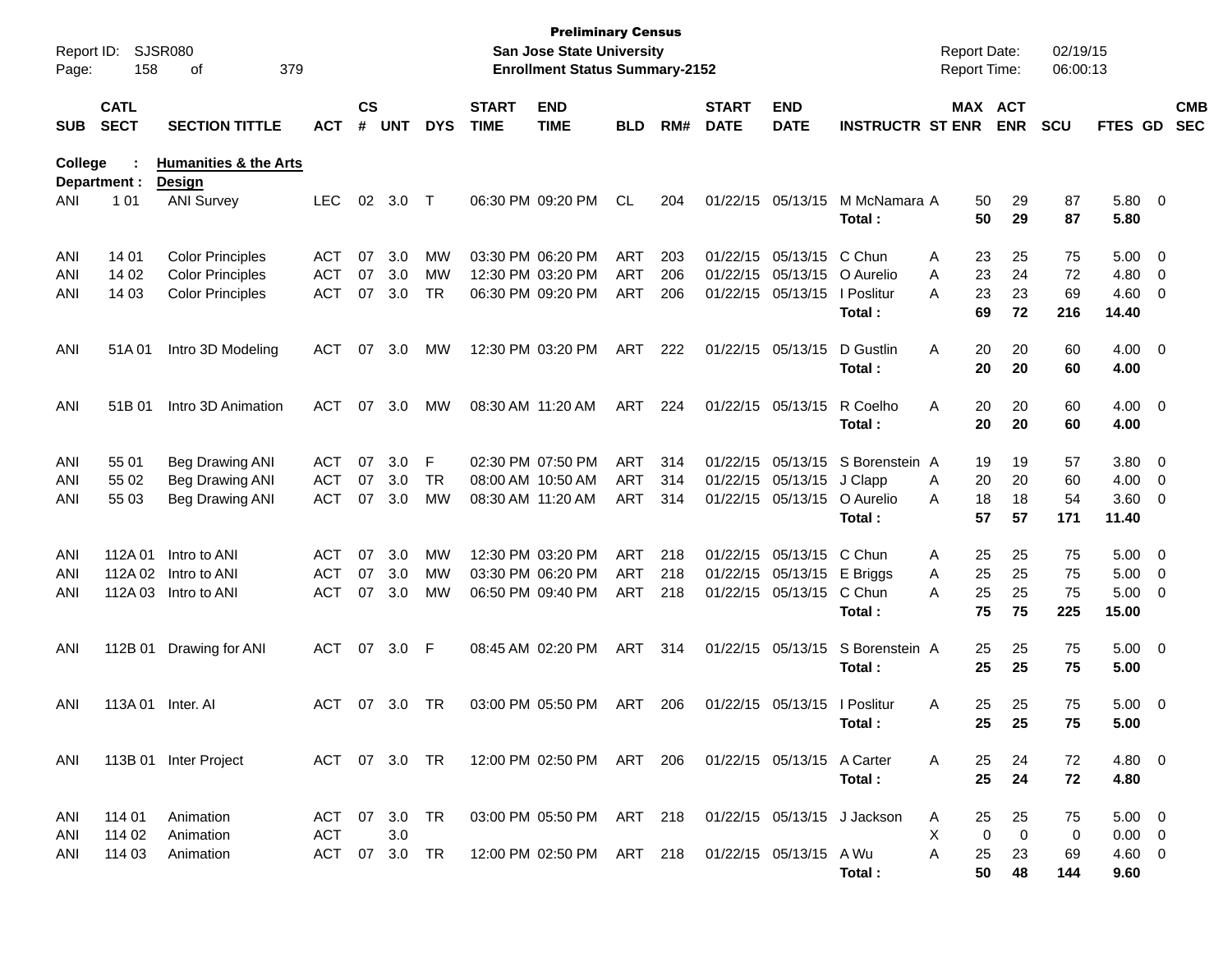| Report ID:<br>Page: | 159                        | <b>SJSR080</b><br>379<br>οf                                 |                             |                    |               |                 |                             | <b>Preliminary Census</b><br><b>San Jose State University</b><br><b>Enrollment Status Summary-2152</b> |            |            |                             |                                                 |                                          | <b>Report Date:</b><br><b>Report Time:</b> |                             | 02/19/15<br>06:00:13 |                            |                                                     |                          |
|---------------------|----------------------------|-------------------------------------------------------------|-----------------------------|--------------------|---------------|-----------------|-----------------------------|--------------------------------------------------------------------------------------------------------|------------|------------|-----------------------------|-------------------------------------------------|------------------------------------------|--------------------------------------------|-----------------------------|----------------------|----------------------------|-----------------------------------------------------|--------------------------|
| <b>SUB</b>          | <b>CATL</b><br><b>SECT</b> | <b>SECTION TITTLE</b>                                       | <b>ACT</b>                  | $\mathsf{cs}$<br># | <b>UNT</b>    | <b>DYS</b>      | <b>START</b><br><b>TIME</b> | <b>END</b><br><b>TIME</b>                                                                              | <b>BLD</b> | RM#        | <b>START</b><br><b>DATE</b> | <b>END</b><br><b>DATE</b>                       | <b>INSTRUCTR ST ENR</b>                  |                                            | MAX ACT<br><b>ENR</b>       | <b>SCU</b>           | <b>FTES GD</b>             |                                                     | <b>CMB</b><br><b>SEC</b> |
| ANI                 | 115 01                     | <b>Inter Animation</b>                                      | ACT                         | 07                 | 3.0           | TR              |                             | 08:00 AM 10:50 AM                                                                                      | ART        | 218        |                             | 01/22/15 05/13/15                               | A Wu<br>Total:                           | Α<br>25<br>25                              | 25<br>25                    | 75<br>75             | $5.00 \t 0$<br>5.00        |                                                     |                          |
| ANI<br>ANI          | 116 01<br>116 02           | Conceptual Illus<br>Conceptual Illus                        | <b>ACT</b><br><b>ACT</b>    | 07<br>07           | 3.0<br>3.0    | <b>TR</b><br>TR |                             | 12:00 PM 02:50 PM<br>06:30 PM 09:20 PM                                                                 | ART<br>ART | 243<br>243 |                             | 01/22/15 05/13/15<br>01/22/15 05/13/15          | J Granner<br>R Storey<br>Total:          | A<br>25<br>A<br>25<br>50                   | 20<br>23<br>43              | 60<br>69<br>129      | 4.00<br>4.60<br>8.60       | $\overline{\phantom{0}}$<br>$\overline{\mathbf{0}}$ |                          |
| ANI<br>ANI          | 117A 01<br>117A 02         | Adv Illustration<br>Adv Illustration                        | LAB<br>LAB                  | 15<br>15           | 3.0<br>3.0    | МW<br>МW        |                             | 08:30 AM 11:20 AM<br>06:50 PM 09:40 PM                                                                 | ART<br>ART | 243<br>243 |                             | 01/22/15 05/13/15<br>01/22/15 05/13/15          | J Clapp<br>T Esmeralda<br>Total:         | A<br>25<br>25<br>A<br>50                   | 25<br>21<br>46              | 75<br>63<br>138      | 5.00<br>4.20<br>9.20       | $\overline{\mathbf{0}}$<br>$\overline{\phantom{0}}$ |                          |
| ANI<br>ANI          | 117B 01                    | Visual Development<br>117B 02 Visual Development            | LAB<br>LAB                  | 15<br>15           | 3.0<br>3.0    | MW<br>F         |                             | 12:30 PM 03:20 PM<br>08:45 AM 02:20 PM                                                                 | ART<br>ART | 243<br>224 |                             | 01/22/15 05/13/15<br>01/22/15 05/13/15          | J Clapp<br>R Coelho<br>Total:            | A<br>25<br>20<br>A<br>45                   | 25<br>16<br>41              | 75<br>48<br>123      | 5.00<br>3.20<br>8.20       | $\overline{\mathbf{0}}$<br>$\overline{\phantom{0}}$ |                          |
| ANI                 |                            | 118B 01 Applied Adv Anim                                    | ACT                         |                    | 07 3.0        | -S              |                             | 10:00 AM 03:40 PM                                                                                      | ART        | 218        |                             | 01/22/15 05/13/15                               | D Yee<br>Total:                          | Α<br>25<br>25                              | 24<br>24                    | 72<br>72             | $4.80\ 0$<br>4.80          |                                                     |                          |
| ANI                 |                            | 128A 01 Digital Animation I                                 | ACT                         | 07                 | 3.0           | TR              |                             | 08:00 AM 10:50 AM                                                                                      | ART        | 224        |                             | 01/22/15 05/13/15                               | R Coelho<br>Total:                       | Α<br>20<br>20                              | 12<br>12                    | 36<br>36             | $2.40 \quad 0$<br>2.40     |                                                     |                          |
| ANI<br>ANI          | 128B 01                    | <b>Digital Animation II</b><br>128B 02 Digital Animation II | <b>ACT</b><br><b>ACT</b>    | 07                 | 3.0<br>07 3.0 | MW<br>TR        |                             | 03:30 PM 06:20 PM<br>03:00 PM 05:50 PM                                                                 | ART<br>ART | 243<br>243 |                             | 01/22/15 05/13/15<br>01/22/15 05/13/15          | T Esmeralda A<br>T Esmeralda A<br>Total: | 25<br>25<br>50                             | 19<br>12<br>31              | 57<br>36<br>93       | 3.80<br>$2.40 \ 0$<br>6.20 | $\overline{\phantom{0}}$                            |                          |
| ANI                 |                            | 130A 01 Digital Modeling I                                  | ACT                         | 07                 | 3.0           | МW              |                             | 03:30 PM 06:20 PM                                                                                      | ART        | 222        |                             | 01/22/15 05/13/15                               | D Gustlin<br>Total:                      | Α<br>20<br>20                              | 17<br>17                    | 51<br>51             | $3.40 \ 0$<br>3.40         |                                                     |                          |
| ANI<br>ANI          |                            | 130B 01 Digital Modeling II<br>130B 02 Digital Modeling II  | <b>ACT</b><br>ACT 07 3.0 TR | 07                 | 3.0           | TR              |                             | 08:00 AM 10:50 AM<br>03:00 PM 05:50 PM ART                                                             | ART        | 222<br>222 |                             | 01/22/15 05/13/15<br>01/22/15 05/13/15 T Austin | D Gustlin<br>Total:                      | 20<br>Α<br>Α<br>40                         | 20<br>20.<br>19<br>39       | 60<br>57<br>117      | 4.00<br>$3.80\ 0$<br>7.80  | $\overline{\mathbf{0}}$                             |                          |
| ANI                 |                            | 178 01 ANI Internship                                       | SUP 36 3.0 TBA              |                    |               |                 |                             |                                                                                                        |            |            |                             |                                                 | 01/22/15 05/13/15 J Granner<br>Total:    | A<br>65<br>65                              | 64<br>64                    | 192<br>192           | $12.80 \t 0$<br>12.80      |                                                     |                          |
| ANI                 |                            | 179 01 Spec Topics A/I                                      | SUP 36 3.0 TBA              |                    |               |                 |                             |                                                                                                        |            |            |                             | 01/22/15 05/13/15 D Chai                        | Total:                                   | A<br>35                                    | 20<br>35 <sub>o</sub><br>20 | 60<br>60             | 4.00 0<br>4.00             |                                                     |                          |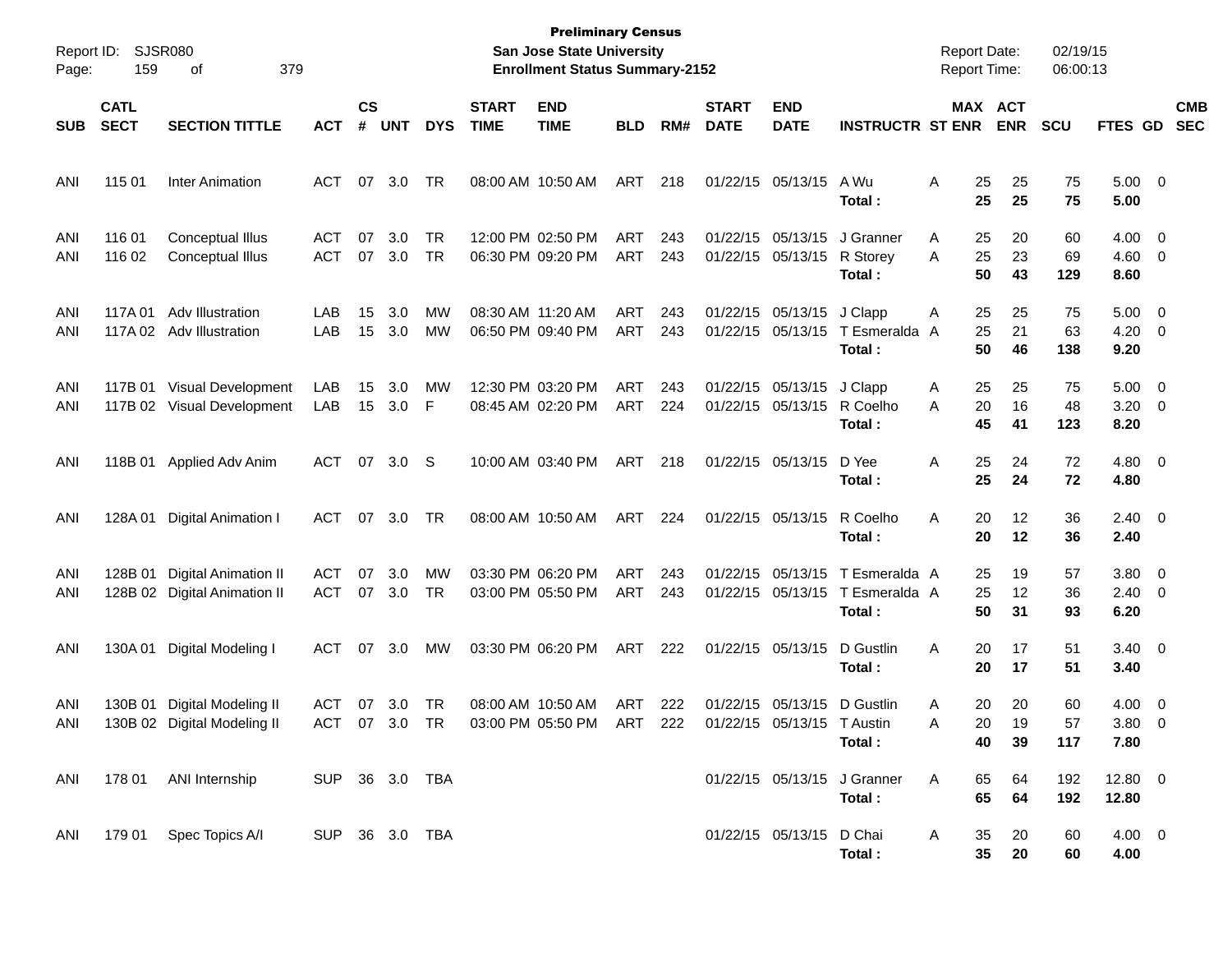| Report ID:<br>Page:                            | 160                                                                     | SJSR080<br>379<br>οf                                                                                       |                                                             |                      |                                       |                                   |                             | <b>Preliminary Census</b><br>San Jose State University<br><b>Enrollment Status Summary-2152</b>       |                                                      |                                 |                                                             |                                                                            |                                                                | <b>Report Date:</b>     | <b>Report Time:</b>                                       | 02/19/15<br>06:00:13        |                                                    |                                                                 |                          |
|------------------------------------------------|-------------------------------------------------------------------------|------------------------------------------------------------------------------------------------------------|-------------------------------------------------------------|----------------------|---------------------------------------|-----------------------------------|-----------------------------|-------------------------------------------------------------------------------------------------------|------------------------------------------------------|---------------------------------|-------------------------------------------------------------|----------------------------------------------------------------------------|----------------------------------------------------------------|-------------------------|-----------------------------------------------------------|-----------------------------|----------------------------------------------------|-----------------------------------------------------------------|--------------------------|
| <b>SUB</b>                                     | <b>CATL</b><br><b>SECT</b><br><b>SECTION TITTLE</b><br><b>ACT</b>       |                                                                                                            |                                                             |                      |                                       | <b>DYS</b>                        | <b>START</b><br><b>TIME</b> | <b>END</b><br><b>TIME</b>                                                                             | <b>BLD</b>                                           | RM#                             | <b>START</b><br><b>DATE</b>                                 | <b>END</b><br><b>DATE</b>                                                  | <b>INSTRUCTR ST ENR</b>                                        |                         | MAX ACT<br><b>ENR</b>                                     | <b>SCU</b>                  | FTES GD                                            |                                                                 | <b>CMB</b><br><b>SEC</b> |
| ANI                                            | 180 01                                                                  | <b>Indiv Studies</b>                                                                                       | <b>SUP</b>                                                  | 36                   | 3.0                                   | TBA                               |                             |                                                                                                       |                                                      |                                 |                                                             | 01/22/15 05/13/15                                                          | J Clapp<br>Total:                                              | Α                       | 35<br>0<br>35<br>0                                        | 0<br>0                      | $0.00 \t 0$<br>0.00                                |                                                                 |                          |
| ANI<br>ANI<br>ANI                              | 199 01<br>199 02<br>199 03                                              | Senior Project ANI<br>Senior Project ANI<br>Senior Project ANI                                             | LAB<br>LAB<br>LAB                                           | 15<br>15<br>15       | 3.0<br>3.0<br>3.0                     | F<br>F<br>F                       |                             | 09:30 AM 02:40 PM<br>09:30 AM 02:40 PM<br>09:30 AM 02:40 PM                                           | ART<br><b>ART</b><br><b>ART</b>                      | 206<br>218<br>243               | 01/22/15 05/13/15                                           | 01/22/15 05/13/15<br>01/22/15 05/13/15                                     | A Carter<br>J Granner<br>D Chai                                | Α<br>A<br>Α             | 25<br>25<br>25<br>24<br>25<br>25                          | 75<br>72<br>75              | 5.00<br>4.80<br>5.00                               | $\overline{\mathbf{0}}$<br>- 0<br>0                             |                          |
| ANI                                            | 199 04                                                                  | Senior Project ANI                                                                                         | LAB                                                         | 15                   | 3.0                                   | F                                 |                             | 09:30 AM 02:40 PM                                                                                     | <b>ART</b>                                           | 222                             |                                                             | 01/22/15 05/13/15                                                          | T Austin<br>Total:                                             | А<br>100                | 25<br>25<br>99                                            | 75<br>297                   | 5.00<br>19.80                                      | $\overline{\mathbf{0}}$                                         |                          |
| DSGD 63 01<br>DSGD 6302                        |                                                                         | <b>Fund Graphic Visual</b><br><b>Fund Graphic Visual</b>                                                   | ACT<br>ACT                                                  | 07<br>07             | 3.0<br>3.0                            | TR<br>TR                          |                             | 08:00 AM 10:50 AM<br>12:00 PM 02:50 PM                                                                | <b>ART</b><br><b>ART</b>                             | 201<br>201                      | 01/22/15 05/13/15                                           | 01/22/15 05/13/15                                                          | J Levy<br>J Levy<br>Total:                                     | A<br>A                  | 20<br>25<br>25<br>25<br>50<br>45                          | 60<br>75<br>135             | 4.00<br>5.00<br>9.00                               | $\overline{\phantom{0}}$<br>$\overline{\mathbf{0}}$             |                          |
| DSGD 8301<br>DSGD 8302<br>DSGD 8303            |                                                                         | Digital Apps Basic<br>Digital Apps Basic<br>Digital Apps Basic                                             | <b>ACT</b><br><b>ACT</b><br><b>ACT</b>                      | 07<br>07<br>07       | 3.0<br>3.0<br>3.0                     | MW<br>MW<br>MW                    |                             | 08:30 AM 11:20 AM<br>12:30 PM 03:20 PM<br>06:30 PM 09:20 PM                                           | <b>ART</b><br><b>ART</b><br>ART                      | 201<br>201<br>212               | 01/22/15 05/13/15                                           | 01/22/15 05/13/15<br>01/22/15 05/13/15                                     | A Thompson A<br>A Thompson A<br>E Briggs<br>Total:             | A                       | 22<br>25<br>25<br>25<br>25<br>23<br>75<br>70              | 66<br>75<br>69<br>210       | 4.40<br>5.00<br>4.60<br>14.00                      | $\overline{\phantom{0}}$<br>$\overline{\mathbf{0}}$<br>0        |                          |
| DSGD 99 01<br>DSGD 99 02<br>DSGD<br>DSGD 99 04 | 99 03                                                                   | Intro to Typography<br>Intro to Typography<br>Intro to Typography<br>Intro to Typography                   | <b>ACT</b><br><b>ACT</b><br><b>ACT</b><br><b>ACT</b>        | 07<br>07<br>07<br>07 | 3.0<br>3.0<br>3.0<br>3.0              | MW<br>MW<br>MW<br>TR              |                             | 12:30 PM 03:20 PM<br>12:30 PM 03:20 PM<br>08:30 AM 11:20 AM<br>03:00 PM 05:50 PM                      | <b>ART</b><br><b>ART</b><br><b>ART</b><br><b>ART</b> | 203<br>212<br>216<br>216        | 01/22/15 05/13/15<br>01/22/15 05/13/15<br>01/22/15 05/13/15 | 01/22/15 05/13/15                                                          | J Martinez<br>J Miller<br><b>B</b> Jeung<br>R Sexton<br>Total: | A<br>A<br>A<br>А<br>100 | 25<br>25<br>25<br>25<br>25<br>24<br>25<br>25<br>99        | 75<br>75<br>72<br>75<br>297 | 5.00<br>5.00<br>4.80<br>5.00<br>19.80              | $\overline{\phantom{0}}$<br>- 0<br>0<br>$\overline{\mathbf{0}}$ |                          |
|                                                | DSGD 103A01                                                             | Adv Typography I                                                                                           | <b>ACT</b>                                                  | 07                   | 3.0                                   | TR                                |                             | 08:00 AM 10:50 AM                                                                                     | IS                                                   | 226                             | 01/22/15 05/13/15                                           |                                                                            | R Sexton<br>Total:                                             | Α                       | 25<br>20<br>25<br>20                                      | 60<br>60                    | $4.00 \ 0$<br>4.00                                 |                                                                 |                          |
|                                                | DSGD 104 01<br>DSGD 104 02<br>DSGD 104 03<br>DSGD 104 04<br>DSGD 104 05 | Intro to Grph Dsgn<br>Intro to Grph Dsgn<br>Intro to Grph Dsgn<br>Intro to Grph Dsgn<br>Intro to Grph Dsgn | <b>ACT</b><br><b>ACT</b><br><b>ACT</b><br><b>ACT</b><br>ACT | 07<br>07<br>07       | 3.0<br>3.0<br>3.0<br>07 3.0<br>07 3.0 | MW<br><b>MW</b><br>MW<br>MW<br>МW |                             | 03:30 PM 06:20 PM<br>08:30 AM 11:20 AM<br>03:30 PM 06:20 PM<br>12:30 PM 03:20 PM<br>03:30 PM 06:20 PM | <b>ART</b><br>ART<br>IS<br>ART<br>ART                | 212<br>212<br>240<br>216<br>216 | 01/22/15 05/13/15<br>01/22/15 05/13/15                      | 01/22/15 05/13/15<br>01/22/15 05/13/15 C Kim<br>01/22/15 05/13/15 C Kim    | J Martinez<br>J Miller<br>J Miller                             | A<br>A<br>Α<br>А<br>Α   | 23<br>25<br>25<br>25<br>25<br>25<br>25.<br>25<br>25<br>24 | 69<br>75<br>75<br>75<br>72  | 4.60<br>5.00<br>5.00<br>5.00<br>$4.80\ 0$          | $\overline{\mathbf{0}}$<br>0<br>- 0<br>- 0                      |                          |
|                                                | DSGD 104 06<br>DSGD 104 07<br>DSGD 104 08                               | Intro to Grph Dsgn<br>Intro to Grph Dsgn<br>Intro to Grph Dsgn                                             | <b>ACT</b><br>ACT<br>ACT 07 3.0                             |                      | 07 3.0<br>07 3.0                      | TR<br>TR<br>TR                    |                             | 08:00 AM 10:50 AM<br>12:00 PM 02:50 PM<br>03:00 PM 05:50 PM                                           | ART<br>ART<br>ART 212                                | 216<br>216                      |                                                             | 01/22/15 05/13/15 W Tan<br>01/22/15 05/13/15 R Sexton<br>01/22/15 05/13/15 | K Almon<br>Total:                                              | A<br>A<br>A<br>200      | 25<br>25<br>25<br>25<br>25<br>25<br>197                   | 75<br>75<br>75<br>591       | $5.00 \t 0$<br>$5.00 \t 0$<br>$5.00 \t 0$<br>39.40 |                                                                 |                          |
|                                                | DSGD 106 01                                                             | Adv Graphic Design                                                                                         | ACT 07 3.0 MW                                               |                      |                                       |                                   |                             | 12:30 PM 03:20 PM IS                                                                                  |                                                      | 226                             |                                                             | 01/22/15 05/13/15 C Hwang                                                  | Total:                                                         | A                       | 25<br>20<br>25<br>20                                      | 60<br>60                    | $4.00 \ 0$<br>4.00                                 |                                                                 |                          |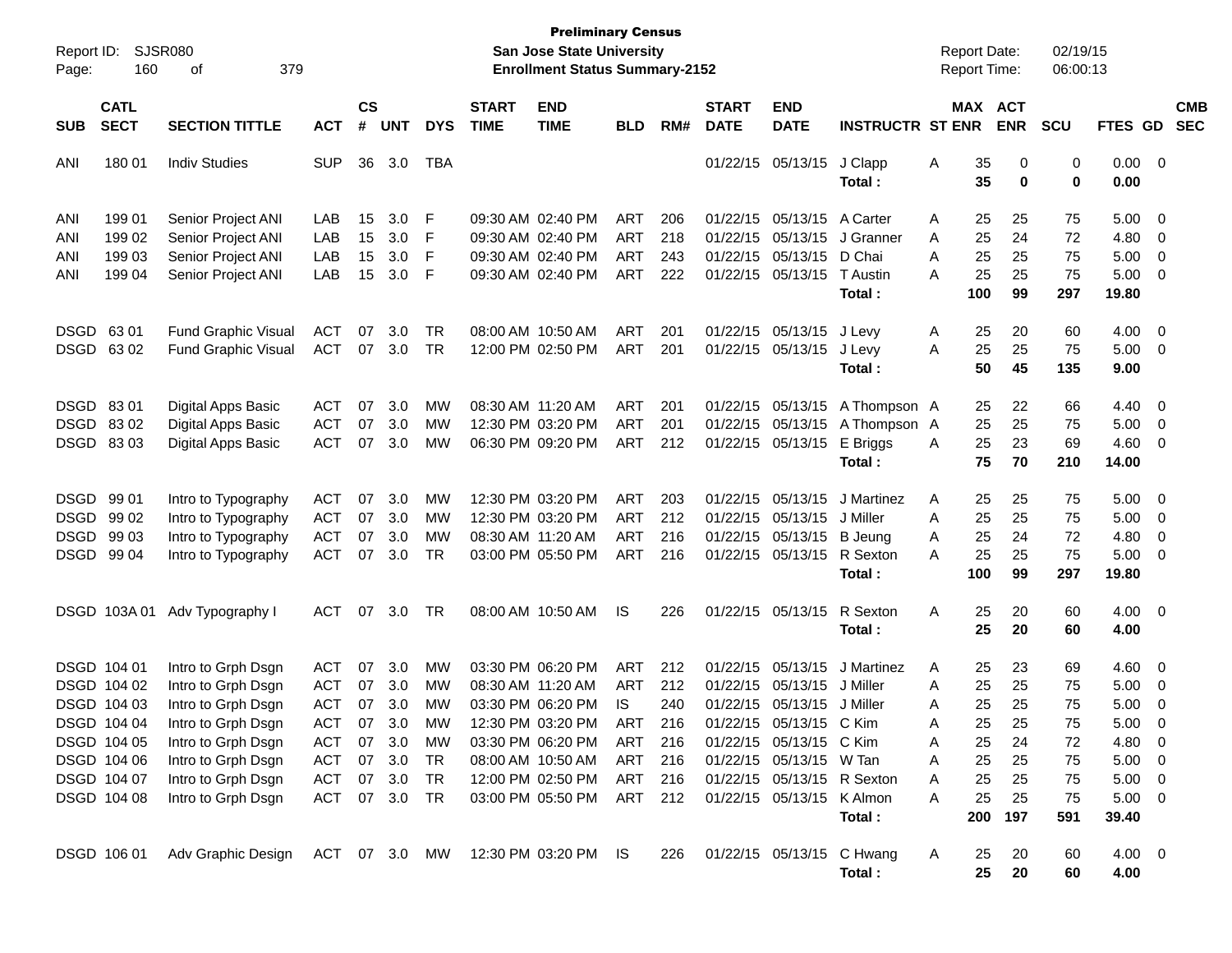| Page:       | Report ID: SJSR080<br>161  |                                       |            |                    |            |            | <b>Preliminary Census</b><br><b>San Jose State University</b><br><b>Enrollment Status Summary-2152</b> |                           |            |     |                             |                             |                              | <b>Report Date:</b><br><b>Report Time:</b> |             | 02/19/15<br>06:00:13  |            |                    |                          |            |
|-------------|----------------------------|---------------------------------------|------------|--------------------|------------|------------|--------------------------------------------------------------------------------------------------------|---------------------------|------------|-----|-----------------------------|-----------------------------|------------------------------|--------------------------------------------|-------------|-----------------------|------------|--------------------|--------------------------|------------|
| <b>SUB</b>  | <b>CATL</b><br><b>SECT</b> | <b>SECTION TITTLE</b>                 | <b>ACT</b> | $\mathsf{cs}$<br># | <b>UNT</b> | <b>DYS</b> | <b>START</b><br><b>TIME</b>                                                                            | <b>END</b><br><b>TIME</b> | <b>BLD</b> | RM# | <b>START</b><br><b>DATE</b> | <b>END</b><br><b>DATE</b>   | <b>INSTRUCTR ST ENR</b>      |                                            |             | MAX ACT<br><b>ENR</b> | <b>SCU</b> | FTES GD SEC        |                          | <b>CMB</b> |
|             | DSGD 107B 01               | Spec Topics in Exper LAB              |            |                    | 15 3.0 TR  |            |                                                                                                        | 12:00 PM 02:50 PM         | IS         | 226 |                             | 01/22/15 05/13/15           | W Tan<br>Total:              | Α                                          | 30<br>30    | 29<br>29              | 87<br>87   | 5.80 0<br>5.80     |                          |            |
|             | DSGD 120 01                | <b>Exhibition Design</b>              | <b>ACT</b> | 07                 | 3.0        | МW         |                                                                                                        | 03:30 PM 06:20 PM         | IS         | 226 |                             | 01/22/15 05/13/15           | C Hwang<br>Total:            | Α                                          | 30<br>30    | 28<br>28              | 84<br>84   | 5.60 0<br>5.60     |                          |            |
|             | DSGD 131 01                | <b>Motion Graphics</b>                | <b>ACT</b> | 07                 | 3.0        | МW         | 08:30 AM 11:20 AM                                                                                      |                           | IS         | 226 |                             | 01/22/15 05/13/15           | C Kim<br>Total :             | Α                                          | 30<br>30    | 29<br>29              | 87<br>87   | 5.80 0<br>5.80     |                          |            |
|             | DSGD 186 01                | Digi Apps Method                      | LAB        | 15                 | 3.0        | МW         | 03:30 PM 06:20 PM                                                                                      |                           | ART        | 201 |                             | 01/22/15 05/13/15           | J Kim<br>Total:              | Α                                          | 25<br>25    | 20<br>20              | 60<br>60   | $4.00 \ 0$<br>4.00 |                          |            |
|             |                            | DSGN 100W 01 Writing Workshop: De LEC |            | 04                 | 3.0        | TR         | 10:30 AM 11:45 AM                                                                                      |                           | ART        | 105 |                             | 01/22/15 05/13/15 B Kimura  |                              | Α                                          | 25          | 25                    | 75         | $5.00 \t 0$        |                          |            |
|             |                            | DSGN 100W 02 Writing Workshop: De LEC |            | 04                 | 3.0        | <b>TR</b>  | 01:30 PM 02:45 PM                                                                                      |                           | <b>ART</b> | 105 |                             | 01/22/15 05/13/15 J Loomis  |                              | A                                          | 25          | 25                    | 75         | $5.00 \t 0$        |                          |            |
|             |                            | DSGN 100W 03 Writing Workshop: De LEC |            | 04                 | 3.0        | <b>TR</b>  |                                                                                                        | 03:00 PM 04:15 PM         | MН         | 223 |                             | 01/22/15 05/13/15 J Loomis  |                              | A                                          | 25          | 25                    | 75         | $5.00 \t 0$        |                          |            |
|             |                            | DSGN 100W 04 Writing Workshop: De LEC |            | 04                 | 3.0        | TR         | 04:30 PM 05:45 PM                                                                                      |                           | <b>BBC</b> | 124 |                             | 01/22/15 05/13/15 J Loomis  |                              | A                                          | 25          | 25                    | 75         | $5.00 \t 0$        |                          |            |
|             |                            |                                       |            |                    |            |            |                                                                                                        |                           |            |     |                             |                             | Total:                       |                                            | 100         | 100                   | 300        | 20.00              |                          |            |
|             | DSGN 127 01                | Intern                                | <b>SUP</b> | 36                 | 2.0        | <b>TBA</b> |                                                                                                        |                           |            |     |                             | 01/22/15 05/13/15 B Kimura  |                              | Α                                          | 15          | 10                    | 20         | $1.33 \ 0$         |                          |            |
|             | DSGN 127 02                | Intern                                | <b>SUP</b> | 36                 | 3.0        | <b>TBA</b> |                                                                                                        |                           |            |     |                             | 01/22/15 05/13/15 B Kimura  |                              | A                                          | 35          | 28                    | 84         | $5.60$ 0           |                          |            |
|             | DSGN 127 03                | Intern                                | <b>SUP</b> | 36                 | 4.0        | <b>TBA</b> |                                                                                                        |                           |            |     |                             | 01/22/15 05/13/15 B Kimura  |                              | A                                          | 15          | 8                     | 32         | $2.13 \t 0$        |                          |            |
|             |                            |                                       |            |                    |            |            |                                                                                                        |                           |            |     |                             |                             | Total :                      |                                            | 65          | 46                    | 136        | 9.07               |                          |            |
|             | DSGN 180 01                | <b>Indiv Studies</b>                  | <b>SUP</b> | 36                 | 3.0        | TBA        |                                                                                                        |                           |            |     |                             | 01/22/15 05/13/15           | <b>B</b> Kimura              | Α                                          | 35          | 7                     | 21         | $1.40 \ 0$         |                          |            |
|             |                            |                                       |            |                    |            |            |                                                                                                        |                           |            |     |                             |                             | Total :                      |                                            | 35          | $\overline{7}$        | 21         | 1.40               |                          |            |
|             | DSGN 197 01                | <b>BA Senior Project</b>              | <b>ACT</b> | 07                 | 4.0        | TR         | 08:00 AM 10:50 AM                                                                                      |                           | ART        | 212 |                             | 01/22/15 05/13/15 A English |                              | A                                          | 25          | 25                    | 75         | $6.67$ 0           |                          |            |
|             | DSGN 197 02                | <b>BA Senior Project</b>              | <b>ACT</b> | 07                 | 4.0        | TR         |                                                                                                        | 12:00 PM 02:50 PM         | ART        | 212 |                             | 01/22/15 05/13/15 A English |                              | A                                          | 25          | 25                    | 75         | 6.67               | $\overline{\phantom{0}}$ |            |
|             | <b>DSGN 19703</b>          | <b>BA Senior Project</b>              | <b>ACT</b> |                    | 4.0        |            |                                                                                                        |                           |            |     |                             |                             |                              | X                                          | $\mathbf 0$ | $\mathbf 0$           | 0          | 0.00               | $\overline{\phantom{0}}$ |            |
|             |                            |                                       |            |                    |            |            |                                                                                                        |                           |            |     |                             |                             | Total:                       |                                            | 50          | 50                    | 150        | 13.33              |                          |            |
| <b>DSID</b> | 22 01                      | Visualization II                      | ACT        |                    | 07 3.0     | MW.        |                                                                                                        | 03:30 PM 06:20 PM         | ART        | 103 |                             | 01/22/15 05/13/15 G Skulley |                              | A                                          | 24          | 21                    | 63         | $4.20 \ 0$         |                          |            |
| <b>DSID</b> | 22 02                      | Visualization II                      | <b>ACT</b> |                    | 07 3.0     | <b>TR</b>  |                                                                                                        | 03:00 PM 05:50 PM         | IS.        | 118 |                             | 01/22/15 05/13/15 J Shook   |                              | A                                          | 24          | 24                    | 72         | 4.80 0             |                          |            |
|             |                            |                                       |            |                    |            |            |                                                                                                        |                           |            |     |                             |                             | Total:                       |                                            | 48          | 45                    | 135        | 9.00               |                          |            |
| <b>DSID</b> | 32 01                      | <b>ID Foundation II</b>               | ACT 13 3.0 |                    |            | MW         | 08:30 AM 11:20 AM                                                                                      |                           | ART 103    |     |                             | 01/22/15 05/13/15 G Skulley |                              | A                                          | 24          | 20                    | 40         | $4.00 \t 0$        |                          |            |
| <b>DSID</b> | 32 02                      | <b>ID Foundation II</b>               | <b>ACT</b> |                    | 13 3.0     | TR         | 12:00 PM 02:50 PM                                                                                      |                           | ART        | 103 |                             |                             | 01/22/15 05/13/15 J McClusky | A                                          | 24          | 25                    | 50         | $5.00 \t 0$        |                          |            |
|             |                            |                                       |            |                    |            |            |                                                                                                        |                           |            |     |                             |                             | Total:                       |                                            | 48          | 45                    | 90         | 9.00               |                          |            |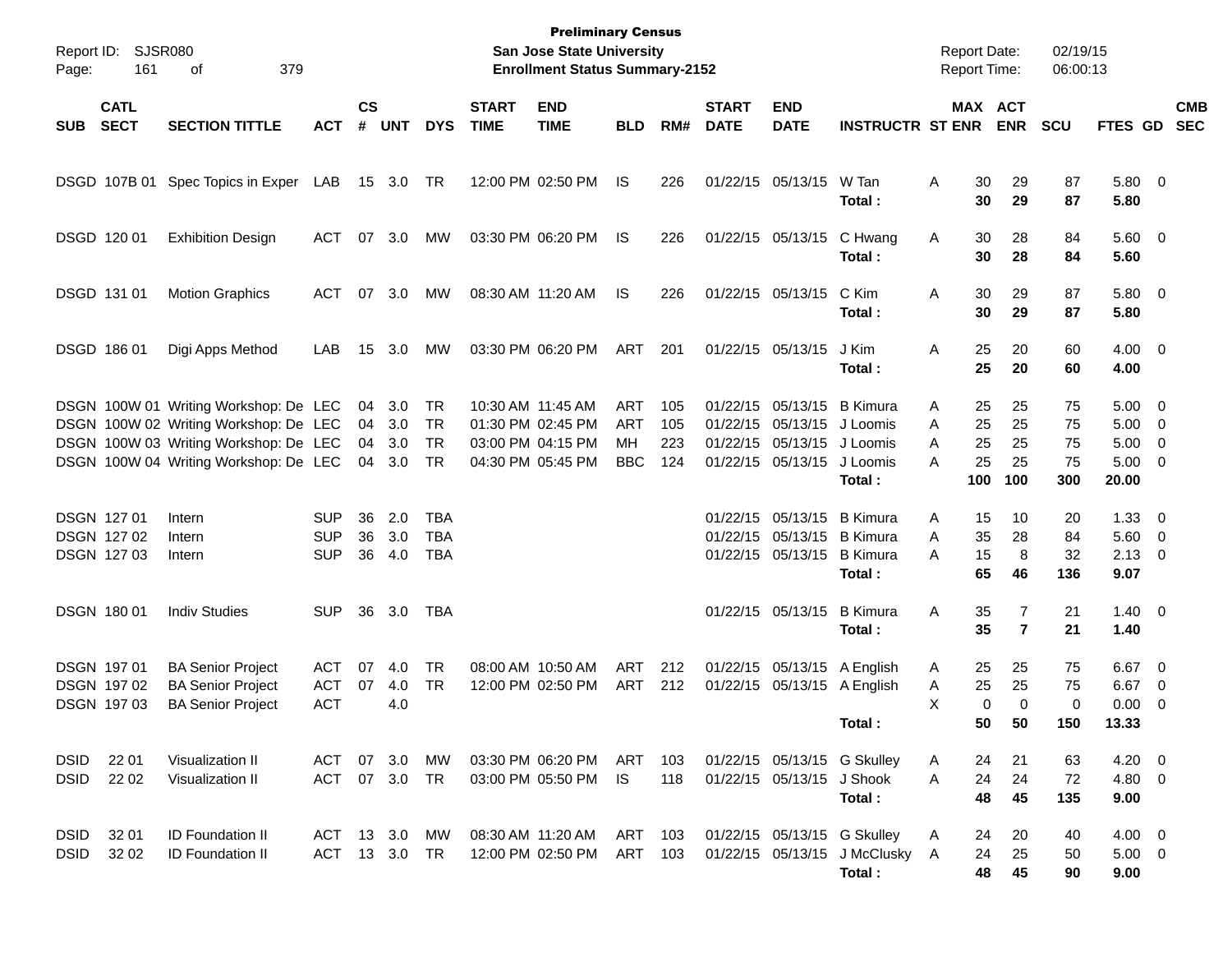| Report ID:<br>Page:        | 162                        | SJSR080<br>379<br>οf                         |                          |                    |               |                        |                             | <b>Preliminary Census</b><br><b>San Jose State University</b><br><b>Enrollment Status Summary-2152</b> |                          |            |                             |                               |                                                                      | <b>Report Date:</b><br><b>Report Time:</b> |                                  | 02/19/15<br>06:00:13 |                                   |                                  |                          |
|----------------------------|----------------------------|----------------------------------------------|--------------------------|--------------------|---------------|------------------------|-----------------------------|--------------------------------------------------------------------------------------------------------|--------------------------|------------|-----------------------------|-------------------------------|----------------------------------------------------------------------|--------------------------------------------|----------------------------------|----------------------|-----------------------------------|----------------------------------|--------------------------|
| <b>SUB</b>                 | <b>CATL</b><br><b>SECT</b> | <b>SECTION TITTLE</b>                        | <b>ACT</b>               | $\mathsf{cs}$<br># | <b>UNT</b>    | <b>DYS</b>             | <b>START</b><br><b>TIME</b> | <b>END</b><br><b>TIME</b>                                                                              | <b>BLD</b>               | RM#        | <b>START</b><br><b>DATE</b> | <b>END</b><br><b>DATE</b>     | <b>INSTRUCTR ST ENR</b>                                              |                                            | <b>MAX ACT</b><br><b>ENR</b>     | <b>SCU</b>           | FTES GD                           |                                  | <b>CMB</b><br><b>SEC</b> |
| <b>DSID</b><br><b>DSID</b> | 32A 01<br>32A 02           | Portfolio Project I<br>Portfolio Project I   | <b>ACT</b><br><b>ACT</b> | 13<br>13           | 1.0<br>1.0    | F<br>F                 |                             | 08:00 AM 09:50 AM<br>10:00 AM 11:50 AM                                                                 | IS<br>IS                 | 118<br>118 | 01/22/15                    | 05/13/15<br>01/22/15 05/13/15 | E Briggs<br>E Briggs<br>Total:                                       | A<br>A                                     | 28<br>25<br>28<br>25<br>56<br>50 | 25<br>25<br>50       | 1.67<br>1.67<br>3.33              | $\overline{0}$<br>$\overline{0}$ |                          |
| <b>DSID</b><br><b>DSID</b> | 41 01<br>41 02             | Matls & Process I<br>Matls & Process I       | <b>ACT</b><br><b>ACT</b> | 07<br>07           | 3.0<br>3.0    | МW<br>МW               |                             | 08:30 AM 11:20 AM<br>12:30 PM 03:20 PM                                                                 | <b>ART</b><br><b>ART</b> | 105<br>105 | 01/22/15<br>01/22/15        | 05/13/15<br>05/13/15          | R Boeder<br>R Boeder<br>Total:                                       | Α<br>A                                     | 21<br>24<br>24<br>24<br>48<br>45 | 63<br>72<br>135      | 4.20<br>4.80<br>9.00              | 0<br>0                           |                          |
| <b>DSID</b>                | 121 01                     | <b>ID Process</b>                            | <b>ACT</b>               |                    | 3.0           |                        |                             |                                                                                                        |                          |            |                             |                               | Total:                                                               | Χ                                          | 0<br>0<br>0<br>0                 | 0<br>0               | 0.00<br>0.00                      | $\overline{\mathbf{0}}$          |                          |
| <b>DSID</b>                | 122 01                     | C&CS: Ind. Design                            | SEM                      | 05                 | 3.0           | MW                     |                             | 09:00 AM 10:20 AM                                                                                      | IS                       | 118        |                             | 01/22/15 05/13/15             | J Nelson<br>Total:                                                   | A                                          | 24<br>20<br>24<br>20             | 60<br>60             | 4.00<br>4.00                      | $\overline{\mathbf{0}}$          |                          |
| <b>DSID</b><br><b>DSID</b> | 123 01<br>123 02           | Intermed Ind Des<br>Intermed Ind Des         | <b>ACT</b><br><b>ACT</b> | 07                 | 3.0<br>07 3.0 | TR<br><b>TR</b>        |                             | 03:00 PM 05:50 PM<br>12:00 PM 02:50 PM                                                                 | <b>ART</b><br><b>ART</b> | 103<br>205 | 01/22/15                    | 05/13/15<br>01/22/15 05/13/15 | J Guenther<br>A Armstrong A<br>Total:                                | A                                          | 24<br>21<br>24<br>23<br>48<br>44 | 63<br>69<br>132      | 4.20<br>4.60<br>8.80              | 0<br>$\overline{0}$              |                          |
| <b>DSID</b><br><b>DSID</b> | 123A 01                    | Portfolio Proj 2<br>123A 02 Portfolio Proj 2 | <b>ACT</b><br><b>ACT</b> | 07                 | 3.0<br>07 3.0 | TR<br><b>TR</b>        |                             | 06:30 PM 09:20 PM<br>06:30 PM 09:20 PM                                                                 | ART<br>ART               | 205<br>105 | 01/22/15                    | 05/13/15<br>01/22/15 05/13/15 | J Guenther<br><b>B</b> Ward<br>Total:                                | A<br>A                                     | 24<br>23<br>24<br>24<br>48<br>47 | 23<br>24<br>47       | 4.60<br>4.80<br>9.40              | $\overline{0}$<br>$\overline{0}$ |                          |
| <b>DSID</b>                | 124 01                     | Design for All                               | LAB.                     | 15                 | 3.0           | МW                     |                             | 03:30 PM 06:20 PM                                                                                      | ART                      | 205        |                             | 01/22/15 05/13/15             | L Speer<br>Total:                                                    | A                                          | 21<br>24<br>24<br>21             | 63<br>63             | 4.20<br>4.20                      | $\overline{\mathbf{0}}$          |                          |
| <b>DSID</b><br><b>DSID</b> | 125 01<br>125 02           | Adv Industr Design<br>Adv Industr Design     | LAB<br>LAB               | 15                 | 3.0<br>3.0    | TR                     |                             | 08:30 AM 11:20 AM                                                                                      | ART                      | 205        |                             | 01/22/15 05/13/15             | J McClusky<br>Total :                                                | Χ<br>A                                     | 0<br>0<br>24<br>16<br>24<br>16   | 0<br>48<br>48        | 0.00<br>3.20<br>3.20              | $\overline{0}$<br>0              |                          |
|                            |                            | DSID 125A 01 Portfolio Proj 3                | LAB 15 2.0 M             |                    |               |                        |                             | 06:30 PM 10:20 PM ART 105                                                                              |                          |            |                             | 01/22/15 05/13/15 G Hom       | Total:                                                               | A                                          | 22<br>24<br>24<br>22             | 22<br>22             | $2.93$ 0<br>2.93                  |                                  |                          |
|                            | DSID 126 01<br>DSID 126 02 | Ergonom for Design<br>Ergonom for Design     | LEC 02 3.0<br>ACT 13 0.0 |                    |               | <b>MW</b><br><b>MW</b> |                             | 12:30 PM 01:20 PM ART 103<br>01:30 PM 02:20 PM ART 103                                                 |                          |            |                             |                               | 01/22/15 05/13/15 G Skulley<br>01/22/15 05/13/15 G Skulley<br>Total: | A<br>A                                     | 18<br>18<br>18<br>18<br>36<br>36 | 36<br>18<br>54       | $3.60 \ 0$<br>$0.00 \t 0$<br>3.60 |                                  |                          |
|                            | DSID 128 01                | Adv Projects in ID                           | LAB.                     |                    |               |                        |                             | 15 3.0 MW 12:30 PM 03:20 PM ART 205                                                                    |                          |            | 01/22/15 05/13/15 L Speer   |                               | Total:                                                               | A                                          | 31<br>31<br>31<br>31             | 93<br>93             | $6.20\ 0$<br>6.20                 |                                  |                          |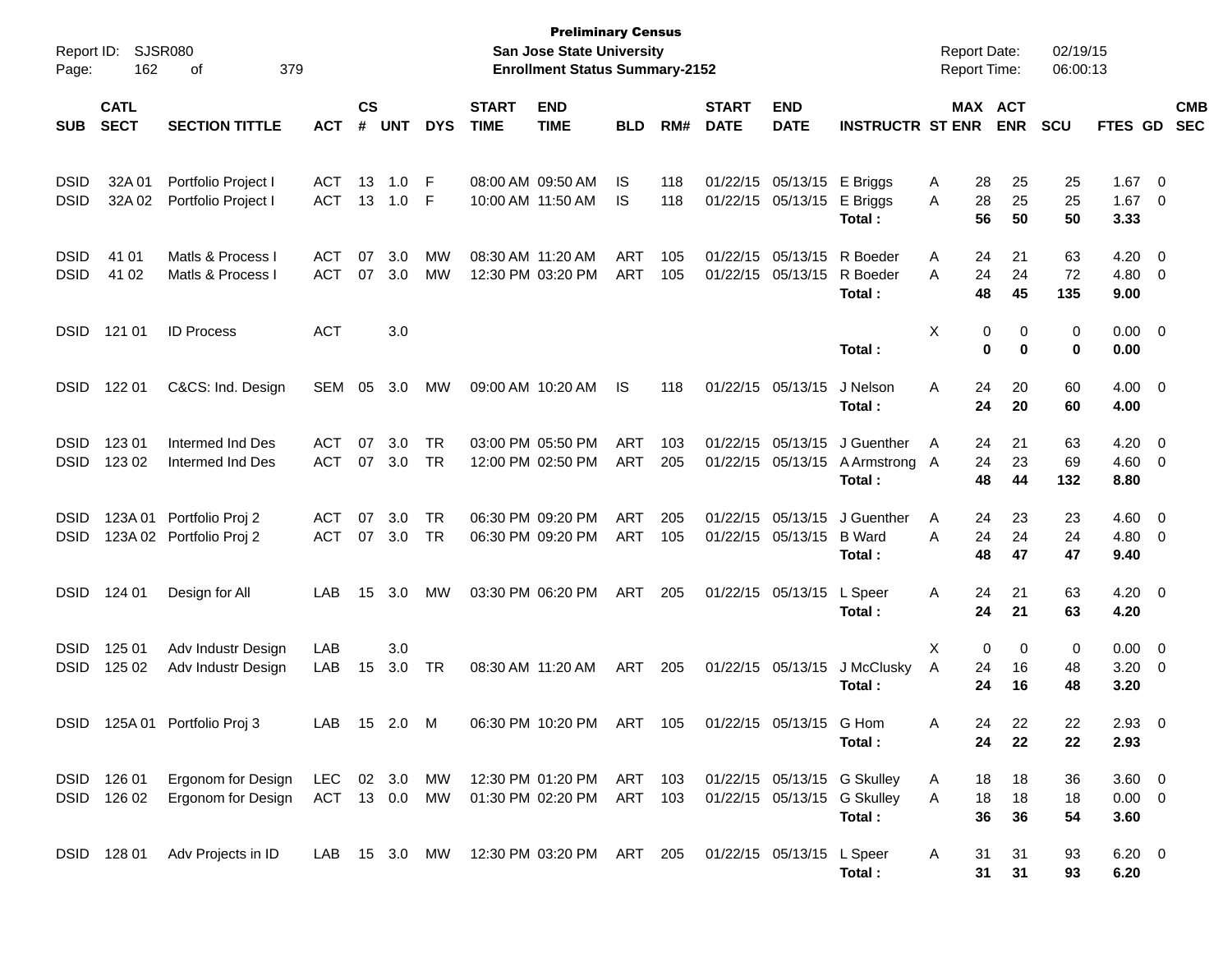| Report ID:<br>Page:        | 163                        | <b>SJSR080</b><br>379<br>οf              |                          |                             |               |                 |                             | <b>Preliminary Census</b><br><b>San Jose State University</b><br><b>Enrollment Status Summary-2152</b> |                   |            |                             |                                        |                                          | <b>Report Date:</b><br><b>Report Time:</b> |                       | 02/19/15<br>06:00:13 |                        |                                                    |                          |
|----------------------------|----------------------------|------------------------------------------|--------------------------|-----------------------------|---------------|-----------------|-----------------------------|--------------------------------------------------------------------------------------------------------|-------------------|------------|-----------------------------|----------------------------------------|------------------------------------------|--------------------------------------------|-----------------------|----------------------|------------------------|----------------------------------------------------|--------------------------|
| <b>SUB</b>                 | <b>CATL</b><br><b>SECT</b> | <b>SECTION TITTLE</b>                    | <b>ACT</b>               | $\mathbf{c}\mathbf{s}$<br># | <b>UNT</b>    | <b>DYS</b>      | <b>START</b><br><b>TIME</b> | <b>END</b><br><b>TIME</b>                                                                              | <b>BLD</b>        | RM#        | <b>START</b><br><b>DATE</b> | <b>END</b><br><b>DATE</b>              | <b>INSTRUCTR ST ENR</b>                  |                                            | MAX ACT<br><b>ENR</b> | <b>SCU</b>           | FTES GD                |                                                    | <b>CMB</b><br><b>SEC</b> |
| <b>DSID</b>                | 128A01                     | Portfolio Proj 4                         | LAB                      | 15                          | 1.0           | W               |                             | 06:30 PM 08:20 PM                                                                                      | ART               | 105        |                             | 01/22/15 05/13/15                      | G Hom<br>Total:                          | Α<br>24<br>24                              | 15<br>15              | 15<br>15             | $1.00 \t 0$<br>1.00    |                                                    |                          |
| <b>DSID</b><br><b>DSID</b> | 129 01<br>129 02           | Visualization III<br>Visualization III   | <b>ACT</b><br><b>ACT</b> | 07<br>07                    | 3.0<br>3.0    | <b>TR</b><br>МW | 08:00 AM 10:50 AM           | 07:00 PM 09:50 PM                                                                                      | IS.<br><b>ART</b> | 118<br>201 |                             | 01/22/15 05/13/15<br>01/22/15 05/13/15 | J Nelson<br>K Schulze<br>Total:          | Α<br>24<br>24<br>A<br>48                   | 22<br>23<br>45        | 66<br>69<br>135      | 4.40<br>4.60<br>9.00   | $\overline{\mathbf{0}}$<br>$\overline{\mathbf{0}}$ |                          |
| <b>DSID</b>                | 131 01                     | Interactive Design                       | <b>ACT</b>               | 07                          | 3.0           | TR              |                             | 12:00 PM 02:50 PM                                                                                      | CL                | 238        |                             | 01/22/15 05/13/15                      | J Nelson<br>Total:                       | Α<br>24<br>24                              | 18<br>18              | 54<br>54             | 4.00 8<br>4.00         |                                                    |                          |
| <b>DSID</b>                | 132 01                     | Softgoods                                | <b>ACT</b>               | 07                          | 3.0           | TR              |                             | 03:00 PM 05:50 PM                                                                                      | ART               | 205        |                             | 01/22/15 05/13/15                      | A Armstrong A<br>Total:                  | 24<br>24                                   | 22<br>22              | 66<br>66             | $4.40 \quad 0$<br>4.40 |                                                    |                          |
| <b>DSID</b>                | 134 01                     | Design and Meaning                       | ACT                      | 07                          | 3.0           | TR              |                             | 03:00 PM 05:50 PM                                                                                      | ART               | 105        |                             | 01/22/15 05/13/15                      | J McClusky<br>Total:                     | 24<br>A<br>24                              | 21<br>21              | 63<br>63             | $4.20 \ 0$<br>4.20     |                                                    |                          |
| <b>DSID</b>                | 137 01                     | <b>Adv Physical Prototy</b>              | ACT                      |                             | 07 3.0        | - F             |                             | 01:00 PM 03:50 PM                                                                                      | ART               | 103        |                             | 01/22/15 05/13/15                      | R Zuchowski A<br>Total:                  | 24<br>24                                   | 18<br>18              | 54<br>54             | $3.60 \ 0$<br>3.60     |                                                    |                          |
| <b>DSID</b><br><b>DSID</b> | 226 01<br>226 02           | Ergonom for Design<br>Ergonom for Design | <b>LEC</b><br><b>ACT</b> | 02                          | 3.0<br>13 0.0 | МW<br>МW        |                             | 12:30 PM 01:20 PM<br>01:30 PM 02:20 PM                                                                 | ART<br>ART        | 103<br>103 |                             | 01/22/15 05/13/15<br>01/22/15 05/13/15 | <b>G Skulley</b><br>G Skulley<br>Total:  | A<br>A<br>12                               | 6<br>4<br>6<br>4<br>8 | 8<br>4<br>12         | 1.004<br>0.004<br>1.00 |                                                    |                          |
| <b>DSIT</b>                | 15 01                      | Arch Draw & 3-D Mod ACT                  |                          | 07                          | 3.0           | MW              | 08:30 AM 11:20 AM           |                                                                                                        | IS                | 240        |                             | 01/22/15 05/13/15                      | <b>B</b> Lin<br>Total:                   | Α<br>25<br>25                              | 23<br>23              | 69<br>69             | $4.60 \quad 0$<br>4.60 |                                                    |                          |
| <b>DSIT</b>                | 29 01                      | Design Process                           | ACT                      | 07                          | 3.0           | МW              |                             | 12:30 PM 03:20 PM                                                                                      | IS                | 241        |                             | 01/22/15 05/13/15                      | V San Fratel A<br>Total:                 | 25<br>25                                   | 25<br>25              | 75<br>75             | $5.00 \t 0$<br>5.00    |                                                    |                          |
| <b>DSIT</b>                | 33 01                      | <b>Arch Presentation</b>                 | ACT 07 3.0               |                             |               | MW              |                             | 12:30 PM 03:20 PM                                                                                      | <b>IS</b>         | 240        |                             | 01/22/15 05/13/15 B Lin                | Total:                                   | 25.<br>A<br>25                             | 19<br>19              | 57<br>57             | $3.80\ 0$<br>3.80      |                                                    |                          |
|                            | DSIT 34 01                 | Int Arc Fdn Studio                       |                          |                             |               |                 |                             | ACT 07 3.0 TR 06:00 PM 08:50 PM IS                                                                     |                   |            | 240 01/22/15 05/13/15 SOki  |                                        | Total:                                   | A<br>25<br>25                              | 19<br>19              | 57<br>57             | $3.80\ 0$<br>3.80      |                                                    |                          |
|                            |                            | DSIT 100 01 Building Codes               |                          |                             |               |                 |                             | ACT 07 3.0 MW 07:00 PM 09:50 PM IS                                                                     |                   |            |                             |                                        | 241 01/22/15 05/13/15 M Medved<br>Total: | A<br>25<br>$25\,$                          | 24<br>24              | 72<br>72             | 4.80 0<br>4.80         |                                                    |                          |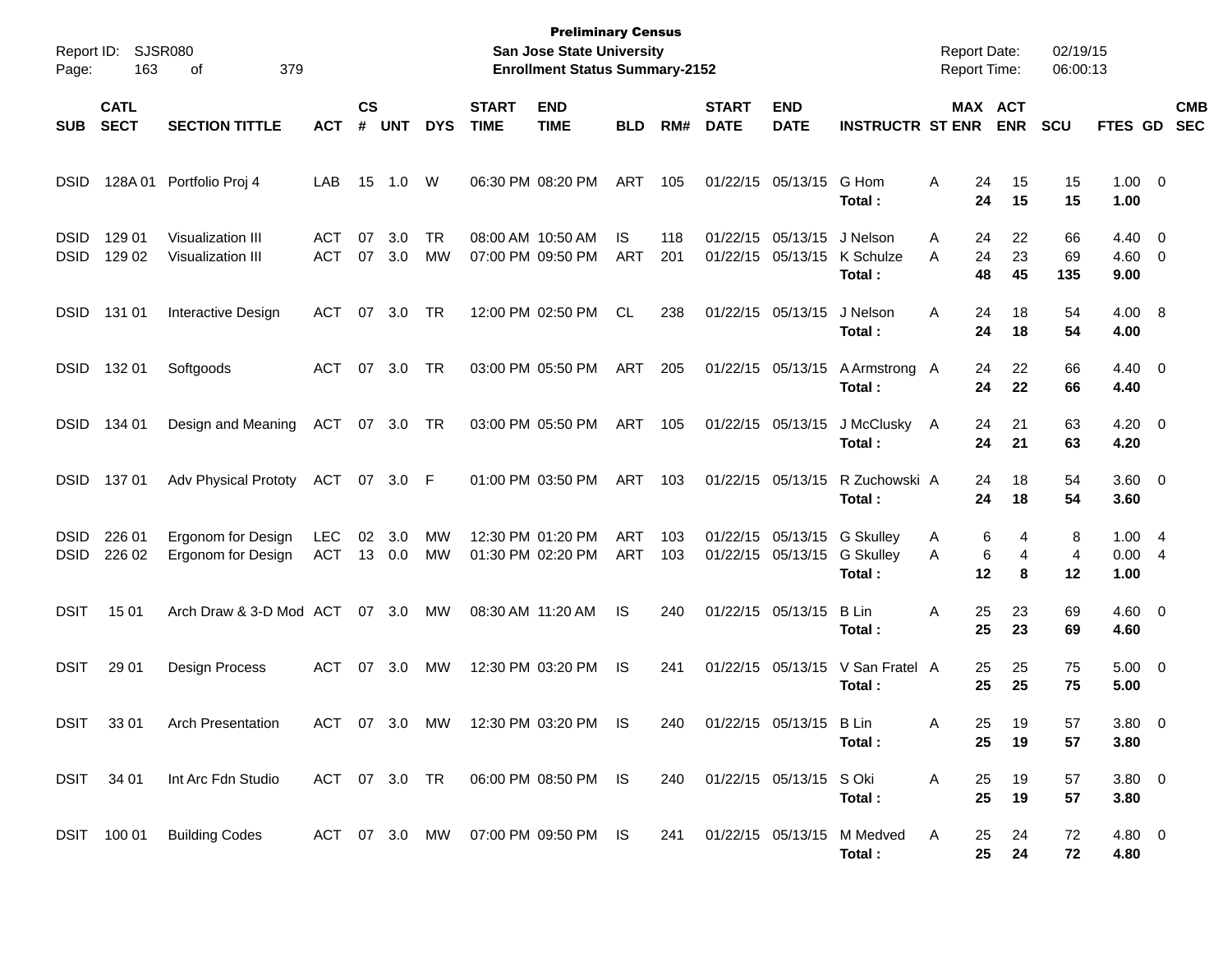| Report ID:<br>Page: | 164                        | SJSR080<br>379<br>οf       |            |                    |            |            |                             | <b>Preliminary Census</b><br><b>San Jose State University</b><br><b>Enrollment Status Summary-2152</b> |            |     |                             |                                                                              |                          |   | <b>Report Date:</b><br><b>Report Time:</b> |                          | 02/19/15<br>06:00:13 |                            |                          |
|---------------------|----------------------------|----------------------------|------------|--------------------|------------|------------|-----------------------------|--------------------------------------------------------------------------------------------------------|------------|-----|-----------------------------|------------------------------------------------------------------------------|--------------------------|---|--------------------------------------------|--------------------------|----------------------|----------------------------|--------------------------|
| <b>SUB</b>          | <b>CATL</b><br><b>SECT</b> | <b>SECTION TITTLE</b>      | <b>ACT</b> | $\mathsf{cs}$<br># | <b>UNT</b> | <b>DYS</b> | <b>START</b><br><b>TIME</b> | <b>END</b><br><b>TIME</b>                                                                              | <b>BLD</b> | RM# | <b>START</b><br><b>DATE</b> | <b>END</b><br><b>DATE</b>                                                    | <b>INSTRUCTR ST ENR</b>  |   | <b>MAX</b>                                 | <b>ACT</b><br><b>ENR</b> | <b>SCU</b>           | <b>FTES GD</b>             | <b>CMB</b><br><b>SEC</b> |
| <b>DSIT</b>         | 104 01                     | Int Arc Sp Plan            | ACT        | 07                 | 3.0        | <b>TR</b>  |                             | 08:00 AM 10:50 AM                                                                                      | <b>IS</b>  | 241 | 01/22/15                    | 05/13/15                                                                     | D Seah<br>Total:         | A | 30<br>30                                   | 28<br>28                 | 84<br>84             | $5.60 \quad 0$<br>5.60     |                          |
| <b>DSIT</b>         | 106 01                     | Arch Proj Material         | <b>LEC</b> | 01                 | 3.0        | <b>TR</b>  |                             | 12:00 PM 01:50 PM                                                                                      | <b>IS</b>  | 241 | 01/22/15 05/13/15           |                                                                              | D Seah<br>Total:         | Α | 25<br>25                                   | 23<br>23                 | 69<br>69             | $4.60 \ 0$<br>4.60         |                          |
| <b>DSIT</b>         | 109 01                     | <b>Object Des Interior</b> | ACT        | 07                 | 3.0        | MW         |                             | 03:30 PM 06:20 PM                                                                                      | - IS       | 241 | 01/22/15                    | 05/13/15                                                                     | V San Fratel A<br>Total: |   | 25<br>25                                   | 25<br>25                 | 75<br>75             | $5.00 \t 0$<br>5.00        |                          |
| <b>DSIT</b>         | 110 01                     | <b>Capstone Thesis</b>     | <b>ACT</b> | 07                 | 3.0        | -F         |                             | 12:30 PM 03:20 PM                                                                                      | <b>IS</b>  | 241 | 01/22/15 05/13/15           |                                                                              | Total:                   | A | 25<br>25                                   | 19<br>19                 | 57<br>57             | $3.80\ 0$<br>3.80          |                          |
| <b>DSIT</b>         | 111 01                     | Interior Arch Sem          | <b>SEM</b> | 05                 | 3.0        | <b>TR</b>  |                             | 03:00 PM 04:50 PM                                                                                      | - IS       | 241 | 01/22/15 05/13/15           |                                                                              | D Seah<br>Total:         | A | 30<br>30                                   | 20<br>20                 | 60<br>60             | $4.00 \ 0$<br>4.00         |                          |
| <b>DSIT</b>         | 112 01                     | Prof Prac Int Dsgn         | <b>ACT</b> | 07                 | 3.0        | E          |                             | 07:00 PM 09:50 PM                                                                                      | IS.        | 241 | 01/22/15                    | 05/13/15                                                                     | S Krong<br>Total:        | A | 25<br>25                                   | 25<br>25                 | 75<br>75             | $5.00 \t 0$<br>5.00        |                          |
|                     | Department :               | <b>Design</b>              |            |                    |            |            |                             |                                                                                                        |            |     |                             | <b>Department Total:</b><br><b>Lower Division:</b><br><b>Upper Division:</b> |                          |   | 2740<br>741<br>1987                        | 2435<br>683<br>1744      | 6924<br>1904<br>5008 | 476.27<br>129.93<br>345.33 |                          |

**Graduate Division : 12 8 12 1.00**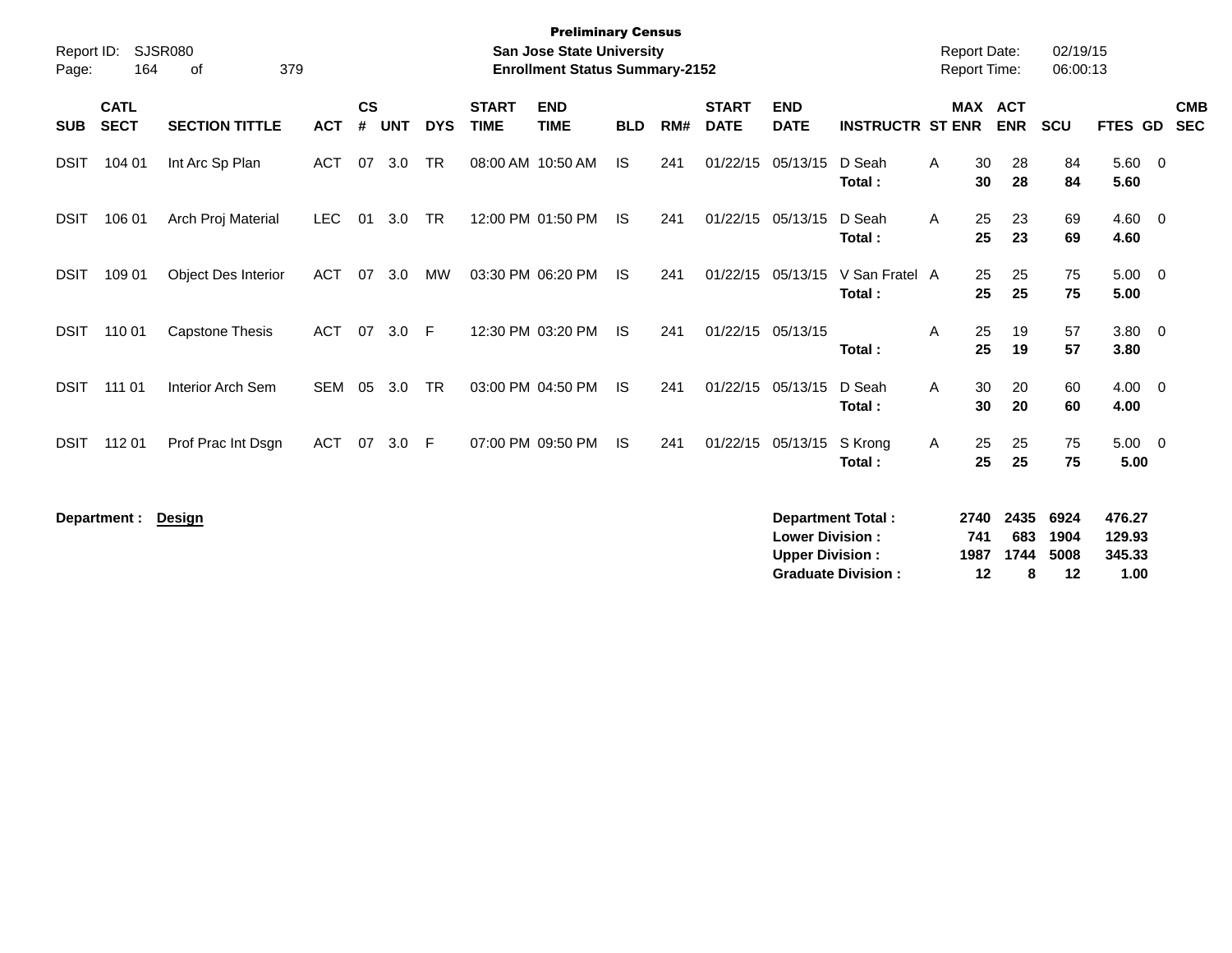| Report ID:<br>Page: | 165          | SJSR080<br>379<br>оf             |            |           |            |            |              | <b>Preliminary Census</b><br>San Jose State University<br><b>Enrollment Status Summary-2152</b> |                |      |              |                             |                                                       |    | <b>Report Date:</b><br>Report Time: |             | 02/19/15<br>06:00:13 |                |                         |            |
|---------------------|--------------|----------------------------------|------------|-----------|------------|------------|--------------|-------------------------------------------------------------------------------------------------|----------------|------|--------------|-----------------------------|-------------------------------------------------------|----|-------------------------------------|-------------|----------------------|----------------|-------------------------|------------|
|                     | <b>CATL</b>  |                                  |            | <b>CS</b> |            |            | <b>START</b> | <b>END</b>                                                                                      |                |      | <b>START</b> | <b>END</b>                  |                                                       |    | MAX ACT                             |             |                      |                |                         | <b>CMB</b> |
| <b>SUB</b>          | <b>SECT</b>  | <b>SECTION TITTLE</b>            | <b>ACT</b> | #         | <b>UNT</b> | <b>DYS</b> | <b>TIME</b>  | <b>TIME</b>                                                                                     | <b>BLD</b>     | RM#  | <b>DATE</b>  | <b>DATE</b>                 | <b>INSTRUCTR ST ENR</b>                               |    |                                     | <b>ENR</b>  | <b>SCU</b>           | <b>FTES GD</b> |                         | <b>SEC</b> |
| <b>College</b>      |              | <b>Humanities &amp; the Arts</b> |            |           |            |            |              |                                                                                                 |                |      |              |                             |                                                       |    |                                     |             |                      |                |                         |            |
|                     | Department : | TV, Radio, Film & Theatre        |            |           |            |            |              |                                                                                                 |                |      |              |                             |                                                       |    |                                     |             |                      |                |                         |            |
| <b>RTVF</b>         | 10 01        | Art of Film                      | <b>LEC</b> | 01        | 3.0        | W          |              | 07:00 PM 09:45 PM                                                                               | WSQ 109        |      |              | 01/22/15 05/13/15           | L Walker                                              | A  | 45                                  | 44          | 132                  | 8.80           | $\overline{0}$          |            |
| <b>RTVF</b>         | 10 02        | Art of Film                      | <b>LEC</b> | 01        | 3.0        | м          |              | 06:00 PM 08:45 PM                                                                               | <b>HGH 118</b> |      |              | 01/22/15 05/13/15           | J Todd, Jr.                                           | A  | 45                                  | 45          | 135                  | 9.00           | 0                       |            |
| <b>RTVF</b>         | 10 03        | Art of Film                      | <b>LEC</b> | 01        | 3.0        | F          |              | 10:30 AM 01:15 PM                                                                               | HGH            | 118  |              | 01/22/15 05/13/15           | L Walker                                              | A  | 45                                  | 43          | 129                  | 8.60           | $\mathbf 0$             |            |
| <b>RTVF</b>         | 10 04        | Art of Film                      | <b>LEC</b> | 01        | 3.0        | F          |              | 01:30 PM 04:15 PM                                                                               | HGH            | 118  |              | 01/22/15 05/13/15           | L Walker                                              | А  | 45                                  | 43          | 129                  | 8.60           | $\overline{0}$          |            |
|                     |              |                                  |            |           |            |            |              |                                                                                                 |                |      |              |                             | Total:                                                |    | 180                                 | 175         | 525                  | 35.00          |                         |            |
| <b>RTVF</b>         | 20 01        | Intro Sound Prod                 | <b>LEC</b> | 01        | 3.0        | Т          |              | 06:00 PM 07:45 PM                                                                               | HGH.           | 120  |              | 01/22/15 05/13/15           | D Leventhal A                                         |    | 18                                  | 17          | 34                   | 3.40           | - 0                     |            |
| <b>RTVF</b>         | 20 02        | Intro Sound Prod                 | ACT        | 07        | 0.0        | Т          |              | 08:00 PM 09:45 PM                                                                               | HGH.           | 121F |              | 01/22/15 05/13/15           | D Leventhal A                                         |    | 18                                  | 17          | 17                   | 0.00           | $\overline{0}$          |            |
| <b>RTVF</b>         | 20 03        | Intro Sound Prod                 | <b>LEC</b> | 01        | 3.0        | R          |              | 06:00 PM 07:45 PM                                                                               | HGH            | 120  |              | 01/22/15 05/13/15           | D Leventhal A                                         |    | 18                                  | 18          | 36                   | 3.60           | 0                       |            |
| <b>RTVF</b>         | 20 04        | Intro Sound Prod                 | <b>ACT</b> | 07        | 0.0        | R          |              | 08:00 PM 09:45 PM                                                                               | HGH.           | 121F |              | 01/22/15 05/13/15           | D Leventhal A                                         |    | 18                                  | 18          | 18                   | 0.00           | 0                       |            |
| <b>RTVF</b>         | 20 05        | Intro Sound Prod                 | <b>LEC</b> | 01        | 3.0        | Т          |              | 02:30 PM 04:15 PM                                                                               | HGH            | 114  |              | 01/22/15 05/13/15           | J Abramson                                            | A  | 18                                  | 19          | 38                   | 3.80           | 0                       |            |
| <b>RTVF</b>         | 20 06        | Intro Sound Prod                 | <b>ACT</b> | 07        | 0.0        | Т          |              | 04:30 PM 06:15 PM                                                                               | HGH            | 121F |              | 01/22/15 05/13/15           | J Abramson                                            | A  | 18                                  | 19          | 19                   | 0.00           | 0                       |            |
|                     |              |                                  |            |           |            |            |              |                                                                                                 |                |      |              |                             | Total:                                                |    | 108                                 | 108         | 162                  | 10.80          |                         |            |
| <b>RTVF</b>         | 21 01        | <b>KSJS On-Air Operat</b>        | <b>LEC</b> | 02        | 3.0        | M          |              | 07:00 PM 08:20 PM                                                                               | <b>HGH 122</b> |      |              | 01/22/15 05/13/15           | J Biagini                                             | A  | 47                                  | 47          | 47                   | 9.40           | $\overline{\mathbf{0}}$ |            |
| <b>RTVF</b>         | 21 02        | <b>KSJS On-Air Operat</b>        | <b>ACT</b> | 07        | 0.0        | TBA        |              |                                                                                                 |                |      |              | 01/22/15 05/13/15           | J Biagini                                             | A  | 47                                  | 47          | 94                   | 0.00           | $\overline{\mathbf{0}}$ |            |
|                     |              |                                  |            |           |            |            |              |                                                                                                 |                |      |              |                             | Total:                                                |    | 94                                  | 94          | 141                  | 9.40           |                         |            |
| <b>RTVF</b>         | 30 01        | Intro Film/TV Prod               | <b>LEC</b> | 02        | 3.0        | MW         |              | 09:00 AM 10:15 AM                                                                               | <b>HGH 118</b> |      |              | 01/22/15 05/13/15           | J LeFever                                             | A  | 18                                  | 16          | 32                   | 3.20           | $\overline{\mathbf{0}}$ |            |
| <b>RTVF</b>         | 30 02        | Intro Film/TV Prod               | <b>ACT</b> | 07        | 0.0        | Т          |              | 09:00 AM 10:45 AM                                                                               | <b>HGH 115</b> |      |              | 01/22/15 05/13/15           | J LeFever                                             | A  | 18                                  | 16          | 16                   | 0.00           | $\overline{0}$          |            |
| <b>RTVF</b>         | 30 03        | Intro Film/TV Prod               | <b>LEC</b> | 02        | 3.0        | W          |              | 10:30 AM 12:15 PM                                                                               | <b>HGH 114</b> |      |              | 01/22/15 05/13/15           | C Guzzetta                                            | A  | 18                                  | 17          | 34                   | 3.40           | 0                       |            |
| <b>RTVF</b>         | 30 04        | Intro Film/TV Prod               | <b>ACT</b> | 07        | 0.0        | W          |              | 12:30 PM 02:15 PM                                                                               | <b>HGH 115</b> |      |              |                             | 01/22/15 05/13/15 C Guzzetta                          | A  | 18                                  | 17          | 17                   | 0.00           | 0                       |            |
| <b>RTVF</b>         | 30 05        | Intro Film/TV Prod               | <b>LEC</b> | 02        | 3.0        | W          |              | 03:30 PM 05:15 PM                                                                               | <b>HGH 114</b> |      |              |                             | 01/22/15 05/13/15 C Guzzetta                          | A  | 18                                  | 17          | 34                   | 3.40           | 0                       |            |
| <b>RTVF</b>         | 30 06        | Intro Film/TV Prod               | <b>ACT</b> | 07        | 0.0        | W          |              | 05:30 PM 07:15 PM                                                                               | <b>HGH 115</b> |      |              | 01/22/15 05/13/15           | C Guzzetta                                            | A  | 18                                  | 17          | 17                   | 0.00           | 0                       |            |
| <b>RTVF</b>         | 30 07        | Intro Film/TV Prod               | <b>LEC</b> | 02        | 3.0        | M          |              | 10:00 AM 11:45 AM                                                                               | HGH            | 114  |              | 01/22/15 05/13/15           | J Serna                                               | A  | 18                                  | 20          | 40                   | 4.00           | 0                       |            |
| <b>RTVF</b>         | 30 08        | Intro Film/TV Prod               | <b>ACT</b> | 07        | 0.0        | M          |              | 12:00 PM 01:45 PM                                                                               | HGH            | 115  |              | 01/22/15 05/13/15           | J Serna                                               | Α  | 18                                  | 20          | 20                   | 0.00           | $\overline{0}$          |            |
|                     |              |                                  |            |           |            |            |              |                                                                                                 |                |      |              |                             | Total:                                                |    | 144                                 | 140         | 210                  | 14.00          |                         |            |
| <b>RTVF</b>         | 3180         | <b>FILM/TV Aesthetics</b>        | LEC 02 3.0 |           |            | <b>TBA</b> |              |                                                                                                 |                |      |              |                             | 01/22/15 05/13/15 B Sarrafan                          | A. | 40.                                 | 40.         | 120                  | 8.00 0         |                         |            |
|                     |              |                                  |            |           |            |            |              |                                                                                                 |                |      |              |                             | Total:                                                |    | 40                                  | 40          | 120                  | 8.00           |                         |            |
|                     |              |                                  |            |           |            |            |              |                                                                                                 |                |      |              |                             |                                                       |    |                                     |             |                      |                |                         |            |
|                     | RTVF 80 01   | Intro to ElecMedia               | LEC.       |           | 02 3.0 TR  |            |              |                                                                                                 |                |      |              |                             | 12:00 PM 01:15 PM HGH 118 01/22/15 05/13/15 C Burrows | A  | 50                                  | 51          | 153                  | $10.20 \t 0$   |                         |            |
|                     | RTVF 80 80   | Intro to ElecMedia               | <b>LEC</b> |           | 3.0        |            |              |                                                                                                 |                |      |              |                             |                                                       | X  | 0                                   | $\mathbf 0$ | 0                    | $0.00 \t 0$    |                         |            |
|                     |              |                                  |            |           |            |            |              |                                                                                                 |                |      |              |                             | Total:                                                |    | 50                                  | 51          | 153                  | 10.20          |                         |            |
|                     | RTVF 8201    | Intro Film History               | LEC        |           | 02 3.0 M   |            |              | 03:00 PM 05:45 PM                                                                               | HGH 118        |      |              | 01/22/15 05/13/15 A McKee   |                                                       | A  | 50                                  | 48          | 144                  | $9.60 \quad 0$ |                         |            |
|                     | RTVF 82 80   | Intro Film History               | <b>LEC</b> |           |            | 02 3.0 TBA |              |                                                                                                 |                |      |              | 01/22/15 05/13/15 S Sublett |                                                       | Α  | 40                                  | 39          | 117                  | $7.80\quad 0$  |                         |            |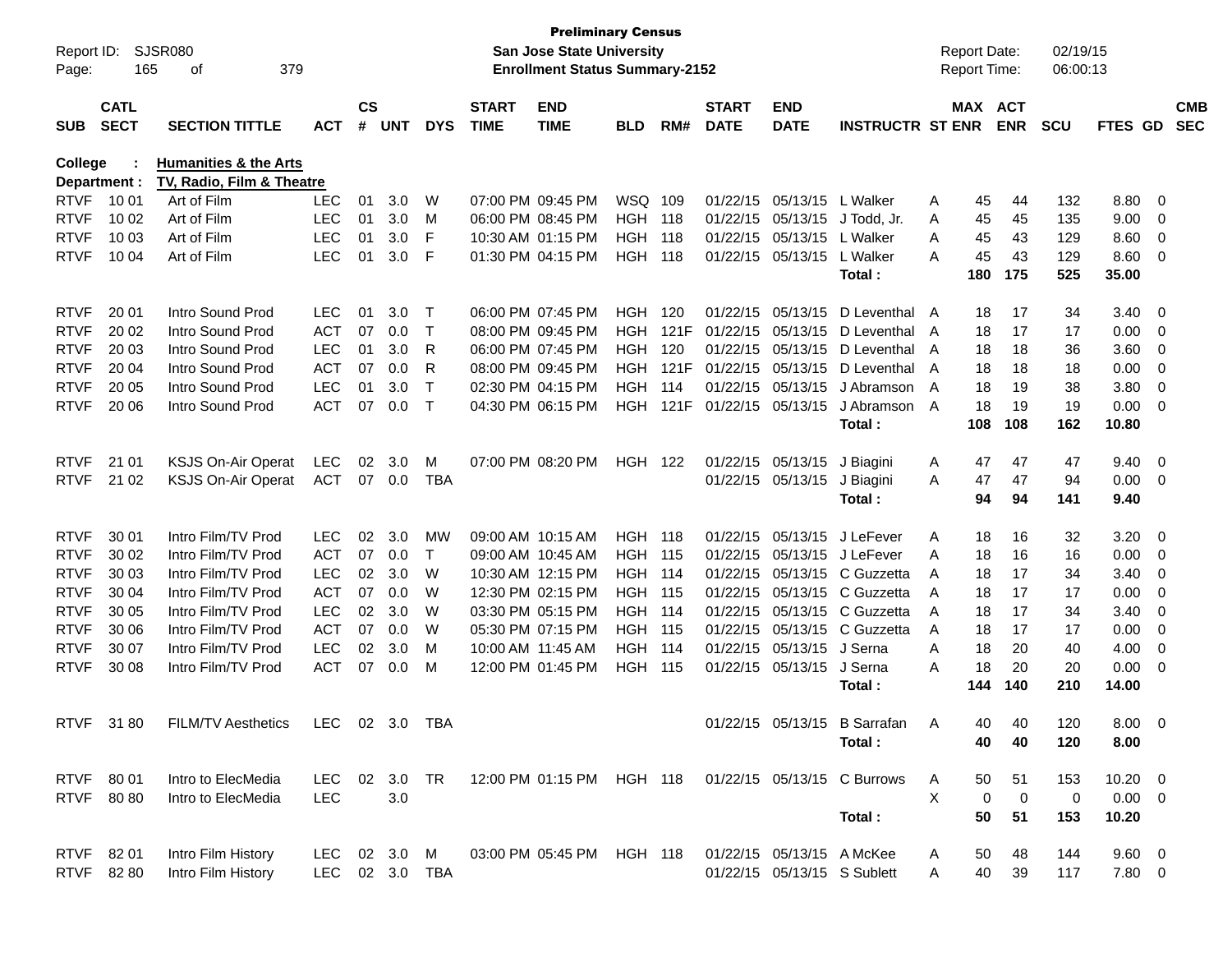| Page:       | <b>SJSR080</b><br>Report ID:<br>166<br>379<br>οf<br><b>CATL</b> |                                 |            |               |            |            |              | <b>Preliminary Census</b><br>San Jose State University<br><b>Enrollment Status Summary-2152</b> |                |      |                   |                   |                              |   | <b>Report Date:</b><br><b>Report Time:</b> |             | 02/19/15<br>06:00:13 |             |                          |            |
|-------------|-----------------------------------------------------------------|---------------------------------|------------|---------------|------------|------------|--------------|-------------------------------------------------------------------------------------------------|----------------|------|-------------------|-------------------|------------------------------|---|--------------------------------------------|-------------|----------------------|-------------|--------------------------|------------|
|             | <b>SECT</b><br><b>SECTION TITTLE</b>                            |                                 |            | $\mathsf{cs}$ |            |            | <b>START</b> | <b>END</b>                                                                                      |                |      | <b>START</b>      | <b>END</b>        |                              |   | MAX ACT                                    |             |                      |             |                          | <b>CMB</b> |
| <b>SUB</b>  |                                                                 |                                 | <b>ACT</b> | #             | <b>UNT</b> | <b>DYS</b> | <b>TIME</b>  | <b>TIME</b>                                                                                     | <b>BLD</b>     | RM#  | <b>DATE</b>       | <b>DATE</b>       | <b>INSTRUCTR ST ENR</b>      |   |                                            | <b>ENR</b>  | <b>SCU</b>           | FTES GD     |                          | <b>SEC</b> |
|             |                                                                 |                                 |            |               |            |            |              |                                                                                                 |                |      |                   |                   | Total:                       |   | 90                                         | 87          | 261                  | 17.40       |                          |            |
| <b>RTVF</b> | 110 01                                                          | Elec Media & Cult               | <b>LEC</b> | 01            | 3.0        | TR         |              | 01:30 PM 02:45 PM                                                                               | HGH            | 118  |                   | 01/22/15 05/13/15 | C Burrows                    | A | 42                                         | 43          | 129                  | 8.60        | $\overline{\phantom{0}}$ |            |
| <b>RTVF</b> | 110 02                                                          | Elec Media & Cult               | <b>LEC</b> | 01            | 3.0        | <b>TR</b>  |              | 03:00 PM 04:15 PM                                                                               | HGH            | 118  |                   | 01/22/15 05/13/15 | C Burrows                    | Α | 42                                         | 45          | 135                  | 9.00        | 0                        |            |
| <b>RTVF</b> | 110 03                                                          | Elec Media & Cult               | <b>LEC</b> | 01            | 3.0        | MW         |              | 12:00 PM 01:15 PM                                                                               | HGH            | 118  |                   | 01/22/15 05/13/15 | W Guess                      | A | 42                                         | 45          | 135                  | 9.00        | 0                        |            |
| <b>RTVF</b> | 110 04                                                          | Elec Media & Cult               | <b>LEC</b> | 01            | 3.0        | MW         |              | 01:30 PM 02:45 PM                                                                               | HGH            | 118  |                   | 01/22/15 05/13/15 | W Guess                      | A | 42                                         | 46          | 138                  | 9.20        | 0                        |            |
|             |                                                                 |                                 |            |               |            |            |              |                                                                                                 |                |      |                   |                   | Total:                       |   | 168                                        | 179         | 537                  | 35.80       |                          |            |
| <b>RTVF</b> | 111 01                                                          | Alternative Cinema              | <b>LEC</b> | 01            | 3.0        | Τ          |              | 06:00 PM 08:45 PM                                                                               | <b>HGH</b>     | 118  |                   | 01/22/15 05/13/15 | L Walker                     | A | 42                                         | 42          | 126                  | 8.40        | $\overline{\phantom{0}}$ |            |
| <b>RTVF</b> | 111 02                                                          | Alternative Cinema              | <b>LEC</b> |               | 3.0        |            |              |                                                                                                 |                |      |                   |                   |                              | х | 0                                          | $\mathbf 0$ | 0                    | 0.00        | $\overline{\mathbf{0}}$  |            |
| <b>RTVF</b> | 111 03                                                          | Alternative Cinema              | <b>LEC</b> | 01            | 3.0        | W          |              | 03:00 PM 05:45 PM                                                                               | HGH            | 118  |                   | 01/22/15 05/13/15 | J Todd, Jr.                  | A | 52                                         | 52          | 156                  | 10.40       | 0                        |            |
| <b>RTVF</b> | 111 04                                                          | Alternative Cinema              | <b>LEC</b> | 01            | 3.0        | W          |              | 06:00 PM 08:45 PM                                                                               | HGH            | 118  |                   | 01/22/15 05/13/15 | J Todd, Jr.                  | A | 48                                         | 48          | 144                  | 9.60        | 0                        |            |
|             |                                                                 |                                 |            |               |            |            |              |                                                                                                 |                |      |                   |                   | Total:                       |   | 142                                        | 142         | 426                  | 28.40       |                          |            |
| <b>RTVF</b> | 120 01                                                          | Intermediate Sound              | <b>LEC</b> | 02            | 3.0        | M          |              | 06:00 PM 07:45 PM                                                                               | HGH            | 120  | 01/22/15          | 05/13/15          | J Abramson A                 |   | 18                                         | 19          | 38                   | 3.80        | $\overline{\mathbf{0}}$  |            |
| <b>RTVF</b> | 120 02                                                          | Intermediate Sound              | <b>ACT</b> | 07            | 0.0        | M          |              | 08:00 PM 09:45 PM                                                                               | HGH            | 121F | 01/22/15          | 05/13/15          | J Abramson                   | A | 18                                         | 19          | 19                   | 0.00        | $\overline{\mathbf{0}}$  |            |
| <b>RTVF</b> | 120 03                                                          | Intermediate Sound              | <b>LEC</b> | 02            | 3.0        | W          |              | 06:00 PM 07:45 PM                                                                               | HGH            | 120  |                   | 01/22/15 05/13/15 | J Abramson                   | A | 21                                         | 19          | 38                   | 3.80        | 0                        |            |
| <b>RTVF</b> | 120 04                                                          | Intermediate Sound              | <b>ACT</b> | 07            | 0.0        | W          |              | 08:00 PM 09:45 PM                                                                               | HGH            | 121F | 01/22/15 05/13/15 |                   | J Abramson                   | A | 18                                         | 19          | 19                   | 0.00        | $\overline{\mathbf{0}}$  |            |
|             |                                                                 |                                 |            |               |            |            |              |                                                                                                 |                |      |                   |                   | Total:                       |   | 75                                         | 76          | 114                  | 7.60        |                          |            |
|             |                                                                 |                                 |            |               |            |            |              |                                                                                                 |                |      |                   |                   |                              |   |                                            |             |                      |             |                          |            |
|             | RTVF 121 01                                                     | <b>KSJS-FM Radio</b>            | ACT        | 20            | 3.0        | TBA        |              |                                                                                                 |                |      |                   | 01/22/15 05/13/15 | A McKee                      | Α | 150                                        | 147         | 147                  | 29.45       | - 1                      |            |
|             |                                                                 |                                 |            |               |            |            |              |                                                                                                 |                |      |                   |                   | Total:                       |   | 150                                        | 147         | 147                  | 29.45       |                          |            |
| <b>RTVF</b> | 122 01                                                          | <b>KSJS Management</b>          | <b>LEC</b> | 01            | 3.0        | TBA        |              |                                                                                                 |                |      |                   | 01/22/15 05/13/15 | A McKee                      | Α | 18                                         | 18          | 54                   | $3.60 \ 0$  |                          |            |
|             |                                                                 |                                 |            |               |            |            |              |                                                                                                 |                |      |                   |                   | Total:                       |   | 18                                         | 18          | 54                   | 3.60        |                          |            |
| <b>RTVF</b> | 130 01                                                          | Inter Film/TV Prod              | <b>LEC</b> | 02            | 3.0        | Т          |              | 12:00 PM 01:45 PM                                                                               | <b>HGH</b>     | 114  |                   | 01/22/15 05/13/15 | <b>B</b> Sarrafan            | A | 18                                         | 16          | 32                   | 3.20        | $\overline{\phantom{0}}$ |            |
| <b>RTVF</b> | 130 02                                                          | Inter Film/TV Prod              | <b>ACT</b> | 12            | 0.0        | Τ          |              | 02:00 PM 03:45 PM                                                                               | HGH            | 115  | 01/22/15          | 05/13/15          | <b>B</b> Sarrafan            | A | 18                                         | 16          | 16                   | 0.00        | 0                        |            |
| <b>RTVF</b> | 130 03                                                          | Inter Film/TV Prod              | <b>LEC</b> | 02            | 3.0        | R          |              | 12:00 PM 01:45 PM                                                                               | HGH            | 114  | 01/22/15          | 05/13/15          | C Guzzetta                   | A | 18                                         | 16          | 32                   | 3.20        | $\mathbf 0$              |            |
| <b>RTVF</b> | 130 04                                                          | Inter Film/TV Prod              | ACT        | $12 \,$       | 0.0        | R          |              | 02:00 PM 03:45 PM                                                                               | HGH            | 115  |                   | 01/22/15 05/13/15 | C Guzzetta                   | A | 18                                         | 16          | 16                   | 0.00        | 0                        |            |
|             |                                                                 |                                 |            |               |            |            |              |                                                                                                 |                |      |                   |                   | Total:                       |   | 72                                         | 64          | 96                   | 6.40        |                          |            |
|             |                                                                 | RTVF 131A 01 Color Correction   | LEC.       |               | 02 3.0     | M          |              | 01:30 PM 03:15 PM                                                                               | <b>HGH 114</b> |      |                   |                   | 01/22/15 05/13/15 B Sarrafan | A | 18                                         | 19          | 38                   | $3.85$ 1    |                          |            |
|             |                                                                 | RTVF 131A 02 Color Correction   | LAB        |               | 07  0.0    | M          |              | 03:30 PM 05:15 PM                                                                               | <b>HGH 115</b> |      |                   | 01/22/15 05/13/15 | <b>B</b> Sarrafan            | A | 18                                         | 19          | 19                   | $0.00$ 1    |                          |            |
|             |                                                                 |                                 |            |               |            |            |              |                                                                                                 |                |      |                   |                   | Total:                       |   | 36                                         | 38          | 57                   | 3.85        |                          |            |
|             |                                                                 |                                 |            |               |            |            |              |                                                                                                 |                |      |                   |                   |                              |   |                                            |             |                      |             |                          |            |
|             |                                                                 | RTVF 132A 01 Intr Cinematograpy | <b>LEC</b> |               | 02 3.0     | M          |              | 03:00 PM 04:45 PM                                                                               | HGH 217        |      |                   | 01/22/15 05/13/15 | H Mathias                    | A | 18                                         | 18          | 36                   | $3.60 \ 0$  |                          |            |
|             |                                                                 | RTVF 132A 02 Intr Cinematograpy | ACT 07 0.0 |               |            | M          |              | 05:00 PM 06:45 PM                                                                               | HGH 226        |      |                   | 01/22/15 05/13/15 | H Mathias                    | A | 18                                         | 18          | 18                   | $0.00 \t 0$ |                          |            |
|             |                                                                 |                                 |            |               |            |            |              |                                                                                                 |                |      |                   |                   | Total:                       |   | 36                                         | 36          | 54                   | 3.60        |                          |            |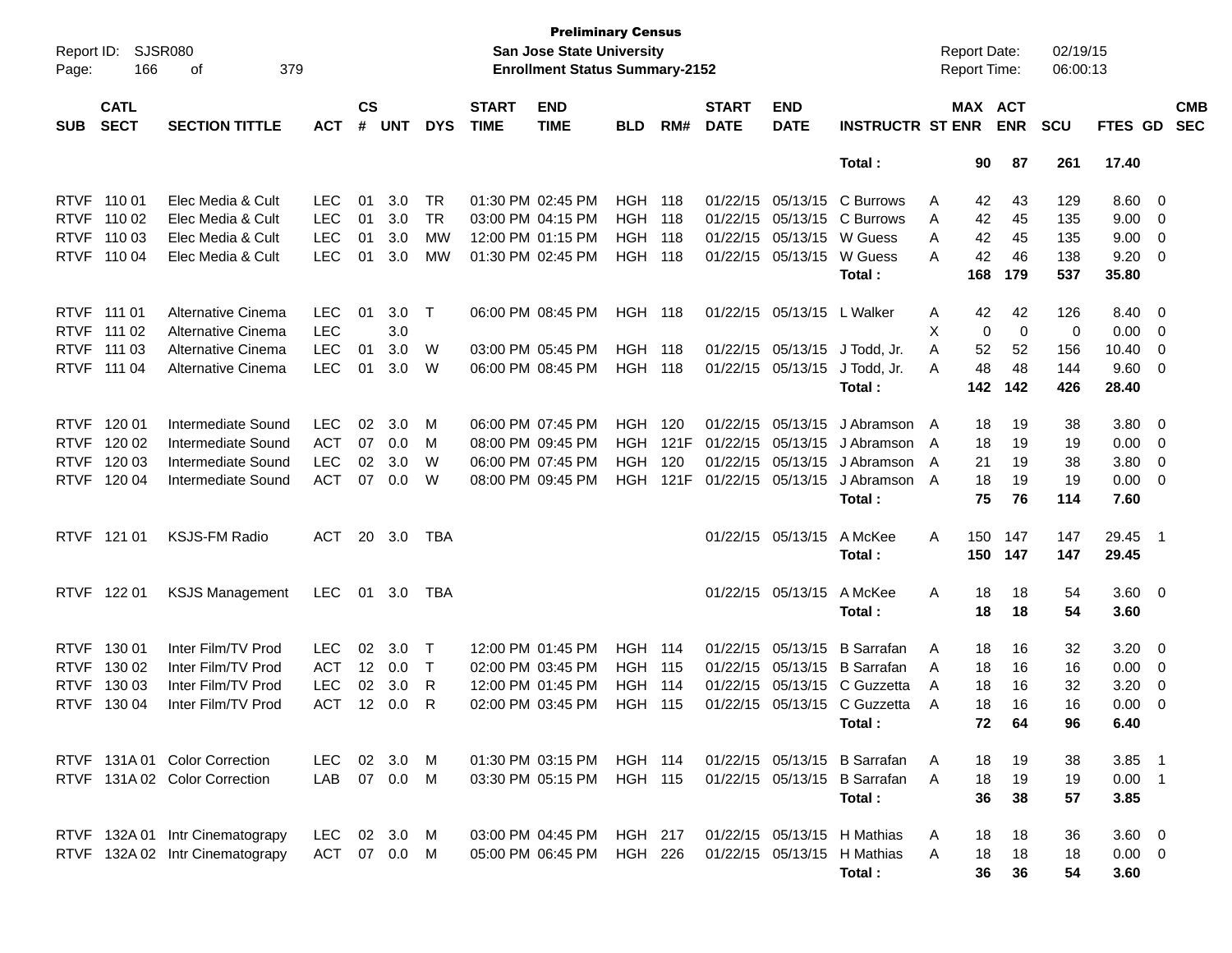| Report ID:<br>Page:                       | 167                        | <b>SJSR080</b><br>379<br>οf                                       |                                        |                    |                   |                   |                             | <b>Preliminary Census</b><br>San Jose State University<br><b>Enrollment Status Summary-2152</b> |                           |            |                             |                                                                       |                                        | <b>Report Date:</b><br><b>Report Time:</b> |                                              | 02/19/15<br>06:00:13  |                                           |                                                    |                          |
|-------------------------------------------|----------------------------|-------------------------------------------------------------------|----------------------------------------|--------------------|-------------------|-------------------|-----------------------------|-------------------------------------------------------------------------------------------------|---------------------------|------------|-----------------------------|-----------------------------------------------------------------------|----------------------------------------|--------------------------------------------|----------------------------------------------|-----------------------|-------------------------------------------|----------------------------------------------------|--------------------------|
| <b>SUB</b>                                | <b>CATL</b><br><b>SECT</b> | <b>SECTION TITTLE</b>                                             | <b>ACT</b>                             | $\mathsf{cs}$<br># | <b>UNT</b>        | <b>DYS</b>        | <b>START</b><br><b>TIME</b> | <b>END</b><br><b>TIME</b>                                                                       | <b>BLD</b>                | RM#        | <b>START</b><br><b>DATE</b> | <b>END</b><br><b>DATE</b>                                             | <b>INSTRUCTR ST ENR</b>                |                                            | MAX ACT<br><b>ENR</b>                        | <b>SCU</b>            | <b>FTES GD</b>                            |                                                    | <b>CMB</b><br><b>SEC</b> |
|                                           |                            |                                                                   |                                        |                    |                   |                   |                             | 03:00 PM 04:45 PM                                                                               |                           |            |                             | 01/22/15 05/13/15                                                     |                                        |                                            |                                              |                       |                                           |                                                    |                          |
| <b>RTVF</b><br><b>RTVF</b>                |                            | 132B 01 Adv Cinematography<br>132B 02 Adv Cinematography          | LEC<br>LAB                             | 02<br>15           | 3.0<br>0.0        | W<br>W            |                             | 05:00 PM 06:45 PM                                                                               | <b>HGH</b><br><b>HGH</b>  | 217<br>226 |                             | 01/22/15 05/13/15                                                     | H Mathias<br>H Mathias<br>Total:       | Α<br>Α                                     | 18<br>18<br>18<br>18<br>36<br>36             | 36<br>18<br>54        | 3.60<br>0.00<br>3.60                      | $\overline{\mathbf{0}}$<br>$\overline{\mathbf{0}}$ |                          |
| <b>RTVF</b>                               | 13301                      | Film/TV Mgmnt                                                     | <b>LEC</b>                             | $02\,$             | 3.0               | -F                |                             | 12:00 PM 02:45 PM                                                                               | HGH                       | - 124      |                             | 01/22/15 05/13/15                                                     | N Martinez                             | Α                                          | 25<br>24                                     | 72                    | 4.85                                      | - 1                                                |                          |
|                                           |                            |                                                                   |                                        |                    |                   |                   |                             |                                                                                                 |                           |            |                             |                                                                       | Total:                                 |                                            | 25<br>24                                     | 72                    | 4.85                                      |                                                    |                          |
| <b>RTVF</b><br><b>RTVF</b>                | 135 01<br>135 02           | <b>RTVF Prod Projects</b><br><b>RTVF Prod Projects</b>            | <b>LEC</b><br><b>ACT</b>               | 02                 | 3.0<br>12 0.0     | W<br>TBA          |                             | 07:00 PM 08:45 PM                                                                               | HGH                       | 226        |                             | 01/22/15 05/13/15<br>01/22/15 05/13/15                                | H Mathias<br>H Mathias<br>Total:       | Α<br>A                                     | 24<br>25<br>25<br>24<br>50<br>48             | 48<br>24<br>72        | 4.80<br>0.00<br>4.80                      | $\overline{0}$<br>$\overline{\mathbf{0}}$          |                          |
| <b>RTVF</b><br><b>RTVF</b><br><b>RTVF</b> | 160 01<br>160 02<br>16080  | Intro Screenwriting<br>Intro Screenwriting<br>Intro Screenwriting | <b>SEM</b><br>SEM<br>SEM               | 04<br>04<br>04     | 3.0<br>3.0<br>3.0 | M<br>W<br>TBA     |                             | 03:00 PM 05:45 PM<br>03:00 PM 05:45 PM                                                          | <b>HGH</b><br><b>HGH</b>  | 120<br>120 |                             | 01/22/15 05/13/15<br>01/22/15 05/13/15<br>01/22/15 05/13/15 S Sublett | S Sublett<br><b>B</b> Dallas<br>Total: | Α<br>Α<br>Α                                | 25<br>25<br>28<br>25<br>25<br>25<br>78<br>75 | 75<br>75<br>75<br>225 | 5.05<br>5.00<br>5.05<br>15.10             | -1<br>$\overline{0}$<br>-1                         |                          |
| <b>RTVF</b>                               | 161 01                     | <b>Adv Screenwriting</b>                                          | <b>LEC</b>                             | 01                 | 3.0               | $\top$            |                             | 03:00 PM 05:45 PM                                                                               | <b>HGH 217</b>            |            |                             | 01/22/15 05/13/15                                                     | S Sublett<br>Total:                    | Α                                          | 22<br>22<br>22<br>22                         | 66<br>66              | 4.60 4<br>4.60                            |                                                    |                          |
| <b>RTVF</b>                               | 180S 01                    | <b>Individual Studies</b>                                         | <b>SUP</b>                             | 36                 | 3.0               | TBA               |                             |                                                                                                 |                           |            |                             | 01/22/15 05/13/15                                                     | A McKee<br>Total:                      | Α                                          | 30<br>9<br>30<br>9                           | 27<br>27              | 1.80<br>1.80                              | $\overline{\mathbf{0}}$                            |                          |
| <b>RTVF</b>                               | 18101                      | Modern Film History                                               | <b>LEC</b>                             | 02 <sub>o</sub>    | 3.0               | M                 |                             | 07:00 PM 09:45 PM                                                                               | <b>YUH 124</b>            |            |                             | 01/22/15 05/13/15                                                     | H Mathias<br>Total:                    | Α                                          | 45<br>45<br>45<br>45                         | 135<br>135            | 9.00<br>9.00                              | $\overline{\mathbf{0}}$                            |                          |
| <b>RTVF</b>                               | 18301                      | Study-Resrch RTVF                                                 | <b>LEC</b>                             | 03                 | 3.0               | M                 |                             | 03:00 PM 05:45 PM                                                                               | <b>HGH 124</b>            |            |                             | 01/22/15 05/13/15                                                     | J Todd, Jr.<br>Total:                  | A                                          | 35<br>35<br>35<br>35                         | 105<br>105            | 7.00<br>7.00                              | $\overline{\phantom{0}}$                           |                          |
| <b>RTVF</b>                               | 18501                      | <b>Special Topcs RTVF</b>                                         | SEM 05                                 |                    | 3.0               | TBA               |                             |                                                                                                 |                           |            |                             | 01/22/15 05/13/15                                                     | Total:                                 | Α                                          | 35<br>28<br>35<br>28                         | 84<br>84              | 5.65<br>5.65                              | - 1                                                |                          |
|                                           | RTVF 198 01<br>RTVF 198 02 | <b>RTVF</b> Internships<br><b>RTVF</b> Internships                | LEC.<br><b>ACT</b>                     | 20                 | 02 0.0<br>3.0     | TBA<br><b>TBA</b> |                             |                                                                                                 |                           |            |                             | 01/22/15 05/13/15 A McKee<br>01/22/15 05/13/15 A McKee                | Total:                                 | A<br>A                                     | 35<br>35<br>35<br>35<br>70<br>70             | 35<br>70<br>105       | $0.00 \t 0$<br>$7.00 \t 0$<br>7.00        |                                                    |                          |
| TA<br>ТA<br>TA                            | 501<br>5 0 2<br>503        | Acting<br>Acting<br>Acting                                        | <b>LEC</b><br><b>LEC</b><br><b>LEC</b> | 04<br>04           | 3.0<br>3.0<br>3.0 | MW<br>MW          |                             | 09:00 AM 10:15 AM<br>10:30 AM 11:45 AM                                                          | HGH 226<br><b>HGH 226</b> |            |                             | 01/22/15 05/13/15 L Long<br>01/22/15 05/13/15 B Butler                |                                        | A<br>A<br>X                                | 29<br>28<br>30<br>26<br>0<br>0               | 84<br>78<br>0         | $5.60 \t 0$<br>$5.20 \t 0$<br>$0.00 \t 0$ |                                                    |                          |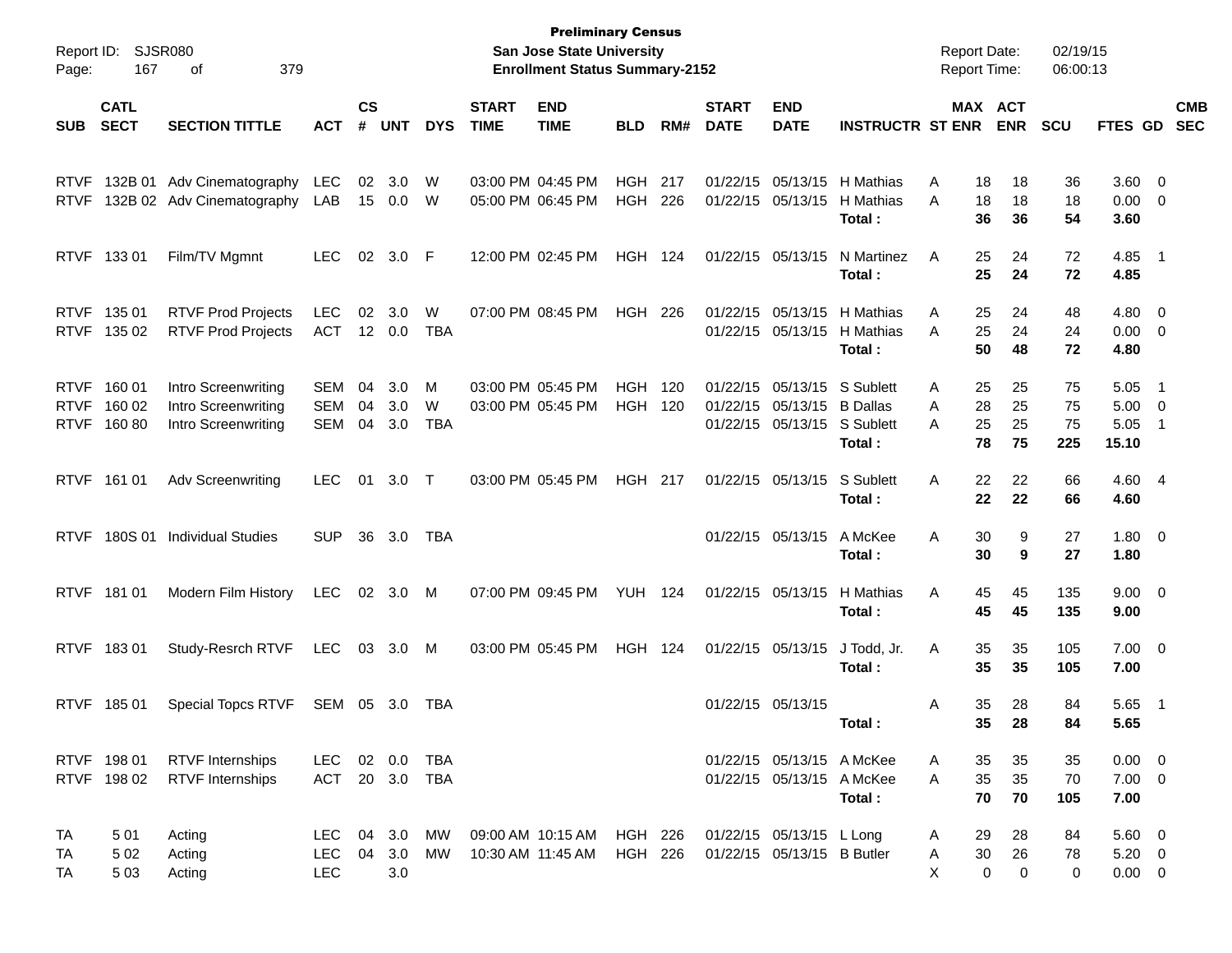| Report ID: |                            | <b>SJSR080</b>            |              |                |            |                |                             | <b>Preliminary Census</b><br><b>San Jose State University</b> |                |     |                             |                                   |                         | <b>Report Date:</b>  |                       | 02/19/15 |              |                          |
|------------|----------------------------|---------------------------|--------------|----------------|------------|----------------|-----------------------------|---------------------------------------------------------------|----------------|-----|-----------------------------|-----------------------------------|-------------------------|----------------------|-----------------------|----------|--------------|--------------------------|
| Page:      | 168                        | 379<br>0f                 |              |                |            |                |                             | <b>Enrollment Status Summary-2152</b>                         |                |     |                             |                                   |                         | Report Time:         |                       | 06:00:13 |              |                          |
| <b>SUB</b> | <b>CATL</b><br><b>SECT</b> | <b>SECTION TITTLE</b>     | <b>ACT</b>   | <b>CS</b><br># | <b>UNT</b> | <b>DYS</b>     | <b>START</b><br><b>TIME</b> | <b>END</b><br><b>TIME</b>                                     | <b>BLD</b>     | RM# | <b>START</b><br><b>DATE</b> | <b>END</b><br><b>DATE</b>         | <b>INSTRUCTR ST ENR</b> |                      | MAX ACT<br><b>ENR</b> | SCU      | FTES GD      | <b>CMB</b><br><b>SEC</b> |
| TA         | 5 0 4                      | Acting                    | <b>LEC</b>   | 04             | 3.0        | МW             |                             | 01:30 PM 02:45 PM                                             | <b>HGH</b>     | 226 | 01/22/15                    | 05/13/15                          | S Anderson              | 26<br>A              | 26                    | 78       | 5.20         | 0                        |
| TA         | 5 0 5                      | Acting                    | <b>LEC</b>   | 04             | 3.0        | МW             |                             | 03:00 PM 04:15 PM                                             | <b>HGH</b>     | 226 |                             | 01/22/15 05/13/15                 | <b>B</b> Butler         | 28<br>Α              | 26                    | 78       | 5.20         | 0                        |
| TA         | 5 0 6                      | Acting                    | <b>LEC</b>   |                | 3.0        |                |                             |                                                               |                |     |                             |                                   |                         | Χ                    | $\mathbf 0$<br>0      | 0        | 0.00         | 0                        |
| TA         | 507                        | Acting                    | <b>LEC</b>   | 04             | 3.0        | <b>TR</b>      |                             | 10:30 AM 11:45 AM                                             | <b>HGH</b>     | 226 | 01/22/15                    | 05/13/15                          | J Moreno                | A<br>26              | 29                    | 87       | 5.80         | 0                        |
| TA         | 508                        | Acting                    | <b>LEC</b>   | 04             | 3.0        | <b>TR</b>      |                             | 12:00 PM 01:15 PM                                             | <b>HGH</b>     | 226 |                             | 01/22/15 05/13/15                 | J Moreno                | A<br>26              | 26                    | 78       | 5.20         | 0                        |
| TA         | 5 0 9                      | Acting                    | <b>LEC</b>   | 04             | 3.0        | <b>TR</b>      |                             | 01:30 PM 02:45 PM                                             | <b>HGH</b>     | 226 | 01/22/15                    | 05/13/15                          | <b>B</b> Swanson        | 26<br>A              | 25                    | 75       | 5.00         | $\mathbf 0$              |
| TA         | 5 10                       | Acting                    | <b>LEC</b>   | 04             | 3.0        | <b>TR</b>      |                             | 03:00 PM 04:15 PM                                             | <b>HGH</b>     | 226 |                             | 01/22/15 05/13/15                 | <b>B</b> Swanson        | 26<br>A              | 26                    | 78       | 5.20         | $\mathbf 0$              |
| TA         | 5 1 1                      | Acting                    | <b>LEC</b>   | 04             | 3.0        | F              |                             | 12:00 PM 02:45 PM                                             | <b>HGH</b>     | 226 |                             | 01/22/15 05/13/15                 | K Normington A          | 26                   | 26                    | 78       | 5.20         | 0                        |
|            |                            |                           |              |                |            |                |                             |                                                               |                |     |                             |                                   | Total:                  | 243                  | 238                   | 714      | 47.60        |                          |
| TA         | 10 01                      | Theatre Apprecia          | <b>LEC</b>   |                | 3.0        |                |                             |                                                               |                |     |                             |                                   |                         | Χ                    | 0<br>0                | 0        | 0.00         | 0                        |
| TA         | 10 02                      | Theatre Apprecia          | LEC          | 01             | 3.0        | <b>TR</b>      |                             | 10:30 AM 11:45 AM                                             | <b>HGH</b>     | 103 |                             | 01/22/15 05/13/15                 | K Kratochvil            | $\overline{A}$<br>50 | 49                    | 147      | 9.80         | 0                        |
| TA         | 10 03                      | Theatre Apprecia          | LEC          | 01             | 3.0        | <b>TR</b>      |                             | 12:00 PM 01:15 PM                                             | YUH            | 124 |                             | 01/22/15 05/13/15                 | K Normington A          | 50                   | 50                    | 150      | 10.00        | 0                        |
| TA         | 10 04                      | Theatre Apprecia          | LEC          | 01             | 3.0        | МW             |                             | 12:00 PM 01:15 PM                                             | <b>HGH</b>     | 103 |                             | 01/22/15 05/13/15                 | K Piemme                | A<br>50              | 49                    | 147      | 9.85         | $\overline{1}$           |
| TA         | 10 05                      | Theatre Apprecia          | <b>LEC</b>   | 01             | 3.0        | MW             |                             | 03:00 PM 04:15 PM                                             | <b>YUH</b>     | 124 |                             | 01/22/15 05/13/15                 | S Anderson              | 50<br>A              | 47                    | 141      | 9.40         | 0                        |
|            |                            |                           |              |                |            |                |                             |                                                               |                |     |                             |                                   | Total:                  | 200                  | 195                   | 585      | 39.05        |                          |
|            |                            |                           |              |                |            |                |                             |                                                               |                |     |                             |                                   |                         |                      |                       |          |              |                          |
| TA         | 11 01                      | <b>Script Analysis</b>    | <b>LEC</b>   | 03             | 3.0        | TR             |                             | 12:00 PM 01:15 PM                                             | <b>HGH 120</b> |     |                             | 01/22/15 05/13/15                 | L Long<br>Total:        | 25<br>A<br>25        | 24<br>24              | 72<br>72 | 4.80<br>4.80 | $\overline{\mathbf{0}}$  |
|            |                            |                           |              |                |            |                |                             |                                                               |                |     |                             |                                   |                         |                      |                       |          |              |                          |
| TA         | 1301                       | Great Comedies for T LEC  |              | 03             | 3.0        | TR             |                             | 10:30 AM 11:45 AM                                             | <b>HGH 118</b> |     |                             | 01/22/15 05/13/15                 | K Normington A          | 50                   | 49                    | 147      | 9.80         | $\overline{\mathbf{0}}$  |
|            |                            |                           |              |                |            |                |                             |                                                               |                |     |                             |                                   | Total:                  | 50                   | 49                    | 147      | 9.80         |                          |
| TA         | 1701                       | Int Acting                | <b>LEC</b>   | 04             | 3.0        | м              |                             | 10:30 AM 11:45 AM                                             | <b>HGH</b>     | 103 |                             | 01/22/15 05/13/15                 | A Glazer Con A          | 24                   | 22                    | 44       | 4.40         | $\overline{\mathbf{0}}$  |
| TA         | 1702                       | Int Acting                | LAB          | 15             | 0.0        | W              |                             | 10:30 AM 11:45 AM                                             | <b>HGH</b>     | 103 |                             | 01/22/15 05/13/15                 | A Glazer Con A          | 24                   | 22                    | 22       | 0.00         | $\overline{\mathbf{0}}$  |
|            |                            |                           |              |                |            |                |                             |                                                               |                |     |                             |                                   | Total:                  | 48                   | 44                    | 66       | 4.40         |                          |
|            |                            |                           |              |                |            |                |                             |                                                               |                |     |                             |                                   |                         |                      |                       |          |              |                          |
| TA         | 48 01                      | Voice & Movement          | <b>LEC</b>   | 01             | 3.0        | TR             |                             | 09:00 AM 10:15 AM                                             | <b>HGH</b>     | 103 |                             | 01/22/15 05/13/15                 | K Normington A          | 25                   | 24                    | 72       | 4.80         | $\overline{\mathbf{0}}$  |
| TA         | 48 02                      | Voice & Movement          | <b>LEC</b>   |                | 3.0        |                |                             |                                                               |                |     |                             |                                   |                         | X                    | 0<br>$\mathbf 0$      | 0        | 0.00         | 0                        |
|            |                            |                           |              |                |            |                |                             |                                                               |                |     |                             |                                   | Total:                  | 25                   | 24                    | 72       | 4.80         |                          |
| TA         |                            | 51A 01 Scenery Props Arts | LEC          |                | 02 1.0 F   |                |                             | 01:30 PM 01:50 PM                                             |                |     |                             | HGH 137A 01/22/15 05/13/15 J York |                         | 25<br>A              | 19                    | 10       | $1.27 \t 0$  |                          |
| TA         |                            | 51A 02 Scenery Props Arts | ACT 15 0.0 F |                |            |                |                             | 01:55 PM 02:45 PM                                             |                |     |                             | HGH 137A 01/22/15 05/13/15 J York |                         | A<br>25              | 19                    | 10       | $0.00 \t 0$  |                          |
|            |                            |                           |              |                |            |                |                             |                                                               |                |     |                             |                                   | Total:                  | 50                   | 38                    | 19       | 1.27         |                          |
|            |                            |                           |              |                |            |                |                             |                                                               |                |     |                             |                                   |                         |                      |                       |          |              |                          |
| TA         |                            | 51B 01 Costume Perf Arts  | LEC          |                | 02 0.0     | M              |                             | 01:30 PM 02:45 PM                                             | HGH 120        |     |                             | 01/22/15 05/13/15                 | D Weber                 | 22<br>A              | 20                    | 10       | $0.00 \t 0$  |                          |
| TA         |                            | 51B 02 Costume Perf Arts  |              |                |            | ACT 15 1.0 TBA |                             |                                                               |                |     |                             | 01/22/15 05/13/15 D Weber         |                         | 22<br>A              | 20                    | 10       | $1.33 \ 0$   |                          |
|            |                            |                           |              |                |            |                |                             |                                                               |                |     |                             |                                   | Total:                  | 44                   | 40                    | 20       | 1.33         |                          |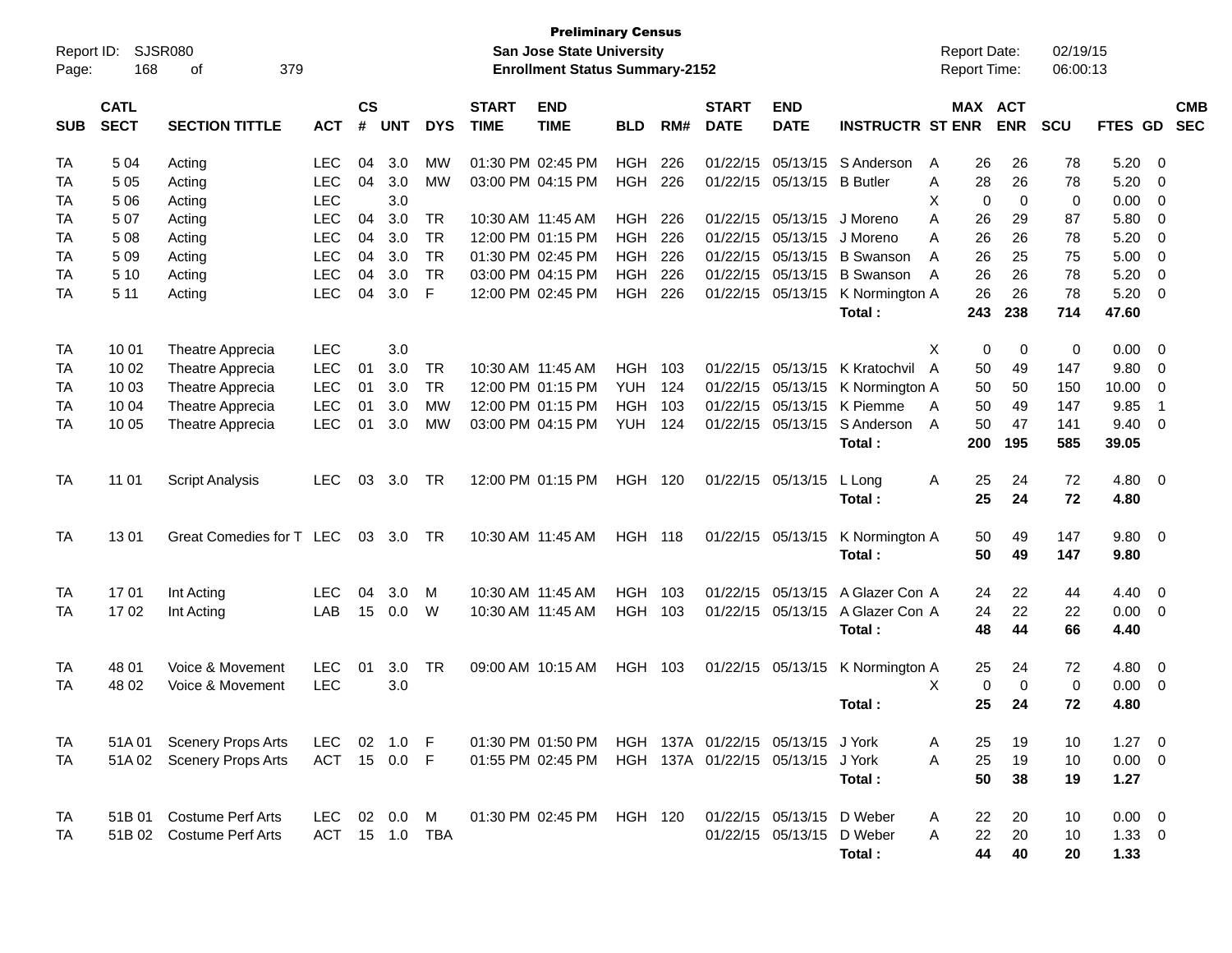| Page:      | Report ID: SJSR080<br>169  | 379<br>оf                                                                                  |                |                |            |            |                             | <b>Preliminary Census</b><br>San Jose State University<br><b>Enrollment Status Summary-2152</b> |                |     |                             |                            |                                            |   |           | <b>Report Date:</b><br><b>Report Time:</b> | 02/19/15<br>06:00:13 |                        |                          |                          |
|------------|----------------------------|--------------------------------------------------------------------------------------------|----------------|----------------|------------|------------|-----------------------------|-------------------------------------------------------------------------------------------------|----------------|-----|-----------------------------|----------------------------|--------------------------------------------|---|-----------|--------------------------------------------|----------------------|------------------------|--------------------------|--------------------------|
| <b>SUB</b> | <b>CATL</b><br><b>SECT</b> | <b>SECTION TITTLE</b>                                                                      | <b>ACT</b>     | <b>CS</b><br># | <b>UNT</b> | <b>DYS</b> | <b>START</b><br><b>TIME</b> | <b>END</b><br><b>TIME</b>                                                                       | <b>BLD</b>     | RM# | <b>START</b><br><b>DATE</b> | <b>END</b><br><b>DATE</b>  | <b>INSTRUCTR ST ENR</b>                    |   |           | MAX ACT<br><b>ENR</b>                      | <b>SCU</b>           | <b>FTES GD</b>         |                          | <b>CMB</b><br><b>SEC</b> |
| TA         | 51C 01                     | <b>Stage Management</b>                                                                    | <b>LEC</b>     | 02             | 0.0        | W          |                             | 01:30 PM 02:45 PM                                                                               | <b>HGH 120</b> |     |                             |                            | 01/22/15 05/13/15 Y Kennedy                | A | 25        | 15                                         | 8                    | $0.00 \t 0$            |                          |                          |
| TA         | 51C 02                     | Stage Management                                                                           | ACT            |                | 15 1.0     | TBA        |                             |                                                                                                 |                |     |                             |                            | 01/22/15 05/13/15 Y Kennedy<br>Total:      | A | 25<br>50  | 15<br>30                                   | 8<br>15              | 1.00<br>1.00           | $\overline{\mathbf{0}}$  |                          |
| TA         | 64 01                      | Make-up                                                                                    | LEC.           | 04             | 3.0        | TR         |                             | 01:30 PM 02:45 PM                                                                               |                |     |                             |                            | HGH 136C 01/22/15 05/13/15 C Carpenter A   |   | 18        | 13                                         | 26                   | 2.60                   | $\overline{\mathbf{0}}$  |                          |
| TA         | 64 02                      | Make-up                                                                                    | <b>ACT</b>     |                | 12 0.0     | <b>TBA</b> |                             |                                                                                                 |                |     |                             |                            | 01/22/15 05/13/15 C Carpenter A<br>Total:  |   | 18<br>36  | 13<br>26                                   | 13<br>39             | 0.00<br>2.60           | $\overline{\mathbf{0}}$  |                          |
| TA         | 91 01                      | <b>Tech Theatre Activit</b>                                                                | <b>ACT</b>     |                | 1.0        |            |                             |                                                                                                 |                |     |                             |                            |                                            | Х | 0         | 0                                          | 0                    | $0.00 \t 0$            |                          |                          |
| TA         | 91 02                      | <b>Tech Theatre Activit</b>                                                                | <b>ACT</b>     | 20             | 3.0        | TBA        |                             |                                                                                                 |                |     |                             | 01/22/15 05/13/15          | M Locher<br>Total :                        | A | 20<br>20  | 9<br>9                                     | 27<br>27             | 1.80<br>1.80           | $\overline{\mathbf{0}}$  |                          |
| TA         |                            | 100W 01 Wrt Wkshp Th Arts                                                                  | <b>LEC</b>     |                | 3.0        |            |                             |                                                                                                 |                |     |                             |                            |                                            | X | 0         | 0                                          | 0                    | $0.00 \t 0$            |                          |                          |
| TA         |                            | 100W 02 Wrt Wkshp Th Arts                                                                  | <b>LEC</b>     |                | 3.0        |            |                             |                                                                                                 |                |     |                             |                            |                                            | X | 0         | 0                                          | 0                    | 0.00                   | $\overline{\phantom{0}}$ |                          |
| TA         |                            | 100W 03 Wrt Wkshp Th Arts                                                                  | <b>LEC</b>     | 04             | 3.0        | R          |                             | 03:00 PM 05:45 PM                                                                               | <b>HGH</b>     | 120 |                             |                            | 01/22/15 05/13/15 K Kratochvil             | A | 25        | 25                                         | 75                   | 5.00                   | 0                        |                          |
| TA         |                            | 100W 04 Wrt Wkshp Th Arts                                                                  | <b>LEC</b>     | 04             | 3.0        | TR         |                             | 01:30 PM 02:45 PM                                                                               | <b>HGH</b>     | 120 |                             | 01/22/15 05/13/15 K Kahn   |                                            | A | 25        | 24                                         | 72                   | 4.80                   | 0                        |                          |
| TA         |                            | 100W 05 Wrt Wkshp Th Arts                                                                  | <b>LEC</b>     | 04             | 3.0        | MW         |                             | 12:00 PM 01:15 PM                                                                               | <b>CL</b>      | 308 |                             | 01/22/15 05/13/15 L Long   |                                            | A | 25        | 25                                         | 75                   | 5.00                   | $\overline{\mathbf{0}}$  |                          |
| TA         |                            | 100W 06 Wrt Wkshp Th Arts                                                                  | <b>LEC</b>     | 04             | 3.0        | МW         |                             | 01:30 PM 02:45 PM                                                                               | <b>HGH 217</b> |     |                             | 01/22/15 05/13/15 L Long   | Total:                                     | A | 27<br>102 | 25<br>99                                   | 75<br>297            | 5.00<br>19.80          | $\overline{\mathbf{0}}$  |                          |
| <b>TA</b>  | 112 01                     | Rehearse & Perform                                                                         | ACT            |                | 20 3.0     | TBA        |                             |                                                                                                 |                |     |                             | 01/22/15 05/13/15          | <b>B</b> Butler                            | Α | 25        | 10                                         | 30                   | $2.00 \t 0$            |                          |                          |
|            |                            |                                                                                            |                |                |            |            |                             |                                                                                                 |                |     |                             |                            | Total :                                    |   | 25        | 10                                         | 30                   | 2.00                   |                          |                          |
| TA         | 11301                      | Acting & Career Prep SEM                                                                   |                | 04             | 3.0        | M          |                             | 01:30 PM 03:15 PM                                                                               | HGH 103        |     |                             |                            | 01/22/15 05/13/15 A Glazer Con A           |   | 25        | 23                                         | 46                   | 4.60                   | $\overline{\phantom{0}}$ |                          |
| TA         | 113 02                     | Acting & Career Prep LAB                                                                   |                |                | 15  0.0    | M          |                             | 03:30 PM 06:15 PM                                                                               | HGH 103        |     |                             |                            | 01/22/15 05/13/15 A Glazer Con A<br>Total: |   | 25<br>50  | 23<br>46                                   | 23<br>69             | 0.00<br>4.60           | $\overline{\phantom{0}}$ |                          |
| TA         | 117 01                     | Pract Act or Direc                                                                         | <b>LEC</b>     |                | 04 1.0     | TBA        |                             |                                                                                                 |                |     |                             |                            | 01/22/15 05/13/15 K Kratochvil A           |   | 25        | 14                                         | 14                   | $0.97$ 2               |                          |                          |
| TA         | 117 02                     | <b>Pract Act or Direc</b>                                                                  | <b>ACT</b>     | 20             | 0.0        | TBA        |                             |                                                                                                 |                |     |                             |                            | 01/22/15 05/13/15 K Kratochvil A           |   | 25        | 14                                         | 28                   | 0.00                   | $\overline{c}$           |                          |
| TA         | 117 03                     | Pract Act or Direc                                                                         | <b>LEC</b>     |                | 04 2.0     | <b>TBA</b> |                             |                                                                                                 |                |     |                             |                            | 01/22/15 05/13/15 K Kratochvil A           |   | 25        | 13                                         | 13                   | 1.80                   | $\overline{2}$           |                          |
| <b>TA</b>  | 117 04                     | Pract Act or Direc                                                                         | ACT            |                | 20 0.0 TBA |            |                             |                                                                                                 |                |     |                             |                            | 01/22/15 05/13/15 K Kratochvil A           |   | 25        | 13                                         | 26                   | 0.00                   | $\overline{2}$           |                          |
| TA         |                            | 117 05 Pract Act or Direc                                                                  | LEC 04 3.0 TBA |                |            |            |                             |                                                                                                 |                |     |                             | 01/22/15 05/13/15 K Valdez |                                            | A | 25        | 17                                         | 17                   | $3.40 \quad 0$         |                          |                          |
| TA         |                            | 117 06 Pract Act or Direc                                                                  | ACT 20 0.0 TBA |                |            |            |                             |                                                                                                 |                |     |                             | 01/22/15 05/13/15 K Valdez | Total :                                    | A | 25        | 17<br>150 88                               | 34<br>132            | $0.00 \t 0$<br>6.17    |                          |                          |
| TA         |                            | 121 01 Topics Perf Hist LEC 02 3.0 MW 09:00 AM 10:15 AM HGH 217 01/22/15 05/13/15 B Butler |                |                |            |            |                             |                                                                                                 |                |     |                             |                            | Total:                                     | A |           | 20 17<br>20 17                             | 51<br>51             | $3.40 \quad 0$<br>3.40 |                          |                          |
| TA         |                            | 127 01 Contemp Theatre LEC 02 3.0 TR 01:30 PM 02:45 PM HGH 124 01/22/15 05/13/15 D Kahn A  |                |                |            |            |                             |                                                                                                 |                |     |                             |                            |                                            |   |           | 35 29                                      | 87                   | 5.80 0 C               |                          |                          |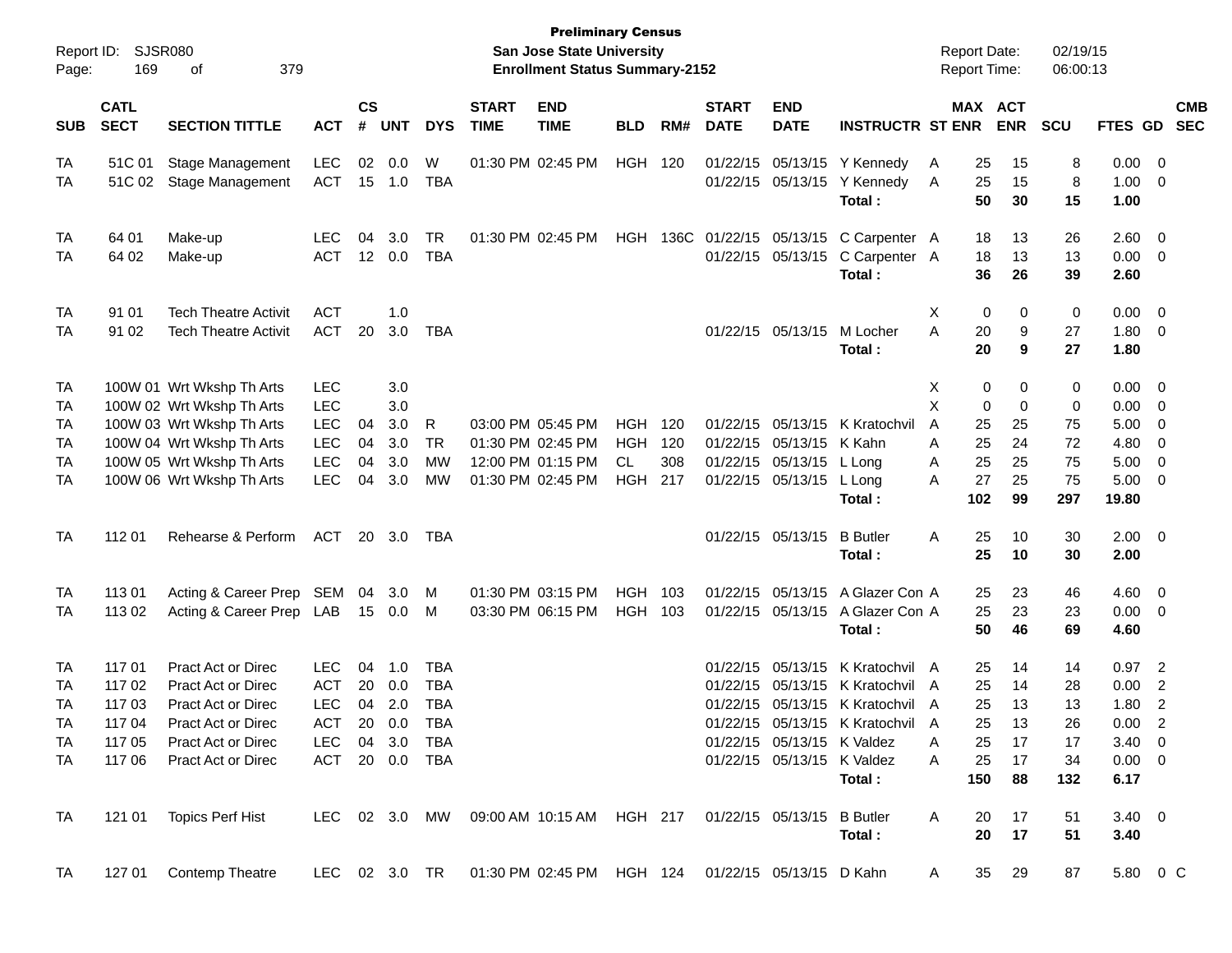| Report ID:<br>Page: | 170                        | <b>SJSR080</b><br>379<br>οf                                                          |                              |                    |                |                        |                             | <b>Preliminary Census</b><br>San Jose State University<br><b>Enrollment Status Summary-2152</b> |                                  |            |                             |                                        |                                                                                                                       | <b>Report Date:</b><br><b>Report Time:</b> |                       | 02/19/15<br>06:00:13 |                                                  |                                                     |                          |
|---------------------|----------------------------|--------------------------------------------------------------------------------------|------------------------------|--------------------|----------------|------------------------|-----------------------------|-------------------------------------------------------------------------------------------------|----------------------------------|------------|-----------------------------|----------------------------------------|-----------------------------------------------------------------------------------------------------------------------|--------------------------------------------|-----------------------|----------------------|--------------------------------------------------|-----------------------------------------------------|--------------------------|
| <b>SUB</b>          | <b>CATL</b><br><b>SECT</b> | <b>SECTION TITTLE</b>                                                                | <b>ACT</b>                   | $\mathsf{cs}$<br># | <b>UNT</b>     | <b>DYS</b>             | <b>START</b><br><b>TIME</b> | <b>END</b><br><b>TIME</b>                                                                       | <b>BLD</b>                       | RM#        | <b>START</b><br><b>DATE</b> | <b>END</b><br><b>DATE</b>              | <b>INSTRUCTR ST ENR</b>                                                                                               |                                            | MAX ACT<br><b>ENR</b> | <b>SCU</b>           | FTES GD                                          |                                                     | <b>CMB</b><br><b>SEC</b> |
|                     | ENGL 127 01                | <b>Contemp Theatre</b>                                                               | <b>LEC</b>                   | 02                 | 3.0            | <b>TR</b>              |                             | 01:30 PM 02:45 PM                                                                               | HGH                              | 124        |                             | 01/22/15 05/13/15                      | D Kahn<br>Total:                                                                                                      | Α<br>0<br>35                               | 8<br>37               | 24<br>111            | 1.60<br>7.40                                     | $0\,$ C                                             |                          |
| TA<br>TA            | 131 01<br>131 02           | Storytelling<br>Storytelling                                                         | <b>LEC</b><br><b>LEC</b>     | 04<br>04           | 3.0<br>3.0     | <b>TR</b><br><b>TR</b> |                             | 10:30 AM 11:45 AM<br>12:00 PM 01:15 PM                                                          | HGH<br><b>HGH</b>                | 120<br>103 |                             | 01/22/15 05/13/15<br>01/22/15 05/13/15 | <b>B</b> Swanson<br><b>B</b> Swanson<br>Total:                                                                        | A<br>25<br>25<br>A<br>50                   | 24<br>25<br>49        | 72<br>75<br>147      | 4.80<br>5.00<br>9.80                             | $\overline{\mathbf{0}}$<br>$\overline{\phantom{0}}$ |                          |
| TA<br>TA            | 151 01<br>151 02           | Lighting<br>Lighting                                                                 | <b>LEC</b><br><b>ACT</b>     | 02<br>20           | 3.0<br>0.0     | M<br>W                 |                             | 10:30 AM 11:45 AM<br>10:30 AM 11:45 AM                                                          | HGH<br><b>HGH</b>                | 120<br>120 |                             | 01/22/15 05/13/15                      | 01/22/15 05/13/15 Y Kennedy<br>Y Kennedy<br>Total:                                                                    | A<br>25<br>25<br>A<br>50                   | 23<br>23<br>46        | 46<br>23<br>69       | $4.60$ 0<br>$0.00 \t 0$<br>4.60                  |                                                     |                          |
| TA<br>TA            | 154 01<br>154 02           | Scenery<br>Scenery                                                                   | <b>LEC</b><br><b>ACT</b>     | 04<br>12           | 3.0<br>0.0     | M<br>W                 |                             | 10:30 AM 11:45 AM<br>10:30 AM 11:45 AM                                                          | <b>HGH 217</b><br><b>HGH 217</b> |            |                             | 01/22/15 05/13/15<br>01/22/15 05/13/15 | M Locher<br>M Locher<br>Total:                                                                                        | A<br>25<br>25<br>A<br>50                   | 18<br>18<br>36        | 36<br>18<br>54       | 3.60 0<br>$0.00 \t 0$<br>3.60                    |                                                     |                          |
| TA<br>TA            | 161 01<br>161 02           | Theatre Design Top<br>Theatre Design Top                                             | <b>LEC</b><br><b>ACT</b>     | 04<br>12           | 3.0<br>$0.0\,$ | $\top$<br>$\top$       |                             | 03:00 PM 04:15 PM<br>04:30 PM 05:45 PM                                                          | HGH<br><b>HGH</b>                | 120<br>120 |                             | 01/22/15 05/13/15<br>01/22/15 05/13/15 | C Carpenter A<br>C Carpenter A<br>Total:                                                                              | 25<br>25<br>50                             | 14<br>14<br>28        | 28<br>14<br>42       | 2.80 0<br>$0.00 \t 0$<br>2.80                    |                                                     |                          |
| TA                  | 16701                      | Theatre in Education                                                                 | <b>LEC</b>                   |                    | 3.0            |                        |                             |                                                                                                 |                                  |            |                             |                                        | Total:                                                                                                                | X                                          | 0<br>0<br>0<br>0      | 0<br>0               | $0.00 \t 0$<br>0.00                              |                                                     |                          |
| TA<br>TA            |                            | 170B 01 Adv Act & Dir Cam<br>170B 02 Adv Act & Dir Cam                               | <b>LEC</b><br><b>ACT</b>     | 02                 | 3.0<br>12 0.0  | W<br>W                 |                             | 01:30 PM 03:15 PM<br>03:30 PM 05:15 PM                                                          | <b>HGH 114</b><br><b>HGH 115</b> |            |                             | 01/22/15 05/13/15<br>01/22/15 05/13/15 | A Glazer Con A<br>A Glazer Con A<br>Total:                                                                            | 24<br>24<br>48                             | 24<br>24<br>48        | 48<br>24<br>72       | $4.80\ 0$<br>0.00<br>4.80                        | $\overline{\phantom{0}}$                            |                          |
| TA                  | 180 01                     | <b>Indiv Studies</b>                                                                 | <b>SUP</b>                   | 36                 | 1.0            | TBA                    |                             |                                                                                                 |                                  |            |                             | 01/22/15 05/13/15                      | D Kahn<br>Total:                                                                                                      | Α<br>20<br>20                              | 0<br>0                | 0<br>0               | $0.00 \t 0$<br>0.00                              |                                                     |                          |
| TA<br>TA<br>TA.     | 191 01<br>191 02           | Act Proj Thea Prod<br>Act Proj Thea Prod<br>191 03 Act Proj Thea Prod ACT 20 3.0 TBA | <b>ACT</b><br>ACT 20 2.0 TBA | 20                 | 1.0            | TBA                    |                             |                                                                                                 |                                  |            |                             |                                        | 01/22/15 05/13/15 M Locher<br>01/22/15 05/13/15 Y Kennedy<br>01/22/15 05/13/15 C Carpenter A<br>Total:                | 30<br>Α<br>30<br>A<br>30<br>90             | 11<br>8<br>3<br>22    | 11<br>16<br>9<br>36  | 0.75<br>$1.10 \quad 1$<br>$0.60 \quad 0$<br>2.45 | $\overline{\phantom{0}}$                            |                          |
| TA<br>TA            | 198 01<br>198 02           | Internship<br>Internship                                                             | ACT 20 0.0 TBA               |                    |                |                        |                             |                                                                                                 |                                  |            |                             |                                        | LEC 02 3.0 W 05:30 PM 06:30 PM HGH 103 01/22/15 05/13/15 A Glazer Con A<br>01/22/15 05/13/15 A Glazer Con A<br>Total: | 40<br>40<br>80                             | 25<br>25<br>50        | 25<br>50<br>75       | $5.00 \t 0$<br>$0.00 \t 0$<br>5.00               |                                                     |                          |
| TA                  |                            | 199H 01 Honors Program                                                               | SUP 25 3.0 TBA               |                    |                |                        |                             |                                                                                                 |                                  |            |                             | 01/22/15 05/13/15 D Kahn               |                                                                                                                       | A                                          | 5<br>$\mathbf 0$      | $\mathbf 0$          | $0.00 \t 0 C$                                    |                                                     |                          |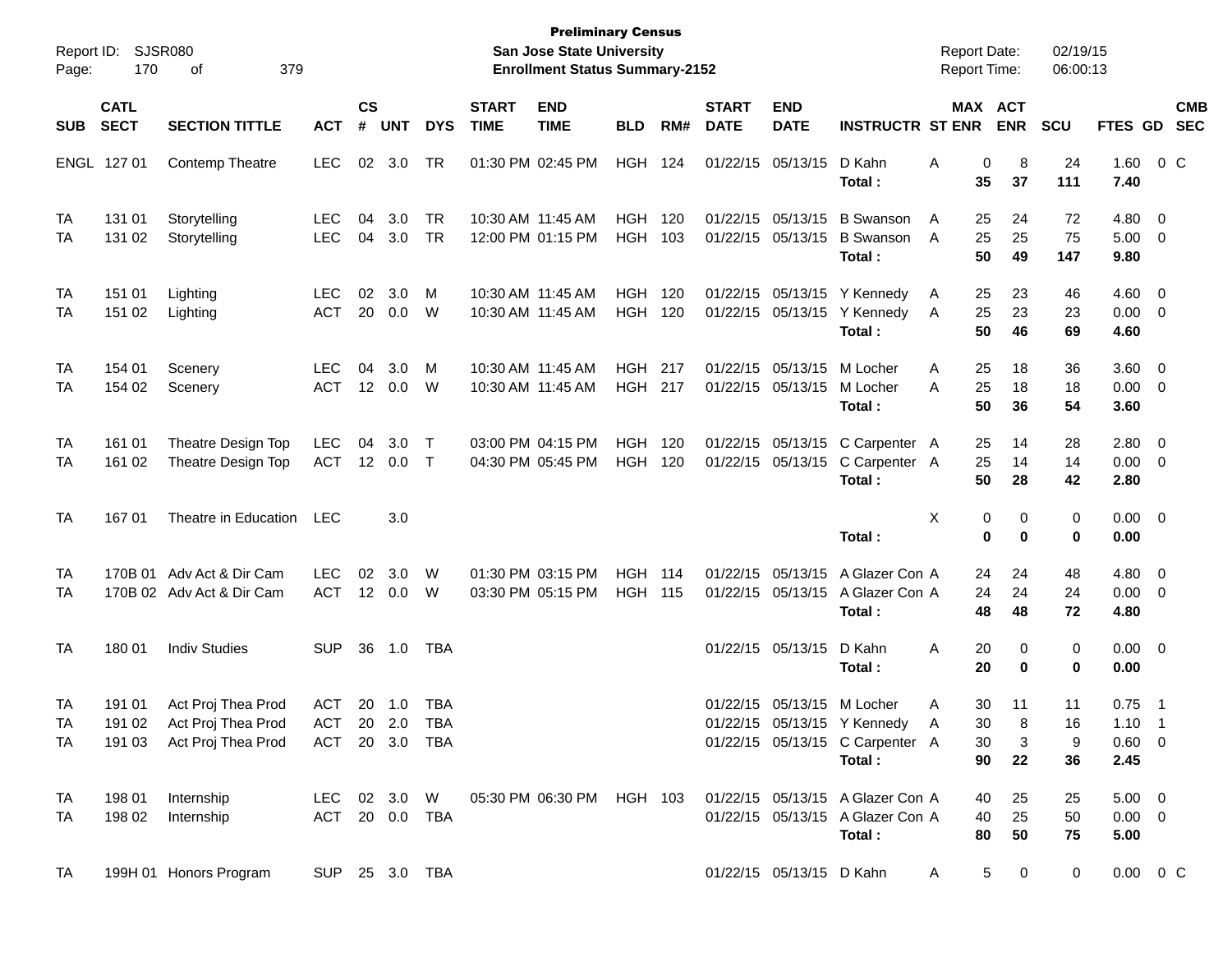| Report ID:<br>Page: | 171                        | <b>SJSR080</b><br>379<br>of |            |                    |            |            |                             | <b>Preliminary Census</b><br>San Jose State University<br><b>Enrollment Status Summary-2152</b> |            |     |                             |                           |                           |   |           | <b>Report Date:</b><br><b>Report Time:</b> | 02/19/15<br>06:00:13 |              |                         |                          |
|---------------------|----------------------------|-----------------------------|------------|--------------------|------------|------------|-----------------------------|-------------------------------------------------------------------------------------------------|------------|-----|-----------------------------|---------------------------|---------------------------|---|-----------|--------------------------------------------|----------------------|--------------|-------------------------|--------------------------|
| <b>SUB</b>          | <b>CATL</b><br><b>SECT</b> | <b>SECTION TITTLE</b>       | <b>ACT</b> | $\mathsf{cs}$<br># | <b>UNT</b> | <b>DYS</b> | <b>START</b><br><b>TIME</b> | <b>END</b><br><b>TIME</b>                                                                       | <b>BLD</b> | RM# | <b>START</b><br><b>DATE</b> | <b>END</b><br><b>DATE</b> | <b>INSTRUCTR ST ENR</b>   |   |           | MAX ACT<br><b>ENR</b>                      | SCU                  | FTES GD      |                         | <b>CMB</b><br><b>SEC</b> |
| <b>RTVF</b>         | 199H 01                    | Honors Program              | <b>SUP</b> | 25                 | 3.0        | <b>TBA</b> |                             |                                                                                                 |            |     | 01/22/15                    | 05/13/15                  | D Kahn<br>Total:          | A | 0<br>5    | 0<br>$\mathbf 0$                           | 0<br>0               | 0.00<br>0.00 | $0\,C$                  |                          |
| <b>TA</b>           | 298 01                     | <b>Special Study</b>        | <b>SUP</b> |                    | 1.0        |            |                             |                                                                                                 |            |     |                             |                           |                           | X | 0         | 0                                          | 0                    | 0.00         | $\overline{\mathbf{0}}$ |                          |
| <b>TA</b>           | 298 02                     | <b>Special Study</b>        | <b>SUP</b> |                    | 2.0        |            |                             |                                                                                                 |            |     |                             |                           |                           | X | 0         | 0                                          | 0                    | 0.00         | $\overline{0}$          |                          |
| <b>TA</b>           | 298 03                     | <b>Special Study</b>        | <b>SUP</b> |                    | 3.0        |            |                             |                                                                                                 |            |     |                             |                           |                           | X | 0         | 0                                          | 0                    | 0.00         | $\overline{\mathbf{0}}$ |                          |
|                     |                            |                             |            |                    |            |            |                             |                                                                                                 |            |     |                             |                           | Total:                    |   | $\bf{0}$  | $\mathbf 0$                                | $\mathbf 0$          | 0.00         |                         |                          |
| <b>TA</b>           | 299 01                     | Master's Thesis             | <b>SUP</b> |                    | 1.0        |            |                             |                                                                                                 |            |     |                             |                           |                           | X | 0         | 0                                          | 0                    | 0.00         | $\overline{\mathbf{0}}$ |                          |
| <b>TA</b>           | 299 02                     | Master's Thesis             | <b>SUP</b> |                    | 2.0        |            |                             |                                                                                                 |            |     |                             |                           |                           | X | $\pmb{0}$ | 0                                          | 0                    | 0.00         | - 0                     |                          |
| <b>TA</b>           | 299 03                     | Master's Thesis             | <b>SUP</b> |                    | 3.0        |            |                             |                                                                                                 |            |     |                             |                           |                           | X | 0         | 0                                          | 0                    | 0.00         | $\overline{0}$          |                          |
|                     |                            |                             |            |                    |            |            |                             |                                                                                                 |            |     |                             |                           | Total:                    |   | 0         | $\mathbf 0$                                | 0                    | 0.00         |                         |                          |
|                     | Department :               | TV, Radio, Film & Theatre   |            |                    |            |            |                             |                                                                                                 |            |     |                             |                           | <b>Department Total:</b>  |   | 3445      | 3080                                       | 6963                 | 481.77       |                         |                          |
|                     |                            |                             |            |                    |            |            |                             |                                                                                                 |            |     |                             | <b>Lower Division:</b>    |                           |   | 1497      | 1412                                       | 3348                 | 223.25       |                         |                          |
|                     |                            |                             |            |                    |            |            |                             |                                                                                                 |            |     |                             | <b>Upper Division:</b>    |                           |   | 1948      | 1668                                       | 3615                 | 258.52       |                         |                          |
|                     |                            |                             |            |                    |            |            |                             |                                                                                                 |            |     |                             |                           | <b>Graduate Division:</b> |   | 0         | 0                                          | 0                    | 0.00         |                         |                          |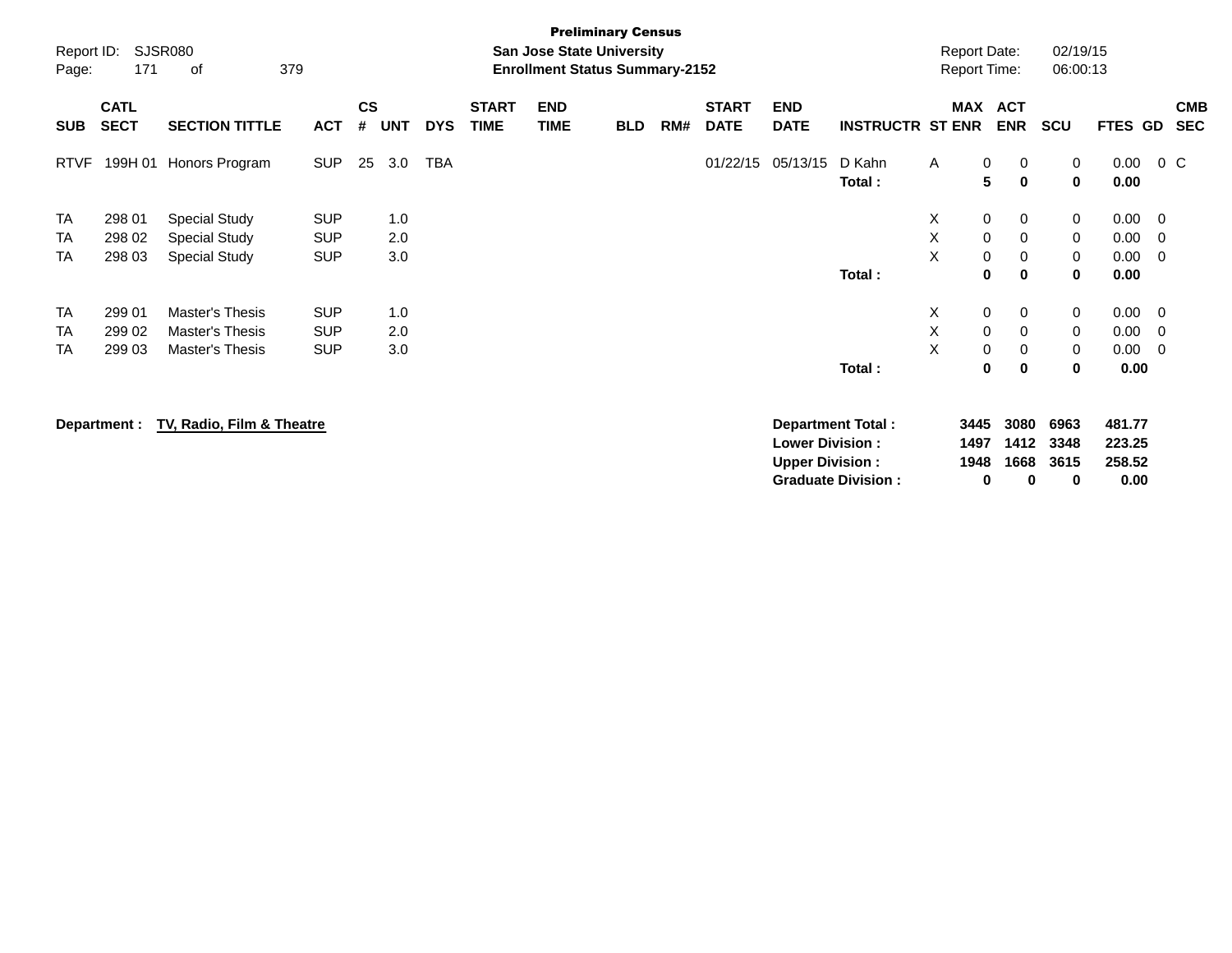| Report ID:<br>Page: | 172                        | <b>SJSR080</b><br>379<br>οf                 |            |           |            |            |                             | <b>Preliminary Census</b><br><b>San Jose State University</b><br><b>Enrollment Status Summary-2152</b> |                        |            |                             |                                                        |                             | <b>Report Date:</b><br><b>Report Time:</b> |             |             | 02/19/15<br>06:00:13 |              |                         |                          |
|---------------------|----------------------------|---------------------------------------------|------------|-----------|------------|------------|-----------------------------|--------------------------------------------------------------------------------------------------------|------------------------|------------|-----------------------------|--------------------------------------------------------|-----------------------------|--------------------------------------------|-------------|-------------|----------------------|--------------|-------------------------|--------------------------|
| <b>SUB</b>          | <b>CATL</b><br><b>SECT</b> | <b>SECTION TITTLE</b>                       | <b>ACT</b> | <b>CS</b> | # UNT      | <b>DYS</b> | <b>START</b><br><b>TIME</b> | <b>END</b><br><b>TIME</b>                                                                              | <b>BLD</b>             | RM#        | <b>START</b><br><b>DATE</b> | END<br><b>DATE</b>                                     | <b>INSTRUCTR ST ENR</b>     | MAX ACT                                    |             | <b>ENR</b>  | <b>SCU</b>           | FTES GD      |                         | <b>CMB</b><br><b>SEC</b> |
| College             |                            | <b>Humanities &amp; the Arts</b>            |            |           |            |            |                             |                                                                                                        |                        |            |                             |                                                        |                             |                                            |             |             |                      |              |                         |                          |
|                     | Department :               | <b>English &amp; Comparative Literature</b> |            |           |            |            |                             |                                                                                                        |                        |            |                             |                                                        |                             |                                            |             |             |                      |              |                         |                          |
|                     |                            | ENED 184Y 01 Stdt Tchg II                   | <b>SUP</b> | 25        | 4.0        | <b>TBA</b> |                             |                                                                                                        |                        |            | 01/22/15                    | 05/13/15 S Marsh                                       |                             | Α                                          | 3           | 3           | 12                   | 0.80         | 0                       |                          |
|                     |                            | ENED 184Y 02 Stdt Tchg II                   | <b>SUP</b> | 25        | 4.0        | <b>TBA</b> |                             |                                                                                                        |                        |            | 01/22/15                    | 05/13/15                                               | M Warner                    | Α                                          | 3           | 0           | 0                    | 0.00         | 0                       |                          |
|                     |                            | ENED 184Y 03 Stdt Tchg II                   | <b>SUP</b> | 25        | 4.0        | <b>TBA</b> |                             |                                                                                                        |                        |            | 01/22/15                    | 05/13/15                                               | L Hamor                     | Α                                          | 6           | 6           | 24                   | 1.60         | 0                       |                          |
|                     |                            | ENED 184Y 04 Stdt Tchg II                   | <b>SUP</b> | 25        | 4.0        | <b>TBA</b> |                             |                                                                                                        |                        |            |                             | 01/22/15 05/13/15                                      | J Lovell<br><b>Total :</b>  | A                                          | 6<br>18     | 6<br>15     | 24<br>60             | 1.60<br>4.00 | 0                       |                          |
|                     |                            | ENED 184Z 01 Stdt Tchg III                  | <b>SUP</b> | 25        | 4.0        | <b>TBA</b> |                             |                                                                                                        |                        |            | 01/22/15                    | 05/13/15                                               | S Marsh                     | Α                                          | 3           | 3           | 12                   | 0.80         | - 0                     |                          |
|                     |                            | ENED 184Z 02 Stdt Tchg III                  | <b>SUP</b> | 25        | 4.0        | TBA        |                             |                                                                                                        |                        |            | 01/22/15                    | 05/13/15                                               | M Warner                    | A                                          | 3           | 0           | 0                    | 0.00         | 0                       |                          |
|                     |                            | ENED 184Z 03 Stdt Tchg III                  | <b>SUP</b> | 25        | 4.0        | <b>TBA</b> |                             |                                                                                                        |                        |            | 01/22/15                    | 05/13/15                                               | L Hamor                     | Α                                          | 6           | 6           | 24                   | 1.60         | 0                       |                          |
|                     |                            | ENED 184Z 04 Stdt Tchg III                  | <b>SUP</b> | 25        | 4.0        | <b>TBA</b> |                             |                                                                                                        |                        |            |                             | 01/22/15 05/13/15                                      | J Lovell                    | A                                          | 6           | 6           | 24                   | 1.60         | 0                       |                          |
|                     |                            |                                             |            |           |            |            |                             |                                                                                                        |                        |            |                             |                                                        | Total:                      |                                            | 18          | 15          | 60                   | 4.00         |                         |                          |
|                     | ENED 353 01                | Meth Tchng English                          | SEM 05     |           | 3.0        | $\top$     |                             | 04:00 PM 06:45 PM                                                                                      | <b>SH</b>              | 434        | 01/22/15 05/13/15           |                                                        | S Marsh                     | Α                                          | 16          | 13          | 39                   | 2.60         | - 0                     |                          |
|                     |                            |                                             |            |           |            |            |                             |                                                                                                        |                        |            |                             |                                                        | Total:                      |                                            | 16          | 13          | 39                   | 2.60         |                         |                          |
|                     | ENED 365 01                | Seminar in English E SEM 05 1.0 R           |            |           |            |            |                             | 04:00 PM 06:45 PM                                                                                      | <b>SH</b>              | 433        | 01/22/15 05/13/15           |                                                        | M Warner                    | Α                                          | 16          | 15          | 15                   | 1.00         | - 0                     |                          |
|                     |                            |                                             |            |           |            |            |                             |                                                                                                        |                        |            |                             |                                                        | Total:                      |                                            | 16          | 15          | 15                   | 1.00         |                         |                          |
| <b>ENGL</b>         | 1A 01                      | Composition I                               | SEM        | 04        | 3.0        | MW         |                             | 07:30 AM 08:45 AM                                                                                      | BBC.                   | 121        | 01/22/15                    | 05/13/15                                               | T Mouton                    | A                                          | 25          | 25          | 75                   | 5.00         | 0                       |                          |
| <b>ENGL</b>         | 1A 02                      | Composition I                               | SEM        | 04        | 3.0        | МW         |                             | 07:30 AM 08:45 AM                                                                                      | <b>BBC</b>             | 122        | 01/22/15                    | 05/13/15                                               | D Hendel De A               |                                            | 25          | 24          | 72                   | 4.80         | 0                       |                          |
| <b>ENGL</b>         | 1A 03                      | Composition I                               | SEM        | 04        | 3.0        | МW         |                             | 04:30 PM 05:45 PM                                                                                      | <b>BBC</b>             | 122        |                             |                                                        | 01/22/15 05/13/15 O Sonntag | A                                          | 25          | 25          | 75                   | 5.00         | 0                       |                          |
| <b>ENGL</b>         | 1A 04                      | Composition I                               | SEM        |           | 3.0        |            |                             |                                                                                                        |                        |            |                             |                                                        |                             | X                                          | $\mathbf 0$ | $\mathbf 0$ | 0                    | 0.00         | 0                       |                          |
| <b>ENGL</b>         | 1A 05                      | Composition I                               | <b>SEM</b> | 04        | 3.0        | TR         |                             | 07:30 AM 08:45 AM                                                                                      | <b>SH</b>              | 348        |                             | 01/22/15 05/13/15 N Moody                              |                             | Α                                          | 25          | 25          | 75                   | 5.00         | 0                       |                          |
| <b>ENGL</b>         | 1A 06                      | Composition I                               | <b>SEM</b> |           | 3.0        |            |                             |                                                                                                        |                        |            |                             |                                                        |                             | X                                          | $\mathbf 0$ | $\mathbf 0$ | 0                    | 0.00         | 0                       |                          |
| <b>ENGL</b>         | 1A 07                      | Composition I                               | SEM        | 04        | 3.0        | МW         |                             | 09:00 AM 10:15 AM                                                                                      | <b>BBC</b>             | 121        | 01/22/15                    | 05/13/15                                               | E Selle                     | Α                                          | 25          | 25          | 75                   | 5.00         | 0                       |                          |
| <b>ENGL</b>         | 1A 08                      | Composition I                               | <b>SEM</b> | 04        | 3.0        | МW         |                             | 09:00 AM 10:15 AM                                                                                      | <b>BBC</b>             | 123        | 01/22/15                    | 05/13/15                                               | D Hendel De                 | A                                          | 25          | 25<br>25    | 75                   | 5.00         | 0                       |                          |
| <b>ENGL</b>         | 1A 09                      | Composition I<br>Composition I              | SEM<br>SEM | 04<br>04  | 3.0<br>3.0 | TR<br>TR   |                             | 09:00 AM 10:15 AM<br>09:00 AM 10:15 AM                                                                 | <b>SH</b><br><b>SH</b> | 238<br>348 | 01/22/15                    | 05/13/15                                               | J Hallford                  | A                                          | 25<br>25    | 25          | 75<br>75             | 5.00<br>5.00 | 0<br>0                  |                          |
| <b>ENGL</b><br>ENGL | 1A 10<br>1A 11             | Composition I                               | SEM        | 04        | 3.0        | <b>MW</b>  |                             | 10:30 AM 11:45 AM                                                                                      | CL                     | 306        |                             | 01/22/15 05/13/15 N Moody<br>01/22/15 05/13/15 A Smith |                             | Α<br>Α                                     | 25          | 25          | 75                   | 5.00         | 0                       |                          |
| ENGL                | 1A 12                      | Composition I                               | SEM        | 04        | 3.0        | <b>TR</b>  |                             | 10:30 AM 11:45 AM                                                                                      | <b>BBC</b>             | 128        |                             | 01/22/15 05/13/15 S Ashton                             |                             | Α                                          | 25          | 25          | 75                   | 5.00         | 0                       |                          |
| <b>ENGL</b>         | 1A 13                      | Composition I                               | SEM        | 04        | 3.0        | <b>TR</b>  |                             | 10:30 AM 11:45 AM                                                                                      | SH                     | 348        |                             | 01/22/15 05/13/15 S Cook                               |                             | Α                                          | 25          | 25          | 75                   | 5.00         | 0                       |                          |
| ENGL                | 1A 14                      | Composition I                               | SEM        | 04        | 3.0        | MW         |                             | 12:00 PM 01:15 PM                                                                                      | <b>BBC</b>             | 122        |                             |                                                        | 01/22/15 05/13/15 E Schragg | Α                                          | 25          | 25          | 75                   | 5.00         | 0                       |                          |
| <b>ENGL</b>         | 1A 15                      | Composition I                               | SEM        | 04        | 3.0        | <b>TR</b>  |                             | 12:00 PM 01:15 PM                                                                                      | <b>BBC</b>             | 120        |                             | 01/22/15 05/13/15                                      | J Keaton                    | Α                                          | 25          | 25          | 75                   | 5.00         | 0                       |                          |
| <b>ENGL</b>         | 1A 16                      | Composition I                               | SEM        | 04        | 3.0        | <b>TR</b>  |                             | 12:00 PM 01:15 PM                                                                                      | CL                     | 316        |                             | 01/22/15 05/13/15                                      | N Moody                     | Α                                          | 25          | 23          | 69                   | 4.60         | 0                       |                          |
| <b>ENGL</b>         | 1A 17                      | Composition I                               | SEM        | 04        | 3.0        | MW         |                             | 01:30 PM 02:45 PM                                                                                      | <b>BBC</b>             | 122        |                             |                                                        | 01/22/15 05/13/15 E Schragg | Α                                          | 25          | 25          | 75                   | 5.00         | 0                       |                          |
| <b>ENGL</b>         | 1A 18                      | Composition I                               | SEM        |           | 04 3.0     | <b>TR</b>  |                             | 01:30 PM 02:45 PM                                                                                      | SH                     | 348        |                             | 01/22/15 05/13/15 A Abid                               |                             | Α                                          | 25          | 25          | 75                   | 5.00         | - 0                     |                          |
| ENGL                | 1A 19                      | Composition I                               | SEM        | 04        | 3.0        | МW         |                             | 03:00 PM 04:15 PM                                                                                      | <b>BBC</b>             | 121        |                             |                                                        | 01/22/15 05/13/15 O Sonntag | A                                          | 25          | 25          | 75                   | 5.00         | $\overline{\mathbf{0}}$ |                          |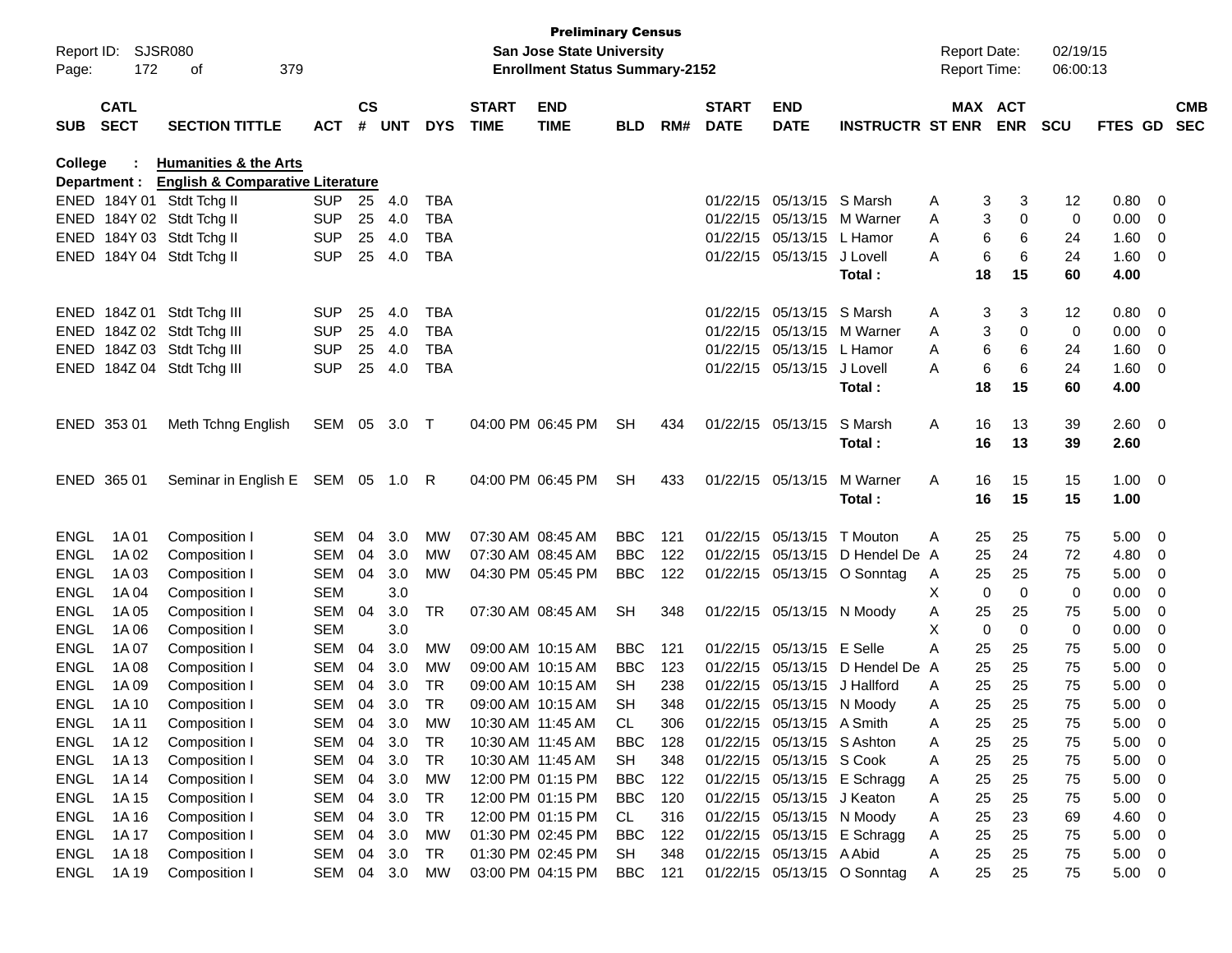| Report ID:<br>Page: | 173                        | SJSR080<br>379<br>οf  |            |                    |            |            |                             | <b>Preliminary Census</b><br><b>San Jose State University</b><br><b>Enrollment Status Summary-2152</b> |            |     |                             |                            |                             |   |     | <b>Report Date:</b><br>Report Time: | 02/19/15<br>06:00:13 |                          |    |                          |
|---------------------|----------------------------|-----------------------|------------|--------------------|------------|------------|-----------------------------|--------------------------------------------------------------------------------------------------------|------------|-----|-----------------------------|----------------------------|-----------------------------|---|-----|-------------------------------------|----------------------|--------------------------|----|--------------------------|
| <b>SUB</b>          | <b>CATL</b><br><b>SECT</b> | <b>SECTION TITTLE</b> | <b>ACT</b> | $\mathsf{cs}$<br># | <b>UNT</b> | <b>DYS</b> | <b>START</b><br><b>TIME</b> | <b>END</b><br><b>TIME</b>                                                                              | <b>BLD</b> | RM# | <b>START</b><br><b>DATE</b> | <b>END</b><br><b>DATE</b>  | <b>INSTRUCTR ST ENR</b>     |   |     | <b>MAX ACT</b><br><b>ENR</b>        | <b>SCU</b>           | <b>FTES</b><br><b>GD</b> |    | <b>CMB</b><br><b>SEC</b> |
| <b>ENGL</b>         | 1A 20                      | Composition I         | <b>SEM</b> | 04                 | 3.0        | МW         |                             | 04:30 PM 05:45 PM                                                                                      | <b>BBC</b> | 121 | 01/22/15                    | 05/13/15                   | C Mujal                     | A | 25  | 25                                  | 75                   | 5.00                     | 0  |                          |
| ENGL                | 1A 21                      | Composition I         | <b>SEM</b> |                    | 3.0        |            |                             |                                                                                                        |            |     |                             |                            |                             | х | 0   | $\mathbf 0$                         | 0                    | 0.00                     | 0  |                          |
| ENGL                | 1A 22                      | Composition I         | SEM        | 04                 | 3.0        | TR         |                             | 04:30 PM 05:45 PM                                                                                      | <b>BBC</b> | 121 | 01/22/15                    | 05/13/15                   | C Mujal                     | Α | 25  | 25                                  | 75                   | 5.00                     | 0  |                          |
| ENGL                | 1A 23                      | Composition I         | <b>SEM</b> |                    | 3.0        |            |                             |                                                                                                        |            |     |                             |                            |                             | х | 0   | 0                                   | 0                    | 0.00                     | 0  |                          |
| ENGL                | 1A 24                      | Composition I         | <b>SEM</b> | 04                 | 3.0        | МW         |                             | 06:00 PM 07:15 PM                                                                                      | <b>BBC</b> | 122 | 01/22/15                    | 05/13/15                   | C Mujal                     | Α | 25  | 25                                  | 75                   | 5.00                     | 0  |                          |
| ENGL                | 1A 25                      | Composition I         | <b>SEM</b> | 04                 | 3.0        | МW         |                             | 12:00 PM 01:15 PM                                                                                      | <b>BBC</b> | 120 | 01/22/15                    | 05/13/15                   | S Kirby                     | Α | 25  | 24                                  | 72                   | 4.80                     | 0  |                          |
| ENGL                | 1A 26                      | Composition I         | SEM        | 04                 | 3.0        | <b>TR</b>  |                             | 06:00 PM 07:15 PM                                                                                      | <b>BBC</b> | 121 | 01/22/15                    | 05/13/15                   | C Mujal                     | Α | 25  | 25                                  | 75                   | 5.00                     | 0  |                          |
| ENGL                | 1A 27                      | Composition I         | <b>SEM</b> |                    | 3.0        |            |                             |                                                                                                        |            |     |                             |                            |                             | х | 0   | 0                                   | 0                    | 0.00                     | 0  |                          |
| ENGL                | 1A 28                      | Composition I         | <b>SEM</b> |                    | 3.0        |            |                             |                                                                                                        |            |     |                             |                            |                             | X | 0   | 0                                   | 0                    | 0.00                     | 0  |                          |
| ENGL                | 1A 29                      | Composition I         | <b>SEM</b> | 04                 | 3.0        | МW         |                             | 12:00 PM 01:15 PM                                                                                      | HGH        | 217 | 01/22/15                    | 05/13/15                   | E James-PennA               |   | 25  | 25                                  | 75                   | 5.00                     | 0  |                          |
| ENGL                | 1A 30                      | Composition I         | <b>SEM</b> | 04                 | 3.0        | F          |                             | 09:30 AM 12:15 PM                                                                                      | <b>BBC</b> | 122 | 01/22/15                    | 05/13/15                   | E James-PennA               |   | 25  | 21                                  | 63                   | 4.25                     | -1 |                          |
| ENGL                | 1A 31                      | Composition I         | <b>SEM</b> | 04                 | 3.0        | TR         |                             | 12:00 PM 01:15 PM                                                                                      | <b>ENG</b> | 232 | 01/22/15                    | 05/13/15                   | J Hallford                  | A | 25  | 24                                  | 72                   | 4.80                     | 0  |                          |
| ENGL                | 1A 32                      | Composition I         | <b>SEM</b> | 04                 | 3.0        | <b>TR</b>  |                             | 12:00 PM 01:15 PM                                                                                      | <b>BBC</b> | 128 | 01/22/15                    | 05/13/15                   | A Mckenzie                  | A | 25  | 25                                  | 75                   | 5.00                     | 0  |                          |
| ENGL                | 1A 33                      | Composition I         | <b>SEM</b> |                    | 3.0        |            |                             |                                                                                                        |            |     |                             |                            |                             | X | 0   | 0                                   | 0                    | 0.00                     | 0  |                          |
| ENGL                | 1A 34                      | Composition I         | <b>SEM</b> | 04                 | 3.0        | МW         |                             | 09:00 AM 10:15 AM                                                                                      | CL.        | 225 | 01/22/15                    | 05/13/15                   | E James-PennA               |   | 25  | 25                                  | 75                   | 5.00                     | 0  |                          |
| ENGL                | 1A 35                      | Composition I         | <b>SEM</b> | 04                 | 3.0        | TR         |                             | 12:00 PM 01:15 PM                                                                                      | <b>CL</b>  | 306 | 01/22/15                    | 05/13/15                   | J Heid                      | Α | 25  | 24                                  | 72                   | 4.80                     | 0  |                          |
| <b>ENGL</b>         | 1A 36                      | Composition           | <b>SEM</b> | 04                 | 3.0        | <b>MW</b>  |                             | 10:30 AM 11:45 AM                                                                                      | <b>CL</b>  | 218 | 01/22/15                    | 05/13/15                   | E James-PennA               |   | 25  | 23                                  | 69                   | 4.60                     | 0  |                          |
|                     |                            |                       |            |                    |            |            |                             |                                                                                                        |            |     |                             |                            | Total:                      |   | 725 | 713                                 | 2139                 | 142.65                   |    |                          |
| <b>ENGL</b>         | 1B 01                      | Composition 2         | <b>SEM</b> | 04                 | 3.0        | МW         |                             | 07:30 AM 08:45 AM                                                                                      | CL         | 316 | 01/22/15                    | 05/13/15                   | <b>G</b> Collins            | A | 25  | 22                                  | 66                   | 4.40                     | 0  |                          |
| ENGL                | 1B 02                      | Composition 2         | <b>SEM</b> | 04                 | 3.0        | МW         |                             | 07:30 AM 08:45 AM                                                                                      | <b>BBC</b> | 124 | 01/22/15                    | 05/13/15                   | J Murphy                    | A | 25  | 23                                  | 69                   | 4.60                     | 0  |                          |
| ENGL                | 1B 03                      | Composition 2         | SEM        | 04                 | 3.0        | МW         |                             | 07:30 AM 08:45 AM                                                                                      | SН         | 348 | 01/22/15                    | 05/13/15                   | I Silva                     | A | 25  | 25                                  | 75                   | 5.00                     | 0  |                          |
| ENGL                | 1B 04                      | Composition 2         | SEM        | 04                 | 3.0        | TR         |                             | 07:30 AM 08:45 AM                                                                                      | <b>BBC</b> | 124 | 01/22/15                    | 05/13/15                   | E Sams                      | Α | 25  | 25                                  | 75                   | 5.00                     | 0  |                          |
| ENGL                | 1B 05                      | Composition 2         | SEM        |                    | 3.0        |            |                             |                                                                                                        |            |     |                             |                            |                             | х | 0   | 0                                   | 0                    | 0.00                     | 0  |                          |
| ENGL                | 1B 06                      | Composition 2         | SEM        | 04                 | 3.0        | TR         |                             | 07:30 AM 08:45 AM                                                                                      | <b>BBC</b> | 121 | 01/22/15                    | 05/13/15                   | L Jacoby                    | Α | 25  | 25                                  | 75                   | 5.00                     | 0  |                          |
| ENGL                | 1B 07                      | Composition 2         | <b>SEM</b> | 04                 | 3.0        | МW         |                             | 09:00 AM 10:15 AM                                                                                      | <b>BBC</b> | 124 | 01/22/15                    | 05/13/15                   | J Murphy                    | Α | 25  | 24                                  | 72                   | 4.80                     | 0  |                          |
| ENGL                | 1B 08                      | Composition 2         | <b>SEM</b> | 04                 | 3.0        | МW         |                             | 09:00 AM 10:15 AM                                                                                      | CL.        | 316 | 01/22/15                    | 05/13/15                   | A Tucker                    | A | 25  | 25                                  | 75                   | 5.00                     | 0  |                          |
| ENGL                | 1B 09                      | Composition 2         | <b>SEM</b> | 04                 | 3.0        | МW         |                             | 09:00 AM 10:15 AM                                                                                      | <b>BBC</b> | 122 | 01/22/15                    | 05/13/15                   | J Sparks                    | A | 25  | 25                                  | 75                   | 5.00                     | 0  |                          |
| ENGL                | 1B 10                      | Composition 2         | SEM        | 04                 | 3.0        | МW         |                             | 09:00 AM 10:15 AM                                                                                      | SН         | 238 | 01/22/15                    | 05/13/15                   | P O'Sullivan                | A | 25  | 25                                  | 75                   | 5.00                     | 0  |                          |
| <b>ENGL</b>         | 1B 11                      | Composition 2         | SEM        | 04                 | 3.0        | TR         |                             | 09:00 AM 10:15 AM                                                                                      | <b>BBC</b> | 121 | 01/22/15                    | 05/13/15                   | L Jacoby                    | A | 25  | 25                                  | 75                   | 5.00                     | 0  |                          |
| <b>ENGL</b>         | 1B 12                      | Composition 2         | SEM        | 04                 | 3.0        | TR         |                             | 09:00 AM 10:15 AM                                                                                      | CL         | 316 |                             | 01/22/15 05/13/15 R Vora   |                             | A | 25  | 25                                  | 75                   | 5.00                     | 0  |                          |
| <b>ENGL</b>         | 1B 13                      | Composition 2         | SEM        | 04                 | 3.0        | TR         |                             | 09:00 AM 10:15 AM                                                                                      | <b>BBC</b> | 124 |                             | 01/22/15 05/13/15          | D Hendel De A               |   | 25  | 25                                  | 75                   | 5.00                     | 0  |                          |
| <b>ENGL</b>         | 1B 14                      | Composition 2         | SEM        | 04                 | 3.0        | <b>TR</b>  |                             | 09:00 AM 10:15 AM                                                                                      | <b>ENG</b> | 232 |                             | 01/22/15 05/13/15   Russ   |                             | A | 25  | 25                                  | 75                   | 5.00                     | 0  |                          |
| <b>ENGL</b>         | 1B 15                      | Composition 2         | SEM        | 04                 | 3.0        | <b>MW</b>  |                             | 10:30 AM 11:45 AM                                                                                      | <b>BBC</b> | 123 |                             | 01/22/15 05/13/15 S Harvey |                             | A | 25  | 25                                  | 75                   | 5.00                     | 0  |                          |
| <b>ENGL</b>         | 1B 16                      | Composition 2         | SEM        | 04                 | 3.0        | <b>MW</b>  |                             | 10:30 AM 11:45 AM                                                                                      | CL         | 316 |                             | 01/22/15 05/13/15 I Silva  |                             | A | 25  | 25                                  | 75                   | 5.00                     | 0  |                          |
| <b>ENGL</b>         | 1B 17                      | Composition 2         | SEM        | 04                 | 3.0        | MW         |                             | 10:30 AM 11:45 AM                                                                                      | <b>BBC</b> | 124 |                             | 01/22/15 05/13/15 J Sparks |                             | A | 25  | 23                                  | 69                   | 4.60                     | 0  |                          |
| <b>ENGL</b>         | 1B 18                      | Composition 2         | SEM        | 04                 | 3.0        | <b>MW</b>  |                             | 10:30 AM 11:45 AM                                                                                      | SH         | 348 |                             |                            | 01/22/15 05/13/15 J Goodman | A | 25  | 25                                  | 75                   | 5.00                     | 0  |                          |
| <b>ENGL</b>         | 1B 19                      | Composition 2         | SEM        | 04                 | 3.0        | MW         |                             | 10:30 AM 11:45 AM                                                                                      | <b>BBC</b> | 122 |                             | 01/22/15 05/13/15 J Logan  |                             | A | 25  | 25                                  | 75                   | 5.00                     | 0  |                          |
| ENGL                | 1B 20                      | Composition 2         | SEM 04 3.0 |                    |            | TR         |                             | 10:30 AM 11:45 AM                                                                                      | <b>BBC</b> | 123 |                             | 01/22/15 05/13/15 E Sams   |                             | A | 25  | 25                                  | 75                   | $5.00 \t 0$              |    |                          |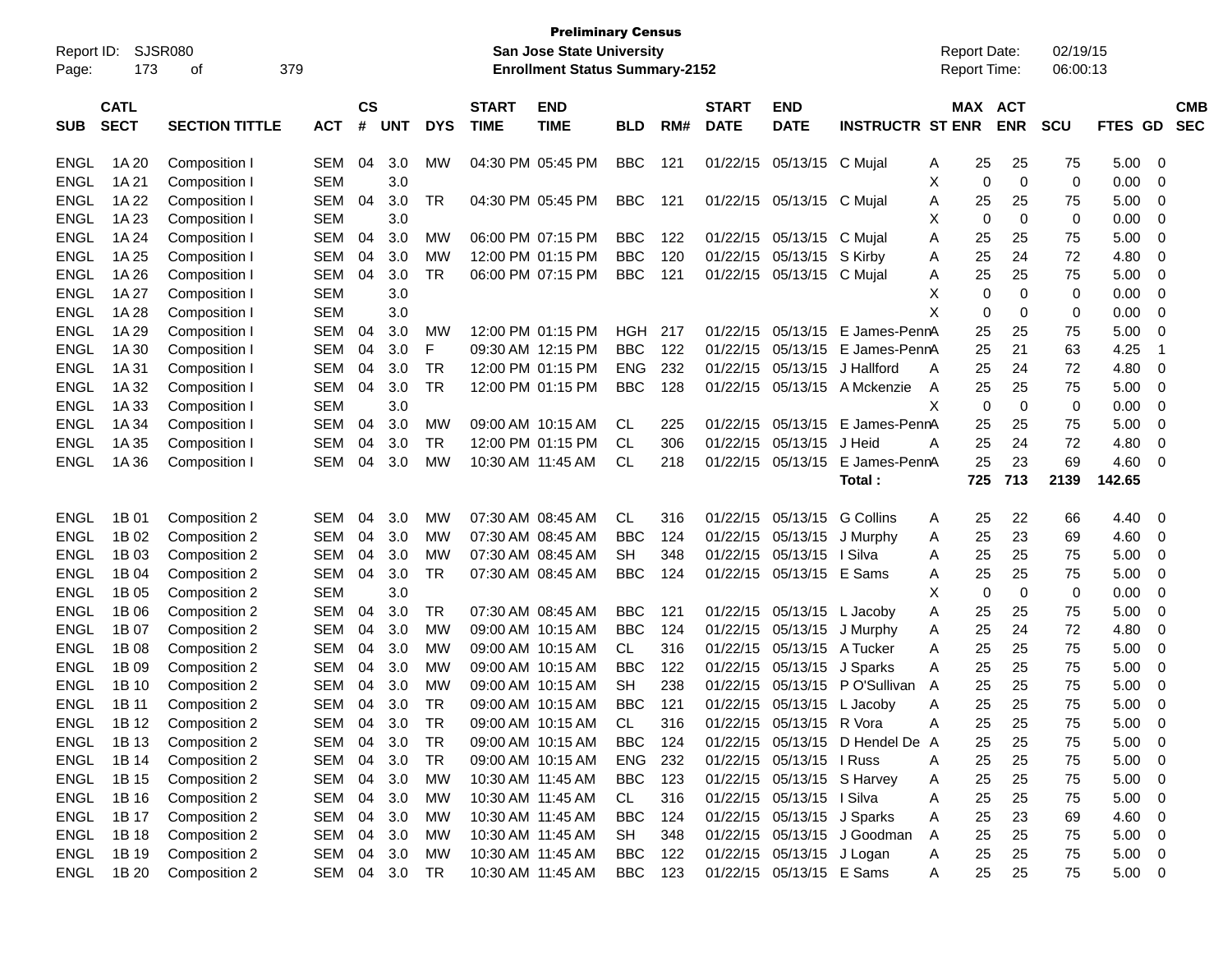| Report ID:<br>Page: | 174                        | <b>SJSR080</b><br>οf  | 379        |                |            |            |                             | <b>Preliminary Census</b><br><b>San Jose State University</b><br><b>Enrollment Status Summary-2152</b> |            |     |                             |                             |                                  | <b>Report Date:</b><br><b>Report Time:</b> |                       | 02/19/15<br>06:00:13 |                     |                          |
|---------------------|----------------------------|-----------------------|------------|----------------|------------|------------|-----------------------------|--------------------------------------------------------------------------------------------------------|------------|-----|-----------------------------|-----------------------------|----------------------------------|--------------------------------------------|-----------------------|----------------------|---------------------|--------------------------|
| <b>SUB</b>          | <b>CATL</b><br><b>SECT</b> | <b>SECTION TITTLE</b> | <b>ACT</b> | <b>CS</b><br># | <b>UNT</b> | <b>DYS</b> | <b>START</b><br><b>TIME</b> | <b>END</b><br><b>TIME</b>                                                                              | <b>BLD</b> | RM# | <b>START</b><br><b>DATE</b> | <b>END</b><br><b>DATE</b>   | <b>INSTRUCTR ST ENR</b>          |                                            | MAX ACT<br><b>ENR</b> | <b>SCU</b>           | FTES GD             | <b>CMB</b><br><b>SEC</b> |
|                     |                            |                       |            |                |            |            |                             |                                                                                                        |            |     |                             |                             |                                  |                                            |                       |                      |                     |                          |
| ENGL                | 1B 21                      | Composition 2         | SEM        | 04             | 3.0        | TR         |                             | 10:30 AM 11:45 AM                                                                                      | <b>BBC</b> | 124 | 01/22/15                    | 05/13/15                    | C Lore                           | 25<br>A                                    | 25                    | 75                   | 5.00                | 0                        |
| ENGL                | 1B 22                      | Composition 2         | SEM        | 04             | 3.0        | TR         |                             | 10:30 AM 11:45 AM                                                                                      | <b>BBC</b> | 121 | 01/22/15                    | 05/13/15                    | C Browne                         | A                                          | 25<br>25              | 75                   | 5.00                | 0                        |
| ENGL                | 1B 23                      | Composition 2         | SEM        | 04             | 3.0        | TR         |                             | 10:30 AM 11:45 AM                                                                                      | <b>BBC</b> | 122 | 01/22/15                    | 05/13/15                    | R James                          | A                                          | 25<br>25              | 75                   | 5.00                | 0                        |
| ENGL                | 1B 24                      | Composition 2         | SEM        | 04             | 3.0        | МW         |                             | 12:00 PM 01:15 PM                                                                                      | BBC        | 123 | 01/22/15                    | 05/13/15                    | J Murphy                         | Α                                          | 25<br>25              | 75                   | 5.00                | 0                        |
| <b>ENGL</b>         | 1B 25                      | Composition 2         | SEM        | 04             | 3.0        | МW         |                             | 12:00 PM 01:15 PM                                                                                      | CL.        | 316 | 01/22/15                    | 05/13/15                    | l Silva                          | A                                          | 25<br>25              | 75                   | 5.00                | 0                        |
| ENGL                | 1B 26                      | Composition 2         | SEM        | 04             | 3.0        | МW         |                             | 12:00 PM 01:15 PM                                                                                      | BBC        | 124 | 01/22/15                    | 05/13/15                    | S Harvey                         | Α                                          | 25<br>23              | 69                   | 4.60                | 0                        |
| ENGL                | 1B 27                      | Composition 2         | SEM        | 04             | 3.0        | МW         |                             | 12:00 PM 01:15 PM                                                                                      | SН         | 348 | 01/22/15                    | 05/13/15                    | D Hendel De A                    |                                            | 25<br>25              | 75                   | 5.00                | 0                        |
| <b>ENGL</b>         | 1B 28                      | Composition 2         | SEM        | 04             | 3.0        | МW         |                             | 12:00 PM 01:15 PM                                                                                      | SН         | 411 | 01/22/15                    | 05/13/15                    | P O'Sullivan                     | A                                          | 25<br>25              | 75                   | 5.00                | 0                        |
| <b>ENGL</b>         | 1B 29                      | Composition 2         | SEM        | 04             | 3.0        | TR         |                             | 12:00 PM 01:15 PM                                                                                      | BBC        | 123 | 01/22/15                    | 05/13/15                    | K English                        | Α                                          | 25<br>25              | 75                   | 5.00                | 0                        |
| ENGL                | 1B 30                      | Composition 2         | SEM        | 04             | 3.0        | <b>TR</b>  |                             | 12:00 PM 01:15 PM                                                                                      | <b>SH</b>  | 413 | 01/22/15                    | 05/13/15                    | L Lappin                         | Α                                          | 25<br>24              | 72                   | 4.80                | 0                        |
| <b>ENGL</b>         | 1B 31                      | Composition 2         | SEM        | 04             | 3.0        | TR         |                             | 12:00 PM 01:15 PM                                                                                      | BBC        | 124 | 01/22/15                    | 05/13/15                    | R Vora                           | A                                          | 25<br>25              | 75                   | 5.00                | 0                        |
| <b>ENGL</b>         | 1B 32                      | Composition 2         | SEM        | 04             | 3.0        | TR         |                             | 12:00 PM 01:15 PM                                                                                      | <b>BBC</b> | 121 | 01/22/15                    | 05/13/15                    | J Sparks                         | Α                                          | 25<br>25              | 75                   | 5.00                | 0                        |
| <b>ENGL</b>         | 1B 33                      | Composition 2         | SEM        | 04             | 3.0        | <b>TR</b>  |                             | 12:00 PM 01:15 PM                                                                                      | <b>BBC</b> | 122 | 01/22/15                    | 05/13/15                    | D Sirkin                         | A                                          | 25<br>24              | 72                   | 4.80                | 0                        |
| <b>ENGL</b>         | 1B 34                      | Composition 2         | SEM        | 04             | 3.0        | <b>TR</b>  |                             | 12:00 PM 01:15 PM                                                                                      | SН         | 411 | 01/22/15                    | 05/13/15                    | G Goel                           | A                                          | 25<br>25              | 75                   | 5.00                | 0                        |
| <b>ENGL</b>         | 1B 35                      | Composition 2         | SEM        | 04             | 3.0        | TR         |                             | 12:00 PM 01:15 PM                                                                                      | <b>SH</b>  | 242 | 01/22/15                    | 05/13/15                    | C Wynne                          | A                                          | 25<br>25              | 75                   | 5.00                | 0                        |
| <b>ENGL</b>         | 1B 36                      | Composition 2         | SEM        | 04             | 3.0        | МW         |                             | 01:30 PM 02:45 PM                                                                                      | BBC        | 123 | 01/22/15                    | 05/13/15                    | J Murphy                         | Α                                          | 25<br>24              | 72                   | 4.80                | 0                        |
| ENGL                | 1B 37                      | Composition 2         | SEM        | 04             | 3.0        | МW         |                             | 01:30 PM 02:45 PM                                                                                      | <b>BBC</b> | 124 | 01/22/15                    | 05/13/15                    | M Mohsenzade                     |                                            | 25<br>25              | 75                   | 5.00                | 0                        |
| <b>ENGL</b>         | 1B 38                      | Composition 2         | SEM        | 04             | 3.0        | МW         |                             | 01:30 PM 02:45 PM                                                                                      | CL         | 316 | 01/22/15                    | 05/13/15                    | G Saratsioti                     | A                                          | 25<br>25              | 75                   | 5.00                | 0                        |
| <b>ENGL</b>         | 1B 39                      | Composition 2         | SEM        | 04             | 3.0        | МW         |                             | 01:30 PM 02:45 PM                                                                                      | <b>BBC</b> | 121 | 01/22/15                    | 05/13/15                    | C Wynne                          | Α                                          | 25<br>24              | 72                   | 4.80                | 0                        |
| <b>ENGL</b>         | 1B 40                      | Composition 2         | SEM        | 04             | 3.0        | МW         |                             | 01:30 PM 02:45 PM                                                                                      | <b>ENG</b> | 232 | 01/22/15                    | 05/13/15                    | J Goodman                        | A                                          | 25<br>25              | 75                   | 5.00                | 0                        |
| ENGL                | 1B 41                      | Composition 2         | SEM        | 04             | 3.0        | TR         |                             | 01:30 PM 02:45 PM                                                                                      | <b>BBC</b> | 123 | 01/22/15                    | 05/13/15                    | D Sirkin                         | A                                          | 25<br>25              | 75                   | 5.00                | 0                        |
| <b>ENGL</b>         | 1B 42                      | Composition 2         | SEM        | 04             | 3.0        | ТR         |                             | 01:30 PM 02:45 PM                                                                                      | <b>BBC</b> | 124 | 01/22/15                    | 05/13/15                    | J Sparks                         | Α                                          | 25<br>25              | 75                   | 5.00                | 0                        |
| <b>ENGL</b>         | 1B 43                      | Composition 2         | SEM        | 04             | 3.0        | TR         |                             | 01:30 PM 02:45 PM                                                                                      | <b>BBC</b> | 121 | 01/22/15                    | 05/13/15                    | C Browne                         | A                                          | 25<br>25              | 75                   | 5.00                | 0                        |
| ENGL                | 1B 44                      | Composition 2         | SEM        | 04             | 3.0        | <b>TR</b>  |                             | 01:30 PM 02:45 PM                                                                                      | CL         | 316 | 01/22/15                    | 05/13/15                    | A Rohatgi                        | A                                          | 25<br>25              | 75                   | 5.00                | 0                        |
| ENGL                | 1B 45                      | Composition 2         | SEM        | 04             | 3.0        | TR         |                             | 01:30 PM 02:45 PM                                                                                      | BBC        | 122 | 01/22/15                    | 05/13/15                    | R James                          | Α                                          | 25<br>25              | 75                   | 5.00                | 0                        |
| <b>ENGL</b>         | 1B 46                      | Composition 2         | SEM        | 04             | 3.0        | МW         |                             | 03:00 PM 04:15 PM                                                                                      | СL         | 306 | 01/22/15                    | 05/13/15                    | P O'Sullivan                     | A                                          | 25<br>25              | 75                   | 5.00                | 0                        |
| <b>ENGL</b>         | 1B 47                      | Composition 2         | SEM        | 04             | 3.0        | МW         |                             | 03:00 PM 04:15 PM                                                                                      | BBC        | 123 | 01/22/15                    | 05/13/15                    | S Harvey                         | A                                          | 25<br>25              | 75                   | 5.00                | 0                        |
| <b>ENGL</b>         | 1B 48                      | Composition 2         | SEM        | 04             | 3.0        | МW         |                             | 03:00 PM 04:15 PM                                                                                      | BBC        | 124 | 01/22/15                    | 05/13/15                    | C Wynne                          | Α                                          | 25<br>23              | 69                   | 4.60                | 0                        |
| <b>ENGL</b>         | 1B 49                      | Composition 2         | SEM        | 04             | 3.0        | МW         |                             | 03:00 PM 04:15 PM                                                                                      | BBC        | 130 | 01/22/15                    | 05/13/15                    | M Mohsenzade                     |                                            | 25<br>25              | 75                   | 5.00                | 0                        |
| <b>ENGL</b>         | 1B 50                      | Composition 2         | SEM        | 04             | 3.0        | МW         |                             | 03:00 PM 04:15 PM                                                                                      | <b>BBC</b> | 122 | 01/22/15                    | 05/13/15                    | G Saratsioti                     | A                                          | 25<br>25              | 75                   | 5.00                | 0                        |
| ENGL                | 1B 51                      | Composition 2         | SEM        | 04             | $3.0\,$    | МW         |                             | 03:00 PM 04:15 PM                                                                                      | <b>SH</b>  | 348 |                             | 01/22/15 05/13/15 T Shank   |                                  | 25<br>A                                    | 25                    | 75                   | 5.00                | $\mathbf 0$              |
| <b>ENGL</b>         | 1B 52                      | Composition 2         | SEM        | 04             | 3.0        | <b>TR</b>  |                             | 03:00 PM 04:15 PM                                                                                      | <b>BBC</b> | 123 |                             |                             | 01/22/15 05/13/15 C Browne       | 25<br>A                                    | 25                    | 75                   | 5.00<br>$\mathbf 0$ |                          |
| <b>ENGL</b>         | 1B 53                      | Composition 2         | SEM 04 3.0 |                |            | <b>TR</b>  |                             | 03:00 PM 04:15 PM                                                                                      | <b>BBC</b> | 124 |                             | 01/22/15 05/13/15 L Lappin  |                                  | 25<br>A                                    | 25                    | 75                   | 5.00<br>0           |                          |
| <b>ENGL</b>         | 1B 54                      | Composition 2         | SEM        |                | 04 3.0     | <b>TR</b>  |                             | 03:00 PM 04:15 PM                                                                                      | CL         | 316 |                             | 01/22/15 05/13/15 A Rohatgi |                                  | 25<br>A                                    | 25                    | 75                   | 5.00<br>$\mathbf 0$ |                          |
| <b>ENGL</b>         | 1B 55                      | Composition 2         | SEM        |                | 04 3.0     | <b>TR</b>  |                             | 03:00 PM 04:15 PM                                                                                      | <b>SH</b>  | 348 |                             | 01/22/15 05/13/15 M Dowdy   |                                  | 25<br>A                                    | 25                    | 75                   | 5.00<br>$\mathbf 0$ |                          |
| <b>ENGL</b>         | 1B 56                      | Composition 2         | SEM        |                | 04 3.0     | <b>TR</b>  |                             | 03:00 PM 04:15 PM                                                                                      | <b>BBC</b> | 121 |                             | 01/22/15 05/13/15 C Lore    |                                  | 25<br>Α                                    | 25                    | 75                   | 5.00<br>$\mathbf 0$ |                          |
| <b>ENGL</b>         | 1B 57                      | Composition 2         | SEM        |                | 04 3.0     | MW         |                             | 04:30 PM 05:45 PM                                                                                      | <b>BBC</b> | 123 |                             | 01/22/15 05/13/15 S Harvey  |                                  | 25<br>Α                                    | 25                    | 75                   | 5.00<br>$\mathbf 0$ |                          |
| <b>ENGL</b>         | 1B 58                      | Composition 2         | SEM 04 3.0 |                |            | MW         |                             | 04:30 PM 05:45 PM                                                                                      | <b>BBC</b> | 124 |                             |                             | 01/22/15 05/13/15 G Saratsioti A | 25                                         | 25                    | 75                   | 5.00<br>0           |                          |
| ENGL                | 1B 59                      | Composition 2         | SEM 04 3.0 |                |            | MW         |                             | 04:30 PM 05:45 PM                                                                                      | CL         | 316 |                             |                             | 01/22/15 05/13/15 PO'Sullivan A  |                                            | 25<br>25              | 75                   | 5.00<br>0           |                          |
|                     |                            |                       |            |                |            |            |                             |                                                                                                        |            |     |                             |                             |                                  |                                            |                       |                      |                     |                          |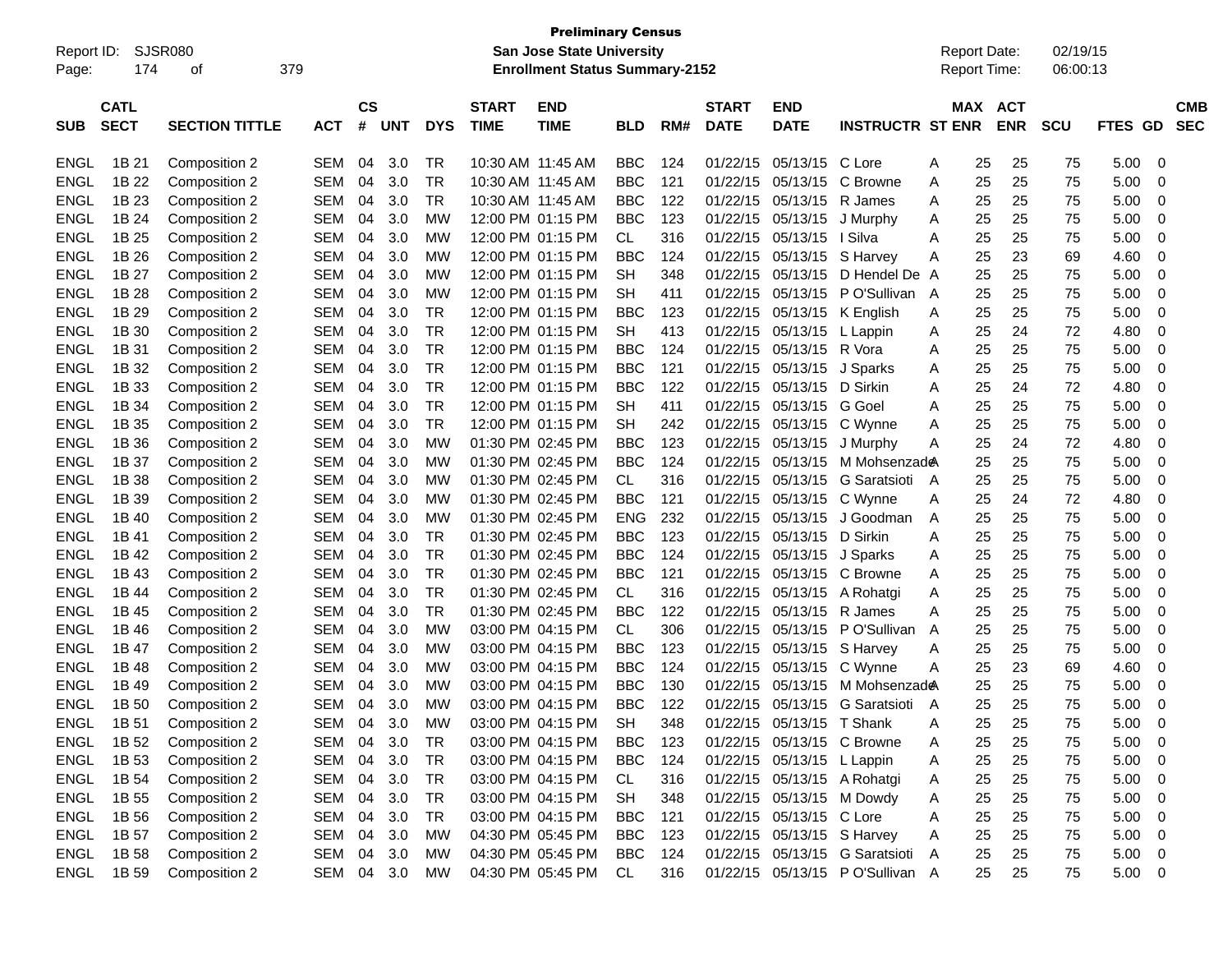| Report ID:<br>Page: | 175                        | <b>SJSR080</b><br>379<br>οf                                                                   |              |                             |            |            |                             | <b>Preliminary Census</b><br>San Jose State University<br><b>Enrollment Status Summary-2152</b> |                |     |                             |                           |                              |   | <b>Report Date:</b><br>Report Time: |             | 02/19/15<br>06:00:13 |                          |          |                          |
|---------------------|----------------------------|-----------------------------------------------------------------------------------------------|--------------|-----------------------------|------------|------------|-----------------------------|-------------------------------------------------------------------------------------------------|----------------|-----|-----------------------------|---------------------------|------------------------------|---|-------------------------------------|-------------|----------------------|--------------------------|----------|--------------------------|
| <b>SUB</b>          | <b>CATL</b><br><b>SECT</b> | <b>SECTION TITTLE</b>                                                                         | <b>ACT</b>   | $\mathsf{cs}$<br>$\pmb{\#}$ | <b>UNT</b> | <b>DYS</b> | <b>START</b><br><b>TIME</b> | <b>END</b><br><b>TIME</b>                                                                       | <b>BLD</b>     | RM# | <b>START</b><br><b>DATE</b> | <b>END</b><br><b>DATE</b> | <b>INSTRUCTR ST ENR</b>      |   | <b>MAX ACT</b>                      | <b>ENR</b>  | <b>SCU</b>           | <b>FTES</b><br><b>GD</b> |          | <b>CMB</b><br><b>SEC</b> |
| <b>ENGL</b>         | 1B 60                      | Composition 2                                                                                 | <b>SEM</b>   | 04                          | 3.0        | МW         |                             | 04:30 PM 05:45 PM                                                                               | <b>SH</b>      | 348 | 01/22/15                    | 05/13/15                  | L Landau                     | A | 25                                  | 25          | 75                   | 5.00                     | $\Omega$ |                          |
| <b>ENGL</b>         | 1B 61                      | Composition 2                                                                                 | <b>SEM</b>   | 04                          | 3.0        | МW         |                             | 04:30 PM 05:45 PM                                                                               | <b>SH</b>      | 411 | 01/22/15                    | 05/13/15 T Shank          |                              | A | 25                                  | 25          | 75                   | 5.00                     | 0        |                          |
| <b>ENGL</b>         | 1B 62                      | Composition 2                                                                                 | <b>SEM</b>   | 04                          | 3.0        | <b>TR</b>  |                             | 04:30 PM 05:45 PM                                                                               | <b>BBC</b>     | 123 | 01/22/15                    | 05/13/15 R James          |                              | A | 25                                  | 25          | 75                   | 5.00                     | 0        |                          |
| <b>ENGL</b>         | 1B 63                      | Composition 2                                                                                 | SEM          |                             | 3.0        |            |                             |                                                                                                 |                |     |                             |                           |                              | X | 0                                   | $\mathbf 0$ | 0                    | 0.00                     | 0        |                          |
| <b>ENGL</b>         | 1B 64                      | Composition 2                                                                                 | <b>SEM</b>   | 04                          | 3.0        | <b>TR</b>  |                             | 04:30 PM 05:45 PM                                                                               | <b>SH</b>      | 241 |                             | 01/22/15 05/13/15 C Wynne |                              | A | 25                                  | 22          | 66                   | 4.40                     | 0        |                          |
| <b>ENGL</b>         | 1B 65                      | Composition 2                                                                                 | <b>SEM</b>   |                             | 3.0        |            |                             |                                                                                                 |                |     |                             |                           |                              | X | $\mathbf 0$                         | $\Omega$    | 0                    | 0.00                     | 0        |                          |
| <b>ENGL</b>         | 1B 66                      | Composition 2                                                                                 | <b>SEM</b>   |                             | 3.0        |            |                             |                                                                                                 |                |     |                             |                           |                              | X | 0                                   | $\Omega$    | 0                    | 0.00                     | 0        |                          |
| <b>ENGL</b>         | 1B 67                      | Composition 2                                                                                 | <b>SEM</b>   | 04                          | 3.0        | F          |                             | 09:30 AM 12:15 PM                                                                               | <b>BBC</b>     | 124 |                             |                           | 01/22/15 05/13/15 C Browne   | Α | 25                                  | 25          | 75                   | 5.00                     | 0        |                          |
| <b>ENGL</b>         | 1B 68                      | Composition 2                                                                                 | <b>SEM</b>   |                             | 3.0        |            |                             |                                                                                                 |                |     |                             |                           |                              | X | $\Omega$                            | $\Omega$    | 0                    | 0.00                     | 0        |                          |
| <b>ENGL</b>         | 1B <sub>69</sub>           | Composition 2                                                                                 | <b>SEM</b>   | 04                          | 3.0        | F          |                             | 09:30 AM 12:15 PM                                                                               | <b>SH</b>      | 348 | 01/22/15                    |                           | 05/13/15 D Hendel De A       |   | 25                                  | 25          | 75                   | 5.00                     | 0        |                          |
| <b>ENGL</b>         | 1B 70                      | Composition 2                                                                                 | <b>SEM</b>   |                             | 3.0        |            |                             |                                                                                                 |                |     |                             |                           |                              | X | $\mathbf 0$                         | $\Omega$    | 0                    | 0.00                     | 0        |                          |
| <b>ENGL</b>         | 1B 71                      | Composition 2                                                                                 | <b>SEM</b>   | 04                          | 3.0        | <b>TR</b>  |                             | 09:00 AM 10:15 AM                                                                               | <b>BBC</b>     | 122 | 01/22/15                    | 05/13/15 C Lore           |                              | A | 25                                  | 25          | 75                   | 5.00                     | 0        |                          |
| <b>ENGL</b>         | 1B 72                      | Composition 2                                                                                 | <b>SEM</b>   | 04                          | 3.0        | <b>MW</b>  |                             | 12:00 PM 01:15 PM                                                                               | <b>CL</b>      | 306 | 01/22/15                    | 05/13/15                  | A Rohatgi                    | A | 25                                  | 24          | 72                   | 4.80                     | 0        |                          |
| <b>ENGL</b>         | 1B 73                      | Composition 2                                                                                 | SEM          | 04                          | 3.0        | МW         |                             | 01:30 PM 02:45 PM                                                                               | <b>SH</b>      | 348 | 01/22/15                    | 05/13/15                  | T Shank                      | A | 25                                  | 25          | 75                   | 5.00                     | 0        |                          |
| <b>ENGL</b>         | 1B 74                      | Composition 2                                                                                 | SEM          | 04                          | 3.0        | <b>TR</b>  |                             | 01:30 PM 02:45 PM                                                                               | <b>BBC</b>     | 225 | 01/22/15                    | 05/13/15                  | C Lore                       | A | 25                                  | 25          | 75                   | 5.00                     | 0        |                          |
| <b>ENGL</b>         | 1B 75                      | Composition 2                                                                                 | <b>SEM</b>   | 04                          | 3.0        | <b>MW</b>  |                             | 01:30 PM 02:45 PM                                                                               | CL.            | 306 | 01/22/15                    | 05/13/15                  | A Rohatgi                    | A | 25                                  | 25          | 75                   | 5.00                     | 0        |                          |
| <b>ENGL</b>         | 1B 76                      | Composition 2                                                                                 | <b>SEM</b>   | 04                          | 3.0        | МW         |                             | 09:00 AM 10:15 AM                                                                               | <b>BBC</b>     | 120 | 01/22/15                    | 05/13/15                  | M Mohsenzad <b>e</b> A       |   | 25                                  | 25          | 75                   | 5.00                     | 0        |                          |
| <b>ENGL</b>         | 1B 77                      | Composition 2                                                                                 | SEM          | 04                          | 3.0        | МW         |                             | 10:30 AM 11:45 AM                                                                               | <b>BBC</b>     | 120 | 01/22/15                    | 05/13/15                  | G Saratsioti                 | A | 25                                  | 24          | 72                   | 4.80                     | 0        |                          |
| <b>ENGL</b>         | 1B 78                      | Composition 2                                                                                 | SEM          | 04                          | 3.0        | МW         |                             | 12:00 PM 01:15 PM                                                                               | <b>HGH</b>     | 120 | 01/22/15                    | 05/13/15                  | J Logan                      | A | 25                                  | 25          | 75                   | 5.00                     | 0        |                          |
| <b>ENGL</b>         | 1B 79                      | Composition 2                                                                                 | <b>SEM</b>   | 04                          | 3.0        | <b>TR</b>  |                             | 01:30 PM 02:45 PM                                                                               | <b>ENG</b>     | 232 | 01/22/15                    | 05/13/15                  | R Buyco                      | A | 25                                  | 24          | 72                   | 4.80                     | $\Omega$ |                          |
|                     |                            |                                                                                               |              |                             |            |            |                             |                                                                                                 |                |     |                             |                           | Total:                       |   |                                     | 1825 1803   | 5409                 | 360.60                   |          |                          |
| <b>ENGL</b>         | 701                        | <b>Critical Thinking</b>                                                                      | <b>SEM</b>   | 04                          | 3.0        | MW         |                             | 12:00 PM 01:15 PM                                                                               | <b>BBC</b>     | 128 | 01/22/15                    | 05/13/15                  | M Williams                   | A | 30                                  | 30          | 90                   | 6.00                     | - 0      |                          |
| <b>ENGL</b>         | 702                        | <b>Critical Thinking</b>                                                                      | <b>SEM</b>   | 04                          | 3.0        | МW         |                             | 01:30 PM 02:45 PM                                                                               | <b>SH</b>      | 444 | 01/22/15                    | 05/13/15                  | L Landau                     | Α | 30                                  | 30          | 90                   | 6.00                     | 0        |                          |
| ENGL                | 703                        | <b>Critical Thinking</b>                                                                      | <b>SEM</b>   | 04                          | 3.0        | МW         |                             | 03:00 PM 04:15 PM                                                                               | BBC            | 128 | 01/22/15                    | 05/13/15                  | J Goodman                    | A | 30                                  | 30          | 90                   | 6.00                     | 0        |                          |
| ENGL                | 704                        | <b>Critical Thinking</b>                                                                      | <b>SEM</b>   | 04                          | 3.0        | <b>TR</b>  |                             | 12:00 PM 01:15 PM                                                                               | SH             | 348 | 01/22/15                    | 05/13/15                  | A St. Dennis A               |   | 30                                  | 30          | 90                   | 6.00                     | 0        |                          |
| ENGL                | 705                        | <b>Critical Thinking</b>                                                                      | <b>SEM</b>   | 04                          | 3.0        | <b>TR</b>  |                             | 01:30 PM 02:45 PM                                                                               | <b>SH</b>      | 238 | 01/22/15                    | 05/13/15                  | L Lindelof                   | A | 30                                  | 30          | 90                   | 6.00                     | 0        |                          |
| <b>ENGL</b>         | 7 0 6                      | <b>Critical Thinking</b>                                                                      | <b>SEM</b>   | 04                          | 3.0        | <b>TR</b>  |                             | 04:30 PM 05:45 PM                                                                               | <b>SH</b>      | 348 | 01/22/15                    | 05/13/15                  | W Wilson                     | A | 30                                  | 30          | 90                   | 6.00                     | 0        |                          |
|                     |                            |                                                                                               |              |                             |            |            |                             |                                                                                                 |                |     |                             |                           | Total:                       |   | 180                                 | 180         | 540                  | 36.00                    |          |                          |
| <b>ENGL 1001</b>    |                            | Great Works of Lit                                                                            |              |                             |            |            |                             | LEC 03 3.0 TR 10:30 AM 11:45 AM HGH 124 01/22/15 05/13/15 B Chow                                |                |     |                             |                           |                              | Α | 40                                  | 36          | 108                  | $7.20 \ 0$               |          |                          |
|                     |                            |                                                                                               |              |                             |            |            |                             |                                                                                                 |                |     |                             |                           | Total:                       |   | 40                                  | 36          | 108                  | 7.20                     |          |                          |
|                     |                            |                                                                                               |              |                             |            |            |                             |                                                                                                 |                |     |                             |                           |                              |   |                                     |             |                      |                          |          |                          |
| ENGL 22 01          |                            | Fantasy Science Fic LEC 03 3.0 MW                                                             |              |                             |            |            |                             | 10:30 AM 11:45 AM                                                                               | WSQ 109        |     |                             |                           | 01/22/15 05/13/15 A Eastwood | A | 80                                  | 75          | 225                  | 15.00 0                  |          |                          |
| ENGL 22 02          |                            | Fantasy Science Fic                                                                           | LEC 03 3.0 R |                             |            |            |                             | 01:30 PM 04:15 PM                                                                               | <b>BBC</b> 004 |     |                             | 01/22/15 05/13/15 E Sams  |                              | A | 43                                  | 37          | 111                  | $7.40 \ 0$               |          |                          |
|                     |                            |                                                                                               |              |                             |            |            |                             |                                                                                                 |                |     |                             |                           | Total:                       |   |                                     | 123 112     | 336                  | 22.40                    |          |                          |
| ENGL 40 01          |                            | Contemp World Fictio LEC 03 3.0 MW 12:00 PM 01:15 PM ENG 232 01/22/15 05/13/15 R Krishnaswa A |              |                             |            |            |                             |                                                                                                 |                |     |                             |                           |                              |   | 40                                  | 29          | 87                   | $5.80\ 0$                |          |                          |
|                     |                            |                                                                                               |              |                             |            |            |                             |                                                                                                 |                |     |                             |                           | Total:                       |   | 40                                  | 29          | 87                   | 5.80                     |          |                          |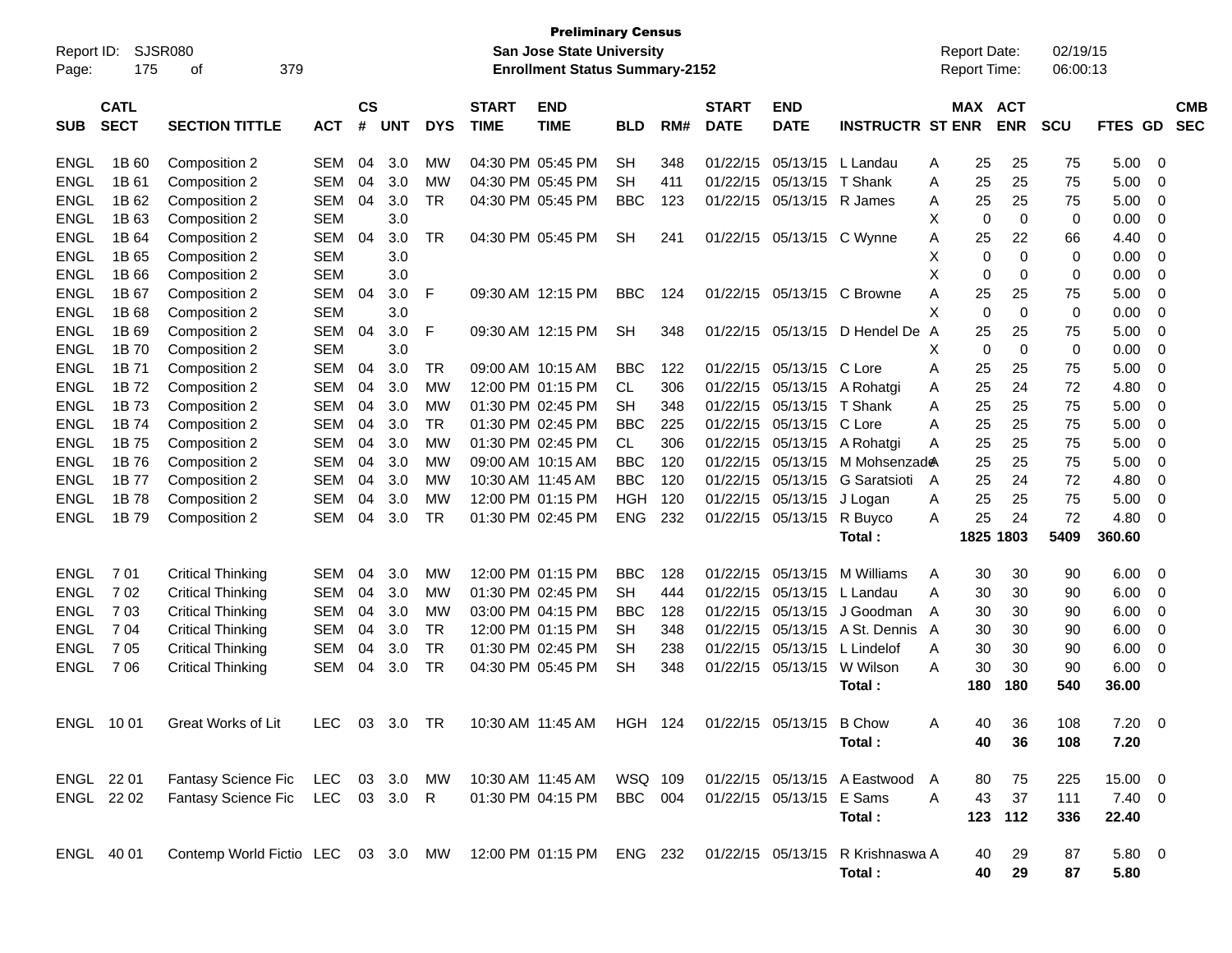| Page:       | Report ID: SJSR080<br>176  | 379<br>οf                                              |            |                    |            |            |                             | <b>Preliminary Census</b><br>San Jose State University<br><b>Enrollment Status Summary-2152</b> |            |            |                             |                                                        |                                |        | Report Date:<br>Report Time: |            | 02/19/15<br>06:00:13 |                        |                         |                          |
|-------------|----------------------------|--------------------------------------------------------|------------|--------------------|------------|------------|-----------------------------|-------------------------------------------------------------------------------------------------|------------|------------|-----------------------------|--------------------------------------------------------|--------------------------------|--------|------------------------------|------------|----------------------|------------------------|-------------------------|--------------------------|
| <b>SUB</b>  | <b>CATL</b><br><b>SECT</b> | <b>SECTION TITTLE</b>                                  | <b>ACT</b> | $\mathsf{cs}$<br># | <b>UNT</b> | <b>DYS</b> | <b>START</b><br><b>TIME</b> | <b>END</b><br><b>TIME</b>                                                                       | <b>BLD</b> | RM#        | <b>START</b><br><b>DATE</b> | <b>END</b><br><b>DATE</b>                              | <b>INSTRUCTR ST ENR</b>        |        | MAX ACT                      | <b>ENR</b> | <b>SCU</b>           | <b>FTES GD</b>         |                         | <b>CMB</b><br><b>SEC</b> |
| ENGL        | 56A 01                     | Eng Lit to 1800                                        | <b>LEC</b> | 03                 | 3.0        | TR         |                             | 12:00 PM 01:15 PM                                                                               | HGH        | 217        |                             | 01/22/15 05/13/15                                      | A Fleck<br>Total :             | Α      | 30<br>30                     | 30<br>30   | 90<br>90             | $6.00 \quad 0$<br>6.00 |                         |                          |
| ENGL        | 56B 01                     | Engl Lit 1800 On                                       | <b>LEC</b> | 03                 | 3.0        | МW         |                             | 04:30 PM 05:45 PM                                                                               | <b>SH</b>  | 444        |                             | 01/22/15 05/13/15                                      | W Wilson<br>Total :            | Α      | 30<br>30                     | 30<br>30   | 90<br>90             | $6.00 \quad 0$<br>6.00 |                         |                          |
| ENGL        | 68A01                      | Am Lit to 1865                                         | <b>LEC</b> | 03                 | 3.0        | МW         |                             | 01:30 PM 02:45 PM                                                                               | <b>BBC</b> | 205        |                             | 01/22/15 05/13/15                                      | K English<br>Total :           | A      | 30<br>30                     | 30<br>30   | 90<br>90             | $6.00 \quad 0$<br>6.00 |                         |                          |
| ENGL        | 68B 01                     | Am Lit 1865 On                                         | <b>LEC</b> | 03                 | 3.0        | МW         | 10:30 AM 11:45 AM           |                                                                                                 | <b>BBC</b> | 128        |                             | 01/22/15 05/13/15                                      | M Douglass A<br>Total:         |        | 30<br>30                     | 29<br>29   | 87<br>87             | 5.80 0<br>5.80         |                         |                          |
| ENGL 71 01  |                            | Intro Creative Writ                                    | <b>SEM</b> | 04                 | 3.0        | MW         | 10:30 AM 11:45 AM           |                                                                                                 | <b>SH</b>  | 238        |                             | 01/22/15 05/13/15 S Maio                               |                                | Α      | 25                           | 25         | 75                   | 5.00                   | $\overline{\mathbf{0}}$ |                          |
| ENGL 71 02  |                            | Intro Creative Writ                                    | <b>SEM</b> | 04                 | 3.0        | MW         |                             | 12:00 PM 01:15 PM                                                                               | <b>BBC</b> | 121        |                             | 01/22/15 05/13/15 N Taylor                             |                                | Α      | 25                           | 25         | 75                   | 5.00                   | $\overline{0}$          |                          |
| ENGL 71 03  |                            | Intro Creative Writ                                    | <b>SEM</b> | 04                 | 3.0        | MW         |                             | 06:00 PM 07:15 PM                                                                               | <b>BBC</b> | 128        |                             | 01/22/15 05/13/15 S Maio                               |                                | A      | 25                           | 24         | 72                   | 4.80                   | 0                       |                          |
| ENGL 71 04  |                            | Intro Creative Writ                                    | <b>SEM</b> | 04                 | 3.0        | <b>TR</b>  |                             | 09:00 AM 10:15 AM                                                                               | <b>BBC</b> | 128        |                             | 01/22/15 05/13/15 S Ashton                             |                                | A      | 25                           | 24         | 72                   | 4.80                   | 0                       |                          |
| ENGL 71 05  |                            | Intro Creative Writ                                    | <b>SEM</b> | 04                 | 3.0        | <b>TR</b>  | 10:30 AM 11:45 AM           |                                                                                                 | MН         | 322        |                             | 01/22/15 05/13/15                                      | C Miller                       | A      | 25                           | 24         | 72                   | 4.80                   | 0                       |                          |
| ENGL 71 06  |                            | Intro Creative Writ                                    | <b>SEM</b> | 04                 | 3.0        | <b>TR</b>  |                             | 03:00 PM 04:15 PM                                                                               | <b>BBC</b> | 120        |                             | 01/22/15 05/13/15 R James                              |                                | A      | 25                           | 23         | 69                   | 4.60                   | 0                       |                          |
| ENGL 71 07  |                            | Intro Creative Writ                                    | <b>SEM</b> | 04                 | 3.0        | <b>TR</b>  |                             | 04:30 PM 05:45 PM                                                                               | <b>BBC</b> | 120        |                             | 01/22/15 05/13/15 S Maio                               |                                | A      | 25                           | 23         | 69                   | 4.60                   | 0                       |                          |
| ENGL 71 08  |                            | Intro Creative Writ                                    | <b>SEM</b> | 04                 | 3.0        | <b>TBA</b> |                             |                                                                                                 |            |            |                             | 01/22/15 05/13/15                                      | A Soldofsky                    | A      | 25                           | 25         | 75                   | 5.00                   | $\overline{0}$          |                          |
|             |                            |                                                        |            |                    |            |            |                             |                                                                                                 |            |            |                             |                                                        | Total :                        |        | 200                          | 193        | 579                  | 38.60                  |                         |                          |
|             | ENGL 100A 01               | <b>Writing Competency</b>                              | <b>SEM</b> |                    | 3.0        |            |                             |                                                                                                 |            |            |                             |                                                        |                                | х      | 0                            | 0          | 0                    | 0.00                   | $\overline{\mathbf{0}}$ |                          |
|             | ENGL 100A02                | <b>Writing Competency</b>                              | <b>SEM</b> | 05                 | 3.0        | TR         |                             | 09:00 AM 10:15 AM                                                                               | CL         | 306        |                             |                                                        | 01/22/15 05/13/15 A St. Dennis | A      | 25                           | 24         | 72                   | 4.80                   | $\overline{0}$          |                          |
|             | ENGL 100A03                | <b>Writing Competency</b>                              | <b>SEM</b> |                    | 3.0        |            |                             |                                                                                                 |            |            |                             |                                                        |                                | X      | 0                            | 0          | 0                    | 0.00                   | 0                       |                          |
|             | ENGL 100A04                | <b>Writing Competency</b>                              | <b>SEM</b> |                    | 3.0        |            |                             |                                                                                                 |            |            |                             |                                                        |                                | X      | 0                            | 0          | 0                    | 0.00                   | 0                       |                          |
|             |                            | ENGL 100A 05 Writing Competency                        | SEM        |                    | 3.0        |            |                             |                                                                                                 |            |            |                             |                                                        |                                | X      | 0                            | 0          | 0                    | 0.00                   | 0                       |                          |
|             |                            |                                                        |            |                    |            |            |                             |                                                                                                 |            |            |                             |                                                        | Total:                         |        | 25                           | 24         | 72                   | 4.80                   |                         |                          |
|             |                            |                                                        |            |                    |            |            |                             |                                                                                                 |            |            |                             |                                                        |                                |        |                              |            |                      |                        |                         |                          |
| <b>ENGL</b> |                            | 100W 01 Wrtg Wrkshop                                   | SEM        |                    | 04 3.0     | MW         |                             | 12:00 PM 01:15 PM                                                                               | HGH 124    |            |                             |                                                        | 01/22/15 05/13/15 A Eastwood A |        | 25.                          | 25         | 75                   | $5.00 \t 0$            |                         |                          |
|             |                            | ENGL 100W 02 Wrtg Wrkshop<br>ENGL 100W 03 Wrtg Wrkshop | SEM 04 3.0 |                    |            | TR         |                             | 09:00 AM 10:15 AM                                                                               | BBC        | 123        |                             | 01/22/15 05/13/15 C Baer                               |                                | Α      | 25                           | 18         | 54                   | $3.60 \ 0$             |                         |                          |
|             |                            | ENGL 100W 04 Wrtg Wrkshop                              | SEM<br>SEM | 04<br>04           | 3.0<br>3.0 | TR<br>TR   |                             | 10:30 AM 11:45 AM<br>01:30 PM 02:45 PM                                                          | SH.<br>SH  | 238<br>413 |                             | 01/22/15 05/13/15 N Stork<br>01/22/15 05/13/15 N Stork |                                | Α<br>Α | 25<br>25                     | 24<br>22   | 72<br>66             | 4.80 0<br>4.40 0       |                         |                          |
|             |                            | ENGL 100W 06 Wrtg Wrkshop                              | <b>SEM</b> |                    | 3.0        |            |                             |                                                                                                 |            |            |                             |                                                        |                                | X      | 0                            | 0          | 0                    | $0.00 \t 0$            |                         |                          |
|             |                            |                                                        |            |                    |            |            |                             |                                                                                                 |            |            |                             |                                                        | Total:                         |        | 100                          | 89         | 267                  | 17.80                  |                         |                          |
|             |                            |                                                        |            |                    |            |            |                             |                                                                                                 |            |            |                             |                                                        |                                |        |                              |            |                      |                        |                         |                          |
|             |                            | ENGL 100WB 01Written Comm Busines SEM 04 3.0 M         |            |                    |            |            |                             | 06:00 PM 08:45 PM                                                                               | BBC        | 120        |                             | 01/22/15 05/13/15 J Hessler                            |                                | A      | 25                           | 25         | 75                   | $5.00 \t 0$            |                         |                          |
|             |                            | ENGL 100WB 02Written Comm Busines SEM 04 3.0 MW        |            |                    |            |            |                             | 03:00 PM 04:15 PM                                                                               | CL         | 316        |                             | 01/22/15 05/13/15 S Kirby                              |                                | A      | 25                           | 25         | 75                   | $5.00 \t 0$            |                         |                          |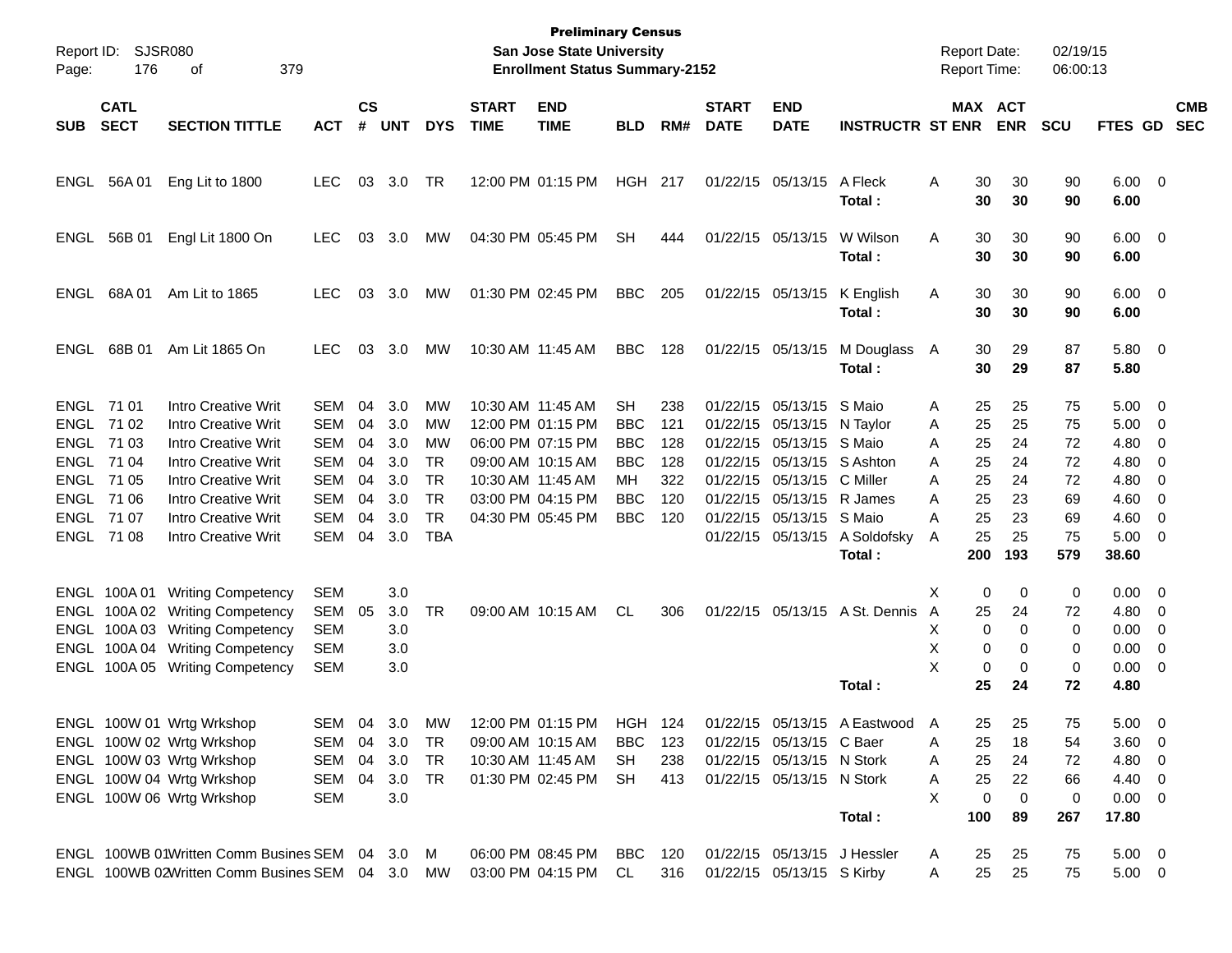| Report ID:<br>Page: | 177                          | <b>SJSR080</b><br>379<br>οf                                               |                          |                |            |            |                             | <b>Preliminary Census</b><br>San Jose State University<br><b>Enrollment Status Summary-2152</b> |                          |            |                             |                                |                                            | <b>Report Date:</b><br>Report Time: |                |                       | 02/19/15<br>06:00:13 |                        |                          |                          |
|---------------------|------------------------------|---------------------------------------------------------------------------|--------------------------|----------------|------------|------------|-----------------------------|-------------------------------------------------------------------------------------------------|--------------------------|------------|-----------------------------|--------------------------------|--------------------------------------------|-------------------------------------|----------------|-----------------------|----------------------|------------------------|--------------------------|--------------------------|
| SUB                 | <b>CATL</b><br><b>SECT</b>   | <b>SECTION TITTLE</b>                                                     | <b>ACT</b>               | <b>CS</b><br># | <b>UNT</b> | <b>DYS</b> | <b>START</b><br><b>TIME</b> | <b>END</b><br><b>TIME</b>                                                                       | <b>BLD</b>               | RM#        | <b>START</b><br><b>DATE</b> | <b>END</b><br><b>DATE</b>      | <b>INSTRUCTR ST ENR</b>                    |                                     |                | MAX ACT<br><b>ENR</b> | <b>SCU</b>           | <b>FTES GD</b>         |                          | <b>CMB</b><br><b>SEC</b> |
| ENGL                |                              | ENGL 100WB 03Written Comm Busines SEM<br>100WB 04Written Comm Busines SEM |                          | 04<br>04       | 3.0<br>3.0 | т<br>т     |                             | 01:30 PM 04:15 PM<br>06:00 PM 08:45 PM                                                          | CL.<br><b>BBC</b>        | 306<br>120 | 01/22/15<br>01/22/15        | 05/13/15<br>05/13/15           | T Moriarty<br>J Hessler                    | Α<br>A                              | 25<br>25       | 25<br>25              | 75<br>75             | 5.00<br>5.00           | - 0<br>0                 |                          |
| ENGL                |                              | 100WB 05Written Comm Busines SEM                                          |                          | 04             | 3.0        | W          |                             | 06:00 PM 08:45 PM                                                                               | <b>BBC</b>               | 120        | 01/22/15                    | 05/13/15                       | J Hessler                                  | A                                   | 25             | 25                    | 75                   | 5.00                   | 0                        |                          |
| ENGL                |                              | 100WB 06Written Comm Busines SEM                                          |                          | 04             | 3.0        | W          |                             | 06:00 PM 08:45 PM                                                                               | <b>BBC</b>               | 123        | 01/22/15                    | 05/13/15                       | L Lindelof                                 | A                                   | 25             | 25                    | 75                   | 5.00                   | 0                        |                          |
| ENGL                |                              | 100WB 07Written Comm Busines SEM                                          |                          | 04             | 3.0        | R          | 09:00 AM 11:45 AM           |                                                                                                 | <b>BBC</b>               | 120        | 01/22/15                    | 05/13/15                       | L Lo                                       | A                                   | 25             | 25                    | 75                   | 5.00                   | 0                        |                          |
| ENGL                |                              | 100WB 08Written Comm Busines SEM                                          |                          | 04             | 3.0        | R          |                             | 04:30 PM 07:15 PM                                                                               | <b>SH</b>                | 238        | 01/22/15                    | 05/13/15                       | L Lindelof                                 | A                                   | 25             | 25                    | 75                   | 5.00                   | 0                        |                          |
| ENGL                |                              | 100WB 09Written Comm Busines SEM                                          |                          | 04             | 3.0        | R          |                             | 06:00 PM 08:45 PM                                                                               | <b>BBC</b>               | 120        | 01/22/15                    | 05/13/15                       | J Hessler                                  | A                                   | 25             | 25                    | 75                   | 5.00                   | 0                        |                          |
| ENGL                |                              | 100WB 10Written Comm Busines SEM                                          |                          | 04             | 3.0        | F          |                             | 09:30 AM 12:15 PM                                                                               | <b>BBC</b>               | 120        | 01/22/15                    | 05/13/15                       | L Lo                                       | Α                                   | 25             | 22                    | 66                   | 4.40                   | 0                        |                          |
|                     |                              | ENGL 100WB 11Written Comm Busines SEM                                     |                          | 04             | 3.0        | M          |                             | 04:30 PM 07:15 PM                                                                               | <b>SH</b>                | 238        | 01/22/15                    | 05/13/15                       | K Harrison                                 | A                                   | 25             | 25                    | 75                   | 5.00                   | - 0                      |                          |
|                     |                              |                                                                           |                          |                |            |            |                             |                                                                                                 |                          |            |                             |                                | Total:                                     |                                     | 275            | 272                   | 816                  | 54.40                  |                          |                          |
|                     | ENGL 101 01                  | <b>Literary Criticism</b>                                                 | SEM                      | 04             | 3.0        | F          |                             | 09:30 AM 12:15 PM                                                                               | CL                       | 306        | 01/22/15                    | 05/13/15                       | <b>B</b> Chow<br>Total:                    | A                                   | 30<br>30       | 19<br>19              | 57<br>57             | 3.80<br>3.80           | - 0                      |                          |
|                     | ENGL 103 01                  | Modern English                                                            | <b>LEC</b>               | 03             | 3.0        | MW         | 10:30 AM 11:45 AM           |                                                                                                 | <b>SH</b>                | 413        | 01/22/15                    | 05/13/15                       | L Mitchell                                 | A                                   | 40             | 40                    | 120                  | 8.00                   | - 0                      |                          |
|                     | ENGL 103 02                  | Modern English                                                            | <b>LEC</b>               | 03             | 3.0        | <b>MW</b>  |                             | 01:30 PM 02:45 PM                                                                               | <b>SH</b>                | 413        |                             | 01/22/15 05/13/15              | L Mitchell                                 | A                                   | 40             | 40                    | 120                  | 8.00                   | - 0                      |                          |
|                     |                              |                                                                           |                          |                |            |            |                             |                                                                                                 |                          |            |                             |                                | Total:                                     |                                     | 80             | 80                    | 240                  | 16.00                  |                          |                          |
|                     | ENGL 106 01                  | <b>Editing for Writers</b>                                                | SEM                      | 04             | 3.0        | <b>MW</b>  |                             | 09:00 AM 10:15 AM                                                                               | CL                       | 306        |                             | 01/22/15 05/13/15              | M Hager<br>Total:                          | A                                   | 30<br>30       | 28<br>28              | 84<br>84             | 5.70<br>5.70           | $\overline{\phantom{a}}$ |                          |
|                     | ENGL 107 01                  | <b>Prof Tech Writing</b>                                                  | SEM                      | 04             | 3.0        | TR         |                             | 12:00 PM 01:15 PM                                                                               | CL                       | 111        |                             | 01/22/15 05/13/15              | M Thompson A<br>Total:                     |                                     | 30<br>30       | 30<br>30              | 90<br>90             | $6.00 \quad 0$<br>6.00 |                          |                          |
|                     | ENGL 108 01                  | Interactive Fic                                                           | <b>LEC</b>               | 04             | 3.0        | TR         |                             | 09:00 AM 10:15 AM                                                                               | CL                       | 111        |                             | 01/22/15 05/13/15              | K Harris<br>Total:                         | A                                   | 35<br>35       | 34<br>34              | 102<br>102           | $6.80\quad 0$<br>6.80  |                          |                          |
|                     | ENGL 112A 01<br>ENGL 112A 02 | Childrens Lit<br><b>Childrens Lit</b>                                     | <b>LEC</b><br><b>LEC</b> | 03<br>03       | 3.0<br>3.0 | МW<br>MW   | 10:30 AM 11:45 AM           | 09:00 AM 10:15 AM                                                                               | <b>ENG</b><br><b>ENG</b> | 232<br>232 | 01/22/15<br>01/22/15        | 05/13/15<br>05/13/15           | R Krishnaswa A<br>R Krishnaswa A<br>Total: |                                     | 40<br>40<br>80 | 40<br>39<br>79        | 120<br>117<br>237    | 8.00<br>7.80<br>15.80  | - 0<br>- 0               |                          |
|                     |                              | ENGL 112B 01 Lit for Young Adults                                         | LEC 03 3.0 T             |                |            |            |                             | 04:30 PM 07:15 PM SH                                                                            |                          | 238        |                             |                                | 01/22/15 05/13/15 M Warner<br>Total:       | A                                   | 35<br>35       | 33<br>33              | 99<br>99             | $6.60$ 0<br>6.60       |                          |                          |
|                     |                              | ENGL 117A 01 Am Lit, Film, Cult                                           | LEC 01 3.0 T             |                |            |            |                             | 01:30 PM 04:15 PM CL                                                                            |                          |            |                             | 222 01/22/15 05/13/15 J Engell | Total:                                     | A                                   | 80<br>80       | 62<br>62              | 186<br>186           | 12.40 0<br>12.40       |                          |                          |
|                     |                              | ENGL 117B 01 Glbl Film, Lit, Cult                                         | LEC 03 3.0 M             |                |            |            |                             | 03:00 PM 05:45 PM                                                                               | BBC 120                  |            | 01/22/15 05/13/15           |                                | R Krishnaswa A<br>Total:                   |                                     | 40<br>40       | 36<br>36              | 108<br>108           | $7.25$ 1<br>7.25       |                          |                          |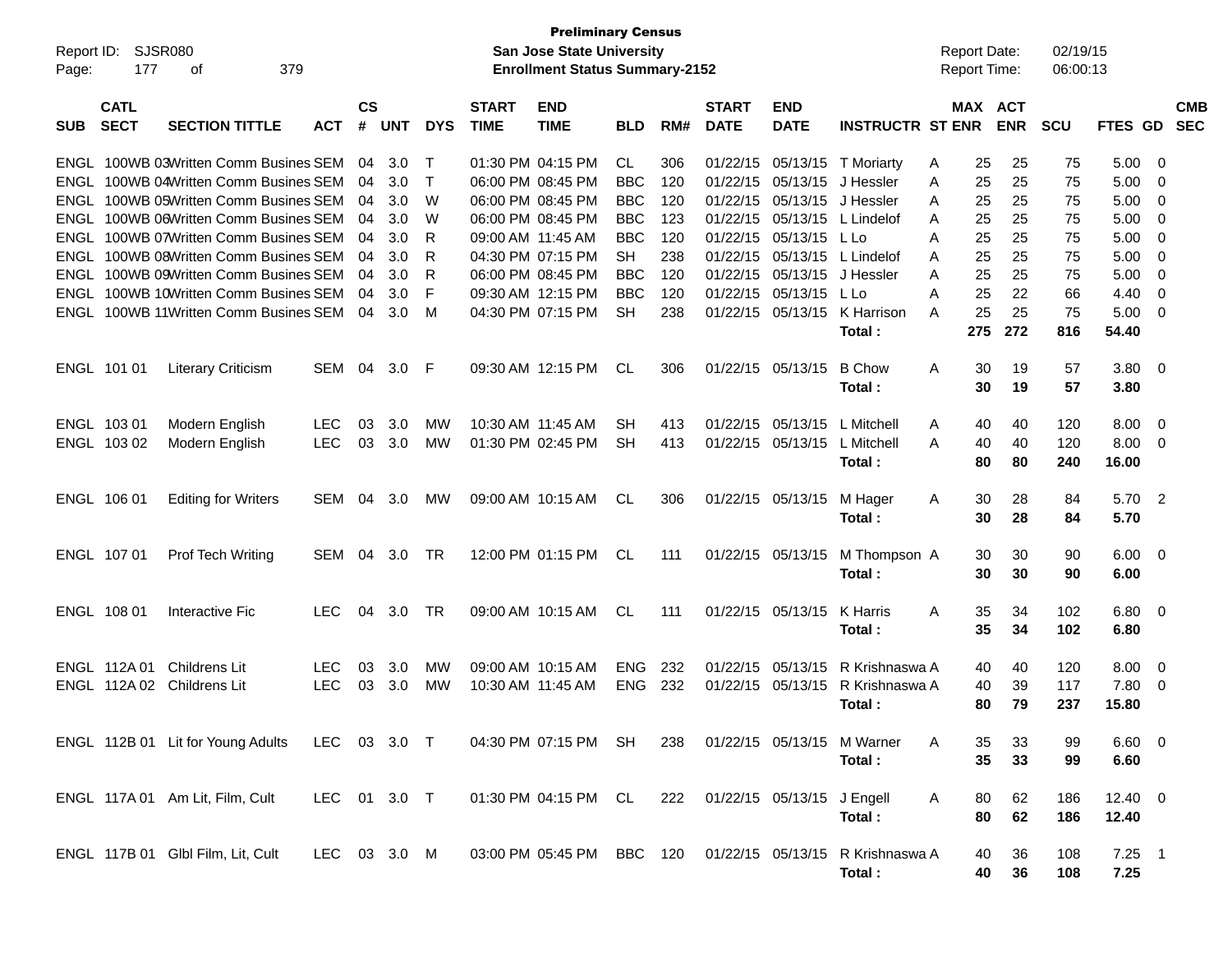| Report ID:<br>Page:        | 178                        | <b>SJSR080</b><br>379<br>оf                                                                   |                                |                    |            |                        |                             | <b>Preliminary Census</b><br>San Jose State University<br><b>Enrollment Status Summary-2152</b> |                         |            |                             |                                                        |                                                                            | <b>Report Date:</b><br><b>Report Time:</b> |                                 | 02/19/15<br>06:00:13 |                        |                                    |                          |
|----------------------------|----------------------------|-----------------------------------------------------------------------------------------------|--------------------------------|--------------------|------------|------------------------|-----------------------------|-------------------------------------------------------------------------------------------------|-------------------------|------------|-----------------------------|--------------------------------------------------------|----------------------------------------------------------------------------|--------------------------------------------|---------------------------------|----------------------|------------------------|------------------------------------|--------------------------|
| <b>SUB</b>                 | <b>CATL</b><br><b>SECT</b> | <b>SECTION TITTLE</b>                                                                         | <b>ACT</b>                     | $\mathsf{cs}$<br># | <b>UNT</b> | <b>DYS</b>             | <b>START</b><br><b>TIME</b> | <b>END</b><br><b>TIME</b>                                                                       | <b>BLD</b>              | RM#        | <b>START</b><br><b>DATE</b> | <b>END</b><br><b>DATE</b>                              | <b>INSTRUCTR ST ENR</b>                                                    |                                            | MAX ACT<br><b>ENR</b>           | <b>SCU</b>           | FTES GD                |                                    | <b>CMB</b><br><b>SEC</b> |
| ENGL 123A 01               |                            | Global-Lit-Americas                                                                           | <b>LEC</b>                     | 03                 | 3.0        | TR                     | 01:30 PM 02:45 PM           |                                                                                                 | <b>BBC</b>              | 120        |                             | 01/22/15 05/13/15                                      | <b>B</b> Chow<br>Total:                                                    | Α<br>40<br>40                              | 39<br>39                        | 117<br>117           | 7.80 0<br>7.80         |                                    |                          |
| ENGL 125 01                |                            | European Lit                                                                                  | <b>LEC</b>                     | 03                 | 3.0        | МW                     |                             | 09:00 AM 10:15 AM                                                                               | SН                      | 413        | 01/22/15 05/13/15           |                                                        | <b>B</b> Cox<br>Total:                                                     | Α<br>35<br>35                              | 34<br>34                        | 102<br>102           | $6.80$ 0<br>6.80       |                                    |                          |
| ENGL 129 01                |                            | Intro Career Wrtg                                                                             | SEM                            | 04                 | 3.0        | МW                     |                             | 12:00 PM 01:15 PM                                                                               | <b>SH</b>               | 229        |                             | 01/22/15 05/13/15                                      | M Thompson A<br>Total:                                                     | 25<br>25                                   | 24<br>24                        | 72<br>72             | 4.85<br>4.85           | $\overline{\phantom{1}}$           |                          |
| ENGL 130 01<br>ENGL 130 02 |                            | <b>Writing Fiction</b><br><b>Writing Fiction</b>                                              | <b>SEM</b><br><b>SEM</b>       | 05<br>05           | 3.0<br>3.0 | MW<br><b>TR</b>        | 10:30 AM 11:45 AM           | 10:30 AM 11:45 AM                                                                               | <b>BBC</b><br><b>SH</b> | 121<br>413 | 01/22/15 05/13/15           | 01/22/15 05/13/15                                      | N Taylor<br>J Engell<br>Total:                                             | A<br>25<br>25<br>A<br>50                   | 25<br>24<br>49                  | 75<br>72<br>147      | 5.10 2<br>4.80<br>9.90 | $\overline{\phantom{0}}$           |                          |
| ENGL 131 01                |                            | <b>Writing Poetry</b>                                                                         | <b>SEM</b>                     | 05                 | 3.0        | MW                     |                             | 12:00 PM 01:15 PM                                                                               | <b>SH</b>               | 238        |                             | 01/22/15 05/13/15                                      | S Maio<br>Total:                                                           | Α<br>25<br>25                              | 25<br>25                        | 75<br>75             | $5.00 \t 0$<br>5.00    |                                    |                          |
| ENGL 133 01                |                            | Reed Magazine                                                                                 | SEM                            | 04                 | 3.0        | $\top$                 |                             | 01:30 PM 04:15 PM                                                                               | <b>SH</b>               | 229        |                             | 01/22/15 05/13/15                                      | C Miller<br>Total:                                                         | Α<br>25<br>25                              | 24<br>24                        | 72<br>72             | 4.95 3<br>4.95         |                                    |                          |
| ENGL 135 01                |                            | <b>Writing Nonfiction</b>                                                                     | SEM                            | 04                 | 3.0        | R                      |                             | 01:30 PM 04:15 PM                                                                               | DMH 354                 |            |                             | 01/22/15 05/13/15                                      | C Miller<br>Total:                                                         | Α<br>25<br>25                              | 25<br>25                        | 75<br>75             | 5.05<br>5.05           | $\overline{\phantom{0}}$           |                          |
| ENGL 139 01                |                            | <b>Visiting Authors</b>                                                                       | LEC.                           | 03                 | 3.0        | W                      |                             | 03:00 PM 05:45 PM                                                                               | CL.                     | 111        |                             | 01/22/15 05/13/15                                      | A Soldofsky<br>Total:                                                      | 35<br>A<br>35                              | 30<br>30                        | 90<br>90             | 6.10 2<br>6.10         |                                    |                          |
| ENGL 141 01<br><b>HUM</b>  | 141 01                     | Medieval lit<br>Medieval lit                                                                  | <b>LEC</b><br><b>LEC</b>       | 03<br>03           | 3.0<br>3.0 | <b>MW</b><br><b>MW</b> |                             | 12:00 PM 01:15 PM<br>12:00 PM 01:15 PM                                                          | <b>SH</b><br><b>SH</b>  | 413<br>413 |                             | 01/22/15 05/13/15<br>01/22/15 05/13/15                 | <b>B</b> Cox<br><b>B</b> Cox<br>Total:                                     | Α<br>35<br>A<br>35                         | 27<br>0<br>$\mathbf{1}$<br>28   | 81<br>3<br>84        | 5.45<br>0.20<br>5.65   | 1 C<br>0 C                         |                          |
| ENGL<br>TA                 | 145 01<br>145 01           | Shakespeare + Perfor LEC 03 3.0 MW<br>Shakespeare + Perfor LEC 03 3.0 MW 09:00 AM 10:15 AM SH |                                |                    |            |                        |                             | 09:00 AM 10:15 AM                                                                               | <b>SH</b>               | 348<br>348 |                             |                                                        | 01/22/15 05/13/15 A Fastwood A<br>01/22/15 05/13/15 A Eastwood A<br>Total: | 30<br>30                                   | 28<br>$\overline{c}$<br>0<br>30 | 84<br>6<br>90        | 6.00                   | 5.60 0 C<br>$0.40 \quad 0 \quad C$ |                          |
| ENGL 165 01<br>AFAM 165 01 |                            | Topics Ethnic Lit<br>Topics Ethnic Lit                                                        | LEC 03 3.0 TR<br>LEC 03 3.0 TR |                    |            |                        |                             | 12:00 PM 01:15 PM<br>12:00 PM 01:15 PM                                                          | SH<br>SH                | 238<br>238 |                             | 01/22/15 05/13/15 A Brada<br>01/22/15 05/13/15 A Brada | Total:                                                                     | 30<br>A<br>$\mathbf 0$<br>Α<br>30          | 23<br>$\overline{4}$<br>27      | 69<br>12<br>81       | 5.40                   | 4.60 0 C<br>$0.80 \t 0 \t C$       |                          |
| ENGL 168 01                |                            | Amer Novel                                                                                    |                                |                    |            | LEC 03 3.0 MW          |                             | 09:00 AM 10:15 AM BBC 128                                                                       |                         |            |                             |                                                        | 01/22/15 05/13/15 M Douglass A                                             |                                            | 30<br>18                        | 54                   | $3.65$ 1               |                                    |                          |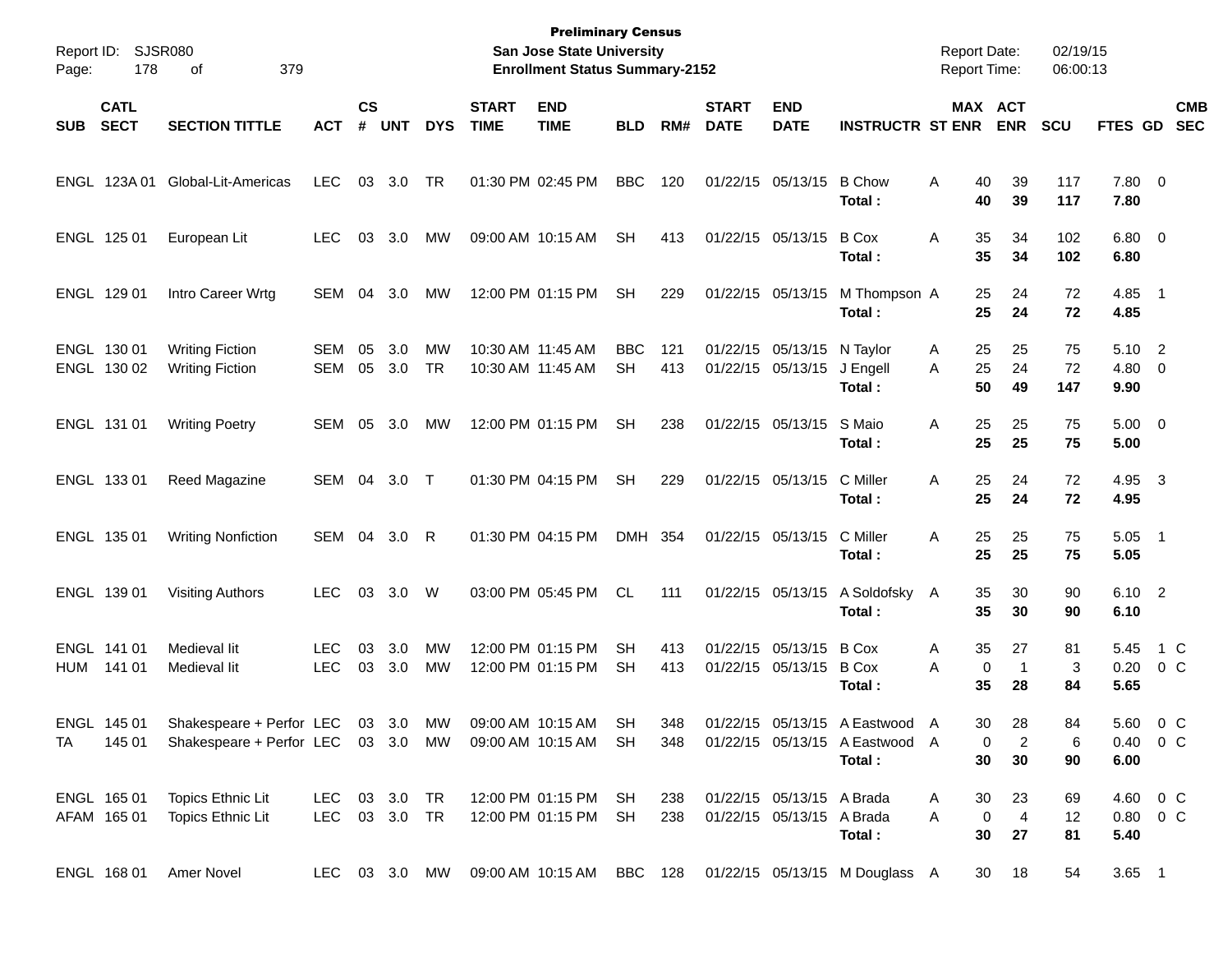| Page:      | Report ID: SJSR080<br>179                 | 379<br>οf                                                         |                                        |                    |                   |                                 |                             | <b>Preliminary Census</b><br>San Jose State University<br><b>Enrollment Status Summary-2152</b> |                 |            |                             |                                                                     |                                           | <b>Report Date:</b><br>Report Time: |                     |                                | 02/19/15<br>06:00:13 |                                        |                          |
|------------|-------------------------------------------|-------------------------------------------------------------------|----------------------------------------|--------------------|-------------------|---------------------------------|-----------------------------|-------------------------------------------------------------------------------------------------|-----------------|------------|-----------------------------|---------------------------------------------------------------------|-------------------------------------------|-------------------------------------|---------------------|--------------------------------|----------------------|----------------------------------------|--------------------------|
| <b>SUB</b> | <b>CATL</b><br><b>SECT</b>                | <b>SECTION TITTLE</b>                                             | <b>ACT</b>                             | $\mathsf{cs}$<br># | <b>UNT</b>        | <b>DYS</b>                      | <b>START</b><br><b>TIME</b> | <b>END</b><br><b>TIME</b>                                                                       | <b>BLD</b>      | RM#        | <b>START</b><br><b>DATE</b> | <b>END</b><br><b>DATE</b>                                           | <b>INSTRUCTR ST ENR</b>                   |                                     |                     | MAX ACT<br><b>ENR</b>          | <b>SCU</b>           | FTES GD                                | <b>CMB</b><br><b>SEC</b> |
|            |                                           |                                                                   |                                        |                    |                   |                                 |                             |                                                                                                 |                 |            |                             |                                                                     | Total:                                    |                                     | 30                  | 18                             | 54                   | 3.65                                   |                          |
|            | ENGL 169 01                               | Ethnicity in Amer Li                                              | <b>LEC</b>                             | 03                 | 3.0               | TR                              | 09:00 AM 10:15 AM           |                                                                                                 | DMH 208         |            |                             | 01/22/15 05/13/15                                                   | <b>B</b> Chow<br>Total :                  | Α                                   | 35<br>35            | 32<br>32                       | 96<br>96             | $6.40 \quad 0$<br>6.40                 |                          |
|            | ENGL 180 01<br>ENGL 180 02<br>ENGL 180 03 | <b>Indv Studies</b><br><b>Indv Studies</b><br><b>Indv Studies</b> | <b>SUP</b><br><b>SUP</b><br><b>SUP</b> | 36<br>36<br>36     | 1.0<br>2.0<br>3.0 | TBA<br><b>TBA</b><br><b>TBA</b> |                             |                                                                                                 |                 |            |                             | 01/22/15 05/13/15<br>01/22/15 05/13/15 A Brada<br>01/22/15 05/13/15 | A Brada<br>A Brada<br>Total:              | Α<br>A<br>A                         | 10<br>10<br>6<br>26 | 5<br>$\overline{4}$<br>2<br>11 | 5<br>8<br>6<br>19    | 0.33 0<br>0.53 0<br>$0.40 \ 0$<br>1.27 |                          |
|            | ENGL 181 01                               | <b>Special Topic</b>                                              | <b>LEC</b>                             | 03                 | 3.0               | TR                              | 09:00 AM 10:15 AM           |                                                                                                 | <b>SH</b>       | 413        |                             | 01/22/15 05/13/15                                                   | N Stork<br>Total:                         | Α                                   | 40<br>40            | 22<br>22                       | 66<br>66             | $4.40 \quad 0$<br>4.40                 |                          |
|            | ENGL 193 01<br>ENGL 193 02                | Lit & Self-Reflect<br>Lit & Self-Reflect                          | <b>SEM</b><br><b>SEM</b>               | 05<br>05           | 3.0<br>3.0        | <b>MW</b><br><b>TR</b>          |                             | 01:30 PM 02:45 PM<br>03:00 PM 04:15 PM                                                          | SH<br><b>SH</b> | 238<br>238 |                             | 01/22/15 05/13/15<br>01/22/15 05/13/15                              | M Douglass<br>S Miller<br>Total :         | A<br>A                              | 25<br>25<br>50      | 23<br>23<br>46                 | 69<br>69<br>138      | $4.60$ 0<br>$4.60$ 0<br>9.20           |                          |
|            |                                           | ENGL 193C 01 CapstoneSem:CreatWrSEM                               |                                        |                    | 3.0               |                                 |                             |                                                                                                 |                 |            |                             |                                                                     | Total:                                    | Χ                                   | 0<br>$\bf{0}$       | 0<br>$\bf{0}$                  | 0<br>0               | $0.00 \t 0$<br>0.00                    |                          |
|            | ENGL 199 01                               | Writing Internship                                                | <b>SUP</b>                             | 36                 | 3.0               | TBA                             |                             |                                                                                                 |                 |            |                             | 01/22/15 05/13/15                                                   | M Thompson A<br>Total:                    |                                     | 20<br>20            | 1<br>$\mathbf 1$               | 3<br>3               | $0.20 \ 0$<br>0.20                     |                          |
|            | ENGL 228 01                               | <b>Genre Studies</b>                                              | SEM                                    |                    | 05 3.0            | W                               |                             | 07:00 PM 09:45 PM                                                                               | <b>FO</b>       | 104        |                             | 01/22/15 05/13/15                                                   | A Eastwood A<br>Total:                    |                                     | 16<br>16            | 15<br>15                       | 45<br>45             | 3.75 15<br>3.75                        |                          |
|            | ENGL 232 01                               | Sem Romanticism                                                   | SEM                                    |                    | 05 3.0            | M                               |                             | 04:00 PM 06:45 PM                                                                               | CL              | 205        |                             | 01/22/15 05/13/15                                                   | M Douglass A<br>Total:                    |                                     | 16<br>16            | 11<br>11                       | 33<br>33             | 2.75 11<br>2.75                        |                          |
|            | ENGL 240 01                               | Poet Writ Workshop                                                | SEM 05 3.0                             |                    |                   | M                               |                             | 07:00 PM 09:45 PM                                                                               | CL              | 111        |                             |                                                                     | 01/22/15 05/13/15 A Soldofsky A<br>Total: |                                     | 16<br>16.           | 12<br>12                       | 36<br>36             | $2.75$ 7<br>2.75                       |                          |
|            |                                           | ENGL 241 01 Fic Writ Workshop                                     | SEM 05 3.0 T                           |                    |                   |                                 |                             | 07:00 PM 09:45 PM BBC 128 01/22/15 05/13/15 A Altschul                                          |                 |            |                             |                                                                     | Total:                                    | A                                   | 16<br>16            | 11<br>11                       | 33<br>33             | 2.75 11<br>2.75                        |                          |
|            | ENGL 242 01                               | Nonfic Writ Wrkshp                                                | SEM 05 3.0 R                           |                    |                   |                                 |                             | 07:00 PM 09:45 PM FO                                                                            |                 | 104        |                             | 01/22/15 05/13/15 A Lam                                             | Total:                                    | A                                   | 16<br>16            | 14<br>14                       | 42<br>42             | 3.45 13<br>3.45                        |                          |
|            | ENGL 255 01                               | Themes of Amer Lit SEM 05 3.0 R                                   |                                        |                    |                   |                                 |                             | 04:00 PM 06:45 PM CL                                                                            |                 |            |                             | 205 01/22/15 05/13/15 R Cullen                                      |                                           | A                                   | 16                  | 16                             | 48                   | 4.00 16                                |                          |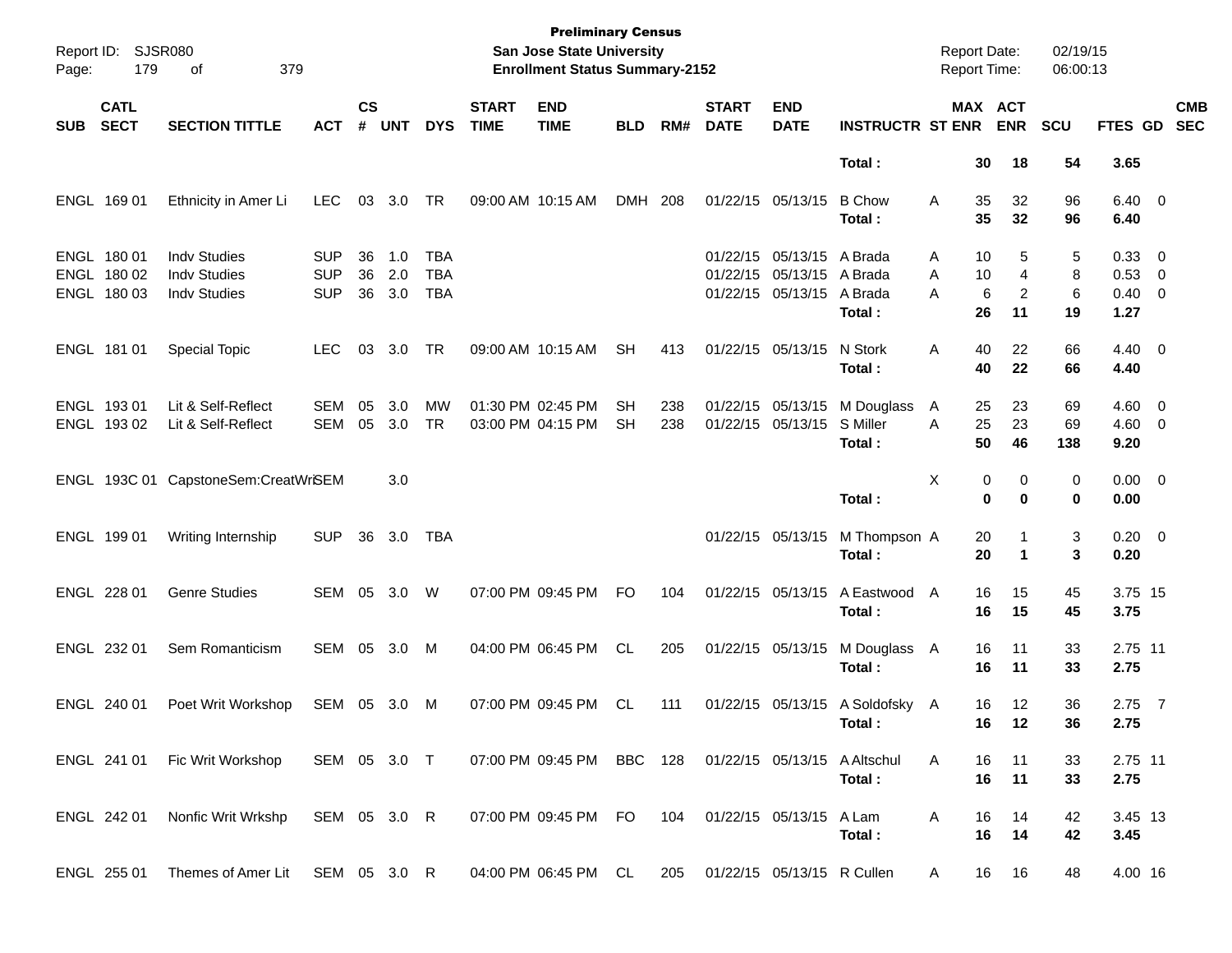| Report ID:<br>Page: | <b>Preliminary Census</b><br>SJSR080<br><b>San Jose State University</b><br>379<br><b>Enrollment Status Summary-2152</b><br>180<br>οf |                       |            |           |       |            |                             |                           |            |     |                             |                           |                         |          | <b>Report Date:</b><br><b>Report Time:</b> |                          | 02/19/15<br>06:00:13 |         |                         |                          |
|---------------------|---------------------------------------------------------------------------------------------------------------------------------------|-----------------------|------------|-----------|-------|------------|-----------------------------|---------------------------|------------|-----|-----------------------------|---------------------------|-------------------------|----------|--------------------------------------------|--------------------------|----------------------|---------|-------------------------|--------------------------|
| <b>SUB</b>          | <b>CATL</b><br><b>SECT</b>                                                                                                            | <b>SECTION TITTLE</b> | <b>ACT</b> | <b>CS</b> | # UNT | <b>DYS</b> | <b>START</b><br><b>TIME</b> | <b>END</b><br><b>TIME</b> | <b>BLD</b> | RM# | <b>START</b><br><b>DATE</b> | <b>END</b><br><b>DATE</b> | <b>INSTRUCTR ST ENR</b> |          | <b>MAX</b>                                 | <b>ACT</b><br><b>ENR</b> | <b>SCU</b>           | FTES GD |                         | <b>CMB</b><br><b>SEC</b> |
|                     |                                                                                                                                       |                       |            |           |       |            |                             |                           |            |     |                             |                           | Total:                  |          | 16                                         | 16                       | 48                   | 4.00    |                         |                          |
|                     | ENGL 257 01                                                                                                                           | Sem Hist of Rhetor    | <b>SEM</b> |           | 3.0   |            |                             |                           |            |     |                             |                           |                         | $\times$ | 0                                          | 0                        | $\mathbf 0$          | 0.00    | $\overline{\mathbf{0}}$ |                          |
|                     |                                                                                                                                       |                       |            |           |       |            |                             |                           |            |     |                             |                           | Total:                  |          | $\mathbf 0$                                | $\mathbf 0$              | 0                    | 0.00    |                         |                          |
| ENGL                | 298 01                                                                                                                                | Spec Study            | <b>SUP</b> | 25        | 1.0   | TBA        |                             |                           |            |     | 01/22/15                    | 05/13/15 A Brada          |                         | A        | 3                                          |                          |                      | 0.08    | -1                      |                          |
| ENGL                | 298 02                                                                                                                                | Spec Study            | <b>SUP</b> | 25        | 2.0   | TBA        |                             |                           |            |     | 01/22/15                    | 05/13/15                  | A Brada                 | A        | $\mathbf{3}$                               | $\mathbf 0$              | 0                    | 0.00    | $\mathbf 0$             |                          |
| <b>ENGL</b>         | 298 03                                                                                                                                | Spec Study            | <b>SUP</b> | 25        | 3.0   | TBA        |                             |                           |            |     | 01/22/15                    | 05/13/15 A Brada          |                         | A        | 10                                         | 3                        | 9                    | 0.75    | 3                       |                          |
|                     | ENGL 298 04                                                                                                                           | Spec Study            | <b>SUP</b> | 25        | 4.0   | TBA        |                             |                           |            |     | 01/22/15                    | 05/13/15                  | A Brada                 | A        | 6                                          | 0                        | 0                    | 0.00    | - 0                     |                          |
|                     |                                                                                                                                       |                       |            |           |       |            |                             |                           |            |     |                             |                           | Total:                  |          | 22                                         | 4                        | 10                   | 0.83    |                         |                          |
| ENGL                | 299 01                                                                                                                                | <b>Masters Thesis</b> | <b>SUP</b> | 25        | 1.0   | TBA        |                             |                           |            |     | 01/22/15                    | 05/13/15 A Brada          |                         | A        | 6                                          | 0                        | 0                    | 0.00    | $\overline{\mathbf{0}}$ |                          |
| ENGL                | 299 02                                                                                                                                | <b>Masters Thesis</b> | <b>SUP</b> | 25        | 2.0   | TBA        |                             |                           |            |     | 01/22/15                    | 05/13/15 A Brada          |                         | A        | 10                                         | $\Omega$                 | 0                    | 0.00    | $\Omega$                |                          |
| ENGL                | 299 03                                                                                                                                | <b>Masters Thesis</b> | <b>SUP</b> | 25        | 3.0   | TBA        |                             |                           |            |     | 01/22/15                    | 05/13/15                  | A Brada                 | A        | 3                                          | 2                        | 6                    | 0.50    | 2                       |                          |
|                     | ENGL 299 04                                                                                                                           | <b>Masters Thesis</b> | <b>SUP</b> | 25        | 6.0   | TBA        |                             |                           |            |     | 01/22/15                    | 05/13/15                  | A Brada                 | A        | 10                                         | 7                        | 42                   | 3.50    | - 7                     |                          |
|                     |                                                                                                                                       |                       |            |           |       |            |                             |                           |            |     |                             |                           | Total:                  |          | 29                                         | 9                        | 48                   | 4.00    |                         |                          |
|                     |                                                                                                                                       |                       |            |           |       |            |                             |                           |            |     |                             |                           |                         |          |                                            |                          |                      |         |                         |                          |

**Department : English & Comparative Literature Department Total : 4864 4586 13763 922.90 Lower Division : 3253 3185 9555 637.05 Upper Division : 1432 1281 3859 257.97 Graduate Division : 179 120 349 27.88**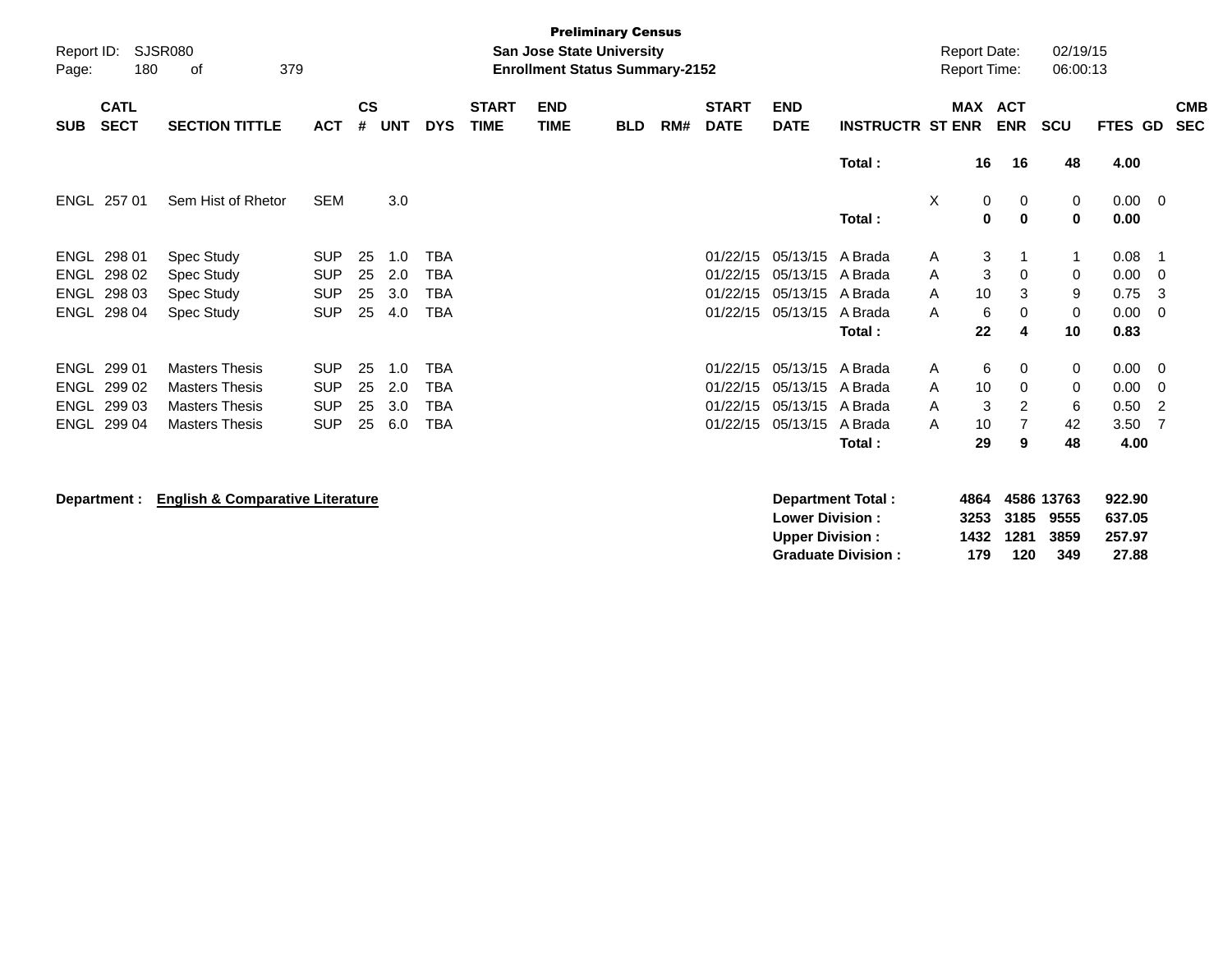| Report ID:<br>Page:        | 181                        | <b>SJSR080</b><br>379<br>оf                                                  |                          |                    |            |                          |                             | <b>Preliminary Census</b><br><b>San Jose State University</b><br><b>Enrollment Status Summary-2152</b> |            |            |                             |                                                          |                                                                    | <b>Report Date:</b><br><b>Report Time:</b> |                                         | 02/19/15<br>06:00:13             |                                    |                          |                          |
|----------------------------|----------------------------|------------------------------------------------------------------------------|--------------------------|--------------------|------------|--------------------------|-----------------------------|--------------------------------------------------------------------------------------------------------|------------|------------|-----------------------------|----------------------------------------------------------|--------------------------------------------------------------------|--------------------------------------------|-----------------------------------------|----------------------------------|------------------------------------|--------------------------|--------------------------|
| <b>SUB</b>                 | <b>CATL</b><br><b>SECT</b> | <b>SECTION TITTLE</b>                                                        | <b>ACT</b>               | $\mathsf{cs}$<br># | <b>UNT</b> | <b>DYS</b>               | <b>START</b><br><b>TIME</b> | <b>END</b><br><b>TIME</b>                                                                              | <b>BLD</b> | RM#        | <b>START</b><br><b>DATE</b> | <b>END</b><br><b>DATE</b>                                | <b>INSTRUCTR ST ENR</b>                                            |                                            | <b>MAX ACT</b><br><b>ENR</b>            | <b>SCU</b>                       | FTES GD                            |                          | <b>CMB</b><br><b>SEC</b> |
| College                    | Department :               | <b>Humanities &amp; the Arts</b><br><b>World Languages &amp; Literatures</b> |                          |                    |            |                          |                             |                                                                                                        |            |            |                             |                                                          |                                                                    |                                            |                                         |                                  |                                    |                          |                          |
| <b>CHIN</b>                | 1B 01                      | Elem Chinese                                                                 | SEM 04                   |                    | 5.0        | MW                       | 09:00 AM 11:05 AM           |                                                                                                        | <b>BBC</b> | 221        |                             | 01/22/15 05/13/15                                        | Y Yao<br>Total:                                                    | Α<br>30<br>30                              | 28<br>28                                | 140<br>140                       | 9.3300<br>9.33                     |                          |                          |
| <b>CHIN</b>                | 25B 01                     | Inter Chinese                                                                | <b>SEM</b>               | 04                 | 5.0        | <b>TR</b>                | 09:00 AM 11:05 AM           |                                                                                                        | <b>BBC</b> | 221        |                             | 01/22/15 05/13/15                                        | Y Yao<br>Total:                                                    | Α<br>30<br>30                              | 20<br>20                                | 100<br>100                       | 6.67<br>6.67                       | $\overline{\phantom{0}}$ |                          |
| <b>CHIN</b>                | 101B 01                    | <b>Advanced Chinese</b>                                                      | <b>SEM</b>               | 04                 | 3.0        | <b>TR</b>                |                             | 01:30 PM 02:45 PM                                                                                      | <b>BBC</b> | 221        |                             | 01/22/15 05/13/15                                        | Y Yao<br>Total:                                                    | Α<br>30<br>30                              | 9<br>9                                  | 27<br>27                         | 1.80 0<br>1.80                     |                          |                          |
| <b>CHIN</b><br>ASIA        | 102 01<br>102 01           | <b>Chinese Culture</b><br><b>Chinese Culture</b>                             | <b>SEM</b><br><b>SEM</b> | 04<br>04           | 3.0<br>3.0 | <b>MW</b><br><b>MW</b>   |                             | 01:30 PM 02:45 PM<br>01:30 PM 02:45 PM                                                                 | CL<br>CL   | 206<br>206 |                             |                                                          | 01/22/15 05/13/15 S Chuang<br>01/22/15 05/13/15 S Chuang<br>Total: | 30<br>Α<br>A<br>30                         | 18<br>$\overline{2}$<br>0<br>20         | 54<br>6<br>60                    | 3.60<br>0.40<br>4.00               | $0\,C$<br>$0\,$ C        |                          |
| <b>CHIN</b><br><b>CHIN</b> | 18001<br>180 02            | <b>Indiv Studies</b><br><b>Indiv Studies</b>                                 | <b>SUP</b><br><b>SUP</b> | 36<br>36           | 3.0<br>3.0 | <b>TBA</b><br><b>TBA</b> |                             |                                                                                                        |            |            |                             | 01/22/15 05/13/15<br>01/22/15 05/13/15                   | Y Yao<br>Y Yao<br>Total:                                           | Α<br>A                                     | 2<br>2<br>2<br>$\overline{c}$<br>4<br>4 | 6<br>6<br>12                     | 0.40<br>$0.40 \ 0$<br>0.80         | $\overline{\phantom{0}}$ |                          |
| <b>FLED</b>                |                            | 184Y 01 Stdt Tchg II                                                         | <b>SUP</b>               | 25                 | 4.0        | F                        |                             | 04:30 PM 06:30 PM                                                                                      | <b>CL</b>  | 206        |                             | 01/22/15 05/13/15                                        | H Smith<br>Total:                                                  | 15<br>Α<br>15                              | 11<br>11                                | 44<br>44                         | $2.93$ 0<br>2.93                   |                          |                          |
| <b>FLED</b>                |                            | 184Z 01 Stdt Tchg III                                                        | <b>SUP</b>               | 25                 | 4.0        | <b>TBA</b>               |                             |                                                                                                        |            |            |                             | 01/22/15 05/13/15                                        | H Smith<br>Total:                                                  | Α                                          | 8<br>8<br>8<br>8                        | 32<br>32                         | $2.13 \ 0$<br>2.13                 |                          |                          |
| <b>FLED</b>                | 285 01                     | Teaching Sem FL Ed                                                           | SEM 06                   |                    | 1.0        | TBA                      |                             |                                                                                                        |            |            |                             | 01/22/15 05/13/15                                        | H Smith<br>Total:                                                  | Α<br>10<br>10                              | $\overline{7}$<br>$\overline{7}$        | $\overline{7}$<br>$\overline{7}$ | $0.47 \ 0$<br>0.47                 |                          |                          |
| <b>FORL</b>                | 25 01                      | <b>World Cultures</b>                                                        | <b>LEC</b>               |                    | 6.0        |                          |                             |                                                                                                        |            |            |                             |                                                          | Total:                                                             | Χ                                          | 0<br>0<br>0<br>0                        | 0<br>0                           | $0.00 \t 0$<br>0.00                |                          |                          |
|                            |                            | FORL 100W 01 Writing Workshop                                                | SEM 04 3.0 M             |                    |            |                          |                             | 05:30 PM 08:15 PM CL                                                                                   |            | 308        |                             |                                                          | 01/22/15 05/13/15 A lacomini-B A<br>Total:                         | 30<br>30                                   | 18<br>18                                | 54<br>54                         | 3.60 0<br>3.60                     |                          |                          |
|                            | FORL 180 01<br>FORL 180 02 | Idv. Stds World Lang SUP 48 3.0<br>Idv. Stds World Lang                      | SUP 48 3.0               |                    |            | TR<br>TR                 |                             | 01:30 PM 02:45 PM CL<br>03:00 PM 04:15 PM                                                              | CL         | 208<br>208 |                             | 01/22/15 05/13/15 R Katzen<br>01/22/15 05/13/15 R Katzen | Total:                                                             | A<br>30<br>30<br>Α<br>60                   | 0<br>$\mathbf{1}$<br>$\mathbf{1}$       | 0<br>3<br>3                      | $0.00 \t 0$<br>$0.20 \t 0$<br>0.20 |                          |                          |
|                            | FREN 1A01                  | Elem French                                                                  | SEM 04 5.0 TR            |                    |            |                          |                             | 03:00 PM 05:05 PM BBC 221                                                                              |            |            |                             |                                                          | 01/22/15 05/13/15 A Ramnani A                                      | 30                                         | 26                                      | 130                              | 8.67 0                             |                          |                          |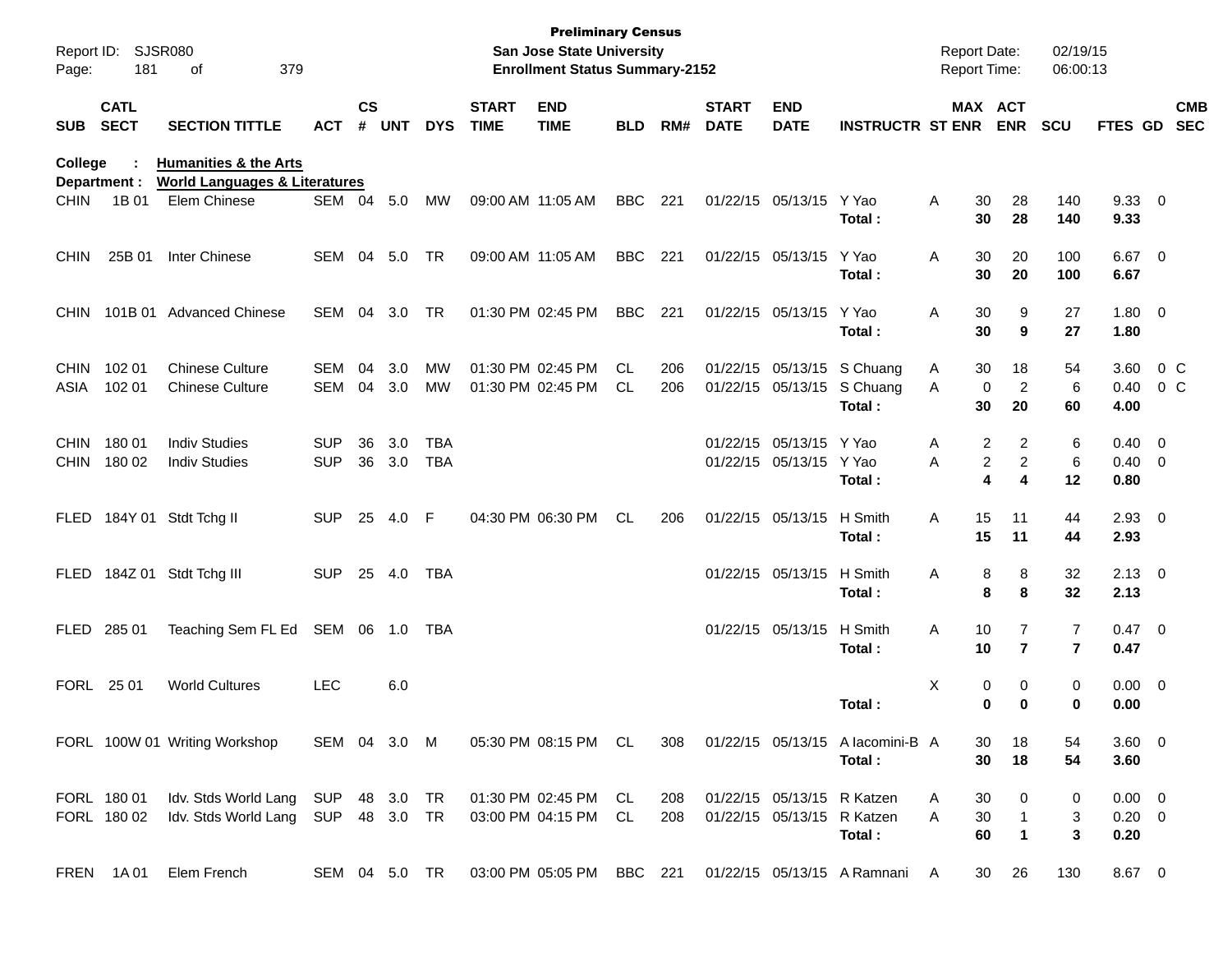| Page:        | Report ID: SJSR080<br>182                       | 379<br>of                                                                        |                          |                    |               |                       |                             | <b>Preliminary Census</b><br>San Jose State University<br><b>Enrollment Status Summary-2152</b> |                |                   |                             |                                                                                        |                                            | <b>Report Date:</b><br>Report Time: |                                | 02/19/15<br>06:00:13 |                                                |                          |
|--------------|-------------------------------------------------|----------------------------------------------------------------------------------|--------------------------|--------------------|---------------|-----------------------|-----------------------------|-------------------------------------------------------------------------------------------------|----------------|-------------------|-----------------------------|----------------------------------------------------------------------------------------|--------------------------------------------|-------------------------------------|--------------------------------|----------------------|------------------------------------------------|--------------------------|
| <b>SUB</b>   | <b>CATL</b><br><b>SECT</b>                      | <b>SECTION TITTLE</b>                                                            | <b>ACT</b>               | $\mathsf{cs}$<br># | UNT           | <b>DYS</b>            | <b>START</b><br><b>TIME</b> | <b>END</b><br><b>TIME</b>                                                                       | <b>BLD</b>     | RM#               | <b>START</b><br><b>DATE</b> | <b>END</b><br><b>DATE</b>                                                              | <b>INSTRUCTR ST ENR</b>                    |                                     | MAX ACT<br><b>ENR</b>          | <b>SCU</b>           | FTES GD SEC                                    | <b>CMB</b>               |
|              |                                                 |                                                                                  |                          |                    |               |                       |                             |                                                                                                 |                |                   |                             |                                                                                        | Total:                                     | 30                                  | 26                             | 130                  | 8.67                                           |                          |
| <b>FREN</b>  | 1B 01                                           | Elem French                                                                      | SEM                      |                    | 04 5.0        | TBA                   |                             |                                                                                                 |                |                   |                             | 01/22/15 05/13/15                                                                      | Total:                                     | Α<br>30<br>30                       | 21<br>21                       | 105<br>105           | $7.00 \t 0$<br>7.00                            |                          |
| FREN<br>FREN | 25B 01<br>25B 02                                | Inter Fren Writing<br>Inter Fren Writing                                         | <b>SEM</b><br>SEM        | 04                 | 3.0<br>3.0    | <b>TR</b>             |                             | 01:30 PM 02:45 PM                                                                               | <b>HGH 217</b> |                   |                             | 01/22/15 05/13/15                                                                      | C Cherif<br>Total:                         | $\mathbf 0$<br>X<br>A<br>30<br>30   | 0<br>10<br>10                  | 0<br>30<br>30        | $0.00 \t 0$<br>2.05<br>2.05                    | $\overline{\phantom{1}}$ |
|              |                                                 | FREN 101B 01 Adv Frn Writt Comm                                                  | SEM                      |                    | 3.0           |                       |                             |                                                                                                 |                |                   |                             |                                                                                        | Total:                                     | Χ<br>0                              | 0<br>0<br>$\mathbf 0$          | 0<br>0               | $0.00 \t 0$<br>0.00                            |                          |
|              | FREN 160 01                                     | Masters of Fr Lit                                                                | <b>SEM</b>               |                    | 3.0           |                       |                             |                                                                                                 |                |                   |                             |                                                                                        | Total:                                     | Χ<br>0<br>$\bf{0}$                  | 0<br>$\bf{0}$                  | 0<br>0               | $0.00 \t 0$<br>0.00                            |                          |
|              | FREN 170 01                                     | Translation                                                                      | SEM 04 3.0               |                    |               | TBA                   |                             |                                                                                                 |                |                   |                             | 01/22/15 05/13/15                                                                      | D Trudeau<br>Total:                        | Α<br>20<br>20                       | 16<br>16                       | 48<br>48             | 3.55 7<br>3.55                                 |                          |
|              | FREN 202 01                                     | Sem Fr Franc Civ Cul SEM 05 3.0                                                  |                          |                    |               | W                     |                             | 06:00 PM 08:15 PM                                                                               | CL             | 206               |                             | 01/22/15 05/13/15                                                                      | J Desalvo<br>Total:                        | 30<br>Α<br>30                       | 14<br>14                       | 42<br>42             | $3.10\ 6$<br>3.10                              |                          |
|              | FREN 298 01                                     | <b>Special Study</b>                                                             | <b>SUP</b>               |                    | 25 3.0        | TBA                   |                             |                                                                                                 |                |                   |                             | 01/22/15 05/13/15                                                                      | D Trudeau<br>Total:                        | Α<br>1<br>1                         | 1                              | 3<br>3               | $0.25$ 1<br>0.25                               |                          |
|              | GERM 1B01                                       | Elem Germ                                                                        | SEM                      | 04                 | 5.0           | MW                    |                             | 08:00 AM 10:05 AM                                                                               | CL             | 218               |                             | 01/22/15 05/13/15                                                                      | R Sabalius<br>Total:                       | Α<br>32<br>32                       | 18<br>18                       | 90<br>90             | $6.00 \quad 0$<br>6.00                         |                          |
|              |                                                 | GERM 101B 01 Adv German<br>GERM 101B 02 Adv German                               | <b>SEM</b><br><b>SEM</b> | 04                 | 4.0<br>4.0    | MW                    |                             | 12:00 PM 01:40 PM                                                                               | DMH 208        |                   |                             | 01/22/15 05/13/15                                                                      | L Chiriaeva<br>Total:                      | $\mathbf 0$<br>х<br>A<br>30<br>30   | 0<br>13<br>13                  | 0<br>52<br>52        | $0.00 \t 0$<br>3.53<br>3.53                    | - 1                      |
|              | <b>HEBR 10B01</b><br>JWSS 10B 01<br>RELS 10B 01 | <b>Elementary Hebrew</b><br><b>Elementary Hebrew</b><br><b>Elementary Hebrew</b> | SEM<br>SEM<br>SEM 04 3.0 | 04                 | 04 3.0<br>3.0 | TR<br><b>TR</b><br>TR |                             | 10:30 AM 11:45 AM<br>10:30 AM 11:45 AM<br>10:30 AM 11:45 AM                                     | CL<br>CL<br>CL | 308<br>308<br>308 |                             | 01/22/15 05/13/15 R Katzen<br>01/22/15 05/13/15 R Katzen<br>01/22/15 05/13/15 R Katzen | Total:                                     | 30<br>A<br>0<br>Α<br>0<br>A<br>30   | 1<br>$\pmb{0}$<br>$\mathbf{2}$ | 3<br>3<br>0<br>6     | 0.20<br>$0.20 \t 0 C$<br>$0.00 \t 0 C$<br>0.40 | 0 <sup>o</sup>           |
| <b>ITAL</b>  | 1B 01                                           | Elem Italian                                                                     | SEM 04 5.0 MW            |                    |               |                       |                             | 12:00 PM 02:05 PM                                                                               | <b>BBC</b> 221 |                   |                             |                                                                                        | 01/22/15 05/13/15 M Santamaria A<br>Total: | 30<br>30                            | 12<br>12                       | 60<br>60             | $4.00 \ 0$<br>4.00                             |                          |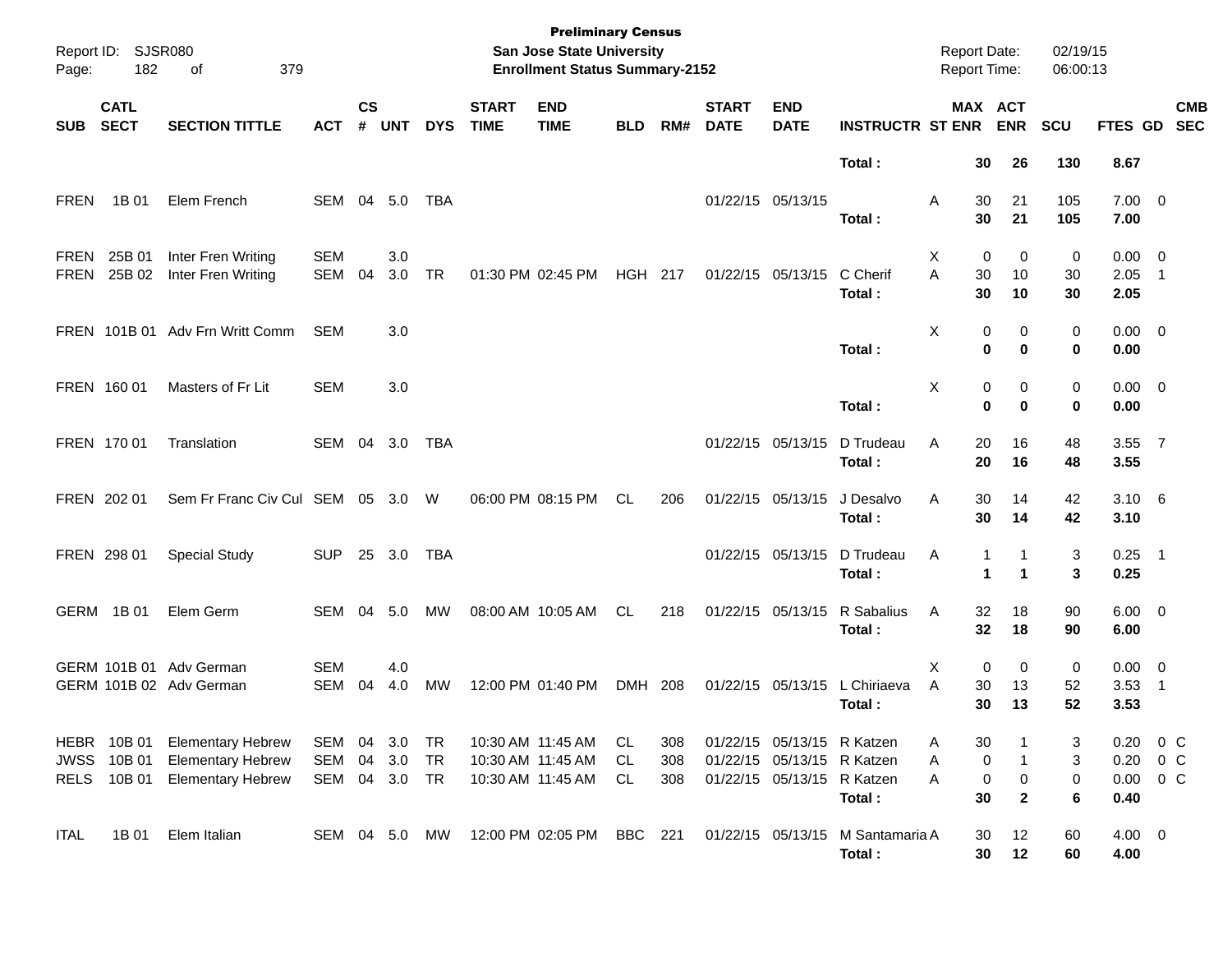| <b>SJSR080</b><br>Report ID:<br>183<br>379<br>οf<br>Page: |                            |                                    |                      | <b>Preliminary Census</b><br><b>San Jose State University</b><br><b>Enrollment Status Summary-2152</b> |               |            |                                             |                                                     |                   |            |                             |                            |                                | <b>Report Date:</b><br><b>Report Time:</b> |                                          |                   | 02/19/15<br>06:00:13            |                                                    |                          |  |
|-----------------------------------------------------------|----------------------------|------------------------------------|----------------------|--------------------------------------------------------------------------------------------------------|---------------|------------|---------------------------------------------|-----------------------------------------------------|-------------------|------------|-----------------------------|----------------------------|--------------------------------|--------------------------------------------|------------------------------------------|-------------------|---------------------------------|----------------------------------------------------|--------------------------|--|
| <b>SUB</b>                                                | <b>CATL</b><br><b>SECT</b> | <b>SECTION TITTLE</b>              | <b>ACT</b>           | <b>CS</b><br>#                                                                                         | <b>UNT</b>    | <b>DYS</b> | <b>START</b><br><b>TIME</b>                 | <b>END</b><br><b>TIME</b>                           | <b>BLD</b>        | RM#        | <b>START</b><br><b>DATE</b> | <b>END</b><br><b>DATE</b>  | <b>INSTRUCTR ST ENR</b>        |                                            | MAX ACT<br><b>ENR</b>                    | <b>SCU</b>        | FTES GD                         |                                                    | <b>CMB</b><br><b>SEC</b> |  |
| <b>ITAL</b>                                               | 180 01                     | <b>Ind Studies</b>                 | <b>SUP</b>           | 36                                                                                                     | 3.0           | <b>TBA</b> |                                             |                                                     |                   |            | 01/22/15                    | 05/13/15                   | D Cereghino A<br>Total:        |                                            | 2<br>-1<br>$\overline{2}$<br>$\mathbf 1$ | 3<br>3            | $0.20 \ 0$<br>0.20              |                                                    |                          |  |
| <b>JPN</b><br><b>JPN</b>                                  | 1A 01<br>1A 02             | Elem Japanese<br>Elem Japanese     | SEM<br><b>SEM</b>    | 04<br>04                                                                                               | 5.0<br>5.0    | MWF        | 10:30 AM 11:55 AM<br>MTWR 12:00 PM 01:05 PM |                                                     | CL.<br><b>BBC</b> | 308<br>205 | 01/22/15<br>01/22/15        | 05/13/15<br>05/13/15       | Y Yanai<br>Y Shimazu<br>Total: | Α<br>30<br>A<br>45<br>75                   | 29<br>41<br>70                           | 145<br>205<br>350 | 9.67<br>13.67<br>23.33          | $\overline{\mathbf{0}}$<br>$\overline{\mathbf{0}}$ |                          |  |
| <b>JPN</b>                                                | 1B 01                      | Elem Japanese                      | SEM                  | 04                                                                                                     | 5.0           |            | MTWR 10:30 AM 11:35 AM                      |                                                     | <b>BBC</b>        | 205        |                             | 01/22/15 05/13/15          | S Inaba<br>Total:              | 45<br>Α<br>45                              | 35<br>35                                 | 175<br>175        | 11.75<br>11.75                  | $\overline{\phantom{0}}$                           |                          |  |
| <b>JPN</b>                                                | 25B 01                     | Interm Japanese                    | SEM                  | 04                                                                                                     | 5.0           | МW         |                                             | 03:00 PM 05:05 PM                                   | <b>BBC</b>        | 205        |                             | 01/22/15 05/13/15          | Y Yanai<br>Total:              | 45<br>A<br>45                              | 32<br>32                                 | 160<br>160        | 10.67 0<br>10.67                |                                                    |                          |  |
| <b>JPN</b>                                                | 101B 01                    | Advanced Japanese                  | SEM                  | 04                                                                                                     | 4.0           | МW         |                                             | 08:30 AM 10:10 AM                                   | <b>BBC</b>        | 205        |                             | 01/22/15 05/13/15          | S Inaba<br>Total:              | 45<br>A<br>45                              | 27<br>27                                 | 108<br>108        | 7.20<br>7.20                    | $\overline{\phantom{0}}$                           |                          |  |
| <b>JPN</b>                                                | 102 01                     | Japanese Culture                   | <b>SEM</b>           | 04                                                                                                     | 3.0           | <b>TR</b>  |                                             | 01:30 PM 02:45 PM                                   | <b>BBC</b>        | 205        |                             | 01/22/15 05/13/15          | Y Shimazu<br>Total:            | 45<br>A<br>45                              | 24<br>24                                 | 72<br>72          | 4.80<br>4.80                    | $\overline{\phantom{0}}$                           |                          |  |
| <b>JPN</b>                                                | 103 01                     | Jpn Ideog-Callig                   | SEM                  | 04                                                                                                     | 3.0           | МW         |                                             | 01:30 PM 02:45 PM                                   | <b>CL</b>         | 308        |                             | 01/22/15 05/13/15          | Y Yanai<br>Total:              | 30<br>A<br>30                              | 19<br>19                                 | 57<br>57          | 3.80 0<br>3.80                  |                                                    |                          |  |
| <b>JPN</b>                                                | 110 01                     | Jpn Linguistics                    | SEM                  | 04                                                                                                     | 3.0           | TR         |                                             | 09:00 AM 10:15 AM                                   | <b>CL</b>         | 308        |                             | 01/22/15 05/13/15          | S Inaba<br>Total:              | 30<br>A<br>30                              | 18<br>18                                 | 54<br>54          | 3.60 0<br>3.60                  |                                                    |                          |  |
| <b>JPN</b>                                                | 180 01                     | <b>Indiv Studies</b>               | <b>SUP</b>           | 36                                                                                                     | 3.0           | <b>TBA</b> |                                             |                                                     |                   |            |                             | 01/22/15 05/13/15          | S Inaba<br>Total:              | Α                                          | $\mathbf{1}$<br>-1<br>1<br>$\mathbf 1$   | 3<br>3            | $0.20 \ 0$<br>0.20              |                                                    |                          |  |
| LATN                                                      | 1B 01                      | Elem Latin                         | <b>SEM</b>           | 04                                                                                                     | 3.0           | TR         |                                             | 01:30 PM 02:45 PM                                   | <b>CL</b>         | 218        |                             | 01/22/15 05/13/15          | M Olcott<br>Total:             | 32<br>Α<br>32                              | 14<br>14                                 | 42<br>42          | 2.85<br>2.85                    | - 1                                                |                          |  |
|                                                           | LATN 180 01                | Indiv Studies Lat                  | <b>SUP</b>           |                                                                                                        |               | 36 3.0 TBA |                                             |                                                     |                   |            |                             | 01/22/15 05/13/15 M Olcott | Total:                         | A                                          | 5<br>5<br>$\blacktriangleleft$           | 3<br>3            | $0.20 \ 0$<br>0.20              |                                                    |                          |  |
| PORT<br><b>PORT</b>                                       | 1B 01<br>1B 02             | Elem Portuguese<br>Elem Portuguese | <b>SEM</b><br>SEM 04 |                                                                                                        | 5.0<br>5.0 TR |            |                                             | 03:00 PM 05:05 PM DMH 226A 01/22/15 05/13/15 D Adão |                   |            |                             |                            | Total:                         | X<br>A<br>30<br>30                         | 0<br>0<br>18<br>18                       | 0<br>90<br>90     | $0.00 \t 0$<br>$6.08$ 1<br>6.08 |                                                    |                          |  |
|                                                           |                            | PORT 101B 01 Adv Portuguese        | SEM 04 3.0 TR        |                                                                                                        |               |            |                                             | 12:00 PM 01:15 PM CL                                |                   | 308        |                             | 01/22/15 05/13/15 D Adão   |                                | 30<br>A                                    | 11                                       | 33                | $2.20 \t 0$                     |                                                    |                          |  |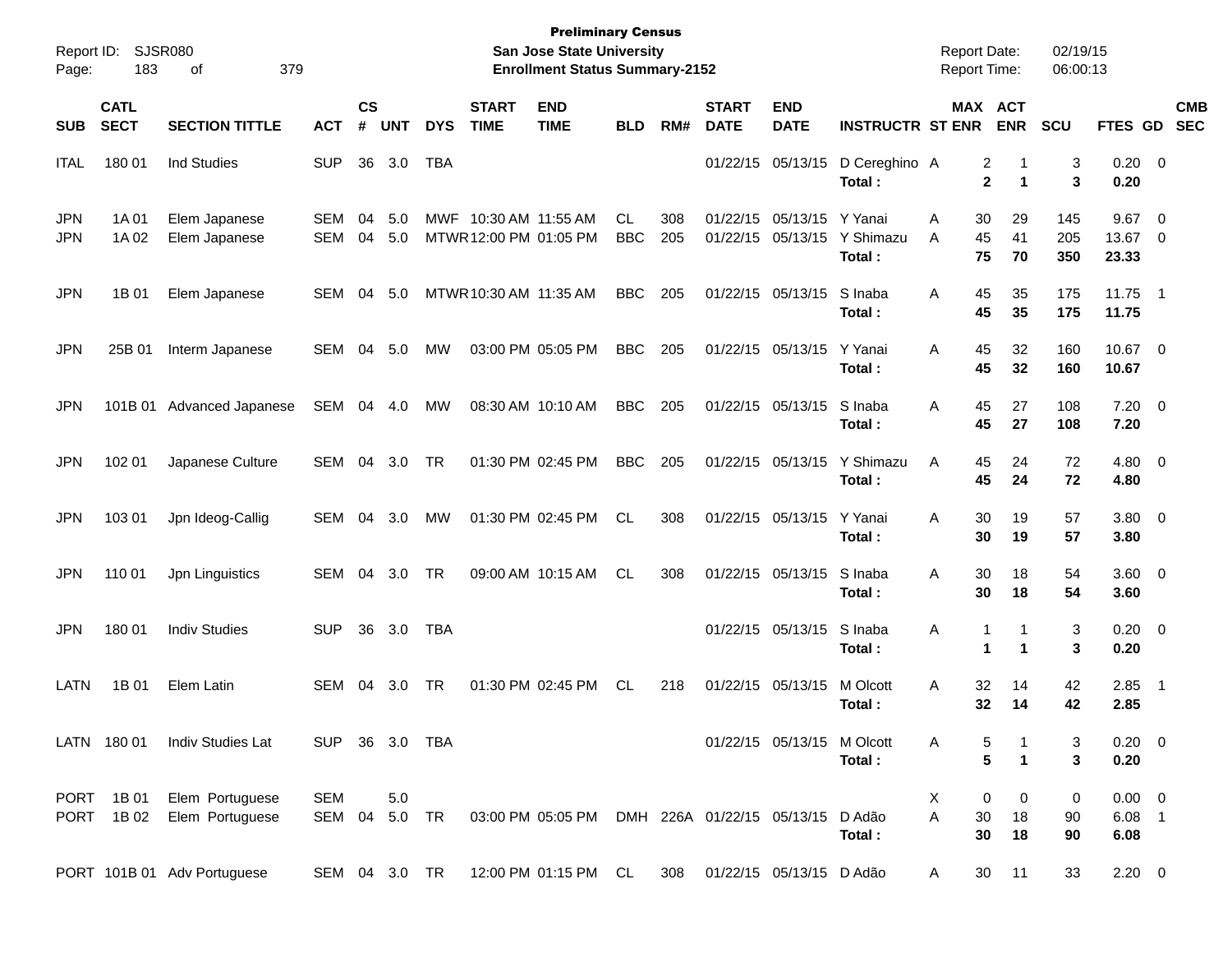| Page:                      | Report ID: SJSR080<br>184  | 379<br>of                                                                                          |                            |                    |                        |                        |                             | <b>Preliminary Census</b><br>San Jose State University<br><b>Enrollment Status Summary-2152</b> |                         |                   |                             |                                                                                    |                                            | <b>Report Date:</b><br><b>Report Time:</b> |                                  | 02/19/15<br>06:00:13 |                                 |                          |
|----------------------------|----------------------------|----------------------------------------------------------------------------------------------------|----------------------------|--------------------|------------------------|------------------------|-----------------------------|-------------------------------------------------------------------------------------------------|-------------------------|-------------------|-----------------------------|------------------------------------------------------------------------------------|--------------------------------------------|--------------------------------------------|----------------------------------|----------------------|---------------------------------|--------------------------|
| <b>SUB</b>                 | <b>CATL</b><br><b>SECT</b> | <b>SECTION TITTLE</b>                                                                              | ACT                        | $\mathsf{cs}$<br># | <b>UNT</b>             | <b>DYS</b>             | <b>START</b><br><b>TIME</b> | <b>END</b><br><b>TIME</b>                                                                       | <b>BLD</b>              | RM#               | <b>START</b><br><b>DATE</b> | <b>END</b><br><b>DATE</b>                                                          | <b>INSTRUCTR ST ENR</b>                    |                                            | <b>MAX ACT</b><br><b>ENR</b>     | <b>SCU</b>           | FTES GD                         | <b>CMB</b><br><b>SEC</b> |
|                            |                            |                                                                                                    |                            |                    |                        |                        |                             |                                                                                                 |                         |                   |                             |                                                                                    | Total:                                     | 30                                         | 11                               | 33                   | 2.20                            |                          |
|                            | PORT 180 01                | <b>Indiv Studies</b>                                                                               | <b>SUP</b>                 | 36                 | 3.0                    | TBA                    |                             |                                                                                                 |                         |                   |                             | 01/22/15 05/13/15                                                                  | D Adão<br>Total:                           | A<br>10<br>10                              | $\overline{2}$<br>$\overline{2}$ | 6<br>6               | $0.40 \quad 0$<br>0.40          |                          |
| <b>SPAN</b><br><b>SPAN</b> | 1A 01<br>1A 02             | Elem Spanish<br>Elem Spanish                                                                       | SEM<br><b>SEM</b>          | 04<br>04           | 5.0<br>5.0             | TR.<br><b>TR</b>       |                             | 03:00 PM 05:05 PM<br>03:00 PM 05:05 PM                                                          | CL.<br><b>BBC</b>       | 308<br>128        |                             | 01/22/15 05/13/15<br>01/22/15 05/13/15                                             | P Villalvazo<br>J Zamora- Me A<br>Total:   | 30<br>A<br>31<br>61                        | 29<br>22<br>51                   | 145<br>110<br>255    | 9.67<br>$7.33 \t 0$<br>17.00    | $\overline{\phantom{0}}$ |
| <b>SPAN</b><br><b>SPAN</b> | 1B 01<br>1B 02             | Elem Spanish<br>Elem Spanish                                                                       | SEM<br><b>SEM</b>          | 04<br>04           | 5.0<br>5.0             | TR.<br><b>MW</b>       |                             | 03:00 PM 05:05 PM<br>03:00 PM 05:05 PM                                                          | <b>BBC</b><br><b>CL</b> | 203<br>218        |                             | 01/22/15 05/13/15 J Reyes                                                          | 01/22/15 05/13/15 T Estrabao<br>Total:     | 45<br>Α<br>A<br>32<br>77                   | 16<br>17<br>33                   | 80<br>85<br>165      | 5.33<br>$5.67$ 0<br>11.00       | $\overline{\phantom{0}}$ |
| <b>SPAN</b>                | 4A 01                      | Basic Spanish I                                                                                    | SEM 04 3.0                 |                    |                        | TBA                    |                             |                                                                                                 |                         |                   |                             | 01/22/15 05/13/15                                                                  | A Dias Ferre A<br>Total:                   | 30<br>30                                   | 30<br>30                         | 90<br>90             | $6.05$ 1<br>6.05                |                          |
| <b>SPAN</b>                | 4B 01                      | Basic Spanish II                                                                                   | SEM                        |                    | 04 3.0                 | TBA                    |                             |                                                                                                 |                         |                   |                             | 01/22/15 05/13/15                                                                  | A Dias Ferre A<br>Total:                   | 30<br>30                                   | 29<br>29                         | 87<br>87             | $5.85$ 1<br>5.85                |                          |
| SPAN                       | 25A 01                     | Inter Spanish                                                                                      | SEM                        |                    | 04 5.0                 | MW                     |                             | 03:00 PM 05:05 PM                                                                               | BBC                     | 221               |                             | 01/22/15 05/13/15                                                                  | J Sempere-MaA<br>Total:                    | 30<br>30                                   | 24<br>24                         | 120<br>120           | $8.08$ 1<br>8.08                |                          |
| SPAN                       | 25B 01                     | Inter Spanish                                                                                      | SEM                        |                    | 05 5.0                 | <b>TR</b>              |                             | 03:00 PM 05:05 PM                                                                               | <b>BBC</b>              | 205               |                             | 01/22/15 05/13/15                                                                  | T Estrabao<br>Total:                       | A<br>45<br>45                              | 17<br>17                         | 85<br>85             | $5.67$ 0<br>5.67                |                          |
| SPAN                       |                            | SPAN 101A 01 Advanced Spanish<br>101A 02 Advanced Spanish                                          | SEM<br><b>SEM</b>          | 04<br>04           | 4.0<br>4.0             | <b>TR</b><br><b>TR</b> |                             | 08:30 AM 10:10 AM<br>03:00 PM 04:40 PM                                                          | CL<br><b>CL</b>         | 206<br>206        |                             | 01/22/15 05/13/15 E Marsh<br>01/22/15 05/13/15                                     | E Marsh<br>Total:                          | 30<br>A<br>30<br>A<br>60                   | 30<br>27<br>57                   | 120<br>108<br>228    | 8.07<br>$7.20 \t 0$<br>15.27    | $\overline{\phantom{1}}$ |
|                            |                            | SPAN 101B 01 Advanced Spanish<br>SPAN 101B 02 Advanced Spanish                                     | <b>SEM</b>                 |                    | 4.0                    |                        |                             | SEM 04 4.0 MW 06:00 PM 07:40 PM CL                                                              |                         | 216               |                             |                                                                                    | 01/22/15 05/13/15 A Dias Ferre A<br>Total: | X<br>32<br>32                              | 0<br>0<br>32<br>32               | 0<br>128<br>128      | $0.00 \t 0$<br>8.60 1<br>8.60   |                          |
|                            |                            | SPAN 102A 01 Spanish Culture                                                                       | SEM 04 3.0 R               |                    |                        |                        |                             | 06:00 PM 08:45 PM CL                                                                            |                         | 218               |                             |                                                                                    | 01/22/15 05/13/15 F De La Call A<br>Total: | 32<br>32                                   | 30<br>30                         | 90<br>90             | $6.05$ 1<br>6.05                |                          |
|                            |                            | SPAN 102B 01 Hisp Amer Culture<br>SPAN 102B 02 Hisp Amer Culture<br>SPAN 102B 03 Hisp Amer Culture | SEM<br>SEM<br>SEM 04 3.0 R |                    | 04 3.0 TR<br>04 3.0 TR |                        |                             | 09:00 AM 10:15 AM<br>10:30 AM 11:45 AM<br>05:30 PM 08:15 PM                                     | CL<br>CL<br>CL          | 218<br>218<br>216 |                             | 01/22/15 05/13/15 B Smith<br>01/22/15 05/13/15 B Smith<br>01/22/15 05/13/15 D Adão |                                            | 32<br>Α<br>32<br>Α<br>30<br>Α              | 32<br>30<br>27                   | 96<br>90<br>81       | $6.40\ 0$<br>$6.05$ 1<br>5.40 0 |                          |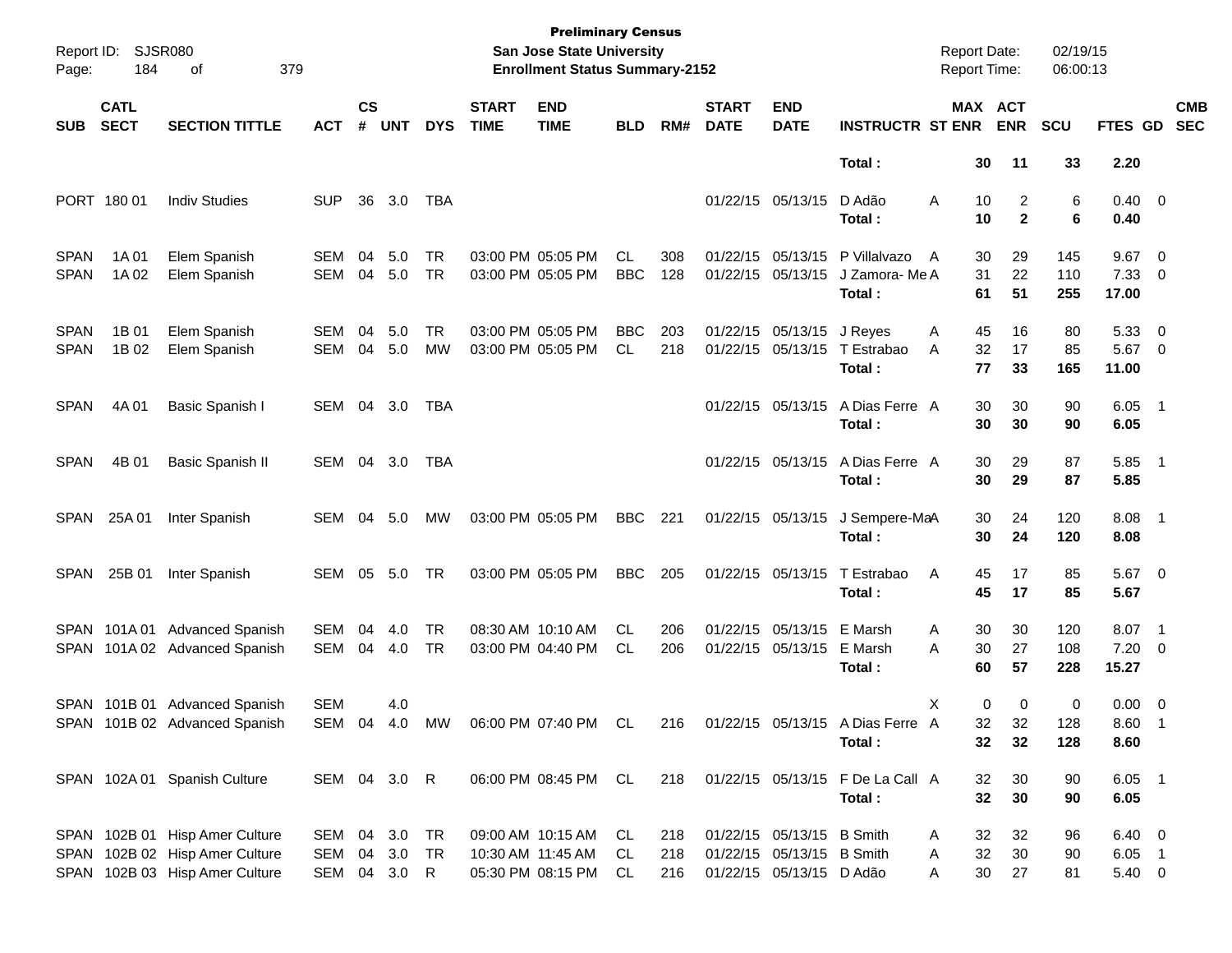| Report ID:<br>Page: | 185                        | SJSR080<br>379<br>0f                     |            |                    |            |              |                             | <b>Preliminary Census</b><br><b>San Jose State University</b><br><b>Enrollment Status Summary-2152</b> |                |     |                             |                                                  |                                                       | <b>Report Date:</b><br>Report Time: |                          | 02/19/15<br>06:00:13                 |                                     |                          |
|---------------------|----------------------------|------------------------------------------|------------|--------------------|------------|--------------|-----------------------------|--------------------------------------------------------------------------------------------------------|----------------|-----|-----------------------------|--------------------------------------------------|-------------------------------------------------------|-------------------------------------|--------------------------|--------------------------------------|-------------------------------------|--------------------------|
| <b>SUB</b>          | <b>CATL</b><br><b>SECT</b> | <b>SECTION TITTLE</b>                    | <b>ACT</b> | $\mathsf{cs}$<br># | <b>UNT</b> | <b>DYS</b>   | <b>START</b><br><b>TIME</b> | <b>END</b><br><b>TIME</b>                                                                              | <b>BLD</b>     | RM# | <b>START</b><br><b>DATE</b> | <b>END</b><br><b>DATE</b>                        | <b>INSTRUCTR ST ENR</b>                               | <b>MAX ACT</b>                      | <b>ENR</b>               | SCU                                  | FTES GD                             | <b>CMB</b><br><b>SEC</b> |
|                     |                            |                                          |            |                    |            |              |                             |                                                                                                        |                |     |                             |                                                  | Total:                                                | 94                                  | 89                       | 267                                  | 17.85                               |                          |
|                     | SPAN 105 01                | Spanish Phonology                        | SEM        | 04                 | 3.0        | W            |                             | 06:00 PM 08:45 PM                                                                                      | <b>BBC</b>     | 221 |                             | 01/22/15 05/13/15                                | J Sempere-MaA<br>Total:                               | 30<br>30                            | 30<br>30                 | 90<br>90                             | 6.35 7<br>6.35                      |                          |
|                     | SPAN 111 01                | Adv Spanish Conver                       | SEM 04 3.0 |                    |            | MW           |                             | 09:00 AM 10:15 AM                                                                                      | <b>CL</b>      | 206 |                             | 01/22/15 05/13/15                                | T Estrabao<br>A<br>Total:                             | 30<br>30                            | 29<br>29                 | 87<br>87                             | 5.80<br>5.80                        | $\overline{\mathbf{0}}$  |
|                     |                            | SPAN 140B 01 Spanish Amer Lit            | SEM 04     |                    | 3.0        | <b>TR</b>    |                             | 04:00 PM 05:15 PM                                                                                      | <b>HGH 124</b> |     |                             | 01/22/15 05/13/15                                | A Morris<br>Total:                                    | 45<br>A<br>45                       | 26<br>26                 | 78<br>78                             | 5.40 4<br>5.40                      |                          |
|                     |                            | SPAN 160C 01 Hispanic Literature         | SEM 04     |                    | 3.0        | <b>TR</b>    |                             | 10:30 AM 11:45 AM                                                                                      | <b>CL</b>      | 206 |                             | 01/22/15 05/13/15                                | C Samuelson A<br>Total:                               | 30<br>30                            | 28<br>28                 | 84<br>84                             | 5.95 7<br>5.95                      |                          |
|                     | SPAN 202 01                | Sem Hisp Civ Cult                        | SEM 05     |                    | 3.0        | $\top$       |                             | 06:00 PM 08:45 PM                                                                                      | <b>BBC</b>     | 221 |                             | 01/22/15 05/13/15                                | C Bacich<br>Total:                                    | 30<br>A<br>30                       | 16<br>16                 | 48<br>48                             | 4.00 16<br>4.00                     |                          |
|                     | SPAN 225 01                | Span Dialectology                        | <b>SEM</b> | 05                 | 3.0        | M            |                             | 06:00 PM 08:45 PM                                                                                      | <b>BBC</b>     | 221 |                             | 01/22/15 05/13/15                                | J Sempere-MaA<br>Total:                               | 30<br>30                            | 14<br>14                 | 42<br>42                             | 3.50 14<br>3.50                     |                          |
|                     | SPAN 298 01                | <b>Special Study</b>                     | <b>SUP</b> |                    | 25 1.0     | <b>TBA</b>   |                             |                                                                                                        |                |     |                             | 01/22/15 05/13/15                                | C Bacich<br>Total:                                    | Α<br>2<br>$\mathbf{2}$              | $\mathbf 1$<br>1         | $\mathbf{1}$<br>$\blacktriangleleft$ | $0.08$ 1<br>0.08                    |                          |
| <b>VIET</b>         | 1B 01                      | Elem Vietnamese                          | <b>SEM</b> | 04                 | 3.0        | $\mathsf{R}$ |                             | 03:00 PM 05:45 PM                                                                                      | <b>BBC</b>     | 130 |                             | 01/22/15 05/13/15                                | H <sub>Le</sub><br>Total:                             | А<br>40<br>40                       | 28<br>28                 | 84<br>84                             | 5.60 0<br>5.60                      |                          |
|                     | Department :               | <b>World Languages &amp; Literatures</b> |            |                    |            |              |                             |                                                                                                        |                |     |                             | <b>Lower Division:</b><br><b>Upper Division:</b> | <b>Department Total:</b><br><b>Graduate Division:</b> | 1663<br>782<br>778<br>103           | 1096<br>518<br>525<br>53 | 4230<br>2364<br>1723<br>143          | 285.87<br>158.05<br>116.42<br>11.40 |                          |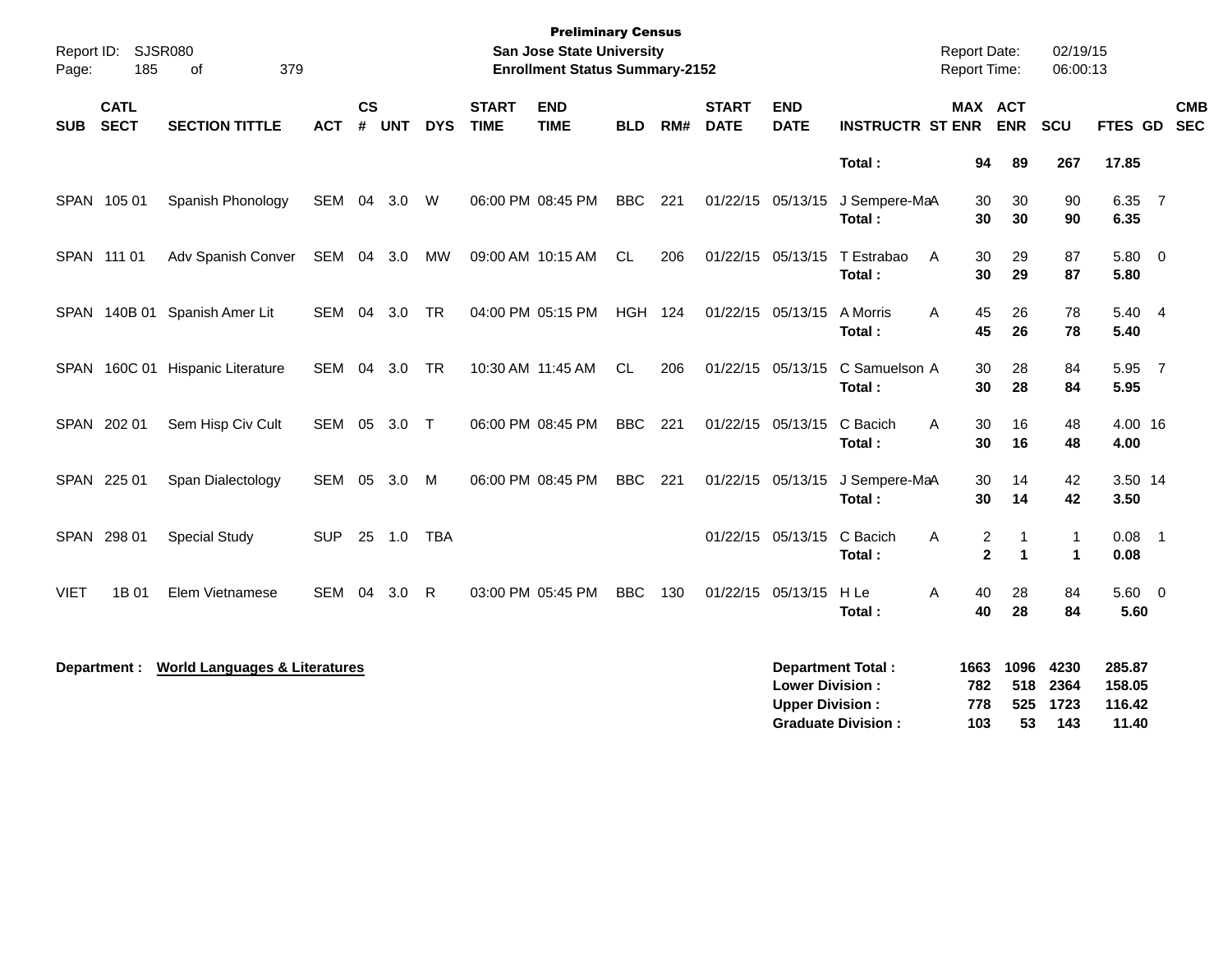| Report ID:     |              | SJSR080                          |              |               |            |            |              | <b>Preliminary Census</b><br><b>San Jose State University</b> |            |     |              |                              |                         |   | <b>Report Date:</b> |            | 02/19/15   |                  |                |            |
|----------------|--------------|----------------------------------|--------------|---------------|------------|------------|--------------|---------------------------------------------------------------|------------|-----|--------------|------------------------------|-------------------------|---|---------------------|------------|------------|------------------|----------------|------------|
| Page:          | 186          | 379<br>οf                        |              |               |            |            |              | <b>Enrollment Status Summary-2152</b>                         |            |     |              |                              |                         |   | <b>Report Time:</b> |            | 06:00:13   |                  |                |            |
|                |              |                                  |              |               |            |            |              |                                                               |            |     |              |                              |                         |   |                     |            |            |                  |                |            |
|                | <b>CATL</b>  |                                  |              | $\mathsf{cs}$ |            |            | <b>START</b> | <b>END</b>                                                    |            |     | <b>START</b> | <b>END</b>                   |                         |   | MAX ACT             |            |            |                  |                | <b>CMB</b> |
| <b>SUB</b>     | <b>SECT</b>  | <b>SECTION TITTLE</b>            | <b>ACT</b>   | #             | <b>UNT</b> | <b>DYS</b> | <b>TIME</b>  | <b>TIME</b>                                                   | BLD        | RM# | <b>DATE</b>  | <b>DATE</b>                  | <b>INSTRUCTR ST ENR</b> |   |                     | <b>ENR</b> | <b>SCU</b> | FTES GD          |                | <b>SEC</b> |
| <b>College</b> |              | <b>Humanities &amp; the Arts</b> |              |               |            |            |              |                                                               |            |     |              |                              |                         |   |                     |            |            |                  |                |            |
|                | Department : | <b>Humanities</b>                |              |               |            |            |              |                                                               |            |     |              |                              |                         |   |                     |            |            |                  |                |            |
| AMS            | 1A 10        | American Civ                     | <b>LEC</b>   | 01            | 0.0        | TR         |              | 01:30 PM 02:45 PM                                             | <b>BBC</b> | 202 | 01/22/15     | 05/13/15                     | J Ormsbee               | Α | 33                  | 31         | 93         | 0.00             | 0              |            |
| AMS            | 1A 11        | American Civ                     | <b>SEM</b>   | 05            | 6.0        | TR         |              | 03:00 PM 04:15 PM                                             | SН         | 241 | 01/22/15     | 05/13/15                     | J Ormsbee               | Α | 33                  | 31         | 93         | 12.40            | 0              |            |
| AMS            | 1A 20        | American Civ                     | <b>LEC</b>   | 01            | 0.0        | <b>TR</b>  |              | 01:30 PM 02:45 PM                                             | BBC        | 202 | 01/22/15     | 05/13/15                     | A Cushner               | Α | 34                  | 28         | 84         | 0.00             | 0              |            |
| AMS            | 1A 21        | American Civ                     | <b>SEM</b>   | 05            | 6.0        | <b>TR</b>  |              | 03:00 PM 04:15 PM                                             | <b>ENG</b> | 403 | 01/22/15     | 05/13/15                     | A Cushner               | A | 34                  | 28         | 84         | 11.20            | 0              |            |
| AMS            | 1A 30        | American Civ                     | LEC          | 01            | 0.0        | <b>TR</b>  |              | 01:30 PM 02:45 PM                                             | <b>BBC</b> | 202 | 01/22/15     | 05/13/15                     | J Wozniak               | Α | 34                  | 33         | 99         | 0.00             | 0              |            |
| AMS            | 1A 31        | American Civ                     | <b>SEM</b>   | 05            | 6.0        | <b>TR</b>  |              | 03:00 PM 04:15 PM                                             | <b>BBC</b> | 222 | 01/22/15     | 05/13/15                     | J Wozniak               | A | 34                  | 33         | 99         | 13.20            | 0              |            |
|                |              |                                  |              |               |            |            |              |                                                               |            |     |              |                              | Total:                  |   | 202                 | 184        | 552        | 36.80            |                |            |
| AMS            | 1B 10        | American Civ                     | <b>LEC</b>   | 01            | 0.0        | МW         |              | 09:00 AM 10:15 AM                                             | <b>BBC</b> | 204 | 01/22/15     | 05/13/15                     | M Moore                 | A | 30                  | 26         | 78         | 0.00             | 0              |            |
| AMS            | 1B 11        | American Civ                     | <b>SEM</b>   | 05            | 6.0        | МW         |              | 10:30 AM 11:45 AM                                             | <b>ENG</b> | 403 | 01/22/15     | 05/13/15                     | M Moore                 | A | 30                  | 26         | 78         | 10.40            | 0              |            |
| AMS            | 1B 20        | American Civ                     | <b>LEC</b>   | 01            | 0.0        | МW         |              | 09:00 AM 10:15 AM                                             | <b>BBC</b> | 204 | 01/22/15     | 05/13/15                     | K English               | Α | 30                  | 27         | 81         | 0.00             | 0              |            |
| AMS            | 1B 21        | American Civ                     | <b>SEM</b>   | 05            | 6.0        | МW         |              | 10:30 AM 11:45 AM                                             | <b>SH</b>  | 240 | 01/22/15     | 05/13/15                     | K English               | Α | 30                  | 27         | 81         | 10.80            | 0              |            |
| AMS            | 1B 30        | American Civ                     | <b>LEC</b>   | 01            | 0.0        | МW         |              | 09:00 AM 10:15 AM                                             | <b>BBC</b> | 204 | 01/22/15     | 05/13/15                     | J Georges               | Α | 30                  | 28         | 84         | 0.00             | 0              |            |
| AMS            | 1B 31        | American Civ                     | <b>SEM</b>   | 05            | 6.0        | МW         |              | 10:30 AM 11:45 AM                                             | <b>SH</b>  | 241 | 01/22/15     | 05/13/15                     | J Georges               | A | 30                  | 28         | 84         | 11.20            | 0              |            |
| AMS            | 1B 40        | American Civ                     | LEC          | 01            | 0.0        | TR         |              | 12:00 PM 01:15 PM                                             | <b>BBC</b> | 204 | 01/22/15     | 05/13/15                     | L Landau                | Α | 30                  | 19         | 57         | 0.00             | 0              |            |
| AMS            | 1B 41        | American Civ                     | <b>SEM</b>   | 05            | 6.0        | <b>TR</b>  |              | 01:30 PM 02:45 PM                                             | <b>ENG</b> | 403 | 01/22/15     | 05/13/15                     | L Landau                | A | 30                  | 19         | 57         | 7.60             | 0              |            |
| AMS            | 1B 50        | American Civ                     | <b>LEC</b>   | 01            | 0.0        | <b>TR</b>  |              | 12:00 PM 01:15 PM                                             | <b>BBC</b> | 204 | 01/22/15     | 05/13/15                     | J Franks                | A | 30                  | 22         | 66         | 0.00             | 0              |            |
| AMS            | 1B 51        | American Civ                     | <b>SEM</b>   | 05            | 6.0        | <b>TR</b>  |              | 01:30 PM 02:45 PM                                             | SН         | 240 | 01/22/15     | 05/13/15                     | J Franks                | A | 30                  | 22         | 66         | 8.80             | 0              |            |
| AMS            | 1B 60        | American Civ                     | <b>LEC</b>   | 01            | 0.0        | <b>TR</b>  |              | 12:00 PM 01:15 PM                                             | <b>BBC</b> | 204 | 01/22/15     | 05/13/15                     | J Brahinsky             | A | 30                  | 26         | 78         | 0.00             | 0              |            |
| AMS            | 1B 61        | American Civ                     | <b>SEM</b>   | 05            | 6.0        | <b>TR</b>  |              | 01:30 PM 02:45 PM                                             | <b>SH</b>  | 241 | 01/22/15     | 05/13/15                     | J Brahinsky             | A | 30                  | 26         | 78         | 10.40            | 0              |            |
| AMS            | 1B 70        | American Civ                     | LEC          | 01            | 0.0        | МW         |              | 01:30 PM 02:45 PM                                             | SH         | 100 | 01/22/15     | 05/13/15                     | S Guenter               | Α | 30                  | 24         | 72         | 0.00             | 0              |            |
| AMS            | 1B 71        | American Civ                     | <b>SEM</b>   | 05            | 6.0        | МW         |              | 03:00 PM 04:15 PM                                             | SH         | 241 | 01/22/15     | 05/13/15                     | S Guenter               | Α | 30                  | 24         | 72         | 9.60             | 0              |            |
| AMS            | 1B 80        | American Civ                     | <b>LEC</b>   | 01            | 0.0        | МW         |              | 01:30 PM 02:45 PM                                             | SH         | 100 | 01/22/15     | 05/13/15                     | V Lo                    | A | 30                  | 22         | 66         | 0.00             | 0              |            |
| AMS            | 1B 81        | American Civ                     | <b>SEM</b>   | 05            | 6.0        | МW         |              | 03:00 PM 04:15 PM                                             | SH         | 240 | 01/22/15     | 05/13/15                     | V Lo                    | A | 30                  | 22         | 66         | 8.80             | 0              |            |
| AMS            | 1B 90        | American Civ                     | <b>LEC</b>   | 01            | 0.0        | МW         |              | 01:30 PM 02:45 PM                                             | SН         | 100 | 01/22/15     | 05/13/15                     | T Jackson               | A | 30                  | 24         | 72         | 0.00             | 0              |            |
| AMS            | 1B 91        | American Civ                     | <b>SEM</b>   | 05            | 6.0        | МW         |              | 03:00 PM 04:15 PM                                             | <b>ENG</b> | 303 | 01/22/15     | 05/13/15                     | T Jackson               | A | 30                  | 24         | 72         | 9.60             | 0              |            |
|                |              |                                  |              |               |            |            |              |                                                               |            |     |              |                              | Total:                  |   | 540                 | 436        | 1308       | 87.20            |                |            |
| AMS            | 129 01       | How World Sees USA LEC           |              | 02            | 3.0        | <b>TR</b>  |              | 09:00 AM 10:15 AM                                             | <b>DMH</b> | 354 | 01/22/15     | 05/13/15                     | J Ormsbee               | A | 25.                 | 25         | 75         | 5.00             | $\Omega$       |            |
|                |              |                                  |              |               |            |            |              |                                                               |            |     |              |                              | Total:                  |   | 25                  | 25         | 75         | 5.00             |                |            |
|                |              |                                  |              |               |            |            |              |                                                               |            |     |              |                              |                         |   |                     |            |            |                  |                |            |
|                | AMS 159 01   | Nat & World Cult                 | SEM 05 3.0   |               |            | TBA        |              |                                                               |            |     |              | 01/22/15 05/13/15 J Pfeiffer |                         | A | 50                  | 13         | 39         | $2.60 \t 0 \t C$ |                |            |
|                | ENVS 159 01  | Nat & World Cult                 | SEM          |               | 05 3.0     | TBA        |              |                                                               |            |     |              | 01/22/15 05/13/15 J Pfeiffer |                         | A | 0                   | 5          | 15         | 1.00             | 0 <sup>C</sup> |            |
| HUM            | 159 01       | Nat & World Cult                 | SEM 05 3.0   |               |            | TBA        |              |                                                               |            |     |              | 01/22/15 05/13/15 J Pfeiffer |                         | A | 0                   | 8          | 24         | 1.60             | 0 C            |            |
| AMS            | 159 02       | Nat & World Cult                 | SEM 05 3.0   |               |            | W          |              | 06:00 PM 08:45 PM CL                                          |            | 111 |              | 01/22/15 05/13/15 J Pfeiffer |                         | A | 40                  | 16         | 48         | 3.20             | 0 C            |            |
|                | ENVS 159 02  | Nat & World Cult                 | SEM 05 3.0   |               |            | W          |              | 06:00 PM 08:45 PM                                             | CL         | 111 |              | 01/22/15 05/13/15 J Pfeiffer |                         | A | 0                   | 13         | 39         | 2.60             | $0\,$ C        |            |
|                | HUM 159 02   | Nat & World Cult                 | SEM 05 3.0 W |               |            |            |              | 06:00 PM 08:45 PM CL                                          |            | 111 |              | 01/22/15 05/13/15 J Pfeiffer |                         | A | 0                   | 8          | 24         | 1.60 0 C         |                |            |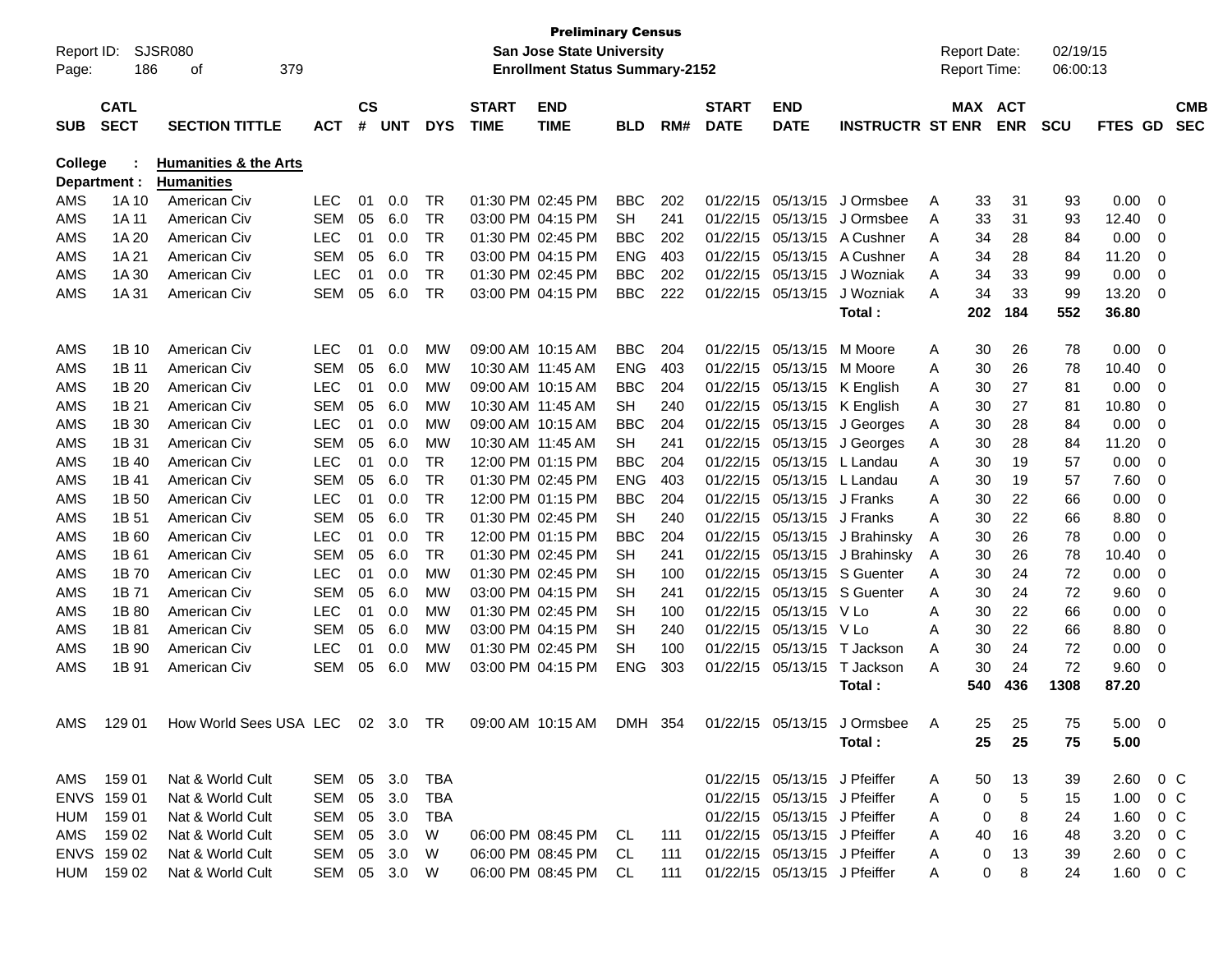| Report ID:<br>Page: | 187                                           | <b>SJSR080</b><br>379<br>оf                                                                   |                                                      |                      |                          |                                     |                                                             | <b>Preliminary Census</b><br><b>San Jose State University</b><br><b>Enrollment Status Summary-2152</b> |                                                      |                          |                                              |                                                              |                                            | <b>Report Date:</b><br>Report Time:   |                                | 02/19/15<br>06:00:13   |                                    |                                                                      |                          |
|---------------------|-----------------------------------------------|-----------------------------------------------------------------------------------------------|------------------------------------------------------|----------------------|--------------------------|-------------------------------------|-------------------------------------------------------------|--------------------------------------------------------------------------------------------------------|------------------------------------------------------|--------------------------|----------------------------------------------|--------------------------------------------------------------|--------------------------------------------|---------------------------------------|--------------------------------|------------------------|------------------------------------|----------------------------------------------------------------------|--------------------------|
| <b>SUB</b>          | <b>CATL</b><br><b>SECT</b>                    | <b>SECTION TITTLE</b>                                                                         | ACT                                                  | $\mathsf{cs}$<br>#   | <b>UNT</b>               | <b>DYS</b>                          | <b>START</b><br><b>TIME</b>                                 | <b>END</b><br><b>TIME</b>                                                                              | <b>BLD</b>                                           | RM#                      | <b>START</b><br><b>DATE</b>                  | <b>END</b><br><b>DATE</b>                                    | <b>INSTRUCTR ST ENR</b>                    | MAX ACT                               | <b>ENR</b>                     | <b>SCU</b>             | <b>FTES GD</b>                     |                                                                      | <b>CMB</b><br><b>SEC</b> |
|                     |                                               |                                                                                               |                                                      |                      |                          |                                     |                                                             |                                                                                                        |                                                      |                          |                                              |                                                              | Total:                                     | 90                                    | 63                             | 189                    | 12.60                              |                                                                      |                          |
| AMS<br><b>HUM</b>   | 169 01<br>169 01                              | Amer Dream<br>Amer Dream                                                                      | <b>SEM</b><br>SEM                                    | 05<br>05             | 3.0<br>3.0               | <b>TR</b><br><b>TR</b>              |                                                             | 09:00 AM 10:15 AM<br>09:00 AM 10:15 AM                                                                 | <b>SH</b><br><b>SH</b>                               | 242<br>242               | 01/22/15                                     | 05/13/15<br>01/22/15 05/13/15                                | D Williamson A<br>D Williamson A<br>Total: | 40<br>$\mathbf 0$<br>40               | 25<br>9<br>34                  | 75<br>27<br>102        | 5.00<br>1.80<br>6.80               | 0 <sup>o</sup><br>0 <sup>o</sup>                                     |                          |
| AMS<br><b>HUM</b>   | 179 01<br>179 01                              | Amer Pop Culture<br>Amer Pop Culture                                                          | <b>SEM</b><br>SEM                                    | 05<br>05             | 3.0<br>3.0               | <b>TR</b><br><b>TR</b>              | 10:30 AM 11:45 AM                                           | 10:30 AM 11:45 AM                                                                                      | <b>HGH</b><br>HGH                                    | 217<br>217               | 01/22/15<br>01/22/15                         | 05/13/15<br>05/13/15                                         | J Ormsbee<br>J Ormsbee<br>Total:           | 35<br>A<br>0<br>A<br>35               | 31<br>$\overline{c}$<br>33     | 93<br>6<br>99          | 6.20<br>0.40<br>6.60               | $0\,$ C<br>0 <sup>o</sup>                                            |                          |
| AMS                 | 180 01                                        | <b>Individual Studies</b>                                                                     | <b>SUP</b>                                           | 36                   | 3.0                      | TBA                                 |                                                             |                                                                                                        |                                                      |                          |                                              | 01/22/15 05/13/15                                            | S Guenter<br>Total:                        | Α<br>2<br>$\mathbf{2}$                | $\overline{c}$<br>$\mathbf{2}$ | 6<br>6                 | 0.45<br>0.45                       | - 1                                                                  |                          |
| CA<br>ENGL          | 17301<br>173 01<br>MUSC 173 01                | Cont World Arts<br>Cont World Arts<br>Cont World Arts                                         | <b>LEC</b><br><b>LEC</b><br><b>LEC</b>               | 01<br>01<br>01       | 3.0<br>3.0<br>3.0        | <b>TR</b><br><b>TR</b><br><b>TR</b> | 10:30 AM 11:45 AM<br>10:30 AM 11:45 AM<br>10:30 AM 11:45 AM |                                                                                                        | <b>DMH</b><br><b>DMH</b><br><b>DMH</b>               | 354<br>354<br>-354       | 01/22/15<br>01/22/15                         | 01/22/15 05/13/15 S Riley<br>05/13/15 S Riley<br>05/13/15    | S Riley                                    | 32<br>A<br>0<br>Α<br>0<br>A           | 22<br>5<br>$\mathbf{1}$        | 66<br>15<br>3          | 4.40<br>1.00<br>0.20               | $0\,$ C<br>$0\,$ C<br>0 <sup>o</sup>                                 |                          |
| TA<br>СA            | 173 01<br>17302<br>ENGL 173 02<br>MUSC 173 02 | Cont World Arts<br><b>Cont World Arts</b><br><b>Cont World Arts</b><br><b>Cont World Arts</b> | <b>LEC</b><br><b>LEC</b><br><b>LEC</b><br><b>LEC</b> | 01<br>01<br>01<br>01 | 3.0<br>3.0<br>3.0<br>3.0 | <b>TR</b><br><b>MW</b><br>MW<br>MW  | 10:30 AM 11:45 AM<br>10:30 AM 11:45 AM                      | 10:30 AM 11:45 AM<br>10:30 AM 11:45 AM                                                                 | <b>DMH</b><br><b>ENG</b><br><b>ENG</b><br><b>ENG</b> | 354<br>327<br>327<br>327 | 01/22/15<br>01/22/15<br>01/22/15<br>01/22/15 | 05/13/15<br>05/13/15<br>05/13/15 S Riley<br>05/13/15 S Riley | S Riley<br>S Riley                         | 0<br>A<br>30<br>Α<br>0<br>A<br>0<br>A | 3<br>21<br>4<br>3              | 9<br>63<br>12<br>9     | 0.60<br>4.20<br>0.80<br>0.60       | 0 <sup>o</sup><br>0 <sup>o</sup><br>0 <sup>o</sup><br>0 <sup>o</sup> |                          |
| TA                  | 17302                                         | Cont World Arts                                                                               | <b>LEC</b>                                           | 01                   | 3.0                      | MW                                  | 10:30 AM 11:45 AM                                           |                                                                                                        | <b>ENG</b>                                           | 327                      |                                              | 01/22/15 05/13/15 S Riley                                    | Total:                                     | 0<br>A<br>62                          | $\mathbf 0$<br>59              | $\mathbf 0$<br>177     | 0.00<br>11.80                      | $0\,C$                                                               |                          |
| CA                  | 176 01                                        | Creativ Leadership                                                                            | SEM                                                  | 05                   | 3.0                      | $\top$                              |                                                             | 01:30 PM 04:15 PM                                                                                      | <b>CL</b>                                            | 303                      |                                              | 01/22/15 05/13/15                                            | W McCraw<br>Total:                         | 25<br>A<br>25                         | 16<br>16                       | 48<br>48               | $3.20 \ 0$<br>3.20                 |                                                                      |                          |
| CA<br>CA            | 17701<br>17702                                | Arts for teaching<br>Arts for teaching                                                        | <b>LEC</b><br><b>LEC</b>                             | 02<br>02             | 3.0<br>3.0               | TR<br>F.                            |                                                             | 09:00 AM 10:15 AM<br>01:00 PM 03:45 PM                                                                 | <b>SH</b><br>ART                                     | 240<br>203               | 01/22/15                                     | 05/13/15<br>01/22/15 05/13/15                                | S Verducci - A<br>K Kratochvil A<br>Total: | 30<br>30<br>60                        | 30<br>29<br>59                 | 90<br>87<br>177        | 6.00<br>5.80<br>11.80              | $\overline{\mathbf{0}}$<br>$\overline{\phantom{0}}$                  |                          |
| CA                  | 178 01                                        | Senior Seminar                                                                                | SEM 05 3.0 R                                         |                      |                          |                                     |                                                             | 01:30 PM 04:15 PM CL                                                                                   |                                                      | 303                      |                                              | 01/22/15 05/13/15 S Riley                                    | Total:                                     | 20<br>A<br>20                         | 15<br>15                       | 45<br>45               | $3.00 \t 0$<br>3.00                |                                                                      |                          |
| CA<br>CA            | 180 01<br>180 02                              | <b>Individual Studies</b><br><b>Individual Studies</b>                                        | <b>SUP</b><br><b>SUP</b>                             |                      | 36 1.0<br>36 2.0         | <b>TBA</b><br><b>TBA</b>            |                                                             |                                                                                                        |                                                      |                          |                                              | 01/22/15 05/13/15 S Riley<br>01/22/15 05/13/15 S Riley       |                                            | A<br>3<br>3<br>A                      | 0                              | 1<br>0                 | $0.07$ 0<br>$0.00 \t 0$            |                                                                      |                          |
| CA<br>CA            | 180 03<br>180 04                              | <b>Individual Studies</b><br><b>Individual Studies</b>                                        | <b>SUP</b><br><b>SUP</b>                             |                      | 36 3.0<br>36 4.0         | <b>TBA</b><br>TBA                   |                                                             |                                                                                                        |                                                      |                          |                                              | 01/22/15 05/13/15 S Riley<br>01/22/15 05/13/15 S Riley       | Total:                                     | 3<br>A<br>3<br>A<br>12                | 0<br>0<br>1                    | 0<br>0<br>$\mathbf{1}$ | $0.00 \t 0$<br>$0.00 \t 0$<br>0.07 |                                                                      |                          |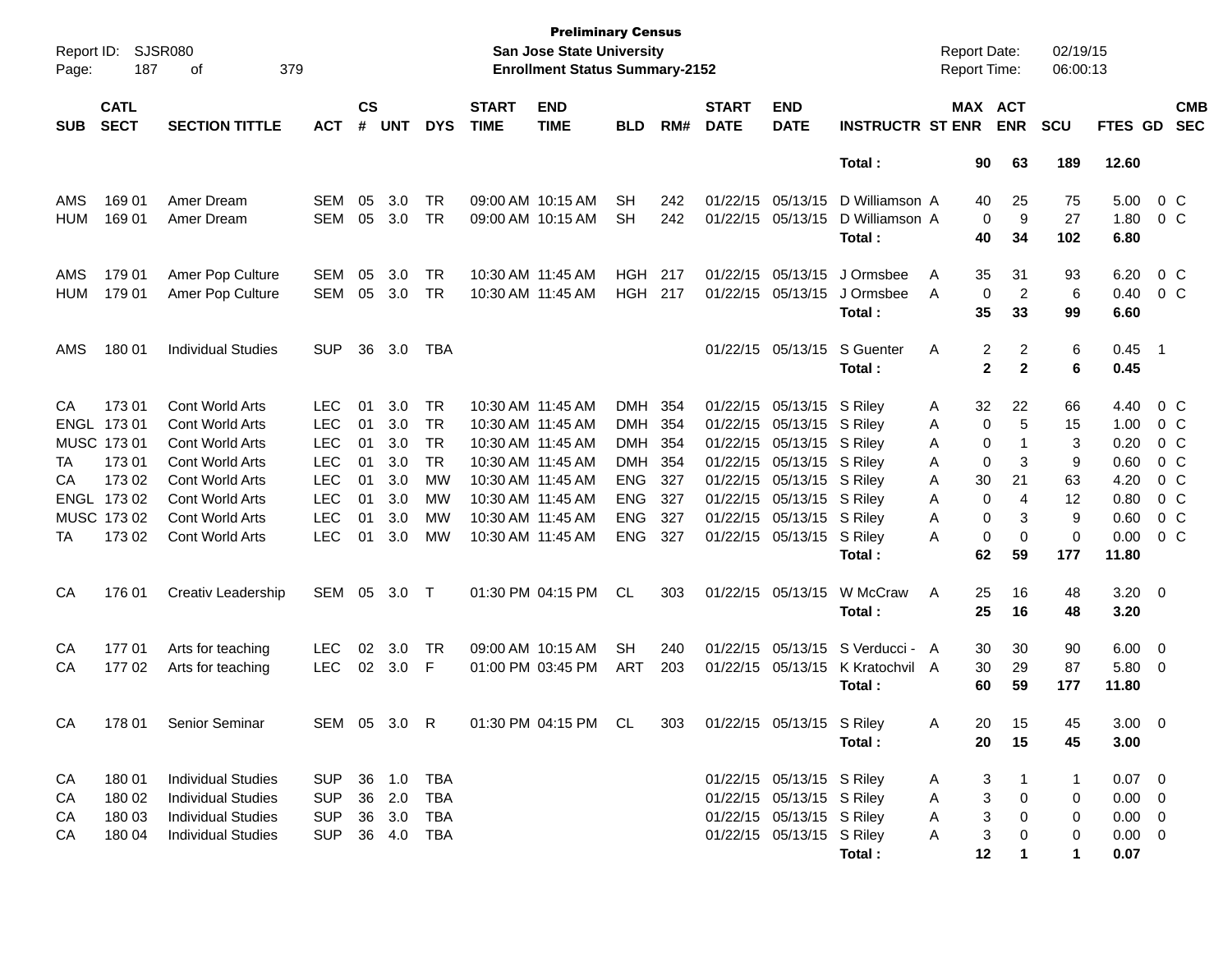| Report ID: |                            | <b>SJSR080</b>           |            |                    |            |            |                             | <b>Preliminary Census</b><br><b>San Jose State University</b> |            |      |                             |                             |                               |   | <b>Report Date:</b> |            | 02/19/15    |                |                          |                          |
|------------|----------------------------|--------------------------|------------|--------------------|------------|------------|-----------------------------|---------------------------------------------------------------|------------|------|-----------------------------|-----------------------------|-------------------------------|---|---------------------|------------|-------------|----------------|--------------------------|--------------------------|
| Page:      | 188                        | 379<br>of                |            |                    |            |            |                             | <b>Enrollment Status Summary-2152</b>                         |            |      |                             |                             |                               |   | Report Time:        |            | 06:00:13    |                |                          |                          |
| <b>SUB</b> | <b>CATL</b><br><b>SECT</b> | <b>SECTION TITTLE</b>    | <b>ACT</b> | $\mathsf{cs}$<br># | <b>UNT</b> | <b>DYS</b> | <b>START</b><br><b>TIME</b> | <b>END</b><br><b>TIME</b>                                     | <b>BLD</b> | RM#  | <b>START</b><br><b>DATE</b> | <b>END</b><br><b>DATE</b>   | <b>INSTRUCTR ST ENR</b>       |   | <b>MAX ACT</b>      | <b>ENR</b> | <b>SCU</b>  | <b>FTES GD</b> |                          | <b>CMB</b><br><b>SEC</b> |
| CA         | 190 01                     | <b>Field Work-Intern</b> | <b>SUP</b> | 36                 | 1.0        | <b>TBA</b> |                             |                                                               |            |      | 01/22/15                    | 05/13/15                    | S Riley                       | Α | 3                   | -1         | $\mathbf 1$ | 0.07           | - 0                      |                          |
| CA         | 190 02                     | <b>Field Work-Intern</b> | <b>SUP</b> | 36                 | 2.0        | <b>TBA</b> |                             |                                                               |            |      | 01/22/15                    | 05/13/15                    | S Riley                       | A | 3                   | 0          | 0           | 0.00           | $\overline{0}$           |                          |
| CA         | 190 03                     | Field Work-Intern        | <b>SUP</b> | 36                 | 3.0        | <b>TBA</b> |                             |                                                               |            |      | 01/22/15                    | 05/13/15                    | S Riley                       | A | 5                   | 0          | 0           | 0.00           | 0                        |                          |
|            |                            |                          |            |                    |            |            |                             |                                                               |            |      |                             |                             | Total:                        |   | 11                  | 1          | 1           | 0.07           |                          |                          |
| HUM        | 1A 10                      | Hum Honors 1A            | <b>LEC</b> | 01                 | 0.0        | <b>MW</b>  |                             | 10:30 AM 11:45 AM                                             | <b>BBC</b> | 004  | 01/22/15                    | 05/13/15                    | B Grindstaff A                |   | 30                  | 17         | 51          | 0.00           | - 0                      |                          |
| <b>HUM</b> | 1A 11                      | Hum Honors 1A            | <b>SEM</b> | 05                 | 6.0        | МW         |                             | 12:00 PM 01:15 PM                                             | <b>CCB</b> | 101  | 01/22/15                    | 05/13/15                    | <b>B</b> Grindstaff A         |   | 30                  | 23         | 69          | 9.20           | 0                        |                          |
| <b>HUM</b> | 1A 20                      | Hum Honors 1A            | <b>LEC</b> | 01                 | 0.0        | МW         |                             | 10:30 AM 11:45 AM                                             | <b>BBC</b> | 004  | 01/22/15                    | 05/13/15                    | C RostankowsA                 |   | 30                  | 17         | 51          | 0.00           | $\overline{0}$           |                          |
| <b>HUM</b> | 1A 21                      | Hum Honors 1A            | <b>SEM</b> | 05                 | 6.0        | MW         |                             | 12:00 PM 01:15 PM                                             | <b>BBC</b> | 126  | 01/22/15                    | 05/13/15                    | C RostankowsA                 |   | 30                  | 23         | 69          | 9.20           | $\overline{0}$           |                          |
| <b>HUM</b> | 1A 30                      | Hum Honors 1A            | <b>LEC</b> |                    | 0.0        |            |                             |                                                               |            |      |                             |                             |                               | X | 0                   | 0          | 0           | 0.00           | $\overline{0}$           |                          |
| <b>HUM</b> | 1A 31                      | Hum Honors 1A            | <b>SEM</b> |                    | 6.0        |            |                             |                                                               |            |      |                             |                             |                               | X | 0                   | 0          | 0           | 0.00           | 0                        |                          |
| <b>HUM</b> | 1A 32                      | Hum Honors 1A            | <b>LEC</b> | 01                 | 0.0        | MW         |                             | 10:30 AM 11:45 AM                                             | <b>BBC</b> | 004  | 01/22/15 05/13/15           |                             | L Trost                       | А | 20                  | 12         | 36          | 0.00           | 0                        |                          |
|            |                            |                          |            |                    |            |            |                             |                                                               |            |      |                             |                             | Total:                        |   | 140                 | 92         | 276         | 18.40          |                          |                          |
| HUM        | 1B 10                      | Hum Honors 1B            | <b>LEC</b> | 01                 | 0.0        | <b>TR</b>  |                             | 09:00 AM 10:15 AM                                             | WSQ 109    |      | 01/22/15                    | 05/13/15                    | A Fleck                       | Α | 30                  | 28         | 84          | 0.00           | - 0                      |                          |
| <b>HUM</b> | 1B 11                      | Hum Honors 1B            | <b>SEM</b> | 05                 | 6.0        | <b>TR</b>  |                             | 10:30 AM 11:45 AM                                             | <b>SH</b>  | 241  | 01/22/15                    | 05/13/15                    | A Fleck                       | A | 30                  | 28         | 84          | 11.20          | 0                        |                          |
| <b>HUM</b> | 1B 20                      | Hum Honors 1B            | <b>LEC</b> | 01                 | 0.0        | <b>TR</b>  |                             | 09:00 AM 10:30 AM                                             | WSQ        | 109  | 01/22/15                    | 05/13/15                    | G Smay                        | Α | 30                  | 30         | 90          | 0.00           | 0                        |                          |
| <b>HUM</b> | 1B 21                      | Hum Honors 1B            | <b>SEM</b> | 05                 | 6.0        | <b>TR</b>  |                             | 10:30 AM 11:40 AM                                             | <b>SH</b>  | 240  | 01/22/15                    | 05/13/15                    | G Smay                        | A | 30                  | 30         | 90          | 12.00          | $\overline{0}$           |                          |
| <b>HUM</b> | 1B 30                      | Hum Honors 1B            | <b>LEC</b> | 01                 | 0.0        | <b>TR</b>  |                             | 09:00 AM 10:15 AM                                             | WSQ        | 109  | 01/22/15                    | 05/13/15                    | S Scaff                       | Α | 30                  | 26         | 78          | 0.00           | $\overline{0}$           |                          |
| <b>HUM</b> | 1B 31                      | Hum Honors 1B            | <b>SEM</b> | 05                 | 6.0        | <b>TR</b>  |                             | 10:30 AM 11:45 AM                                             | <b>DMH</b> | 226B | 01/22/15                    | 05/13/15                    | S Scaff                       | Α | 30                  | 26         | 78          | 10.40          | $\overline{0}$           |                          |
| <b>HUM</b> | 1B 40                      | Hum Honors 1B            | <b>LEC</b> | 01                 | 0.0        | <b>TR</b>  |                             | 09:00 AM 10:15 AM                                             | WSQ        | 109  | 01/22/15                    | 05/13/15                    | L Trost                       | A | 30                  | 25         | 75          | 0.00           | 0                        |                          |
| <b>HUM</b> | 1B 41                      | Hum Honors 1B            | <b>SEM</b> | 05                 | 6.0        | <b>TR</b>  |                             | 10:30 AM 11:45 AM                                             | <b>ENG</b> | 403  | 01/22/15                    | 05/13/15                    | L Trost                       | А | 30                  | 25         | 75          | 10.00          | 0                        |                          |
|            |                            |                          |            |                    |            |            |                             |                                                               |            |      |                             |                             | Total:                        |   | 240                 | 218        | 654         | 43.60          |                          |                          |
| HUM        | 2A 10                      | Hum Honors 2A            | <b>LEC</b> | 01                 | 0.0        | MW         |                             | 10:30 AM 11:45 AM                                             | <b>BBC</b> | 222  | 01/22/15                    | 05/13/15                    | J Lindahl                     | A | 20                  | 20         | 60          | 0.00           | - 0                      |                          |
| <b>HUM</b> | 2A 11                      | Hum Honors 2A            | <b>SEM</b> | 05                 | 6.0        | МW         |                             | 12:00 PM 01:15 PM                                             | <b>SH</b>  | 241  | 01/22/15                    | 05/13/15                    | J Lindahl                     | A | 30                  | 25         | 75          | 10.00          | 0                        |                          |
| <b>HUM</b> | 2A 20                      | Hum Honors 2A            | <b>LEC</b> | 01                 | 0.0        | МW         |                             | 10:30 AM 11:45 AM                                             | <b>BBC</b> | 222  | 01/22/15                    | 05/13/15                    | J Movassat                    | A | 20                  | 17         | 51          | 0.00           | $\overline{0}$           |                          |
| <b>HUM</b> | 2A 21                      | Hum Honors 2A            | <b>SEM</b> | 05                 | 6.0        | МW         |                             | 12:00 PM 01:15 PM                                             | <b>SH</b>  | 240  | 01/22/15                    | 05/13/15                    | J Movassat                    | A | 30                  | 21         | 63          | 8.40           | $\mathbf 0$              |                          |
| <b>HUM</b> | 2A 30                      | Hum Honors 2A            | <b>LEC</b> | 01                 | 0.0        | МW         |                             | 10:30 AM 11:45 AM                                             | <b>BBC</b> | 222  | 01/22/15                    | 05/13/15                    | S Scaff                       | А | 20                  | 9          | 27          | 0.00           | 0                        |                          |
|            |                            |                          |            |                    |            |            |                             |                                                               |            |      |                             |                             | Total:                        |   | 120                 | 92         | 276         | 18.40          |                          |                          |
| HUM        | 2B 10                      | Hum Honors 2B            | <b>LEC</b> | 01                 | 0.0        | <b>TR</b>  |                             | 10:30 AM 11:45 AM                                             | WSQ 109    |      |                             | 01/22/15 05/13/15 J Lindahl |                               | A | 30                  | 30         | 90          | 0.00           | $\overline{\phantom{0}}$ |                          |
| HUM        | 2B 11                      | Hum Honors 2B            | <b>SEM</b> | 05                 | 6.0        | TR         |                             | 12:00 PM 01:15 PM                                             | DMH 162    |      |                             | 01/22/15 05/13/15 J Lindahl |                               | A | 30                  | 30         | 90          | 12.00          | $\overline{\mathbf{0}}$  |                          |
| HUM        | 2B 20                      | Hum Honors 2B            | <b>LEC</b> | 01                 | 0.0        | TR         |                             | 10:30 AM 11:45 AM                                             | WSQ 109    |      |                             | 01/22/15 05/13/15 M Olcott  |                               | A | 31                  | 31         | 93          | 0.00           | $\overline{\mathbf{0}}$  |                          |
| HUM        | 2B 21                      | Hum Honors 2B            | <b>SEM</b> | 05                 | 6.0        | <b>TR</b>  |                             | 12:00 PM 01:15 PM                                             | CL         | 218  |                             | 01/22/15 05/13/15 M Olcott  |                               | A | 31                  | 31         | 93          | 12.40          | $\overline{\phantom{0}}$ |                          |
| HUM        | 2B 30                      | Hum Honors 2B            | <b>LEC</b> | 01                 | 0.0        | TR         |                             | 10:30 AM 11:45 AM                                             | WSQ 109    |      |                             | 01/22/15 05/13/15 K Peter   |                               | Α | 30                  | 30         | 90          | 0.00           | $\overline{\mathbf{0}}$  |                          |
| <b>HUM</b> | 2B 31                      | Hum Honors 2B            | <b>SEM</b> | 05                 | 6.0        | <b>TR</b>  |                             | 12:00 PM 01:15 PM                                             | <b>SH</b>  | 240  |                             | 01/22/15 05/13/15 K Peter   |                               | Α | 30                  | 30         | 90          | 12.00 0        |                          |                          |
| <b>HUM</b> | 2B 40                      | Hum Honors 2B            | <b>LEC</b> | 01                 | 0.0        | <b>TR</b>  |                             | 10:30 AM 11:45 AM                                             | WSQ 109    |      |                             |                             | 01/22/15 05/13/15 H Hohmann   | A | 30                  | 24         | 72          | $0.00 \t 0$    |                          |                          |
| <b>HUM</b> | 2B 41                      | Hum Honors 2B            | SEM 05 6.0 |                    |            | <b>TR</b>  |                             | 12:00 PM 01:15 PM                                             | <b>SH</b>  | 241  |                             |                             | 01/22/15 05/13/15 H Hohmann A |   | 30                  | 24         | 72          | 9.60 0         |                          |                          |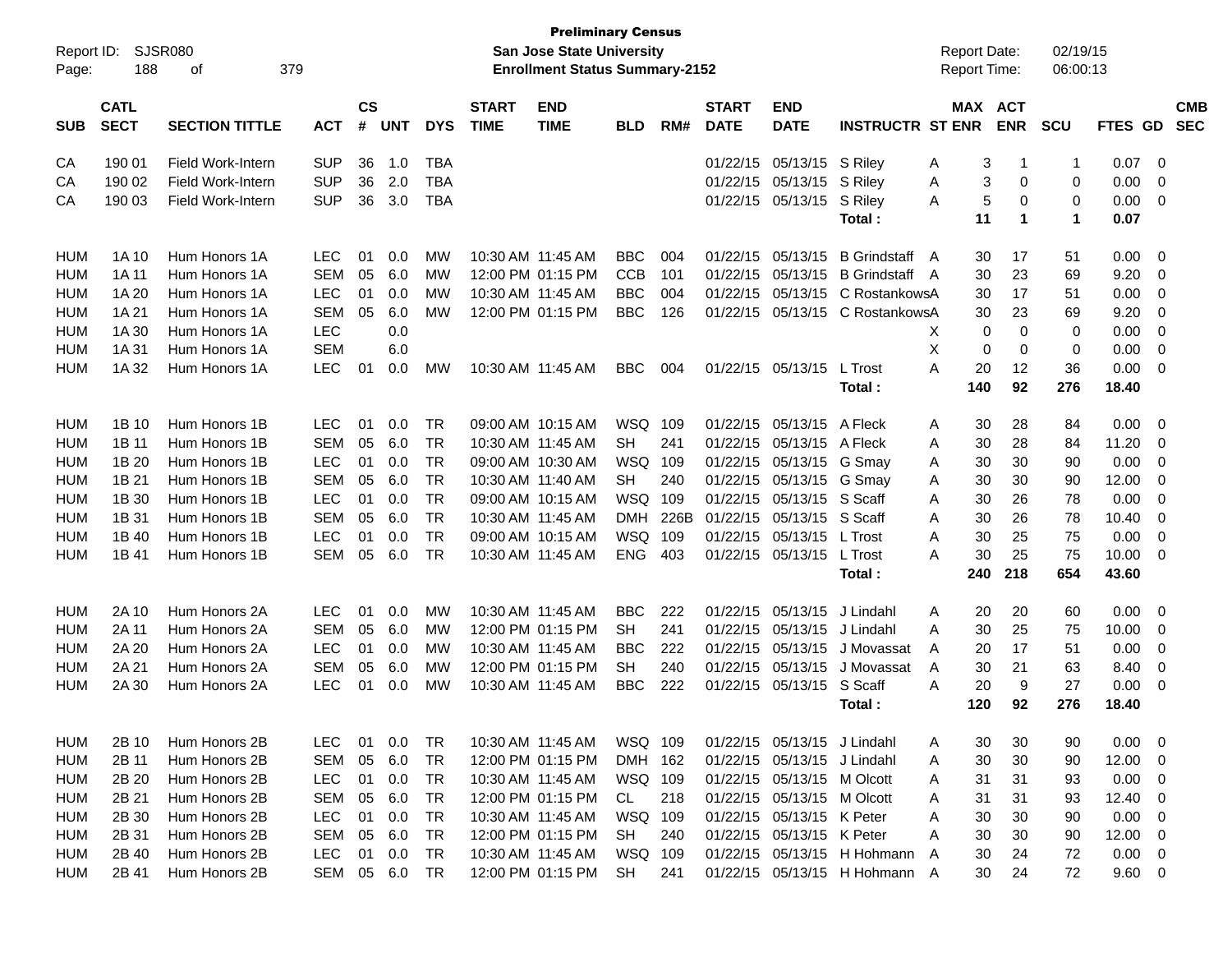| Report ID:<br>Page: | 189                        | <b>SJSR080</b><br>379<br>οf |              |                    |            |            |                             | <b>Preliminary Census</b><br>San Jose State University<br><b>Enrollment Status Summary-2152</b> |            |      |                             |                           |                                           |   | <b>Report Date:</b><br>Report Time: |                | 02/19/15<br>06:00:13 |                  |                          |                          |
|---------------------|----------------------------|-----------------------------|--------------|--------------------|------------|------------|-----------------------------|-------------------------------------------------------------------------------------------------|------------|------|-----------------------------|---------------------------|-------------------------------------------|---|-------------------------------------|----------------|----------------------|------------------|--------------------------|--------------------------|
| <b>SUB</b>          | <b>CATL</b><br><b>SECT</b> | <b>SECTION TITTLE</b>       | <b>ACT</b>   | $\mathsf{cs}$<br># | <b>UNT</b> | <b>DYS</b> | <b>START</b><br><b>TIME</b> | <b>END</b><br><b>TIME</b>                                                                       | <b>BLD</b> | RM#  | <b>START</b><br><b>DATE</b> | <b>END</b><br><b>DATE</b> | <b>INSTRUCTR ST ENR</b>                   |   | MAX ACT                             | <b>ENR</b>     | <b>SCU</b>           | FTES GD          |                          | <b>CMB</b><br><b>SEC</b> |
|                     |                            |                             |              |                    |            |            |                             |                                                                                                 |            |      |                             |                           | Total:                                    |   | 242                                 | 230            | 690                  | 46.00            |                          |                          |
| <b>HUM</b>          | 85 01                      | Intro Liberal Ed            | <b>LEC</b>   | 03                 | 1.0        | М          |                             | 09:00 AM 09:50 AM                                                                               | <b>SH</b>  | 241  |                             | 01/22/15 05/13/15         | <b>B</b> Walters                          | A | 25                                  | 14             | 14                   | 0.93             | 0                        |                          |
| <b>HUM</b>          | 85 02                      | Intro Liberal Ed            | <b>LEC</b>   | 03                 | 1.0        | W          |                             | 09:00 AM 09:50 AM                                                                               | <b>SH</b>  | 241  |                             | 01/22/15 05/13/15         | <b>B</b> Walters                          | Α | 25                                  | 20             | 20                   | 1.33             | 0                        |                          |
|                     |                            |                             |              |                    |            |            |                             |                                                                                                 |            |      |                             |                           | Total:                                    |   | 50                                  | 34             | 34                   | 2.27             |                          |                          |
| HUM                 |                            | 100W 01 Writing Humanities  | <b>SEM</b>   | 04                 | 3.0        | MW         |                             | 01:30 PM 02:45 PM                                                                               | <b>SH</b>  | 240  |                             | 01/22/15 05/13/15         | J Georges                                 | A | 25                                  | 23             | 69                   | 4.60             | $0\,$ C                  |                          |
| AMS                 |                            | 100W 01 Writing Humanities  | <b>SEM</b>   | 04                 | 3.0        | МW         |                             | 01:30 PM 02:45 PM                                                                               | SН         | 240  |                             | 01/22/15 05/13/15         | J Georges                                 | A | 0                                   | -1             | 3                    | 0.20             | $0\,$ C                  |                          |
| <b>RELS</b>         |                            | 100W 01 Writing Humanities  | <b>SEM</b>   | 04                 | 3.0        | MW         |                             | 01:30 PM 02:45 PM                                                                               | <b>SH</b>  | 240  |                             | 01/22/15 05/13/15         | J Georges                                 | A | 0                                   | -1             | 3                    | 0.20             | $0\,$ C                  |                          |
| <b>HUM</b>          |                            | 100W 02 Writing Humanities  | <b>SEM</b>   | 04                 | 3.0        | TR         |                             | 09:00 AM 10:15 AM                                                                               | DMH.       | 347  |                             | 01/22/15 05/13/15         | <b>B</b> Walters                          | Α | 25                                  | 23             | 69                   | 4.60             | $0\,$ C                  |                          |
| AMS                 |                            | 100W 02 Writing Humanities  | <b>SEM</b>   | 04                 | 3.0        | TR         |                             | 09:00 AM 10:15 AM                                                                               | DMH        | 347  |                             | 01/22/15 05/13/15         | <b>B</b> Walters                          | A | 0                                   | 2              | 6                    | 0.40             | $0\,$ C                  |                          |
| <b>RELS</b>         |                            | 100W 02 Writing Humanities  | <b>SEM</b>   | 04                 | 3.0        | TR         |                             | 09:00 AM 10:15 AM                                                                               | DMH        | 347  |                             | 01/22/15 05/13/15         | <b>B</b> Walters                          | A | 0                                   | $\overline{2}$ | 6                    | 0.40             | $0\,$ C                  |                          |
|                     |                            |                             |              |                    |            |            |                             |                                                                                                 |            |      |                             |                           | Total:                                    |   | 50                                  | 52             | 156                  | 10.40            |                          |                          |
| <b>HUM</b>          | 114 01                     | Legacy of Asia              | LEC          | 03                 | 3.0        | MW         |                             | 09:00 AM 10:15 AM                                                                               | DMH        | 226B |                             | 01/22/15 05/13/15         | C Phan                                    | Α | 40                                  | 16             | 48                   | 3.20             | $0\,$ C                  |                          |
|                     | ANTH 114 01                | Legacy of Asia              | <b>LEC</b>   | 03                 | 3.0        | MW         |                             | 09:00 AM 10:15 AM                                                                               | DMH        | 226B |                             | 01/22/15 05/13/15         | C Phan                                    | Α | 0                                   | 13             | 39                   | 2.60             | $0\,$ C                  |                          |
| <b>RELS</b>         | 114 01                     | Legacy of Asia              | <b>LEC</b>   | 03                 | 3.0        | <b>MW</b>  |                             | 09:00 AM 10:15 AM                                                                               | DMH        | 226B |                             | 01/22/15 05/13/15         | C Phan                                    | Α | 0                                   | 4              | 12                   | 0.80             | $0\,$ C                  |                          |
| ASIA                | 114 01                     | Legacy of Asia              | <b>LEC</b>   | 03                 | 3.0        | <b>MW</b>  |                             | 09:00 AM 10:15 AM                                                                               | DMH        | 226B |                             | 01/22/15 05/13/15         | C Phan                                    | Α | 0                                   | 7              | 21                   | 1.40             | $0\,$ C                  |                          |
| <b>HUM</b>          | 114 02                     | Legacy of Asia              | <b>LEC</b>   | 03                 | 3.0        | <b>MW</b>  |                             | 01:30 PM 02:45 PM                                                                               | DMH        | 226B |                             | 01/22/15 05/13/15         | C Phan                                    | Α | 42                                  | 19             | 57                   | 3.80             | $0\,$ C                  |                          |
|                     | ANTH 114 02                | Legacy of Asia              | <b>LEC</b>   | 03                 | 3.0        | <b>MW</b>  |                             | 01:30 PM 02:45 PM                                                                               | DMH        | 226B |                             | 01/22/15 05/13/15         | C Phan                                    | Α | 0                                   | 12             | 36                   | 2.40             | $0\,$ C                  |                          |
| <b>RELS</b>         | 114 02                     | Legacy of Asia              | <b>LEC</b>   | 03                 | 3.0        | MW         |                             | 01:30 PM 02:45 PM                                                                               | DMH        | 226B |                             | 01/22/15 05/13/15         | C Phan                                    | A | 0                                   | 4              | 12                   | 0.80             | $0\,$ C                  |                          |
| ASIA                | 114 02                     | Legacy of Asia              | <b>LEC</b>   | 03                 | 3.0        | MW         |                             | 01:30 PM 02:45 PM                                                                               | DMH        | 226B |                             | 01/22/15 05/13/15         | C Phan                                    | A | 0                                   | 7              | 21                   | 1.40             | $0\,$ C                  |                          |
|                     |                            |                             |              |                    |            |            |                             |                                                                                                 |            |      |                             |                           | Total:                                    |   | 82                                  | 82             | 246                  | 16.40            |                          |                          |
| HUM                 | 119B 01                    | <b>Mddle Ages Studies</b>   | <b>SEM</b>   |                    | 3.0        |            |                             |                                                                                                 |            |      |                             |                           |                                           | х | 0                                   | 0              | 0                    | 0.00             | $\overline{\mathbf{0}}$  |                          |
|                     |                            |                             |              |                    |            |            |                             |                                                                                                 |            |      |                             |                           | Total:                                    |   | 0                                   | 0              | 0                    | 0.00             |                          |                          |
| HUM                 |                            | 120B 01 Enlght Rmntic Eras  | SEM          | 05                 | 3.0        | МW         |                             | 09:00 AM 10:15 AM                                                                               | <b>ENG</b> | 401  |                             | 01/22/15 05/13/15         | S Scaff                                   | Α | 25                                  | 16             | 48                   | 3.20             | $\overline{\phantom{0}}$ |                          |
|                     |                            |                             |              |                    |            |            |                             |                                                                                                 |            |      |                             |                           | Total:                                    |   | 25                                  | 16             | 48                   | 3.20             |                          |                          |
|                     |                            |                             |              |                    |            |            |                             |                                                                                                 |            |      |                             |                           |                                           |   |                                     |                |                      |                  |                          |                          |
|                     | HUM 128 01                 | <b>Twentieth Century</b>    | LEC          |                    | 02 3.0     | M          |                             | 06:00 PM 08:45 PM                                                                               | <b>DMH</b> | 226B | 01/22/15 05/13/15           |                           | Stenmark A                                |   | 35.                                 | 32             | 96                   | $6.45$ 1         |                          |                          |
|                     |                            |                             |              |                    |            |            |                             |                                                                                                 |            |      |                             |                           | Total:                                    |   | 35                                  | 32             | 96                   | 6.45             |                          |                          |
| HUM                 | 160 01                     | <b>Special Topics</b>       | SEM 05 3.0 T |                    |            |            |                             | 06:00 PM 08:45 PM                                                                               |            |      |                             |                           | DMH 226B 01/22/15 05/13/15 S Verducci - A |   | 25                                  | 25             | 75                   | $5.00 \t 0 \t C$ |                          |                          |
| AMS                 | 160 01                     | <b>Special Topics</b>       | SEM 05 3.0 T |                    |            |            |                             | 06:00 PM 08:45 PM                                                                               |            |      |                             |                           | DMH 226B 01/22/15 05/13/15 S Verducci - A |   | $\mathbf 0$                         | $\mathbf 0$    | 0                    | $0.00 \t 0 C$    |                          |                          |
|                     |                            |                             |              |                    |            |            |                             |                                                                                                 |            |      |                             |                           | Total:                                    |   | 25                                  | 25             | 75                   | 5.00             |                          |                          |
|                     |                            |                             |              |                    |            |            |                             |                                                                                                 |            |      |                             |                           |                                           |   |                                     |                |                      |                  |                          |                          |
| HUM                 |                            | 177B 01 Advanced Honors     | LEC          |                    | 3.0        |            |                             |                                                                                                 |            |      |                             |                           |                                           | X | 0                                   | 0              | 0                    | $0.00 \quad 0$   |                          |                          |
| HUM                 |                            | 177B 02 Advanced Honors     | <b>SEM</b>   |                    | 0.0        |            |                             |                                                                                                 |            |      |                             |                           |                                           | X | 0                                   | 0              | 0                    | $0.00 \t 0$      |                          |                          |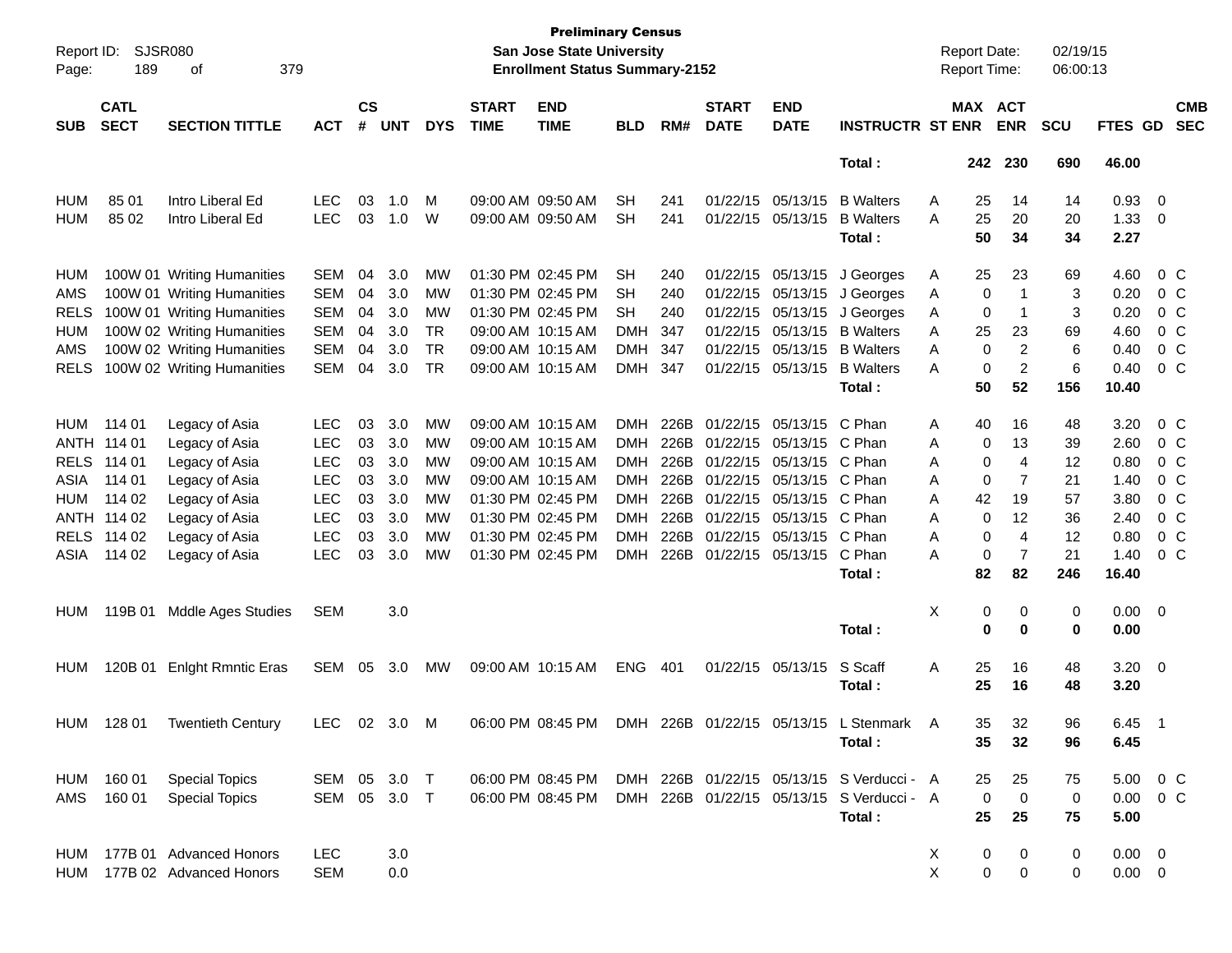| Report ID:<br>Page: | 190                        | <b>SJSR080</b><br>379<br>οf |            |                    |            |            |                             | <b>Preliminary Census</b><br><b>San Jose State University</b><br><b>Enrollment Status Summary-2152</b> |            |      |                             |                           |                                      | <b>Report Date:</b><br><b>Report Time:</b> |             |                           | 02/19/15<br>06:00:13 |               |                |                          |
|---------------------|----------------------------|-----------------------------|------------|--------------------|------------|------------|-----------------------------|--------------------------------------------------------------------------------------------------------|------------|------|-----------------------------|---------------------------|--------------------------------------|--------------------------------------------|-------------|---------------------------|----------------------|---------------|----------------|--------------------------|
| <b>SUB</b>          | <b>CATL</b><br><b>SECT</b> | <b>SECTION TITTLE</b>       | <b>ACT</b> | $\mathsf{cs}$<br># | <b>UNT</b> | <b>DYS</b> | <b>START</b><br><b>TIME</b> | <b>END</b><br><b>TIME</b>                                                                              | <b>BLD</b> | RM#  | <b>START</b><br><b>DATE</b> | <b>END</b><br><b>DATE</b> | <b>INSTRUCTR ST ENR</b>              |                                            |             | MAX ACT<br><b>ENR</b>     | <b>SCU</b>           | FTES GD       |                | <b>CMB</b><br><b>SEC</b> |
| HUM                 |                            | 177B 03 Advanced Honors     | <b>SEM</b> |                    | 0.0        |            |                             |                                                                                                        |            |      |                             |                           |                                      | Χ                                          | 0           | 0                         | 0                    | 0.00          | - 0            |                          |
| HUM                 |                            | 177B 10 Advanced Honors     | <b>LEC</b> | 01                 | 3.0        | Т          |                             | 01:30 PM 02:45 PM                                                                                      | <b>BBC</b> | 222  | 01/22/15                    | 05/13/15                  | C RostankowsA                        |                                            | 20          | 16                        | 24                   | 3.20          | 0              |                          |
| HUM                 |                            | 177B 11 Advanced Honors     | <b>SEM</b> | 05                 | 0.0        | R          |                             | 01:30 PM 02:45 PM                                                                                      | <b>CL</b>  | 306  | 01/22/15                    | 05/13/15                  | C RostankowsA                        |                                            | 20          | 16                        | 24                   | 0.00          | $\overline{0}$ |                          |
| HUM                 |                            | 177B 20 Advanced Honors     | <b>LEC</b> | 01                 | 3.0        | T          |                             | 01:30 PM 02:45 PM                                                                                      | <b>BBC</b> | 222  | 01/22/15                    | 05/13/15                  | L Quill                              | A                                          | 20          | 12                        | 18                   | 2.40          | $\overline{0}$ |                          |
| HUM                 |                            | 177B 21 Advanced Honors     | <b>SEM</b> | 05                 | 0.0        | R          |                             | 01:30 PM 02:45 PM                                                                                      | <b>BBC</b> | 222  | 01/22/15                    | 05/13/15                  | L Quill                              | A                                          | 20          | 12                        | 18                   | 0.00          | 0              |                          |
|                     |                            |                             |            |                    |            |            |                             |                                                                                                        |            |      |                             |                           | Total:                               |                                            | 80          | 56                        | 84                   | 5.60          |                |                          |
| <b>HUM</b>          | 180 01                     | <b>Indiv Studies</b>        | <b>SUP</b> | 36                 | 3.0        | <b>TBA</b> |                             |                                                                                                        |            |      | 01/22/15                    | 05/13/15                  | C RostankowsA                        |                                            | 3           | 0                         | 0                    | 0.00          | 0              |                          |
| HUM                 | 180 03                     | <b>Indiv Studies</b>        | <b>SUP</b> | 36                 | 3.0        | <b>TBA</b> |                             |                                                                                                        |            |      | 01/22/15                    | 05/13/15                  | M Olcott                             | A                                          | 3           | 0                         | 0                    | 0.00          | $\overline{0}$ |                          |
| <b>HUM</b>          | 180 04                     | <b>Indiv Studies</b>        | <b>SUP</b> | 36                 | 1.0        | <b>TBA</b> |                             |                                                                                                        |            |      | 01/22/15                    | 05/13/15                  | S Verducci -                         | A                                          | 2           | 2                         | $\overline{c}$       | 0.13          | $\overline{0}$ |                          |
|                     |                            |                             |            |                    |            |            |                             |                                                                                                        |            |      |                             |                           | Total:                               |                                            | 8           | $\mathbf{2}$              | $\mathbf{2}$         | 0.13          |                |                          |
| HUM                 | 185 01                     | Fld Exp Sem                 | <b>LEC</b> | 02                 | 3.0        | Т          |                             | 03:00 PM 04:30 PM                                                                                      | <b>BBC</b> | 130  | 01/22/15                    | 05/13/15                  | S Verducci - A                       |                                            | 30          | 29                        | 58                   | 5.80          | 0              |                          |
| HUM                 | 185 02                     | Fld Exp Sem                 | LAB        | 15                 | 0.0        | <b>TBA</b> |                             |                                                                                                        |            |      | 01/22/15                    | 05/13/15                  | S Verducci - A                       |                                            | 30          | 29                        | 29                   | 0.00          | 0              |                          |
|                     |                            |                             |            |                    |            |            |                             |                                                                                                        |            |      |                             |                           | Total:                               |                                            | 60          | 58                        | 87                   | 5.80          |                |                          |
| HUM                 | 190 01                     | Sr Sem in Hum               | <b>SEM</b> | 05                 | 3.0        | R          |                             | 06:00 PM 08:45 PM                                                                                      | <b>DMH</b> | -354 | 01/22/15                    | 05/13/15                  | S Guenter                            | Α                                          | 28          | 21                        | 63                   | 4.20          |                | $0\,C$                   |
| <b>AMS</b>          | 190 01                     | Sr Sem in Hum               | <b>SEM</b> | 05                 | 3.0        | R          |                             | 06:00 PM 08:45 PM                                                                                      | DMH        | -354 | 01/22/15                    | 05/13/15                  | S Guenter                            | A                                          | 0           | 0                         | 0                    | 0.00          |                | $0\,C$                   |
| <b>RELS</b>         | 190 01                     | Sr Sem in Hum               | <b>SEM</b> | 05                 | 3.0        | R          |                             | 06:00 PM 08:45 PM                                                                                      | <b>DMH</b> | 354  | 01/22/15                    | 05/13/15                  | S Guenter                            | A                                          | 0           | $\overline{2}$            | 6                    | 0.40          |                | 0 <sup>o</sup>           |
| HUM                 | 190 02                     | Sr Sem in Hum               | <b>SEM</b> | 05                 | 3.0        | МW         |                             | 09:00 AM 10:15 AM                                                                                      | <b>DMH</b> | 354  | 01/22/15                    | 05/13/15                  | C Jochim                             | A                                          | 28          | 27                        | 81                   | 5.40          |                | $0\,C$                   |
| <b>AMS</b>          | 190 02                     | Sr Sem in Hum               | <b>SEM</b> | 05                 | 3.0        | МW         |                             | 09:00 AM 10:15 AM                                                                                      | DMH        | 354  | 01/22/15                    | 05/13/15                  | C Jochim                             | A                                          | $\mathbf 0$ | $\overline{2}$            | 6                    | 0.40          |                | 0 <sup>o</sup>           |
| <b>RELS</b>         | 190 02                     | Sr Sem in Hum               | <b>SEM</b> | 05                 | 3.0        | МW         |                             | 09:00 AM 10:15 AM                                                                                      | DMH 354    |      | 01/22/15                    | 05/13/15                  | C Jochim                             | A                                          | 0           | $\mathbf 0$               | $\mathbf 0$          | 0.00          |                | $0\,C$                   |
|                     |                            |                             |            |                    |            |            |                             |                                                                                                        |            |      |                             |                           | Total:                               |                                            | 56          | 52                        | 156                  | 10.40         |                |                          |
| <b>RELS</b>         | 70A 01                     | <b>Western Religions</b>    | <b>LEC</b> |                    | 3.0        |            |                             |                                                                                                        |            |      |                             |                           |                                      | X                                          | 0           | 0                         | 0                    | 0.00          | 0              |                          |
| HUM                 | 70A 01                     | <b>Western Religions</b>    | <b>LEC</b> |                    | 3.0        |            |                             |                                                                                                        |            |      |                             |                           |                                      | х                                          | 0           | 0                         | 0                    | 0.00          | 0              |                          |
| <b>MDES</b>         | 70A 01                     | <b>Western Religions</b>    | <b>LEC</b> |                    | 3.0        |            |                             |                                                                                                        |            |      |                             |                           |                                      | X                                          | 0           | 0                         | $\mathbf 0$          | 0.00          | 0              |                          |
| <b>RELS</b>         | 70A 02                     | Western Religions           | LEC        | 02                 | 3.0        | МW         |                             | 03:00 PM 04:15 PM                                                                                      | <b>SH</b>  | 411  | 01/22/15                    | 05/13/15                  | V Rue                                | A                                          | 30          | 15                        | 45                   | 3.00          |                | 0 <sup>o</sup>           |
| <b>HUM</b>          | 70A 02                     | <b>Western Religions</b>    | <b>LEC</b> | 02                 | 3.0        | МW         |                             | 03:00 PM 04:15 PM                                                                                      | SН         | 411  | 01/22/15                    | 05/13/15                  | V Rue                                | A                                          | 0           | 8                         | 24                   | 1.60          |                | 0 <sup>o</sup>           |
| <b>MDES</b>         | 70A 02                     | <b>Western Religions</b>    | <b>LEC</b> | 02                 | 3.0        | МW         |                             | 03:00 PM 04:15 PM                                                                                      | <b>SH</b>  | 411  | 01/22/15                    | 05/13/15                  | V Rue                                | A                                          | 0           | 5                         | 15                   | 1.00          |                | 0 <sup>o</sup>           |
|                     |                            |                             |            |                    |            |            |                             |                                                                                                        |            |      |                             |                           | Total:                               |                                            | 30          | 28                        | 84                   | 5.60          |                |                          |
| RELS                | 70B 01                     | <b>Eastern Religions</b>    | <b>LEC</b> |                    | 02 3.0     | MW         |                             | 01:30 PM 02:45 PM CL                                                                                   |            | 234  |                             |                           | 01/22/15 05/13/15 K Lipman           | A                                          | 30          | 18                        | 54                   | 3.60          | $0\,$ C        |                          |
| HUM                 | 70B 01                     | <b>Eastern Religions</b>    | <b>LEC</b> | $02\,$             | 3.0        | MW         |                             | 01:30 PM 02:45 PM                                                                                      | CL         | 234  |                             |                           | 01/22/15 05/13/15 K Lipman           | Α                                          | 0           | $\,6\,$                   | 18                   | 1.20          |                | 0 C                      |
| ASIA                | 70B 01                     | <b>Eastern Religions</b>    | <b>LEC</b> |                    | 02 3.0     | MW         |                             | 01:30 PM 02:45 PM                                                                                      | CL         | 234  |                             |                           | 01/22/15 05/13/15 K Lipman           | A                                          | 0           | $\,6\,$                   | 18                   | 1.20          | 0 C            |                          |
|                     |                            |                             |            |                    |            |            |                             |                                                                                                        |            |      |                             |                           | Total:                               |                                            | 30          | 30                        | 90                   | 6.00          |                |                          |
|                     | RELS 90 01                 | Bible Hist and Lit          | LEC.       |                    | 02 3.0     | МW         | 10:30 AM 11:45 AM           |                                                                                                        |            |      |                             |                           | DMH 226B 01/22/15 05/13/15 B Walters | A                                          | 35          | 20                        | 60                   | 4.00          | $0\,$ C        |                          |
|                     | JWSS 90 01                 | <b>Bible Hist and Lit</b>   | <b>LEC</b> |                    | 02 3.0     | MW         | 10:30 AM 11:45 AM           |                                                                                                        |            |      |                             |                           | DMH 226B 01/22/15 05/13/15 B Walters | Α                                          | $\mathbf 0$ | $\ensuremath{\mathsf{3}}$ | 9                    | $0.60 \t 0 C$ |                |                          |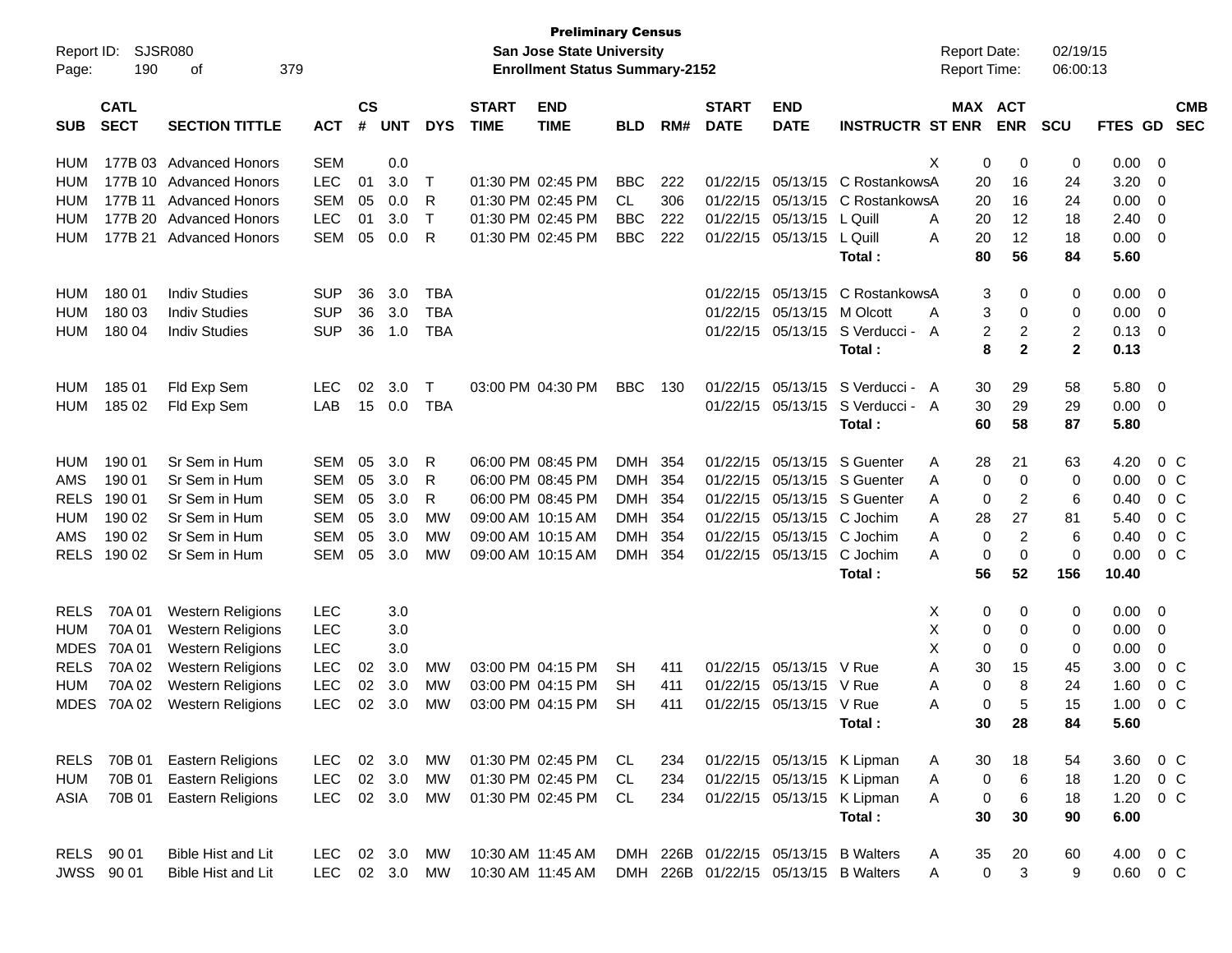| Report ID:                               | <b>SJSR080</b>                              |               |                    |            |            |                             | <b>Preliminary Census</b><br>San Jose State University |            |          |                             |                           |                              | <b>Report Date:</b> |                       | 02/19/15    |               |                |            |
|------------------------------------------|---------------------------------------------|---------------|--------------------|------------|------------|-----------------------------|--------------------------------------------------------|------------|----------|-----------------------------|---------------------------|------------------------------|---------------------|-----------------------|-------------|---------------|----------------|------------|
| 191<br>Page:                             | 379<br>οf                                   |               |                    |            |            |                             | <b>Enrollment Status Summary-2152</b>                  |            |          |                             |                           |                              | Report Time:        |                       | 06:00:13    |               |                |            |
| <b>CATL</b><br><b>SECT</b><br><b>SUB</b> | <b>SECTION TITTLE</b>                       | <b>ACT</b>    | $\mathsf{cs}$<br># | <b>UNT</b> | <b>DYS</b> | <b>START</b><br><b>TIME</b> | <b>END</b><br><b>TIME</b>                              | <b>BLD</b> | RM#      | <b>START</b><br><b>DATE</b> | <b>END</b><br><b>DATE</b> | <b>INSTRUCTR ST ENR</b>      |                     | MAX ACT<br><b>ENR</b> | <b>SCU</b>  | FTES GD SEC   |                | <b>CMB</b> |
| 90 01<br><b>HUM</b>                      | <b>Bible Hist and Lit</b>                   | <b>LEC</b>    | 02                 | 3.0        | МW         |                             | 10:30 AM 11:45 AM                                      |            | DMH 226B |                             | 01/22/15 05/13/15         | <b>B</b> Walters             | 0<br>Α              | 10                    | 30          | 2.00          | $0\,$ C        |            |
| <b>MDES</b><br>90 01                     | Bible Hist and Lit                          | <b>LEC</b>    | 02                 | 3.0        | MW         |                             | 10:30 AM 11:45 AM                                      | DMH        | 226B     |                             | 01/22/15 05/13/15         | <b>B</b> Walters             | Α<br>0              | $\overline{1}$        | 3           | 0.20          | 0 <sup>o</sup> |            |
| <b>RELS</b><br>90 02                     | Bible Hist and Lit                          | <b>LEC</b>    | 02                 | 3.0        | <b>TR</b>  |                             | 07:30 AM 08:45 AM                                      | <b>DMH</b> | 226B     |                             | 01/22/15 05/13/15         | <b>B</b> Walters             | Α<br>35             | 16                    | 48          | 3.20          | 0 <sup>o</sup> |            |
| <b>JWSS</b><br>90 02                     | <b>Bible Hist and Lit</b>                   | LEC           | 02                 | 3.0        | TR         |                             | 07:30 AM 08:45 AM                                      | DMH        | 226B     |                             | 01/22/15 05/13/15         | <b>B</b> Walters             | A<br>0              | 3                     | 9           | 0.60          | 0 <sup>o</sup> |            |
| 90 02<br>HUM                             | <b>Bible Hist and Lit</b>                   | <b>LEC</b>    | 02                 | 3.0        | TR         |                             | 07:30 AM 08:45 AM                                      | <b>DMH</b> | 226B     |                             | 01/22/15 05/13/15         | <b>B</b> Walters             | Α<br>0              | 11                    | 33          | 2.20          | 0 <sup>o</sup> |            |
| <b>MDES</b><br>90 02                     | <b>Bible Hist and Lit</b>                   | <b>LEC</b>    | 02                 | 3.0        | <b>TR</b>  |                             | 07:30 AM 08:45 AM                                      | <b>DMH</b> |          |                             | 226B 01/22/15 05/13/15    | <b>B</b> Walters             | 0<br>Α              | $\overline{1}$        | 3           | 0.20          | 0 <sup>o</sup> |            |
|                                          |                                             |               |                    |            |            |                             |                                                        |            |          |                             |                           | Total:                       | 70                  | 65                    | 195         | 13.00         |                |            |
| 99 01<br><b>RELS</b>                     | Death Dying & Rels                          | <b>LEC</b>    | 02                 | 3.0        | W          |                             | 06:00 PM 08:45 PM                                      | DMH 354    |          |                             |                           | 01/22/15 05/13/15 T Perreira | 38<br>A             | 20                    | 60          | 4.00          | $0\,$ C        |            |
| GERO<br>99 01                            | Death Dying & Rels                          | <b>LEC</b>    | 02                 | 3.0        | W          |                             | 06:00 PM 08:45 PM                                      | <b>DMH</b> | 354      |                             |                           | 01/22/15 05/13/15 T Perreira | Α<br>0              | 11                    | 33          | 2.25          | 1 C            |            |
| 99 01<br>HUM                             | Death Dying & Rels                          | <b>LEC</b>    | 02                 | 3.0        | W          |                             | 06:00 PM 08:45 PM                                      | <b>DMH</b> | 354      |                             |                           | 01/22/15 05/13/15 T Perreira | A<br>0              | $\overline{4}$        | 12          | 0.80          | 0 <sup>o</sup> |            |
| <b>RELS</b><br>99 02                     | Death Dying & Rels                          | LEC           | 02                 | 3.0        | TR         |                             | 03:00 PM 04:15 PM                                      | CL.        | 226      |                             |                           | 01/22/15 05/13/15 T Perreira | 43<br>Α             | 30                    | 90          | 6.00          | 0 <sup>o</sup> |            |
| GERO<br>99 02                            | Death Dying & Rels                          | LEC           | 02                 | 3.0        | <b>TR</b>  |                             | 03:00 PM 04:15 PM                                      | CL.        | 226      |                             |                           | 01/22/15 05/13/15 T Perreira | 0<br>A              | 3                     | 9           | 0.60          | 0 <sup>o</sup> |            |
| <b>HUM</b><br>99 02                      | Death Dying & Rels                          | <b>LEC</b>    | 02                 | 3.0        | <b>TR</b>  |                             | 03:00 PM 04:15 PM                                      | CL         | 226      |                             |                           | 01/22/15 05/13/15 T Perreira | 0<br>Α              | 8                     | 24          | 1.60          | 0 <sup>o</sup> |            |
|                                          |                                             |               |                    |            |            |                             |                                                        |            |          |                             |                           | Total:                       | 81                  | 76                    | 228         | 15.25         |                |            |
| RELS 122 01                              | Magic Science Reli                          | <b>LEC</b>    | 02                 | 3.0        | MW         |                             | 01:30 PM 02:45 PM                                      | <b>SH</b>  | 241      |                             |                           | 01/22/15 05/13/15 A Pandey   | A<br>40             | 16                    | 48          | 3.20          | 0 <sup>o</sup> |            |
| ANTH 122 01                              | Magic Science Reli                          | <b>LEC</b>    | 02                 | 3.0        | <b>MW</b>  |                             | 01:30 PM 02:45 PM                                      | <b>SH</b>  | 241      |                             | 01/22/15 05/13/15         | A Pandey                     | Α<br>0              | 18                    | 54          | 3.60          | 0 <sup>o</sup> |            |
| RELS 122 02                              | Magic Science Reli                          | LEC           | 02                 | 3.0        | <b>TBA</b> |                             |                                                        |            |          |                             | 01/22/15 05/13/15         | L Gilmore                    | A<br>40             | 18                    | 54          | 3.60          | 0 C            |            |
| ANTH 122 02                              | Magic Science Reli                          | <b>LEC</b>    | 02                 | 3.0        | <b>TBA</b> |                             |                                                        |            |          |                             | 01/22/15 05/13/15         | L Gilmore                    | Α<br>0              | 21                    | 63          | 4.20          | 0 <sup>o</sup> |            |
|                                          |                                             |               |                    |            |            |                             |                                                        |            |          |                             |                           | Total:                       | 80                  | 73                    | 219         | 14.60         |                |            |
| RELS 124 01                              | Lit & Rel Exper                             | SEM           | 04                 | 3.0        | МW         |                             | 03:00 PM 04:15 PM                                      | CL         | 308      |                             | 01/22/15 05/13/15         | L Stenmark A                 | 25                  | 7                     | 21          | 1.40          | $0\,$ C        |            |
| <b>CLIT</b><br>124 01                    | Lit & Rel Exper                             | <b>SEM</b>    | 04                 | 3.0        | MW         |                             | 03:00 PM 04:15 PM                                      | CL.        | 308      |                             | 01/22/15 05/13/15         | L Stenmark                   | 0<br>A              | $\mathbf 0$           | $\mathbf 0$ | 0.00          | 0 <sup>o</sup> |            |
| ENGL 124 01                              | Lit & Rel Exper                             | <b>SEM</b>    | 04                 | 3.0        | MW         |                             | 03:00 PM 04:15 PM                                      | CL.        | 308      |                             | 01/22/15 05/13/15         | L Stenmark                   | 0<br>A              | 12                    | 36          | 2.45          | 1 C            |            |
| 124 01<br>CА                             | Lit & Rel Exper                             | <b>SEM</b>    | 04                 | 3.0        | МW         |                             | 03:00 PM 04:15 PM                                      | CL.        | 308      |                             | 01/22/15 05/13/15         | L Stenmark                   | $\overline{A}$<br>0 | $\mathbf{1}$          | 3           | 0.20          | 0 <sup>o</sup> |            |
| HUM<br>124 01                            | Lit & Rel Exper                             | SEM           | 04                 | 3.0        | <b>MW</b>  |                             | 03:00 PM 04:15 PM                                      | CL         | 308      |                             |                           | 01/22/15 05/13/15 L Stenmark | A<br>0              | $\overline{1}$        | 3           | 0.20          | $0\,C$         |            |
|                                          |                                             |               |                    |            |            |                             |                                                        |            |          |                             |                           | Total:                       | 25                  | 21                    | 63          | 4.25          |                |            |
| RELS 131 01                              | Gender Sex & Relgn                          | SEM 04 3.0    |                    |            | M          |                             | 06:00 PM 08:45 PM                                      | DMH 354    |          |                             | 01/22/15 05/13/15 V Rue   |                              | 35<br>A             | 22                    | 66          | 4.40          | $0\,C$         |            |
|                                          | WOMS 131 01 Gender Sex & Relgn SEM 04 3.0 M |               |                    |            |            |                             | 06:00 PM 08:45 PM DMH 354 01/22/15 05/13/15 V Rue      |            |          |                             |                           |                              | Α                   | $\overline{0}$<br>9   | 27          | 1.80 0 C      |                |            |
|                                          |                                             |               |                    |            |            |                             |                                                        |            |          |                             |                           | Total:                       | 35                  | 31                    | 93          | 6.20          |                |            |
| RELS 142 01                              | <b>Buddhism</b>                             | SEM 04 3.0 TR |                    |            |            |                             | 12:00 PM 01:15 PM CL                                   |            | 202      |                             |                           | 01/22/15 05/13/15 K Lipman   | 25<br>A             | 11                    | 33          | 2.20 0 C      |                |            |
| HUM 142 01                               | <b>Buddhism</b>                             | SEM 04 3.0    |                    |            | <b>TR</b>  |                             | 12:00 PM 01:15 PM CL                                   |            | 202      |                             |                           | 01/22/15 05/13/15 K Lipman   | Α<br>$\mathbf 0$    | $\overline{4}$        | 12          | $0.80 \t 0 C$ |                |            |
| ASIA 142 01                              | <b>Buddhism</b>                             | SEM 04 3.0 TR |                    |            |            |                             | 12:00 PM 01:15 PM CL                                   |            | 202      |                             |                           | 01/22/15 05/13/15 K Lipman   | Α<br>$\mathbf 0$    | $\mathbf{3}$          | 9           | $0.60 \t 0 C$ |                |            |
|                                          |                                             |               |                    |            |            |                             |                                                        |            |          |                             |                           | Total:                       | 25                  | 18                    | 54          | 3.60          |                |            |
| RELS 145 01                              | <b>Mideast Tradition</b>                    | LEC 02 3.0 MW |                    |            |            |                             | 09:00 AM 10:15 AM SH                                   |            | 240      |                             |                           | 01/22/15 05/13/15 A Pandey   | 35<br>A             | 9                     | 27          | 1.80 0 C      |                |            |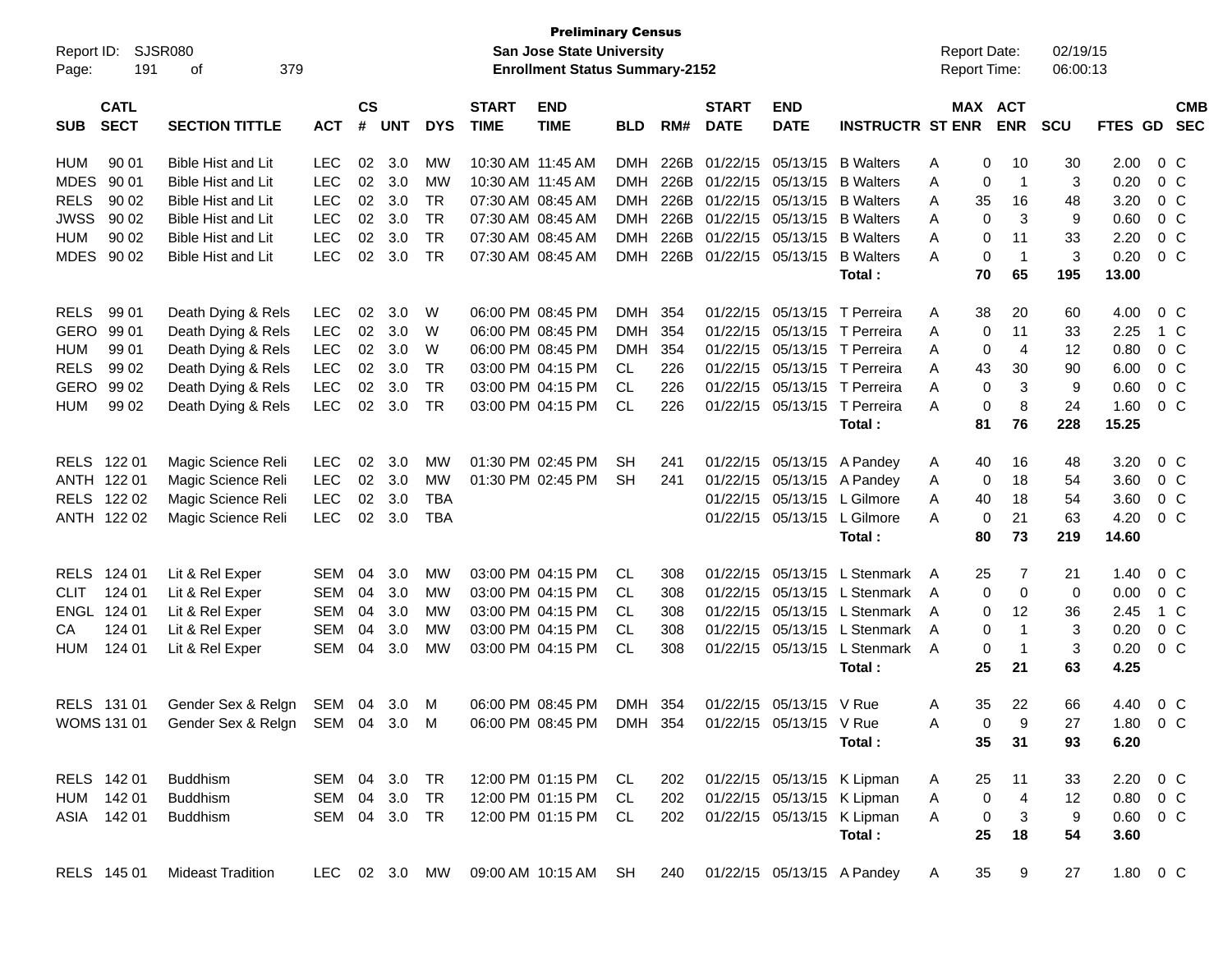| Report ID:<br>Page:                                    | 192                                  | <b>SJSR080</b><br>379<br>οf                                                  |                                                      |                      |                          |                                                  |                             | <b>Preliminary Census</b><br><b>San Jose State University</b><br><b>Enrollment Status Summary-2152</b> |                                              |                            |                                              |                                              |                                                                  | <b>Report Date:</b><br><b>Report Time:</b> |                                              | 02/19/15<br>06:00:13        |                                       |                                   |
|--------------------------------------------------------|--------------------------------------|------------------------------------------------------------------------------|------------------------------------------------------|----------------------|--------------------------|--------------------------------------------------|-----------------------------|--------------------------------------------------------------------------------------------------------|----------------------------------------------|----------------------------|----------------------------------------------|----------------------------------------------|------------------------------------------------------------------|--------------------------------------------|----------------------------------------------|-----------------------------|---------------------------------------|-----------------------------------|
| <b>SUB</b>                                             | <b>CATL</b><br><b>SECT</b>           | <b>SECTION TITTLE</b>                                                        | <b>ACT</b>                                           | <b>CS</b><br>#       | <b>UNT</b>               | <b>DYS</b>                                       | <b>START</b><br><b>TIME</b> | <b>END</b><br><b>TIME</b>                                                                              | <b>BLD</b>                                   | RM#                        | <b>START</b><br><b>DATE</b>                  | <b>END</b><br><b>DATE</b>                    | <b>INSTRUCTR ST ENR</b>                                          |                                            | <b>MAX ACT</b><br><b>ENR</b>                 | <b>SCU</b>                  | <b>FTES GD</b>                        | <b>CMB</b><br><b>SEC</b>          |
|                                                        | ANTH 145 01<br>MDES 145 01           | <b>Mideast Tradition</b><br><b>Mideast Tradition</b>                         | <b>LEC</b><br><b>LEC</b>                             | 02<br>02             | 3.0<br>3.0               | МW<br><b>MW</b>                                  |                             | 09:00 AM 10:15 AM<br>09:00 AM 10:15 AM                                                                 | <b>SH</b><br><b>SH</b>                       | 240<br>240                 | 01/22/15<br>01/22/15                         | 05/13/15<br>05/13/15                         | A Pandey<br>A Pandey<br>Total:                                   | A<br>0<br>A<br>35                          | 0<br>8<br>11<br>28                           | 24<br>33<br>84              | 1.60<br>2.20<br>5.60                  | 0 <sup>o</sup><br>$0\,C$          |
| <b>RELS</b>                                            | 162 01                               | <b>Relig Controversy</b>                                                     | LEC.                                                 | 02                   | 3.0                      | <b>TBA</b>                                       |                             |                                                                                                        |                                              |                            |                                              | 01/22/15 05/13/15                            | L Gilmore<br>Total:                                              | 35<br>A<br>35                              | 35<br>35                                     | 105<br>105                  | $7.00 \quad 0$<br>7.00                |                                   |
| <b>RELS</b>                                            | 180 01<br>MDES 180 01                | <b>Indiv Studies</b><br><b>Indiv Studies</b>                                 | <b>SUP</b><br><b>SUP</b>                             | 36<br>36             | 3.0<br>3.0               | <b>TBA</b><br><b>TBA</b>                         |                             |                                                                                                        |                                              |                            | 01/22/15<br>01/22/15                         | 05/13/15<br>05/13/15                         | C Jochim<br>C Jochim<br>Total:                                   | A<br>A                                     | $\Omega$<br>0<br>0<br>$\bf{0}$               | 0<br>0<br>$\bf{0}$          | 0.00<br>0.00<br>0.00                  | 0 <sup>o</sup><br>$0\,C$          |
| <b>RELS</b>                                            | 184 01<br>MDES 184 01                | Directed Reading<br>Directed Reading                                         | <b>SUP</b><br><b>SUP</b>                             | 36<br>36             | 3.0<br>3.0               | <b>TBA</b><br><b>TBA</b>                         |                             |                                                                                                        |                                              |                            | 01/22/15<br>01/22/15                         | 05/13/15<br>05/13/15                         | C Jochim<br>C Jochim<br>Total:                                   | A<br>A<br>1                                | 0<br>0<br>$\mathbf 0$<br>$\bf{0}$            | 0<br>0<br>$\bf{0}$          | 0.00<br>0.00<br>0.00                  | 0 C<br>0 <sup>o</sup>             |
| <b>RELS</b><br><b>HUM</b><br><b>RELS</b><br><b>HUM</b> | 191 01<br>191 01<br>191 02<br>191 02 | Relig in America<br>Relig in America<br>Relig in America<br>Relig in America | <b>LEC</b><br><b>LEC</b><br><b>LEC</b><br><b>LEC</b> | 02<br>02<br>02<br>02 | 3.0<br>3.0<br>3.0<br>3.0 | <b>MW</b><br><b>MW</b><br><b>TR</b><br><b>TR</b> |                             | 01:30 PM 02:45 PM<br>01:30 PM 02:45 PM<br>09:00 AM 10:15 AM<br>09:00 AM 10:15 AM                       | <b>DMH</b><br><b>DMH</b><br>SH.<br><b>SH</b> | 149B<br>149B<br>241<br>241 | 01/22/15<br>01/22/15<br>01/22/15<br>01/22/15 | 05/13/15<br>05/13/15<br>05/13/15<br>05/13/15 | L Stenmark<br>L Stenmark<br>J Brahinsky<br>J Brahinsky<br>Total: | 44<br>A<br>A<br>40<br>A<br>A<br>84         | 31<br>$\mathbf 0$<br>8<br>21<br>0<br>9<br>69 | 93<br>24<br>63<br>27<br>207 | 6.25<br>1.60<br>4.20<br>1.80<br>13.85 | 1 C<br>$0\,C$<br>$0\,C$<br>$0\,C$ |

**Department : Humanities** 

| Department Total:         |      | 2869 2443 7082 |          | 472.38 |
|---------------------------|------|----------------|----------|--------|
| <b>Lower Division:</b>    |      | 1745 1485 4387 |          | 292.52 |
| <b>Upper Division:</b>    | 1124 |                | 958 2695 | 179.87 |
| <b>Graduate Division:</b> | o    | n              | o        | 0.00   |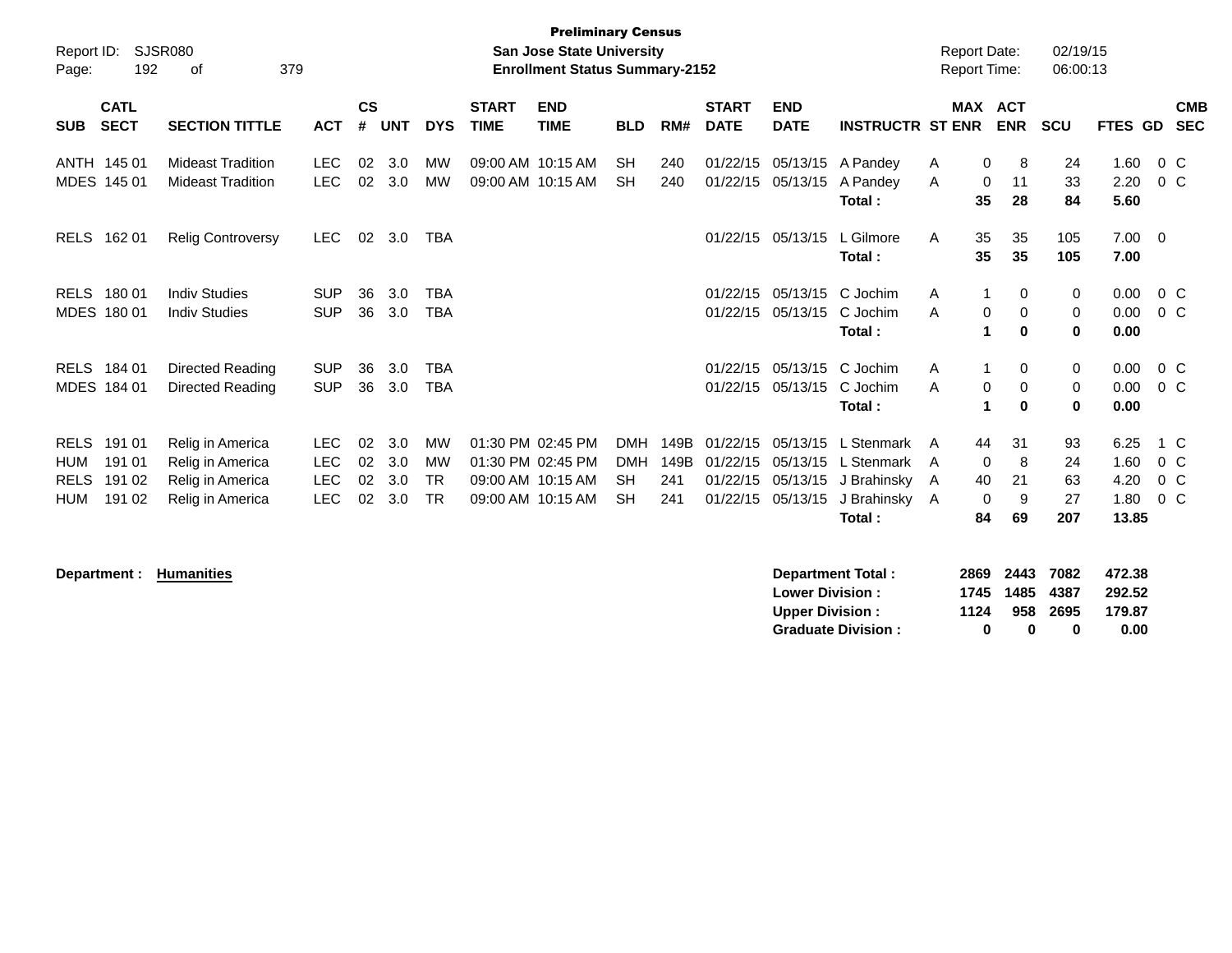| Report ID:<br>Page: | 193                        | SJSR080<br>379<br>οf                          |               |                    |            |               |                             | <b>Preliminary Census</b><br><b>San Jose State University</b><br><b>Enrollment Status Summary-2152</b> |            |       |                             |                            |                                 |   | <b>Report Date:</b><br>Report Time: |            | 02/19/15<br>06:00:13 |                |                          |                          |
|---------------------|----------------------------|-----------------------------------------------|---------------|--------------------|------------|---------------|-----------------------------|--------------------------------------------------------------------------------------------------------|------------|-------|-----------------------------|----------------------------|---------------------------------|---|-------------------------------------|------------|----------------------|----------------|--------------------------|--------------------------|
| <b>SUB</b>          | <b>CATL</b><br><b>SECT</b> | <b>SECTION TITTLE</b>                         | <b>ACT</b>    | $\mathsf{cs}$<br># | <b>UNT</b> | <b>DYS</b>    | <b>START</b><br><b>TIME</b> | <b>END</b><br><b>TIME</b>                                                                              | <b>BLD</b> | RM#   | <b>START</b><br><b>DATE</b> | <b>END</b><br><b>DATE</b>  | <b>INSTRUCTR ST ENR</b>         |   | MAX ACT                             | <b>ENR</b> | <b>SCU</b>           | FTES GD        |                          | <b>CMB</b><br><b>SEC</b> |
| College             |                            | <b>Humanities &amp; the Arts</b>              |               |                    |            |               |                             |                                                                                                        |            |       |                             |                            |                                 |   |                                     |            |                      |                |                          |                          |
|                     | Department :               | <b>Linguistics &amp; Language Development</b> |               |                    |            |               |                             |                                                                                                        |            |       |                             |                            |                                 |   |                                     |            |                      |                |                          |                          |
| <b>LING</b>         | 20 01                      | Nature of Language                            | <b>LEC</b>    |                    | 3.0        |               |                             |                                                                                                        |            |       |                             |                            |                                 | Х | 0                                   | 0          | 0                    | 0.00           | $\overline{\mathbf{0}}$  |                          |
| <b>LING</b>         | 20 02                      | Nature of Language                            | <b>LEC</b>    | 02                 | 3.0        | MW            |                             | 10:30 AM 11:45 AM                                                                                      | <b>CL</b>  | 216   |                             | 01/22/15 05/13/15          | K Moore                         | A | 30                                  | 30         | 90                   | 6.00           | 0                        |                          |
| LING                | 20 03                      | Nature of Language                            | <b>LEC</b>    | 02                 | 3.0        | <b>TR</b>     |                             | 10:30 AM 11:45 AM                                                                                      | <b>CL</b>  | 216   |                             | 01/22/15 05/13/15          | K VanBik<br>Total:              | А | 30<br>60                            | 30<br>60   | 90<br>180            | 6.00<br>12.00  | 0                        |                          |
|                     |                            |                                               |               |                    |            |               |                             |                                                                                                        |            |       |                             |                            |                                 |   |                                     |            |                      |                |                          |                          |
| <b>LING</b>         | 21 01                      | Langu and Thinking                            | <b>SEM</b>    | 04                 | 3.0        | МW            |                             | 09:00 AM 10:15 AM                                                                                      | HGH        | 120   | 01/22/15                    | 05/13/15                   | M ModirzadehA                   |   | 28                                  | 28         | 84                   | 5.60           | $\overline{\mathbf{0}}$  |                          |
| <b>LING</b>         | 21 02                      | Langu and Thinking                            | <b>SEM</b>    | 04                 | 3.0        | МW            |                             | 09:00 AM 10:15 AM                                                                                      | <b>DMH</b> | 208   | 01/22/15                    | 05/13/15                   | K Moore                         | A | 28                                  | 28         | 84                   | 5.60           | $\overline{0}$           |                          |
| <b>LING</b>         | 21 03                      | Langu and Thinking                            | <b>SEM</b>    | 04                 | 3.0        | МW            |                             | 10:30 AM 11:45 AM                                                                                      | HGH        | - 118 | 01/22/15                    | 05/13/15                   | K VanBik                        | A | 28                                  | 28         | 84                   | 5.60           | 0                        |                          |
| LING                | 21 04                      | Langu and Thinking                            | <b>SEM</b>    | 04                 | 3.0        | МW            |                             | 10:30 AM 11:45 AM                                                                                      | <b>HGH</b> | 124   | 01/22/15                    | 05/13/15                   | R Joseph                        | A | 28                                  | 27         | 81                   | 5.40           | 0                        |                          |
| <b>LING</b>         | 21 05                      | Langu and Thinking                            | <b>SEM</b>    | 04                 | 3.0        | МW            |                             | 12:00 PM 01:15 PM                                                                                      | <b>ENG</b> | 303   | 01/22/15                    |                            | 05/13/15 K VanBik               | A | 28                                  | 28         | 84                   | 5.60           | 0                        |                          |
| <b>LING</b>         | 21 06                      | Langu and Thinking                            | <b>SEM</b>    | 04                 | 3.0        | МW            |                             | 03:00 PM 04:15 PM                                                                                      | <b>ENG</b> | 327   | 01/22/15                    | 05/13/15                   | R Joseph                        | A | 28                                  | 28         | 84                   | 5.60           | 0                        |                          |
| LING                | 21 07                      | Langu and Thinking                            | <b>SEM</b>    | 04                 | 3.0        | <b>TR</b>     |                             | 09:00 AM 10:15 AM                                                                                      | <b>HGH</b> | 217   | 01/22/15                    | 05/13/15                   | D Hunter                        | A | 28                                  | 28         | 84                   | 5.60           | 0                        |                          |
| <b>LING</b>         | 21 08                      | Langu and Thinking                            | <b>SEM</b>    | 04                 | 3.0        | <b>TR</b>     |                             | 09:00 AM 10:15 AM                                                                                      | <b>HGH</b> | 118   | 01/22/15                    | 05/13/15 K Moore           |                                 | A | 28                                  | 28         | 84                   | 5.60           | 0                        |                          |
| LING                | 21 09                      | Langu and Thinking                            | <b>SEM</b>    | 04                 | 3.0        | <b>TR</b>     |                             | 10:30 AM 11:45 AM                                                                                      | <b>BBC</b> | 222   | 01/22/15                    | 05/13/15 K Moore           |                                 | A | 28                                  | 26         | 78                   | 5.20           | 0                        |                          |
| <b>LING</b>         | 21 10                      | Langu and Thinking                            | SEM           | 04                 | 3.0        | TR            |                             | 10:30 AM 11:45 AM                                                                                      | HB         | 405   |                             | 01/22/15 05/13/15          | D Hunter                        | А | 24                                  | 24         | 72                   | 4.80           | 0                        |                          |
|                     |                            |                                               |               |                    |            |               |                             |                                                                                                        |            |       |                             |                            | Total:                          |   | 276                                 | 273        | 819                  | 54.60          |                          |                          |
| <b>LING</b>         | 22 01                      | Lang across Life                              | <b>LEC</b>    | 02                 | 3.0        | MW            |                             | 09:00 AM 10:15 AM                                                                                      | <b>SH</b>  | 242   |                             | 01/22/15 05/13/15          | S Phillabaum A                  |   | 30                                  | 22         | 66                   | $4.40 \quad 0$ |                          |                          |
|                     |                            |                                               |               |                    |            |               |                             |                                                                                                        |            |       |                             |                            | Total:                          |   | 30                                  | 22         | 66                   | 4.40           |                          |                          |
|                     |                            |                                               |               |                    |            |               |                             |                                                                                                        |            |       |                             |                            |                                 |   |                                     |            |                      |                |                          |                          |
| <b>LING</b>         | 101 01                     | Intro to Ling                                 | SEM           | 04                 | 3.0        | TR            |                             | 12:00 PM 01:15 PM                                                                                      | CL         | 216   |                             | 01/22/15 05/13/15          | S Vanniaraja A                  |   | 30                                  | 26         | 78                   | 5.60 8         |                          |                          |
|                     |                            |                                               |               |                    |            |               |                             |                                                                                                        |            |       |                             |                            | Total:                          |   | 30                                  | 26         | 78                   | 5.60           |                          |                          |
|                     |                            |                                               |               |                    |            |               |                             |                                                                                                        |            |       |                             |                            |                                 |   |                                     |            |                      |                |                          |                          |
| <b>LING</b>         | 107 01                     | Patterns English                              | SEM           | 05                 | 3.0        | $\top$        |                             | 04:30 PM 07:15 PM                                                                                      | <b>CL</b>  | 216   |                             | 01/22/15 05/13/15          | S Frazier                       | A | 25                                  | 21         | 63                   | 4.40 4         |                          |                          |
|                     |                            |                                               |               |                    |            |               |                             |                                                                                                        |            |       |                             |                            | Total:                          |   | 25                                  | 21         | 63                   | 4.40           |                          |                          |
|                     |                            |                                               |               |                    |            |               |                             |                                                                                                        |            |       |                             |                            |                                 |   |                                     |            |                      |                |                          |                          |
| <b>LING</b>         | 108 01                     | Sec Lang Dev/Teach                            | SEM           | 04                 | 3.0        | <b>MW</b>     | 10:30 AM 11:45 AM           |                                                                                                        | <b>DMH</b> | - 347 |                             | 01/22/15 05/13/15          | S Phillabaum A                  |   | 25<br>25                            | 24<br>24   | 72<br>72             | 4.80<br>4.80   | $\overline{\phantom{0}}$ |                          |
|                     |                            |                                               |               |                    |            |               |                             |                                                                                                        |            |       |                             |                            | Total:                          |   |                                     |            |                      |                |                          |                          |
|                     | LING 111 01                | <b>Ling Phonetics</b>                         | SEM 04 3.0 TR |                    |            |               |                             | 01:30 PM 02:45 PM CL                                                                                   |            | 242   |                             |                            | 01/22/15 05/13/15 D Silverman A |   | 25                                  | 20         | 60                   | 4.25 5         |                          |                          |
|                     |                            |                                               |               |                    |            |               |                             |                                                                                                        |            |       |                             |                            | Total:                          |   | 25                                  | 20         | 60                   | 4.25           |                          |                          |
|                     |                            |                                               |               |                    |            |               |                             |                                                                                                        |            |       |                             |                            |                                 |   |                                     |            |                      |                |                          |                          |
|                     | LING 11201                 | Intro to Syntax                               |               |                    |            | SEM 04 3.0 MW |                             | 03:00 PM 04:15 PM ENG 232                                                                              |            |       |                             | 01/22/15 05/13/15 S Svorou |                                 | A | 25                                  | 18         | 54                   | $3.75$ 3       |                          |                          |
|                     |                            |                                               |               |                    |            |               |                             |                                                                                                        |            |       |                             |                            | Total:                          |   | 25                                  | 18         | 54                   | 3.75           |                          |                          |
|                     |                            |                                               |               |                    |            |               |                             |                                                                                                        |            |       |                             |                            |                                 |   |                                     |            |                      |                |                          |                          |
|                     | LING 11301                 | Intro to Phonology                            |               |                    |            |               |                             | SEM 04 3.0 TR  10:30 AM 11:45 AM  CL  242  01/22/15  05/13/15                                          |            |       |                             |                            | D Silverman A                   |   | 25                                  | 21         | 63                   | 4.40 4         |                          |                          |
|                     |                            |                                               |               |                    |            |               |                             |                                                                                                        |            |       |                             |                            | Total:                          |   | 25                                  | 21         | 63                   | 4.40           |                          |                          |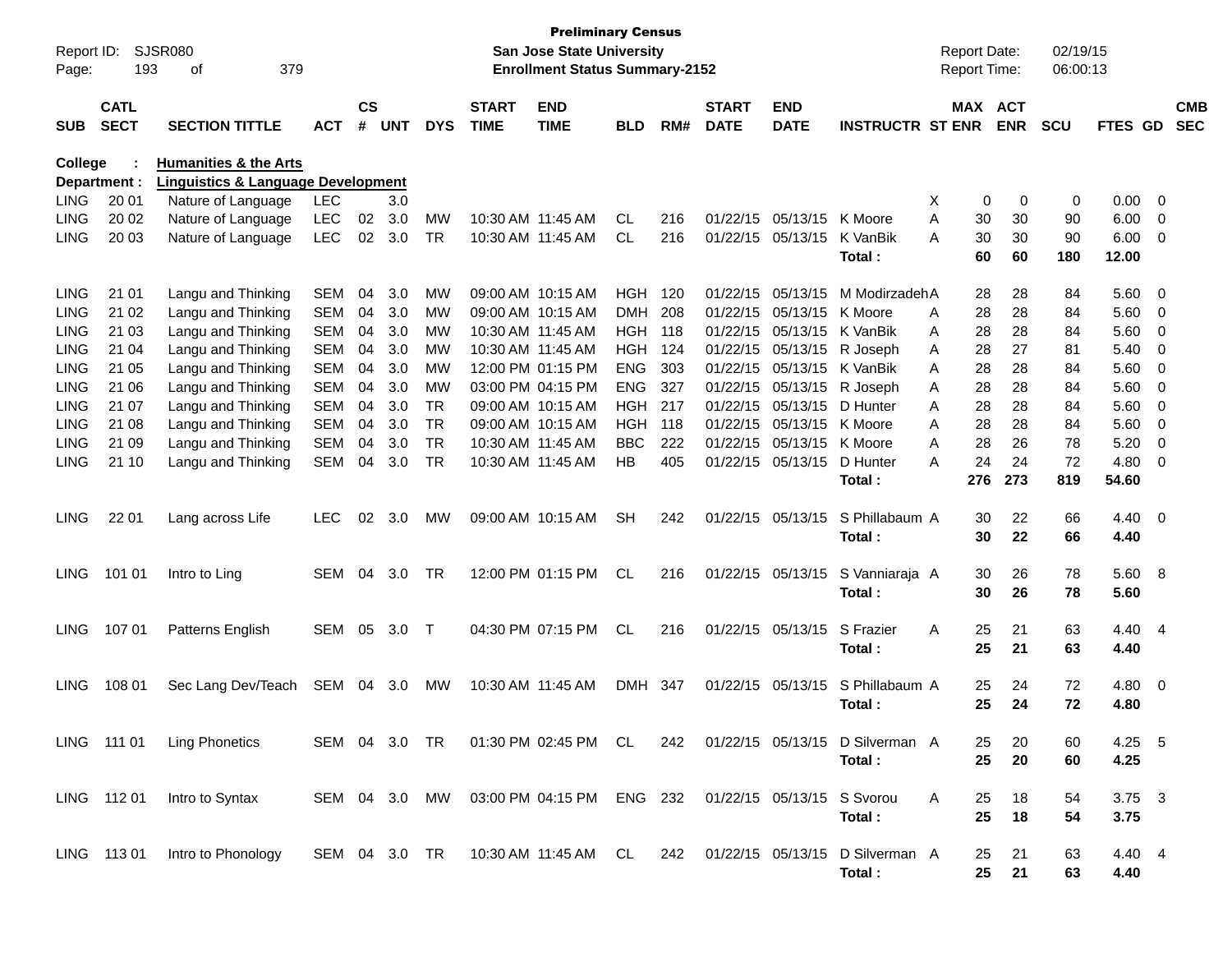| Report ID:  |                            | SJSR080                    |                |                |            |            |                             | <b>Preliminary Census</b><br><b>San Jose State University</b> |            |     |                                |                           |                             | <b>Report Date:</b> |                | 02/19/15   |             |                |                          |
|-------------|----------------------------|----------------------------|----------------|----------------|------------|------------|-----------------------------|---------------------------------------------------------------|------------|-----|--------------------------------|---------------------------|-----------------------------|---------------------|----------------|------------|-------------|----------------|--------------------------|
| Page:       | 194                        | 379<br>οf                  |                |                |            |            |                             | <b>Enrollment Status Summary-2152</b>                         |            |     |                                |                           |                             | Report Time:        |                | 06:00:13   |             |                |                          |
| <b>SUB</b>  | <b>CATL</b><br><b>SECT</b> | <b>SECTION TITTLE</b>      | <b>ACT</b>     | <b>CS</b><br># | <b>UNT</b> | <b>DYS</b> | <b>START</b><br><b>TIME</b> | <b>END</b><br><b>TIME</b>                                     | <b>BLD</b> | RM# | <b>START</b><br><b>DATE</b>    | <b>END</b><br><b>DATE</b> | <b>INSTRUCTR ST ENR</b>     | MAX ACT             | <b>ENR</b>     | <b>SCU</b> | FTES GD     |                | <b>CMB</b><br><b>SEC</b> |
|             |                            |                            |                |                |            |            |                             |                                                               |            |     |                                |                           |                             |                     |                |            |             |                |                          |
| <b>LING</b> | 115 01                     | <b>Corpus Linguistics</b>  | SEM            | 05             | 3.0        | м          |                             | 06:00 PM 08:45 PM                                             | <b>CL</b>  | 242 |                                | 01/22/15 05/13/15         | X Lu                        | 25<br>A             | 19             | 57         | 4.40 12     |                |                          |
|             |                            |                            |                |                |            |            |                             |                                                               |            |     |                                |                           | Total:                      | 25                  | 19             | 57         | 4.40        |                |                          |
| <b>LING</b> | 122 01                     | English World Lang         | <b>SEM</b>     | 04             | 3.0        | TR         |                             | 10:30 AM 11:45 AM                                             | <b>SH</b>  | 411 | 01/22/15                       | 05/13/15                  | <b>B Kumaravadi A</b>       | 25                  | 25             | 75         | 5.00        | $0\,$ C        |                          |
| ASIA        | 122 01                     | English World Lang         | <b>SEM</b>     | 04             | 3.0        | <b>TR</b>  |                             | 10:30 AM 11:45 AM                                             | <b>SH</b>  | 411 | 01/22/15                       | 05/13/15                  | <b>B Kumaravadi A</b>       | 0                   | $\mathbf 0$    | 0          | 0.00        | $0\,C$         |                          |
| <b>LING</b> | 122 02                     | English World Lang         | <b>SEM</b>     | 04             | 3.0        | <b>TR</b>  |                             | 12:00 PM 01:15 PM                                             | <b>HGH</b> | 124 | 01/22/15                       | 05/13/15                  | <b>B Kumaravadi A</b>       | 25                  | 19             | 57         | 3.80        | $0\,C$         |                          |
| ASIA        | 122 02                     | English World Lang         | <b>SEM</b>     | 04             | 3.0        | <b>TR</b>  |                             | 12:00 PM 01:15 PM                                             | <b>HGH</b> | 124 | 01/22/15                       | 05/13/15                  | <b>B Kumaravadi A</b>       | 0                   | 5              | 15         | 1.00        | 0 <sup>o</sup> |                          |
| <b>LING</b> | 122 03                     | English World Lang         | <b>SEM</b>     | 04             | 3.0        | <b>TR</b>  |                             | 01:30 PM 02:45 PM                                             | <b>CL</b>  | 216 | 01/22/15                       | 05/13/15                  | S Khan                      | 25<br>A             | 17             | 51         | 3.40        | 0 <sup>o</sup> |                          |
| ASIA        | 122 03                     | English World Lang         | <b>SEM</b>     | 04             | 3.0        | <b>TR</b>  |                             | 01:30 PM 02:45 PM                                             | <b>CL</b>  | 216 |                                | 01/22/15 05/13/15         | S Khan                      | 0<br>Α              | $\overline{7}$ | 21         | 1.40        | $0\,C$         |                          |
|             |                            |                            |                |                |            |            |                             |                                                               |            |     |                                |                           | Total:                      | 75                  | 73             | 219        | 14.60       |                |                          |
| <b>LING</b> | 123 01                     | Sound Comm                 | SEM            | 04             | 3.0        | MW         |                             | 09:00 AM 10:15 AM                                             | <b>SH</b>  | 411 | 01/22/15                       | 05/13/15                  | R Kataoka                   | Α<br>25             | 25             | 75         | 5.00        | - 0            |                          |
| <b>LING</b> | 123 02                     | Sound Comm                 | <b>SEM</b>     | 04             | 3.0        | MW         |                             | 10:30 AM 11:45 AM                                             | <b>SH</b>  | 239 | 01/22/15                       | 05/13/15                  | R Kataoka                   | 25<br>A             | 25             | 75         | 5.00        | 0              |                          |
| <b>LING</b> | 123 03                     | Sound Comm                 | SEM            | 04             | 3.0        | МW         |                             | 01:30 PM 02:45 PM                                             | <b>CL</b>  | 242 | 01/22/15                       | 05/13/15                  | R Kataoka                   | 25<br>A             | 25             | 75         | 5.00        | 0              |                          |
| <b>LING</b> | 123 04                     | Sound Comm                 | <b>SEM</b>     | 04             | 3.0        | <b>TR</b>  |                             | 09:00 AM 10:15 AM                                             | <b>CL</b>  | 242 | 01/22/15                       | 05/13/15                  | D Silverman                 | 25<br>A             | 23             | 69         | 4.60        | 0              |                          |
| <b>LING</b> | 123 05                     | Sound Comm                 | SEM            | 04             | 3.0        | <b>TR</b>  |                             | 03:00 PM 04:15 PM                                             | <b>ENG</b> | 232 |                                | 01/22/15 05/13/15         | K VanBik                    | 25<br>A             | 25             | 75         | 5.00        | - 0            |                          |
|             |                            |                            |                |                |            |            |                             |                                                               |            |     |                                |                           | Total:                      | 125                 | 123            | 369        | 24.60       |                |                          |
|             |                            |                            |                |                |            |            |                             |                                                               |            |     |                                |                           |                             |                     |                |            |             |                |                          |
| <b>LING</b> | 124 01                     | Intro Speech Tech          | SEM            | 04             | 3.0        | W          |                             | 06:00 PM 08:45 PM                                             | <b>CL</b>  | 242 |                                | 01/22/15 05/13/15         | X Lu                        | A<br>25             | 17             | 51         | 3.85        | - 9            |                          |
|             |                            |                            |                |                |            |            |                             |                                                               |            |     |                                |                           | Total:                      | 25                  | 17             | 51         | 3.85        |                |                          |
| <b>LING</b> | 125 01                     | Intr Hist Comp Lng         | SEM            | 04             | 3.0        | <b>MW</b>  |                             | 12:00 PM 01:15 PM                                             | <b>BBC</b> | 130 |                                | 01/22/15 05/13/15         | S Svorou                    | A<br>25             | 25             | 75         | 5.20 4      |                |                          |
|             |                            |                            |                |                |            |            |                             |                                                               |            |     |                                |                           | Total:                      | 25                  | 25             | 75         | 5.20        |                |                          |
| <b>LING</b> | 129 01                     | Cult/Lg/Ethn/ in US        | SEM            | 04             | 3.0        | <b>MW</b>  |                             | 03:00 PM 04:15 PM                                             | <b>SH</b>  | 238 |                                | 01/22/15 05/13/15         | R Kataoka                   | Α<br>25             | 28             | 84         | 5.60 0      |                |                          |
|             |                            |                            |                |                |            |            |                             |                                                               |            |     |                                |                           | Total:                      | 25                  | 28             | 84         | 5.60        |                |                          |
|             |                            |                            |                |                |            |            |                             |                                                               |            |     |                                |                           |                             |                     |                |            |             |                |                          |
| <b>LING</b> | 201 01                     | Phonol Theor & Appl        | SEM            | 05             | 3.0        | TR         |                             | 03:00 PM 04:15 PM                                             | CL.        | 242 |                                | 01/22/15 05/13/15         | D Silverman A               | 15                  | 11             | 33         | 2.70 10     |                |                          |
|             |                            |                            |                |                |            |            |                             |                                                               |            |     |                                |                           | Total:                      | 15                  | 11             | 33         | 2.70        |                |                          |
|             |                            | LING 203 01 Semantic Struc |                |                |            |            |                             | SEM 05 3.0 MW 04:30 PM 05:45 PM CL                            |            |     | 242 01/22/15 05/13/15 S Svorou |                           |                             | 15<br>A             | 10             | 30         | 2.50 10     |                |                          |
|             |                            |                            |                |                |            |            |                             |                                                               |            |     |                                |                           | Total:                      | 15                  | 10             | 30         | 2.50        |                |                          |
|             |                            |                            |                |                |            |            |                             |                                                               |            |     |                                |                           |                             |                     |                |            |             |                |                          |
|             | LING 298 01                | <b>Spec Studies</b>        | SUP 25 4.0 TBA |                |            |            |                             |                                                               |            |     |                                | 01/22/15 05/13/15         |                             | A<br>0              | 0              | 0          | $0.00 \t 0$ |                |                          |
|             | LING 298 02                | <b>Spec Studies</b>        | SUP 25 3.0 TBA |                |            |            |                             |                                                               |            |     |                                |                           | 01/22/15 05/13/15 R Kataoka | 5<br>A              | 3              | 9          | $0.75$ 3    |                |                          |
|             |                            |                            |                |                |            |            |                             |                                                               |            |     |                                |                           | Total:                      | 5                   | 3              | 9          | 0.75        |                |                          |
|             | LING 299 01 Thesis         |                            | SUP 25 6.0 TBA |                |            |            |                             |                                                               |            |     |                                | 01/22/15 05/13/15         |                             | 0<br>A              | 0              | 0          | $0.00 \t 0$ |                |                          |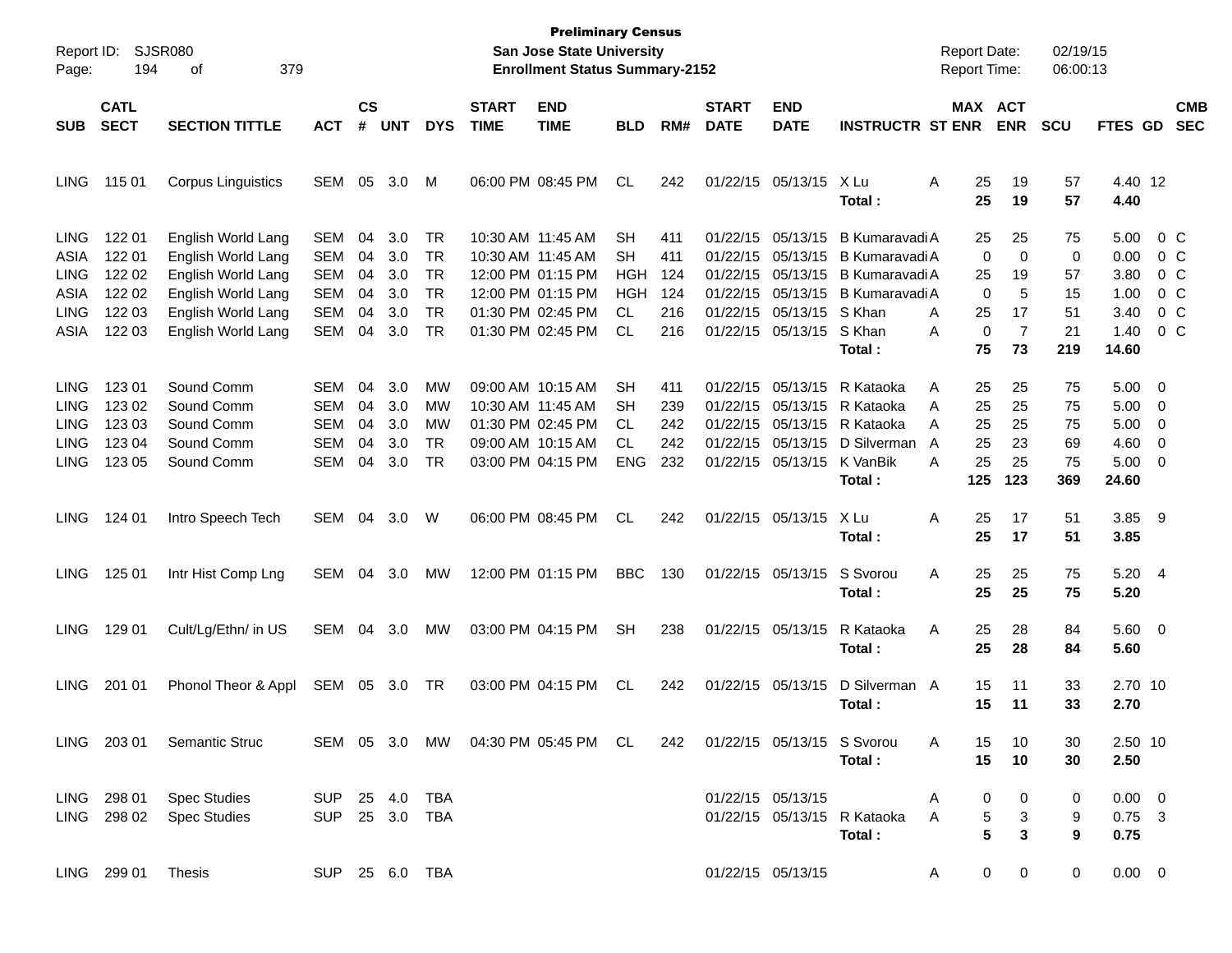| Report ID:<br>Page:                                  | SJSR080<br>195                   | 379                                                                                                                      |                                                      |                    |                          |                             | <b>Preliminary Census</b><br>San Jose State University<br><b>Enrollment Status Summary-2152</b> |                                                             |                 |                   |                             |                                                                                        | <b>Report Date:</b><br><b>Report Time:</b>              |                                    | 02/19/15<br>06:00:13                          |                                          |                                              |                                                                                      |
|------------------------------------------------------|----------------------------------|--------------------------------------------------------------------------------------------------------------------------|------------------------------------------------------|--------------------|--------------------------|-----------------------------|-------------------------------------------------------------------------------------------------|-------------------------------------------------------------|-----------------|-------------------|-----------------------------|----------------------------------------------------------------------------------------|---------------------------------------------------------|------------------------------------|-----------------------------------------------|------------------------------------------|----------------------------------------------|--------------------------------------------------------------------------------------|
| <b>SUB</b>                                           | <b>CATL</b><br><b>SECT</b>       | <b>SECTION TITTLE</b>                                                                                                    | <b>ACT</b>                                           | $\mathsf{cs}$<br># | <b>UNT</b>               | <b>DYS</b>                  | <b>START</b><br><b>TIME</b>                                                                     | <b>END</b><br><b>TIME</b>                                   | <b>BLD</b>      | RM#               | <b>START</b><br><b>DATE</b> | <b>END</b><br><b>DATE</b>                                                              | <b>INSTRUCTR ST ENR</b>                                 |                                    | MAX ACT<br><b>ENR</b>                         | <b>SCU</b>                               | FTES GD                                      | <b>CMB</b><br><b>SEC</b>                                                             |
| <b>LING</b>                                          | 299 02                           | Thesis                                                                                                                   | <b>SUP</b>                                           | 25                 | 3.0                      | TBA                         |                                                                                                 |                                                             |                 |                   |                             | 01/22/15 05/13/15                                                                      | D Silverman A<br>Total:                                 |                                    | $\overline{c}$<br>5<br>5<br>$\mathbf{2}$      | 6<br>6                                   | $0.50$ 2<br>0.50                             |                                                                                      |
| <b>LLD</b><br><b>LLD</b>                             | 1 0 1<br>150                     | Academic English I<br>Academic English I                                                                                 | <b>SEM</b><br><b>ACT</b>                             | 05<br>14           | 5.0<br>0.0               | TR<br><b>TR</b>             |                                                                                                 | 10:30 AM 11:45 AM<br>12:00 PM 12:50 PM                      | CL.<br>НB       | 205<br>405        |                             | 01/22/15 05/13/15 L Cabral<br>01/22/15 05/13/15 S Prasad                               | Total:                                                  | 20<br>A<br>20<br>A<br>40           | 14<br>14<br>28                                | 42<br>28<br>70                           | 4.67<br>0.00<br>4.67                         | $\overline{\mathbf{0}}$<br>- 0                                                       |
| LLD<br><b>LLD</b><br><b>LLD</b>                      | 2 0 1<br>202<br>203              | Academic Engl II<br>Academic Engl II<br>Academic Engl II                                                                 | <b>SEM</b><br><b>SEM</b><br><b>SEM</b>               | 05<br>05<br>05     | 3.0<br>3.0<br>3.0        | MW<br>MW<br>MW              |                                                                                                 | 09:00 AM 10:15 AM<br>09:00 AM 10:15 AM<br>10:30 AM 11:45 AM | CL<br>CL<br>CL  | 242<br>308<br>111 |                             | 01/22/15 05/13/15 S Frazier<br>01/22/15 05/13/15 S Tran<br>01/22/15 05/13/15           | S Tran                                                  | 20<br>A<br>A<br>20<br>20<br>A      | 20<br>19<br>20                                | 60<br>57<br>60                           | 4.00<br>3.80<br>4.00                         | $\overline{\mathbf{0}}$<br>$\overline{\mathbf{0}}$<br>0                              |
| <b>LLD</b><br><b>LLD</b><br><b>LLD</b>               | 2 0 4<br>205<br>206              | Academic Engl II<br>Academic Engl II<br>Academic Engl II                                                                 | <b>SEM</b><br><b>SEM</b><br><b>SEM</b>               | 05<br>05<br>05     | 3.0<br>3.0<br>3.0        | <b>TR</b><br><b>TR</b><br>F |                                                                                                 | 07:30 AM 08:45 AM<br>09:00 AM 10:15 AM<br>09:30 AM 12:15 PM | CL<br>CL.<br>CL | 205<br>205<br>238 |                             | 01/22/15 05/13/15<br>01/22/15 05/13/15 S Tran                                          | <b>B</b> McCluskey A<br>01/22/15 05/13/15 B McCluskey A | 20<br>20<br>20<br>A                | 20<br>20<br>18                                | 60<br>60<br>54                           | 4.00<br>4.00<br>3.60                         | 0<br>0<br>0                                                                          |
| LLD<br>LLD<br><b>LLD</b>                             | 207<br>2 0 8<br>209              | Academic Engl II<br>Academic Engl II<br>Academic Engl II                                                                 | <b>SEM</b><br><b>SEM</b><br><b>SEM</b>               | 05<br>05           | 3.0<br>3.0<br>3.0        | MW<br>MW                    |                                                                                                 | 12:00 PM 01:15 PM<br>03:00 PM 04:15 PM                      | CL<br>CL        | 216<br>216        |                             | 01/22/15 05/13/15<br>01/22/15 05/13/15                                                 | T Khuu<br>S Alkire<br>Total:                            | Х<br>20<br>Α<br>20<br>A<br>160     | $\mathbf 0$<br>$\mathbf 0$<br>19<br>20<br>156 | 0<br>57<br>60<br>468                     | 0.00<br>3.80<br>4.00<br>31.20                | 0<br>0<br>0                                                                          |
| LLD<br><b>LLD</b>                                    | 4 0 1<br>4 0 2                   | <b>Tutorial Success Wri</b><br><b>Tutorial Success Wri</b>                                                               | <b>ACT</b><br><b>ACT</b>                             |                    | 1.0<br>1.0               |                             |                                                                                                 |                                                             |                 |                   |                             |                                                                                        |                                                         | Х<br>X                             | 0<br>0<br>0<br>0                              | 0<br>0                                   | 0.00<br>0.00                                 | $\overline{\mathbf{0}}$<br>$\overline{\mathbf{0}}$                                   |
| <b>LLD</b><br><b>LLD</b><br><b>LLD</b>               | 4 0 3<br>4 0 4<br>4 0 5          | <b>Tutorial Success Wri</b><br><b>Tutorial Success Wri</b><br><b>Tutorial Success Wri</b>                                | <b>ACT</b><br><b>ACT</b><br><b>ACT</b>               | 14<br>14           | 1.0<br>1.0<br>1.0        | R<br>М                      |                                                                                                 | 09:00 AM 09:50 AM<br>10:30 AM 11:20 AM                      | CL<br>CL.       | 225<br>225        |                             | 01/22/15 05/13/15 S Prasad<br>01/22/15 05/13/15 S Prasad                               |                                                         | X<br>A<br>20<br>20<br>A            | 0<br>0<br>5<br>6                              | 0<br>5<br>6                              | 0.00<br>0.33<br>0.40                         | 0<br>0<br>0                                                                          |
| <b>LLD</b><br><b>LLD</b><br><b>LLD</b><br><b>LLD</b> | 4 0 6<br>4 0 7<br>4 0 8<br>4 0 9 | <b>Tutorial Success Wri</b><br><b>Tutorial Success Wri</b><br><b>Tutorial Success Wri</b><br><b>Tutorial Success Wri</b> | <b>ACT</b><br><b>ACT</b><br><b>ACT</b><br><b>ACT</b> | 14<br>14<br>14     | 1.0<br>1.0<br>1.0<br>1.0 | $\mathsf{T}$<br>W<br>M      |                                                                                                 | 10:30 AM 11:20 AM<br>10:30 AM 11:20 AM<br>12:00 PM 12:50 PM | CL.<br>CL<br>CL | 225<br>225<br>225 |                             | 01/22/15 05/13/15 S Prasad<br>01/22/15 05/13/15 S Prasad<br>01/22/15 05/13/15 S Prasad |                                                         | 20<br>A<br>20<br>A<br>X<br>A<br>20 | 2<br>1<br>0<br>0<br>4                         | $\overline{2}$<br>$\mathbf{1}$<br>0<br>4 | 0.13<br>0.07<br>0.00<br>0.27                 | 0<br>0<br>0<br>0                                                                     |
| <b>LLD</b>                                           | 4 10                             | <b>Tutorial Success Wri</b>                                                                                              | ACT                                                  | 14                 | 1.0                      | $\mathsf{T}$                |                                                                                                 | 12:00 PM 12:50 PM                                           | CL              | 225               |                             | 01/22/15 05/13/15                                                                      | S Prasad<br>Total:                                      | 20<br>A<br>120                     | $\overline{2}$<br>20                          | $\overline{2}$<br>20                     | 0.13<br>1.33                                 | 0                                                                                    |
| LLD.<br><b>LLD</b><br>LLD<br>LLD                     |                                  | 100A 01 Writing Competency<br>100A 02 Writing Competency<br>100A 03 Writing Competency<br>100A 04 Writing Competency     | SEM 05 3.0<br><b>SEM</b><br><b>SEM</b><br><b>SEM</b> |                    | 3.0<br>3.0<br>3.0        | MW                          |                                                                                                 | 09:00 AM 10:15 AM                                           | <b>HGH 124</b>  |                   |                             | 01/22/15 05/13/15 Z Frkal                                                              |                                                         | A<br>х<br>х<br>X                   | 25<br>25<br>0<br>0<br>0<br>0<br>0<br>0        | 75<br>0<br>0<br>0                        | 5.00<br>0.00<br>0.00<br>0.00                 | - 0<br>$\overline{\mathbf{0}}$<br>$\overline{\mathbf{0}}$<br>$\overline{\mathbf{0}}$ |
| LLD<br>LLD<br>LLD<br><b>LLD</b>                      |                                  | 100A 05 Writing Competency<br>100A 06 Writing Competency<br>100A 07 Writing Competency<br>100A 08 Writing Competency     | <b>SEM</b><br>SEM<br><b>SEM</b><br><b>SEM</b>        | 05                 | 3.0<br>3.0<br>3.0<br>3.0 | <b>TR</b>                   |                                                                                                 | 09:00 AM 10:15 AM                                           | <b>BBC</b> 205  |                   |                             |                                                                                        | 01/22/15 05/13/15 K Sanders                             | X<br>Α<br>25<br>X<br>X             | 0<br>0<br>23<br>$\mathbf 0$<br>0<br>0<br>0    | 0<br>69<br>0<br>0                        | 0.00<br>4.60 0<br>$0.00 \t 0$<br>$0.00 \t 0$ | $\overline{\mathbf{0}}$                                                              |
| <b>LLD</b>                                           |                                  | 100A 09 Writing Competency                                                                                               | SEM                                                  | 05                 | 3.0 TR                   |                             |                                                                                                 | 12:00 PM 01:15 PM                                           | <b>BBC</b> 221  |                   |                             | 01/22/15 05/13/15 S Alkire                                                             |                                                         | 28<br>A                            | 27                                            | 81                                       | 5.40 0                                       |                                                                                      |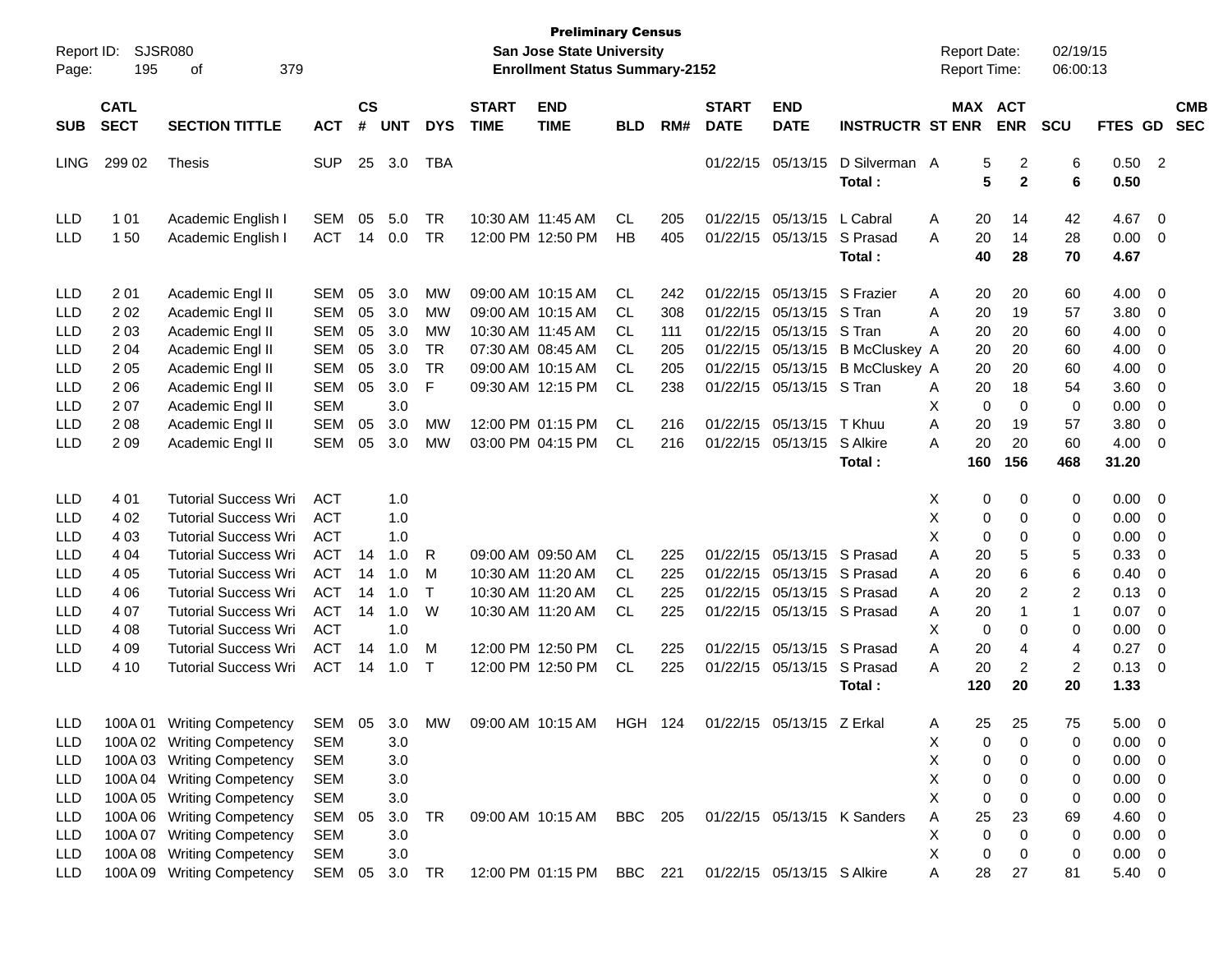| $\mathsf{cs}$<br><b>CATL</b><br><b>START</b><br><b>END</b><br><b>START</b><br><b>END</b><br>MAX ACT<br><b>CMB</b><br><b>SECT</b><br>#<br><b>UNT</b><br><b>DATE</b><br><b>INSTRUCTR ST ENR</b><br><b>ENR</b><br><b>SEC</b><br><b>SECTION TITTLE</b><br><b>DYS</b><br><b>TIME</b><br><b>TIME</b><br>RM#<br><b>DATE</b><br><b>SCU</b><br><b>FTES GD</b><br><b>SUB</b><br><b>ACT</b><br><b>BLD</b><br><b>SEM</b><br>3.0<br>X<br>0<br>0.00<br><b>LLD</b><br>100A 10 Writing Competency<br>0<br>0<br>$\overline{\mathbf{0}}$<br>78<br>75<br>225<br>15.00<br>Total :<br>01/22/15 05/13/15<br>S Khan<br>$5.00 \t 0$<br>100W 01 Writing Workshop<br>SEM<br>04<br>3.0<br>TR<br>09:00 AM 10:15 AM<br>CL<br>216<br>A<br>25<br>25<br>75<br>LLD<br>25<br>25<br>75<br>5.00<br>Total :<br>01/22/15 05/13/15 K Sanders<br>5.00<br>LLD<br>100WB 01Wrtg Wrkshp Bsns Std SEM<br>10:30 AM 11:45 AM<br>SН<br>411<br>25<br>75<br>$\overline{0}$<br>04<br>3.0<br>МW<br>A<br>25<br>01/22/15 05/13/15 K Sanders<br>25<br>5.00<br><b>LLD</b><br>100WB 02Wrtg Wrkshp Bsns Std SEM<br>TR<br>10:30 AM 11:45 AM<br><b>ENG</b><br>327<br>25<br>75<br>$\overline{0}$<br>04<br>3.0<br>A<br>100WB 03Wrtg Wrkshp Bsns Std SEM<br>10:30 AM 11:45 AM<br>232<br>01/22/15 05/13/15<br>25<br>22<br>4.40<br><b>LLD</b><br>3.0<br>TR<br><b>ENG</b><br>T Khuu<br>66<br>0<br>04<br>A<br>100WB 04Wrtg Wrkshp Bsns Std SEM<br>F<br>09:30 AM 12:15 PM<br><b>CL</b><br>5.00<br>LLD<br>04<br>3.0<br>216<br>01/22/15 05/13/15 K Haven<br>25<br>25<br>75<br>0<br>A<br>100WB 05Wrtg Wrkshp Bsns Std SEM<br><b>TR</b><br>12:00 PM 01:15 PM<br><b>CL</b><br>01/22/15 05/13/15 Z Erkal<br>5.00<br><b>LLD</b><br>04<br>3.0<br>242<br>25<br>25<br>75<br>0<br>A<br>100WB 06Wrtg Wrkshp Bsns Std SEM<br><b>TR</b><br>10:30 AM 11:45 AM<br>01/22/15 05/13/15 Z Erkal<br>25<br>5.00<br>LLD<br>3.0<br><b>DMH</b><br>208<br>25<br>75<br>0<br>04<br>A<br>100WB 07Wrtg Wrkshp Bsns Std SEM<br><b>TR</b><br><b>CL</b><br>01/22/15 05/13/15 S Alkire<br>25<br>72<br>4.80<br>LLD<br>04<br>3.0<br>10:30 AM 11:45 AM<br>316<br>24<br>0<br>A<br>100WB 80Wrtg Wrkshp Bsns Std SEM<br><b>TBA</b><br>01/22/15 05/13/15 M ModirzadehA<br>5.00<br><b>LLD</b><br>04<br>3.0<br>25<br>25<br>75<br>0<br>100WB 81Wrtg Wrkshp Bsns Std SEM<br>01/22/15 05/13/15 E Chiu<br>25<br>5.00<br><b>LLD</b><br>3.0<br>TBA<br>25<br>75<br>0<br>04<br>A<br>100WB 82Wrtg Wrkshp Bsns Std SEM<br>01/22/15 05/13/15 M ModirzadehA<br>25<br>25<br>5.00<br><b>LLD</b><br>3.0<br>TBA<br>75<br>0<br>04<br><b>TBA</b><br>E Chiu<br>25<br>25<br>75<br>5.00<br><b>LLD</b><br>100WB 83Wrtg Wrkshp Bsns Std SEM<br>3.0<br>01/22/15 05/13/15<br>A<br>$\overline{0}$<br>04<br>275<br>271<br>813<br>54.20<br>Total :<br>10:30 AM 11:45 AM<br>01/22/15 05/13/15<br>S Frazier<br>3.70 14<br>250W 01 Prof in Ling TESOL<br>SEM<br>04<br>3.0<br>МW<br>CL<br>242<br>A<br>15<br>15<br>45<br>LLD<br>15<br>15<br>45<br>3.70<br>Total :<br>260 01<br>03:00 PM 04:15 PM<br>01/22/15 05/13/15<br>S Phillabaum A<br>3.25 13<br>Eng Struct Teach I<br>SEM<br>05<br>3.0<br>МW<br>CL<br>242<br>15<br>13<br>39<br><b>LLD</b><br>15<br>3.25<br>Total :<br>13<br>39<br>270 01<br>03:00 PM 04:15 PM<br>405<br>01/22/15 05/13/15<br>B Kumaravadi A<br>$2.25$ 9<br><b>LLD</b><br>Second Lang Acq<br>SEM<br>05<br>3.0<br>TR<br>HB<br>15<br>9<br>27<br>15<br>27<br>2.25<br>Total :<br>9<br>282 01<br>Practicum in TESOL<br><b>SUP</b><br>01/22/15 05/13/15 S Phillabaum A<br>8<br>24<br>2.00 8<br>25 3.0<br>15<br><b>LLD</b><br>TBA<br>15<br>8<br>24<br>2.00<br>Total :<br>SEM 05 3.0 TR 04:30 PM 05:45 PM HB<br>01/22/15 05/13/15 B Kumaravadi A<br>3.25 13<br>LLD -<br>283 01 Curric and Assess<br>405<br>15<br>13<br>39<br>15<br>3.25<br>Total:<br>13<br>39<br>01/22/15 05/13/15<br>LLD<br>298 01<br><b>Indiv Studies</b><br>SUP 36 4.0 TBA<br>$0.00 \quad 0$<br>0<br>0<br>0<br>A<br>298 02<br><b>Indiv Studies</b><br>36 3.0<br>01/22/15 05/13/15 S Vanniaraja A<br>$0.50$ 2<br>LLD<br>SUP<br>TBA<br>2<br>$\overline{2}$<br>6<br>298 03<br><b>Indiv Studies</b><br>SUP 36 1.0 TBA<br>01/22/15 05/13/15 R Kataoka<br>$0.08$ 1<br>LLD<br>A<br>1<br>$\mathbf{1}$<br>$\overline{1}$<br>Total:<br>3<br>$\overline{7}$<br>0.58<br>3 | Page: | Report ID: SJSR080<br>196 | 379<br>οf |  |  | <b>Preliminary Census</b><br>San Jose State University<br><b>Enrollment Status Summary-2152</b> |  |  | <b>Report Date:</b><br>Report Time: | 02/19/15<br>06:00:13 |  |  |
|-----------------------------------------------------------------------------------------------------------------------------------------------------------------------------------------------------------------------------------------------------------------------------------------------------------------------------------------------------------------------------------------------------------------------------------------------------------------------------------------------------------------------------------------------------------------------------------------------------------------------------------------------------------------------------------------------------------------------------------------------------------------------------------------------------------------------------------------------------------------------------------------------------------------------------------------------------------------------------------------------------------------------------------------------------------------------------------------------------------------------------------------------------------------------------------------------------------------------------------------------------------------------------------------------------------------------------------------------------------------------------------------------------------------------------------------------------------------------------------------------------------------------------------------------------------------------------------------------------------------------------------------------------------------------------------------------------------------------------------------------------------------------------------------------------------------------------------------------------------------------------------------------------------------------------------------------------------------------------------------------------------------------------------------------------------------------------------------------------------------------------------------------------------------------------------------------------------------------------------------------------------------------------------------------------------------------------------------------------------------------------------------------------------------------------------------------------------------------------------------------------------------------------------------------------------------------------------------------------------------------------------------------------------------------------------------------------------------------------------------------------------------------------------------------------------------------------------------------------------------------------------------------------------------------------------------------------------------------------------------------------------------------------------------------------------------------------------------------------------------------------------------------------------------------------------------------------------------------------------------------------------------------------------------------------------------------------------------------------------------------------------------------------------------------------------------------------------------------------------------------------------------------------------------------------------------------------------------------------------------------------------------------------------------------------------------------------------------------------------------------------------------------------------------------------------------------------------------------------------------------------------------------------------------------------------------------------------------------------------------------------------------------------------------------------------------------------------------------------------------------------------------------------------------------------------------------|-------|---------------------------|-----------|--|--|-------------------------------------------------------------------------------------------------|--|--|-------------------------------------|----------------------|--|--|
|                                                                                                                                                                                                                                                                                                                                                                                                                                                                                                                                                                                                                                                                                                                                                                                                                                                                                                                                                                                                                                                                                                                                                                                                                                                                                                                                                                                                                                                                                                                                                                                                                                                                                                                                                                                                                                                                                                                                                                                                                                                                                                                                                                                                                                                                                                                                                                                                                                                                                                                                                                                                                                                                                                                                                                                                                                                                                                                                                                                                                                                                                                                                                                                                                                                                                                                                                                                                                                                                                                                                                                                                                                                                                                                                                                                                                                                                                                                                                                                                                                                                                                                                                                                               |       |                           |           |  |  |                                                                                                 |  |  |                                     |                      |  |  |
|                                                                                                                                                                                                                                                                                                                                                                                                                                                                                                                                                                                                                                                                                                                                                                                                                                                                                                                                                                                                                                                                                                                                                                                                                                                                                                                                                                                                                                                                                                                                                                                                                                                                                                                                                                                                                                                                                                                                                                                                                                                                                                                                                                                                                                                                                                                                                                                                                                                                                                                                                                                                                                                                                                                                                                                                                                                                                                                                                                                                                                                                                                                                                                                                                                                                                                                                                                                                                                                                                                                                                                                                                                                                                                                                                                                                                                                                                                                                                                                                                                                                                                                                                                                               |       |                           |           |  |  |                                                                                                 |  |  |                                     |                      |  |  |
|                                                                                                                                                                                                                                                                                                                                                                                                                                                                                                                                                                                                                                                                                                                                                                                                                                                                                                                                                                                                                                                                                                                                                                                                                                                                                                                                                                                                                                                                                                                                                                                                                                                                                                                                                                                                                                                                                                                                                                                                                                                                                                                                                                                                                                                                                                                                                                                                                                                                                                                                                                                                                                                                                                                                                                                                                                                                                                                                                                                                                                                                                                                                                                                                                                                                                                                                                                                                                                                                                                                                                                                                                                                                                                                                                                                                                                                                                                                                                                                                                                                                                                                                                                                               |       |                           |           |  |  |                                                                                                 |  |  |                                     |                      |  |  |
|                                                                                                                                                                                                                                                                                                                                                                                                                                                                                                                                                                                                                                                                                                                                                                                                                                                                                                                                                                                                                                                                                                                                                                                                                                                                                                                                                                                                                                                                                                                                                                                                                                                                                                                                                                                                                                                                                                                                                                                                                                                                                                                                                                                                                                                                                                                                                                                                                                                                                                                                                                                                                                                                                                                                                                                                                                                                                                                                                                                                                                                                                                                                                                                                                                                                                                                                                                                                                                                                                                                                                                                                                                                                                                                                                                                                                                                                                                                                                                                                                                                                                                                                                                                               |       |                           |           |  |  |                                                                                                 |  |  |                                     |                      |  |  |
|                                                                                                                                                                                                                                                                                                                                                                                                                                                                                                                                                                                                                                                                                                                                                                                                                                                                                                                                                                                                                                                                                                                                                                                                                                                                                                                                                                                                                                                                                                                                                                                                                                                                                                                                                                                                                                                                                                                                                                                                                                                                                                                                                                                                                                                                                                                                                                                                                                                                                                                                                                                                                                                                                                                                                                                                                                                                                                                                                                                                                                                                                                                                                                                                                                                                                                                                                                                                                                                                                                                                                                                                                                                                                                                                                                                                                                                                                                                                                                                                                                                                                                                                                                                               |       |                           |           |  |  |                                                                                                 |  |  |                                     |                      |  |  |
|                                                                                                                                                                                                                                                                                                                                                                                                                                                                                                                                                                                                                                                                                                                                                                                                                                                                                                                                                                                                                                                                                                                                                                                                                                                                                                                                                                                                                                                                                                                                                                                                                                                                                                                                                                                                                                                                                                                                                                                                                                                                                                                                                                                                                                                                                                                                                                                                                                                                                                                                                                                                                                                                                                                                                                                                                                                                                                                                                                                                                                                                                                                                                                                                                                                                                                                                                                                                                                                                                                                                                                                                                                                                                                                                                                                                                                                                                                                                                                                                                                                                                                                                                                                               |       |                           |           |  |  |                                                                                                 |  |  |                                     |                      |  |  |
|                                                                                                                                                                                                                                                                                                                                                                                                                                                                                                                                                                                                                                                                                                                                                                                                                                                                                                                                                                                                                                                                                                                                                                                                                                                                                                                                                                                                                                                                                                                                                                                                                                                                                                                                                                                                                                                                                                                                                                                                                                                                                                                                                                                                                                                                                                                                                                                                                                                                                                                                                                                                                                                                                                                                                                                                                                                                                                                                                                                                                                                                                                                                                                                                                                                                                                                                                                                                                                                                                                                                                                                                                                                                                                                                                                                                                                                                                                                                                                                                                                                                                                                                                                                               |       |                           |           |  |  |                                                                                                 |  |  |                                     |                      |  |  |
|                                                                                                                                                                                                                                                                                                                                                                                                                                                                                                                                                                                                                                                                                                                                                                                                                                                                                                                                                                                                                                                                                                                                                                                                                                                                                                                                                                                                                                                                                                                                                                                                                                                                                                                                                                                                                                                                                                                                                                                                                                                                                                                                                                                                                                                                                                                                                                                                                                                                                                                                                                                                                                                                                                                                                                                                                                                                                                                                                                                                                                                                                                                                                                                                                                                                                                                                                                                                                                                                                                                                                                                                                                                                                                                                                                                                                                                                                                                                                                                                                                                                                                                                                                                               |       |                           |           |  |  |                                                                                                 |  |  |                                     |                      |  |  |
|                                                                                                                                                                                                                                                                                                                                                                                                                                                                                                                                                                                                                                                                                                                                                                                                                                                                                                                                                                                                                                                                                                                                                                                                                                                                                                                                                                                                                                                                                                                                                                                                                                                                                                                                                                                                                                                                                                                                                                                                                                                                                                                                                                                                                                                                                                                                                                                                                                                                                                                                                                                                                                                                                                                                                                                                                                                                                                                                                                                                                                                                                                                                                                                                                                                                                                                                                                                                                                                                                                                                                                                                                                                                                                                                                                                                                                                                                                                                                                                                                                                                                                                                                                                               |       |                           |           |  |  |                                                                                                 |  |  |                                     |                      |  |  |
|                                                                                                                                                                                                                                                                                                                                                                                                                                                                                                                                                                                                                                                                                                                                                                                                                                                                                                                                                                                                                                                                                                                                                                                                                                                                                                                                                                                                                                                                                                                                                                                                                                                                                                                                                                                                                                                                                                                                                                                                                                                                                                                                                                                                                                                                                                                                                                                                                                                                                                                                                                                                                                                                                                                                                                                                                                                                                                                                                                                                                                                                                                                                                                                                                                                                                                                                                                                                                                                                                                                                                                                                                                                                                                                                                                                                                                                                                                                                                                                                                                                                                                                                                                                               |       |                           |           |  |  |                                                                                                 |  |  |                                     |                      |  |  |
|                                                                                                                                                                                                                                                                                                                                                                                                                                                                                                                                                                                                                                                                                                                                                                                                                                                                                                                                                                                                                                                                                                                                                                                                                                                                                                                                                                                                                                                                                                                                                                                                                                                                                                                                                                                                                                                                                                                                                                                                                                                                                                                                                                                                                                                                                                                                                                                                                                                                                                                                                                                                                                                                                                                                                                                                                                                                                                                                                                                                                                                                                                                                                                                                                                                                                                                                                                                                                                                                                                                                                                                                                                                                                                                                                                                                                                                                                                                                                                                                                                                                                                                                                                                               |       |                           |           |  |  |                                                                                                 |  |  |                                     |                      |  |  |
|                                                                                                                                                                                                                                                                                                                                                                                                                                                                                                                                                                                                                                                                                                                                                                                                                                                                                                                                                                                                                                                                                                                                                                                                                                                                                                                                                                                                                                                                                                                                                                                                                                                                                                                                                                                                                                                                                                                                                                                                                                                                                                                                                                                                                                                                                                                                                                                                                                                                                                                                                                                                                                                                                                                                                                                                                                                                                                                                                                                                                                                                                                                                                                                                                                                                                                                                                                                                                                                                                                                                                                                                                                                                                                                                                                                                                                                                                                                                                                                                                                                                                                                                                                                               |       |                           |           |  |  |                                                                                                 |  |  |                                     |                      |  |  |
|                                                                                                                                                                                                                                                                                                                                                                                                                                                                                                                                                                                                                                                                                                                                                                                                                                                                                                                                                                                                                                                                                                                                                                                                                                                                                                                                                                                                                                                                                                                                                                                                                                                                                                                                                                                                                                                                                                                                                                                                                                                                                                                                                                                                                                                                                                                                                                                                                                                                                                                                                                                                                                                                                                                                                                                                                                                                                                                                                                                                                                                                                                                                                                                                                                                                                                                                                                                                                                                                                                                                                                                                                                                                                                                                                                                                                                                                                                                                                                                                                                                                                                                                                                                               |       |                           |           |  |  |                                                                                                 |  |  |                                     |                      |  |  |
|                                                                                                                                                                                                                                                                                                                                                                                                                                                                                                                                                                                                                                                                                                                                                                                                                                                                                                                                                                                                                                                                                                                                                                                                                                                                                                                                                                                                                                                                                                                                                                                                                                                                                                                                                                                                                                                                                                                                                                                                                                                                                                                                                                                                                                                                                                                                                                                                                                                                                                                                                                                                                                                                                                                                                                                                                                                                                                                                                                                                                                                                                                                                                                                                                                                                                                                                                                                                                                                                                                                                                                                                                                                                                                                                                                                                                                                                                                                                                                                                                                                                                                                                                                                               |       |                           |           |  |  |                                                                                                 |  |  |                                     |                      |  |  |
|                                                                                                                                                                                                                                                                                                                                                                                                                                                                                                                                                                                                                                                                                                                                                                                                                                                                                                                                                                                                                                                                                                                                                                                                                                                                                                                                                                                                                                                                                                                                                                                                                                                                                                                                                                                                                                                                                                                                                                                                                                                                                                                                                                                                                                                                                                                                                                                                                                                                                                                                                                                                                                                                                                                                                                                                                                                                                                                                                                                                                                                                                                                                                                                                                                                                                                                                                                                                                                                                                                                                                                                                                                                                                                                                                                                                                                                                                                                                                                                                                                                                                                                                                                                               |       |                           |           |  |  |                                                                                                 |  |  |                                     |                      |  |  |
|                                                                                                                                                                                                                                                                                                                                                                                                                                                                                                                                                                                                                                                                                                                                                                                                                                                                                                                                                                                                                                                                                                                                                                                                                                                                                                                                                                                                                                                                                                                                                                                                                                                                                                                                                                                                                                                                                                                                                                                                                                                                                                                                                                                                                                                                                                                                                                                                                                                                                                                                                                                                                                                                                                                                                                                                                                                                                                                                                                                                                                                                                                                                                                                                                                                                                                                                                                                                                                                                                                                                                                                                                                                                                                                                                                                                                                                                                                                                                                                                                                                                                                                                                                                               |       |                           |           |  |  |                                                                                                 |  |  |                                     |                      |  |  |
|                                                                                                                                                                                                                                                                                                                                                                                                                                                                                                                                                                                                                                                                                                                                                                                                                                                                                                                                                                                                                                                                                                                                                                                                                                                                                                                                                                                                                                                                                                                                                                                                                                                                                                                                                                                                                                                                                                                                                                                                                                                                                                                                                                                                                                                                                                                                                                                                                                                                                                                                                                                                                                                                                                                                                                                                                                                                                                                                                                                                                                                                                                                                                                                                                                                                                                                                                                                                                                                                                                                                                                                                                                                                                                                                                                                                                                                                                                                                                                                                                                                                                                                                                                                               |       |                           |           |  |  |                                                                                                 |  |  |                                     |                      |  |  |
|                                                                                                                                                                                                                                                                                                                                                                                                                                                                                                                                                                                                                                                                                                                                                                                                                                                                                                                                                                                                                                                                                                                                                                                                                                                                                                                                                                                                                                                                                                                                                                                                                                                                                                                                                                                                                                                                                                                                                                                                                                                                                                                                                                                                                                                                                                                                                                                                                                                                                                                                                                                                                                                                                                                                                                                                                                                                                                                                                                                                                                                                                                                                                                                                                                                                                                                                                                                                                                                                                                                                                                                                                                                                                                                                                                                                                                                                                                                                                                                                                                                                                                                                                                                               |       |                           |           |  |  |                                                                                                 |  |  |                                     |                      |  |  |
|                                                                                                                                                                                                                                                                                                                                                                                                                                                                                                                                                                                                                                                                                                                                                                                                                                                                                                                                                                                                                                                                                                                                                                                                                                                                                                                                                                                                                                                                                                                                                                                                                                                                                                                                                                                                                                                                                                                                                                                                                                                                                                                                                                                                                                                                                                                                                                                                                                                                                                                                                                                                                                                                                                                                                                                                                                                                                                                                                                                                                                                                                                                                                                                                                                                                                                                                                                                                                                                                                                                                                                                                                                                                                                                                                                                                                                                                                                                                                                                                                                                                                                                                                                                               |       |                           |           |  |  |                                                                                                 |  |  |                                     |                      |  |  |
|                                                                                                                                                                                                                                                                                                                                                                                                                                                                                                                                                                                                                                                                                                                                                                                                                                                                                                                                                                                                                                                                                                                                                                                                                                                                                                                                                                                                                                                                                                                                                                                                                                                                                                                                                                                                                                                                                                                                                                                                                                                                                                                                                                                                                                                                                                                                                                                                                                                                                                                                                                                                                                                                                                                                                                                                                                                                                                                                                                                                                                                                                                                                                                                                                                                                                                                                                                                                                                                                                                                                                                                                                                                                                                                                                                                                                                                                                                                                                                                                                                                                                                                                                                                               |       |                           |           |  |  |                                                                                                 |  |  |                                     |                      |  |  |
|                                                                                                                                                                                                                                                                                                                                                                                                                                                                                                                                                                                                                                                                                                                                                                                                                                                                                                                                                                                                                                                                                                                                                                                                                                                                                                                                                                                                                                                                                                                                                                                                                                                                                                                                                                                                                                                                                                                                                                                                                                                                                                                                                                                                                                                                                                                                                                                                                                                                                                                                                                                                                                                                                                                                                                                                                                                                                                                                                                                                                                                                                                                                                                                                                                                                                                                                                                                                                                                                                                                                                                                                                                                                                                                                                                                                                                                                                                                                                                                                                                                                                                                                                                                               |       |                           |           |  |  |                                                                                                 |  |  |                                     |                      |  |  |
|                                                                                                                                                                                                                                                                                                                                                                                                                                                                                                                                                                                                                                                                                                                                                                                                                                                                                                                                                                                                                                                                                                                                                                                                                                                                                                                                                                                                                                                                                                                                                                                                                                                                                                                                                                                                                                                                                                                                                                                                                                                                                                                                                                                                                                                                                                                                                                                                                                                                                                                                                                                                                                                                                                                                                                                                                                                                                                                                                                                                                                                                                                                                                                                                                                                                                                                                                                                                                                                                                                                                                                                                                                                                                                                                                                                                                                                                                                                                                                                                                                                                                                                                                                                               |       |                           |           |  |  |                                                                                                 |  |  |                                     |                      |  |  |
|                                                                                                                                                                                                                                                                                                                                                                                                                                                                                                                                                                                                                                                                                                                                                                                                                                                                                                                                                                                                                                                                                                                                                                                                                                                                                                                                                                                                                                                                                                                                                                                                                                                                                                                                                                                                                                                                                                                                                                                                                                                                                                                                                                                                                                                                                                                                                                                                                                                                                                                                                                                                                                                                                                                                                                                                                                                                                                                                                                                                                                                                                                                                                                                                                                                                                                                                                                                                                                                                                                                                                                                                                                                                                                                                                                                                                                                                                                                                                                                                                                                                                                                                                                                               |       |                           |           |  |  |                                                                                                 |  |  |                                     |                      |  |  |
|                                                                                                                                                                                                                                                                                                                                                                                                                                                                                                                                                                                                                                                                                                                                                                                                                                                                                                                                                                                                                                                                                                                                                                                                                                                                                                                                                                                                                                                                                                                                                                                                                                                                                                                                                                                                                                                                                                                                                                                                                                                                                                                                                                                                                                                                                                                                                                                                                                                                                                                                                                                                                                                                                                                                                                                                                                                                                                                                                                                                                                                                                                                                                                                                                                                                                                                                                                                                                                                                                                                                                                                                                                                                                                                                                                                                                                                                                                                                                                                                                                                                                                                                                                                               |       |                           |           |  |  |                                                                                                 |  |  |                                     |                      |  |  |
|                                                                                                                                                                                                                                                                                                                                                                                                                                                                                                                                                                                                                                                                                                                                                                                                                                                                                                                                                                                                                                                                                                                                                                                                                                                                                                                                                                                                                                                                                                                                                                                                                                                                                                                                                                                                                                                                                                                                                                                                                                                                                                                                                                                                                                                                                                                                                                                                                                                                                                                                                                                                                                                                                                                                                                                                                                                                                                                                                                                                                                                                                                                                                                                                                                                                                                                                                                                                                                                                                                                                                                                                                                                                                                                                                                                                                                                                                                                                                                                                                                                                                                                                                                                               |       |                           |           |  |  |                                                                                                 |  |  |                                     |                      |  |  |
|                                                                                                                                                                                                                                                                                                                                                                                                                                                                                                                                                                                                                                                                                                                                                                                                                                                                                                                                                                                                                                                                                                                                                                                                                                                                                                                                                                                                                                                                                                                                                                                                                                                                                                                                                                                                                                                                                                                                                                                                                                                                                                                                                                                                                                                                                                                                                                                                                                                                                                                                                                                                                                                                                                                                                                                                                                                                                                                                                                                                                                                                                                                                                                                                                                                                                                                                                                                                                                                                                                                                                                                                                                                                                                                                                                                                                                                                                                                                                                                                                                                                                                                                                                                               |       |                           |           |  |  |                                                                                                 |  |  |                                     |                      |  |  |
|                                                                                                                                                                                                                                                                                                                                                                                                                                                                                                                                                                                                                                                                                                                                                                                                                                                                                                                                                                                                                                                                                                                                                                                                                                                                                                                                                                                                                                                                                                                                                                                                                                                                                                                                                                                                                                                                                                                                                                                                                                                                                                                                                                                                                                                                                                                                                                                                                                                                                                                                                                                                                                                                                                                                                                                                                                                                                                                                                                                                                                                                                                                                                                                                                                                                                                                                                                                                                                                                                                                                                                                                                                                                                                                                                                                                                                                                                                                                                                                                                                                                                                                                                                                               |       |                           |           |  |  |                                                                                                 |  |  |                                     |                      |  |  |
|                                                                                                                                                                                                                                                                                                                                                                                                                                                                                                                                                                                                                                                                                                                                                                                                                                                                                                                                                                                                                                                                                                                                                                                                                                                                                                                                                                                                                                                                                                                                                                                                                                                                                                                                                                                                                                                                                                                                                                                                                                                                                                                                                                                                                                                                                                                                                                                                                                                                                                                                                                                                                                                                                                                                                                                                                                                                                                                                                                                                                                                                                                                                                                                                                                                                                                                                                                                                                                                                                                                                                                                                                                                                                                                                                                                                                                                                                                                                                                                                                                                                                                                                                                                               |       |                           |           |  |  |                                                                                                 |  |  |                                     |                      |  |  |
|                                                                                                                                                                                                                                                                                                                                                                                                                                                                                                                                                                                                                                                                                                                                                                                                                                                                                                                                                                                                                                                                                                                                                                                                                                                                                                                                                                                                                                                                                                                                                                                                                                                                                                                                                                                                                                                                                                                                                                                                                                                                                                                                                                                                                                                                                                                                                                                                                                                                                                                                                                                                                                                                                                                                                                                                                                                                                                                                                                                                                                                                                                                                                                                                                                                                                                                                                                                                                                                                                                                                                                                                                                                                                                                                                                                                                                                                                                                                                                                                                                                                                                                                                                                               |       |                           |           |  |  |                                                                                                 |  |  |                                     |                      |  |  |
|                                                                                                                                                                                                                                                                                                                                                                                                                                                                                                                                                                                                                                                                                                                                                                                                                                                                                                                                                                                                                                                                                                                                                                                                                                                                                                                                                                                                                                                                                                                                                                                                                                                                                                                                                                                                                                                                                                                                                                                                                                                                                                                                                                                                                                                                                                                                                                                                                                                                                                                                                                                                                                                                                                                                                                                                                                                                                                                                                                                                                                                                                                                                                                                                                                                                                                                                                                                                                                                                                                                                                                                                                                                                                                                                                                                                                                                                                                                                                                                                                                                                                                                                                                                               |       |                           |           |  |  |                                                                                                 |  |  |                                     |                      |  |  |
|                                                                                                                                                                                                                                                                                                                                                                                                                                                                                                                                                                                                                                                                                                                                                                                                                                                                                                                                                                                                                                                                                                                                                                                                                                                                                                                                                                                                                                                                                                                                                                                                                                                                                                                                                                                                                                                                                                                                                                                                                                                                                                                                                                                                                                                                                                                                                                                                                                                                                                                                                                                                                                                                                                                                                                                                                                                                                                                                                                                                                                                                                                                                                                                                                                                                                                                                                                                                                                                                                                                                                                                                                                                                                                                                                                                                                                                                                                                                                                                                                                                                                                                                                                                               |       |                           |           |  |  |                                                                                                 |  |  |                                     |                      |  |  |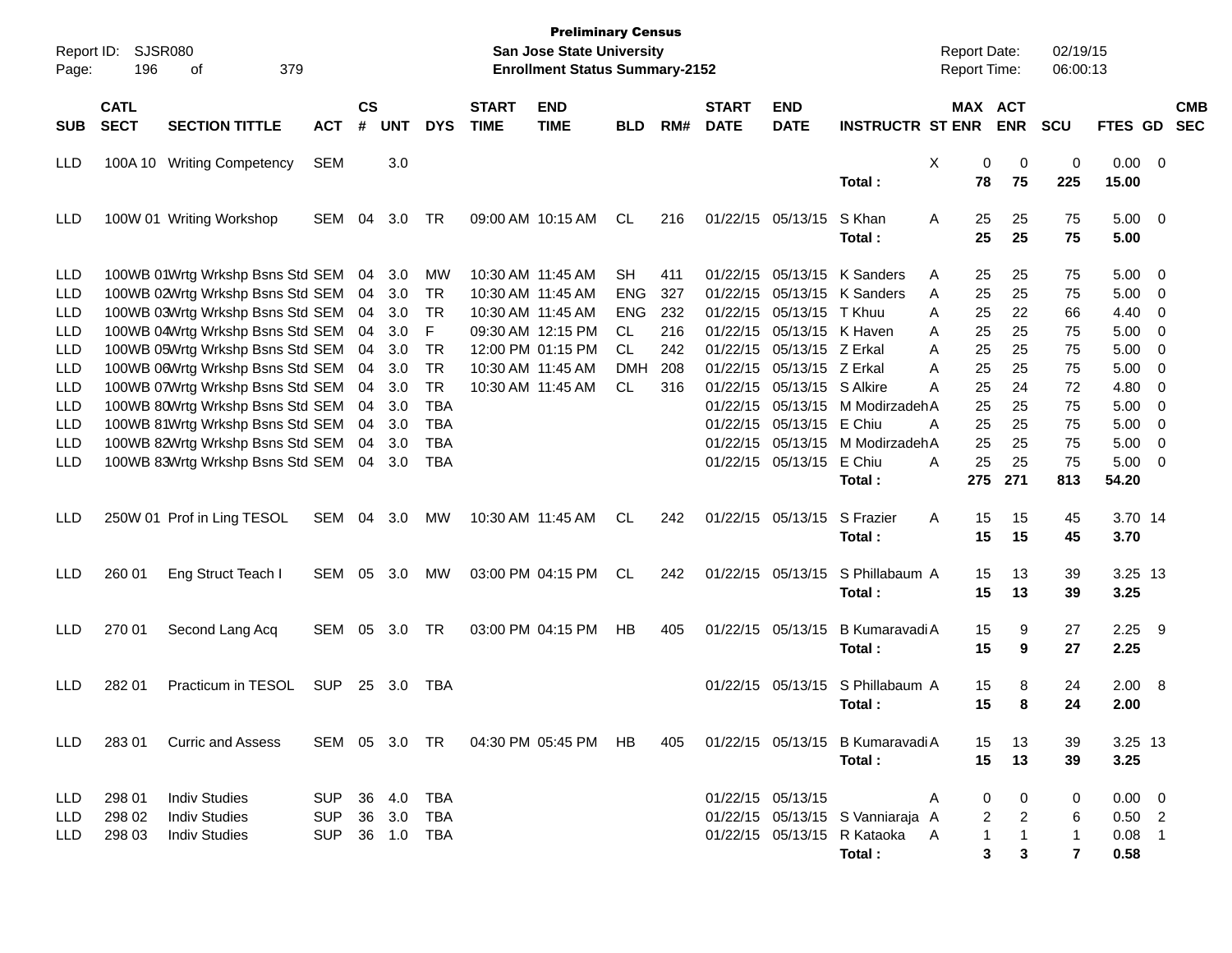|            |                            |                                               |            |                |            |            |                             |                                       | <b>Preliminary Census</b> |     |                             |                                                  |                           |              |                     |                          |                      |                            |                         |                          |
|------------|----------------------------|-----------------------------------------------|------------|----------------|------------|------------|-----------------------------|---------------------------------------|---------------------------|-----|-----------------------------|--------------------------------------------------|---------------------------|--------------|---------------------|--------------------------|----------------------|----------------------------|-------------------------|--------------------------|
| Report ID: |                            | SJSR080                                       |            |                |            |            |                             | <b>San Jose State University</b>      |                           |     |                             |                                                  |                           |              | <b>Report Date:</b> |                          | 02/19/15             |                            |                         |                          |
| Page:      | 197                        | 379<br>0f                                     |            |                |            |            |                             | <b>Enrollment Status Summary-2152</b> |                           |     |                             |                                                  |                           |              | <b>Report Time:</b> |                          | 06:00:13             |                            |                         |                          |
| <b>SUB</b> | <b>CATL</b><br><b>SECT</b> | <b>SECTION TITTLE</b>                         | <b>ACT</b> | <b>CS</b><br># | <b>UNT</b> | <b>DYS</b> | <b>START</b><br><b>TIME</b> | <b>END</b><br>TIME                    | <b>BLD</b>                | RM# | <b>START</b><br><b>DATE</b> | <b>END</b><br><b>DATE</b>                        | <b>INSTRUCTR ST ENR</b>   |              | <b>MAX</b>          | <b>ACT</b><br><b>ENR</b> | <b>SCU</b>           | <b>FTES GD</b>             |                         | <b>CMB</b><br><b>SEC</b> |
| LLD.       | 299 01                     | Thesis                                        | <b>SUP</b> | 25             | 6.0        | <b>TBA</b> |                             |                                       |                           |     |                             | 01/22/15 05/13/15                                |                           | $\mathsf{A}$ | $\mathbf{0}$        | $\Omega$                 | $\mathbf{0}$         | 0.00                       | $\overline{\mathbf{0}}$ |                          |
| LLD.       | 299 02                     | Thesis                                        | <b>SUP</b> | 25             | 3.0        | <b>TBA</b> |                             |                                       |                           |     |                             | 01/22/15 05/13/15                                |                           | A            | $\overline{2}$      | $\Omega$                 | $\overline{0}$       | 0.00                       | $\overline{0}$          |                          |
|            |                            |                                               |            |                |            |            |                             |                                       |                           |     |                             |                                                  | Total:                    |              | 2                   | 0                        | $\mathbf 0$          | 0.00                       |                         |                          |
|            | Department :               | <b>Linguistics &amp; Language Development</b> |            |                |            |            |                             |                                       |                           |     |                             | <b>Lower Division:</b><br><b>Upper Division:</b> | <b>Department Total:</b>  |              | 1639<br>686<br>833  | 1432<br>559<br>786       | 4240<br>1623<br>2358 | 289.33<br>108.20<br>159.65 |                         |                          |
|            |                            |                                               |            |                |            |            |                             |                                       |                           |     |                             |                                                  | <b>Graduate Division:</b> |              | 120                 | 87                       | 259                  | 21.48                      |                         |                          |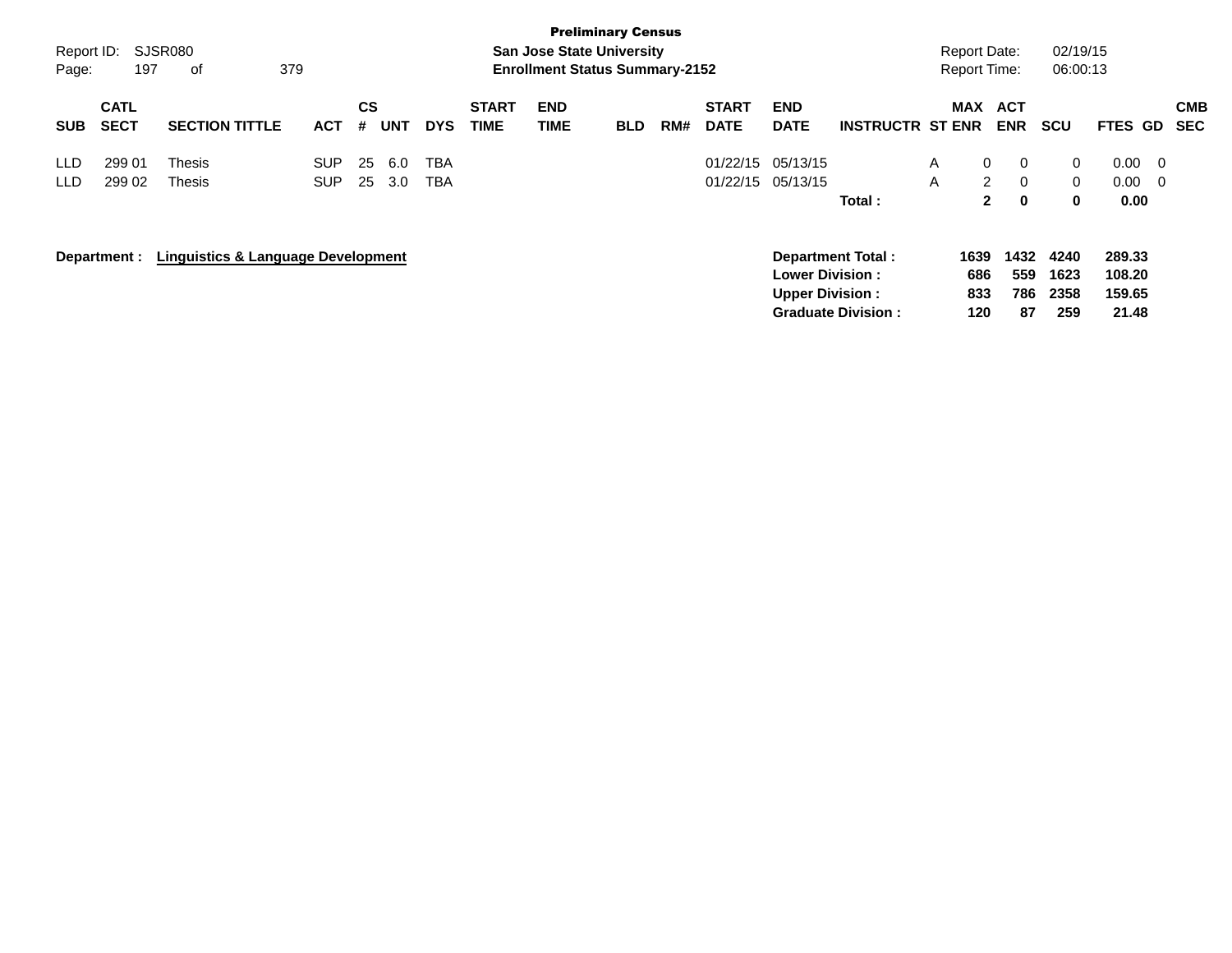|                |             |                                             |            |               |                |            |                   | <b>Preliminary Census</b>             |            |      |              |                           |                             |   |                     |                |            |          |                         |                |
|----------------|-------------|---------------------------------------------|------------|---------------|----------------|------------|-------------------|---------------------------------------|------------|------|--------------|---------------------------|-----------------------------|---|---------------------|----------------|------------|----------|-------------------------|----------------|
| Report ID:     |             | SJSR080                                     |            |               |                |            |                   | <b>San Jose State University</b>      |            |      |              |                           |                             |   | <b>Report Date:</b> |                | 02/19/15   |          |                         |                |
| Page:          | 198         | 379<br>οf                                   |            |               |                |            |                   | <b>Enrollment Status Summary-2152</b> |            |      |              |                           |                             |   | <b>Report Time:</b> |                | 06:00:13   |          |                         |                |
|                | <b>CATL</b> |                                             |            | $\mathsf{cs}$ |                |            | <b>START</b>      | <b>END</b>                            |            |      | <b>START</b> | <b>END</b>                |                             |   | MAX ACT             |                |            |          |                         | <b>CMB</b>     |
| <b>SUB</b>     | <b>SECT</b> | <b>SECTION TITTLE</b>                       | <b>ACT</b> | #             | <b>UNT</b>     | <b>DYS</b> | <b>TIME</b>       | <b>TIME</b>                           | <b>BLD</b> | RM#  | <b>DATE</b>  | <b>DATE</b>               | <b>INSTRUCTR ST ENR</b>     |   |                     | <b>ENR</b>     | <b>SCU</b> | FTES GD  |                         | <b>SEC</b>     |
| <b>College</b> |             | <b>Humanities &amp; the Arts</b>            |            |               |                |            |                   |                                       |            |      |              |                           |                             |   |                     |                |            |          |                         |                |
| Department :   |             | <b>Music &amp; Dance</b>                    |            |               |                |            |                   |                                       |            |      |              |                           |                             |   |                     |                |            |          |                         |                |
| DANC 1001      |             | Dance Appreciation                          | <b>LEC</b> | 01            | 3.0            | MW         |                   | 12:00 PM 01:15 PM                     | <b>MUS</b> | 161  | 01/22/15     | 05/13/15                  | J Walton                    | A | 70                  | 70             | 210        | 14.00    | - 0                     |                |
| <b>DANC</b>    | 10 02       | Dance Appreciation                          | <b>LEC</b> | 01            | 3.0            | <b>TR</b>  |                   | 01:30 PM 02:45 PM                     | <b>MUS</b> | 161  | 01/22/15     | 05/13/15                  | J Scott                     | A | 70                  | 67             | 201        | 13.40    | $\overline{0}$          |                |
| <b>DANC</b>    | 10 03       | Dance Appreciation                          | <b>LEC</b> | 01            | 3.0            | <b>TR</b>  |                   | 12:00 PM 01:15 PM                     | <b>MUS</b> | 161  | 01/22/15     | 05/13/15                  | J Scott                     | A | 70                  | 69             | 207        | 13.80    | $\overline{0}$          |                |
|                |             |                                             |            |               |                |            |                   |                                       |            |      |              |                           | Total:                      |   | 210                 | 206            | 618        | 41.20    |                         |                |
| <b>DANC</b>    | 12 01       | ENS:DancRehrslPerf                          | ACT        | 20            | 2.0            | МW         |                   | 03:00 PM 05:20 PM                     | WSQ 204    |      | 01/22/15     | 05/13/15                  | <b>G</b> Masters            | A | 10                  | 0              | 0          | 0.00     | $\overline{\mathbf{0}}$ |                |
|                |             |                                             |            |               |                |            |                   |                                       |            |      |              |                           | Total:                      |   | 10                  | 0              | 0          | 0.00     |                         |                |
| <b>DANC</b>    | 40A01       | Tpcs Modern Dance I                         | ACT        | 12            | 2.0            | TR         |                   | 07:30 AM 08:50 AM                     | WSQ        | -201 | 01/22/15     | 05/13/15                  | M Basile                    | A | 40                  | 12             | 24         | 1.60     |                         | 0 <sup>C</sup> |
| KIN            | 40A 01      | Tpcs Modern Dance   ACT                     |            |               | $12 \quad 2.0$ | <b>TR</b>  |                   | 07:30 AM 08:50 AM                     | WSQ 201    |      | 01/22/15     | 05/13/15                  | M Basile                    | A | 0                   | 12             | 24         | 1.60     |                         | $0\,C$         |
|                |             |                                             |            |               |                |            |                   |                                       |            |      |              |                           | Total:                      |   | 40                  | 24             | 48         | 3.20     |                         |                |
| <b>DANC</b>    | 40B 01      | Tpcs: Modern Dance I ACT                    |            | 12            | 2.0            | МW         |                   | 10:30 AM 11:50 AM                     | WSQ 204    |      | 01/22/15     | 05/13/15                  | H Cooper                    | A | 35                  | 24             | 48         | 3.20     |                         | 0 <sup>C</sup> |
| KIN            | 40B 01      | Tpcs: Modern Dance I ACT                    |            |               | $12 \quad 2.0$ | МW         |                   | 10:30 AM 11:50 AM                     | WSQ 204    |      | 01/22/15     | 05/13/15                  | H Cooper                    | A | 0                   | $\overline{2}$ | 4          | 0.27     |                         | $0\,$ C        |
|                |             |                                             |            |               |                |            |                   |                                       |            |      |              |                           | Total:                      |   | 35                  | 26             | 52         | 3.47     |                         |                |
| <b>DANC</b>    | 41A 01      | Tpcs in Ballet I                            | <b>ACT</b> | 12            | 2.0            | <b>MW</b>  |                   | 01:00 PM 02:20 PM                     | WSQ 204    |      | 01/22/15     | 05/13/15                  | M Basile                    | A | 30                  | 14             | 28         | 1.87     |                         | $0\,C$         |
| KIN            | 41A01       | Tpcs in Ballet I                            | <b>ACT</b> | 12            | 2.0            | <b>MW</b>  |                   | 01:00 PM 02:20 PM                     | WSQ 204    |      | 01/22/15     | 05/13/15                  | M Basile                    | A | 0                   | 14             | 28         | 1.87     |                         | $0\,C$         |
| <b>DANC</b>    | 41A 02      | Tpcs in Ballet I                            | <b>ACT</b> | 12            | 2.0            | <b>TR</b>  |                   | 09:00 AM 10:20 AM                     | WSQ 201    |      | 01/22/15     | 05/13/15                  | H Cooper                    | A | 30                  | 16             | 32         | 2.13     |                         | 0 <sup>C</sup> |
| KIN            | 41A 02      | Tpcs in Ballet I                            | <b>ACT</b> | 12            | 2.0            | <b>TR</b>  |                   | 09:00 AM 10:20 AM                     | WSQ 201    |      | 01/22/15     | 05/13/15                  | H Cooper                    | A | 0                   | 9              | 18         | 1.20     |                         | $0\,$ C        |
|                |             |                                             |            |               |                |            |                   |                                       |            |      |              |                           | Total:                      |   | 60                  | 53             | 106        | 7.07     |                         |                |
| <b>DANC</b>    | 41B 01      | Tpcs in Ballet II                           | <b>ACT</b> | 12            | 2.0            | <b>TR</b>  |                   | 01:30 PM 02:50 PM                     | WSQ 204    |      | 01/22/15     | 05/13/15                  | H Cooper                    | A | 25                  | 9              | 18         | 1.20     |                         | $0\,C$         |
| KIN            | 41B 01      | Tpcs in Ballet II                           | <b>ACT</b> | 12            | 2.0            | <b>TR</b>  |                   | 01:30 PM 02:50 PM                     | WSQ 204    |      | 01/22/15     | 05/13/15                  | H Cooper                    | A | 0                   | 2              | 4          | 0.27     |                         | $0\,C$         |
| <b>DANC</b>    | 41B 02      | Tpcs in Ballet II                           | <b>ACT</b> | 12            | 2.0            | <b>TR</b>  |                   | 01:30 PM 02:50 PM                     | WSQ 201    |      | 01/22/15     | 05/13/15                  | <b>G</b> Masters            | A | 25                  | 20             | 40         | 2.67     |                         | 0 <sup>C</sup> |
| KIN            | 41B 02      | Tpcs in Ballet II                           | <b>ACT</b> | 12            | 2.0            | <b>TR</b>  |                   | 01:30 PM 02:50 PM                     | WSQ 201    |      | 01/22/15     | 05/13/15                  | <b>G</b> Masters            | A | 0                   | 3              | 6          | 0.40     |                         | $0\,C$         |
|                |             |                                             |            |               |                |            |                   |                                       |            |      |              |                           | Total :                     |   | 50                  | 34             | 68         | 4.53     |                         |                |
|                |             | DANC 42A 01 Tpcs in Jazz Dance I ACT 12 2.0 |            |               |                | MW         |                   | 10:30 AM 11:50 AM                     | WSQ 106    |      |              | 01/22/15 05/13/15 J Yager |                             | A | 45                  | 13             | 26         | 1.73     | $0\,$ C                 |                |
| <b>KIN</b>     | 42A 01      | Tpcs in Jazz Dance   ACT 12 2.0             |            |               |                | MW         |                   | 10:30 AM 11:50 AM                     | WSQ 106    |      |              | 01/22/15 05/13/15 J Yager |                             | A | 0                   | 26             | 52         | 3.47     |                         | $0\,C$         |
|                | DANC 42A 02 | Tpcs in Jazz Dance I ACT                    |            |               | 12 2.0         | TR         |                   | 10:30 AM 11:50 AM                     | WSQ 204    |      |              | 01/22/15 05/13/15 K Pinto |                             | A | 45                  | 19             | 38         | 2.53     |                         | $0\,C$         |
| KIN            | 42A 02      | Tpcs in Jazz Dance I ACT                    |            |               | 12 2.0         | TR         |                   | 10:30 AM 11:50 AM                     | WSQ 204    |      |              | 01/22/15 05/13/15 K Pinto |                             | Α | 0                   | 20             | 40         | 2.67     |                         | $0\,$ C        |
|                | DANC 42A 03 | Tpcs in Jazz Dance I ACT                    |            |               | 12 2.0         | TR         | 10:30 AM 11:50 AM |                                       | WSQ 106    |      |              |                           | 01/22/15 05/13/15 D Lomuljo | A | 40                  | 12             | 24         | 1.60     |                         | $0\,$ C        |
| KIN            | 42A 03      | Tpcs in Jazz Dance I                        | ACT        |               | 12 2.0         | TR         |                   | 10:30 AM 11:50 AM                     | WSQ 106    |      |              |                           | 01/22/15 05/13/15 D Lomuljo | A | 0                   | 6              | 12         | 0.80     |                         | 0 C            |
|                | DANC 42A 04 | Tpcs in Jazz Dance I ACT                    |            |               | 2.0            |            |                   |                                       |            |      |              |                           |                             | Х | 0                   | 0              | 0          | 0.00     | $\overline{0}$          |                |
| <b>KIN</b>     |             | 42A 04 Tpcs in Jazz Dance I ACT             |            |               | 2.0            |            |                   |                                       |            |      |              |                           |                             | Х | 0                   | 0              | 0          | 0.00     | $\overline{0}$          |                |
|                |             | DANC 42A 05 Tpcs in Jazz Dance I ACT        |            |               | 12  2.0  TR    |            |                   |                                       |            |      |              |                           |                             | A | 45                  | 14             | 28         | 1.87 0 C |                         |                |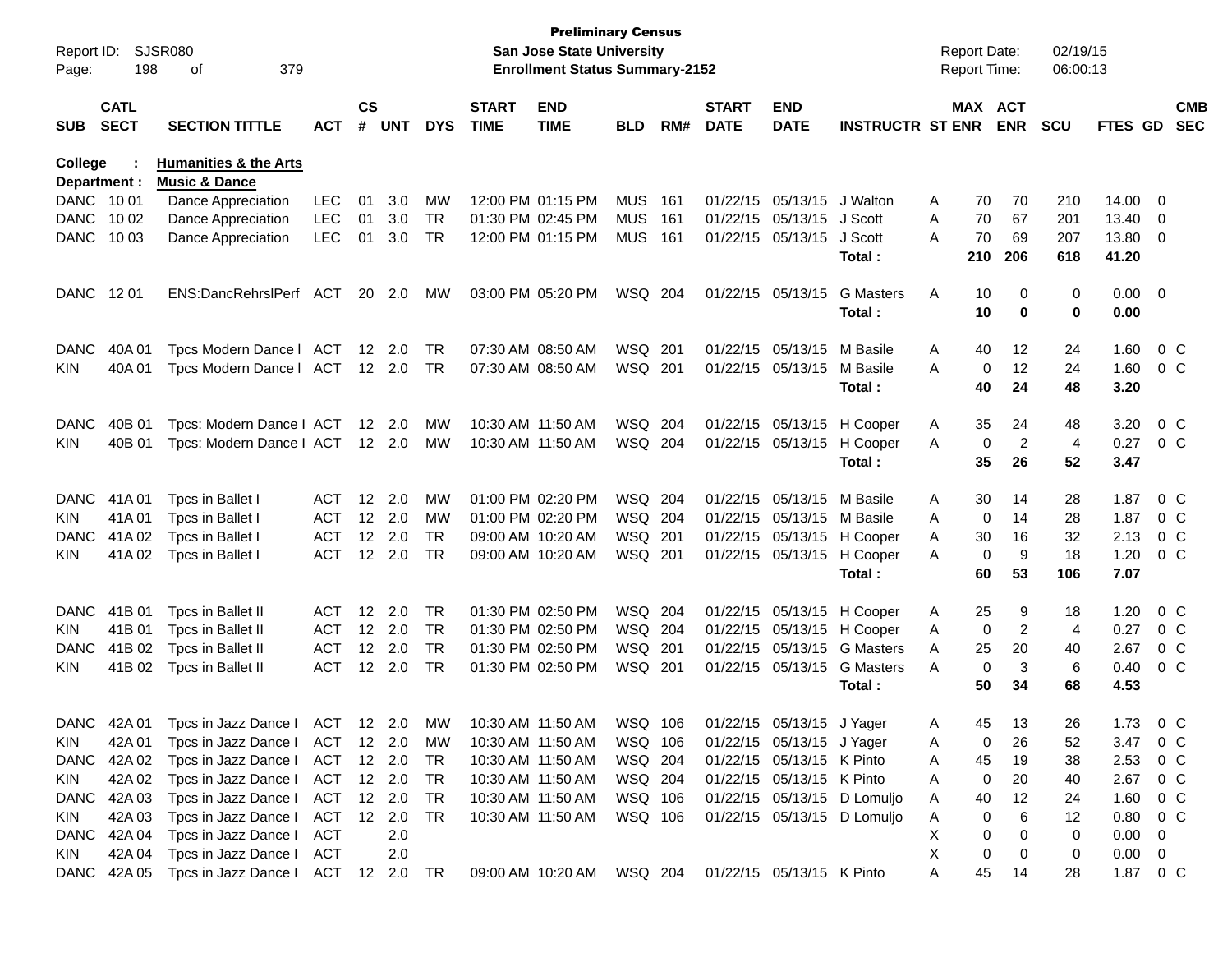| Report ID:<br>Page: | 199                        | SJSR080<br>379<br>оf                                                      |              |                    |            |            |                             | <b>Preliminary Census</b><br><b>San Jose State University</b><br><b>Enrollment Status Summary-2152</b> |            |       |                             |                           |                               |   |             | <b>Report Date:</b><br>Report Time: | 02/19/15<br>06:00:13 |             |                          |                |
|---------------------|----------------------------|---------------------------------------------------------------------------|--------------|--------------------|------------|------------|-----------------------------|--------------------------------------------------------------------------------------------------------|------------|-------|-----------------------------|---------------------------|-------------------------------|---|-------------|-------------------------------------|----------------------|-------------|--------------------------|----------------|
| <b>SUB</b>          | <b>CATL</b><br><b>SECT</b> | <b>SECTION TITTLE</b>                                                     | ACT          | $\mathsf{cs}$<br># | <b>UNT</b> | <b>DYS</b> | <b>START</b><br><b>TIME</b> | <b>END</b><br><b>TIME</b>                                                                              | <b>BLD</b> | RM#   | <b>START</b><br><b>DATE</b> | <b>END</b><br><b>DATE</b> | <b>INSTRUCTR ST ENR</b>       |   |             | MAX ACT<br><b>ENR</b>               | SCU                  | FTES GD SEC |                          | <b>CMB</b>     |
| <b>KIN</b>          | 42A 05                     | Tpcs in Jazz Dance I                                                      | <b>ACT</b>   | 12                 | 2.0        | TR         |                             | 09:00 AM 10:20 AM                                                                                      | WSQ        | 204   | 01/22/15                    | 05/13/15                  | K Pinto                       | Α | 0           | 19                                  | 38                   | 2.53        |                          | 0 C            |
| <b>DANC</b>         | 42A 06                     | Tpcs in Jazz Dance I                                                      | <b>ACT</b>   | 12                 | 2.0        | <b>TR</b>  |                             | 12:00 PM 01:30 PM                                                                                      | WSQ        | 204   |                             | 01/22/15 05/13/15         | K Pinto                       | Α | 45          | 20                                  | 40                   | 2.67        |                          | $0\,C$         |
| KIN                 | 42A 06                     | Tpcs in Jazz Dance I                                                      | ACT          | 12                 | 2.0        | <b>TR</b>  |                             | 12:00 PM 01:30 PM                                                                                      | WSQ 204    |       |                             | 01/22/15 05/13/15         | K Pinto                       | A | 0           | 22                                  | 44                   | 2.93        |                          | $0\,C$         |
| <b>DANC</b>         | 42A 07                     | Tpcs in Jazz Dance I                                                      | <b>ACT</b>   |                    | 2.0        |            |                             |                                                                                                        |            |       |                             |                           |                               | X | 0           | $\mathbf 0$                         | 0                    | 0.00        | $\overline{0}$           |                |
| KIN.                | 42A 07                     | Tpcs in Jazz Dance I                                                      | <b>ACT</b>   |                    | 2.0        |            |                             |                                                                                                        |            |       |                             |                           |                               | А | 0           | 0                                   | 0                    | 0.00        | $\overline{\phantom{0}}$ |                |
|                     |                            |                                                                           |              |                    |            |            |                             |                                                                                                        |            |       |                             |                           | Total:                        |   | 220         | 171                                 | 342                  | 22.80       |                          |                |
| <b>DANC</b>         | 42B 01                     | Tpcs in Jazz Dance I                                                      | <b>ACT</b>   | 12                 | 2.0        | MW         |                             | 09:00 AM 10:20 AM                                                                                      | WSQ        | 106   |                             | 01/22/15 05/13/15         | D Lomuljo                     | Α | 35          | 24                                  | 48                   | 3.20        |                          | 0 <sup>o</sup> |
| KIN.                | 42B 01                     | Tpcs in Jazz Dance I                                                      | ACT          |                    | 12 2.0     | MW         |                             | 09:00 AM 10:20 AM                                                                                      | WSQ 106    |       |                             | 01/22/15 05/13/15         | D Lomuljo                     | A | $\mathbf 0$ | $\overline{c}$                      | 4                    | 0.27        |                          | 0 C            |
|                     |                            |                                                                           |              |                    |            |            |                             |                                                                                                        |            |       |                             |                           | Total:                        |   | 35          | 26                                  | 52                   | 3.47        |                          |                |
| <b>DANC</b>         | 49A 01                     | Tpcs in Tap Dance I                                                       | LAB          | 15                 | 1.0        | <b>TR</b>  |                             | 09:00 AM 10:20 AM                                                                                      | WSQ 106    |       |                             | 01/22/15 05/13/15         | J Yager                       | Α | 35          | 18                                  | 18                   | 1.20        |                          | 0 <sup>o</sup> |
| KIN.                | 49A 01                     | Tpcs in Tap Dance I                                                       | LAB          | 15                 | 1.0        | <b>TR</b>  |                             | 09:00 AM 10:20 AM                                                                                      | WSQ 106    |       |                             | 01/22/15 05/13/15         | J Yager                       | A | $\mathbf 0$ | 10                                  | 10                   | 0.67        |                          | $0\,$ C        |
|                     |                            |                                                                           |              |                    |            |            |                             |                                                                                                        |            |       |                             |                           | Total:                        |   | 35          | 28                                  | 28                   | 1.87        |                          |                |
|                     | DANC 102 01                | Dance in Wrld Cult                                                        | <b>LEC</b>   | 02                 | 3.0        | <b>MW</b>  |                             | 03:00 PM 04:15 PM                                                                                      | <b>MUS</b> | 161   |                             | 01/22/15 05/13/15         | J Walton                      | A | 52          | 48                                  | 144                  | 9.60 0      |                          |                |
|                     | DANC 102 02                | Dance in Wrld Cult                                                        | <b>LEC</b>   | 02                 | 3.0        | <b>TR</b>  |                             | 09:00 AM 10:15 AM                                                                                      | <b>MUS</b> | - 161 |                             | 01/22/15 05/13/15         | J Walton                      | Α | 57          | 54                                  | 162                  | 10.80 0     |                          |                |
|                     |                            |                                                                           |              |                    |            |            |                             |                                                                                                        |            |       |                             |                           | Total :                       |   | 109         | 102                                 | 306                  | 20.40       |                          |                |
|                     | DANC 112 01                | ENS:Dance Reh/Perf ACT                                                    |              |                    | 20 2.0     | МW         |                             | 03:00 PM 05:20 PM                                                                                      | WSQ 204    |       |                             | 01/22/15 05/13/15         | <b>G</b> Masters              | A | 25          | 13                                  | 26                   | $1.73 \ 0$  |                          |                |
|                     |                            |                                                                           |              |                    |            |            |                             |                                                                                                        |            |       |                             |                           | Total :                       |   | 25          | 13                                  | 26                   | 1.73        |                          |                |
|                     | DANC 140A 01               | Tpcs in Modern Dance ACT 12 2.0                                           |              |                    |            | TR         |                             | 10:30 AM 11:50 AM                                                                                      | WSQ 201    |       |                             | 01/22/15 05/13/15         | J Beasant                     | Α | 30          | 22                                  | 44                   | $2.93$ 0    |                          |                |
|                     |                            |                                                                           |              |                    |            |            |                             |                                                                                                        |            |       |                             |                           | Total :                       |   | 30          | 22                                  | 44                   | 2.93        |                          |                |
|                     |                            | DANC 141A 01 Tpcs in Ballett III                                          | <b>ACT</b>   |                    | 12 2.0     | MW         |                             | 09:00 AM 10:20 AM                                                                                      | WSQ 201    |       |                             | 01/22/15 05/13/15         | <b>G</b> Masters              | A | 20          | 7                                   | 14                   | 0.93 0      |                          |                |
|                     |                            |                                                                           |              |                    |            |            |                             |                                                                                                        |            |       |                             |                           | Total :                       |   | 20          | $\overline{7}$                      | 14                   | 0.93        |                          |                |
|                     | DANC 142A 01               | Tpcs in Jazz Dance I ACT                                                  |              |                    | 12 2.0     | МW         |                             | 07:30 AM 08:50 AM                                                                                      | WSQ 204    |       |                             | 01/22/15 05/13/15         | J Yager                       | Α | 30          | 24                                  | 48                   | $3.20 \ 0$  |                          |                |
|                     |                            |                                                                           |              |                    |            |            |                             |                                                                                                        |            |       |                             |                           | Total:                        |   | 30          | 24                                  | 48                   | 3.20        |                          |                |
|                     |                            |                                                                           |              |                    |            |            |                             |                                                                                                        |            |       |                             |                           |                               |   |             |                                     |                      |             |                          |                |
|                     |                            | DANC 142B 01 Tpcs in Jazz Dance I LAB 12 2.0 MW 10:30 AM 11:50 AM WSQ 201 |              |                    |            |            |                             |                                                                                                        |            |       |                             |                           | 01/22/15 05/13/15 D Lomuljo   | A | 30          | 18                                  | 36                   | $2.40 \ 0$  |                          |                |
|                     |                            |                                                                           |              |                    |            |            |                             |                                                                                                        |            |       |                             |                           | Total:                        |   | 30          | 18                                  | 36                   | 2.40        |                          |                |
|                     |                            | DANC 145A 01 Choreography I                                               | ACT 12 3.0 M |                    |            |            |                             | 01:00 PM 02:50 PM                                                                                      | WSQ 201    |       |                             |                           | 01/22/15 05/13/15 F Mathews   | A | 30          | 20                                  | 20                   | $4.00 \ 0$  |                          |                |
|                     |                            | DANC 145A 02 Choreography I                                               | <b>LEC</b>   |                    | 02  0.0  W |            |                             | 01:00 PM 02:50 PM                                                                                      | WSQ 201    |       |                             |                           | 01/22/15 05/13/15 F Mathews   | A | 30          | 20                                  | 40                   | $0.00 \t 0$ |                          |                |
|                     |                            |                                                                           |              |                    |            |            |                             |                                                                                                        |            |       |                             |                           | Total:                        |   | 60          | 40                                  | 60                   | 4.00        |                          |                |
|                     |                            | DANC 145C 01 Choreography III                                             | ACT 12 3.0 T |                    |            |            |                             | 01:30 PM 03:20 PM WSQ 106                                                                              |            |       |                             |                           | 01/22/15 05/13/15 F Mathews A |   | 25          | 15                                  | 15                   | $3.00 \ 0$  |                          |                |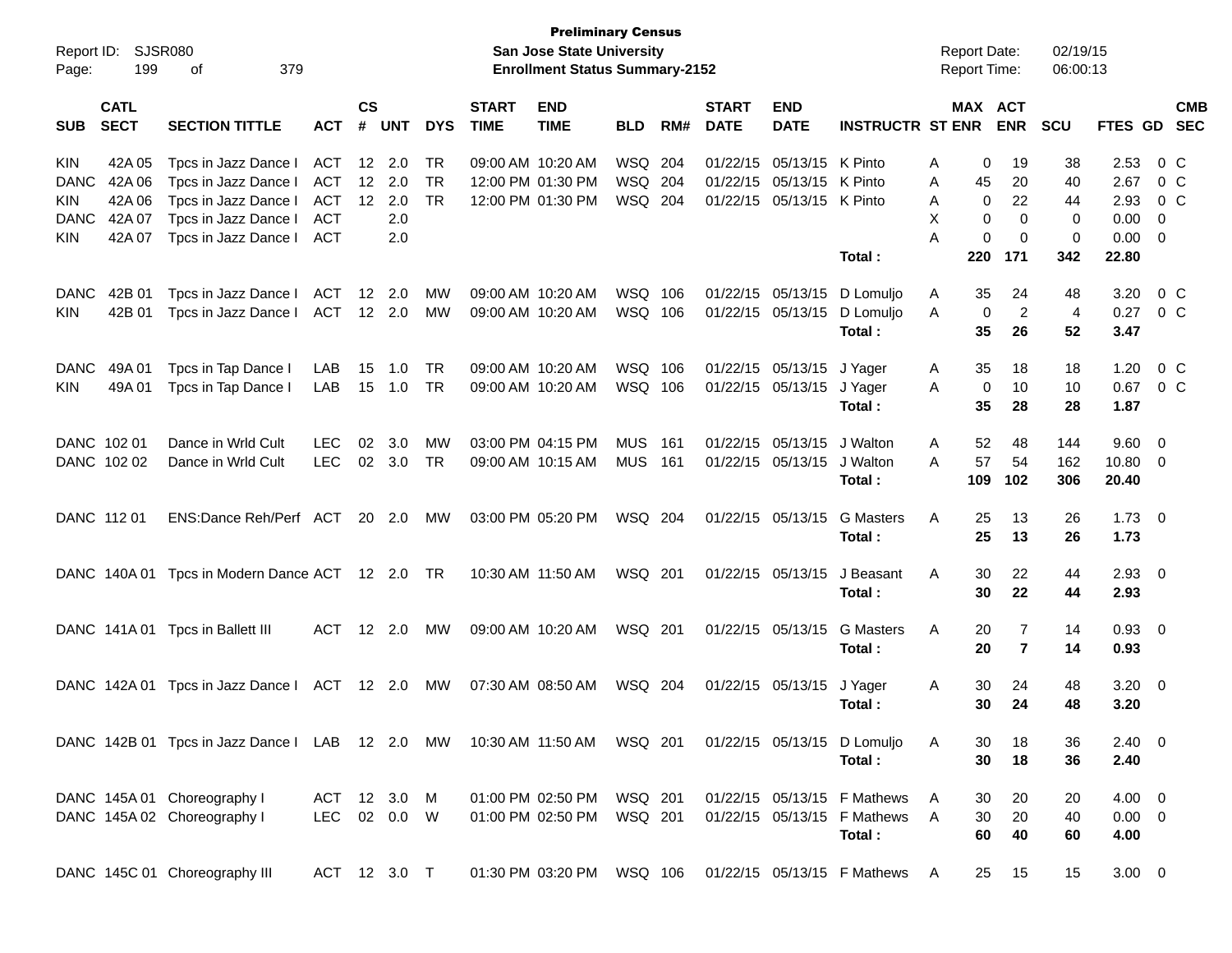| Page: | Report ID: SJSR080<br>200                 | 379<br>оf                                                  |                                        |                    |                   |                   |                             | <b>Preliminary Census</b><br>San Jose State University<br><b>Enrollment Status Summary-2152</b> |                    |     |                             |                                                        |                                                                                         | <b>Report Date:</b><br><b>Report Time:</b> |                                  |                            | 02/19/15<br>06:00:13        |                                                  |                           |
|-------|-------------------------------------------|------------------------------------------------------------|----------------------------------------|--------------------|-------------------|-------------------|-----------------------------|-------------------------------------------------------------------------------------------------|--------------------|-----|-----------------------------|--------------------------------------------------------|-----------------------------------------------------------------------------------------|--------------------------------------------|----------------------------------|----------------------------|-----------------------------|--------------------------------------------------|---------------------------|
| SUB   | <b>CATL</b><br><b>SECT</b>                | <b>SECTION TITTLE</b>                                      | <b>ACT</b>                             | $\mathsf{cs}$<br># | <b>UNT</b>        | <b>DYS</b>        | <b>START</b><br><b>TIME</b> | <b>END</b><br><b>TIME</b>                                                                       | <b>BLD</b>         | RM# | <b>START</b><br><b>DATE</b> | <b>END</b><br><b>DATE</b>                              | <b>INSTRUCTR ST ENR</b>                                                                 |                                            | MAX ACT<br><b>ENR</b>            | <b>SCU</b>                 |                             |                                                  | <b>CMB</b><br>FTES GD SEC |
|       |                                           | DANC 145C 02 Choreography III                              | <b>LEC</b>                             |                    | 02 0.0            | R                 |                             | 01:30 PM 03:20 PM                                                                               | WSQ 106            |     |                             | 01/22/15 05/13/15                                      | <b>F Mathews</b><br>Total:                                                              | A                                          | 25<br>15<br>50<br>30             |                            | 30<br>45                    | $0.00 \t 0$<br>3.00                              |                           |
|       |                                           | DANC 147A 01 Dance Seminar                                 | SEM                                    | 05                 | 3.0               | МW                |                             | 01:00 PM 02:20 PM                                                                               | WSQ 106            |     |                             | 01/22/15 05/13/15                                      | H Cooper<br>Total:                                                                      | A                                          | 25<br>19<br>25<br>19             |                            | 57<br>57                    | $3.80\ 0$<br>3.80                                |                           |
|       |                                           | DANC 150B 01 Kinesiology II<br>DANC 150B 02 Kinesiology II | ACT<br><b>LEC</b>                      |                    | 12 0.0<br>02 3.0  | - F<br>-F         |                             | 08:00 AM 09:50 AM<br>10:00 AM 11:50 AM                                                          | WSQ 106<br>WSQ 204 |     |                             | 01/22/15 05/13/15 J Yager<br>01/22/15 05/13/15 J Yager | Total :                                                                                 | A<br>A                                     | 35<br>33<br>35<br>33<br>70<br>66 |                            | 33<br>66<br>99              | $0.00 \t 0$<br>$6.60$ 0<br>6.60                  |                           |
|       | DANC 194 01                               | <b>REP Dance Activity</b>                                  | ACT                                    |                    | 20 1.0            | TBA               |                             |                                                                                                 |                    |     |                             | 01/22/15 05/13/15                                      | <b>G</b> Masters<br>Total:                                                              | Α                                          | 20<br>18<br>20<br>18             |                            | 18<br>18                    | $1.20 \t 0$<br>1.20                              |                           |
|       | DANC 198 01<br>DANC 198 02<br>DANC 198 03 | Dance Internship<br>Dance Internship<br>Dance Internship   | <b>SUP</b><br><b>SUP</b><br><b>SUP</b> | 36<br>36<br>36     | 1.0<br>2.0<br>3.0 | TBA<br>TBA<br>TBA |                             |                                                                                                 |                    |     |                             | 01/22/15 05/13/15                                      | 01/22/15 05/13/15 H Cooper<br>01/22/15 05/13/15 G Masters<br><b>G</b> Masters<br>Total: | A<br>A<br>A                                | 5<br>5<br>5<br>15                | 0<br>1<br>0<br>$\mathbf 1$ | 0<br>2<br>0<br>$\mathbf{2}$ | $0.00 \t 0$<br>$0.13 \ 0$<br>$0.00 \t 0$<br>0.13 |                           |
|       |                                           | MUED 170A 01 Tch Instru Mus Lit/P                          | SEM 04 2.0                             |                    |                   | TR                |                             | 09:30 AM 10:20 AM                                                                               | MUS                | 160 |                             | 01/22/15 05/13/15                                      | D Wolford<br>Total:                                                                     | A                                          | 20<br>12<br>20<br>12             |                            | 24<br>24                    | $1.60 \t 0$<br>1.60                              |                           |
|       | MUED 175 01                               | Practicum Mu Ed                                            | <b>LEC</b>                             |                    | 02 3.0 F          |                   |                             | 08:00 AM 10:20 AM                                                                               | <b>MUS 176</b>     |     |                             | 01/22/15 05/13/15                                      | D Hollinger<br>Total:                                                                   | A                                          | 22<br>11<br>22<br>11             |                            | 33<br>33                    | $2.25$ 1<br>2.25                                 |                           |
|       |                                           | MUED 184Y 01 Stdt Tchg II<br>MUED 184Y 02 Stdt Tchg II     | <b>SUP</b><br><b>SUP</b>               |                    | 25 4.0<br>25 4.0  | TBA<br>TBA        |                             |                                                                                                 |                    |     |                             | 01/22/15 05/13/15                                      | 01/22/15 05/13/15 D Hollinger<br>D Wolford<br>Total:                                    | A<br>A                                     | 8<br>8<br>16                     | 6<br>3<br>9                | 24<br>12<br>36              | $1.60 \t 0$<br>0.80 0<br>2.40                    |                           |
|       |                                           | MUED 184Z 01 Stdt Tchg III<br>MUED 184Z 02 Stdt Tchg III   | <b>SUP</b><br><b>SUP</b>               | 25                 | -4.0<br>25 4.0    | TBA<br><b>TBA</b> |                             |                                                                                                 |                    |     |                             | 01/22/15 05/13/15                                      | 01/22/15 05/13/15 D Hollinger<br>D Wolford<br>Total :                                   | A<br>A                                     | 8<br>10<br>18                    | 4<br>3                     | 16<br>12<br>28              | $1.07 \t 0$<br>$0.80 \ 0$<br>1.87                |                           |
|       |                                           | MUED 370B 01 Meth Mus Ed Sec                               | SEM 04 2.0 T                           |                    |                   |                   |                             | 03:30 PM 05:20 PM MUS 250                                                                       |                    |     |                             |                                                        | 01/22/15 05/13/15 D Hollinger A<br>Total:                                               |                                            | 18<br>18                         | 9<br>9                     | 18<br>18                    | $1.23 \quad 1$<br>1.23                           |                           |
|       | MUSC 2A01                                 | Music Systems IIA                                          |                                        |                    |                   |                   |                             | SEM 04 2.0 MW 09:30 AM 10:20 AM MUS 211                                                         |                    |     |                             |                                                        | 01/22/15 05/13/15 P Furman<br>Total:                                                    | Α                                          | 30<br>31<br>30<br>31             |                            | 62<br>62                    | $4.13 \quad 0$<br>4.13                           |                           |
|       | MUSC 2B 01                                | Music Systems IIB                                          |                                        |                    |                   |                   |                             | ACT 10 1.0 MW 10:30 AM 11:20 AM MUS 211                                                         |                    |     |                             |                                                        | 01/22/15 05/13/15 P Furman                                                              | A                                          | 29<br>32                         |                            | 32                          | $2.13 \t 0$                                      |                           |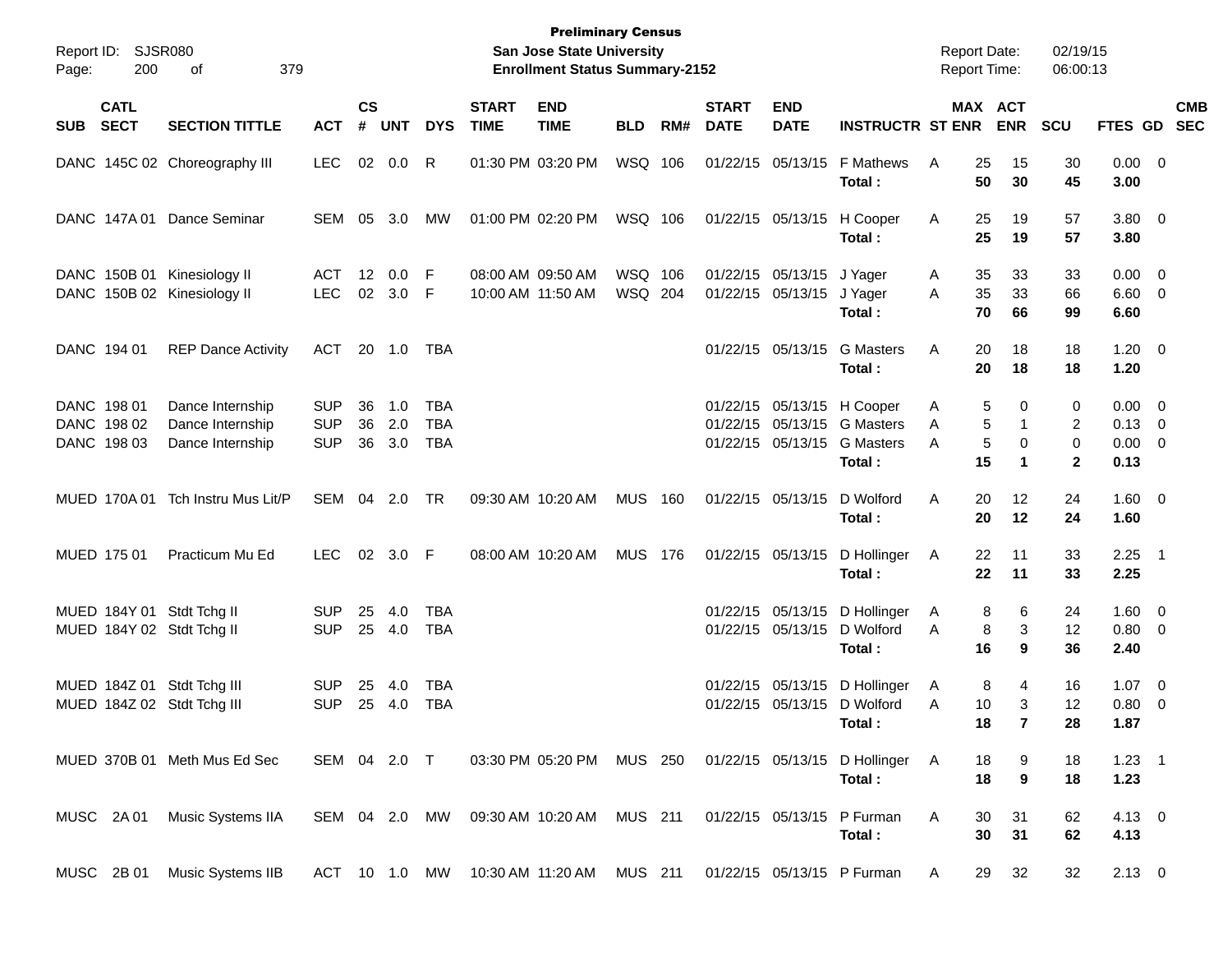| Page:                      | Report ID: SJSR080<br>379<br>201<br>оf<br><b>CATL</b>               |                                                                                                                                                                                                         |                                                                                                |                                        |                                               |                                                                              |                                                                                                       | <b>Preliminary Census</b><br><b>San Jose State University</b><br><b>Enrollment Status Summary-2152</b> |                                                                    |                                     |                             |                                                                                                                                                 |                                                                                                    |                                 | <b>Report Date:</b><br>Report Time:            |                                                | 02/19/15<br>06:00:13                                  |                                                                   |                                                                        |                          |
|----------------------------|---------------------------------------------------------------------|---------------------------------------------------------------------------------------------------------------------------------------------------------------------------------------------------------|------------------------------------------------------------------------------------------------|----------------------------------------|-----------------------------------------------|------------------------------------------------------------------------------|-------------------------------------------------------------------------------------------------------|--------------------------------------------------------------------------------------------------------|--------------------------------------------------------------------|-------------------------------------|-----------------------------|-------------------------------------------------------------------------------------------------------------------------------------------------|----------------------------------------------------------------------------------------------------|---------------------------------|------------------------------------------------|------------------------------------------------|-------------------------------------------------------|-------------------------------------------------------------------|------------------------------------------------------------------------|--------------------------|
| <b>SUB</b>                 | <b>SECT</b>                                                         | <b>SECTION TITTLE</b>                                                                                                                                                                                   | <b>ACT</b>                                                                                     | $\mathsf{cs}$<br>#                     | <b>UNT</b>                                    | <b>DYS</b>                                                                   | <b>START</b><br><b>TIME</b>                                                                           | <b>END</b><br><b>TIME</b>                                                                              | <b>BLD</b>                                                         | RM#                                 | <b>START</b><br><b>DATE</b> | <b>END</b><br><b>DATE</b>                                                                                                                       | <b>INSTRUCTR ST ENR</b>                                                                            |                                 |                                                | <b>MAX ACT</b><br><b>ENR</b>                   | <b>SCU</b>                                            | <b>FTES GD</b>                                                    |                                                                        | <b>CMB</b><br><b>SEC</b> |
|                            |                                                                     |                                                                                                                                                                                                         |                                                                                                |                                        |                                               |                                                                              |                                                                                                       |                                                                                                        |                                                                    |                                     |                             |                                                                                                                                                 | Total:                                                                                             |                                 | 29                                             | 32                                             | 32                                                    | 2.13                                                              |                                                                        |                          |
| <b>MUSC</b>                | 4A 01                                                               | Music Systems IVA                                                                                                                                                                                       | <b>SEM</b>                                                                                     | 04                                     | 2.0                                           | TR                                                                           | 10:30 AM 11:20 AM                                                                                     |                                                                                                        | <b>MUS</b>                                                         | 211                                 |                             | 01/22/15 05/13/15                                                                                                                               | <b>B</b> Belet<br>Total:                                                                           | A                               | 30<br>30                                       | 15<br>15                                       | 30<br>30                                              | $2.00 \t 0$<br>2.00                                               |                                                                        |                          |
| <b>MUSC</b>                | 4B 01                                                               | Music Systems IVB                                                                                                                                                                                       | ACT                                                                                            | 10                                     | 1.0                                           | TR                                                                           |                                                                                                       | 11:30 AM 12:20 PM                                                                                      | <b>MUS</b>                                                         | 211                                 |                             | 01/22/15 05/13/15                                                                                                                               | <b>B</b> Belet<br>Total:                                                                           | A                               | 30<br>30                                       | 19<br>19                                       | 19<br>19                                              | $1.27 \t 0$<br>1.27                                               |                                                                        |                          |
| <b>MUSC</b><br><b>MUSC</b> | 901<br>902                                                          | Music Fund<br>Music Fund                                                                                                                                                                                | ACT<br><b>SEM</b>                                                                              | 10<br>04                               | 0.0<br>3.0                                    | TR<br><b>TBA</b>                                                             |                                                                                                       | 09:00 AM 10:15 AM                                                                                      | <b>MUS</b>                                                         | 250                                 |                             | 01/22/15 05/13/15<br>01/22/15 05/13/15                                                                                                          | V Lington<br>V Lington<br>Total:                                                                   | A<br>A                          | 40<br>40<br>80                                 | 23<br>23<br>46                                 | 23<br>46<br>69                                        | 0.00<br>4.60<br>4.60                                              | $\overline{0}$<br>$\overline{0}$                                       |                          |
| MUSC 10A 01<br>MUSC 10A 11 | MUSC 10A02<br>MUSC 10A03<br>MUSC 10A04<br>MUSC 10A 05<br>MUSC 10A12 | <b>Music Appreciation</b><br><b>Music Appreciation</b><br><b>Music Appreciation</b><br><b>Music Appreciation</b><br><b>Music Appreciation</b><br><b>Music Appreciation</b><br><b>Music Appreciation</b> | <b>LEC</b><br><b>LEC</b><br><b>LEC</b><br><b>LEC</b><br><b>LEC</b><br><b>LEC</b><br><b>LEC</b> | 02<br>02<br>02<br>02<br>02<br>02<br>02 | 3.0<br>3.0<br>3.0<br>3.0<br>3.0<br>3.0<br>3.0 | TR<br><b>MW</b><br>TR.<br><b>MW</b><br><b>MW</b><br><b>TBA</b><br><b>TBA</b> | 09:00 AM 10:15 AM<br>09:00 AM 10:15 AM<br>10:30 AM 11:45 AM<br>10:30 AM 11:45 AM<br>01:30 PM 02:45 PM |                                                                                                        | <b>MUS</b><br><b>MUS</b><br><b>MUS</b><br><b>MUS</b><br><b>MUS</b> | 176<br>161<br>- 161<br>161<br>- 250 |                             | 01/22/15 05/13/15<br>01/22/15 05/13/15<br>01/22/15 05/13/15<br>01/22/15 05/13/15<br>01/22/15 05/13/15<br>01/22/15 05/13/15<br>01/22/15 05/13/15 | G Haramaki<br>J Stubbe<br>M Adduci<br>J Stubbe<br>G Lease<br><b>B</b> Belet<br>J Averett<br>Total: | A<br>A<br>A<br>A<br>A<br>A<br>A | 160<br>45<br>70<br>45<br>40<br>70<br>70<br>500 | 158<br>45<br>70<br>45<br>39<br>68<br>66<br>491 | 474<br>135<br>210<br>135<br>117<br>204<br>198<br>1473 | 31.60<br>9.00<br>14.00<br>9.00<br>7.80<br>13.60<br>13.20<br>98.20 | $\overline{0}$<br>$\overline{0}$<br>0<br>0<br>0<br>0<br>$\overline{0}$ |                          |
| MUSC 10B 01                | MUSC 10B 02                                                         | Intro to Music<br>Intro to Music                                                                                                                                                                        | SEM<br><b>SEM</b>                                                                              | 04<br>04                               | 3.0<br>3.0                                    | <b>MW</b><br>TR                                                              | 09:00 AM 10:15 AM<br>10:30 AM 11:45 AM                                                                |                                                                                                        | <b>MUS</b><br><b>MUS</b>                                           | 266<br>266                          |                             | 01/22/15 05/13/15<br>01/22/15 05/13/15                                                                                                          | K Adduci<br>S Brook<br>Total:                                                                      | Α<br>A                          | 52<br>50<br>102                                | 50<br>50<br>100                                | 150<br>150<br>300                                     | 10.00<br>10.00<br>20.00                                           | $\overline{0}$<br>$\overline{0}$                                       |                          |
| MUSC 1201                  |                                                                     | Med Ren Music                                                                                                                                                                                           | <b>LEC</b>                                                                                     | 02                                     | 3.0                                           | MW                                                                           | 09:00 AM 10:15 AM                                                                                     |                                                                                                        | <b>MUS</b>                                                         | 160                                 |                             | 01/22/15 05/13/15                                                                                                                               | G Haramaki<br>Total:                                                                               | A                               | 40<br>40                                       | 34<br>34                                       | 102<br>102                                            | 6.85<br>6.85                                                      | - 1                                                                    |                          |
| MUSC 1301                  |                                                                     | Music Tech                                                                                                                                                                                              | ACT                                                                                            | 10                                     | 1.0                                           | R                                                                            | 10:30 AM 12:20 PM                                                                                     |                                                                                                        | <b>MUS</b>                                                         | 213                                 |                             | 01/22/15 05/13/15                                                                                                                               | D Wolford<br>Total :                                                                               | A                               | 24<br>24                                       | 24<br>24                                       | 24<br>24                                              | $1.60 \t 0$<br>1.60                                               |                                                                        |                          |
| MUSC 1901<br>ASIA          | 1901                                                                | Mus Wrld Cultures<br>Mus Wrld Cultures                                                                                                                                                                  | <b>LEC</b><br><b>LEC</b>                                                                       | 01<br>01                               | 3.0                                           | TBA<br>3.0 TBA                                                               |                                                                                                       |                                                                                                        |                                                                    |                                     |                             | 01/22/15 05/13/15 T Harris<br>01/22/15 05/13/15 T Harris                                                                                        | Total:                                                                                             | Α<br>Α                          | 73<br>0<br>73                                  | 65<br>6<br>71                                  | 195<br>18<br>213                                      | 13.00<br>1.20<br>14.20                                            | $0\,$ C<br>$0\,$ C                                                     |                          |
|                            | MUSC 25B 01<br>MUSC 25B 02<br>MUSC 25B 03                           | Piano Proficiency II<br>Piano Proficiency II<br>Piano Proficiency II                                                                                                                                    | <b>ACT</b><br><b>ACT</b><br>ACT 10 1.0                                                         |                                        | 1.0<br>10 1.0                                 | MW<br>TR                                                                     | 12:30 PM 01:20 PM                                                                                     | 09:30 AM 10:20 AM                                                                                      | <b>MUS 266</b><br>MUS 266                                          |                                     |                             | 01/22/15 05/13/15 S Brook<br>01/22/15 05/13/15 S Brook                                                                                          | Total:                                                                                             | X<br>A<br>Α                     | 0<br>20<br>20<br>40                            | 0<br>20<br>11<br>31                            | 0<br>20<br>11<br>31                                   | $0.00 \quad 0$<br>$1.33 \ 0$<br>$0.73 \ 0$<br>2.07                |                                                                        |                          |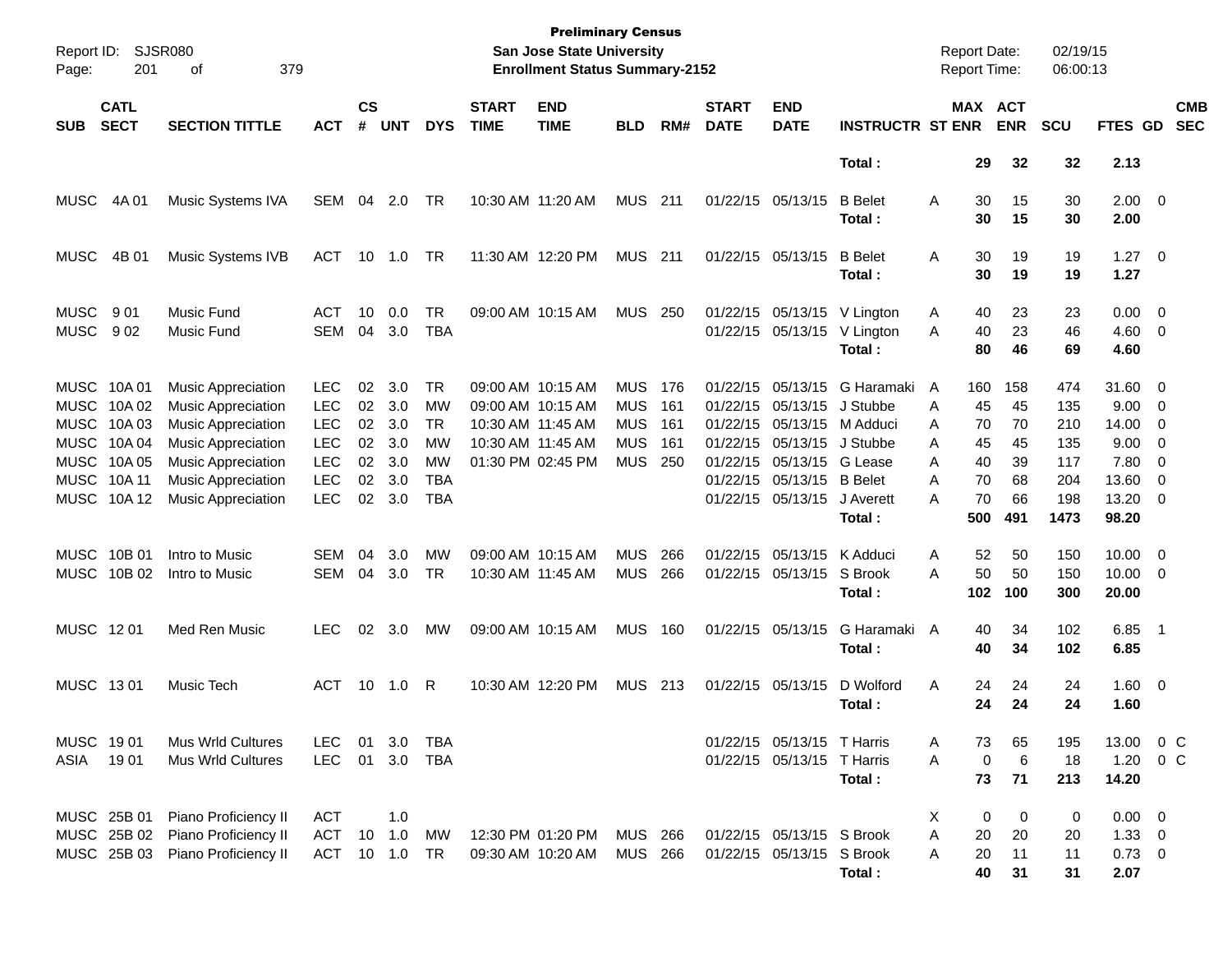| Page:                    | Report ID: SJSR080<br>202<br>379<br>οf<br><b>CATL</b>                            |                                                      |                                                      |                    |                                            |                          |                             | <b>Preliminary Census</b><br>San Jose State University<br><b>Enrollment Status Summary-2152</b> |            |     |                             |                                                                                  |                         | <b>Report Date:</b><br>Report Time: |                                          | 02/19/15<br>06:00:13 |                                                          |                          |            |
|--------------------------|----------------------------------------------------------------------------------|------------------------------------------------------|------------------------------------------------------|--------------------|--------------------------------------------|--------------------------|-----------------------------|-------------------------------------------------------------------------------------------------|------------|-----|-----------------------------|----------------------------------------------------------------------------------|-------------------------|-------------------------------------|------------------------------------------|----------------------|----------------------------------------------------------|--------------------------|------------|
| <b>SUB</b>               | <b>SECT</b>                                                                      | <b>SECTION TITTLE</b>                                | <b>ACT</b>                                           | $\mathsf{cs}$<br># | <b>UNT</b>                                 | <b>DYS</b>               | <b>START</b><br><b>TIME</b> | <b>END</b><br><b>TIME</b>                                                                       | <b>BLD</b> | RM# | <b>START</b><br><b>DATE</b> | <b>END</b><br><b>DATE</b>                                                        | <b>INSTRUCTR ST ENR</b> |                                     | MAX ACT<br><b>ENR</b>                    | <b>SCU</b>           | FTES GD SEC                                              |                          | <b>CMB</b> |
|                          | MUSC 27B 01                                                                      | Fund Jazz KBD II                                     | <b>ACT</b>                                           |                    | 10 1.0                                     | M                        |                             | 06:00 PM 07:50 PM                                                                               | MUS        | 157 |                             | 01/22/15 05/13/15                                                                | N Boaz<br>Total:        | Α                                   | 18<br>6<br>18<br>6                       | 6<br>6               | $0.40 \quad 0$<br>0.40                                   |                          |            |
| MUSC 28 30               |                                                                                  | Guitar Fundamentals                                  | ACT                                                  |                    | 1.0                                        |                          |                             |                                                                                                 |            |     |                             |                                                                                  | Total:                  | X                                   | 0<br>0<br>$\bf{0}$<br>$\mathbf 0$        | 0<br>0               | $0.00 \t 0$<br>0.00                                      |                          |            |
| MUSC 29 01<br>MUSC 29 02 |                                                                                  | <b>Electro Acoustics</b><br><b>Electro Acoustics</b> | <b>SUP</b><br><b>SUP</b>                             | 48<br>48           | 1.0<br>2.0                                 | TBA<br><b>TBA</b>        |                             |                                                                                                 |            |     |                             | 01/22/15 05/13/15<br>01/22/15 05/13/15                                           | Total:                  | A<br>A                              | 5<br>0<br>5<br>0<br>10<br>0              | 0<br>0<br>0          | $0.00 \t 0$<br>$0.00 \t 0$<br>0.00                       |                          |            |
|                          | MUSC 29A 01<br>MUSC 29A 02                                                       | ElecAcous1<br>ElecAcous1                             | <b>SUP</b><br><b>SUP</b>                             | 48<br>48           | 1.0<br>2.0                                 | TBA<br>TBA               |                             |                                                                                                 |            |     |                             | 01/22/15 05/13/15<br>01/22/15 05/13/15                                           | Total:                  | A<br>A                              | 5<br>0<br>5<br>0<br>10<br>0              | 0<br>0<br>0          | $0.00 \t 0$<br>$0.00 \t 0$<br>0.00                       |                          |            |
|                          | MUSC 29B 01<br>MUSC 29B 02                                                       | ElecAcous2<br>ElecAcous2                             | <b>SUP</b><br><b>SUP</b>                             | 48<br>48           | 1.0<br>2.0                                 | TBA<br>TBA               |                             |                                                                                                 |            |     |                             | 01/22/15 05/13/15<br>01/22/15 05/13/15                                           | Total:                  | A<br>A                              | 5<br>0<br>5<br>0<br>10<br>0              | 0<br>0<br>0          | $0.00 \t 0$<br>$0.00 \t 0$<br>0.00                       |                          |            |
|                          | MUSC 29C 01                                                                      | ElecAcous3<br>MUSC 29C 02 ElecAcous3                 | <b>SUP</b><br><b>SUP</b>                             | 48<br>48           | 1.0<br>2.0                                 | TBA<br>TBA               |                             |                                                                                                 |            |     |                             | 01/22/15 05/13/15<br>01/22/15 05/13/15                                           | Total:                  | A<br>A                              | 5<br>0<br>5<br>0<br>10<br>0              | 0<br>0<br>0          | $0.00 \t 0$<br>$0.00 \t 0$<br>0.00                       |                          |            |
|                          | MUSC 29D 01                                                                      | ElecAcous4<br>MUSC 29D 02 ElecAcous4                 | <b>SUP</b><br><b>SUP</b>                             | 48<br>48           | 1.0<br>2.0                                 | TBA<br>TBA               |                             |                                                                                                 |            |     |                             | 01/22/15 05/13/15<br>01/22/15 05/13/15                                           | Total:                  | A<br>A                              | 5<br>0<br>5<br>0<br>10<br>0              | 0<br>0<br>0          | $0.00 \t 0$<br>$0.00 \t 0$<br>0.00                       |                          |            |
| MUSC 30 01<br>MUSC 30 02 |                                                                                  | Piano<br>Piano                                       | <b>SUP</b><br><b>SUP</b>                             | 48<br>48           | 1.0<br>2.0                                 | TBA<br><b>TBA</b>        |                             |                                                                                                 |            |     |                             | 01/22/15 05/13/15<br>01/22/15 05/13/15                                           | Total:                  | A<br>A                              | 10<br>0<br>10<br>0<br>20<br>0            | 0<br>0<br>0          | $0.00 \quad 0$<br>0.00<br>0.00                           | $\overline{\phantom{0}}$ |            |
|                          | MUSC 30A 01 Piano 1<br>MUSC 30A 02<br>MUSC 30A 03 Piano 1<br>MUSC 30A 04 Piano 1 | Piano 1                                              | <b>SUP</b><br><b>SUP</b><br><b>SUP</b><br><b>SUP</b> |                    | 48 1.0<br>48 2.0<br>48 1.0<br>48  2.0  TBA | TBA<br><b>TBA</b><br>TBA |                             |                                                                                                 |            |     |                             | 01/22/15 05/13/15<br>01/22/15 05/13/15<br>01/22/15 05/13/15<br>01/22/15 05/13/15 |                         | Α<br>A<br>A<br>A                    | 10<br>0<br>10<br>0<br>10<br>0<br>10<br>0 | 0<br>0<br>0<br>0     | $0.00 \t 0$<br>$0.00 \t 0$<br>$0.00 \t 0$<br>$0.00 \t 0$ |                          |            |
|                          | MUSC 30B 01 Piano 2<br>MUSC 30B 02 Piano 2                                       |                                                      | <b>SUP</b><br>SUP 48 2.0 TBA                         |                    |                                            |                          |                             |                                                                                                 |            |     |                             | 01/22/15 05/13/15 F Levy<br>01/22/15 05/13/15                                    | Total:                  | A<br>A                              | 40<br>0<br>10<br>10<br>$\mathbf 0$       | 0<br>1<br>0          | 0.00<br>$0.07 \quad 0$<br>$0.00 \t 0$                    |                          |            |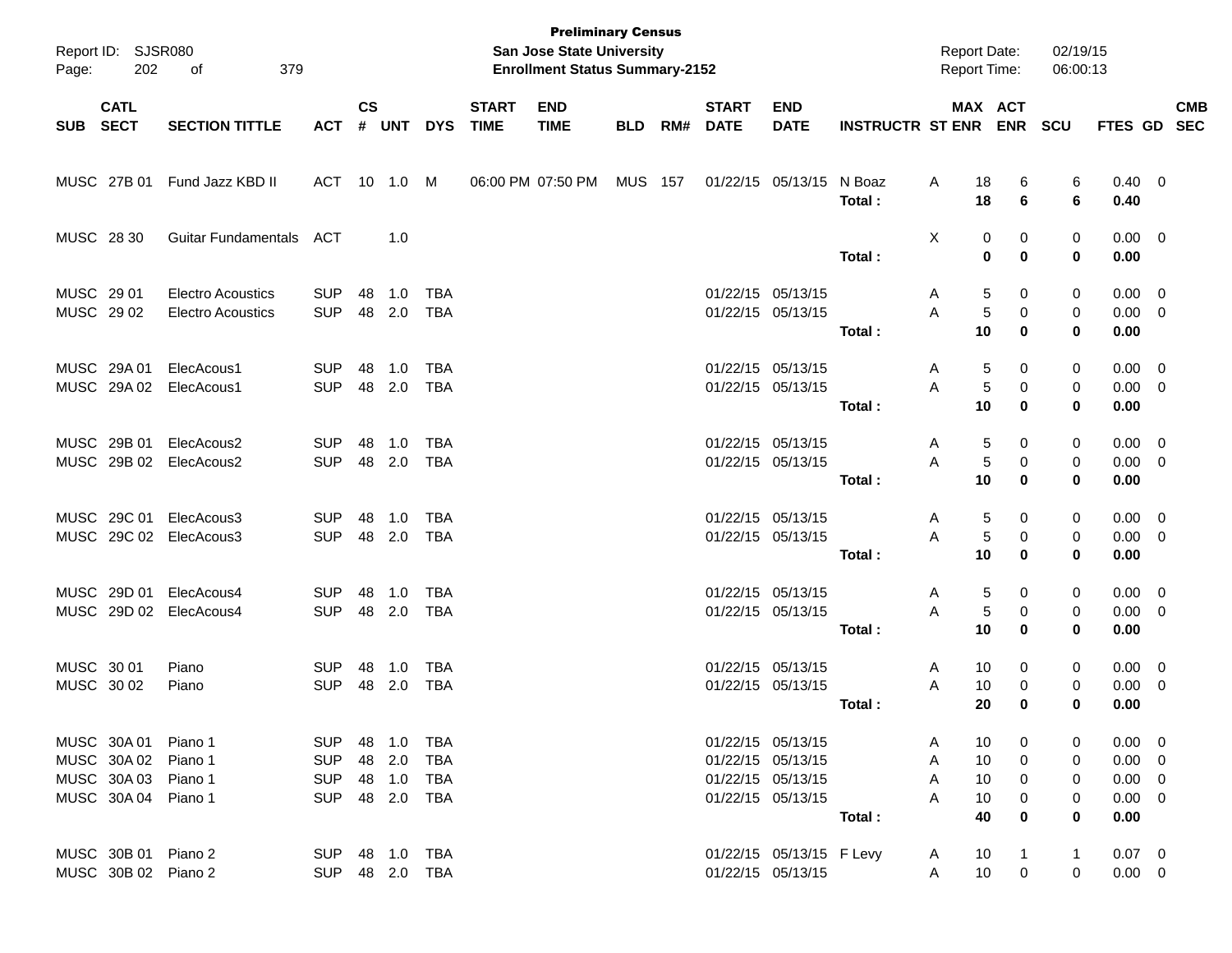| Report ID:<br>203<br>Page:               | SJSR080<br>379<br>οf  |                |                    |              |              |                             | San Jose State University<br><b>Enrollment Status Summary-2152</b> | <b>Preliminary Census</b> |     |                             |                           |                                 | <b>Report Date:</b><br><b>Report Time:</b> |                       | 02/19/15<br>06:00:13 |                |                          |
|------------------------------------------|-----------------------|----------------|--------------------|--------------|--------------|-----------------------------|--------------------------------------------------------------------|---------------------------|-----|-----------------------------|---------------------------|---------------------------------|--------------------------------------------|-----------------------|----------------------|----------------|--------------------------|
| <b>CATL</b><br><b>SECT</b><br><b>SUB</b> | <b>SECTION TITTLE</b> | <b>ACT</b>     | $\mathsf{cs}$<br># | <b>UNT</b>   | <b>DYS</b>   | <b>START</b><br><b>TIME</b> | <b>END</b><br><b>TIME</b>                                          | <b>BLD</b>                | RM# | <b>START</b><br><b>DATE</b> | <b>END</b><br><b>DATE</b> | <b>INSTRUCTR ST ENR</b>         |                                            | MAX ACT<br><b>ENR</b> | <b>SCU</b>           | <b>FTES GD</b> | <b>CMB</b><br><b>SEC</b> |
| MUSC 30B 03                              | Piano 2               | <b>SUP</b>     | 48                 | 1.0          | TBA          |                             |                                                                    |                           |     |                             | 01/22/15 05/13/15         |                                 | 10<br>A                                    | 0                     | 0                    | 0.00           | 0                        |
| MUSC 30B 04                              | Piano 2               | <b>SUP</b>     | 48                 | 2.0          | <b>TBA</b>   |                             |                                                                    |                           |     | 01/22/15 05/13/15           |                           |                                 | 10<br>A                                    | 0                     | 0                    | 0.00           | 0                        |
|                                          |                       |                |                    |              |              |                             |                                                                    |                           |     |                             |                           | Total :                         | 40                                         | 1                     | 1                    | 0.07           |                          |
| MUSC 30C 01                              | Piano 3               | <b>SUP</b>     | 48                 | 1.0          | <b>TBA</b>   |                             |                                                                    |                           |     | 01/22/15 05/13/15           |                           |                                 | 10<br>A                                    | 0                     | 0                    | 0.00           | 0                        |
| MUSC 30C 02                              | Piano 3               | <b>SUP</b>     | 48                 | 2.0          | <b>TBA</b>   |                             |                                                                    |                           |     | 01/22/15 05/13/15           |                           |                                 | 10<br>A                                    | 0                     | 0                    | 0.00           | 0                        |
| MUSC 30C 03                              | Piano 3               | <b>SUP</b>     | 48                 | 1.0          | <b>TBA</b>   |                             |                                                                    |                           |     |                             | 01/22/15 05/13/15         |                                 | A<br>10                                    | 0                     | 0                    | 0.00           | 0                        |
| MUSC 30C 04                              | Piano 3               | <b>SUP</b>     | 48                 | 2.0          | <b>TBA</b>   |                             |                                                                    |                           |     | 01/22/15 05/13/15           |                           |                                 | А<br>10                                    | 0                     | 0                    | 0.00           | 0                        |
|                                          |                       |                |                    |              |              |                             |                                                                    |                           |     |                             |                           | Total :                         | 40                                         | 0                     | 0                    | 0.00           |                          |
| MUSC 30D 01                              | Piano 4               | <b>SUP</b>     | 48                 | 1.0          | <b>TBA</b>   |                             |                                                                    |                           |     |                             | 01/22/15 05/13/15         |                                 | 10<br>A                                    | 0                     | 0                    | 0.00           | 0                        |
| MUSC 30D 02                              | Piano 4               | <b>SUP</b>     | 48                 | 2.0          | <b>TBA</b>   |                             |                                                                    |                           |     | 01/22/15 05/13/15           |                           |                                 | 10<br>A                                    | 0                     | 0                    | 0.00           | 0                        |
| MUSC 30D 03                              | Piano 4               | <b>SUP</b>     | 48                 | 1.0          | <b>TBA</b>   |                             |                                                                    |                           |     |                             | 01/22/15 05/13/15         | N Sultanov                      | 10<br>A                                    | 1                     | -1                   | 0.07           | 0                        |
| MUSC 30D 04                              | Piano 4               | <b>SUP</b>     | 48                 | 2.0          | <b>TBA</b>   |                             |                                                                    |                           |     |                             | 01/22/15 05/13/15         |                                 | A<br>10                                    | 0                     | 0                    | 0.00           | 0                        |
|                                          |                       |                |                    |              |              |                             |                                                                    |                           |     |                             |                           | Total :                         | 40                                         | 1                     | 1                    | 0.07           |                          |
| MUSC 33 01                               | Voice                 | <b>SUP</b>     | 48                 | 1.0          | TBA          |                             |                                                                    |                           |     |                             | 01/22/15 05/13/15         |                                 | 10<br>A                                    | 0                     | 0                    | 0.00           | 0                        |
| MUSC 33 02                               | Voice                 | <b>SUP</b>     | 48                 | 2.0          | <b>TBA</b>   |                             |                                                                    |                           |     | 01/22/15 05/13/15           |                           |                                 | A<br>10                                    | 0                     | 0                    | 0.00           | 0                        |
|                                          |                       |                |                    |              |              |                             |                                                                    |                           |     |                             |                           | Total:                          | 20                                         | 0                     | 0                    | 0.00           |                          |
| MUSC 33A 01                              | Voice 1               | <b>SUP</b>     | 48                 | 1.0          | <b>TBA</b>   |                             |                                                                    |                           |     |                             | 01/22/15 05/13/15         |                                 | 10<br>A                                    | 0                     | 0                    | 0.00           | 0                        |
| MUSC 33A 02                              | Voice 1               | <b>SUP</b>     | 48                 | 2.0          | <b>TBA</b>   |                             |                                                                    |                           |     | 01/22/15 05/13/15           |                           |                                 | 10<br>A                                    | 0                     | 0                    | 0.00           | 0                        |
| MUSC 33A 03                              | Voice 1               | <b>SUP</b>     | 48                 | 1.0          | <b>TBA</b>   |                             |                                                                    |                           |     |                             | 01/22/15 05/13/15         | L Chianakas A                   | 10                                         | 2                     | 2                    | 0.13           | 0                        |
| MUSC 33A 04                              | Voice 1               | <b>SUP</b>     | 48                 | 2.0          | <b>TBA</b>   |                             |                                                                    |                           |     | 01/22/15 05/13/15           |                           |                                 | 10<br>A                                    | 0                     | 0                    | 0.00           | 0                        |
| MUSC 33A 05                              | Voice 1               | <b>SUP</b>     | 48                 | 1.0          | <b>TBA</b>   |                             |                                                                    |                           |     |                             | 01/22/15 05/13/15         |                                 | 10<br>A                                    | 0                     | 0                    | 0.00           | 0                        |
| MUSC 33A 06                              | Voice 1               | <b>SUP</b>     | 48                 | 2.0          | <b>TBA</b>   |                             |                                                                    |                           |     | 01/22/15 05/13/15           |                           |                                 | 10<br>A                                    | 0                     | 0                    | 0.00           | 0                        |
| MUSC 33A 07                              | Voice 1               | <b>SUP</b>     | 48                 | 1.0          | <b>TBA</b>   |                             |                                                                    |                           |     |                             | 01/22/15 05/13/15         | J Frank                         | 10<br>A                                    | 0                     | 0                    | 0.00           | 0                        |
| MUSC 33A 08                              | Voice 1               | <b>SUP</b>     | 48                 | 2.0          | <b>TBA</b>   |                             |                                                                    |                           |     |                             | 01/22/15 05/13/15         |                                 | 10<br>Α                                    | 0                     | 0                    | 0.00           | 0                        |
|                                          |                       |                |                    |              |              |                             |                                                                    |                           |     |                             |                           | Total :                         | 80                                         | $\mathbf{2}$          | 2                    | 0.13           |                          |
| MUSC 33B 01 Voice 2                      |                       | <b>SUP</b>     |                    | 48  1.0  TBA |              |                             |                                                                    |                           |     |                             | 01/22/15 05/13/15         |                                 | 10<br>A                                    | 0                     | 0                    | $0.00 \quad 0$ |                          |
| MUSC 33B 02 Voice 2                      |                       | SUP 48 2.0 TBA |                    |              |              |                             |                                                                    |                           |     |                             | 01/22/15 05/13/15         | <b>A</b>                        | 10                                         | 0                     | Ω                    | $0.00 \quad 0$ |                          |
| MUSC 33B 03 Voice 2                      |                       | SUP            |                    |              | TBA          |                             |                                                                    |                           |     |                             |                           | 01/22/15 05/13/15 L Chianakas A | 10                                         | 0                     | 0                    | $0.00 \t 0$    |                          |
| MUSC 33B 04 Voice 2                      |                       | SUP            |                    |              | 48 2.0 TBA   |                             |                                                                    |                           |     |                             |                           | 01/22/15 05/13/15 L Chianakas A | 10                                         |                       |                      | $0.27 \quad 0$ |                          |
| MUSC 33B 05 Voice 2                      |                       | SUP            |                    |              | 48  1.0  TBA |                             |                                                                    |                           |     |                             |                           | 01/22/15 05/13/15 J Kierstine A | 10                                         |                       |                      | $0.27 \quad 0$ |                          |
| MUSC 33B 06 Voice 2                      |                       | <b>SUP</b>     |                    |              | 48  2.0  TBA |                             |                                                                    |                           |     |                             | 01/22/15 05/13/15         |                                 | 10<br>A                                    | 0                     | 0                    | $0.00 \quad 0$ |                          |
| MUSC 33B 07 Voice 2                      |                       | SUP            |                    |              |              |                             |                                                                    |                           |     |                             | 01/22/15 05/13/15         |                                 | 10<br>A                                    | 0                     | 0                    | $0.00 \quad 0$ |                          |
| MUSC 33B 08 Voice 2                      |                       | SUP 48 2.0 TBA |                    |              |              |                             |                                                                    |                           |     |                             | 01/22/15 05/13/15         |                                 | A<br>10                                    | 0                     | 0                    | $0.00 \quad 0$ |                          |
|                                          |                       |                |                    |              |              |                             |                                                                    |                           |     |                             |                           | Total :                         | 80                                         |                       | 8                    | 0.53           |                          |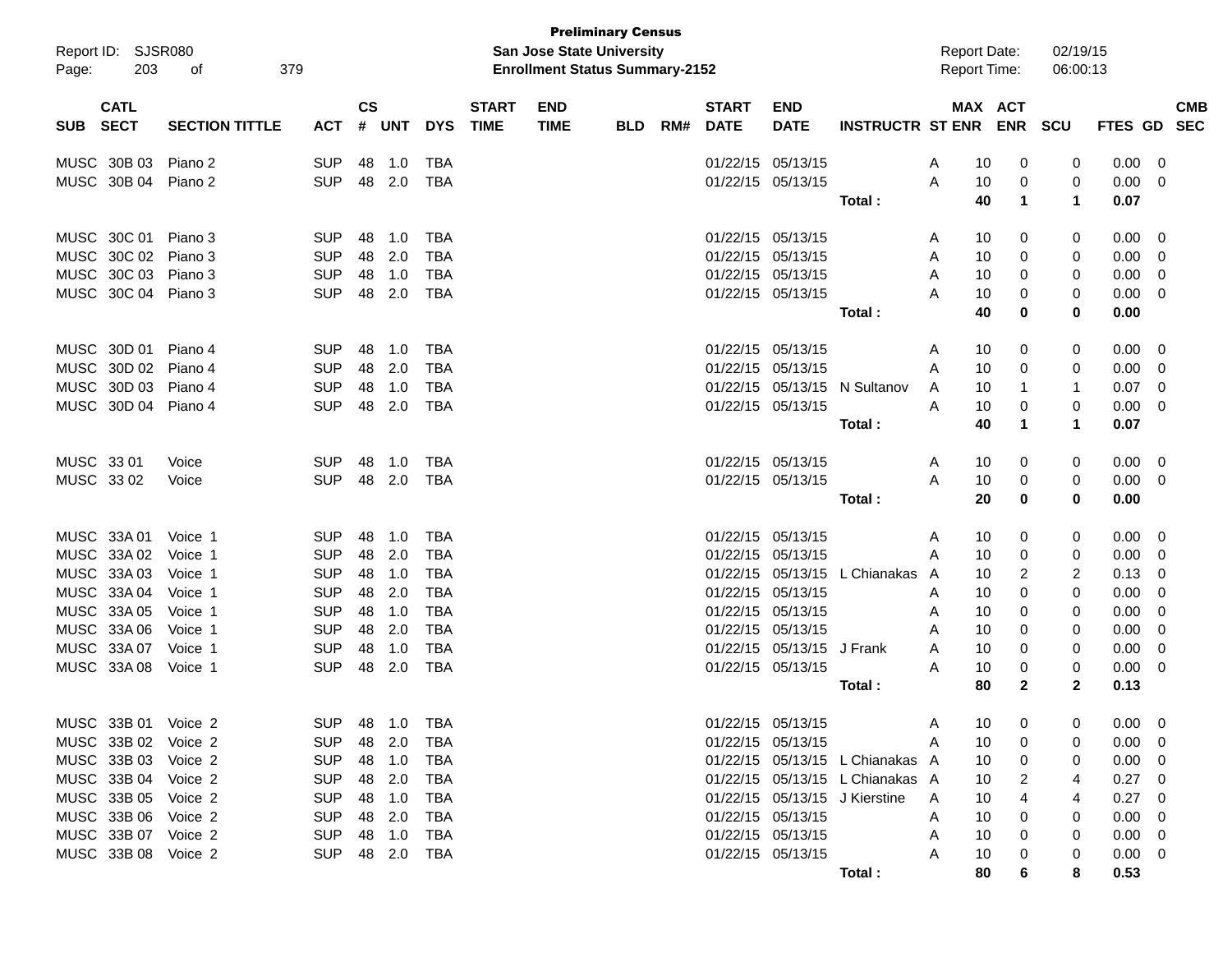| Report ID:<br>204<br>Page:                                                                       | SJSR080<br>379<br>оf                                          |                                                                    |                            |                                 |                                                                    |                             | <b>Preliminary Census</b><br>San Jose State University<br><b>Enrollment Status Summary-2152</b> |            |     |                             |                                                                                                       |                                                                                                     | <b>Report Date:</b><br><b>Report Time:</b> |                            |                             | 02/19/15<br>06:00:13   |                                                      |                         |                          |
|--------------------------------------------------------------------------------------------------|---------------------------------------------------------------|--------------------------------------------------------------------|----------------------------|---------------------------------|--------------------------------------------------------------------|-----------------------------|-------------------------------------------------------------------------------------------------|------------|-----|-----------------------------|-------------------------------------------------------------------------------------------------------|-----------------------------------------------------------------------------------------------------|--------------------------------------------|----------------------------|-----------------------------|------------------------|------------------------------------------------------|-------------------------|--------------------------|
| <b>CATL</b><br><b>SECT</b><br><b>SUB</b>                                                         | <b>SECTION TITTLE</b>                                         | <b>ACT</b>                                                         | <b>CS</b><br>#             | UNT                             | <b>DYS</b>                                                         | <b>START</b><br><b>TIME</b> | <b>END</b><br><b>TIME</b>                                                                       | <b>BLD</b> | RM# | <b>START</b><br><b>DATE</b> | <b>END</b><br><b>DATE</b>                                                                             | <b>INSTRUCTR ST ENR</b>                                                                             |                                            | MAX ACT                    | <b>ENR</b>                  | <b>SCU</b>             | <b>FTES GD</b>                                       |                         | <b>CMB</b><br><b>SEC</b> |
| MUSC 33C 01<br>MUSC 33C 02<br>MUSC 33C 03<br>MUSC 33C 04<br>MUSC 33C 05                          | Voice 3<br>Voice 3<br>Voice 3<br>Voice 3<br>Voice 3           | <b>SUP</b><br><b>SUP</b><br><b>SUP</b><br><b>SUP</b><br><b>SUP</b> | 48<br>48<br>48<br>48<br>48 | 1.0<br>2.0<br>1.0<br>2.0<br>1.0 | <b>TBA</b><br><b>TBA</b><br><b>TBA</b><br><b>TBA</b><br><b>TBA</b> |                             |                                                                                                 |            |     |                             | 01/22/15 05/13/15<br>01/22/15 05/13/15<br>01/22/15 05/13/15<br>01/22/15 05/13/15<br>01/22/15 05/13/15 | L Chianakas                                                                                         | A<br>A<br>A<br>A<br>A                      | 10<br>10<br>10<br>10<br>10 | 0<br>0<br>1<br>0<br>0       | 0<br>0<br>-1<br>0<br>0 | 0.00<br>0.00<br>0.07<br>0.00<br>0.00                 | - 0<br>0<br>0<br>0<br>0 |                          |
| MUSC 33C 06<br>MUSC 33C 07<br>MUSC 33C 08                                                        | Voice 3<br>Voice 3<br>Voice 3                                 | <b>SUP</b><br><b>SUP</b><br><b>SUP</b>                             | 48<br>48<br>48             | 2.0<br>1.0<br>2.0               | <b>TBA</b><br><b>TBA</b><br><b>TBA</b>                             |                             |                                                                                                 |            |     |                             | 01/22/15 05/13/15<br>01/22/15 05/13/15 J Frank<br>01/22/15 05/13/15 J Frank                           | Total:                                                                                              | A<br>A<br>А                                | 30<br>10<br>10<br>100      | 0<br>0<br>1<br>$\mathbf{2}$ | 0<br>0<br>2<br>3       | 0.00<br>0.00<br>0.13<br>0.20                         | 0<br>0<br>0             |                          |
| MUSC 33D 01<br>MUSC 33D 02<br>MUSC 33D 03<br>MUSC 33D 04<br>MUSC 33D 05                          | Voice 4<br>Voice 4<br>Voice 4<br>Voice 4<br>Voice 4           | <b>SUP</b><br><b>SUP</b><br><b>SUP</b><br><b>SUP</b><br><b>SUP</b> | 48<br>48<br>48<br>48<br>48 | 1.0<br>2.0<br>1.0<br>2.0<br>1.0 | <b>TBA</b><br><b>TBA</b><br><b>TBA</b><br><b>TBA</b><br><b>TBA</b> |                             |                                                                                                 |            |     |                             | 01/22/15 05/13/15<br>01/22/15 05/13/15                                                                | 01/22/15 05/13/15 S Bengochea A<br>01/22/15 05/13/15 S Bengochea A<br>01/22/15 05/13/15 J Kierstine | A<br>A<br>A                                | 10<br>10<br>10<br>10<br>10 | 2<br>1<br>0<br>0<br>3       | 2<br>2<br>0<br>0<br>3  | 0.13<br>0.13<br>0.00<br>0.00<br>0.20                 | 0<br>0<br>0<br>0<br>0   |                          |
| MUSC 33D 06<br>MUSC 33D 07<br>MUSC 33D 08                                                        | Voice 4<br>Voice 4<br>Voice 4                                 | <b>SUP</b><br><b>SUP</b><br><b>SUP</b>                             | 48<br>48<br>48             | 2.0<br>1.0<br>2.0               | <b>TBA</b><br><b>TBA</b><br><b>TBA</b>                             |                             |                                                                                                 |            |     | 01/22/15 05/13/15           | 01/22/15 05/13/15<br>01/22/15 05/13/15                                                                | J Frank<br>Total:                                                                                   | A<br>A<br>Α                                | 10<br>10<br>10<br>80       | 0<br>3<br>0<br>9            | 0<br>3<br>0<br>10      | 0.00<br>0.20<br>0.00<br>0.67                         | 0<br>0<br>0             |                          |
| MUSC 34 01<br>MUSC 34 02                                                                         | Strings<br><b>Strings</b>                                     | <b>SUP</b><br><b>SUP</b>                                           | 48<br>48                   | 1.0<br>2.0                      | TBA<br>TBA                                                         |                             |                                                                                                 |            |     |                             | 01/22/15 05/13/15<br>01/22/15 05/13/15                                                                | Total:                                                                                              | A<br>A                                     | 10<br>10<br>20             | 0<br>0<br>0                 | 0<br>0<br>0            | $0.00 \t 0$<br>0.00<br>0.00                          | - 0                     |                          |
| MUSC 34A 01<br>MUSC 34A 02<br>MUSC 34A 03<br>MUSC<br>34A 04<br>MUSC 34A 05                       | Strings 1<br>Strings 1<br>Strings 1<br>Strings 1<br>Strings 1 | <b>SUP</b><br><b>SUP</b><br><b>SUP</b><br><b>SUP</b><br><b>SUP</b> | 48<br>48<br>48<br>48<br>48 | 1.0<br>2.0<br>1.0<br>2.0<br>1.0 | <b>TBA</b><br><b>TBA</b><br><b>TBA</b><br><b>TBA</b><br><b>TBA</b> |                             |                                                                                                 |            |     |                             | 01/22/15 05/13/15<br>01/22/15 05/13/15<br>01/22/15 05/13/15<br>01/22/15 05/13/15<br>01/22/15 05/13/15 |                                                                                                     | A<br>A<br>A<br>A<br>A                      | 10<br>10<br>10<br>10<br>10 | 0<br>0<br>0<br>0<br>0       | 0<br>0<br>0<br>0<br>0  | $0.00 \t 0$<br>0.00<br>0.00<br>0.00<br>0.00          | 0<br>0<br>0<br>0        |                          |
| MUSC 34A 06 Strings 1<br>MUSC 34A 07 Strings 1<br>MUSC 34A 08 Strings 1                          |                                                               | SUP 48 2.0<br><b>SUP</b><br>SUP 48 2.0 TBA                         |                            | 48 1.0                          | TBA<br>TBA                                                         |                             |                                                                                                 |            |     |                             | 01/22/15 05/13/15<br>01/22/15 05/13/15<br>01/22/15 05/13/15                                           | Total:                                                                                              | A<br>A<br>A                                | 10<br>10<br>10<br>80       | 0<br>0<br>0<br>0            | 0<br>0<br>0<br>0       | $0.00 \t 0$<br>$0.00 \t 0$<br>$0.00 \t 0$<br>0.00    |                         |                          |
| MUSC 34B 01 Strings 2<br>MUSC 34B 02 Strings 2<br>MUSC 34B 03 Strings 2<br>MUSC 34B 04 Strings 2 |                                                               | SUP 48 1.0<br><b>SUP</b><br><b>SUP</b><br>SUP 48 2.0 TBA           |                            | 48 2.0<br>48 1.0                | TBA<br>TBA<br>TBA                                                  |                             |                                                                                                 |            |     |                             | 01/22/15 05/13/15<br>01/22/15 05/13/15 S Lin<br>01/22/15 05/13/15                                     | 01/22/15 05/13/15 D Nicholeris A                                                                    | A<br>A<br>A                                | 10<br>10<br>10<br>10       | 0<br>1<br>0                 | 0<br>2<br>1<br>0       | $0.00 \t 0$<br>$0.13 \ 0$<br>$0.07$ 0<br>$0.00 \t 0$ |                         |                          |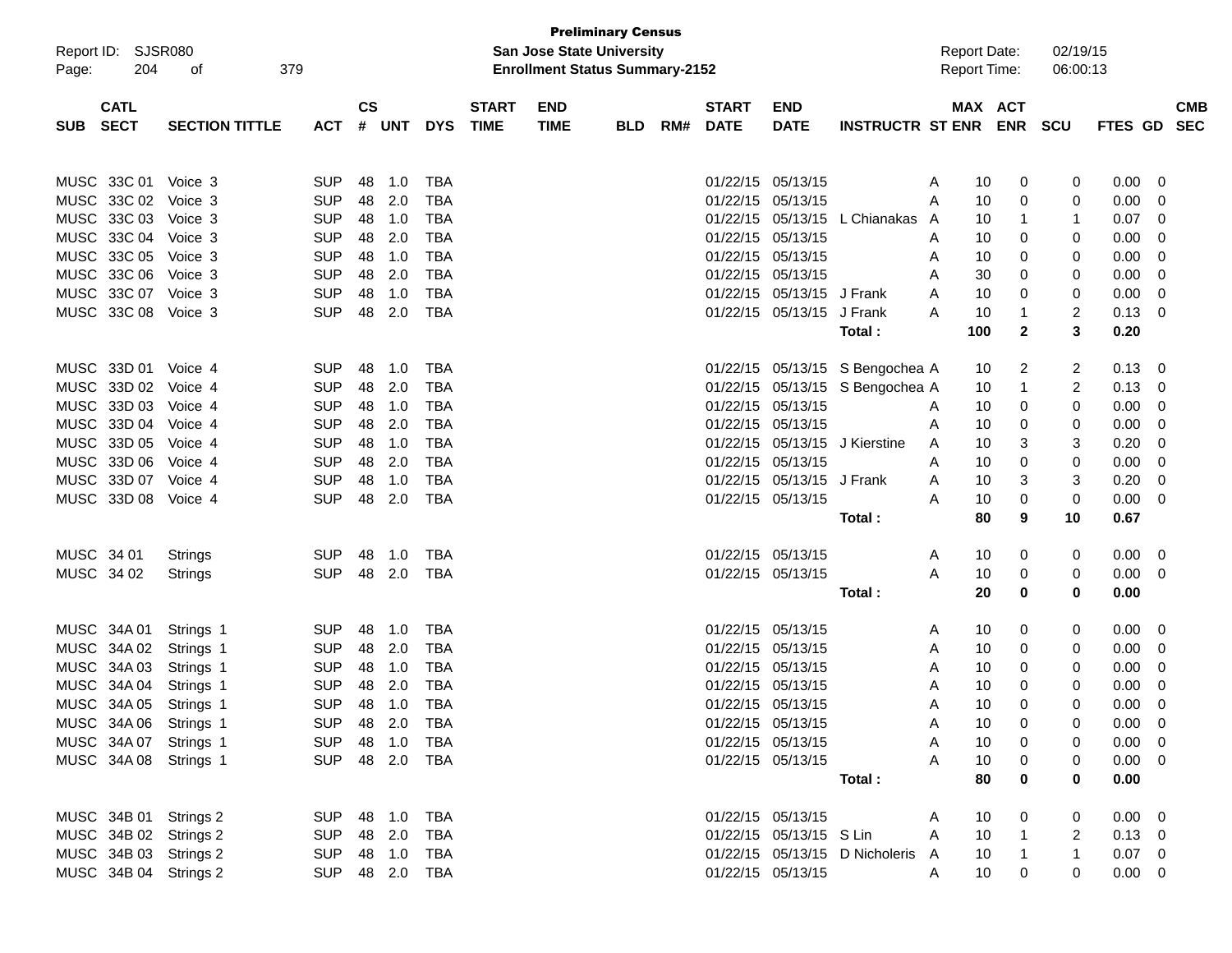| <b>Preliminary Census</b><br><b>San Jose State University</b> |                            |                          |               |                  |            |              |                                       |            |     |              |                                        |                             |        |                     |                |                |                |                |
|---------------------------------------------------------------|----------------------------|--------------------------|---------------|------------------|------------|--------------|---------------------------------------|------------|-----|--------------|----------------------------------------|-----------------------------|--------|---------------------|----------------|----------------|----------------|----------------|
| Report ID: SJSR080                                            |                            |                          |               |                  |            |              |                                       |            |     |              |                                        |                             |        | <b>Report Date:</b> |                | 02/19/15       |                |                |
| Page:                                                         | 205<br>379<br>οf           |                          |               |                  |            |              | <b>Enrollment Status Summary-2152</b> |            |     |              |                                        |                             |        | <b>Report Time:</b> |                | 06:00:13       |                |                |
|                                                               |                            |                          |               |                  |            |              |                                       |            |     |              |                                        |                             |        |                     |                |                |                |                |
| <b>CATL</b>                                                   |                            |                          | $\mathsf{cs}$ |                  |            | <b>START</b> | <b>END</b>                            |            |     | <b>START</b> | <b>END</b>                             |                             |        | <b>MAX ACT</b>      |                |                |                | <b>CMB</b>     |
| <b>SECT</b><br><b>SUB</b>                                     | <b>SECTION TITTLE</b>      | ACT                      | #             | <b>UNT</b>       | <b>DYS</b> | <b>TIME</b>  | <b>TIME</b>                           | <b>BLD</b> | RM# | <b>DATE</b>  | <b>DATE</b>                            | <b>INSTRUCTR ST ENR</b>     |        |                     | <b>ENR</b>     | <b>SCU</b>     | <b>FTES GD</b> | <b>SEC</b>     |
| MUSC 34B 05                                                   | Strings 2                  | <b>SUP</b>               | 48            | 1.0              | <b>TBA</b> |              |                                       |            |     |              | 01/22/15 05/13/15                      |                             | A      | 10                  | 0              | 0              | 0.00           | 0              |
| <b>MUSC</b><br>34B 06                                         | Strings 2                  | <b>SUP</b>               |               | 48 2.0           | <b>TBA</b> |              |                                       |            |     | 01/22/15     | 05/13/15                               |                             | Α      | 10                  | 0              | 0              | 0.00           | 0              |
| <b>MUSC</b><br>34B 07                                         | Strings 2                  | <b>SUP</b>               | 48            | 1.0              | <b>TBA</b> |              |                                       |            |     | 01/22/15     | 05/13/15                               |                             | Α      | 10                  | 0              | 0              | 0.00           | 0              |
|                                                               | MUSC 34B 08 Strings 2      | <b>SUP</b>               | 48            | 2.0              | <b>TBA</b> |              |                                       |            |     |              | 01/22/15 05/13/15                      |                             | A      | 10                  | 0              | 0              | 0.00           | 0              |
|                                                               |                            |                          |               |                  |            |              |                                       |            |     |              |                                        | Total:                      |        | 80                  | $\mathbf{2}$   | 3              | 0.20           |                |
|                                                               |                            |                          |               |                  |            |              |                                       |            |     |              |                                        |                             |        |                     |                |                |                |                |
| MUSC 34C 01                                                   | Strings 3                  | <b>SUP</b>               | 48            | 1.0              | <b>TBA</b> |              |                                       |            |     |              | 01/22/15 05/13/15                      |                             | A      | 10                  | 0              | 0              | 0.00           | 0              |
|                                                               | MUSC 34C 02 Strings 3      | <b>SUP</b>               | 48            | 2.0              | <b>TBA</b> |              |                                       |            |     | 01/22/15     | 05/13/15                               |                             | A      | 10                  | 0              | 0              | 0.00           | 0              |
|                                                               | MUSC 34C 03 Strings 3      | <b>SUP</b>               |               | 48 1.0           | <b>TBA</b> |              |                                       |            |     | 01/22/15     | 05/13/15                               |                             | A      | 10                  | 0              | 0              | 0.00           | 0              |
|                                                               | MUSC 34C 04 Strings 3      | <b>SUP</b>               | 48            | 2.0              | <b>TBA</b> |              |                                       |            |     |              | 01/22/15 05/13/15                      | D Nicholeris                | A      | 10                  | 1              | 2              | 0.13           | 0              |
| <b>MUSC</b>                                                   | 34C 05 Strings 3           | <b>SUP</b>               | 48            | 1.0              | <b>TBA</b> |              |                                       |            |     |              | 01/22/15 05/13/15                      |                             | A      | 10                  | 0              | 0              | 0.00           | 0              |
| <b>MUSC</b>                                                   | 34C 06 Strings 3           | <b>SUP</b>               | 48            | 2.0              | <b>TBA</b> |              |                                       |            |     |              | 01/22/15 05/13/15                      |                             | A      | 10                  | 0              | 0              | 0.00           | 0              |
| MUSC<br>34C 07                                                | Strings 3                  | <b>SUP</b>               | 48            | 1.0              | <b>TBA</b> |              |                                       |            |     |              | 01/22/15 05/13/15                      |                             | Α      | 10                  | $\Omega$       | 0              | 0.00           | 0              |
|                                                               | MUSC 34C 08 Strings 3      | <b>SUP</b>               | 48            | 2.0              | <b>TBA</b> |              |                                       |            |     |              | 01/22/15 05/13/15                      |                             | Α      | 10                  | 0              | 0              | 0.00           | 0              |
|                                                               |                            |                          |               |                  |            |              |                                       |            |     |              |                                        | Total:                      |        | 80                  | 1              | $\mathbf{2}$   | 0.13           |                |
|                                                               |                            |                          |               |                  |            |              |                                       |            |     |              |                                        |                             |        |                     |                |                |                |                |
| MUSC 34D 01                                                   | Strings 4                  | <b>SUP</b>               | 48            | 1.0              | <b>TBA</b> |              |                                       |            |     |              | 01/22/15 05/13/15                      |                             | A      | 10                  | 0              | 0              | 0.00           | 0              |
| MUSC                                                          | 34D 02 Strings 4           | <b>SUP</b>               | 48            | 2.0              | <b>TBA</b> |              |                                       |            |     | 01/22/15     | 05/13/15                               |                             | A      | 10                  | 0              | 0              | 0.00           | 0              |
|                                                               | MUSC 34D 03 Strings 4      | <b>SUP</b>               |               | 48 1.0           | <b>TBA</b> |              |                                       |            |     |              | 01/22/15 05/13/15                      | D Nicholeris                | A      | 10                  | 1              | -1             | 0.07           | 0              |
| MUSC                                                          | 34D 04 Strings 4           | <b>SUP</b>               | 48            | 2.0              | <b>TBA</b> |              |                                       |            |     |              | 01/22/15 05/13/15                      |                             | A      | 10                  | 0              | 0              | 0.00           | 0              |
| <b>MUSC</b>                                                   | 34D 05 Strings 4           | <b>SUP</b>               | 48            | 1.0              | <b>TBA</b> |              |                                       |            |     |              | 01/22/15 05/13/15                      |                             | A      | 10                  | 0              | 0              | 0.00           | 0              |
| <b>MUSC</b>                                                   | 34D 06 Strings 4           | <b>SUP</b>               | 48            | 2.0              | <b>TBA</b> |              |                                       |            |     |              | 01/22/15 05/13/15                      |                             | A      | 10                  | 0              | 0              | 0.00           | 0              |
| <b>MUSC</b>                                                   | 34D 07 Strings 4           | <b>SUP</b>               | 48            | 1.0              | <b>TBA</b> |              |                                       |            |     |              | 01/22/15 05/13/15                      |                             | Α      | 10                  | $\Omega$       | 0              | 0.00           | 0              |
|                                                               | MUSC 34D 08 Strings 4      | <b>SUP</b>               | 48            | 2.0              | <b>TBA</b> |              |                                       |            |     |              | 01/22/15 05/13/15                      |                             | Α      | 10                  | 0              | 0              | 0.00           | 0              |
|                                                               |                            |                          |               |                  |            |              |                                       |            |     |              |                                        | Total:                      |        | 80                  | 1              | 1              | 0.07           |                |
|                                                               |                            |                          |               |                  |            |              |                                       |            |     |              |                                        |                             |        |                     |                |                |                |                |
| MUSC 35 01                                                    | Woodwinds                  | <b>SUP</b>               | 48            | 1.0              | <b>TBA</b> |              |                                       |            |     |              | 01/22/15 05/13/15                      |                             | A      | 10                  | 0              | 0              | 0.00           | 0              |
| MUSC 3502                                                     | Woodwinds                  | <b>SUP</b>               | 48            | 2.0              | TBA        |              |                                       |            |     |              | 01/22/15 05/13/15                      |                             | A      | 10                  | 0              | 0              | 0.00           | 0              |
|                                                               |                            |                          |               |                  |            |              |                                       |            |     |              |                                        | Total:                      |        | 20                  | 0              | 0              | 0.00           |                |
|                                                               | MUSC 35A 01 Woodwinds 1    | SUP 48 1.0 TBA           |               |                  |            |              |                                       |            |     |              | 01/22/15 05/13/15                      |                             | A      | 10                  | $\overline{0}$ | $\overline{0}$ | $0.00 \t 0$    |                |
|                                                               | MUSC 35A 02 Woodwinds 1    | <b>SUP</b>               |               | 48 2.0           | TBA        |              |                                       |            |     |              | 01/22/15 05/13/15                      |                             |        | 10                  |                | 0              | 0.00           |                |
| MUSC 35A 03                                                   |                            |                          |               |                  |            |              |                                       |            |     |              |                                        |                             | Α      |                     | 0              |                |                | 0              |
| MUSC 35A 04                                                   | Woodwinds 1<br>Woodwinds 1 | <b>SUP</b><br><b>SUP</b> |               | 48 1.0<br>48 2.0 | TBA<br>TBA |              |                                       |            |     |              | 01/22/15 05/13/15<br>01/22/15 05/13/15 |                             | Α      | 10<br>10            | 0<br>0         | 0              | 0.00<br>0.00   | 0<br>0         |
| MUSC 35A 05                                                   |                            |                          |               |                  |            |              |                                       |            |     |              | 01/22/15 05/13/15                      |                             | Α      |                     |                |                |                |                |
| MUSC 35A 06                                                   | Woodwinds 1                | <b>SUP</b>               |               | 48 1.0           | TBA        |              |                                       |            |     |              | 01/22/15 05/13/15                      |                             | Α      | 10                  | 0              |                | 0.00           | 0              |
| MUSC 35A 07                                                   | Woodwinds 1<br>Woodwinds 1 | <b>SUP</b><br><b>SUP</b> |               | 48 2.0<br>48 1.0 | TBA<br>TBA |              |                                       |            |     |              | 01/22/15 05/13/15                      |                             | Α<br>Α | 10<br>10            | 0<br>0         | 0              | 0.00<br>0.00   | 0              |
| MUSC 35A 08                                                   | Woodwinds 1                | <b>SUP</b>               |               | 48 2.0           | TBA        |              |                                       |            |     |              | 01/22/15 05/13/15                      |                             | Α      | 10                  |                |                | 0.00           | 0<br>0         |
|                                                               | MUSC 35A 09 Woodwinds 1    | SUP 48 1.0               |               |                  | TBA        |              |                                       |            |     |              |                                        | 01/22/15 05/13/15 D Wolford |        | 10                  | 0<br>2         | 2              | 0.13           |                |
|                                                               |                            |                          |               |                  |            |              |                                       |            |     |              |                                        |                             | A      |                     |                |                |                | $\overline{0}$ |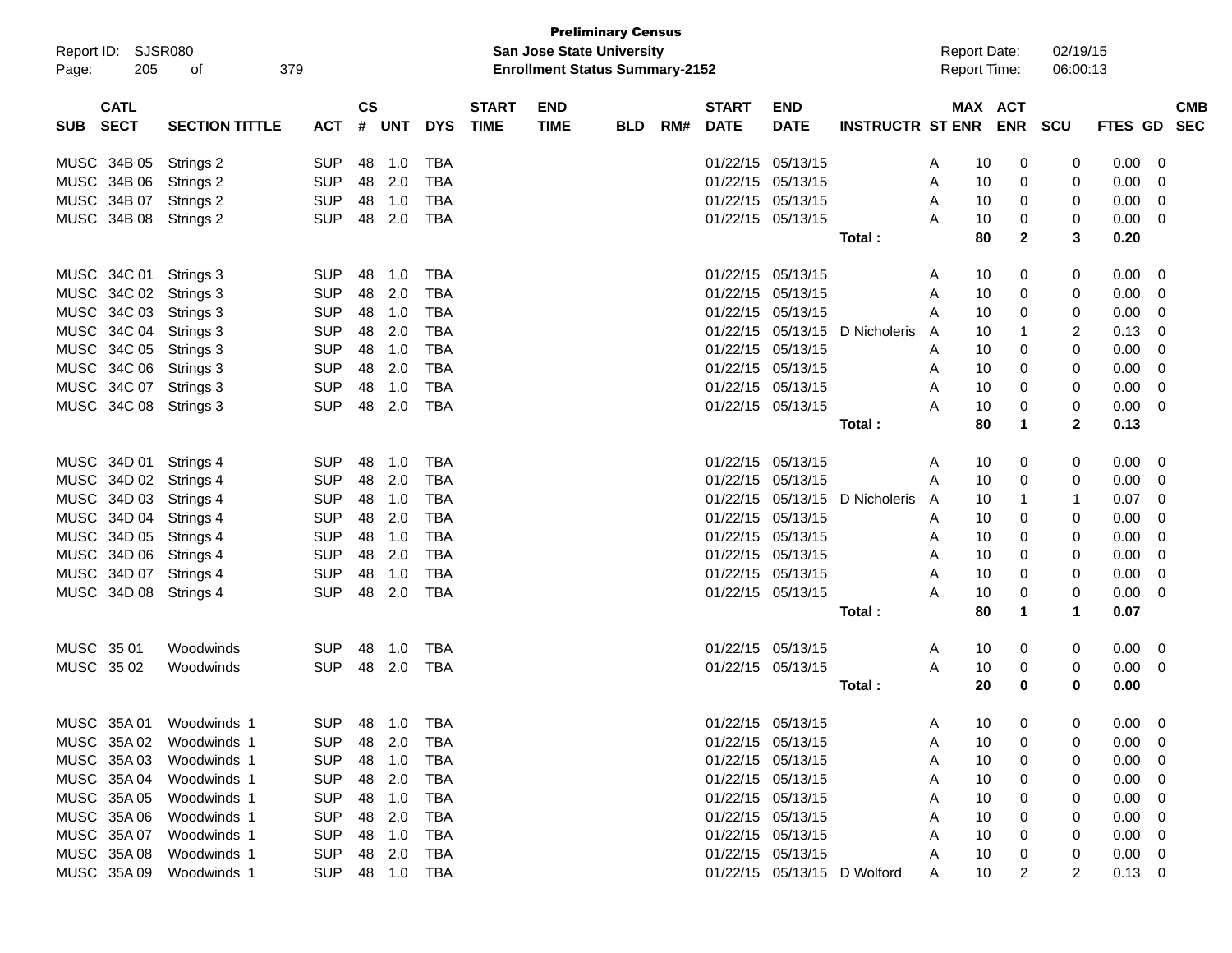| Report ID:                               | <b>SJSR080</b>        |            |                |            |            |                             | <b>San Jose State University</b>      | <b>Preliminary Census</b> |     |                             |                             |                            |   | <b>Report Date:</b> |              | 02/19/15     |                |                |                          |
|------------------------------------------|-----------------------|------------|----------------|------------|------------|-----------------------------|---------------------------------------|---------------------------|-----|-----------------------------|-----------------------------|----------------------------|---|---------------------|--------------|--------------|----------------|----------------|--------------------------|
| 206<br>Page:                             | 379<br>οf             |            |                |            |            |                             | <b>Enrollment Status Summary-2152</b> |                           |     |                             |                             |                            |   | Report Time:        |              | 06:00:13     |                |                |                          |
| <b>CATL</b><br><b>SECT</b><br><b>SUB</b> | <b>SECTION TITTLE</b> | <b>ACT</b> | <b>CS</b><br># | <b>UNT</b> | <b>DYS</b> | <b>START</b><br><b>TIME</b> | <b>END</b><br><b>TIME</b>             | <b>BLD</b>                | RM# | <b>START</b><br><b>DATE</b> | <b>END</b><br><b>DATE</b>   | <b>INSTRUCTR ST ENR</b>    |   | MAX ACT             | <b>ENR</b>   | <b>SCU</b>   | <b>FTES GD</b> |                | <b>CMB</b><br><b>SEC</b> |
| MUSC 35A 10                              | Woodwinds 1           | <b>SUP</b> | 48             | 2.0        | TBA        |                             |                                       |                           |     | 01/22/15                    | 05/13/15                    |                            | Α | 10                  | 0            | 0            | 0.00           | - 0            |                          |
|                                          |                       |            |                |            |            |                             |                                       |                           |     |                             |                             | Total:                     |   | 100                 | $\mathbf{2}$ | $\mathbf{2}$ | 0.13           |                |                          |
| MUSC 35B 01                              | Woodwinds 2           | <b>SUP</b> | 48             | 1.0        | <b>TBA</b> |                             |                                       |                           |     | 01/22/15                    | 05/13/15                    |                            | A | 10                  | 0            | 0            | 0.00           | 0              |                          |
| MUSC 35B 02                              | Woodwinds 2           | <b>SUP</b> | 48             | 2.0        | <b>TBA</b> |                             |                                       |                           |     | 01/22/15                    | 05/13/15                    |                            | A | 10                  | 0            | 0            | 0.00           | 0              |                          |
| MUSC 35B 03                              | Woodwinds 2           | <b>SUP</b> | 48             | 1.0        | <b>TBA</b> |                             |                                       |                           |     | 01/22/15                    | 05/13/15                    |                            | A | 10                  | 0            | 0            | 0.00           | 0              |                          |
| MUSC 35B 04                              | Woodwinds 2           | <b>SUP</b> | 48             | 2.0        | <b>TBA</b> |                             |                                       |                           |     | 01/22/15                    | 05/13/15                    |                            | A | 10                  | 0            | 0            | 0.00           | 0              |                          |
| MUSC 35B 05                              | Woodwinds 2           | <b>SUP</b> | 48             | 1.0        | <b>TBA</b> |                             |                                       |                           |     | 01/22/15                    | 05/13/15                    | J Averett                  | Α | 10                  | 3            | 3            | 0.20           | 0              |                          |
| MUSC 35B 06                              | Woodwinds 2           | <b>SUP</b> | 48             | 2.0        | <b>TBA</b> |                             |                                       |                           |     | 01/22/15                    | 05/13/15                    |                            | Α | 10                  | 0            | 0            | 0.00           | 0              |                          |
| MUSC 35B 07                              | Woodwinds 2           | <b>SUP</b> | 48             | 1.0        | <b>TBA</b> |                             |                                       |                           |     | 01/22/15                    | 05/13/15                    |                            | Α | 10                  | 0            | 0            | 0.00           | 0              |                          |
| MUSC 35B 08                              | Woodwinds 2           | <b>SUP</b> | 48             | 2.0        | <b>TBA</b> |                             |                                       |                           |     | 01/22/15                    | 05/13/15                    |                            | Α | 10                  | 0            | 0            | 0.00           | 0              |                          |
| MUSC 35B 09                              | Woodwinds 2           | <b>SUP</b> | 48             | 1.0        | <b>TBA</b> |                             |                                       |                           |     | 01/22/15                    | 05/13/15                    | D Wolford                  | A | 10                  | 2            | 2            | 0.13           | 0              |                          |
| MUSC 35B 10                              | Woodwinds 2           | <b>SUP</b> | 48             | 2.0        | <b>TBA</b> |                             |                                       |                           |     | 01/22/15                    | 05/13/15                    |                            | A | 10                  | 0            | 0            | 0.00           | 0              |                          |
|                                          |                       |            |                |            |            |                             |                                       |                           |     |                             |                             | Total:                     |   | 100                 | 5            | 5            | 0.33           |                |                          |
| MUSC 35C 01                              | Woodwinds 3           | <b>SUP</b> | 48             | 1.0        | TBA        |                             |                                       |                           |     | 01/22/15                    | 05/13/15                    |                            | A | 10                  | 0            | 0            | 0.00           | 0              |                          |
| MUSC 35C 02                              | Woodwinds 3           | <b>SUP</b> | 48             | 2.0        | <b>TBA</b> |                             |                                       |                           |     | 01/22/15                    | 05/13/15                    |                            | A | 10                  | 0            | 0            | 0.00           | 0              |                          |
| MUSC 35C 03                              | Woodwinds 3           | <b>SUP</b> | 48             | 1.0        | <b>TBA</b> |                             |                                       |                           |     | 01/22/15                    | 05/13/15                    |                            | A | 10                  | 0            | 0            | 0.00           | 0              |                          |
| MUSC 35C 04                              | Woodwinds 3           | <b>SUP</b> | 48             | 2.0        | <b>TBA</b> |                             |                                       |                           |     | 01/22/15                    | 05/13/15                    |                            | A | 10                  | 0            | 0            | 0.00           | 0              |                          |
| MUSC 35C 05                              | Woodwinds 3           | <b>SUP</b> | 48             | 1.0        | <b>TBA</b> |                             |                                       |                           |     | 01/22/15                    | 05/13/15                    |                            | A | 10                  | 0            | 0            | 0.00           | 0              |                          |
| MUSC 35C 06                              | Woodwinds 3           | <b>SUP</b> | 48             | 2.0        | <b>TBA</b> |                             |                                       |                           |     | 01/22/15                    | 05/13/15                    |                            | A | 10                  | 0            | 0            | 0.00           | 0              |                          |
| MUSC 35C 07                              | Woodwinds 3           | <b>SUP</b> | 48             | 1.0        | <b>TBA</b> |                             |                                       |                           |     | 01/22/15                    | 05/13/15                    |                            | A | 10                  | 0            | 0            | 0.00           | 0              |                          |
| MUSC 35C 08                              | Woodwinds 3           | <b>SUP</b> | 48             | 2.0        | <b>TBA</b> |                             |                                       |                           |     | 01/22/15                    | 05/13/15                    |                            | A | 10                  | 1            | 2            | 0.13           | 0              |                          |
| MUSC 35C 09                              | Woodwinds 3           | <b>SUP</b> | 48             | 1.0        | <b>TBA</b> |                             |                                       |                           |     | 01/22/15                    | 05/13/15                    |                            | A | 10                  | 0            | 0            | 0.00           | 0              |                          |
| MUSC 35C 10                              | Woodwinds 3           | <b>SUP</b> | 48             | 2.0        | <b>TBA</b> |                             |                                       |                           |     |                             | 01/22/15 05/13/15           |                            | А | 10                  | 0            | 0            | 0.00           | 0              |                          |
|                                          |                       |            |                |            |            |                             |                                       |                           |     |                             |                             | Total:                     |   | 100                 | $\mathbf 1$  | $\mathbf{2}$ | 0.13           |                |                          |
| MUSC 35D 01                              | Woodwinds 4           | <b>SUP</b> | 48             | 1.0        | TBA        |                             |                                       |                           |     | 01/22/15                    | 05/13/15 C Payne            |                            | A | 10                  | -1           | 1            | 0.07           | - 0            |                          |
| MUSC 35D 02                              | Woodwinds 4           | <b>SUP</b> | 48             | 2.0        | <b>TBA</b> |                             |                                       |                           |     | 01/22/15                    | 05/13/15 C Payne            |                            | A | 10                  | -1           | 2            | 0.13           | 0              |                          |
| MUSC 35D 03 Woodwinds 4                  |                       | <b>SUP</b> | 48             | 1.0        | <b>TBA</b> |                             |                                       |                           |     |                             | 01/22/15 05/13/15           |                            | A | 10                  | 0            | 0            | 0.00           | 0              |                          |
| MUSC 35D 04 Woodwinds 4                  |                       | <b>SUP</b> | 48             | 2.0        | <b>TBA</b> |                             |                                       |                           |     |                             |                             | 01/22/15 05/13/15 M Adduci |   | 10                  |              | 2            | 0.13           | $\overline{0}$ |                          |
| MUSC 35D 05 Woodwinds 4                  |                       | <b>SUP</b> | 48             | 1.0        | <b>TBA</b> |                             |                                       |                           |     |                             | 01/22/15 05/13/15 J Averett |                            | Α | 10                  | 2            | 2            | 0.13           | 0              |                          |
| MUSC 35D 06 Woodwinds 4                  |                       | <b>SUP</b> | 48             | 2.0        | <b>TBA</b> |                             |                                       |                           |     |                             | 01/22/15 05/13/15 J Averett |                            | A | 10                  |              | 2            | 0.13           | - 0            |                          |
| MUSC 35D 07 Woodwinds 4                  |                       | <b>SUP</b> | 48             | 1.0        | <b>TBA</b> |                             |                                       |                           |     | 01/22/15 05/13/15           |                             |                            | Α | 10                  | 0            | 0            | 0.00           | 0              |                          |
| MUSC 35D 08 Woodwinds 4                  |                       | <b>SUP</b> | 48             | 2.0        | <b>TBA</b> |                             |                                       |                           |     |                             | 01/22/15 05/13/15 Y Chou    |                            | Α | 10                  |              | 2            | 0.13           | - 0            |                          |
| MUSC 35D 09 Woodwinds 4                  |                       | <b>SUP</b> | 48             | 1.0        | TBA        |                             |                                       |                           |     | 01/22/15 05/13/15           |                             |                            | Α | 10                  |              | 0            | 0.00           | - 0            |                          |
| MUSC 35D 10 Woodwinds 4                  |                       | <b>SUP</b> | 48             | 2.0        | TBA        |                             |                                       |                           |     |                             | 01/22/15 05/13/15           |                            | A | 10                  |              | 0            | 0.00           | - 0            |                          |
|                                          |                       |            |                |            |            |                             |                                       |                           |     |                             |                             | Total:                     |   | 100                 | 7            | 11           | 0.73           |                |                          |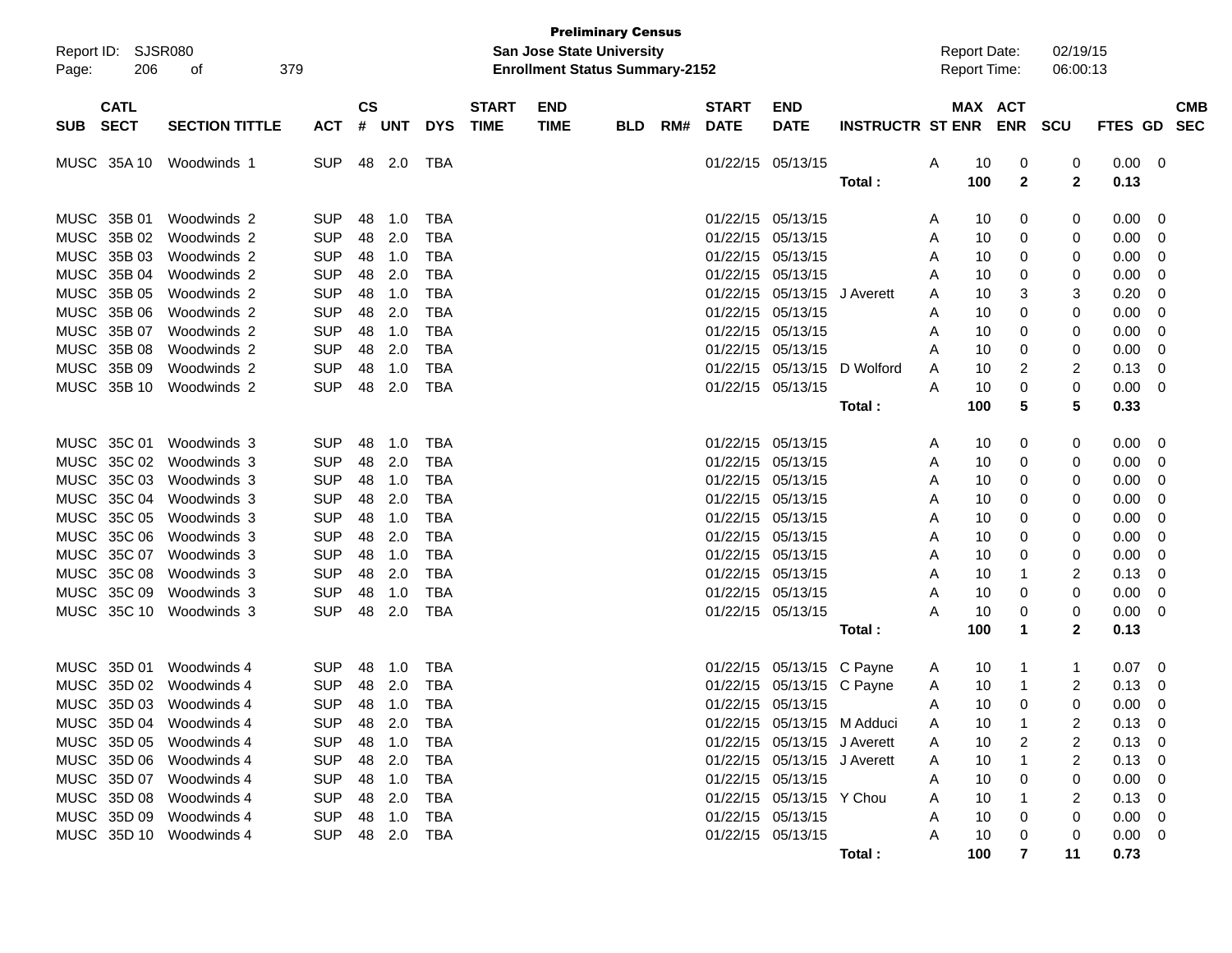| Report ID: SJSR080<br>207<br>Page:       | 379<br>οf             |                |                    |        |            |                             | <b>Preliminary Census</b><br>San Jose State University<br><b>Enrollment Status Summary-2152</b> |            |     |                             |                            |                      | <b>Report Date:</b><br>Report Time: |         |             | 02/19/15<br>06:00:13 |                |             |
|------------------------------------------|-----------------------|----------------|--------------------|--------|------------|-----------------------------|-------------------------------------------------------------------------------------------------|------------|-----|-----------------------------|----------------------------|----------------------|-------------------------------------|---------|-------------|----------------------|----------------|-------------|
| <b>CATL</b><br><b>SECT</b><br><b>SUB</b> | <b>SECTION TITTLE</b> | <b>ACT</b>     | $\mathsf{cs}$<br># | UNT    | <b>DYS</b> | <b>START</b><br><b>TIME</b> | <b>END</b><br><b>TIME</b>                                                                       | <b>BLD</b> | RM# | <b>START</b><br><b>DATE</b> | <b>END</b><br><b>DATE</b>  | INSTRUCTR ST ENR ENR |                                     | MAX ACT | SCU         |                      | FTES GD SEC    | <b>CMB</b>  |
| MUSC 36 01                               | <b>Brass</b>          | <b>SUP</b>     | 48                 | 1.0    | <b>TBA</b> |                             |                                                                                                 |            |     | 01/22/15 05/13/15           |                            |                      | A                                   | 10      | 0           | 0                    | 0.00           | 0           |
| MUSC 36 02                               | <b>Brass</b>          | <b>SUP</b>     | 48                 | 2.0    | <b>TBA</b> |                             |                                                                                                 |            |     |                             | 01/22/15 05/13/15          | K Rivard             | A                                   | 10      | 1           | 2                    | 0.13           | $\mathbf 0$ |
|                                          |                       |                |                    |        |            |                             |                                                                                                 |            |     |                             |                            | Total:               |                                     | 20      | $\mathbf 1$ | $\mathbf{2}$         | 0.13           |             |
| MUSC 36B 01                              | Brass 1               | <b>SUP</b>     | 48                 | 1.0    | <b>TBA</b> |                             |                                                                                                 |            |     | 01/22/15 05/13/15           |                            |                      | Α                                   | 10      | 0           | 0                    | 0.00           | 0           |
| MUSC 36B 02                              | Brass 1               | <b>SUP</b>     | 48                 | 2.0    | <b>TBA</b> |                             |                                                                                                 |            |     | 01/22/15 05/13/15           |                            |                      | Α                                   | 10      | 0           | 0                    | 0.00           | 0           |
| MUSC 36B 03                              | Brass 1               | <b>SUP</b>     | 48                 | 1.0    | <b>TBA</b> |                             |                                                                                                 |            |     | 01/22/15 05/13/15           |                            |                      | Α                                   | 10      | 0           | 0                    | 0.00           | 0           |
| MUSC 36B 04                              | Brass 1               | <b>SUP</b>     | 48                 | 2.0    | <b>TBA</b> |                             |                                                                                                 |            |     | 01/22/15 05/13/15           |                            |                      | Α                                   | 10      | 0           | 0                    | 0.00           | 0           |
| MUSC 36B 05                              | Brass 1               | <b>SUP</b>     | 48                 | 1.0    | <b>TBA</b> |                             |                                                                                                 |            |     | 01/22/15 05/13/15           |                            |                      | Α                                   | 10      | 0           | 0                    | 0.00           | 0           |
| MUSC 36B 06                              | Brass 1               | <b>SUP</b>     | 48                 | 2.0    | <b>TBA</b> |                             |                                                                                                 |            |     | 01/22/15 05/13/15           |                            |                      | Α                                   | 10      | 0           | 0                    | 0.00           | 0           |
| MUSC 36B 07                              | Brass 1               | <b>SUP</b>     | 48                 | 1.0    | <b>TBA</b> |                             |                                                                                                 |            |     | 01/22/15 05/13/15           |                            |                      | Α                                   | 10      | 0           | 0                    | 0.00           | 0           |
| MUSC 36B 08                              | Brass 1               | <b>SUP</b>     | 48                 | 2.0    | <b>TBA</b> |                             |                                                                                                 |            |     | 01/22/15 05/13/15           |                            |                      | Α                                   | 10      | 0           | 0                    | 0.00           | 0           |
|                                          |                       |                |                    |        |            |                             |                                                                                                 |            |     |                             |                            | Total:               |                                     | 80      | 0           | 0                    | 0.00           |             |
| MUSC 36C 01                              | Brass <sub>2</sub>    | <b>SUP</b>     | 48                 | 1.0    | <b>TBA</b> |                             |                                                                                                 |            |     |                             | 01/22/15 05/13/15          | K Adduci             | Α                                   | 10      | 1           | 1                    | 0.07           | 0           |
| MUSC 36C 02                              | Brass 2               | <b>SUP</b>     | 48                 | 2.0    | <b>TBA</b> |                             |                                                                                                 |            |     | 01/22/15                    | 05/13/15                   | K Adduci             | Α                                   | 10      | 3           | 6                    | 0.40           | 0           |
| MUSC 36C 03                              | Brass <sub>2</sub>    | <b>SUP</b>     | 48                 | 1.0    | <b>TBA</b> |                             |                                                                                                 |            |     | 01/22/15 05/13/15           |                            |                      | Α                                   | 10      | 0           | 0                    | 0.00           | 0           |
| MUSC 36C 04                              | Brass 2               | <b>SUP</b>     | 48                 | 2.0    | <b>TBA</b> |                             |                                                                                                 |            |     |                             | 01/22/15 05/13/15          | K Rivard             | A                                   | 10      | 0           | 0                    | 0.00           | 0           |
| MUSC 36C 05                              | Brass 2               | <b>SUP</b>     | 48                 | 1.0    | <b>TBA</b> |                             |                                                                                                 |            |     |                             | 01/22/15 05/13/15          | T Hornig             | Α                                   | 10      | 1           | 1                    | 0.07           | 0           |
| MUSC 36C 06                              | Brass 2               | <b>SUP</b>     | 48                 | 2.0    | <b>TBA</b> |                             |                                                                                                 |            |     | 01/22/15 05/13/15           |                            |                      | Α                                   | 10      | 0           | 0                    | 0.00           | 0           |
| MUSC 36C 07                              | Brass 2               | <b>SUP</b>     | 48                 | 1.0    | <b>TBA</b> |                             |                                                                                                 |            |     | 01/22/15 05/13/15           |                            |                      | A                                   | 10      | 0           | 0                    | 0.00           | 0           |
| MUSC 36C 08                              | Brass 2               | <b>SUP</b>     | 48                 | 2.0    | <b>TBA</b> |                             |                                                                                                 |            |     |                             | 01/22/15 05/13/15          | F Byram              | Α                                   | 10      | 1           | 2                    | 0.13           | 0           |
|                                          |                       |                |                    |        |            |                             |                                                                                                 |            |     |                             |                            | Total:               |                                     | 80      | 6           | 10                   | 0.67           |             |
| MUSC 36D 01                              | Brass 3               | <b>SUP</b>     | 48                 | 1.0    | <b>TBA</b> |                             |                                                                                                 |            |     | 01/22/15 05/13/15           |                            |                      | Α                                   | 10      | 0           | 0                    | 0.00           | 0           |
| MUSC 36D 02                              | Brass 3               | <b>SUP</b>     | 48                 | 2.0    | <b>TBA</b> |                             |                                                                                                 |            |     | 01/22/15 05/13/15           |                            |                      | Α                                   | 10      | 0           | 0                    | 0.00           | 0           |
| MUSC 36D 03                              | Brass 3               | <b>SUP</b>     | 48                 | 1.0    | <b>TBA</b> |                             |                                                                                                 |            |     | 01/22/15 05/13/15           |                            |                      | Α                                   | 10      | 0           | 0                    | 0.00           | 0           |
| MUSC 36D 04                              | Brass 3               | <b>SUP</b>     | 48                 | 2.0    | <b>TBA</b> |                             |                                                                                                 |            |     | 01/22/15 05/13/15           |                            |                      | Α                                   | 10      | 0           | 0                    | 0.00           | 0           |
| MUSC<br>36D 05                           | Brass 3               | <b>SUP</b>     | 48                 | 1.0    | <b>TBA</b> |                             |                                                                                                 |            |     | 01/22/15 05/13/15           |                            |                      | Α                                   | 10      | 0           | 0                    | 0.00           | 0           |
| MUSC 36D 06 Brass 3                      |                       | <b>SUP</b>     | 48                 | 2.0    | <b>TBA</b> |                             |                                                                                                 |            |     | 01/22/15 05/13/15           |                            |                      | A                                   | 10      | 0           | 0                    | 0.00           | 0           |
| MUSC 36D 07 Brass 3                      |                       | SUP 48 1.0 TBA |                    |        |            |                             |                                                                                                 |            |     |                             | 01/22/15 05/13/15          |                      | A                                   | 10      | 0           | 0                    | $0.00 \t 0$    |             |
| MUSC 36D 08 Brass 3                      |                       | SUP 48 2.0 TBA |                    |        |            |                             |                                                                                                 |            |     |                             | 01/22/15 05/13/15          |                      |                                     | 10      | 0           | 0                    | $0.00 \quad 0$ |             |
|                                          |                       |                |                    |        |            |                             |                                                                                                 |            |     |                             |                            | Total:               |                                     | 80      | 0           | 0                    | 0.00           |             |
| MUSC 36E 01 Brass 4                      |                       | SUP 48 1.0 TBA |                    |        |            |                             |                                                                                                 |            |     |                             | 01/22/15 05/13/15          |                      | A                                   | 10      | 0           | 0                    | $0.00 \t 0$    |             |
| MUSC 36E 02 Brass 4                      |                       | <b>SUP</b>     |                    | 48 2.0 | TBA        |                             |                                                                                                 |            |     |                             | 01/22/15 05/13/15 K Adduci |                      | A                                   | 10      | 2           | 4                    | $0.27$ 0       |             |
| MUSC 36E 03 Brass 4                      |                       | <b>SUP</b>     |                    | 48 1.0 | TBA        |                             |                                                                                                 |            |     |                             | 01/22/15 05/13/15          |                      | A                                   | 10      | 0           | 0                    | $0.00 \t 0$    |             |
| MUSC 36E 04 Brass 4                      |                       | <b>SUP</b>     |                    | 48 2.0 | TBA        |                             |                                                                                                 |            |     |                             | 01/22/15 05/13/15 K Rivard |                      | A                                   | 10      | 0           | 0                    | $0.00 \t 0$    |             |
| MUSC 36E 05 Brass 4                      |                       | SUP 48 1.0 TBA |                    |        |            |                             |                                                                                                 |            |     |                             | 01/22/15 05/13/15 T Hornig |                      | A                                   | 10      | 3           | 3                    | $0.20 \ 0$     |             |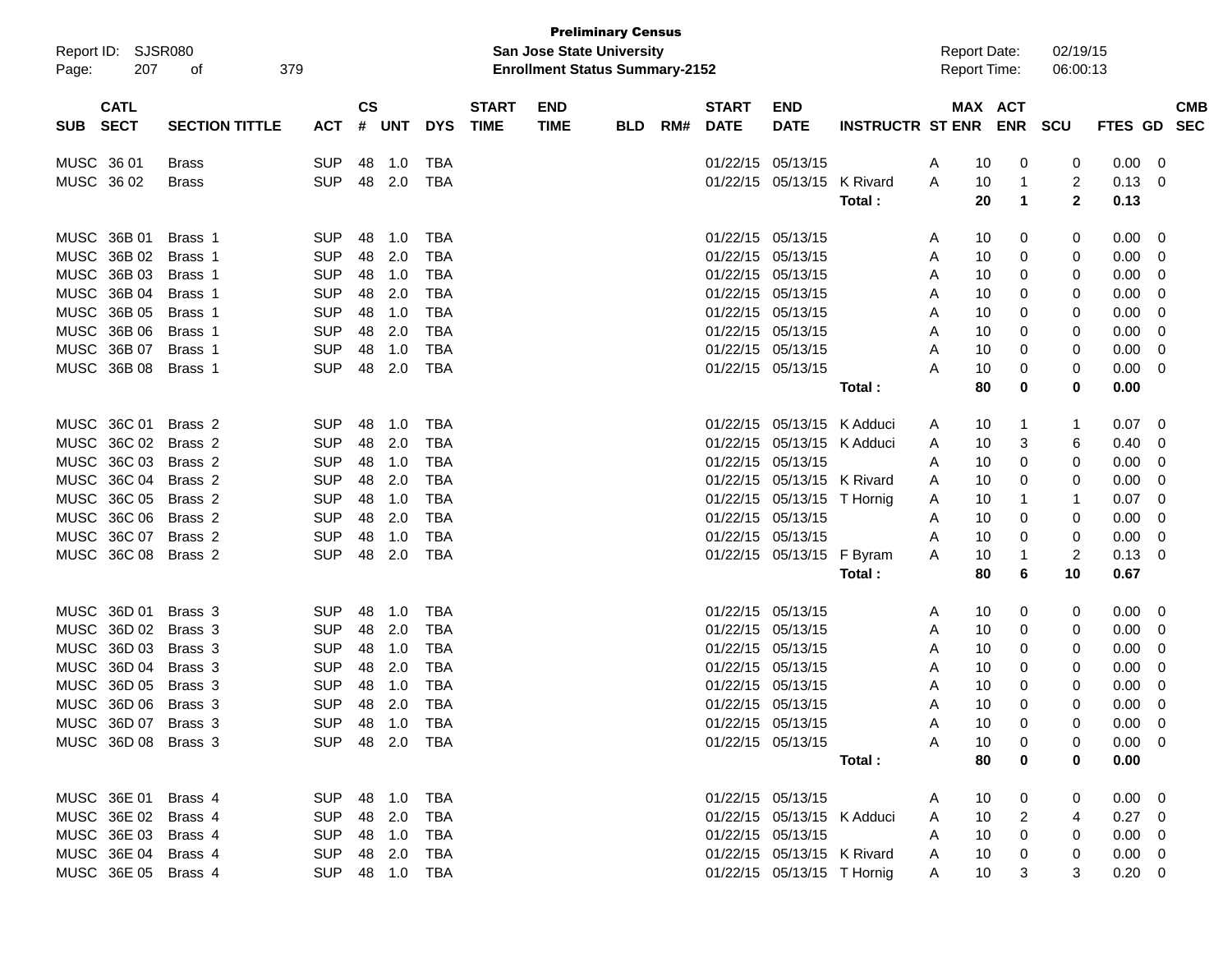| Page:      | Report ID: SJSR080<br>208  | 379<br>οf                 |                |                             |            |            |                             | <b>San Jose State University</b><br><b>Enrollment Status Summary-2152</b> | <b>Preliminary Census</b> |     |                             |                           |                            | <b>Report Date:</b><br><b>Report Time:</b> |                | 02/19/15<br>06:00:13 |                |                          |                          |
|------------|----------------------------|---------------------------|----------------|-----------------------------|------------|------------|-----------------------------|---------------------------------------------------------------------------|---------------------------|-----|-----------------------------|---------------------------|----------------------------|--------------------------------------------|----------------|----------------------|----------------|--------------------------|--------------------------|
| <b>SUB</b> | <b>CATL</b><br><b>SECT</b> | <b>SECTION TITTLE</b>     | <b>ACT</b>     | $\mathsf{cs}$<br>$\pmb{\#}$ | <b>UNT</b> | <b>DYS</b> | <b>START</b><br><b>TIME</b> | <b>END</b><br><b>TIME</b>                                                 | <b>BLD</b>                | RM# | <b>START</b><br><b>DATE</b> | <b>END</b><br><b>DATE</b> | <b>INSTRUCTR ST ENR</b>    | MAX ACT                                    | <b>ENR</b>     | <b>SCU</b>           | <b>FTES GD</b> |                          | <b>CMB</b><br><b>SEC</b> |
|            | MUSC 36E 06                | Brass 4                   | <b>SUP</b>     | 48                          | 2.0        | <b>TBA</b> |                             |                                                                           |                           |     |                             | 01/22/15 05/13/15         | T Hornig                   | A<br>10                                    | 2              | 4                    | 0.27           | - 0                      |                          |
|            | MUSC 36E 07                | Brass 4                   | <b>SUP</b>     | 48                          | 1.0        | <b>TBA</b> |                             |                                                                           |                           |     | 01/22/15                    | 05/13/15                  |                            | 10<br>A                                    | 0              | 0                    | 0.00           | - 0                      |                          |
|            | MUSC 36E 08                | Brass 4                   | <b>SUP</b>     | 48                          | 2.0        | <b>TBA</b> |                             |                                                                           |                           |     |                             | 01/22/15 05/13/15         |                            | A<br>10                                    | 0              | 0                    | 0.00           | $\overline{\mathbf{0}}$  |                          |
|            |                            |                           |                |                             |            |            |                             |                                                                           |                           |     |                             |                           | Total:                     | 80                                         | $\overline{7}$ | 11                   | 0.73           |                          |                          |
| MUSC 37 01 |                            | Percussion                | <b>SUP</b>     | 48                          | 1.0        | TBA        |                             |                                                                           |                           |     |                             | 01/22/15 05/13/15         |                            | A<br>10                                    | 0              | 0                    | 0.00           | $\overline{\mathbf{0}}$  |                          |
|            | MUSC 37 02                 | Percussion                | <b>SUP</b>     | 48                          | 2.0        | <b>TBA</b> |                             |                                                                           |                           |     |                             | 01/22/15 05/13/15         |                            | A<br>10                                    | 0              | 0                    | $0.00 \t 0$    |                          |                          |
|            |                            |                           |                |                             |            |            |                             |                                                                           |                           |     |                             |                           | Total:                     | 20                                         | 0              | 0                    | 0.00           |                          |                          |
|            | MUSC 37A 01                | Percussion 1              | <b>SUP</b>     | 48                          | 1.0        | TBA        |                             |                                                                           |                           |     |                             | 01/22/15 05/13/15         |                            | 48<br>A                                    | 0              | 0                    | 0.00           | $\overline{\mathbf{0}}$  |                          |
|            | MUSC 37A02                 | Percussion 1              | <b>SUP</b>     | 48                          | 2.0        | <b>TBA</b> |                             |                                                                           |                           |     | 01/22/15                    | 05/13/15                  | G Lemmon                   | A<br>10                                    | $\mathbf 1$    | $\overline{2}$       | $0.13 \ 0$     |                          |                          |
|            |                            |                           |                |                             |            |            |                             |                                                                           |                           |     |                             |                           | Total:                     | 58                                         | $\mathbf 1$    | $\mathbf{2}$         | 0.13           |                          |                          |
|            | MUSC 37B 01                | Percussion 2              | <b>SUP</b>     | 48                          | 1.0        | TBA        |                             |                                                                           |                           |     | 01/22/15                    |                           | 05/13/15 G Lemmon          | A<br>10                                    |                | 1                    | 0.07           | $\overline{\phantom{0}}$ |                          |
|            | MUSC 37B 02                | Percussion 2              | <b>SUP</b>     | 48                          | 2.0        | TBA        |                             |                                                                           |                           |     | 01/22/15                    | 05/13/15                  | G Lemmon                   | A<br>10                                    | $\mathbf 1$    | $\overline{c}$       | 0.13           | - 0                      |                          |
|            |                            |                           |                |                             |            |            |                             |                                                                           |                           |     |                             |                           | Total:                     | 20                                         | $\mathbf{2}$   | 3                    | 0.20           |                          |                          |
|            | MUSC 37C 01                | Percussion 3              | <b>SUP</b>     | 48                          | 1.0        | TBA        |                             |                                                                           |                           |     |                             | 01/22/15 05/13/15         |                            | A<br>10                                    | 0              | 0                    | 0.00           | $\overline{\mathbf{0}}$  |                          |
|            | MUSC 37C 02                | Percussion 3              | <b>SUP</b>     | 48                          | 2.0        | TBA        |                             |                                                                           |                           |     |                             | 01/22/15 05/13/15         |                            | A<br>10                                    | 0              | 0                    | $0.00 \t 0$    |                          |                          |
|            |                            |                           |                |                             |            |            |                             |                                                                           |                           |     |                             |                           | Total:                     | 20                                         | 0              | 0                    | 0.00           |                          |                          |
|            | MUSC 37D 01                | Percussion 4              | <b>SUP</b>     | 48                          | 1.0        | TBA        |                             |                                                                           |                           |     |                             | 01/22/15 05/13/15         | G Lemmon                   | A<br>10                                    | 4              | 4                    | 0.27           | $\overline{\phantom{0}}$ |                          |
|            | MUSC 37D 02                | Percussion 4              | <b>SUP</b>     | 48                          | 2.0        | TBA        |                             |                                                                           |                           |     |                             | 01/22/15 05/13/15         |                            | Α<br>30                                    | 0              | 0                    | 0.00           | - 0                      |                          |
|            |                            |                           |                |                             |            |            |                             |                                                                           |                           |     |                             |                           | Total:                     | 40                                         | 4              | 4                    | 0.27           |                          |                          |
| MUSC 38 01 |                            | Composition               | <b>SUP</b>     | 48                          | 1.0        | TBA        |                             |                                                                           |                           |     |                             | 01/22/15 05/13/15         |                            | A<br>10                                    | 0              | 0                    | 0.00           | $\overline{\mathbf{0}}$  |                          |
|            | MUSC 38 02                 | Composition               | <b>SUP</b>     | 48                          | 2.0        | TBA        |                             |                                                                           |                           |     |                             | 01/22/15 05/13/15         |                            | A<br>10                                    | 0              | 0                    | 0.00           | $\overline{\mathbf{0}}$  |                          |
|            |                            |                           |                |                             |            |            |                             |                                                                           |                           |     |                             |                           | Total:                     | 20                                         | 0              | 0                    | 0.00           |                          |                          |
|            | MUSC 38B 01                | Composition 1             | <b>SUP</b>     | 48                          | 1.0        | TBA        |                             |                                                                           |                           |     |                             |                           | 01/22/15 05/13/15 P Furman | 10<br>A                                    | $\overline{2}$ | 2                    | 0.13           | - 0                      |                          |
|            |                            | MUSC 38B 02 Composition 1 | SUP 48 2.0 TBA |                             |            |            |                             |                                                                           |                           |     |                             | 01/22/15 05/13/15         |                            | 10<br>A                                    | $\Omega$       | $\Omega$             | $0.00 \quad 0$ |                          |                          |
|            |                            |                           |                |                             |            |            |                             |                                                                           |                           |     |                             |                           | Total:                     | 20                                         | $\mathbf{2}$   | $\mathbf{2}$         | 0.13           |                          |                          |
|            |                            | MUSC 38C 01 Composition 2 | SUP            |                             | 48 1.0     | TBA        |                             |                                                                           |                           |     |                             |                           | 01/22/15 05/13/15 P Furman | 10<br>A                                    | 2              | 2                    | $0.13 \ 0$     |                          |                          |
|            |                            | MUSC 38C 02 Composition 2 | <b>SUP</b>     |                             | 48 2.0     | TBA        |                             |                                                                           |                           |     |                             | 01/22/15 05/13/15         |                            | A<br>10                                    | 0              | 0                    | $0.00 \t 0$    |                          |                          |
|            |                            |                           |                |                             |            |            |                             |                                                                           |                           |     |                             |                           | Total:                     | 20                                         | $\overline{2}$ | $\mathbf{2}$         | 0.13           |                          |                          |
|            |                            | MUSC 38D 01 Composition 3 | <b>SUP</b>     |                             | 48 1.0     | TBA        |                             |                                                                           |                           |     |                             |                           | 01/22/15 05/13/15 P Furman | 10<br>A                                    | $\mathbf 1$    | 1                    | $0.07 \quad 0$ |                          |                          |
|            |                            | MUSC 38D 02 Composition 3 | <b>SUP</b>     |                             | 48 2.0     | TBA        |                             |                                                                           |                           |     |                             | 01/22/15 05/13/15         |                            | 10<br>A                                    | $\overline{0}$ | 0                    | $0.00 \t 0$    |                          |                          |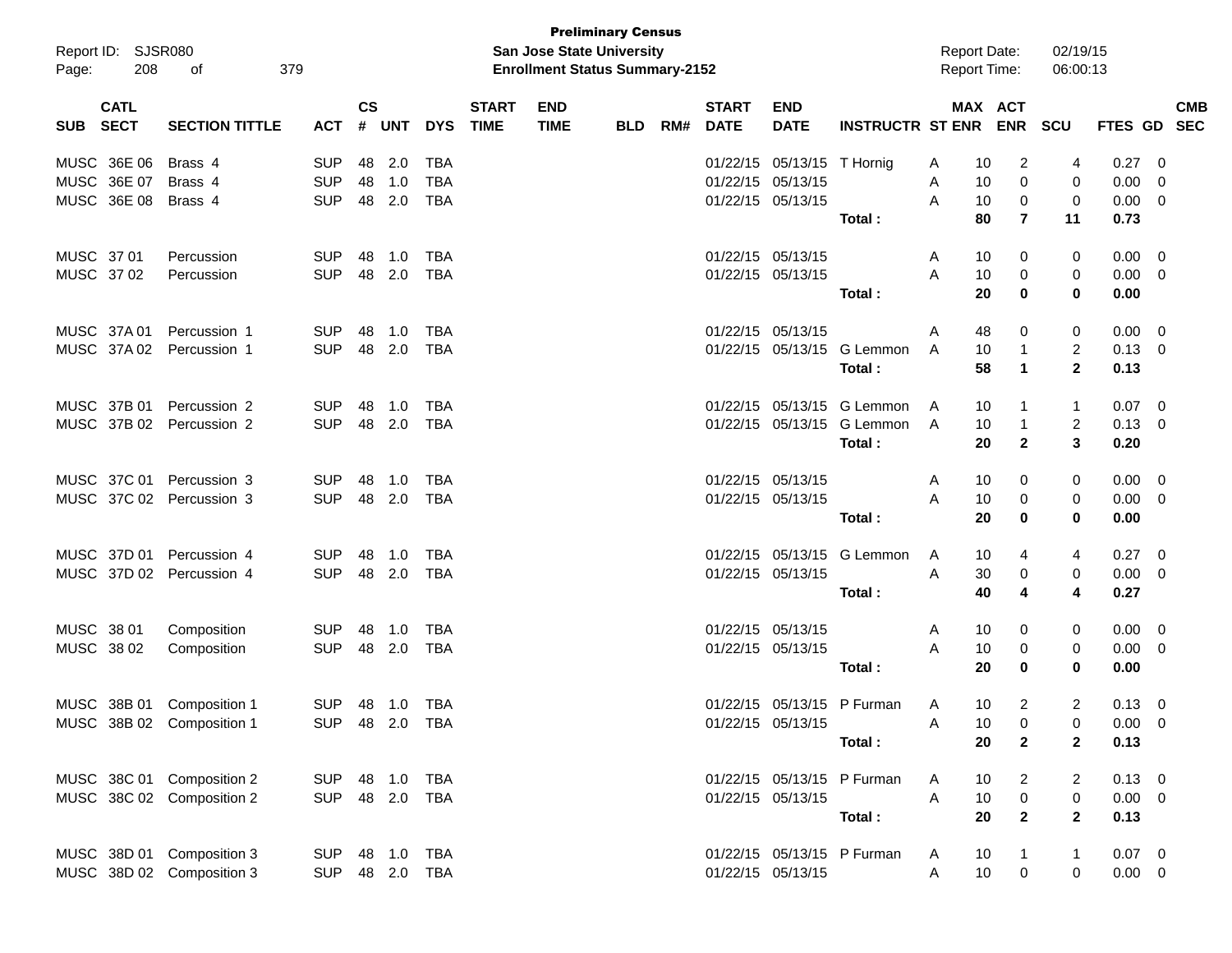| Page:       | Report ID: SJSR080<br>209  | 379<br>οf                   |            |                    |            |              |                             |                           | <b>Preliminary Census</b><br>San Jose State University<br><b>Enrollment Status Summary-2152</b> |     |                             |                               |                             |   | <b>Report Date:</b><br><b>Report Time:</b> |            | 02/19/15<br>06:00:13 |             |                         |                          |
|-------------|----------------------------|-----------------------------|------------|--------------------|------------|--------------|-----------------------------|---------------------------|-------------------------------------------------------------------------------------------------|-----|-----------------------------|-------------------------------|-----------------------------|---|--------------------------------------------|------------|----------------------|-------------|-------------------------|--------------------------|
| <b>SUB</b>  | <b>CATL</b><br><b>SECT</b> | <b>SECTION TITTLE</b>       | <b>ACT</b> | $\mathsf{cs}$<br># | <b>UNT</b> | <b>DYS</b>   | <b>START</b><br><b>TIME</b> | <b>END</b><br><b>TIME</b> | <b>BLD</b>                                                                                      | RM# | <b>START</b><br><b>DATE</b> | <b>END</b><br><b>DATE</b>     | <b>INSTRUCTR ST ENR</b>     |   | MAX ACT<br><b>ENR</b>                      | <b>SCU</b> |                      | FTES GD     |                         | <b>CMB</b><br><b>SEC</b> |
|             |                            |                             |            |                    |            |              |                             |                           |                                                                                                 |     |                             |                               | Total:                      |   | 20<br>1                                    |            | 1                    | 0.07        |                         |                          |
|             | MUSC 38E 01                | Composition 4               | <b>SUP</b> | 48                 | 1.0        | <b>TBA</b>   |                             |                           |                                                                                                 |     |                             | 01/22/15 05/13/15             | P Furman                    | A | 10<br>0                                    |            | 0                    | 0.00        | 0                       |                          |
| <b>MUSC</b> | 38E 02                     | Composition 4               | <b>SUP</b> | 48                 | 2.0        | <b>TBA</b>   |                             |                           |                                                                                                 |     |                             | 01/22/15 05/13/15             | P Furman                    | Α | 10<br>0                                    |            | 0                    | 0.00        | 0                       |                          |
|             |                            |                             |            |                    |            |              |                             |                           |                                                                                                 |     |                             |                               | Total :                     |   | 20<br>0                                    |            | 0                    | 0.00        |                         |                          |
|             | MUSC 39A 01                | ImprovCompArr 1             | <b>SUP</b> | 48                 | 1.0        | <b>TBA</b>   |                             |                           |                                                                                                 |     | 01/22/15                    | 05/13/15                      |                             | A | 0<br>10                                    |            | 0                    | 0.00        | 0                       |                          |
| <b>MUSC</b> | 39A03                      | ImprovCompArr 1             | <b>SUP</b> | 48                 | 1.0        | <b>TBA</b>   |                             |                           |                                                                                                 |     | 01/22/15                    | 05/13/15                      |                             | Α | 10<br>0                                    |            | 0                    | 0.00        | 0                       |                          |
|             | MUSC 39A 05                | ImprovCompArr 1             | <b>SUP</b> | 48                 | 1.0        | <b>TBA</b>   |                             |                           |                                                                                                 |     | 01/22/15                    | 05/13/15                      |                             | Α | 10<br>0                                    |            | 0                    | 0.00        | 0                       |                          |
|             | MUSC 39A 07                | ImprovCompArr 1             | <b>SUP</b> | 48                 | 1.0        | <b>TBA</b>   |                             |                           |                                                                                                 |     | 01/22/15                    | 05/13/15                      |                             | Α | 10<br>0                                    |            | 0                    | 0.00        | 0                       |                          |
|             | MUSC 39A 09                | ImprovCompArr 1             | <b>SUP</b> | 48                 | 1.0        | <b>TBA</b>   |                             |                           |                                                                                                 |     |                             | 01/22/15 05/13/15             |                             | A | 10<br>0                                    |            | 0                    | 0.00        | 0                       |                          |
|             | MUSC 39A 11                | ImprovCompArr 1             | <b>SUP</b> | 48                 | 1.0        | <b>TBA</b>   |                             |                           |                                                                                                 |     |                             | 01/22/15 05/13/15             |                             | A | 10<br>0                                    |            | 0                    | 0.00        | 0                       |                          |
|             | MUSC 39A 13                | ImprovCompArr 1             | <b>SUP</b> | 48                 | 1.0        | <b>TBA</b>   |                             |                           |                                                                                                 |     |                             | 01/22/15 05/13/15             |                             | Α | 10<br>0                                    |            | 0                    | 0.00        | 0                       |                          |
|             |                            |                             |            |                    |            |              |                             |                           |                                                                                                 |     |                             |                               | Total :                     |   | 70<br>0                                    |            | 0                    | 0.00        |                         |                          |
|             | MUSC 39B 01                | ImprovCompArr 2             | <b>SUP</b> | 48                 | 1.0        | <b>TBA</b>   |                             |                           |                                                                                                 |     | 01/22/15                    | 05/13/15                      | A Lington                   | A | 10<br>0                                    |            | 0                    | 0.00        | 0                       |                          |
| <b>MUSC</b> | 39B 03                     | ImprovCompArr 2             | <b>SUP</b> | 48                 | 1.0        | <b>TBA</b>   |                             |                           |                                                                                                 |     | 01/22/15                    | 05/13/15                      | J Lewis                     | A | 10<br>$\mathbf 1$                          |            | 1                    | 0.07        | 0                       |                          |
|             | MUSC 39B 05                | ImprovCompArr 2             | <b>SUP</b> | 48                 | 1.0        | <b>TBA</b>   |                             |                           |                                                                                                 |     | 01/22/15                    | 05/13/15                      |                             | A | 10<br>0                                    |            | 0                    | 0.00        | 0                       |                          |
|             | MUSC 39B 07                | ImprovCompArr 2             | <b>SUP</b> | 48                 | 1.0        | <b>TBA</b>   |                             |                           |                                                                                                 |     | 01/22/15                    | 05/13/15                      | D Behroozi                  | A | 10<br>-1                                   |            | 1                    | 0.07        | 0                       |                          |
|             | MUSC 39B 09                | ImprovCompArr 2             | <b>SUP</b> | 48                 | 1.0        | <b>TBA</b>   |                             |                           |                                                                                                 |     | 01/22/15                    | 05/13/15                      |                             | A | 10<br>0                                    |            | 0                    | 0.00        | 0                       |                          |
|             | MUSC 39B 11                | ImprovCompArr 2             | <b>SUP</b> | 48                 | 1.0        | <b>TBA</b>   |                             |                           |                                                                                                 |     | 01/22/15                    | 05/13/15                      | J Shifflett                 | A | 10<br>0                                    |            | 0                    | 0.00        | 0                       |                          |
|             | MUSC 39B 13                | ImprovCompArr 2             | <b>SUP</b> | 48                 | 1.0        | <b>TBA</b>   |                             |                           |                                                                                                 |     |                             | 01/22/15 05/13/15             |                             | A | 10<br>0                                    |            | 0                    | 0.00        | 0                       |                          |
|             |                            |                             |            |                    |            |              |                             |                           |                                                                                                 |     |                             |                               | Total :                     |   | 70<br>$\mathbf{2}$                         |            | 2                    | 0.13        |                         |                          |
|             | MUSC 39C 01                | ImprovCompArr 3             | <b>SUP</b> | 48                 | 1.0        | <b>TBA</b>   |                             |                           |                                                                                                 |     |                             | 01/22/15 05/13/15             |                             | A | 0<br>10                                    |            | 0                    | 0.00        | 0                       |                          |
| MUSC        | 39C 03                     | ImprovCompArr 3             | <b>SUP</b> | 48                 | 1.0        | <b>TBA</b>   |                             |                           |                                                                                                 |     | 01/22/15                    | 05/13/15                      |                             | A | 10<br>0                                    |            | 0                    | 0.00        | 0                       |                          |
|             | MUSC 39C 05                | ImprovCompArr 3             | <b>SUP</b> | 48                 | 1.0        | <b>TBA</b>   |                             |                           |                                                                                                 |     | 01/22/15                    | 05/13/15                      |                             | A | 10<br>0                                    |            | 0                    | 0.00        | 0                       |                          |
|             | MUSC 39C 07                | ImprovCompArr 3             | <b>SUP</b> | 48                 | 1.0        | <b>TBA</b>   |                             |                           |                                                                                                 |     | 01/22/15                    | 05/13/15                      | D Behroozi                  | A | 10<br>-1                                   |            | 1                    | 0.07        | 0                       |                          |
|             | MUSC 39C 09                | ImprovCompArr 3             | <b>SUP</b> | 48                 | 1.0        | <b>TBA</b>   |                             |                           |                                                                                                 |     | 01/22/15                    | 05/13/15                      |                             | A | 10<br>0                                    |            | 0                    | 0.00        | 0                       |                          |
|             | MUSC 39C 11                | ImprovCompArr 3             | <b>SUP</b> | 48                 | 1.0        | <b>TBA</b>   |                             |                           |                                                                                                 |     |                             | 01/22/15 05/13/15             |                             | Α | 10<br>0                                    |            | 0                    | 0.00        | 0                       |                          |
|             |                            | MUSC 39C 13 ImprovCompArr 3 | <b>SUP</b> | 48                 | 1.0        | <b>TBA</b>   |                             |                           |                                                                                                 |     |                             | 01/22/15 05/13/15             |                             | Α | 10<br>∩                                    |            | 0                    | 0.00        | $\Omega$                |                          |
|             |                            |                             |            |                    |            |              |                             |                           |                                                                                                 |     |                             |                               | Total:                      |   | 70<br>1                                    |            | 1                    | 0.07        |                         |                          |
|             | MUSC 39D 01                | ImprovCompArr 4             | <b>SUP</b> |                    | 48 1.0     | <b>TBA</b>   |                             |                           |                                                                                                 |     |                             |                               | 01/22/15 05/13/15 A Lington | A | 10                                         |            | 1                    | 0.07        | $\overline{\mathbf{0}}$ |                          |
|             | MUSC 39D 03                | ImprovCompArr 4             | <b>SUP</b> |                    | 48 1.0     | <b>TBA</b>   |                             |                           |                                                                                                 |     |                             | 01/22/15 05/13/15             | J Lewis                     | A | 10<br>$\mathbf 1$                          |            | 1                    | 0.07        | 0                       |                          |
|             | MUSC 39D 05                | ImprovCompArr 4             | <b>SUP</b> |                    | 48 1.0     | <b>TBA</b>   |                             |                           |                                                                                                 |     |                             | 01/22/15 05/13/15             |                             | A | 10<br>0                                    |            | 0                    | 0.00        | 0                       |                          |
|             | MUSC 39D 07                | ImprovCompArr 4             | <b>SUP</b> |                    | 48 1.0     | <b>TBA</b>   |                             |                           |                                                                                                 |     |                             | 01/22/15 05/13/15             |                             | A | 10<br>0                                    |            | 0                    | 0.00        | 0                       |                          |
|             | MUSC 39D 09                | ImprovCompArr 4             | <b>SUP</b> |                    | 48 1.0     | <b>TBA</b>   |                             |                           |                                                                                                 |     |                             | 01/22/15 05/13/15             |                             | A | 10<br>0                                    |            | 0                    | 0.00        | 0                       |                          |
|             | MUSC 39D 11                | ImprovCompArr 4             | <b>SUP</b> |                    |            | 48  1.0  TBA |                             |                           |                                                                                                 |     |                             | 01/22/15 05/13/15 J Shifflett |                             | A | 10<br>0                                    |            | 0                    | $0.00 \t 0$ |                         |                          |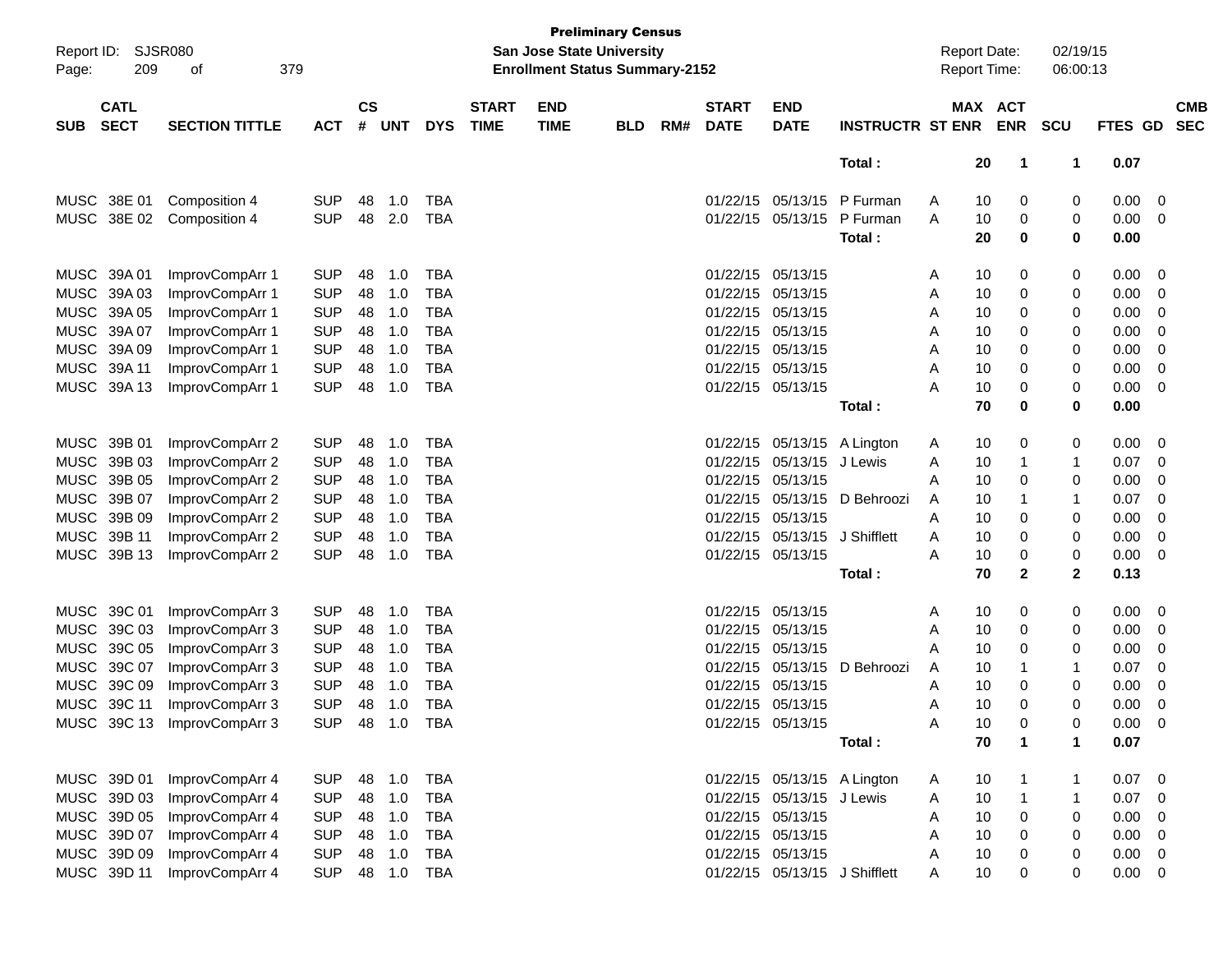| Report ID:<br>Page:      | 210                        | SJSR080<br>379<br>οf                                 |                                  |                |                |                 |                             | <b>Preliminary Census</b><br><b>San Jose State University</b><br><b>Enrollment Status Summary-2152</b> |                          |            |                             |                                        |                                          |        | <b>Report Date:</b><br>Report Time: |                                       | 02/19/15<br>06:00:13     |                                  |                          |
|--------------------------|----------------------------|------------------------------------------------------|----------------------------------|----------------|----------------|-----------------|-----------------------------|--------------------------------------------------------------------------------------------------------|--------------------------|------------|-----------------------------|----------------------------------------|------------------------------------------|--------|-------------------------------------|---------------------------------------|--------------------------|----------------------------------|--------------------------|
| <b>SUB</b>               | <b>CATL</b><br><b>SECT</b> | <b>SECTION TITTLE</b>                                | <b>ACT</b>                       | <b>CS</b><br># | <b>UNT</b>     | <b>DYS</b>      | <b>START</b><br><b>TIME</b> | <b>END</b><br><b>TIME</b>                                                                              | <b>BLD</b>               | RM#        | <b>START</b><br><b>DATE</b> | <b>END</b><br><b>DATE</b>              | <b>INSTRUCTR ST ENR</b>                  |        | MAX ACT<br><b>ENR</b>               |                                       | <b>SCU</b>               | FTES GD                          | <b>CMB</b><br><b>SEC</b> |
|                          | MUSC 39D 13                | ImprovCompArr 4                                      | <b>SUP</b>                       | 48             | 1.0            | <b>TBA</b>      |                             |                                                                                                        |                          |            |                             | 01/22/15 05/13/15                      | J Lewis<br>Total :                       | A      | 10<br>70                            | 2<br>4                                | 2<br>4                   | $0.13 \ 0$<br>0.27               |                          |
|                          | MUSC 41B 01                | Applied Lyric Dict                                   | ACT                              | 09             | 1.0            | TR              |                             | 08:30 AM 09:20 AM                                                                                      | <b>MUS 244</b>           |            |                             | 01/22/15 05/13/15                      | L Chianakas A<br>Total :                 |        | 20<br>20                            | 15<br>15                              | 15<br>15                 | $1.02 \quad 1$<br>1.02           |                          |
|                          | MUSC 50A 01                | ConcertChoir                                         | ACT                              |                | 21 1.0         | <b>MW</b>       |                             | 01:30 PM 03:20 PM                                                                                      | <b>MUS 150</b>           |            |                             | 01/22/15 05/13/15                      | J Benson<br>Total :                      | A      | 80<br>80                            | 50<br>50                              | 50<br>50                 | $3.33 \ 0$<br>3.33               |                          |
| MUSC 51 01<br>MUSC 51 02 |                            | UnivChorales<br>UnivChorales                         | <b>ACT</b><br><b>ACT</b>         | 09<br>09       | 1.0<br>1.0     | <b>TR</b><br>MW |                             | 03:30 PM 04:20 PM<br>03:30 PM 04:20 PM                                                                 | <b>MUS</b><br><b>MUS</b> | 182<br>182 |                             | 01/22/15 05/13/15<br>01/22/15 05/13/15 | J Benson<br>J Benson<br>Total:           | A<br>Α | 40<br>20<br>60                      | 5<br>12<br>17                         | 5<br>12<br>17            | 0.33 0<br>$0.82$ 1<br>1.15       |                          |
| MUSC 52 01               |                            | <b>ENS: OperaTheater</b>                             | ACT 21 1.0                       |                |                | TR              |                             | 03:30 PM 05:20 PM                                                                                      | <b>MUS 176</b>           |            |                             | 01/22/15 05/13/15                      | L Chianakas A<br>Total:                  |        | 30<br>30                            | 9<br>9                                | 9<br>9                   | $0.60 \quad 0$<br>0.60           |                          |
| MUSC 53 01               |                            | ENS: UnivSymphOrcheACT 21 1.0 TR                     |                                  |                |                |                 |                             | 01:30 PM 03:20 PM                                                                                      | MUS 176                  |            |                             | 01/22/15 05/13/15                      | M Digiacinto A<br>Total :                |        | 30<br>30                            | 13<br>13                              | 13<br>13                 | $0.87$ 0<br>0.87                 |                          |
| MUSC 54 01               |                            | SymphBand                                            | ACT                              |                | 21 1.0         | TR              |                             | 01:30 PM 03:20 PM                                                                                      | <b>MUS 150</b>           |            |                             | 01/22/15 05/13/15                      | P Herrera<br>Total :                     | A      | 40<br>40                            | 31<br>31                              | 31<br>31                 | $2.07$ 0<br>2.07                 |                          |
| MUSC 57 01               |                            | <b>JazzOrch</b>                                      | ACT                              |                | 20 1.0         | TR              |                             | 03:30 PM 05:20 PM                                                                                      | <b>MUS 150</b>           |            |                             | 01/22/15 05/13/15                      | A Lington<br>Total:                      | Α      | 30<br>30                            | 9<br>9                                | 9<br>9                   | $0.60 \quad 0$<br>0.60           |                          |
| MUSC 59 01               |                            | AfroLatinJazzEns                                     | ACT                              |                | 20 1.0         | MW              |                             | 01:30 PM 03:20 PM                                                                                      | <b>MUS 186</b>           |            |                             | 01/22/15 05/13/15                      | J Lewis<br>Total :                       | A      | 25<br>25                            | 5<br>5                                | 5<br>5                   | 0.33 0<br>0.33                   |                          |
|                          | MUSC 60A 01                | Choraliers                                           | ACT                              |                | $21 \quad 1.0$ | TR              |                             | 01:30 PM 03:20 PM                                                                                      | <b>MUS 182</b>           |            |                             | 01/22/15 05/13/15                      | J Benson<br>Total :                      | Α      | 40<br>40                            | 13<br>13                              | 13<br>13                 | $0.87$ 0<br>0.87                 |                          |
|                          |                            | MUSC 60D 01 CollMusicum                              | ACT 10 1.0 TBA                   |                |                |                 |                             |                                                                                                        |                          |            |                             |                                        | 01/22/15 05/13/15 G Haramaki A<br>Total: |        | 15<br>15                            | 10<br>10                              | 10<br>10                 | $0.67$ 0<br>0.67                 |                          |
|                          |                            | MUSC 60F 01 SmallJazzEns<br>MUSC 60F 02 SmallJazzEns | ACT 10 1.0 TBA<br>ACT 10 1.0 TBA |                |                |                 |                             |                                                                                                        |                          |            |                             | 01/22/15 05/13/15 J Lewis              | 01/22/15 05/13/15 J Shifflett<br>Total:  | A<br>A | 15<br>15<br>30                      | 3<br>$\overline{4}$<br>$\overline{7}$ | 3<br>4<br>$\overline{7}$ | $0.20 \ 0$<br>$0.27 \ 0$<br>0.47 |                          |
|                          |                            | MUSC 60G 01 PepBand                                  |                                  |                |                |                 |                             | ACT 10 1.0 W 03:45 PM 06:00 PM MUS 150 01/22/15 05/13/15 G Pierson                                     |                          |            |                             |                                        |                                          | A      | 45                                  | 25                                    | 25                       | $1.67 \t 0$                      |                          |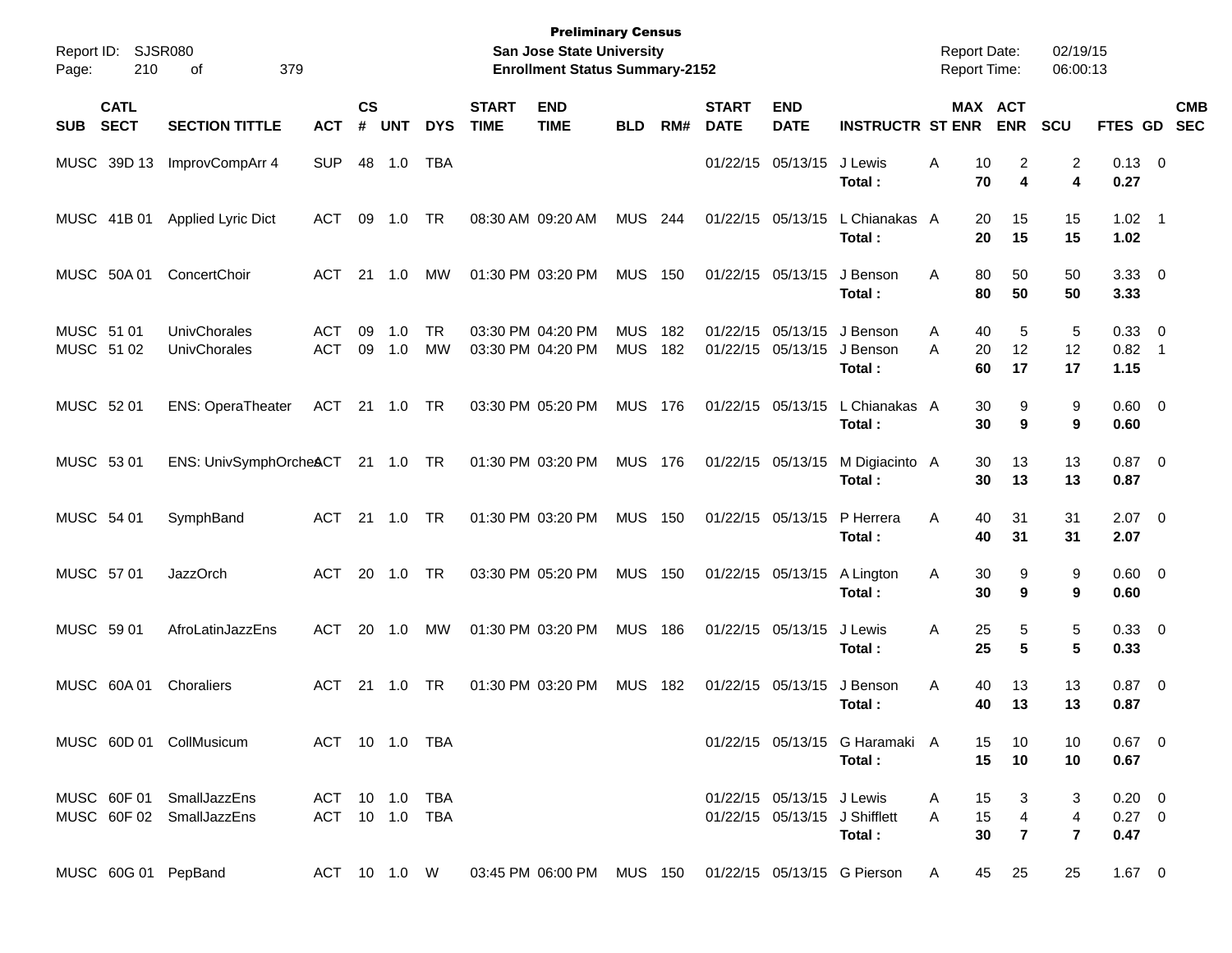| Page:      | Report ID: SJSR080<br>211  | 379<br>of                              |                              |                    |                  |                 |                             | <b>Preliminary Census</b><br>San Jose State University<br><b>Enrollment Status Summary-2152</b> |                |     |                             |                                                |                                            | <b>Report Date:</b><br><b>Report Time:</b> |                       | 02/19/15<br>06:00:13 |                                 |                          |
|------------|----------------------------|----------------------------------------|------------------------------|--------------------|------------------|-----------------|-----------------------------|-------------------------------------------------------------------------------------------------|----------------|-----|-----------------------------|------------------------------------------------|--------------------------------------------|--------------------------------------------|-----------------------|----------------------|---------------------------------|--------------------------|
| <b>SUB</b> | <b>CATL</b><br><b>SECT</b> | <b>SECTION TITTLE</b>                  | <b>ACT</b>                   | $\mathsf{cs}$<br># | <b>UNT</b>       | <b>DYS</b>      | <b>START</b><br><b>TIME</b> | <b>END</b><br><b>TIME</b>                                                                       | <b>BLD</b>     | RM# | <b>START</b><br><b>DATE</b> | <b>END</b><br><b>DATE</b>                      | <b>INSTRUCTR ST ENR</b>                    |                                            | MAX ACT<br><b>ENR</b> | <b>SCU</b>           | FTES GD                         | <b>CMB</b><br><b>SEC</b> |
|            |                            |                                        |                              |                    |                  |                 |                             |                                                                                                 |                |     |                             |                                                | Total:                                     | 45                                         | 25                    | 25                   | 1.67                            |                          |
|            | MUSC 60H 01                | PercEns                                | ACT 10 1.0 F                 |                    |                  |                 |                             | 10:30 AM 12:20 PM                                                                               | MUS 176        |     |                             | 01/22/15 05/13/15                              | G Lemmon<br>Total:                         | A<br>25<br>25                              | 9<br>9                | 9<br>9               | $0.60 \quad 0$<br>0.60          |                          |
|            | MUSC 60101                 | EnsJazzEnsemble                        | ACT 10 1.0 F                 |                    |                  |                 |                             | 12:30 PM 02:20 PM                                                                               | <b>MUS</b>     | 182 |                             | 01/22/15 05/13/15                              | M Michielin<br>Total:                      | 25<br>A<br>25                              | 11<br>11              | 11<br>11             | $0.73 \quad 0$<br>0.73          |                          |
|            | MUSC 60J 01                | StringEns                              | ACT 10 1.0                   |                    |                  | TBA             |                             |                                                                                                 |                |     |                             | 01/22/15 05/13/15                              | D Nicholeris A<br>Total:                   | 15<br>15                                   | 5<br>5                | 5<br>5               | 0.33 0<br>0.33                  |                          |
|            | MUSC 60K 01                | <b>BrassEns</b>                        | ACT 10 1.0 F                 |                    |                  |                 |                             | 10:30 AM 12:20 PM                                                                               | MUS            | 150 |                             | 01/22/15 05/13/15                              | K Adduci<br>Total:                         | 15<br>A<br>15                              | 13<br>13              | 13<br>13             | $0.87$ 0<br>0.87                |                          |
|            | MUSC 60L01<br>MUSC 60L02   | WoodwindEns<br>WoodwindEns             | ACT<br>ACT                   | 10                 | $-1.0$<br>10 1.0 | <b>TBA</b><br>R |                             | 03:30 PM 05:20 PM                                                                               | <b>MUS 250</b> |     |                             | 01/22/15 05/13/15 C Payne<br>01/22/15 05/13/15 | J Averett<br>Total:                        | 15<br>A<br>15<br>A<br>30                   | 3<br>8<br>11          | 3<br>8<br>11         | $0.20 \ 0$<br>0.53 0<br>0.73    |                          |
|            |                            | MUSC 60M 01 SaxophoneEns               | ACT 10 1.0 T                 |                    |                  |                 |                             | 07:00 PM 08:50 PM                                                                               | <b>MUS 150</b> |     |                             | 01/22/15 05/13/15                              | D Wolford<br>Total:                        | 15<br>Α<br>15                              | 4<br>4                | 4<br>4               | $0.27$ 0<br>0.27                |                          |
|            | MUSC 600 01                | TromboneEns                            | ACT 10 1.0 F                 |                    |                  |                 |                             | 08:30 AM 10:20 AM                                                                               | <b>MUS 150</b> |     |                             | 01/22/15 05/13/15                              | T Hornig<br>Total:                         | 15<br>Α<br>15                              | 5<br>$5\phantom{1}$   | 5<br>5               | 0.33 0<br>0.33                  |                          |
|            | MUSC 60T 01                | WindEns                                | ACT                          | 21                 | 1.0              | MW              | 01:30 PM 03:20 PM           |                                                                                                 | MUS            | 176 |                             | 01/22/15 05/13/15                              | E Harris<br>Total:                         | 40<br>A<br>40                              | 23<br>23              | 23<br>23             | $1.53 \t 0$<br>1.53             |                          |
| MUSC 61 01 |                            | StylesIntrpOpera1                      | ACT                          | 09                 | 1.0              | TBA             |                             |                                                                                                 |                |     |                             | 01/22/15 05/13/15                              | M Digiacinto A<br>Total:                   | 15<br>15                                   | 4<br>4                | 4<br>4               | $0.27$ 0<br>0.27                |                          |
| MUSC 63 01 | MUSC 6302                  | StylesIntrpOpera2<br>StylesIntrpOpera2 | <b>ACT</b><br>ACT 09 1.0 TBA |                    | 1.0              |                 |                             |                                                                                                 |                |     |                             |                                                | 01/22/15 05/13/15 M Digiacinto A<br>Total: | Χ<br>15<br>15                              | 0<br>0<br>4<br>4      | 0<br>4<br>4          | $0.00 \t 0$<br>$0.27$ 0<br>0.27 |                          |
| MUSC 81 01 |                            | Concert Listening I                    | ACT 09 1.0 TR                |                    |                  |                 |                             | 12:30 PM 01:20 PM MUS 176                                                                       |                |     |                             | 01/22/15 05/13/15 J Stubbe                     | Total:                                     | Α<br>100<br>100                            | 32<br>32              | 32<br>32             | $2.13 \t 0$<br>2.13             |                          |
|            |                            | MUSC 100W 01 Writing Workshop          | SEM 04 3.0 TR                |                    |                  |                 |                             | 10:30 AM 11:45 AM MUS 210                                                                       |                |     |                             |                                                | 01/22/15 05/13/15 G Haramaki A<br>Total:   | 29<br>29                                   | 27<br>27              | 81<br>81             | $5.40 \ 0$<br>5.40              |                          |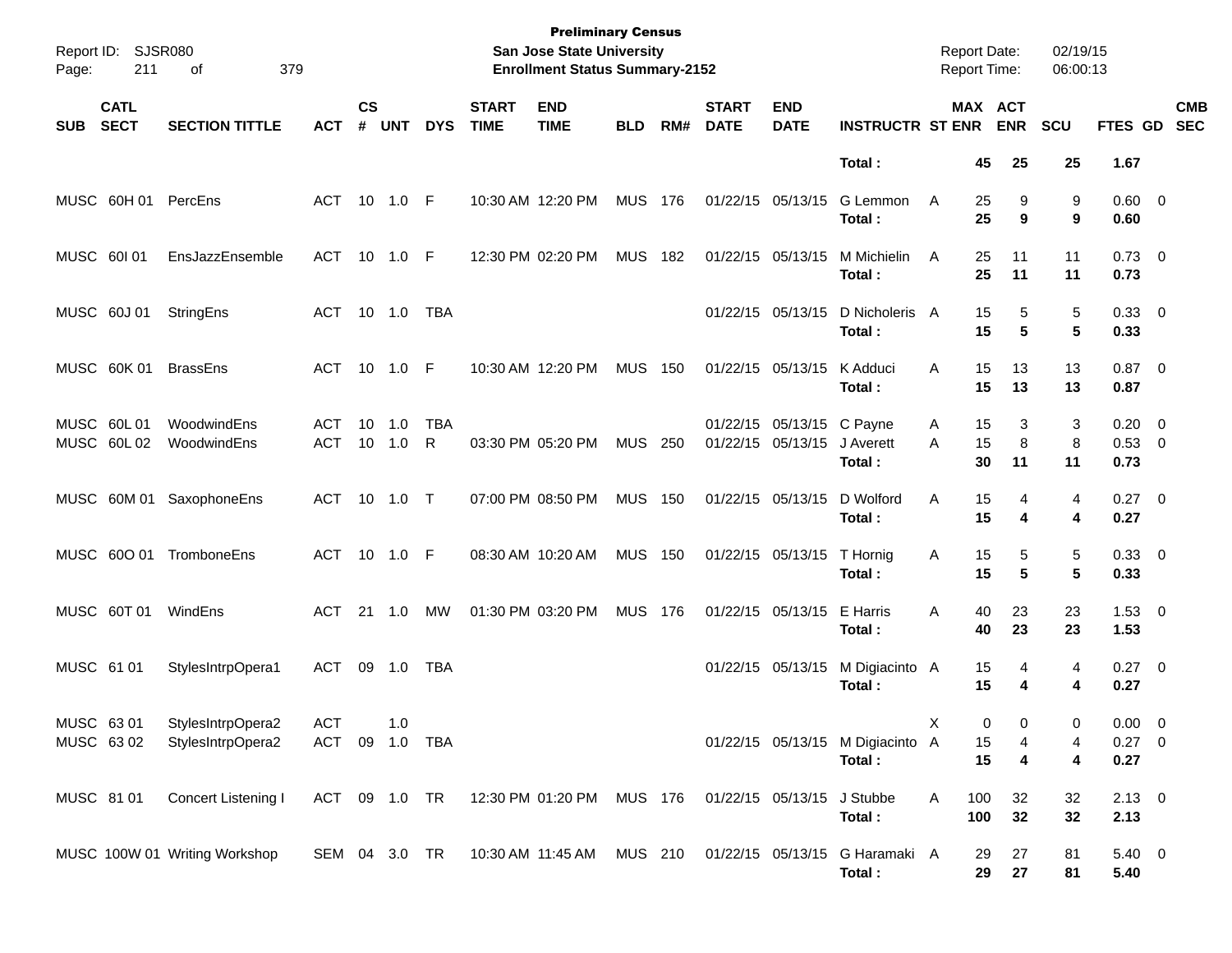| Report ID:<br>212<br>Page:                         | SJSR080<br>379<br>οf                               |                                        |                    |                   |                                      |                             | <b>Preliminary Census</b><br>San Jose State University<br><b>Enrollment Status Summary-2152</b> |                          |            |                             |                                                             |                                                                    | <b>Report Date:</b><br><b>Report Time:</b> |                         |                       | 02/19/15<br>06:00:13     |                                       |                                            |                          |
|----------------------------------------------------|----------------------------------------------------|----------------------------------------|--------------------|-------------------|--------------------------------------|-----------------------------|-------------------------------------------------------------------------------------------------|--------------------------|------------|-----------------------------|-------------------------------------------------------------|--------------------------------------------------------------------|--------------------------------------------|-------------------------|-----------------------|--------------------------|---------------------------------------|--------------------------------------------|--------------------------|
| <b>CATL</b><br><b>SECT</b><br><b>SUB</b>           | <b>SECTION TITTLE</b>                              | <b>ACT</b>                             | $\mathsf{cs}$<br># | <b>UNT</b>        | <b>DYS</b>                           | <b>START</b><br><b>TIME</b> | <b>END</b><br><b>TIME</b>                                                                       | <b>BLD</b>               | RM#        | <b>START</b><br><b>DATE</b> | <b>END</b><br><b>DATE</b>                                   | <b>INSTRUCTR ST ENR</b>                                            |                                            |                         | MAX ACT<br><b>ENR</b> | <b>SCU</b>               | FTES GD                               |                                            | <b>CMB</b><br><b>SEC</b> |
| MUSC 102 01<br>MUSC 102 02                         | Orchestration<br>Orchestration                     | SEM<br>SEM                             | 04<br>04           | 3.0<br>3.0        | МW<br>МW                             |                             | 12:00 PM 01:15 PM<br>12:00 PM 01:15 PM                                                          | <b>MUS</b><br><b>MUS</b> | 210<br>250 |                             | 01/22/15 05/13/15<br>01/22/15 05/13/15                      | <b>B</b> Belet<br>P Furman<br>Total:                               | A<br>A                                     | 24<br>25<br>49          | 12<br>20<br>32        | 36<br>60<br>96           | $2.40 \ 0$<br>$4.00 \ 0$<br>6.40      |                                            |                          |
| MUSC 106B 01                                       | Jazz Arranging 2                                   | SEM                                    | 04                 | 2.0               | МW                                   | 10:30 AM 11:45 AM           |                                                                                                 | <b>MUS 157</b>           |            |                             | 01/22/15 05/13/15                                           | A Lington<br>Total:                                                | A                                          | 20<br>20                | 3<br>3                | 6<br>6                   | $0.43$ 1<br>0.43                      |                                            |                          |
| MUSC 111 01<br>MUSC 111 02                         | Rom/Modern Mus HistoLEC<br>Rom/Modern Mus HistoLEC |                                        | 02                 | 3.0<br>02 3.0     | МW<br>МW                             | 09:00 AM 10:15 AM           | 09:00 AM 10:15 AM                                                                               | <b>MUS</b><br><b>MUS</b> | 250<br>213 |                             | 01/22/15 05/13/15<br>01/22/15 05/13/15                      | W Meredith<br>A Cohen<br>Total:                                    | A<br>A                                     | 30<br>35<br>65          | 24<br>24<br>48        | 72<br>72<br>144          | 4.85<br>4.80 0<br>9.65                | - 1                                        |                          |
| MUSC 120 01<br>MUSC 120 02<br>MUSC 120 11          | Worlds of Jazz<br>Worlds of Jazz<br>Worlds of Jazz | <b>LEC</b><br><b>LEC</b><br><b>LEC</b> | 01<br>01<br>01     | 3.0<br>3.0<br>3.0 | <b>TR</b><br><b>TR</b><br><b>TBA</b> | 10:30 AM 11:45 AM           | 12:00 PM 01:15 PM                                                                               | <b>MUS</b><br><b>MUS</b> | 150<br>150 |                             | 01/22/15 05/13/15<br>01/22/15 05/13/15<br>01/22/15 05/13/15 | J Lewis<br>J Lewis<br>A Lington<br>Total:                          | A<br>A<br>A                                | 100<br>55<br>100<br>255 | 44<br>51<br>61<br>156 | 132<br>153<br>183<br>468 | 8.80 0<br>10.20<br>12.25<br>31.25     | $\overline{\phantom{0}}$<br>$\overline{1}$ |                          |
|                                                    | MUSC 122B 01 FundTechDoReeds                       | ACT                                    | 10                 | 1.0               | TR                                   |                             | 11:30 AM 12:20 PM                                                                               | MUS 182                  |            |                             | 01/22/15 05/13/15                                           | J Averett<br>Total:                                                | A                                          | 15<br>15                | 11<br>11              | 11<br>11                 | $0.73 \quad 0$<br>0.73                |                                            |                          |
|                                                    | MUSC 123B 01 FundTechLowBr                         | ACT                                    |                    | 10 1.0            | МW                                   | 10:30 AM 11:20 AM           |                                                                                                 | <b>MUS 250</b>           |            |                             | 01/22/15 05/13/15                                           | K Adduci<br>Total:                                                 | A                                          | 18<br>18                | 12<br>12              | 12<br>12                 | $0.80 \ 0$<br>0.80                    |                                            |                          |
|                                                    | MUSC 125D 01 Fund Tech Percus                      | ACT                                    |                    | 09 1.0 F          |                                      |                             | 12:30 PM 02:20 PM                                                                               | MUS 176                  |            |                             | 01/22/15 05/13/15                                           | G Lemmon<br>Total:                                                 | A                                          | 20<br>20                | 18<br>18              | 18<br>18                 | $1.20 \t 0$<br>1.20                   |                                            |                          |
|                                                    | MUSC 127B 01 FundTechLowStr                        | ACT                                    |                    | 10 1.0            | TR                                   |                             | 08:00 AM 08:50 AM                                                                               | <b>MUS</b>               | 150        |                             | 01/22/15 05/13/15                                           | <b>B</b> Moyer<br>Total:                                           | Α                                          | 18<br>18                | 17<br>17              | 17<br>17                 | $1.13 \ 0$<br>1.13                    |                                            |                          |
| MUSC 129A 01<br>MUSC 129A 02 ElecAcous5            | ElecAcous5                                         | <b>SUP</b><br><b>SUP</b>               | 36                 | 1.0<br>36 2.0     | TBA<br>TBA                           |                             |                                                                                                 |                          |            |                             | 01/22/15 05/13/15<br>01/22/15 05/13/15                      | Total :                                                            | A<br>A                                     | 10<br>10<br>20          | 0<br>$\Omega$<br>0    | 0<br>$\Omega$<br>0       | $0.00 \t 0$<br>$0.00 \quad 0$<br>0.00 |                                            |                          |
| MUSC 129B 01 ElecAcous6<br>MUSC 129B 02 ElecAcous6 |                                                    | SUP 36 1.0 TBA<br>SUP 36 2.0 TBA       |                    |                   |                                      |                             |                                                                                                 |                          |            |                             |                                                             | 01/22/15 05/13/15 P Furman<br>01/22/15 05/13/15 P Furman<br>Total: | A<br>A                                     | 5<br>5<br>10            | 0<br>$\mathbf 1$      | 1<br>0<br>$\mathbf 1$    | $0.07 \quad 0$<br>$0.00 \t 0$<br>0.07 |                                            |                          |
| MUSC 130 01<br>MUSC 130 02                         | Piano<br>Piano                                     | SUP 36 1.0 TBA<br>SUP 36 2.0 TBA       |                    |                   |                                      |                             |                                                                                                 |                          |            |                             | 01/22/15 05/13/15<br>01/22/15 05/13/15                      |                                                                    | A<br>A                                     | 10<br>10 <sup>°</sup>   | 0<br>0                | 0<br>$\mathbf{0}$        | $0.00 \quad 0$<br>$0.00 \t 0$         |                                            |                          |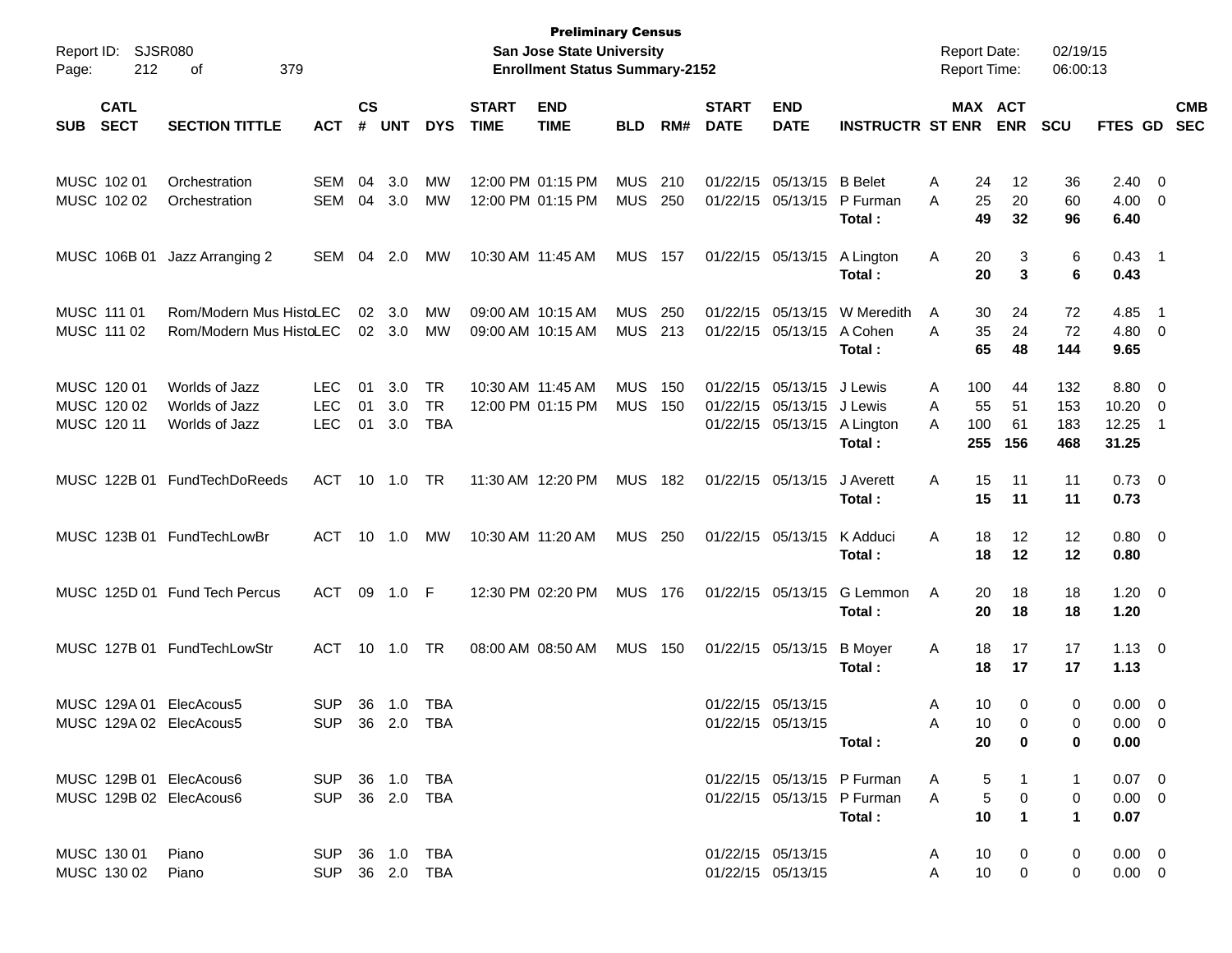| Page:      | Report ID: SJSR080<br>213  | 379<br>οf             |            |           |        |            |                             | <b>San Jose State University</b><br><b>Enrollment Status Summary-2152</b> | <b>Preliminary Census</b> |     |                             |                           |                                 |   | <b>Report Date:</b><br><b>Report Time:</b> | 02/19/15<br>06:00:13 |      |                           |
|------------|----------------------------|-----------------------|------------|-----------|--------|------------|-----------------------------|---------------------------------------------------------------------------|---------------------------|-----|-----------------------------|---------------------------|---------------------------------|---|--------------------------------------------|----------------------|------|---------------------------|
| <b>SUB</b> | <b>CATL</b><br><b>SECT</b> | <b>SECTION TITTLE</b> | <b>ACT</b> | <b>CS</b> | # UNT  | <b>DYS</b> | <b>START</b><br><b>TIME</b> | <b>END</b><br><b>TIME</b>                                                 | <b>BLD</b>                | RM# | <b>START</b><br><b>DATE</b> | <b>END</b><br><b>DATE</b> | <b>INSTRUCTR ST ENR</b>         |   | MAX ACT<br><b>ENR</b>                      | <b>SCU</b>           |      | <b>CMB</b><br>FTES GD SEC |
|            |                            |                       |            |           |        |            |                             |                                                                           |                           |     |                             |                           | Total:                          |   | 20<br>0                                    | 0                    | 0.00 |                           |
|            | MUSC 130A 01 Piano 5       |                       | <b>SUP</b> | 36        | 1.0    | TBA        |                             |                                                                           |                           |     | 01/22/15 05/13/15           |                           |                                 | A | 10<br>0                                    | 0                    | 0.00 | $\mathbf 0$               |
|            | MUSC 130A 02 Piano 5       |                       | <b>SUP</b> | 36        | 2.0    | <b>TBA</b> |                             |                                                                           |                           |     | 01/22/15 05/13/15           |                           |                                 | A | 10<br>0                                    | 0                    | 0.00 | $\mathbf 0$               |
|            | MUSC 130A 03 Piano 5       |                       | <b>SUP</b> | 36        | 1.0    | <b>TBA</b> |                             |                                                                           |                           |     |                             |                           | 01/22/15 05/13/15 N Sultanov    | A | 10<br>1                                    | $\mathbf{1}$         | 0.07 | $\mathbf 0$               |
|            | MUSC 130A 04 Piano 5       |                       | <b>SUP</b> | 36        | 2.0    | <b>TBA</b> |                             |                                                                           |                           |     |                             |                           | 01/22/15 05/13/15 N Sultanov    | A | 10<br>1                                    | 2                    | 0.13 | $\mathbf 0$               |
|            |                            |                       |            |           |        |            |                             |                                                                           |                           |     |                             |                           | Total:                          |   | 40<br>$\mathbf{2}$                         | 3                    | 0.20 |                           |
|            | MUSC 130B 01 Piano 6       |                       | <b>SUP</b> | 36        | 1.0    | TBA        |                             |                                                                           |                           |     |                             | 01/22/15 05/13/15 F Levy  |                                 | A | 10<br>1                                    | 1                    | 0.07 | $\mathbf 0$               |
|            | MUSC 130B 02 Piano 6       |                       | <b>SUP</b> | 36        | 2.0    | <b>TBA</b> |                             |                                                                           |                           |     |                             | 01/22/15 05/13/15 F Levy  |                                 | A | 10<br>$\mathbf{1}$                         | $\overline{c}$       | 0.13 | $\mathbf 0$               |
|            | MUSC 130B 03 Piano 6       |                       | <b>SUP</b> | 36        | 1.0    | <b>TBA</b> |                             |                                                                           |                           |     |                             |                           | 01/22/15 05/13/15 N Sultanov    | A | 10<br>3                                    | 3                    | 0.20 | $\mathbf 0$               |
|            | MUSC 130B 04 Piano 6       |                       | <b>SUP</b> | 36        | 2.0    | <b>TBA</b> |                             |                                                                           |                           |     |                             |                           | 01/22/15 05/13/15 N Sultanov    | A | 10<br>1                                    | $\overline{c}$       | 0.13 | $\mathbf{0}$              |
|            |                            |                       |            |           |        |            |                             |                                                                           |                           |     |                             |                           | Total:                          |   | 40<br>6                                    | 8                    | 0.53 |                           |
|            | MUSC 130C 01 Piano 7       |                       | <b>SUP</b> | 36        | 1.0    | TBA        |                             |                                                                           |                           |     | 01/22/15 05/13/15           |                           |                                 | A | 10<br>0                                    | 0                    | 0.00 | $\mathbf 0$               |
|            | MUSC 130C 02 Piano 7       |                       | <b>SUP</b> | 36        | 2.0    | <b>TBA</b> |                             |                                                                           |                           |     | 01/22/15 05/13/15           |                           |                                 | A | 10<br>0                                    | 0                    | 0.00 | $\mathbf 0$               |
|            | MUSC 130C 03 Piano 7       |                       | <b>SUP</b> | 36        | 1.0    | <b>TBA</b> |                             |                                                                           |                           |     | 01/22/15 05/13/15           |                           |                                 | A | 10<br>0                                    | 0                    | 0.00 | $\mathbf 0$               |
|            | MUSC 130C 04 Piano 7       |                       | <b>SUP</b> | 36        | 2.0    | <b>TBA</b> |                             |                                                                           |                           |     |                             |                           | 01/22/15 05/13/15 N Sultanov    | A | 10<br>1                                    | $\overline{c}$       | 0.13 | $\mathbf{0}$              |
|            |                            |                       |            |           |        |            |                             |                                                                           |                           |     |                             |                           | Total:                          |   | 40<br>$\mathbf 1$                          | $\mathbf{2}$         | 0.13 |                           |
|            | MUSC 130D 01 Piano 8       |                       | <b>SUP</b> | 36        | 1.0    | TBA        |                             |                                                                           |                           |     | 01/22/15 05/13/15           |                           |                                 | A | 10<br>0                                    | 0                    | 0.00 | $\mathbf 0$               |
|            | MUSC 130D 02 Piano 8       |                       | <b>SUP</b> | 36        | 2.0    | <b>TBA</b> |                             |                                                                           |                           |     | 01/22/15 05/13/15           |                           |                                 | A | 10<br>0                                    | 0                    | 0.00 | $\mathbf 0$               |
|            | MUSC 130D 03 Piano 8       |                       | <b>SUP</b> | 36        | 1.0    | <b>TBA</b> |                             |                                                                           |                           |     | 01/22/15 05/13/15           |                           |                                 | A | 10<br>0                                    | 0                    | 0.00 | $\mathbf 0$               |
|            | MUSC 130D 04 Piano 8       |                       | <b>SUP</b> | 36        | 2.0    | <b>TBA</b> |                             |                                                                           |                           |     |                             |                           | 01/22/15 05/13/15 N Sultanov    | A | 10<br>1                                    | 2                    | 0.13 | $\mathbf 0$               |
|            |                            |                       |            |           |        |            |                             |                                                                           |                           |     |                             |                           | Total:                          |   | 40<br>1                                    | $\mathbf{2}$         | 0.13 |                           |
|            | MUSC 133 01                | Voice                 | <b>SUP</b> | 36        | 1.0    | TBA        |                             |                                                                           |                           |     | 01/22/15 05/13/15           |                           |                                 | A | 10<br>0                                    | 0                    | 0.00 | - 0                       |
|            | MUSC 133 02                | Voice                 | <b>SUP</b> | 36        | 2.0    | <b>TBA</b> |                             |                                                                           |                           |     | 01/22/15 05/13/15           |                           |                                 | A | 10<br>0                                    | 0                    | 0.00 | - 0                       |
|            |                            |                       |            |           |        |            |                             |                                                                           |                           |     |                             |                           | Total :                         |   | 20<br>0                                    | 0                    | 0.00 |                           |
|            | MUSC 133A 01 Voice 5       |                       | <b>SUP</b> |           | 36 1.0 | <b>IBA</b> |                             |                                                                           |                           |     |                             | 01/22/15 05/13/15         |                                 | A | 10 <sub>1</sub><br>$\overline{0}$          | $\sim$<br>O          | 0.00 | $\overline{\phantom{0}}$  |
|            | MUSC 133A 02 Voice 5       |                       | <b>SUP</b> |           | 36 2.0 | TBA        |                             |                                                                           |                           |     |                             | 01/22/15 05/13/15         |                                 | A | 10<br>0                                    | 0                    | 0.00 | 0                         |
|            | MUSC 133A 03 Voice 5       |                       | <b>SUP</b> |           | 36 1.0 | TBA        |                             |                                                                           |                           |     |                             |                           | 01/22/15 05/13/15 L Chianakas A |   | 10                                         |                      | 0.07 | - 0                       |
|            | MUSC 133A 04 Voice 5       |                       | <b>SUP</b> |           | 36 2.0 | TBA        |                             |                                                                           |                           |     |                             |                           | 01/22/15 05/13/15 L Chianakas A |   | 10                                         | 2                    | 0.13 | $\mathbf 0$               |
|            | MUSC 133A 05 Voice 5       |                       | <b>SUP</b> |           | 36 1.0 | TBA        |                             |                                                                           |                           |     |                             |                           | 01/22/15 05/13/15 J Kierstine   | A | 10                                         | 0                    | 0.00 | 0                         |
|            | MUSC 133A 06 Voice 5       |                       | <b>SUP</b> |           | 36 2.0 | TBA        |                             |                                                                           |                           |     |                             | 01/22/15 05/13/15         |                                 | A | 10<br>0                                    | 0                    | 0.00 | $\mathbf 0$               |
|            | MUSC 133A 07 Voice 5       |                       | <b>SUP</b> |           | 36 1.0 | TBA        |                             |                                                                           |                           |     |                             | 01/22/15 05/13/15 J Frank |                                 | A | 10<br>0                                    | 0                    | 0.00 | $\mathbf 0$               |
|            | MUSC 133A 08 Voice 5       |                       | <b>SUP</b> |           | 36 2.0 | TBA        |                             |                                                                           |                           |     |                             | 01/22/15 05/13/15 J Frank |                                 | A | 10                                         | 4                    | 0.27 | $\overline{\phantom{0}}$  |
|            |                            |                       |            |           |        |            |                             |                                                                           |                           |     |                             |                           | Total :                         |   | 80                                         | $\overline{7}$       | 0.47 |                           |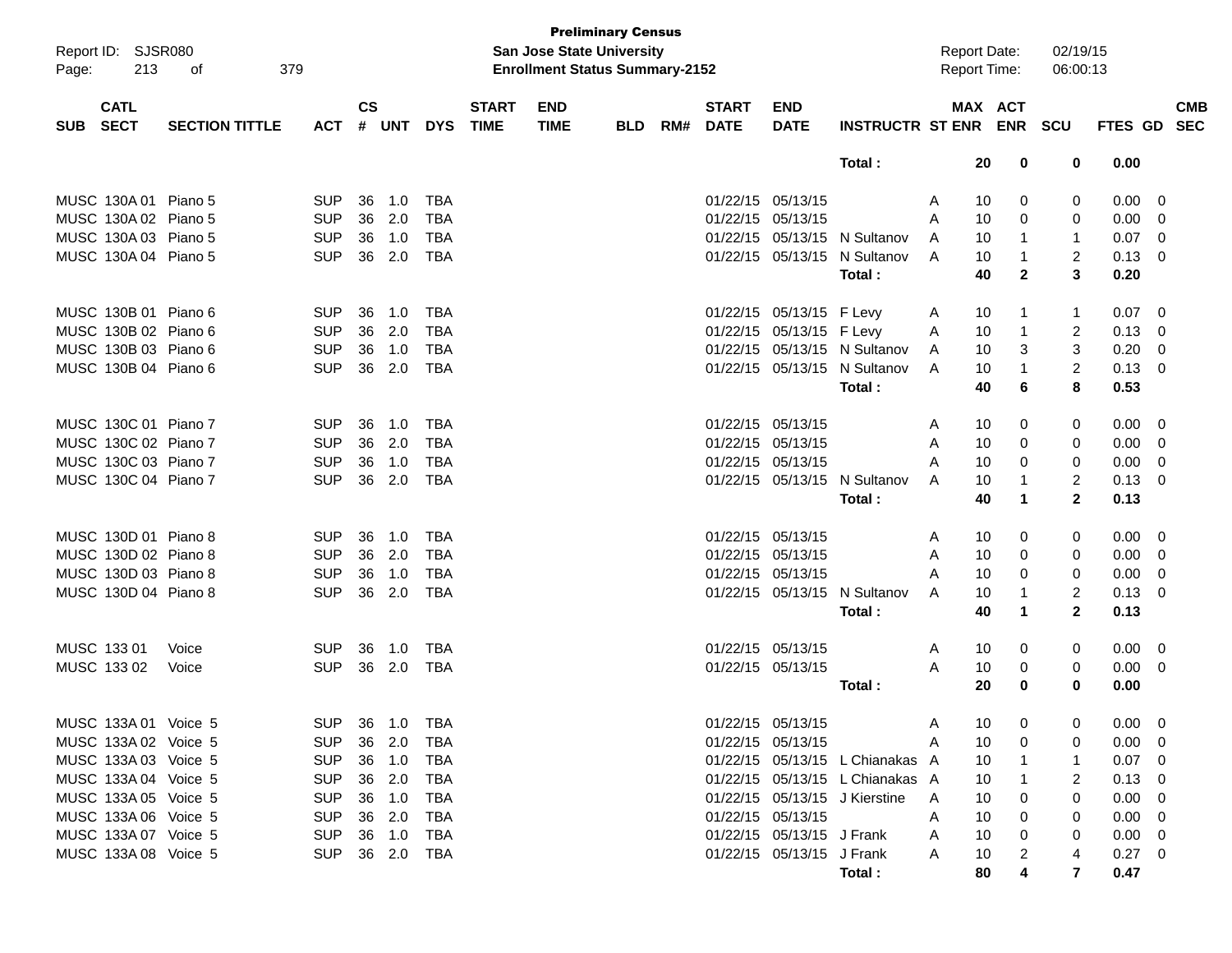| Report ID: SJSR080        |                       |                          |           |            |                |              |             | <b>Preliminary Census</b><br><b>San Jose State University</b> |     |              |                   |                                 | <b>Report Date:</b> |            | 02/19/15   |             |             |
|---------------------------|-----------------------|--------------------------|-----------|------------|----------------|--------------|-------------|---------------------------------------------------------------|-----|--------------|-------------------|---------------------------------|---------------------|------------|------------|-------------|-------------|
| Page:                     | 214<br>379<br>οf      |                          |           |            |                |              |             | <b>Enrollment Status Summary-2152</b>                         |     |              |                   |                                 | <b>Report Time:</b> |            | 06:00:13   |             |             |
| <b>CATL</b>               |                       |                          | <b>CS</b> |            |                | <b>START</b> | <b>END</b>  |                                                               |     | <b>START</b> | <b>END</b>        |                                 |                     | MAX ACT    |            |             | <b>CMB</b>  |
| <b>SECT</b><br><b>SUB</b> | <b>SECTION TITTLE</b> | АСТ                      | #         | <b>UNT</b> | <b>DYS</b>     | <b>TIME</b>  | <b>TIME</b> | BLD.                                                          | RM# | <b>DATE</b>  | <b>DATE</b>       | <b>INSTRUCTR ST ENR</b>         |                     | <b>ENR</b> | <b>SCU</b> | FTES GD     | <b>SEC</b>  |
|                           |                       |                          |           |            |                |              |             |                                                               |     |              |                   |                                 |                     |            |            |             |             |
| MUSC 133B 01 Voice 6      |                       | <b>SUP</b>               | 36        | 1.0        | TBA            |              |             |                                                               |     |              | 01/22/15 05/13/15 |                                 | 10<br>Α             | 0          | 0          | 0.00        | 0           |
| MUSC 133B 02 Voice 6      |                       | <b>SUP</b>               | 36        | 2.0        | <b>TBA</b>     |              |             |                                                               |     |              |                   | 01/22/15 05/13/15 S Bengochea A | 10                  | 1          | 2          | 0.13        | 0           |
| MUSC 133B 03 Voice 6      |                       | <b>SUP</b>               | 36        | 1.0        | TBA            |              |             |                                                               |     | 01/22/15     | 05/13/15          |                                 | 10<br>A             | 0          | 0          | 0.00        | 0           |
| MUSC 133B 04 Voice 6      |                       | <b>SUP</b>               | 36        | 2.0        | <b>TBA</b>     |              |             |                                                               |     | 01/22/15     |                   | 05/13/15 L Chianakas A          | 10                  | 4          | 8          | 0.53        | 0           |
| MUSC 133B 05 Voice 6      |                       | <b>SUP</b>               | 36        | 1.0        | <b>TBA</b>     |              |             |                                                               |     | 01/22/15     |                   | 05/13/15 J Kierstine            | 10<br>A             | 3          | 3          | 0.22        | -1          |
| MUSC 133B 06 Voice 6      |                       | <b>SUP</b>               | 36        | 2.0        | <b>TBA</b>     |              |             |                                                               |     | 01/22/15     | 05/13/15          |                                 | 10<br>Α             | 0          | 0          | 0.00        | 0           |
| MUSC 133B 07 Voice 6      |                       | <b>SUP</b>               | 36        | 1.0        | TBA            |              |             |                                                               |     | 01/22/15     | 05/13/15 J Frank  |                                 | 10<br>A             | 1          | -1         | 0.07        | 0           |
| MUSC 133B 08 Voice 6      |                       | <b>SUP</b>               | 36        | 2.0        | TBA            |              |             |                                                               |     | 01/22/15     | 05/13/15 J Frank  |                                 | 10<br>A             | -1         | 2          | 0.13        | 0           |
|                           |                       |                          |           |            |                |              |             |                                                               |     |              |                   | Total :                         | 80                  | 10         | 16         | 1.08        |             |
| MUSC 133C 01 Voice 7      |                       | <b>SUP</b>               | 36        | 1.0        | TBA            |              |             |                                                               |     |              |                   | 01/22/15 05/13/15 S Bengochea A | 10                  | 2          | 2          | 0.15        | -1          |
| MUSC 133C 02 Voice 7      |                       | <b>SUP</b>               | 36        | 2.0        | <b>TBA</b>     |              |             |                                                               |     | 01/22/15     | 05/13/15          |                                 | 10<br>Α             | 0          | 0          | 0.00        | 0           |
| MUSC 133C 03 Voice 7      |                       | <b>SUP</b>               | 36        | 1.0        | TBA            |              |             |                                                               |     | 01/22/15     | 05/13/15          |                                 | Α<br>10             | 0          | 0          | 0.00        | 0           |
| MUSC 133C 04 Voice 7      |                       | <b>SUP</b>               | 36        | 2.0        | <b>TBA</b>     |              |             |                                                               |     | 01/22/15     | 05/13/15          |                                 | 10<br>A             | 0          | 0          | 0.00        | 0           |
| MUSC 133C 05 Voice 7      |                       | <b>SUP</b>               | 36        | 1.0        | <b>TBA</b>     |              |             |                                                               |     |              | 01/22/15 05/13/15 | J Kierstine                     | 10<br>Α             | 2          | 2          | 0.13        | 0           |
| MUSC 133C 06 Voice 7      |                       | <b>SUP</b>               | 36        | 2.0        | <b>TBA</b>     |              |             |                                                               |     |              | 01/22/15 05/13/15 |                                 | 10<br>Α             | 0          | 0          | 0.00        | 0           |
| MUSC 133C 07 Voice 7      |                       | <b>SUP</b>               | 36        | 1.0        | TBA            |              |             |                                                               |     | 01/22/15     | 05/13/15          |                                 | 10<br>Α             | 0          | 0          | 0.00        | 0           |
| MUSC 133C 08 Voice 7      |                       | <b>SUP</b>               | 36        | 2.0        | TBA            |              |             |                                                               |     |              | 01/22/15 05/13/15 |                                 | Α<br>10             | 0          | 0          | 0.00        | 0           |
|                           |                       |                          |           |            |                |              |             |                                                               |     |              |                   | Total :                         | 80                  | 4          | 4          | 0.28        |             |
|                           |                       |                          |           |            |                |              |             |                                                               |     |              |                   |                                 |                     |            |            |             |             |
| MUSC 133D 01 Voice 8      |                       | <b>SUP</b><br><b>SUP</b> | 36<br>36  | 1.0        | TBA            |              |             |                                                               |     |              |                   | 01/22/15 05/13/15 S Bengochea A | 10                  | 1          | 1          | 0.08        | $\mathbf 1$ |
| MUSC 133D 02 Voice 8      |                       |                          |           | 2.0        | <b>TBA</b>     |              |             |                                                               |     | 01/22/15     |                   | 05/13/15 S Bengochea A          | 10                  | 1          | 2          | 0.13        | 0           |
| MUSC 133D 03 Voice 8      |                       | <b>SUP</b>               | 36        | 1.0        | TBA            |              |             |                                                               |     | 01/22/15     | 05/13/15          |                                 | 10<br>A             | 0          | 0          | 0.00        | 0           |
| MUSC 133D 04 Voice 8      |                       | <b>SUP</b>               | 36        | 2.0        | <b>TBA</b>     |              |             |                                                               |     | 01/22/15     | 05/13/15          | L Chianakas A                   | 10                  | 1          | 2          | 0.13        | 0           |
| MUSC 133D 05 Voice 8      |                       | <b>SUP</b>               | 36        | 1.0        | <b>TBA</b>     |              |             |                                                               |     | 01/22/15     | 05/13/15          |                                 | 10<br>Α             | 0          | 0          | 0.00        | 0           |
| MUSC 133D 06 Voice 8      |                       | <b>SUP</b>               | 36        | 2.0        | <b>TBA</b>     |              |             |                                                               |     | 01/22/15     | 05/13/15          |                                 | 10<br>Α             | 0          | 0          | 0.00        | 0           |
| MUSC 133D 07 Voice 8      |                       | <b>SUP</b>               | 36        | 1.0        | <b>TBA</b>     |              |             |                                                               |     | 01/22/15     | 05/13/15 J Frank  |                                 | 10<br>A             | 1          | 1          | 0.08        | -1          |
| MUSC 133D 08 Voice 8      |                       | <b>SUP</b>               | 36        | 2.0        | <b>TBA</b>     |              |             |                                                               |     | 01/22/15     | 05/13/15 J Frank  |                                 | 10<br>A             | 1          | 2          | 0.13        | 0           |
|                           |                       |                          |           |            |                |              |             |                                                               |     |              |                   | Total :                         | 80                  | 5          | 8          | 0.57        |             |
| MUSC 134 01               | <b>Strings</b>        | <b>SUP</b>               |           | 36 1.0     | TBA            |              |             |                                                               |     |              | 01/22/15 05/13/15 |                                 | Α<br>10             | 0          |            | $0.00 \t 0$ |             |
| MUSC 134 02               | Strings               | <b>SUP</b>               |           | 36 2.0     | <b>TBA</b>     |              |             |                                                               |     |              | 01/22/15 05/13/15 |                                 | 10<br>Α             | 0          | 0          | 0.00        | 0           |
|                           |                       |                          |           |            |                |              |             |                                                               |     |              |                   | Total:                          | 20                  | 0          | 0          | 0.00        |             |
| MUSC 134A 01 Strings 5    |                       | <b>SUP</b>               |           | 36 1.0     | <b>TBA</b>     |              |             |                                                               |     |              | 01/22/15 05/13/15 |                                 | A<br>10             | 0          | 0          | $0.00 \t 0$ |             |
| MUSC 134A 02 Strings 5    |                       | <b>SUP</b>               |           | 36 2.0     | <b>TBA</b>     |              |             |                                                               |     |              | 01/22/15 05/13/15 |                                 | 10<br>Α             | 0          | 0          | $0.00 \t 0$ |             |
| MUSC 134A 03 Strings 5    |                       | <b>SUP</b>               |           | 36 1.0     | <b>TBA</b>     |              |             |                                                               |     |              | 01/22/15 05/13/15 |                                 | 10<br>A             | 0          | 0          | $0.00 \t 0$ |             |
| MUSC 134A 04 Strings 5    |                       |                          |           |            | SUP 36 2.0 TBA |              |             |                                                               |     |              | 01/22/15 05/13/15 |                                 | 10<br>Α             | 0          | 0          | $0.00 \t 0$ |             |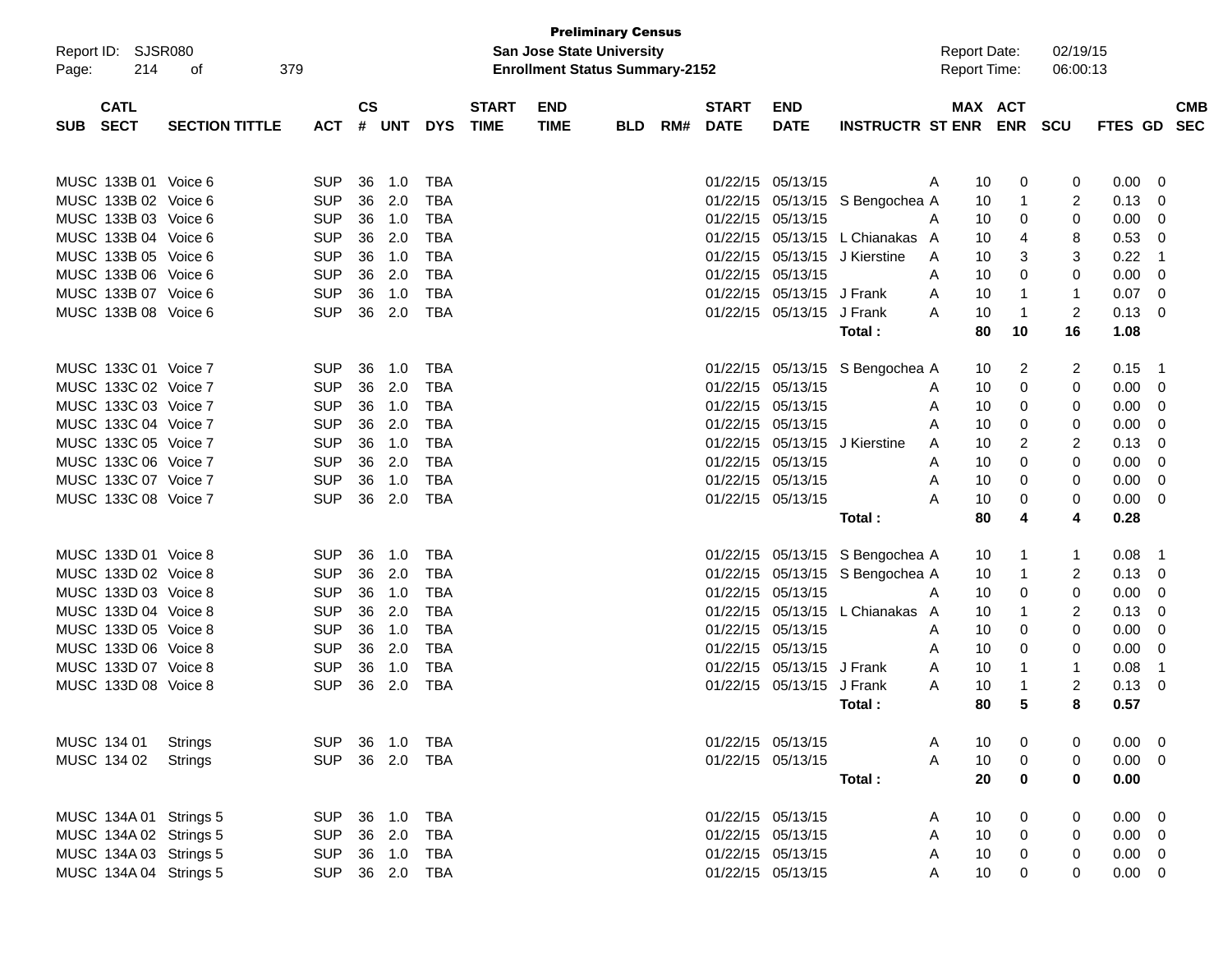| Report ID: SJSR080<br>215<br>Page: | 379<br>οf             |                |               |                |            |              | <b>Preliminary Census</b><br><b>San Jose State University</b><br><b>Enrollment Status Summary-2152</b> |            |     |                   |                             |                                |     | <b>Report Date:</b><br><b>Report Time:</b> |                      | 02/19/15<br>06:00:13 |                |                         |  |
|------------------------------------|-----------------------|----------------|---------------|----------------|------------|--------------|--------------------------------------------------------------------------------------------------------|------------|-----|-------------------|-----------------------------|--------------------------------|-----|--------------------------------------------|----------------------|----------------------|----------------|-------------------------|--|
| <b>CATL</b>                        |                       |                | $\mathsf{cs}$ |                |            | <b>START</b> | <b>END</b>                                                                                             |            |     | <b>START</b>      | <b>END</b>                  |                                |     | MAX ACT                                    |                      |                      |                | <b>CMB</b>              |  |
| SUB SECT                           | <b>SECTION TITTLE</b> | ACT            |               | # UNT          | <b>DYS</b> | <b>TIME</b>  | <b>TIME</b>                                                                                            | <b>BLD</b> | RM# | <b>DATE</b>       | <b>DATE</b>                 | INSTRUCTR ST ENR ENR SCU       |     |                                            |                      |                      | FTES GD SEC    |                         |  |
| MUSC 134A 05 Strings 5             |                       | <b>SUP</b>     | 36            | 1.0            | TBA        |              |                                                                                                        |            |     | 01/22/15 05/13/15 |                             |                                | A   | 10                                         | 0                    | 0                    | $0.00 \t 0$    |                         |  |
| MUSC 134A 06 Strings 5             |                       | <b>SUP</b>     |               | 36 2.0         | TBA        |              |                                                                                                        |            |     | 01/22/15 05/13/15 |                             |                                | A   | 10                                         | 0                    | 0                    | 0.00           | - 0                     |  |
| MUSC 134A 07 Strings 5             |                       | <b>SUP</b>     |               | 36 1.0         | TBA        |              |                                                                                                        |            |     | 01/22/15 05/13/15 |                             |                                | A   | 10                                         | 0                    | 0                    | 0.00           | $\overline{\mathbf{0}}$ |  |
| MUSC 134A 08 Strings 5             |                       | <b>SUP</b>     |               | 36 2.0         | TBA        |              |                                                                                                        |            |     |                   | 01/22/15 05/13/15 B Moyer   |                                | A   | 10                                         | $\overline{c}$       | 4                    | 0.27           | $\overline{\mathbf{0}}$ |  |
|                                    |                       |                |               |                |            |              |                                                                                                        |            |     |                   |                             | Total:                         |     | 80                                         | $\mathbf{2}$         | 4                    | 0.27           |                         |  |
| MUSC 134B 01 Strings 6             |                       | <b>SUP</b>     | 36            | 1.0            | TBA        |              |                                                                                                        |            |     | 01/22/15 05/13/15 |                             |                                | A   | 10                                         | 0                    | 0                    | $0.00 \t 0$    |                         |  |
| MUSC 134B 02 Strings 6             |                       | <b>SUP</b>     |               | 36 2.0         | TBA        |              |                                                                                                        |            |     |                   | 01/22/15 05/13/15 S Lin     |                                | A   | 10                                         | $\mathbf{1}$         | 2                    | 0.13           | - 0                     |  |
| MUSC 134B 03 Strings 6             |                       | <b>SUP</b>     |               | 36 1.0         | TBA        |              |                                                                                                        |            |     | 01/22/15 05/13/15 |                             |                                | A   | 10                                         | 0                    | 0                    | 0.00           | 0                       |  |
| MUSC 134B 04 Strings 6             |                       | <b>SUP</b>     | 36            | 2.0            | TBA        |              |                                                                                                        |            |     |                   |                             | 01/22/15 05/13/15 D Nicholeris | - A | 10                                         | $\mathbf{1}$         | 2                    | 0.13           | 0                       |  |
| MUSC 134B 05 Strings 6             |                       | <b>SUP</b>     |               | 36 1.0         | TBA        |              |                                                                                                        |            |     | 01/22/15 05/13/15 |                             |                                | A   | 10                                         | 0                    | 0                    | 0.00           | 0                       |  |
| MUSC 134B 06 Strings 6             |                       | <b>SUP</b>     |               | 36 2.0         | TBA        |              |                                                                                                        |            |     | 01/22/15 05/13/15 |                             |                                | A   | 10                                         | 0                    | 0                    | 0.00           | $\overline{\mathbf{0}}$ |  |
| MUSC 134B 07 Strings 6             |                       | <b>SUP</b>     |               | 36 1.0         | TBA        |              |                                                                                                        |            |     | 01/22/15 05/13/15 |                             |                                | Α   | 10                                         | 0                    | 0                    | 0.00           | 0                       |  |
| MUSC 134B 08 Strings 6             |                       | <b>SUP</b>     |               | 36 2.0         | <b>TBA</b> |              |                                                                                                        |            |     |                   | 01/22/15 05/13/15 B Moyer   |                                | A   | 10                                         | $\mathbf{1}$         | 2                    | 0.13           | $\overline{\mathbf{0}}$ |  |
|                                    |                       |                |               |                |            |              |                                                                                                        |            |     |                   |                             | Total:                         |     | 80                                         | 3                    | 6                    | 0.40           |                         |  |
| MUSC 134C 01 Strings 7             |                       | <b>SUP</b>     | 36            | 1.0            | TBA        |              |                                                                                                        |            |     | 01/22/15 05/13/15 |                             |                                | A   | 10                                         | 0                    | 0                    | $0.00 \t 0$    |                         |  |
| MUSC 134C 02 Strings 7             |                       | <b>SUP</b>     |               | 36 2.0         | TBA        |              |                                                                                                        |            |     | 01/22/15 05/13/15 |                             |                                | A   | 10                                         | 0                    | 0                    | $0.00 \t 0$    |                         |  |
| MUSC 134C 03 Strings 7             |                       | <b>SUP</b>     |               | 36 1.0         | TBA        |              |                                                                                                        |            |     | 01/22/15 05/13/15 |                             |                                | A   | 10                                         | 0                    | 0                    | 0.00           | 0                       |  |
| MUSC 134C 04 Strings 7             |                       | <b>SUP</b>     | 36            | 2.0            | TBA        |              |                                                                                                        |            |     | 01/22/15 05/13/15 |                             |                                | A   | 10                                         | 0                    | 0                    | 0.00           | 0                       |  |
| MUSC 134C 05 Strings 7             |                       | <b>SUP</b>     |               | 36 1.0         | TBA        |              |                                                                                                        |            |     | 01/22/15 05/13/15 |                             |                                | Α   | 10                                         | 0                    | 0                    | 0.00           | 0                       |  |
| MUSC 134C 06 Strings 7             |                       | <b>SUP</b>     |               | 36 2.0         | TBA        |              |                                                                                                        |            |     |                   | 01/22/15 05/13/15 P Gelfand |                                | A   | 10                                         | $\mathbf{1}$         | 2                    | 0.13           | $\overline{\mathbf{0}}$ |  |
| MUSC 134C 07 Strings 7             |                       | <b>SUP</b>     |               | 36 1.0         | TBA        |              |                                                                                                        |            |     | 01/22/15 05/13/15 |                             |                                | Α   | 10                                         | 0                    | 0                    | 0.00           | $\overline{\mathbf{0}}$ |  |
| MUSC 134C 08 Strings 7             |                       | <b>SUP</b>     |               | 36 2.0         | <b>TBA</b> |              |                                                                                                        |            |     | 01/22/15 05/13/15 |                             |                                | Α   | 10                                         | 0                    | 0                    | 0.00           | $\overline{\mathbf{0}}$ |  |
|                                    |                       |                |               |                |            |              |                                                                                                        |            |     |                   |                             | Total:                         |     | 80                                         | $\blacktriangleleft$ | $\mathbf{2}$         | 0.13           |                         |  |
| MUSC 134D 01 Strings 8             |                       | <b>SUP</b>     | 36            | 1.0            | TBA        |              |                                                                                                        |            |     | 01/22/15 05/13/15 |                             |                                |     | 10                                         |                      |                      | $0.00 \t 0$    |                         |  |
| MUSC 134D 02 Strings 8             |                       |                |               |                |            |              |                                                                                                        |            |     | 01/22/15 05/13/15 |                             |                                | A   |                                            | 0                    | 0                    |                |                         |  |
|                                    |                       | <b>SUP</b>     |               | 36 2.0         | TBA        |              |                                                                                                        |            |     |                   |                             |                                | Α   | 10                                         | 0                    | 0                    | 0.00           | $\overline{0}$          |  |
| MUSC 134D 03 Strings 8             |                       | <b>SUP</b>     |               | 36 1.0         | TBA        |              |                                                                                                        |            |     |                   |                             | 01/22/15 05/13/15 D Nicholeris | A   | 10                                         | $\mathbf{1}$         | $\mathbf{1}$         | 0.07           | $\overline{\mathbf{0}}$ |  |
| MUSC 134D 04 Strings 8             |                       | <b>SUP</b>     |               | 36 2.0         | TBA        |              |                                                                                                        |            |     | 01/22/15 05/13/15 |                             |                                | A   | 10                                         | 0                    | 0                    | 0.00           | - 0                     |  |
| MUSC 134D 05 Strings 8             |                       | SUP 36 1.0 TBA |               |                |            |              |                                                                                                        |            |     |                   | 01/22/15 05/13/15           |                                | A   | 10                                         | 0                    | 0                    | $0.00 \t 0$    |                         |  |
| MUSC 134D 06 Strings 8             |                       |                |               | SUP 36 2.0 TBA |            |              |                                                                                                        |            |     |                   |                             | 01/22/15 05/13/15 P Gelfand    | A   | 10                                         |                      | 2                    | $0.13 \quad 0$ |                         |  |
| MUSC 134D 07 Strings 8             |                       | SUP 36 1.0     |               |                | TBA        |              |                                                                                                        |            |     |                   | 01/22/15 05/13/15           |                                | A   | 10                                         | 0                    | 0                    | $0.00 \t 0$    |                         |  |
| MUSC 134D 08 Strings 8             |                       | <b>SUP</b>     |               | 36  2.0  TBA   |            |              |                                                                                                        |            |     |                   | 01/22/15 05/13/15           |                                | Α   | 10                                         | 0                    | 0                    | $0.00 \t 0$    |                         |  |
|                                    |                       |                |               |                |            |              |                                                                                                        |            |     |                   |                             | Total:                         |     | 80                                         | $\mathbf{2}$         | 3                    | 0.20           |                         |  |
| MUSC 135 01                        | Woodwinds             | SUP 36 1.0 TBA |               |                |            |              |                                                                                                        |            |     | 01/22/15 05/13/15 |                             |                                | A   | 10                                         | 0                    | 0                    | $0.00 \t 0$    |                         |  |
| MUSC 135 02                        | Woodwinds             |                |               | SUP 36 2.0 TBA |            |              |                                                                                                        |            |     |                   | 01/22/15 05/13/15           |                                | Α   | 10                                         | 0                    | 0                    | $0.00 \t 0$    |                         |  |
|                                    |                       |                |               |                |            |              |                                                                                                        |            |     |                   |                             | Total:                         |     | 20                                         | $\mathbf 0$          | 0                    | 0.00           |                         |  |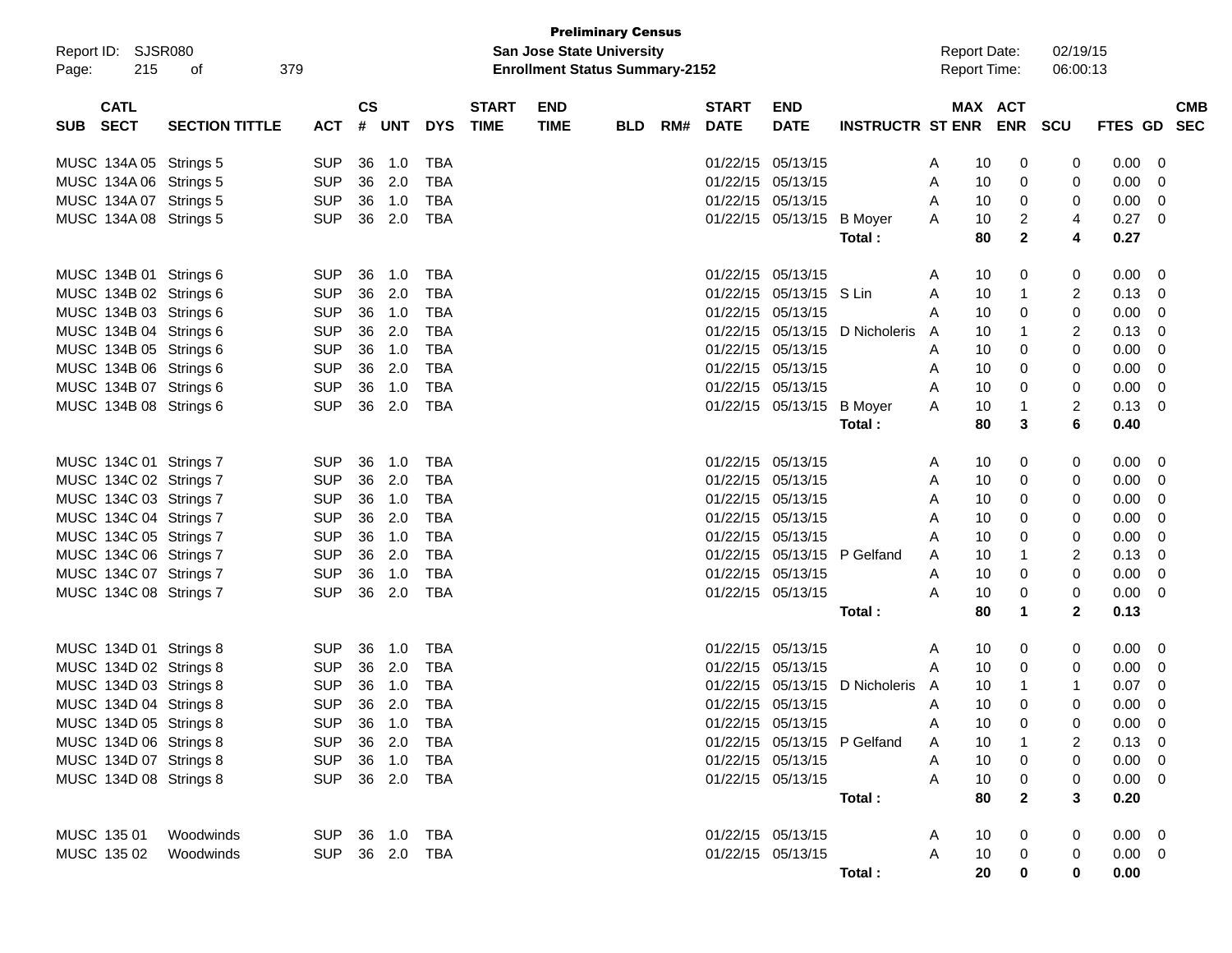|                          |                       |                |                        |        |            |                                  |                                       | <b>Preliminary Census</b> |     |                   |                             |                             |                     |                     |                |                |                |            |
|--------------------------|-----------------------|----------------|------------------------|--------|------------|----------------------------------|---------------------------------------|---------------------------|-----|-------------------|-----------------------------|-----------------------------|---------------------|---------------------|----------------|----------------|----------------|------------|
| Report ID: SJSR080       |                       |                |                        |        |            | <b>San Jose State University</b> |                                       |                           |     |                   |                             |                             | <b>Report Date:</b> |                     | 02/19/15       |                |                |            |
| 216<br>Page:             | 379<br>οf             |                |                        |        |            |                                  | <b>Enrollment Status Summary-2152</b> |                           |     |                   |                             |                             |                     | <b>Report Time:</b> |                | 06:00:13       |                |            |
|                          |                       |                |                        |        |            |                                  |                                       |                           |     |                   |                             |                             |                     |                     |                |                |                |            |
| <b>CATL</b>              |                       |                | $\mathbf{c}\mathbf{s}$ |        |            | <b>START</b>                     | <b>END</b>                            |                           |     | <b>START</b>      | <b>END</b>                  |                             |                     | MAX ACT             |                |                |                | <b>CMB</b> |
| <b>SECT</b><br>SUB.      | <b>SECTION TITTLE</b> | <b>ACT</b>     |                        | # UNT  | <b>DYS</b> | <b>TIME</b>                      | <b>TIME</b>                           | <b>BLD</b>                | RM# | <b>DATE</b>       | <b>DATE</b>                 | <b>INSTRUCTR ST ENR</b>     |                     |                     | <b>ENR</b>     | <b>SCU</b>     | FTES GD        | <b>SEC</b> |
|                          |                       |                |                        |        |            |                                  |                                       |                           |     |                   |                             |                             |                     |                     |                |                |                |            |
|                          |                       |                |                        |        |            |                                  |                                       |                           |     |                   |                             |                             |                     |                     |                |                |                |            |
| MUSC 135A 01 Woodwinds 5 |                       | <b>SUP</b>     | 36                     | 1.0    | TBA        |                                  |                                       |                           |     | 01/22/15 05/13/15 |                             |                             | A                   | 10                  | 0              | 0              | 0.00           | - 0        |
| MUSC 135A 02 Woodwinds 5 |                       | <b>SUP</b>     | 36                     | 2.0    | TBA        |                                  |                                       |                           |     | 01/22/15 05/13/15 |                             |                             | A                   | 10                  | 0              | 0              | 0.00           | -0         |
| MUSC 135A 03 Woodwinds 5 |                       | <b>SUP</b>     | 36                     | 1.0    | TBA        |                                  |                                       |                           |     |                   | 01/22/15 05/13/15 M Adduci  |                             | A                   | 10                  | 0              | 0              | 0.00           | -0         |
| MUSC 135A 04 Woodwinds 5 |                       | <b>SUP</b>     | 36                     | 2.0    | <b>TBA</b> |                                  |                                       |                           |     | 01/22/15 05/13/15 |                             |                             | A                   | 10                  | 0              | 0              | 0.00           | -0         |
| MUSC 135A 05 Woodwinds 5 |                       | <b>SUP</b>     | 36                     | 1.0    | <b>TBA</b> |                                  |                                       |                           |     | 01/22/15 05/13/15 |                             |                             | A                   | 10                  | 0              | 0              | 0.00           | -0         |
| MUSC 135A 06 Woodwinds 5 |                       | <b>SUP</b>     | 36                     | 2.0    | TBA        |                                  |                                       |                           |     |                   | 01/22/15 05/13/15           | J Averett                   | A                   | 10                  | 1              | 2              | 0.13           | 0          |
| MUSC 135A 07 Woodwinds 5 |                       | <b>SUP</b>     | 36                     | 1.0    | TBA        |                                  |                                       |                           |     | 01/22/15 05/13/15 |                             |                             | A                   | 10                  | 0              | 0              | 0.00           | -0         |
| MUSC 135A 08 Woodwinds 5 |                       | <b>SUP</b>     | 36                     | 2.0    | <b>TBA</b> |                                  |                                       |                           |     | 01/22/15 05/13/15 |                             |                             | A                   | 10                  | 0              | 0              | 0.00           | -0         |
| MUSC 135A 09 Woodwinds 5 |                       | <b>SUP</b>     | 36                     | 1.0    | <b>TBA</b> |                                  |                                       |                           |     | 01/22/15 05/13/15 |                             |                             | A                   | 10                  | 0              | 0              | 0.00           | -0         |
| MUSC 135A 10 Woodwinds 5 |                       | <b>SUP</b>     | 36                     | 2.0    | <b>TBA</b> |                                  |                                       |                           |     |                   | 01/22/15 05/13/15           |                             | A                   | 10                  | 0              | 0              | 0.00           | -0         |
|                          |                       |                |                        |        |            |                                  |                                       |                           |     |                   |                             | Total :                     |                     | 100                 | 1              | $\mathbf{2}$   | 0.13           |            |
|                          |                       |                |                        |        |            |                                  |                                       |                           |     |                   |                             |                             |                     |                     |                |                |                |            |
| MUSC 135B 01 Woodwinds 6 |                       | <b>SUP</b>     | 36                     | 1.0    | TBA        |                                  |                                       |                           |     |                   | 01/22/15 05/13/15 C Payne   |                             | A                   | 10                  | 0              | 0              | 0.00           | - 0        |
| MUSC 135B 02 Woodwinds 6 |                       | <b>SUP</b>     | 36                     | 2.0    | TBA        |                                  |                                       |                           |     |                   | 01/22/15 05/13/15 C Payne   |                             | A                   | 10                  | 1              | 2              | 0.13           | - 0        |
| MUSC 135B 03 Woodwinds 6 |                       | <b>SUP</b>     | 36                     | 1.0    | TBA        |                                  |                                       |                           |     | 01/22/15 05/13/15 |                             |                             | A                   | 10                  | 0              | 0              | 0.00           | -0         |
| MUSC 135B 04 Woodwinds 6 |                       | <b>SUP</b>     | 36                     | 2.0    | TBA        |                                  |                                       |                           |     | 01/22/15 05/13/15 |                             |                             | A                   | 10                  | 0              | 0              | 0.00           | -0         |
| MUSC 135B 05 Woodwinds 6 |                       | <b>SUP</b>     | 36                     | 1.0    | TBA        |                                  |                                       |                           |     | 01/22/15 05/13/15 |                             |                             | A                   | 10                  | 0              | 0              | 0.00           | -0         |
| MUSC 135B 06 Woodwinds 6 |                       | <b>SUP</b>     | 36                     | 2.0    | TBA        |                                  |                                       |                           |     | 01/22/15 05/13/15 |                             |                             | A                   | 10                  | 0              | 0              | 0.00           | -0         |
| MUSC 135B 07 Woodwinds 6 |                       | <b>SUP</b>     | 36                     | 1.0    | <b>TBA</b> |                                  |                                       |                           |     | 01/22/15 05/13/15 |                             |                             | A                   | 10                  | 0              | 0              | 0.00           | -0         |
| MUSC 135B 08 Woodwinds 6 |                       | <b>SUP</b>     | 36                     | 2.0    | <b>TBA</b> |                                  |                                       |                           |     | 01/22/15 05/13/15 |                             |                             | A                   | 10                  | 0              | 0              | 0.00           | -0         |
| MUSC 135B 09 Woodwinds 6 |                       | <b>SUP</b>     | 36                     | 1.0    | TBA        |                                  |                                       |                           |     |                   |                             | 01/22/15 05/13/15 D Wolford | A                   | 10                  |                | -1             | 0.07           | 0          |
| MUSC 135B 10 Woodwinds 6 |                       | <b>SUP</b>     | 36                     | 2.0    | TBA        |                                  |                                       |                           |     |                   | 01/22/15 05/13/15           | D Wolford                   | A                   | 10                  |                | 2              | 0.13           | 0          |
|                          |                       |                |                        |        |            |                                  |                                       |                           |     |                   |                             | Total :                     |                     | 100                 | 3              | 5              | 0.33           |            |
|                          |                       |                |                        |        |            |                                  |                                       |                           |     |                   |                             |                             |                     |                     |                |                |                |            |
| MUSC 135C 01 Woodwinds 7 |                       | <b>SUP</b>     | 36                     | 1.0    | TBA        |                                  |                                       |                           |     | 01/22/15 05/13/15 |                             |                             | A                   | 10                  | 0              | 0              | $0.00\,$       | - 0        |
| MUSC 135C 02 Woodwinds 7 |                       | <b>SUP</b>     | 36                     | 2.0    | TBA        |                                  |                                       |                           |     | 01/22/15 05/13/15 |                             |                             | A                   | 10                  | 0              | 0              | 0.00           | -0         |
| MUSC 135C 03 Woodwinds 7 |                       | <b>SUP</b>     | 36                     | 1.0    | TBA        |                                  |                                       |                           |     | 01/22/15 05/13/15 |                             |                             | A                   | 10                  | 0              | 0              | 0.00           | -0         |
| MUSC 135C 04 Woodwinds 7 |                       | <b>SUP</b>     | 36                     | 2.0    | TBA        |                                  |                                       |                           |     | 01/22/15 05/13/15 |                             |                             | A                   | 10                  | 0              | 0              | 0.00           | -0         |
| MUSC 135C 05 Woodwinds 7 |                       | <b>SUP</b>     | 36                     | 1.0    | <b>TBA</b> |                                  |                                       |                           |     |                   | 01/22/15 05/13/15 J Averett |                             | A                   | 10                  |                | -1             | 0.07           | -0         |
| MUSC 135C 06 Woodwinds 7 |                       | <b>SUP</b>     |                        | 36 2.0 | TBA        |                                  |                                       |                           |     |                   | 01/22/15 05/13/15 J Averett |                             | A                   | 10                  |                |                | 0.13           | 0          |
| MUSC 135C 07 Woodwinds 7 |                       | SUP 36 1.0 TBA |                        |        |            |                                  |                                       |                           |     |                   | 01/22/15 05/13/15           |                             | A                   | 10                  | $\mathbf{0}$   | 0              | $0.00 \t 0$    |            |
| MUSC 135C 08 Woodwinds 7 |                       | SUP 36 2.0 TBA |                        |        |            |                                  |                                       |                           |     |                   | 01/22/15 05/13/15           |                             | A                   | 10                  | $\mathbf 0$    | 0              | $0.00 \t 0$    |            |
| MUSC 135C 09 Woodwinds 7 |                       | SUP 36 1.0 TBA |                        |        |            |                                  |                                       |                           |     |                   | 01/22/15 05/13/15           |                             | A                   | 10                  | $\mathbf{0}$   | 0              | $0.00 \quad 0$ |            |
| MUSC 135C 10 Woodwinds 7 |                       | SUP 36 2.0 TBA |                        |        |            |                                  |                                       |                           |     |                   | 01/22/15 05/13/15           |                             | A                   | 10                  | $\mathbf{0}$   | 0              | $0.00 \quad 0$ |            |
|                          |                       |                |                        |        |            |                                  |                                       |                           |     |                   |                             | Total:                      |                     | 100                 | $\mathbf{2}$   | 3              | 0.20           |            |
|                          |                       |                |                        |        |            |                                  |                                       |                           |     |                   |                             |                             |                     |                     |                |                |                |            |
| MUSC 135D 01 Woodwinds 8 |                       | SUP 36 1.0 TBA |                        |        |            |                                  |                                       |                           |     |                   | 01/22/15 05/13/15           |                             | A                   | 10                  | 0              | $\mathbf{0}$   | $0.00 \quad 0$ |            |
| MUSC 135D 02 Woodwinds 8 |                       | SUP 36 2.0 TBA |                        |        |            |                                  |                                       |                           |     |                   |                             | 01/22/15 05/13/15 C Payne   | $A \quad \Box$      | 10                  | $\overline{2}$ | $\overline{4}$ | $0.27 \ 0$     |            |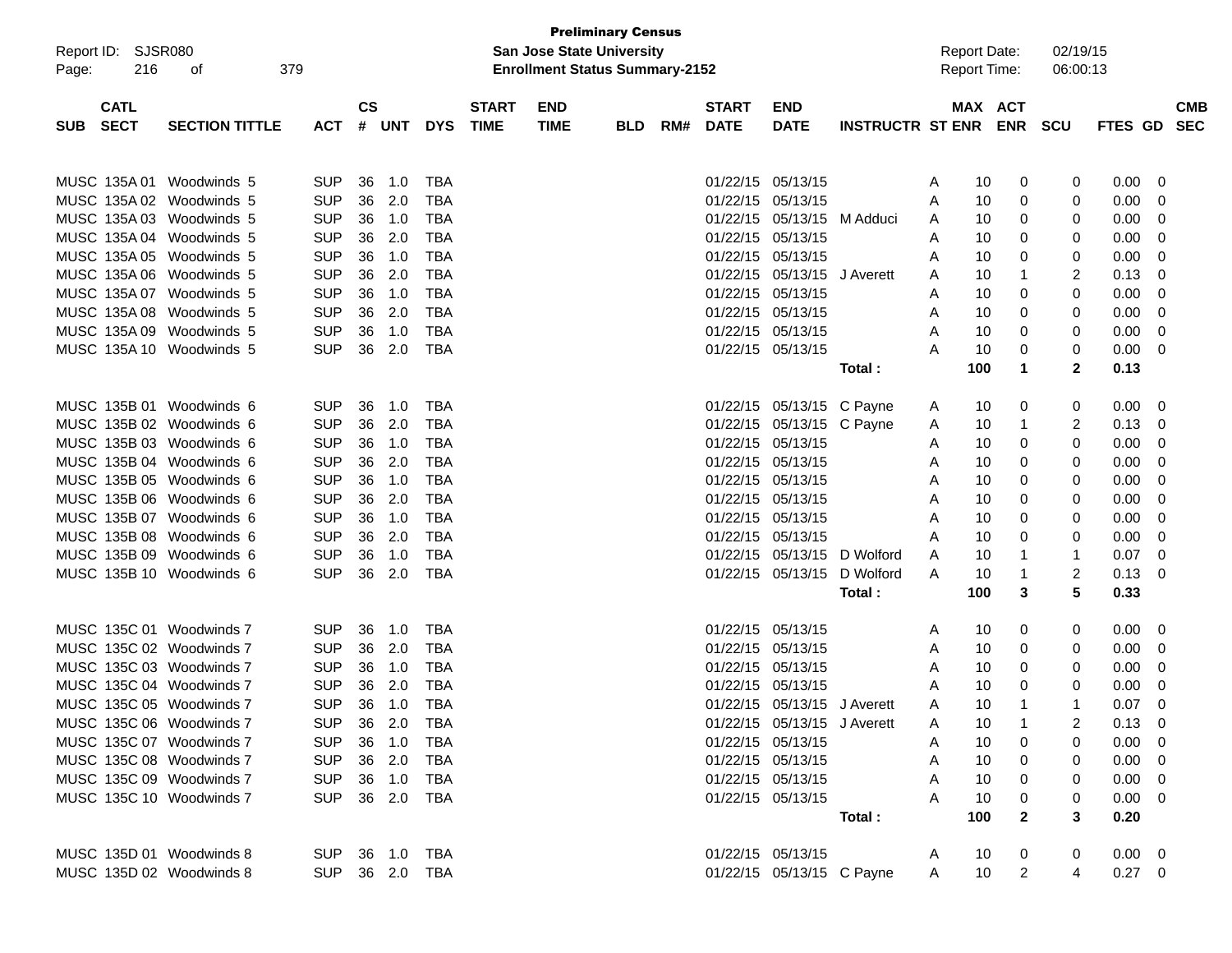|            |                      |                                 |                |               |            |            |              |                                       | <b>Preliminary Census</b> |     |                   |                            |                          |   |                     |              |          |                |                |            |
|------------|----------------------|---------------------------------|----------------|---------------|------------|------------|--------------|---------------------------------------|---------------------------|-----|-------------------|----------------------------|--------------------------|---|---------------------|--------------|----------|----------------|----------------|------------|
|            | Report ID: SJSR080   |                                 |                |               |            |            |              | <b>San Jose State University</b>      |                           |     |                   |                            |                          |   | <b>Report Date:</b> |              | 02/19/15 |                |                |            |
| Page:      | 217                  | 379<br>οf                       |                |               |            |            |              | <b>Enrollment Status Summary-2152</b> |                           |     |                   |                            |                          |   | <b>Report Time:</b> |              | 06:00:13 |                |                |            |
|            |                      |                                 |                |               |            |            |              |                                       |                           |     |                   |                            |                          |   |                     |              |          |                |                |            |
|            | <b>CATL</b>          |                                 |                | $\mathsf{cs}$ |            |            | <b>START</b> | <b>END</b>                            |                           |     | <b>START</b>      | <b>END</b>                 |                          |   | MAX ACT             |              |          |                |                | <b>CMB</b> |
| <b>SUB</b> | <b>SECT</b>          | <b>SECTION TITTLE</b>           | ACT            | #             | <b>UNT</b> | <b>DYS</b> | <b>TIME</b>  | <b>TIME</b>                           | <b>BLD</b>                | RM# | <b>DATE</b>       | <b>DATE</b>                | INSTRUCTR ST ENR ENR SCU |   |                     |              |          | <b>FTES GD</b> |                | SEC        |
|            |                      | MUSC 135D 03 Woodwinds 8        | <b>SUP</b>     | 36            | 1.0        | TBA        |              |                                       |                           |     |                   | 01/22/15 05/13/15          |                          | A | 10                  | 0            | 0        | 0.00           | 0              |            |
|            |                      | MUSC 135D 04 Woodwinds 8        | <b>SUP</b>     | 36            | 2.0        | TBA        |              |                                       |                           |     |                   | 01/22/15 05/13/15 M Adduci |                          |   | 10                  | 1            |          | 0.13           | 0              |            |
|            |                      | MUSC 135D 05 Woodwinds 8        | <b>SUP</b>     | 36            | 1.0        | TBA        |              |                                       |                           |     | 01/22/15 05/13/15 |                            |                          | A | 10                  |              | 2<br>0   | 0.00           | 0              |            |
|            |                      | MUSC 135D 06 Woodwinds 8        |                | 36            | 2.0        | TBA        |              |                                       |                           |     |                   | 01/22/15 05/13/15          |                          | A |                     | 0            |          |                | 0              |            |
|            |                      |                                 | <b>SUP</b>     |               |            |            |              |                                       |                           |     |                   |                            |                          | A | 10                  | 0            | 0        | 0.00           |                |            |
|            |                      | MUSC 135D 07 Woodwinds 8        | <b>SUP</b>     | 36            | 1.0        | TBA        |              |                                       |                           |     |                   | 01/22/15 05/13/15          |                          | A | 10                  | 0            | 0        | 0.00           | 0              |            |
|            |                      | MUSC 135D 08 Woodwinds 8        | <b>SUP</b>     | 36            | 2.0        | TBA        |              |                                       |                           |     |                   | 01/22/15 05/13/15          |                          | A | 10                  | 0            | 0        | 0.00           | 0              |            |
|            |                      | MUSC 135D 09 Woodwinds 8        | <b>SUP</b>     | 36            | 1.0        | TBA        |              |                                       |                           |     | 01/22/15 05/13/15 |                            |                          | A | 10                  | 0            | 0        | 0.00           | 0              |            |
|            |                      | MUSC 135D 10 Woodwinds 8        | <b>SUP</b>     | 36            | 2.0        | TBA        |              |                                       |                           |     |                   | 01/22/15 05/13/15          |                          | A | 10                  | 0            | 0        | 0.00           | 0              |            |
|            |                      |                                 |                |               |            |            |              |                                       |                           |     |                   |                            | Total:                   |   | 100                 | 3            | 6        | 0.40           |                |            |
|            | MUSC 136 01          | <b>Brass</b>                    | <b>SUP</b>     | 36            | 1.0        | TBA        |              |                                       |                           |     | 01/22/15 05/13/15 |                            |                          | A | 10                  | 0            | 0        | 0.00           | 0              |            |
|            | MUSC 136 02          | <b>Brass</b>                    | <b>SUP</b>     | 36            | 2.0        | TBA        |              |                                       |                           |     |                   | 01/22/15 05/13/15          |                          | A | 10                  | 0            | 0        | 0.00           | 0              |            |
|            |                      |                                 |                |               |            |            |              |                                       |                           |     |                   |                            | Total:                   |   | 20                  | 0            | 0        | 0.00           |                |            |
|            |                      |                                 |                |               |            |            |              |                                       |                           |     |                   |                            |                          |   |                     |              |          |                |                |            |
|            |                      | MUSC 136A 01 Vocal-Instr Improv | <b>SUP</b>     |               | 36 1.0     | TBA        |              |                                       |                           |     |                   | 01/22/15 05/13/15          |                          | A | 10                  | 0            | 0        | 0.00           | 0              |            |
|            |                      |                                 |                |               |            |            |              |                                       |                           |     |                   |                            | Total:                   |   | 10                  | 0            | 0        | 0.00           |                |            |
|            |                      |                                 |                |               |            |            |              |                                       |                           |     |                   |                            |                          |   |                     |              |          |                |                |            |
|            | MUSC 136B 01 Brass 5 |                                 | <b>SUP</b>     | 36            | 1.0        | TBA        |              |                                       |                           |     | 01/22/15 05/13/15 |                            |                          | A | 10                  | 0            | 0        | 0.00           | 0              |            |
|            | MUSC 136B 02 Brass 5 |                                 | <b>SUP</b>     | 36            | 2.0        | TBA        |              |                                       |                           |     |                   | 01/22/15 05/13/15          |                          | A | 10                  | 0            | 0        | 0.00           | 0              |            |
|            | MUSC 136B 03 Brass 5 |                                 | <b>SUP</b>     | 36            | 1.0        | TBA        |              |                                       |                           |     |                   | 01/22/15 05/13/15          |                          | A | 10                  | 0            | 0        | 0.00           | 0              |            |
|            | MUSC 136B 04 Brass 5 |                                 | <b>SUP</b>     | 36            | 2.0        | TBA        |              |                                       |                           |     |                   | 01/22/15 05/13/15          |                          | A | 10                  | 0            | 0        | 0.00           | 0              |            |
|            | MUSC 136B 05 Brass 5 |                                 | <b>SUP</b>     | 36            | 1.0        | TBA        |              |                                       |                           |     |                   | 01/22/15 05/13/15          |                          | A | 10                  | 0            | 0        | 0.00           | 0              |            |
|            | MUSC 136B 06 Brass 5 |                                 | <b>SUP</b>     | 36            | 2.0        | TBA        |              |                                       |                           |     |                   | 01/22/15 05/13/15          |                          | A | 10                  | 0            | 0        | 0.00           | 0              |            |
|            | MUSC 136B 07 Brass 5 |                                 | <b>SUP</b>     | 36            | 1.0        | TBA        |              |                                       |                           |     |                   | 01/22/15 05/13/15          |                          | A | 10                  | 0            | 0        | 0.00           | 0              |            |
|            | MUSC 136B 08 Brass 5 |                                 | <b>SUP</b>     | 36            | 2.0        | TBA        |              |                                       |                           |     |                   | 01/22/15 05/13/15 F Byram  |                          | A | 10                  | 0            | 0        | 0.00           | 0              |            |
|            |                      |                                 |                |               |            |            |              |                                       |                           |     |                   |                            | Total :                  |   | 80                  | 0            | 0        | 0.00           |                |            |
|            |                      |                                 |                |               |            |            |              |                                       |                           |     |                   |                            |                          |   |                     |              |          |                |                |            |
|            | MUSC 136C 01 Brass 6 |                                 | SUP.           | 36            | 1.0        | TBA        |              |                                       |                           |     |                   | 01/22/15 05/13/15 K Adduci |                          | A | 10                  | 1            | 1        | 0.07           | $\overline{0}$ |            |
|            | MUSC 136C 02 Brass 6 |                                 | <b>SUP</b>     | 36            | 2.0        | TBA        |              |                                       |                           |     |                   | 01/22/15 05/13/15          |                          | A | 10                  | 0            | 0        | 0.00           | 0              |            |
|            | MUSC 136C 03 Brass 6 |                                 | <b>SUP</b>     |               | 36 1.0     | TBA        |              |                                       |                           |     |                   | 01/22/15 05/13/15          |                          | A | 10                  | 0            | 0        | 0.00           | 0              |            |
|            | MUSC 136C 04 Brass 6 |                                 | SUP 36 2.0     |               |            | <b>TBA</b> |              |                                       |                           |     | 01/22/15 05/13/15 |                            |                          | Α | $10$                | 0            |          | $0.00 \t 0$    |                |            |
|            | MUSC 136C 05 Brass 6 |                                 | <b>SUP</b>     |               | 36 1.0     | TBA        |              |                                       |                           |     |                   | 01/22/15 05/13/15          |                          | A | 10                  | 0            |          | 0.00           | $\overline{0}$ |            |
|            | MUSC 136C 06 Brass 6 |                                 | <b>SUP</b>     |               | 36 2.0     | TBA        |              |                                       |                           |     |                   | 01/22/15 05/13/15 T Hornig |                          | A | 10                  |              | 2        | 0.13           | $\overline{0}$ |            |
|            | MUSC 136C 07 Brass 6 |                                 | <b>SUP</b>     |               | 36 1.0     | TBA        |              |                                       |                           |     |                   | 01/22/15 05/13/15          |                          | A | 10                  | 0            | 0        | 0.00           | $\overline{0}$ |            |
|            | MUSC 136C 08 Brass 6 |                                 | SUP 36 2.0 TBA |               |            |            |              |                                       |                           |     |                   | 01/22/15 05/13/15          |                          | A | 10                  | 0            | 0        | 0.00           | $\overline{0}$ |            |
|            |                      |                                 |                |               |            |            |              |                                       |                           |     |                   |                            | Total:                   |   | 80                  | $\mathbf{2}$ | 3        | 0.20           |                |            |
|            |                      |                                 |                |               |            |            |              |                                       |                           |     |                   |                            |                          |   |                     |              |          |                |                |            |
|            | MUSC 136D 01 Brass 7 |                                 | SUP 36 1.0 TBA |               |            |            |              |                                       |                           |     |                   | 01/22/15 05/13/15 K Adduci |                          | A | 10                  |              |          | $0.08$ 1       |                |            |
|            | MUSC 136D 02 Brass 7 |                                 | SUP 36 2.0 TBA |               |            |            |              |                                       |                           |     |                   | 01/22/15 05/13/15          |                          | A | 10                  | 0            | 0        | $0.00 \t 0$    |                |            |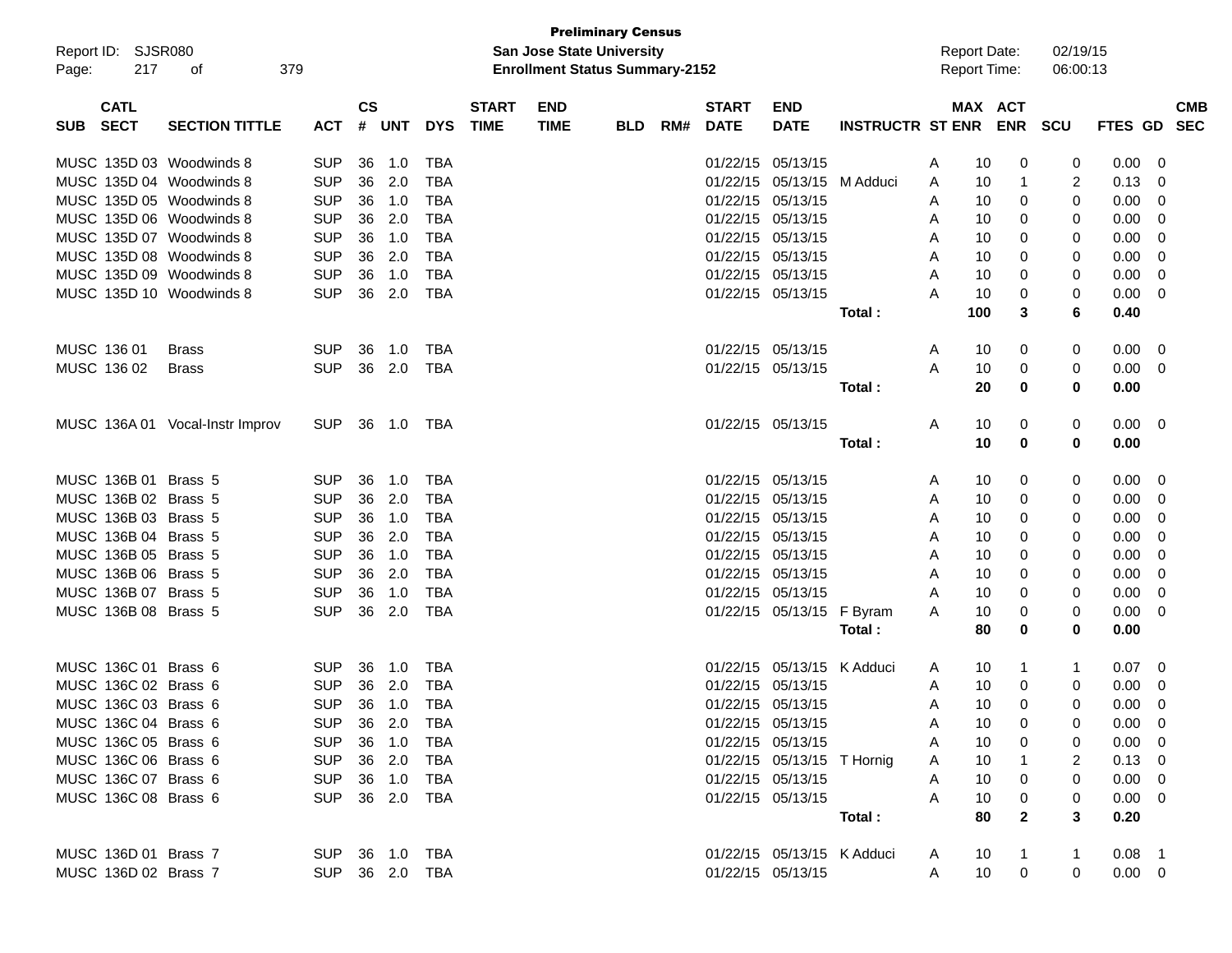|            |                      |                            |                |               |            |            |              |                                       | <b>Preliminary Census</b> |     |                   |                            |                              |                     |                                   |                      |                |                         |            |
|------------|----------------------|----------------------------|----------------|---------------|------------|------------|--------------|---------------------------------------|---------------------------|-----|-------------------|----------------------------|------------------------------|---------------------|-----------------------------------|----------------------|----------------|-------------------------|------------|
|            | Report ID: SJSR080   |                            |                |               |            |            |              | <b>San Jose State University</b>      |                           |     |                   |                            |                              | <b>Report Date:</b> |                                   | 02/19/15             |                |                         |            |
| Page:      | 218                  | οf                         | 379            |               |            |            |              | <b>Enrollment Status Summary-2152</b> |                           |     |                   |                            |                              | Report Time:        |                                   | 06:00:13             |                |                         |            |
|            | <b>CATL</b>          |                            |                | $\mathsf{cs}$ |            |            | <b>START</b> | <b>END</b>                            |                           |     | <b>START</b>      | <b>END</b>                 |                              |                     | MAX ACT                           |                      |                |                         | <b>CMB</b> |
| <b>SUB</b> | <b>SECT</b>          | <b>SECTION TITTLE</b>      | <b>ACT</b>     | #             | <b>UNT</b> | <b>DYS</b> | <b>TIME</b>  | <b>TIME</b>                           | <b>BLD</b>                | RM# | <b>DATE</b>       | <b>DATE</b>                | <b>INSTRUCTR ST ENR ENR</b>  |                     |                                   | <b>SCU</b>           | FTES GD SEC    |                         |            |
|            | MUSC 136D 03 Brass 7 |                            | <b>SUP</b>     | 36            | 1.0        | TBA        |              |                                       |                           |     | 01/22/15 05/13/15 |                            |                              | A                   | 10<br>0                           | 0                    | 0.00           | 0                       |            |
|            | MUSC 136D 04 Brass 7 |                            | <b>SUP</b>     |               | 36 2.0     | TBA        |              |                                       |                           |     | 01/22/15 05/13/15 |                            |                              | A                   | 10<br>0                           | 0                    | 0.00           | $\mathbf 0$             |            |
|            | MUSC 136D 05 Brass 7 |                            | <b>SUP</b>     |               | 36 1.0     | <b>TBA</b> |              |                                       |                           |     | 01/22/15 05/13/15 |                            |                              | A                   | 0<br>10                           | 0                    | 0.00           | $\mathbf 0$             |            |
|            | MUSC 136D 06 Brass 7 |                            | <b>SUP</b>     |               | 36 2.0     | <b>TBA</b> |              |                                       |                           |     | 01/22/15 05/13/15 |                            |                              | A                   | 10<br>0                           | 0                    | 0.00           | 0                       |            |
|            | MUSC 136D 07 Brass 7 |                            | <b>SUP</b>     | 36            | 1.0        | <b>TBA</b> |              |                                       |                           |     | 01/22/15 05/13/15 |                            |                              | A                   | 0<br>10                           | 0                    | 0.00           | 0                       |            |
|            | MUSC 136D 08 Brass 7 |                            | <b>SUP</b>     | 36            | 2.0        | <b>TBA</b> |              |                                       |                           |     | 01/22/15 05/13/15 |                            |                              | A                   | 0<br>10                           | 0                    | 0.00           | 0                       |            |
|            |                      |                            |                |               |            |            |              |                                       |                           |     |                   |                            | Total:                       |                     | 80<br>$\mathbf 1$                 | $\mathbf 1$          | 0.08           |                         |            |
|            | MUSC 136E 01 Brass 8 |                            | <b>SUP</b>     | 36            | 1.0        | TBA        |              |                                       |                           |     | 01/22/15 05/13/15 |                            |                              | A                   | 10<br>0                           | 0                    | 0.00           | - 0                     |            |
|            | MUSC 136E 02 Brass 8 |                            | <b>SUP</b>     |               | 36 2.0     | TBA        |              |                                       |                           |     | 01/22/15 05/13/15 |                            |                              | A                   | 10<br>0                           | 0                    | 0.00           | $\overline{0}$          |            |
|            | MUSC 136E 03 Brass 8 |                            | <b>SUP</b>     |               | 36 1.0     | <b>TBA</b> |              |                                       |                           |     | 01/22/15 05/13/15 |                            |                              | A                   | 0<br>10                           | 0                    | 0.00           | $\mathbf 0$             |            |
|            | MUSC 136E 04 Brass 8 |                            | <b>SUP</b>     |               | 36 2.0     | <b>TBA</b> |              |                                       |                           |     | 01/22/15 05/13/15 |                            |                              | A                   | 10<br>0                           | 0                    | 0.00           | 0                       |            |
|            | MUSC 136E 05 Brass 8 |                            | <b>SUP</b>     |               | 36 1.0     | <b>TBA</b> |              |                                       |                           |     | 01/22/15 05/13/15 |                            |                              | A                   | 0<br>10                           | 0                    | 0.00           | 0                       |            |
|            | MUSC 136E 06 Brass 8 |                            | <b>SUP</b>     |               | 36 2.0     | <b>TBA</b> |              |                                       |                           |     |                   | 01/22/15 05/13/15 T Hornig |                              | A                   | 10<br>-1                          | 2                    | 0.13           | 0                       |            |
|            | MUSC 136E 07 Brass 8 |                            | <b>SUP</b>     |               | 36 1.0     | <b>TBA</b> |              |                                       |                           |     | 01/22/15 05/13/15 |                            |                              | A                   | 0<br>10                           | 0                    | 0.00           | 0                       |            |
|            | MUSC 136E 08 Brass 8 |                            | <b>SUP</b>     |               | 36 2.0     | <b>TBA</b> |              |                                       |                           |     | 01/22/15 05/13/15 |                            |                              | A                   | 0<br>10                           | 0                    | 0.00           | 0                       |            |
|            |                      |                            |                |               |            |            |              |                                       |                           |     |                   |                            | Total:                       |                     | 80<br>$\mathbf 1$                 | $\mathbf{2}$         | 0.13           |                         |            |
|            | MUSC 137 01          | Percussion                 | <b>SUP</b>     | 36            | 1.0        | TBA        |              |                                       |                           |     | 01/22/15 05/13/15 |                            |                              | A                   | 10<br>0                           | 0                    | 0.00           | - 0                     |            |
|            | MUSC 137 02          | Percussion                 | <b>SUP</b>     |               | 36 2.0     | TBA        |              |                                       |                           |     |                   | 01/22/15 05/13/15          |                              | A                   | 10<br>0                           | 0                    | $0.00 \t 0$    |                         |            |
|            |                      |                            |                |               |            |            |              |                                       |                           |     |                   |                            | Total:                       |                     | 20<br>$\mathbf 0$                 | 0                    | 0.00           |                         |            |
|            |                      | MUSC 137A 01 Percussion 5  | <b>SUP</b>     | 36            | 1.0        | TBA        |              |                                       |                           |     | 01/22/15 05/13/15 |                            |                              | A                   | 10<br>0                           | 0                    | 0.00           | - 0                     |            |
|            |                      | MUSC 137A 02 Percussion 5  | <b>SUP</b>     |               | 36 2.0     | TBA        |              |                                       |                           |     |                   | 01/22/15 05/13/15          |                              | A                   | 10<br>0                           | 0                    | $0.00 \t 0$    |                         |            |
|            |                      |                            |                |               |            |            |              |                                       |                           |     |                   |                            | Total:                       |                     | 20<br>$\mathbf 0$                 | 0                    | 0.00           |                         |            |
|            |                      | MUSC 137B 01 Percussion 6  | <b>SUP</b>     | 36            | $-1.0$     | TBA        |              |                                       |                           |     |                   | 01/22/15 05/13/15          | G Lemmon                     | A                   | 10<br>$\mathbf 1$                 | $\mathbf{1}$         | $0.07 \quad 0$ |                         |            |
|            |                      | MUSC 137B 02 Percussion 6  | <b>SUP</b>     |               | 36 2.0     | TBA        |              |                                       |                           |     |                   | 01/22/15 05/13/15          |                              | A<br>10             | 0                                 | 0                    | 0.00           | $\overline{\mathbf{0}}$ |            |
|            |                      |                            |                |               |            |            |              |                                       |                           |     |                   |                            | Total:                       |                     | 20<br>$\mathbf 1$                 | $\blacktriangleleft$ | 0.07           |                         |            |
|            |                      | MUSC 137C 01 Percussion 7  | SUP 36 1.0 TBA |               |            |            |              |                                       |                           |     |                   | 01/22/15 05/13/15          |                              | A                   | $10 \qquad 0$                     | $\overline{0}$       | $0.00 \t 0$    |                         |            |
|            |                      | MUSC 137C 02 Percussion 7  | SUP 36 2.0 TBA |               |            |            |              |                                       |                           |     |                   | 01/22/15 05/13/15          |                              | A                   | 10<br>0                           | 0                    | $0.00 \quad 0$ |                         |            |
|            |                      |                            |                |               |            |            |              |                                       |                           |     |                   |                            | Total:                       |                     | 20<br>$\mathbf 0$                 | 0                    | 0.00           |                         |            |
|            |                      | MUSC 137D 01 Percussion 8  | SUP 36 1.0 TBA |               |            |            |              |                                       |                           |     |                   | 01/22/15 05/13/15          |                              | A                   | 10<br>$\mathbf 0$                 | 0                    | $0.00 \quad 0$ |                         |            |
|            |                      | MUSC 137D 02 Percussion 8  | SUP 36 2.0 TBA |               |            |            |              |                                       |                           |     |                   |                            | 01/22/15 05/13/15 G Lemmon A |                     | $\overline{\mathbf{3}}$<br>10     | 6                    | $0.40 \ 0$     |                         |            |
|            |                      |                            |                |               |            |            |              |                                       |                           |     |                   |                            | Total:                       |                     | $\overline{\mathbf{3}}$<br>20     | 6                    | 0.40           |                         |            |
|            |                      |                            |                |               |            |            |              |                                       |                           |     |                   |                            |                              |                     |                                   |                      |                |                         |            |
|            |                      | MUSC 138B 01 Composition 5 | SUP 36 1.0 TBA |               |            |            |              |                                       |                           |     |                   |                            | 01/22/15 05/13/15 P Furman   | A                   | 10 <sup>°</sup><br>$\overline{1}$ | $\mathbf 1$          | $0.07 \ 0$     |                         |            |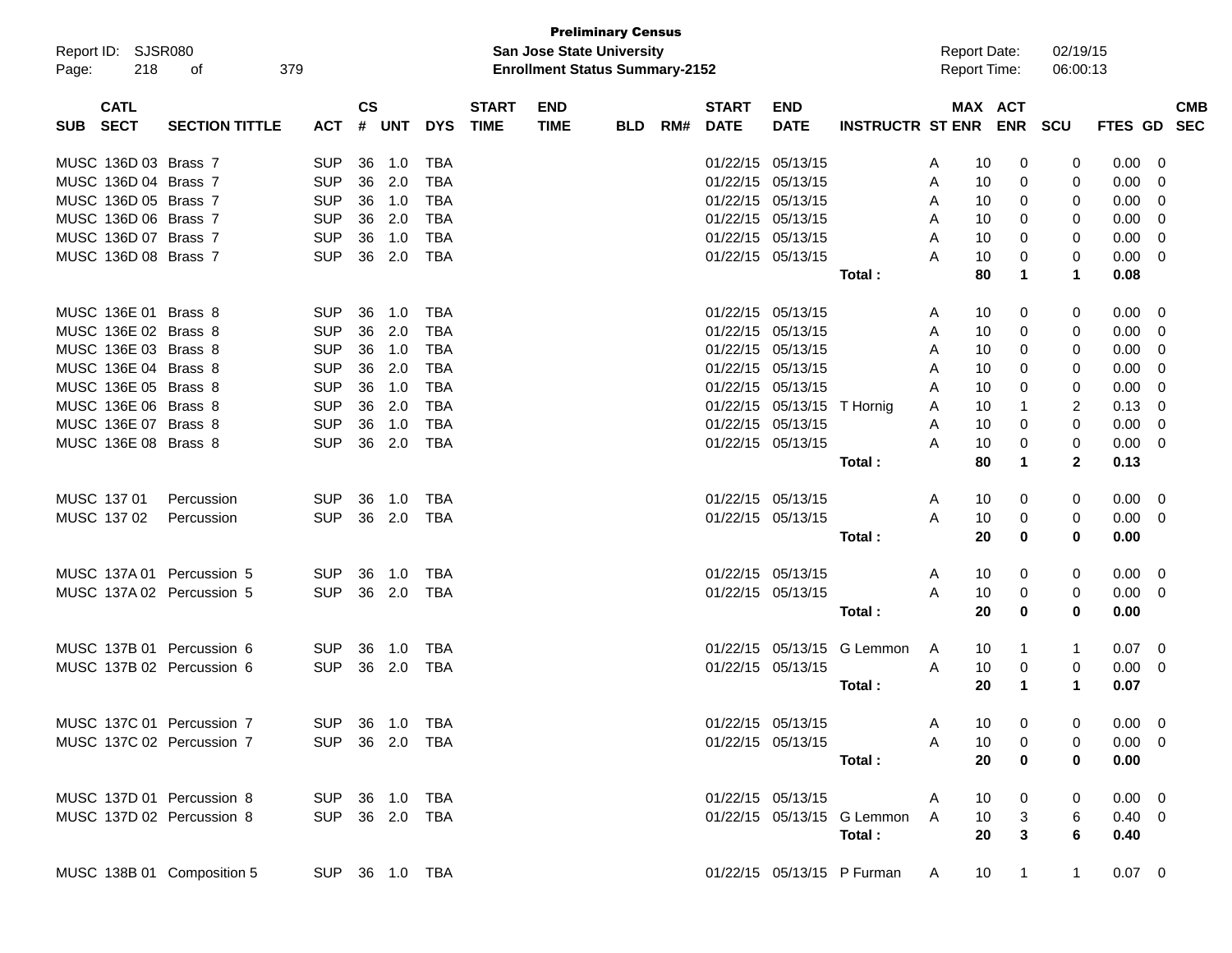| Report ID: SJSR080<br>219<br>Page:<br>379<br>оf |                                                              |                                                                                                                              |                                                      | <b>Preliminary Census</b><br><b>San Jose State University</b><br><b>Enrollment Status Summary-2152</b> |                                      |                                                      |                             |                           |            |     |                             |                                                                                   |                               | <b>Report Date:</b><br><b>Report Time:</b> |                            | 02/19/15<br>06:00:13                       |                                     |                                                           |                          |
|-------------------------------------------------|--------------------------------------------------------------|------------------------------------------------------------------------------------------------------------------------------|------------------------------------------------------|--------------------------------------------------------------------------------------------------------|--------------------------------------|------------------------------------------------------|-----------------------------|---------------------------|------------|-----|-----------------------------|-----------------------------------------------------------------------------------|-------------------------------|--------------------------------------------|----------------------------|--------------------------------------------|-------------------------------------|-----------------------------------------------------------|--------------------------|
| <b>SUB</b>                                      | <b>CATL</b><br><b>SECT</b>                                   | <b>SECTION TITTLE</b>                                                                                                        | <b>ACT</b>                                           | $\mathsf{cs}$<br>#                                                                                     | <b>UNT</b>                           | <b>DYS</b>                                           | <b>START</b><br><b>TIME</b> | <b>END</b><br><b>TIME</b> | <b>BLD</b> | RM# | <b>START</b><br><b>DATE</b> | <b>END</b><br><b>DATE</b>                                                         | <b>INSTRUCTR ST ENR</b>       |                                            | MAX ACT<br><b>ENR</b>      | <b>SCU</b>                                 | <b>FTES GD</b>                      |                                                           | <b>CMB</b><br><b>SEC</b> |
|                                                 |                                                              | MUSC 138B 02 Composition 5                                                                                                   | <b>SUP</b>                                           |                                                                                                        | 36 2.0                               | TBA                                                  |                             |                           |            |     |                             | 01/22/15 05/13/15                                                                 | P Furman<br>Total:            | Α<br>10<br>20                              | 5<br>6                     | 10<br>11                                   | $0.67$ 0<br>0.73                    |                                                           |                          |
|                                                 |                                                              | MUSC 138C 01 Composition 6<br>MUSC 138C 02 Composition 6                                                                     | <b>SUP</b><br><b>SUP</b>                             | 36<br>36                                                                                               | 1.0<br>2.0                           | TBA<br><b>TBA</b>                                    |                             |                           |            |     |                             | 01/22/15 05/13/15<br>01/22/15 05/13/15                                            | P Furman<br>Total:            | 10<br>A<br>10<br>A<br>20                   | 0<br>1<br>1                | 0<br>$\overline{c}$<br>$\mathbf{2}$        | 0.00<br>0.13<br>0.13                | $\overline{0}$<br>0                                       |                          |
|                                                 |                                                              | MUSC 138D 01 Composition 7<br>MUSC 138D 02 Composition 7                                                                     | <b>SUP</b><br><b>SUP</b>                             | 36<br>36                                                                                               | 1.0<br>2.0                           | <b>TBA</b><br><b>TBA</b>                             |                             |                           |            |     |                             | 01/22/15 05/13/15<br>01/22/15 05/13/15                                            | Total:                        | 10<br>A<br>10<br>A<br>20                   | 0<br>0<br>0                | 0<br>0<br>$\mathbf 0$                      | 0.00<br>0.00<br>0.00                | $\overline{0}$<br>0                                       |                          |
|                                                 |                                                              | MUSC 138E 01 Composition 8<br>MUSC 138E 02 Composition 8                                                                     | <b>SUP</b><br><b>SUP</b>                             | 36<br>36                                                                                               | 1.0<br>2.0                           | TBA<br><b>TBA</b>                                    |                             |                           |            |     |                             | 01/22/15 05/13/15<br>01/22/15 05/13/15                                            | P Furman<br>Total:            | 10<br>A<br>10<br>A<br>20                   | 0<br>0<br>0                | 0<br>0<br>$\mathbf 0$                      | 0.00<br>0.00<br>0.00                | 0<br>0                                                    |                          |
|                                                 | MUSC 139A 01<br>MUSC 139A03<br>MUSC 139A 05                  | ImprovCompArr 5<br>ImprovCompArr 5<br>ImprovCompArr 5<br>ImprovCompArr 5                                                     | <b>SUP</b><br><b>SUP</b><br><b>SUP</b><br><b>SUP</b> | 36<br>36<br>36<br>36                                                                                   | 1.0<br>1.0<br>1.0<br>1.0             | <b>TBA</b><br><b>TBA</b><br><b>TBA</b><br><b>TBA</b> |                             |                           |            |     | 01/22/15                    | 01/22/15 05/13/15 A Lington<br>05/13/15<br>01/22/15 05/13/15<br>01/22/15 05/13/15 |                               | 10<br>A<br>10<br>A<br>10<br>A<br>10        | 0<br>0<br>0<br>0           | 0<br>0<br>0                                | 0.00<br>0.00<br>0.00<br>0.00        | 0<br>0<br>0<br>0                                          |                          |
|                                                 | MUSC 139A 07<br>MUSC 139A 09<br>MUSC 139A 11<br>MUSC 139A 13 | ImprovCompArr 5<br>ImprovCompArr 5<br>ImprovCompArr 5                                                                        | <b>SUP</b><br><b>SUP</b><br><b>SUP</b>               | 36<br>36<br>36                                                                                         | 1.0<br>1.0<br>1.0                    | <b>TBA</b><br><b>TBA</b><br><b>TBA</b>               |                             |                           |            |     |                             | 01/22/15 05/13/15<br>01/22/15 05/13/15<br>01/22/15 05/13/15                       | J Shifflett                   | A<br>10<br>A<br>10<br>A<br>10<br>Α<br>70   | 0<br>1<br>0<br>$\mathbf 1$ | 0<br>0<br>$\mathbf{1}$<br>$\mathbf 0$<br>1 | 0.00<br>0.07<br>0.00<br>0.07        | 0<br>0<br>0                                               |                          |
|                                                 | MUSC 139B 01<br>MUSC 139B 03                                 | ImprovCompArr 6<br>ImprovCompArr 6                                                                                           | <b>SUP</b><br><b>SUP</b>                             | 36<br>36                                                                                               | 1.0<br>1.0                           | <b>TBA</b><br><b>TBA</b>                             |                             |                           |            |     | 01/22/15<br>01/22/15        | 05/13/15<br>05/13/15                                                              | Total:<br>J Lewis             | 10<br>A<br>10<br>A                         | 1<br>1                     | 1<br>$\mathbf 1$                           | 0.07<br>0.07                        | $\overline{0}$<br>0                                       |                          |
|                                                 | MUSC 139B 09                                                 | MUSC 139B 05 ImprovCompArr 6<br>MUSC 139B 07 ImprovCompArr 6<br>ImprovCompArr 6<br>MUSC 139B 11 ImprovCompArr 6              | <b>SUP</b><br><b>SUP</b><br><b>SUP</b><br><b>SUP</b> | 36<br>36<br>36<br>36                                                                                   | 1.0<br>1.0<br>1.0<br>1.0             | <b>TBA</b><br><b>TBA</b><br><b>TBA</b><br><b>TBA</b> |                             |                           |            |     | 01/22/15                    | 01/22/15 05/13/15<br>01/22/15 05/13/15<br>05/13/15<br>01/22/15 05/13/15           | R Vandivier                   | 10<br>Α<br>10<br>А<br>10<br>A<br>10<br>A   | 0<br>0<br>0<br>$\Omega$    | 0<br>0<br>0<br>0                           | 0.00<br>0.00<br>0.00<br>0.00        | 0<br>0<br>0<br>0                                          |                          |
|                                                 |                                                              | MUSC 139B 13 ImprovCompArr 6                                                                                                 |                                                      |                                                                                                        | SUP 36 1.0 TBA                       |                                                      |                             |                           |            |     |                             | 01/22/15 05/13/15                                                                 | Total:                        | Α<br>10<br>70                              | 0<br>$\overline{2}$        | 0<br>$\mathbf{2}$                          | $0.00 \t 0$<br>0.13                 |                                                           |                          |
|                                                 |                                                              | MUSC 139C 01 ImprovCompArr 7<br>MUSC 139C 03 ImprovCompArr 7<br>MUSC 139C 05 ImprovCompArr 7<br>MUSC 139C 07 ImprovCompArr 7 | <b>SUP</b><br><b>SUP</b><br><b>SUP</b><br><b>SUP</b> |                                                                                                        | 36 1.0<br>36 1.0<br>36 1.0<br>36 1.0 | TBA<br>TBA<br>TBA<br><b>TBA</b>                      |                             |                           |            |     |                             | 01/22/15 05/13/15<br>01/22/15 05/13/15<br>01/22/15 05/13/15                       | 01/22/15 05/13/15 S Whitfield | 10<br>A<br>10<br>A<br>10<br>A<br>10<br>A   | 0<br>0<br>0                | 0<br>0<br>$\mathbf{1}$<br>0                | $0.00 \t 0$<br>0.00<br>0.07<br>0.00 | $\overline{\phantom{0}}$<br>$\overline{\phantom{0}}$<br>0 |                          |
|                                                 |                                                              | MUSC 139C 09 ImprovCompArr 7<br>MUSC 139C 11 ImprovCompArr 7                                                                 | <b>SUP</b><br>SUP                                    |                                                                                                        | 36 1.0<br>36 1.0 TBA                 | <b>TBA</b>                                           |                             |                           |            |     |                             | 01/22/15 05/13/15                                                                 | 01/22/15 05/13/15 R Vandivier | 10<br>A<br>10<br>A                         | 0                          | $\mathbf{1}$<br>0                          | $0.07$ 0<br>$0.00 \t 0$             |                                                           |                          |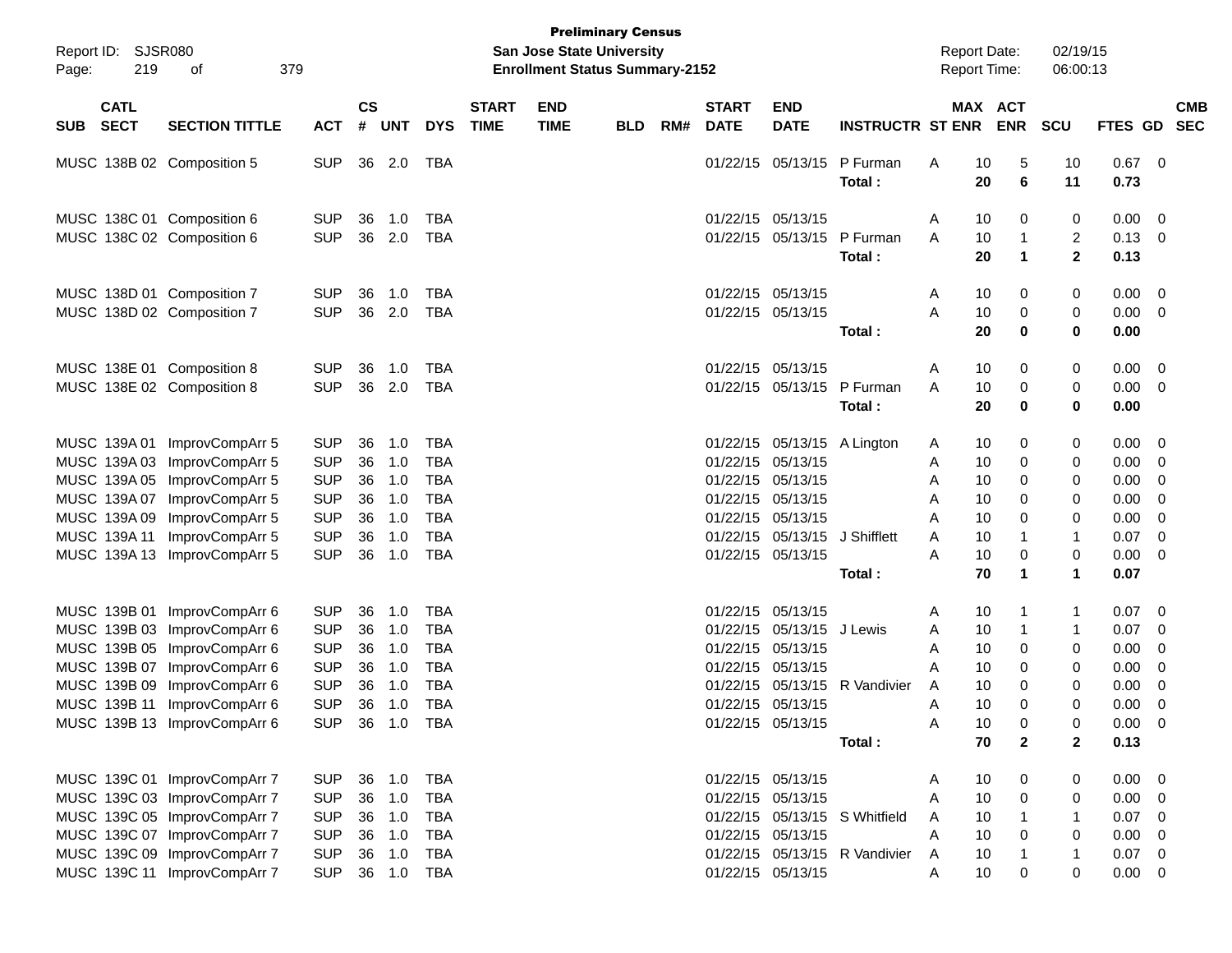| Report ID:<br>Page: | SJSR080<br>220             | 379<br>οf                     |            |                |              |            |                             | <b>Preliminary Census</b><br>San Jose State University<br><b>Enrollment Status Summary-2152</b> |                |     |                             |                            |                              | <b>Report Date:</b><br>Report Time: |                       | 02/19/15<br>06:00:13 |                |                            |
|---------------------|----------------------------|-------------------------------|------------|----------------|--------------|------------|-----------------------------|-------------------------------------------------------------------------------------------------|----------------|-----|-----------------------------|----------------------------|------------------------------|-------------------------------------|-----------------------|----------------------|----------------|----------------------------|
| <b>SUB</b>          | <b>CATL</b><br><b>SECT</b> | <b>SECTION TITTLE</b>         | <b>ACT</b> | <b>CS</b><br># | <b>UNT</b>   | <b>DYS</b> | <b>START</b><br><b>TIME</b> | <b>END</b><br><b>TIME</b>                                                                       | <b>BLD</b>     | RM# | <b>START</b><br><b>DATE</b> | <b>END</b><br><b>DATE</b>  | <b>INSTRUCTR ST ENR</b>      |                                     | MAX ACT<br><b>ENR</b> | <b>SCU</b>           |                | <b>CMB</b><br>FTES GD SEC  |
|                     |                            | MUSC 139C 13 ImprovCompArr 7  | <b>SUP</b> | 36             | 1.0          | TBA        |                             |                                                                                                 |                |     |                             | 01/22/15 05/13/15          | Total:                       | Α<br>10<br>70                       | 0<br>$\overline{2}$   | 0<br>$\mathbf{2}$    | 0.00<br>0.13   | $\overline{\mathbf{0}}$    |
|                     |                            |                               |            |                |              |            |                             |                                                                                                 |                |     |                             |                            |                              |                                     |                       |                      |                |                            |
|                     |                            | MUSC 139D 01 ImprovCompArr 8  | <b>SUP</b> | 36             | 1.0          | <b>TBA</b> |                             |                                                                                                 |                |     |                             | 01/22/15 05/13/15          |                              | 10<br>Α                             | 0                     | 0                    | 0.00           | 0                          |
|                     |                            | MUSC 139D 03 ImprovCompArr 8  | <b>SUP</b> | 36             | 1.0          | <b>TBA</b> |                             |                                                                                                 |                |     | 01/22/15                    | 05/13/15                   |                              | Α<br>10                             | 0                     | 0                    | 0.00           | 0                          |
|                     |                            | MUSC 139D 05 ImprovCompArr 8  | <b>SUP</b> | 36             | 1.0          | <b>TBA</b> |                             |                                                                                                 |                |     | 01/22/15                    | 05/13/15                   |                              | Α<br>10                             | 0                     | 0                    | 0.00           | 0                          |
|                     |                            | MUSC 139D 07 ImprovCompArr 8  | <b>SUP</b> | 36             | 1.0          | <b>TBA</b> |                             |                                                                                                 |                |     |                             | 01/22/15 05/13/15          |                              | Α<br>10                             | 0                     | 0                    | 0.00           | 0                          |
|                     |                            | MUSC 139D 09 ImprovCompArr 8  | <b>SUP</b> | 36             | 1.0          | <b>TBA</b> |                             |                                                                                                 |                |     |                             | 01/22/15 05/13/15          |                              | Α<br>10                             | 0                     | 0                    | 0.00           | 0                          |
|                     | MUSC 139D 11               | ImprovCompArr 8               | <b>SUP</b> | 36             | 1.0          | <b>TBA</b> |                             |                                                                                                 |                |     |                             | 01/22/15 05/13/15          |                              | A<br>10                             | 0                     | 0                    | 0.00           | 0                          |
|                     |                            | MUSC 139D 13 ImprovCompArr 8  | <b>SUP</b> | 36             | 1.0          | <b>TBA</b> |                             |                                                                                                 |                |     |                             | 01/22/15 05/13/15          | J Lewis                      | А<br>10                             | 1                     | $\mathbf{1}$         | 0.07           | 0                          |
|                     |                            |                               |            |                |              |            |                             |                                                                                                 |                |     |                             |                            | Total:                       | 70                                  | 1                     | $\mathbf 1$          | 0.07           |                            |
|                     | MUSC 140B 01               | Jazz Improv - II              | <b>ACT</b> |                | 0.0          |            |                             |                                                                                                 |                |     |                             |                            |                              | X                                   | 0<br>0                | 0                    | 0.00           | $\overline{0}$             |
|                     |                            | MUSC 140B 02 Jazz Improv - II | <b>SEM</b> |                | 2.0          |            |                             |                                                                                                 |                |     |                             |                            |                              | X                                   | $\pmb{0}$<br>0        | 0                    | 0.00           | $\overline{0}$             |
|                     |                            |                               |            |                |              |            |                             |                                                                                                 |                |     |                             |                            | Total:                       |                                     | $\mathbf 0$<br>0      | $\bf{0}$             | 0.00           |                            |
|                     |                            | MUSC 140C 02 Jazz Improv III  | <b>SEM</b> | 04             | 2.0          | <b>TR</b>  |                             | 10:30 AM 11:45 AM                                                                               | MUS            | 186 |                             | 01/22/15 05/13/15          | A Lington                    | 20<br>A                             | 11                    | 11                   | 1.63           | 5                          |
|                     |                            | MUSC 140C 03 Jazz Improv III  | <b>ACT</b> | 09             | 0.0          | <b>TBA</b> |                             |                                                                                                 | <b>MUS</b>     | 157 |                             | 01/22/15 05/13/15          | A Lington                    | 20<br>Α                             | 11                    | 11                   | 0.00           | 5                          |
|                     |                            | MUSC 140C 04 Jazz Improv III  | <b>SEM</b> | 04             | 2.0          | <b>TBA</b> |                             |                                                                                                 |                |     |                             | 01/22/15 05/13/15          | A Lington                    | Α                                   | $\overline{c}$<br>5   | $\overline{2}$       | 0.27           | 0                          |
|                     |                            | MUSC 140C 05 Jazz Improv III  | <b>ACT</b> | 09             | 0.0          | <b>TBA</b> |                             |                                                                                                 |                |     |                             | 01/22/15 05/13/15          | A Lington                    | A                                   | 5<br>$\overline{c}$   | $\overline{2}$       | 0.00           | 0                          |
|                     |                            |                               |            |                |              |            |                             |                                                                                                 |                |     |                             |                            | Total:                       | 50                                  | 26                    | 26                   | 1.90           |                            |
|                     | MUSC 142 01                |                               | ACT        | 10             |              | TR         |                             | 09:30 AM 10:20 AM                                                                               | <b>MUS</b> 211 |     |                             | 01/22/15 05/13/15          | J Frank                      | A<br>20                             | 16                    | 16                   | $1.12 \quad 3$ |                            |
|                     |                            | Art Song Rep                  |            |                | 1.0          |            |                             |                                                                                                 |                |     |                             |                            | Total:                       | 20                                  | 16                    | 16                   | 1.12           |                            |
|                     |                            |                               |            |                |              |            |                             |                                                                                                 |                |     |                             |                            |                              |                                     |                       |                      |                |                            |
|                     | MUSC 143 01                | CollabKeyPerf                 | ACT        |                | 1.0          |            |                             |                                                                                                 |                |     |                             |                            |                              | X                                   | 0<br>0                | 0                    | 0.00           | $\overline{\mathbf{0}}$    |
|                     |                            |                               |            |                |              |            |                             |                                                                                                 |                |     |                             |                            | Total:                       |                                     | $\bf{0}$<br>$\bf{0}$  | $\bf{0}$             | 0.00           |                            |
|                     | MUSC 144 01                | REP:Solo Lit Perf Pr          | ACT        | 09             | 1.0          | W          |                             | 03:30 PM 05:20 PM                                                                               | <b>MUS</b>     | 244 | 01/22/15                    | 05/13/15                   | L Chianakas                  | 22<br>A                             | 21                    | 21                   | 1.43           | $\overline{2}$             |
|                     | MUSC 144 02                | REP:Solo Lit Perf Pr          | <b>ACT</b> | 09             | 1.0          | M          |                             | 03:30 PM 05:20 PM                                                                               | <b>MUS</b>     | 176 |                             |                            | 01/22/15 05/13/15 N Sultanov | 15<br>A                             | 6                     | 6                    | 0.42           | $\overline{\phantom{0}}$ 1 |
|                     |                            |                               |            |                |              |            |                             |                                                                                                 |                |     |                             |                            | Total:                       |                                     | 37 27                 | 27                   | 1.85           |                            |
|                     |                            |                               |            |                |              |            |                             |                                                                                                 |                |     |                             |                            |                              |                                     |                       |                      |                |                            |
|                     |                            | MUSC 147B 01 Adv Cond Instr   | SEM 04 2.0 |                |              | MW.        |                             | 12:00 PM 01:15 PM                                                                               | MUS 176        |     |                             | 01/22/15 05/13/15 E Harris |                              | 20<br>A                             | 10                    | 10                   | $1.33 \ 0$     |                            |
|                     |                            | MUSC 147B 02 Adv Cond Instr   | ACT 10 0.0 |                |              | TBA        |                             |                                                                                                 |                |     |                             | 01/22/15 05/13/15 E Harris |                              | 20<br>A                             | 10                    | 10                   | $0.00 \t 0$    |                            |
|                     |                            |                               |            |                |              |            |                             |                                                                                                 |                |     |                             |                            | Total:                       | 40                                  | 20                    | 20                   | 1.33           |                            |
|                     |                            | MUSC 147C 01 Adv Cond Choral  | ACT 10 0.0 |                |              | MW.        |                             | 12:00 PM 01:15 PM                                                                               | MUS 182        |     |                             |                            | 01/22/15 05/13/15 J Benson   | A<br>20                             | 14                    | 14                   | $0.00$ 1       |                            |
|                     |                            | MUSC 147C 02 Adv Cond Choral  | LEC        |                | 04  2.0  TBA |            |                             |                                                                                                 |                |     |                             |                            | 01/22/15 05/13/15 J Benson   | A<br>20                             | 14                    | 14                   | $1.90$ 1       |                            |
|                     |                            |                               |            |                |              |            |                             |                                                                                                 |                |     |                             |                            | Total:                       | 40                                  | 28                    | 28                   | 1.90           |                            |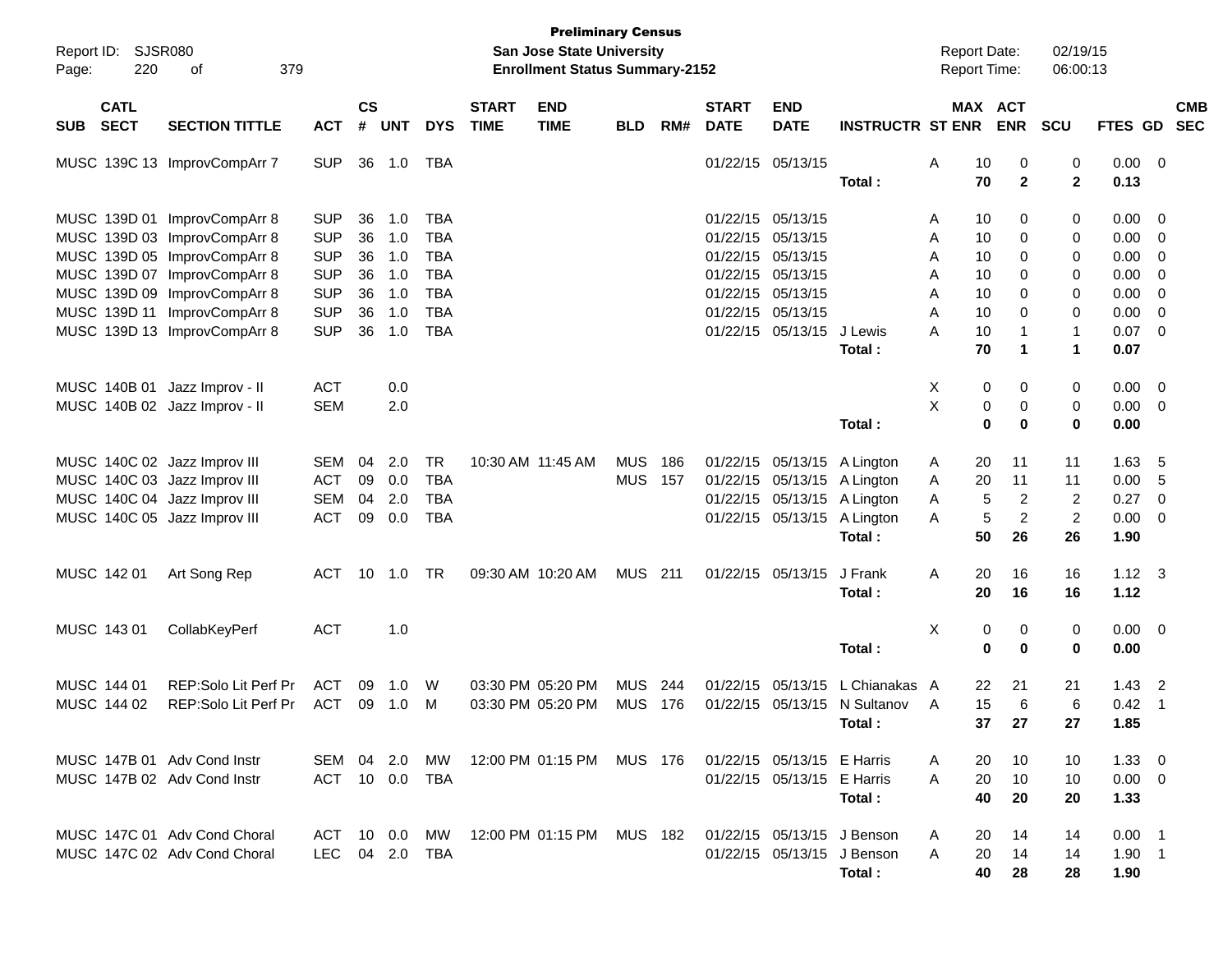| Report ID:<br>221<br>Page:               | SJSR080<br>379<br>οf                                                                                 |                          |                    |                |                 |                             | <b>Preliminary Census</b><br>San Jose State University<br><b>Enrollment Status Summary-2152</b> |                          |            |                             |                           |                                                    | <b>Report Date:</b><br>Report Time: |                                 | 02/19/15<br>06:00:13 |                              |                          |
|------------------------------------------|------------------------------------------------------------------------------------------------------|--------------------------|--------------------|----------------|-----------------|-----------------------------|-------------------------------------------------------------------------------------------------|--------------------------|------------|-----------------------------|---------------------------|----------------------------------------------------|-------------------------------------|---------------------------------|----------------------|------------------------------|--------------------------|
| <b>CATL</b><br><b>SECT</b><br><b>SUB</b> | <b>SECTION TITTLE</b>                                                                                | <b>ACT</b>               | $\mathsf{cs}$<br># | <b>UNT</b>     | <b>DYS</b>      | <b>START</b><br><b>TIME</b> | <b>END</b><br><b>TIME</b>                                                                       | <b>BLD</b>               | RM#        | <b>START</b><br><b>DATE</b> | <b>END</b><br><b>DATE</b> | <b>INSTRUCTR ST ENR</b>                            |                                     | MAX ACT<br><b>ENR</b>           | <b>SCU</b>           | FTES GD                      | <b>CMB</b><br><b>SEC</b> |
| MUSC 150A 01                             | <b>ENS: Concert Choir</b>                                                                            | ACT                      | 09                 | 1.0            | МW              |                             | 01:30 PM 03:20 PM                                                                               | <b>MUS</b>               | 150        |                             | 01/22/15 05/13/15         | J Benson<br>Total:                                 | Α                                   | 80<br>36<br>80<br>36            | 36<br>36             | 2.48 5<br>2.48               |                          |
| MUSC 151 01<br>MUSC 151 02               | <b>ENS: UnivChorales</b><br><b>ENS: UnivChorales</b>                                                 | <b>ACT</b><br><b>ACT</b> | 09<br>09           | 1.0<br>1.0     | <b>TR</b><br>MW |                             | 03:30 PM 04:20 PM<br>03:30 PM 04:20 PM                                                          | <b>MUS</b><br><b>MUS</b> | 182<br>182 | 01/22/15 05/13/15           | 01/22/15 05/13/15         | J Benson<br>J Benson<br>Total:                     | A<br>A                              | 14<br>40<br>7<br>20<br>60<br>21 | 14<br>7<br>21        | $0.98$ 3<br>$0.48$ 1<br>1.47 |                          |
| MUSC 152 01                              | ENS: Opera Theater ACT 20 1.0 TR                                                                     |                          |                    |                |                 |                             | 03:30 PM 05:20 PM                                                                               | <b>MUS 176</b>           |            |                             | 01/22/15 05/13/15         | L Chianakas A<br>Total:                            |                                     | 30<br>11<br>30<br>11            | 11<br>11             | $0.78$ 3<br>0.78             |                          |
| MUSC 153 01                              | ENS:UnivSymphOrchestCT 21 1.0 TR                                                                     |                          |                    |                |                 |                             | 01:30 PM 03:20 PM                                                                               | <b>MUS 176</b>           |            | 01/22/15 05/13/15           |                           | M Digiacinto A<br>Total:                           |                                     | 14<br>65<br>65<br>14            | 14<br>14             | $0.95$ 1<br>0.95             |                          |
| MUSC 154 01                              | ENS: Symphonic Band ACT 21 1.0 TR                                                                    |                          |                    |                |                 |                             | 01:40 PM 03:30 PM                                                                               | <b>MUS 150</b>           |            |                             | 01/22/15 05/13/15         | P Herrera<br>Total:                                | A                                   | 65<br>8<br>65<br>8              | 8<br>8               | 0.53 0<br>0.53               |                          |
| MUSC 157 01                              | ENS: Jazz Orch                                                                                       | ACT                      |                    | 20 1.0         | TR              |                             | 03:30 PM 05:20 PM                                                                               | <b>MUS 150</b>           |            |                             | 01/22/15 05/13/15         | A Lington<br>Total:                                | Α                                   | 25<br>12<br>25<br>12            | 12<br>12             | $0.92$ 7<br>0.92             |                          |
| MUSC 159 01                              | ENS: Afro-Latin Jazz                                                                                 | ACT                      |                    | 20 1.0         | МW              |                             | 01:30 PM 03:20 PM                                                                               | <b>MUS 186</b>           |            |                             | 01/22/15 05/13/15         | J Lewis<br>Total:                                  | Α                                   | 25<br>7<br>25<br>$\overline{7}$ | 7<br>$\overline{7}$  | $0.55$ 5<br>0.55             |                          |
| MUSC 160A01                              | <b>ENS: Choraliers</b>                                                                               | ACT                      |                    | 21  1.0        | TR              |                             | 01:30 PM 03:20 PM                                                                               | MUS 182                  |            |                             | 01/22/15 05/13/15         | J Benson<br>Total:                                 | Α                                   | 40<br>15<br>40<br>15            | 15<br>15             | $1.08$ 5<br>1.08             |                          |
|                                          | MUSC 160D 01 ENS: Collegium Music ACT 10 1.0                                                         |                          |                    |                | TBA             |                             |                                                                                                 |                          |            |                             | 01/22/15 05/13/15         | G Haramaki A<br>Total:                             |                                     | 10<br>9<br>10<br>9              | 9<br>9               | $0.65$ 3<br>0.65             |                          |
| MUSC 160F 01                             | <b>ENS: Small Jazz Ense ACT</b><br>MUSC 160F 02 ENS: Small Jazz Ense ACT 10 1.0 TBA                  |                          |                    | $10 \quad 1.0$ | TBA             |                             |                                                                                                 |                          |            |                             | 01/22/15 05/13/15         | J Lewis<br>01/22/15 05/13/15 J Shifflett<br>Total: | Α<br>A                              | 15<br>6<br>15<br>10<br>30<br>16 | 6<br>10<br>16        | $0.43$ 2<br>$0.78$ 7<br>1.22 |                          |
|                                          | MUSC 160G 01 ENS: Pep Band                                                                           |                          |                    |                |                 |                             | ACT 21 1.0 W  03:45 PM  06:00 PM  MUS  150  01/22/15  05/13/15  G  Pierson                      |                          |            |                             |                           | Total:                                             | A                                   | 35<br>15<br>35<br>15            | 15<br>15             | $1.00 \t 0$<br>1.00          |                          |
|                                          | MUSC 160H 01 ENS: Percuss EnsemblACT 10 1.0 F 10:30 AM 12:20 PM MUS 176 01/22/15 05/13/15 G Lemmon A |                          |                    |                |                 |                             |                                                                                                 |                          |            |                             |                           | Total:                                             |                                     | 25<br>4<br>25<br>4              | 4<br>4               | $0.27 \quad 0$<br>0.27       |                          |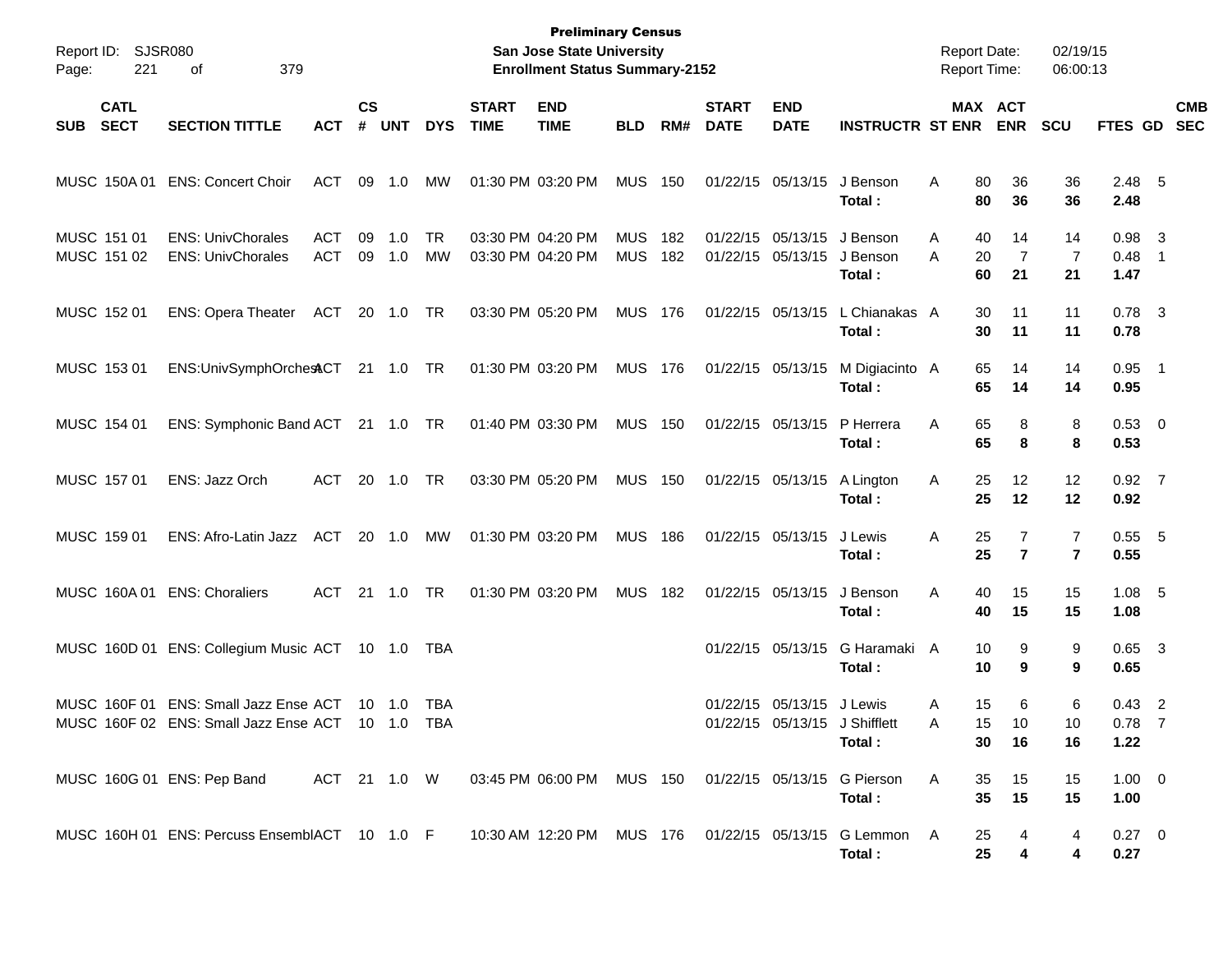| Page:      | Report ID: SJSR080<br>222                 | 379<br>of                                                                             |                                        |                | <b>Preliminary Census</b><br>San Jose State University<br><b>Enrollment Status Summary-2152</b> |                  |                             |                                                      |                |     | <b>Report Date:</b><br><b>Report Time:</b> |                                                | 02/19/15<br>06:00:13                                       |                                 |                          |                                |                                       |                           |
|------------|-------------------------------------------|---------------------------------------------------------------------------------------|----------------------------------------|----------------|-------------------------------------------------------------------------------------------------|------------------|-----------------------------|------------------------------------------------------|----------------|-----|--------------------------------------------|------------------------------------------------|------------------------------------------------------------|---------------------------------|--------------------------|--------------------------------|---------------------------------------|---------------------------|
| <b>SUB</b> | <b>CATL</b><br><b>SECT</b>                | <b>SECTION TITTLE</b>                                                                 | <b>ACT</b>                             | <b>CS</b><br># | <b>UNT</b>                                                                                      | <b>DYS</b>       | <b>START</b><br><b>TIME</b> | <b>END</b><br><b>TIME</b>                            | <b>BLD</b>     | RM# | <b>START</b><br><b>DATE</b>                | <b>END</b><br><b>DATE</b>                      | <b>INSTRUCTR ST ENR</b>                                    |                                 | MAX ACT<br><b>ENR</b>    | SCU                            |                                       | <b>CMB</b><br>FTES GD SEC |
|            | MUSC 160101                               | EnsJazzEnsemble                                                                       | ACT 10 1.0                             |                |                                                                                                 | -F               |                             | 12:30 PM 02:20 PM                                    | <b>MUS</b>     | 182 |                                            | 01/22/15 05/13/15                              | M Michielin<br>Total:                                      | 25<br>A<br>25                   | 3<br>3                   | 3<br>3                         | $0.20 \ 0$<br>0.20                    |                           |
|            |                                           | MUSC 160J 01 ENS: String Ensemble ACT 10 1.0<br>MUSC 160J 02 ENS: String Ensemble ACT |                                        |                | 1.0                                                                                             | TBA              |                             |                                                      |                |     |                                            | 01/22/15 05/13/15                              | D Nicholeris<br>Total:                                     | 15<br>A<br>X<br>15              | 4<br>0<br>0<br>4         | 4<br>0<br>4                    | $0.27 \ 0$<br>$0.00 \t 0$<br>0.27     |                           |
|            |                                           | MUSC 160K 01 ENS: Brass Ensemble ACT 10 1.0 F                                         |                                        |                |                                                                                                 |                  |                             | 10:30 AM 12:20 PM                                    | <b>MUS 150</b> |     |                                            | 01/22/15 05/13/15                              | K Adduci<br>Total:                                         | 15<br>A<br>15                   | 2<br>$\mathbf{2}$        | $\overline{c}$<br>$\mathbf{2}$ | $0.13 \quad 0$<br>0.13                |                           |
|            |                                           | MUSC 160L 01 ENS: Woodwind EnsemACT<br>MUSC 160L 02 ENS: Woodwind EnsemACT            |                                        | 10             | 1.0<br>10 1.0                                                                                   | <b>TBA</b><br>R. |                             | 03:30 PM 05:20 PM                                    | MUS 250        |     |                                            | 01/22/15 05/13/15 C Payne<br>01/22/15 05/13/15 | J Averett<br>Total:                                        | 15<br>A<br>15<br>A<br>30        | 2<br>$\overline{4}$<br>6 | 2<br>4<br>6                    | $0.15$ 1<br>$0.27$ 0<br>0.42          |                           |
|            |                                           | MUSC 160M 01 ENS: Saxophone EnserACT 10 1.0 T                                         |                                        |                |                                                                                                 |                  |                             | 07:00 PM 08:50 PM                                    | <b>MUS 150</b> |     |                                            | 01/22/15 05/13/15                              | D Wolford<br>Total:                                        | 15<br>A<br>15                   | 3<br>3                   | 3<br>3                         | $0.20 \ 0$<br>0.20                    |                           |
|            |                                           | MUSC 1600 01 Trombone Ensemble ACT 10 1.0 F                                           |                                        |                |                                                                                                 |                  |                             | 08:30 AM 10:20 AM                                    | <b>MUS 150</b> |     |                                            | 01/22/15 05/13/15                              | T Hornig<br>Total:                                         | 15<br>Α<br>15                   | 5<br>$5\phantom{.0}$     | 5<br>5                         | $0.37$ 2<br>0.37                      |                           |
|            |                                           | MUSC 160T 01 Wind Ensemble                                                            | <b>ACT</b>                             |                | 21 1.0                                                                                          | MW               |                             | 01:30 PM 03:20 PM                                    | <b>MUS 176</b> |     |                                            | 01/22/15 05/13/15                              | E Harris<br>Total:                                         | 65<br>A<br>65                   | 22<br>22                 | 22<br>22                       | $1.48$ 1<br>1.48                      |                           |
|            | MUSC 161 01                               | REP: Styles Interp O ACT 09 1.0 TBA                                                   |                                        |                |                                                                                                 |                  |                             |                                                      |                |     |                                            | 01/22/15 05/13/15                              | M Digiacinto A<br>Total:                                   | 15<br>15                        | 8<br>8                   | 8<br>8                         | $0.58$ 3<br>0.58                      |                           |
|            | MUSC 163 01<br>MUSC 163 02                | REP: Styles Intrp Op<br>REP: Styles Intrp Op                                          | <b>ACT</b><br>ACT                      | 09             | 1.0<br>1.0                                                                                      | TBA              |                             |                                                      |                |     |                                            | 01/22/15 05/13/15                              | M Digiacinto<br>Total:                                     | X<br>15<br>A<br>15              | 0<br>0<br>6<br>6         | 0<br>6<br>6                    | $0.00 \t 0$<br>$0.40 \quad 0$<br>0.40 |                           |
|            |                                           | MUSC 168 01 Electro-Acoustic Mus SEM 04 3.0 W                                         |                                        |                |                                                                                                 |                  |                             | 03:30 PM 06:00 PM MUS 226 01/22/15 05/13/15 P Furman |                |     |                                            |                                                | Total:                                                     | 25<br>A<br>25                   | 12<br>12                 | 36<br>36                       | $2.45$ 1<br>2.45                      |                           |
|            |                                           | MUSC 170B 01 Int Sound Recrdng                                                        | SEM 04 3.0 M                           |                |                                                                                                 |                  |                             | 07:00 PM 09:30 PM MUS 124                            |                |     |                                            |                                                | 01/22/15 05/13/15 G van Dijk<br>Total:                     | 20<br>A<br>20                   | 17<br>17                 | 51<br>51                       | $3.40 \ 0$<br>3.40                    |                           |
|            | MUSC 180 01<br>MUSC 180 02<br>MUSC 180 03 | <b>Indiv Studies</b><br><b>Indiv Studies</b><br><b>Indiv Studies</b>                  | <b>SUP</b><br><b>SUP</b><br><b>SUP</b> |                | 36  1.0  TBA<br>36 1.0 TBA                                                                      | 36 2.0 TBA       |                             |                                                      |                |     |                                            | 01/22/15 05/13/15 A Cohen                      | 01/22/15 05/13/15 A Lington<br>01/22/15 05/13/15 A Lington | 10<br>A<br>$10$<br>Α<br>10<br>Α | 7<br>4<br>$\mathbf{1}$   | 7<br>4<br>$\overline{c}$       | 0.47 0<br>$0.33 + 4$<br>$0.13 \ 0$    |                           |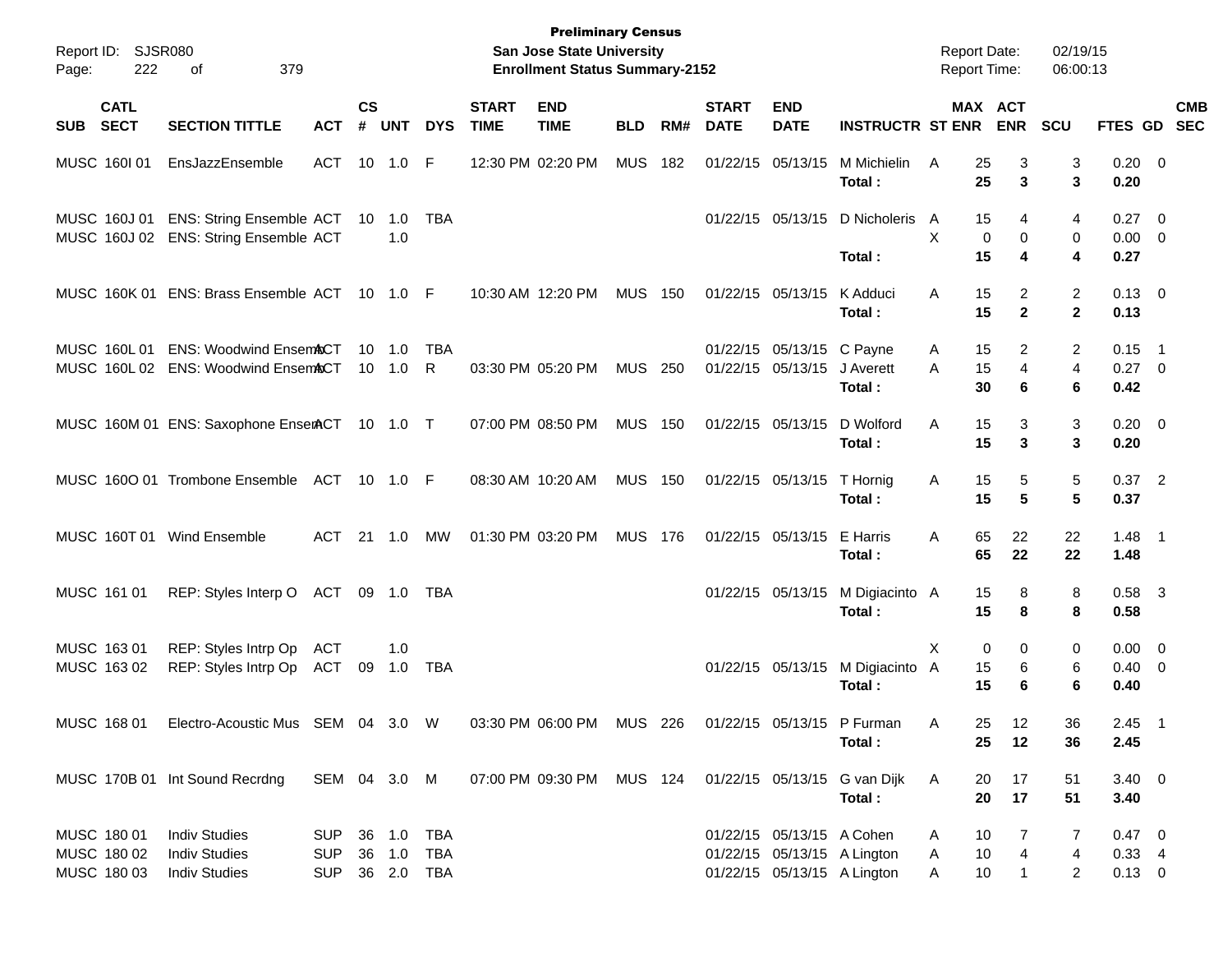| Report ID:<br>223<br>Page:               | SJSR080<br>379<br>οf                         |                          |                |            |                   |                             | <b>Preliminary Census</b><br><b>San Jose State University</b><br><b>Enrollment Status Summary-2152</b> |            |     |                             |                                        |                                 | <b>Report Date:</b><br><b>Report Time:</b> |                       | 02/19/15<br>06:00:13 |              |                                 |
|------------------------------------------|----------------------------------------------|--------------------------|----------------|------------|-------------------|-----------------------------|--------------------------------------------------------------------------------------------------------|------------|-----|-----------------------------|----------------------------------------|---------------------------------|--------------------------------------------|-----------------------|----------------------|--------------|---------------------------------|
| <b>CATL</b><br><b>SECT</b><br><b>SUB</b> | <b>SECTION TITTLE</b>                        | <b>ACT</b>               | <b>CS</b><br># | <b>UNT</b> | <b>DYS</b>        | <b>START</b><br><b>TIME</b> | <b>END</b><br><b>TIME</b>                                                                              | <b>BLD</b> | RM# | <b>START</b><br><b>DATE</b> | <b>END</b><br><b>DATE</b>              | <b>INSTRUCTR ST ENR</b>         |                                            | MAX ACT<br><b>ENR</b> | <b>SCU</b>           | FTES GD      | <b>CMB</b><br><b>SEC</b>        |
|                                          |                                              |                          |                |            |                   |                             |                                                                                                        |            |     |                             |                                        |                                 |                                            |                       |                      |              |                                 |
| MUSC 180 04<br>MUSC 180 05               | <b>Indiv Studies</b><br><b>Indiv Studies</b> | <b>SUP</b><br><b>SUP</b> | 36<br>36       | 1.0<br>2.0 | TBA<br><b>TBA</b> |                             |                                                                                                        |            |     |                             | 01/22/15 05/13/15<br>01/22/15 05/13/15 | G Haramaki                      | A<br>A                                     | 10<br>-1<br>10        | $\mathbf{1}$         | 0.07<br>0.00 | $\overline{\phantom{0}}$<br>- 0 |
|                                          |                                              |                          |                |            |                   |                             |                                                                                                        |            |     |                             |                                        | Total:                          |                                            | 0<br>50<br>13         | 0<br>14              | 1.00         |                                 |
| MUSC 181 01                              | Concert Listening II                         | ACT                      | 09             | 1.0        | TR                |                             | 12:30 PM 01:20 PM                                                                                      | MUS 176    |     |                             | 01/22/15 05/13/15                      | J Stubbe                        | 100<br>Α                                   | 33                    | 33                   | $2.20 \t 0$  |                                 |
|                                          |                                              |                          |                |            |                   |                             |                                                                                                        |            |     |                             |                                        | Total:                          | 100                                        | 33                    | 33                   | 2.20         |                                 |
| MUSC 182 01                              | Senior Project                               | ACT                      |                | 10 1.0     | TBA               |                             |                                                                                                        |            |     |                             | 01/22/15 05/13/15                      | J Averett                       | A                                          | 20<br>6               | 6                    | $0.40 \ 0$   |                                 |
|                                          |                                              |                          |                |            |                   |                             |                                                                                                        |            |     |                             |                                        | Total:                          |                                            | 20<br>6               | 6                    | 0.40         |                                 |
| MUSC 185A 01                             | Music for Children                           | SEM 04                   |                | 3.0        | R                 |                             | 04:00 PM 06:30 PM                                                                                      | MUS        | 161 |                             | 01/22/15 05/13/15                      | K Ireland D'                    | A                                          | 40<br>9               | 27                   | 1.80 0       |                                 |
|                                          |                                              |                          |                |            |                   |                             |                                                                                                        |            |     |                             |                                        | Total:                          |                                            | 40<br>9               | 27                   | 1.80         |                                 |
| MUSC 201 01                              | Sem in Mus Hist                              | SEM 05 3.0               |                |            | W                 |                             | 04:00 PM 06:30 PM                                                                                      | MUS 272    |     |                             | 01/22/15 05/13/15                      | A Lington                       | A                                          | 15<br>7               | 21                   | $1.75$ 7     |                                 |
|                                          |                                              |                          |                |            |                   |                             |                                                                                                        |            |     |                             |                                        | Total:                          |                                            | 15<br>$\overline{7}$  | 21                   | 1.75         |                                 |
| MUSC 202 01                              | Sem Mus Sys Thry                             | SEM 05                   |                | 3.0        | M                 |                             | 04:00 PM 06:30 PM                                                                                      | MUS 272    |     |                             | 01/22/15 05/13/15                      | <b>B</b> Belet                  | Α                                          | 15<br>11              | 33                   | 2.75 11      |                                 |
|                                          |                                              |                          |                |            |                   |                             |                                                                                                        |            |     |                             |                                        | Total:                          |                                            | 15<br>11              | 33                   | 2.75         |                                 |
| MUSC 224 01                              | <b>Supv Grad Studies</b>                     | <b>SUP</b>               | 36             | 2.0        | TBA               |                             |                                                                                                        |            |     |                             | 01/22/15 05/13/15                      | E Harris                        | A                                          | 10<br>1               | 2                    | $0.17$ 1     |                                 |
| MUSC 224 02                              | <b>Supv Grad Studies</b>                     | <b>SUP</b>               | 36             | 2.0        | <b>TBA</b>        |                             |                                                                                                        |            |     |                             |                                        | 01/22/15 05/13/15 D Behroozi    | A                                          | 10<br>2               | 4                    | $0.33$ 2     |                                 |
| MUSC 224 03                              | <b>Supv Grad Studies</b>                     | <b>SUP</b>               | 36             | 2.0        | <b>TBA</b>        |                             |                                                                                                        |            |     |                             | 01/22/15 05/13/15 J Lewis              |                                 | A                                          | 10                    | 2                    | 0.17         | $\overline{\phantom{1}}$        |
| MUSC 224 04                              | <b>Supv Grad Studies</b>                     | <b>SUP</b>               | 36             | 2.0        | <b>TBA</b>        |                             |                                                                                                        |            |     |                             | 01/22/15 05/13/15 A Lington            |                                 | A                                          | 10                    | $\overline{2}$       | 0.17         | $\overline{\phantom{1}}$        |
| MUSC 224 05                              | <b>Supv Grad Studies</b>                     | <b>SUP</b>               | 36             | 2.0        | <b>TBA</b>        |                             |                                                                                                        |            |     |                             | 01/22/15 05/13/15 J Shifflett          |                                 | A                                          | 10                    | 2                    | 0.17         | - 1                             |
| MUSC 224 06                              | <b>Supv Grad Studies</b>                     | <b>SUP</b>               | 36             | 2.0        | <b>TBA</b>        |                             |                                                                                                        |            |     |                             |                                        | 01/22/15 05/13/15 S Whitfield   | A                                          | 10<br>2               | $\overline{4}$       | 0.33         | $\overline{2}$                  |
| MUSC 224 07                              | <b>Supv Grad Studies</b>                     | <b>SUP</b>               | 36             | 2.0        | <b>TBA</b>        |                             |                                                                                                        |            |     |                             |                                        | 01/22/15 05/13/15 D Hollinger   | A                                          | 10<br>2               | 4                    | 0.33         | $\overline{2}$                  |
| MUSC 224 08                              | <b>Supv Grad Studies</b>                     | <b>SUP</b>               | 36             | 2.0        | <b>TBA</b>        |                             |                                                                                                        |            |     |                             | 01/22/15 05/13/15                      | J Lewis                         | A                                          | 10                    | 2                    | 0.17         | $\overline{\phantom{0}}$ 1      |
| MUSC 224 09                              | <b>Supv Grad Studies</b>                     | <b>SUP</b>               | 36             | 2.0        | <b>TBA</b>        |                             |                                                                                                        |            |     |                             | 01/22/15 05/13/15                      |                                 | A                                          | 10<br>0               | 0                    | 0.00         | $\overline{\mathbf{0}}$         |
| MUSC 224 10                              | <b>Supv Grad Studies</b>                     | <b>SUP</b>               | 36             | 2.0        | <b>TBA</b>        |                             |                                                                                                        |            |     |                             |                                        | 01/22/15 05/13/15 S Bengochea A |                                            | 10<br>0               | 0                    | 0.00         | $\overline{\mathbf{0}}$         |
| MUSC 224 11                              | <b>Supv Grad Studies</b>                     | <b>SUP</b>               | 36             | 2.0        | <b>TBA</b>        |                             |                                                                                                        |            |     |                             |                                        | 01/22/15 05/13/15 L Chianakas A |                                            | 10                    | $\overline{2}$       | 0.17         | - 1                             |
| MUSC 224 12                              | <b>Supv Grad Studies</b>                     | <b>SUP</b>               |                | 36 2.0     | <b>TBA</b>        |                             |                                                                                                        |            |     |                             |                                        | 01/22/15 05/13/15 J Benson      | A                                          | 10                    | 6                    | 0.50         | 3                               |
| MUSC 224 13                              | <b>Supv Grad Studies</b>                     | <b>SUP</b>               | 36             | 2.0        | TBA               |                             |                                                                                                        |            |     |                             | 01/22/15 05/13/15 C Payne              |                                 | A                                          | 10                    | 2                    | 0.17         | $\blacksquare$                  |
| MUSC 224 14                              | <b>Supv Grad Studies</b>                     | <b>SUP</b>               | 36             | 2.0        | <b>TBA</b>        |                             |                                                                                                        |            |     |                             |                                        | 01/22/15 05/13/15 R Vandivier   | A                                          | 10<br>0               | 0                    | 0.00         | $\overline{\phantom{0}}$        |
| MUSC 224 15                              | <b>Supv Grad Studies</b>                     | <b>SUP</b>               |                | 36 2.0     | <b>TBA</b>        |                             |                                                                                                        |            |     |                             | 01/22/15 05/13/15                      |                                 | A                                          | 10<br>0               | 0                    | 0.00         | $\overline{\phantom{0}}$        |
| MUSC 224 16                              | <b>Supv Grad Studies</b>                     | <b>SUP</b>               |                | 36 2.0     | <b>TBA</b>        |                             |                                                                                                        |            |     |                             | 01/22/15 05/13/15                      |                                 | A                                          | 10<br>0               | 0                    | 0.00         | $\overline{\mathbf{0}}$         |
| MUSC 224 17                              | <b>Supv Grad Studies</b>                     | <b>SUP</b>               | 36             | 2.0        | TBA               |                             |                                                                                                        |            |     |                             | 01/22/15 05/13/15                      |                                 | Α                                          | 10<br>0               | 0                    | 0.00         | $\overline{\mathbf{0}}$         |
| MUSC 224 18                              | <b>Supv Grad Studies</b>                     | <b>SUP</b>               | 36             | 2.0        | TBA               |                             |                                                                                                        |            |     |                             | 01/22/15 05/13/15                      |                                 | Α                                          | 10<br>0               | 0                    | 0.00         | $\overline{\phantom{0}}$        |
| MUSC 224 19                              | <b>Supv Grad Studies</b>                     | <b>SUP</b>               | 36             | 2.0        | <b>TBA</b>        |                             |                                                                                                        |            |     |                             | 01/22/15 05/13/15                      |                                 | A                                          | 10<br>0               | 0                    | 0.00         | $\overline{\phantom{0}}$        |
| MUSC 224 20                              | <b>Supv Grad Studies</b>                     | <b>SUP</b>               |                | 36 1.0     | <b>TBA</b>        |                             |                                                                                                        |            |     |                             | 01/22/15 05/13/15                      |                                 | A                                          | 10<br>0               | 0                    | $0.00 \t 0$  |                                 |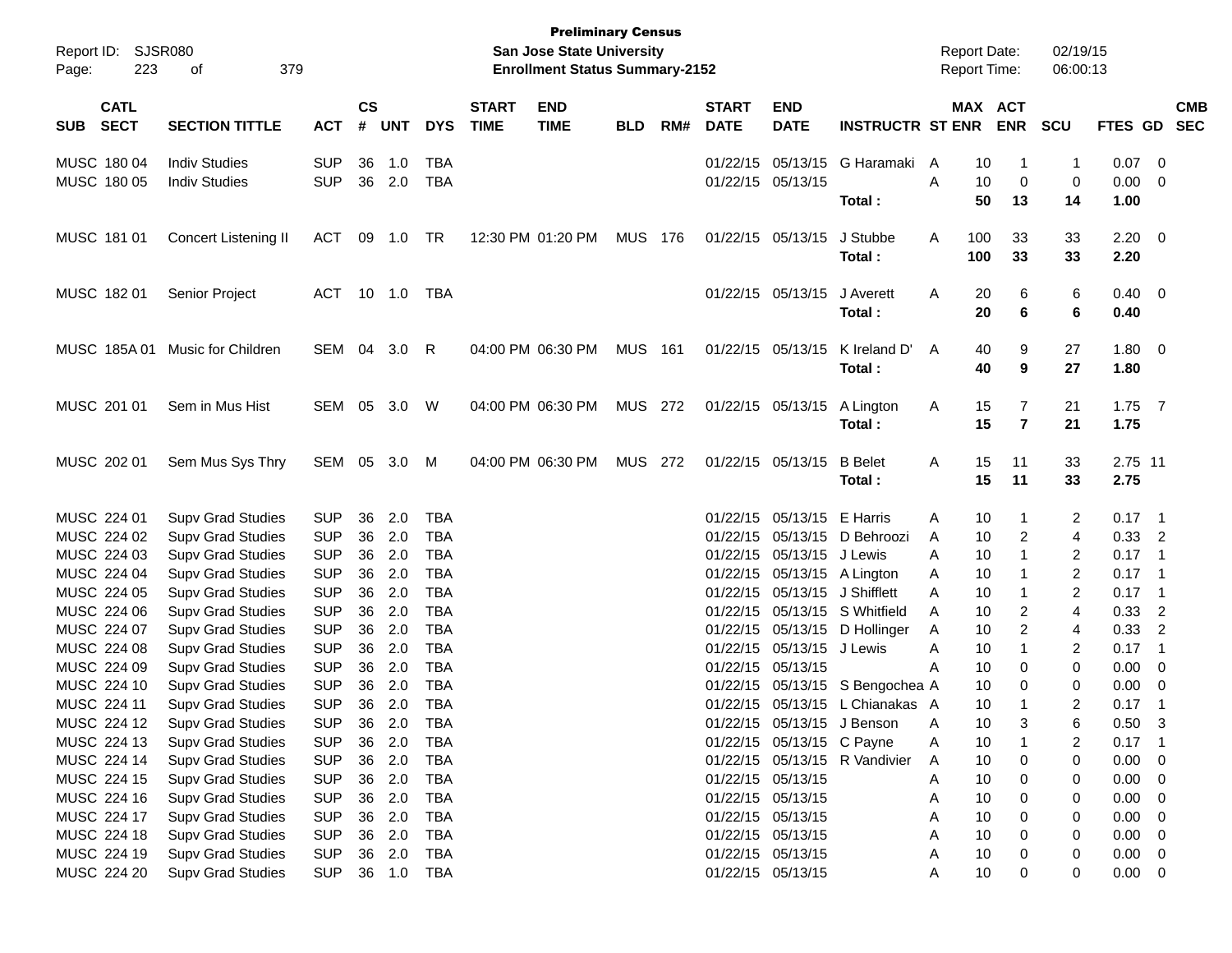| Report ID:<br>Page:                      | <b>Preliminary Census</b><br>SJSR080<br><b>San Jose State University</b><br>224<br>379<br><b>Enrollment Status Summary-2152</b><br>of |            |                |            |            |                             |                           |            |     |                             |                             | <b>Report Date:</b><br><b>Report Time:</b> |   | 02/19/15<br>06:00:13 |                |                         |             |                |            |
|------------------------------------------|---------------------------------------------------------------------------------------------------------------------------------------|------------|----------------|------------|------------|-----------------------------|---------------------------|------------|-----|-----------------------------|-----------------------------|--------------------------------------------|---|----------------------|----------------|-------------------------|-------------|----------------|------------|
| <b>CATL</b><br><b>SECT</b><br><b>SUB</b> | <b>SECTION TITTLE</b>                                                                                                                 | <b>ACT</b> | <b>CS</b><br># | <b>UNT</b> | <b>DYS</b> | <b>START</b><br><b>TIME</b> | <b>END</b><br><b>TIME</b> | <b>BLD</b> | RM# | <b>START</b><br><b>DATE</b> | <b>END</b><br><b>DATE</b>   | <b>INSTRUCTR ST ENR</b>                    |   | MAX ACT              | <b>ENR</b>     | <b>SCU</b>              | FTES GD SEC |                | <b>CMB</b> |
| MUSC 224 21                              | <b>Supv Grad Studies</b>                                                                                                              | <b>SUP</b> | 36             | 1.0        | <b>TBA</b> |                             |                           |            |     |                             | 01/22/15 05/13/15           |                                            | Α | 10                   | 0              | 0                       | 0.00        | $\mathbf 0$    |            |
| MUSC 224 22                              | <b>Supv Grad Studies</b>                                                                                                              | <b>SUP</b> | 36             | 1.0        | <b>TBA</b> |                             |                           |            |     | 01/22/15 05/13/15           |                             |                                            | Α | 10                   | 0              | $\Omega$                | 0.00        | 0              |            |
| MUSC 224 23                              | <b>Supv Grad Studies</b>                                                                                                              | <b>SUP</b> | 36             | 1.0        | <b>TBA</b> |                             |                           |            |     |                             | 01/22/15 05/13/15           | J Kierstine                                | A | 10                   | 1              | -1                      | 0.08        | $\overline{1}$ |            |
| MUSC 224 24                              | <b>Supv Grad Studies</b>                                                                                                              | <b>SUP</b> | 36             | 1.0        | <b>TBA</b> |                             |                           |            |     | 01/22/15 05/13/15           |                             |                                            | A | 10                   | $\Omega$       | 0                       | 0.00        | 0              |            |
| MUSC 224 25                              | <b>Supv Grad Studies</b>                                                                                                              | <b>SUP</b> | 36             | 1.0        | <b>TBA</b> |                             |                           |            |     |                             | 01/22/15 05/13/15           |                                            | A | 10                   | $\Omega$       | $\Omega$                | 0.00        | $\Omega$       |            |
|                                          |                                                                                                                                       |            |                |            |            |                             |                           |            |     |                             |                             | Total:                                     |   | 250                  | 17             | 33                      | 2.75        |                |            |
| MUSC 232 01                              | Adv Fld Exp                                                                                                                           | <b>SUP</b> | 25             | 1.0        | TBA        |                             |                           |            |     |                             | 01/22/15 05/13/15 E Harris  |                                            | A | 10                   | 1              | -1                      | 0.08        | -1             |            |
| MUSC 232 02                              | Adv Fld Exp                                                                                                                           | <b>SUP</b> | 25             | 1.0        | <b>TBA</b> |                             |                           |            |     |                             | 01/22/15 05/13/15 A Lington |                                            | Α | 10                   | $\overline{c}$ | $\overline{2}$          | 0.17        | $\overline{2}$ |            |
| MUSC 232 03                              | Adv Fld Exp                                                                                                                           | <b>SUP</b> | 25             | 1.0        | <b>TBA</b> |                             |                           |            |     |                             |                             | 01/22/15 05/13/15 D Hollinger              | A | 10                   | 1              | $\overline{\mathbf{1}}$ | 0.08        | $\overline{1}$ |            |
| MUSC 232 04                              | Adv Fld Exp                                                                                                                           | <b>SUP</b> | 25             | 1.0        | <b>TBA</b> |                             |                           |            |     |                             | 01/22/15 05/13/15 J Benson  |                                            | A | 10                   | 1              | -1                      | 0.08        | $\overline{1}$ |            |
| MUSC 232 05                              | Adv Fld Exp                                                                                                                           | <b>SUP</b> | 25             | 1.0        | <b>TBA</b> |                             |                           |            |     |                             | 01/22/15 05/13/15           |                                            | A | 10                   | 0              | 0                       | 0.00        | $\mathbf 0$    |            |
|                                          |                                                                                                                                       |            |                |            |            |                             |                           |            |     |                             |                             | Total:                                     |   | 50                   | 5              | 5                       | 0.42        |                |            |
|                                          |                                                                                                                                       |            |                |            |            |                             |                           |            |     |                             |                             |                                            |   |                      |                |                         |             |                |            |
| MUSC 298 01                              | <b>Special Study</b>                                                                                                                  | <b>SUP</b> | 25             | 1.0        | <b>TBA</b> |                             |                           |            |     |                             | 01/22/15 05/13/15 A Lington |                                            | A | 10                   | -1             | -1                      | 0.08        | -1             |            |
| MUSC 298 02                              | <b>Special Study</b>                                                                                                                  | <b>SUP</b> | 25             | 1.0        | <b>TBA</b> |                             |                           |            |     |                             |                             | 01/22/15 05/13/15 S Bengochea A            |   | 10                   | 1              | -1                      | 0.08        | $\overline{1}$ |            |
| MUSC 298 03                              | <b>Special Study</b>                                                                                                                  | <b>SUP</b> | 25             | 2.0        | <b>TBA</b> |                             |                           |            |     |                             |                             | 01/22/15 05/13/15 G Haramaki A             |   | 10                   | 0              | 0                       | 0.00        | 0              |            |
| MUSC 298 04                              | <b>Special Study</b>                                                                                                                  | <b>SUP</b> | 25             | 1.0        | <b>TBA</b> |                             |                           |            |     | 01/22/15 05/13/15           |                             |                                            | A | 10                   | 0              | 0                       | 0.00        | 0              |            |
|                                          |                                                                                                                                       |            |                |            |            |                             |                           |            |     |                             |                             | Total:                                     |   | 40                   | $\mathbf{2}$   | $\mathbf{2}$            | 0.17        |                |            |
| MUSC 299 01                              | Mstr Ths Rct Cmp                                                                                                                      | <b>SUP</b> | 25             | 1.0        | <b>TBA</b> |                             |                           |            |     | 01/22/15 05/13/15           |                             |                                            | A | 10                   | 0              | 0                       | 0.00        | 0              |            |
| MUSC 299 02                              | Mstr Ths Rct Cmp                                                                                                                      | <b>SUP</b> | 25             | 1.0        | <b>TBA</b> |                             |                           |            |     | 01/22/15 05/13/15           |                             |                                            | Α | 10                   | 0              | 0                       | 0.00        | 0              |            |
| MUSC 299 03                              | Mstr Ths Rct Cmp                                                                                                                      | <b>SUP</b> | 25             | 1.0        | <b>TBA</b> |                             |                           |            |     | 01/22/15 05/13/15           |                             |                                            | A | 10                   | 0              | 0                       | 0.00        | 0              |            |
| MUSC 299 04                              | Mstr Ths Rct Cmp                                                                                                                      | <b>SUP</b> | 25             | 2.0        | <b>TBA</b> |                             |                           |            |     |                             | 01/22/15 05/13/15           | G Haramaki                                 | A | 10                   | 1              | 2                       | 0.17        | $\overline{1}$ |            |
| MUSC 299 05                              | Mstr Ths Rct Cmp                                                                                                                      | <b>SUP</b> | 25             | 2.0        | <b>TBA</b> |                             |                           |            |     | 01/22/15 05/13/15           |                             |                                            | Α | 10                   | 0              | 0                       | 0.00        | 0              |            |
| MUSC 299 06                              | Mstr Ths Rct Cmp                                                                                                                      | <b>SUP</b> | 25             | 2.0        | <b>TBA</b> |                             |                           |            |     | 01/22/15 05/13/15           |                             |                                            | A | 10                   | 0              | 0                       | 0.00        | 0              |            |
| MUSC 299 07                              | Mstr Ths Rct Cmp                                                                                                                      | <b>SUP</b> | 25             | 3.0        | <b>TBA</b> |                             |                           |            |     | 01/22/15 05/13/15           |                             |                                            | Α | 10                   | 0              | 0                       | 0.00        | 0              |            |
| MUSC 299 08                              | Mstr Ths Rct Cmp                                                                                                                      | <b>SUP</b> | 25             | 3.0        | <b>TBA</b> |                             |                           |            |     | 01/22/15 05/13/15           |                             |                                            | A | 10                   | 0              | 0                       | 0.00        | 0              |            |
|                                          |                                                                                                                                       |            |                |            |            |                             |                           |            |     |                             |                             | Total:                                     |   | 80                   | 1              | $\mathbf{2}$            | 0.17        |                |            |
|                                          |                                                                                                                                       |            |                |            |            |                             |                           |            |     |                             |                             |                                            |   |                      |                |                         |             |                |            |

**Department : Music & Dance Department Total : 9453 3147 6563 440.75 Lower Division : 4674 1866 4095<br>
Upper Division : 4311 1229 2354 Upper Division : 4311 1229 2354 158.43 Graduate Division :**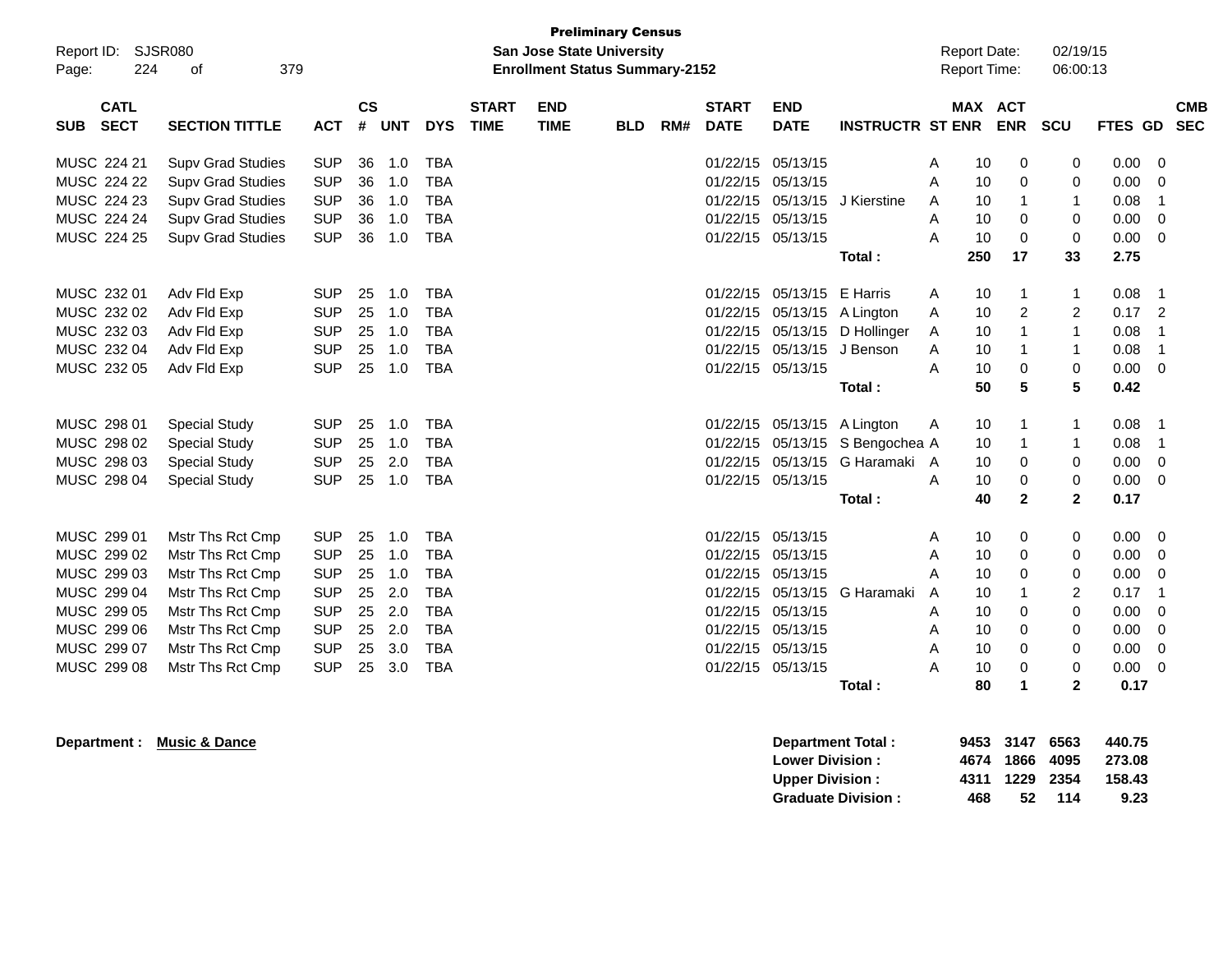| Report ID:<br>Page: | 225                        | SJSR080<br>379<br>οf             |               |                    |            |               |                             | <b>Preliminary Census</b><br>San Jose State University<br><b>Enrollment Status Summary-2152</b> |            |      |                             |                             |                                       | <b>Report Date:</b><br>Report Time: |          |                       | 02/19/15<br>06:00:13 |                |                          |                          |
|---------------------|----------------------------|----------------------------------|---------------|--------------------|------------|---------------|-----------------------------|-------------------------------------------------------------------------------------------------|------------|------|-----------------------------|-----------------------------|---------------------------------------|-------------------------------------|----------|-----------------------|----------------------|----------------|--------------------------|--------------------------|
| <b>SUB</b>          | <b>CATL</b><br><b>SECT</b> | <b>SECTION TITTLE</b>            | <b>ACT</b>    | $\mathsf{cs}$<br># | <b>UNT</b> | <b>DYS</b>    | <b>START</b><br><b>TIME</b> | <b>END</b><br><b>TIME</b>                                                                       | <b>BLD</b> | RM#  | <b>START</b><br><b>DATE</b> | <b>END</b><br><b>DATE</b>   | <b>INSTRUCTR ST ENR</b>               |                                     |          | MAX ACT<br><b>ENR</b> | <b>SCU</b>           | <b>FTES GD</b> |                          | <b>CMB</b><br><b>SEC</b> |
| College             |                            | <b>Humanities &amp; the Arts</b> |               |                    |            |               |                             |                                                                                                 |            |      |                             |                             |                                       |                                     |          |                       |                      |                |                          |                          |
|                     | Department :               | <b>Philosophy</b>                |               |                    |            |               |                             |                                                                                                 |            |      |                             |                             |                                       |                                     |          |                       |                      |                |                          |                          |
| <b>PHIL</b>         | 901                        | Math/Logic for GE                | <b>SEM</b>    | 04                 | 3.0        | МW            | 10:30 AM 11:45 AM           |                                                                                                 | <b>DMH</b> |      |                             | 149B 01/22/15 05/13/15      | K Yrigoyen<br>Total:                  | A                                   | 45<br>45 | 29<br>29              | 87<br>87             | 5.80 0<br>5.80 |                          |                          |
| PHIL                | 10 01                      | Intro to Phil                    | LEC           | 03                 | 3.0        | <b>TR</b>     |                             | 07:30 AM 08:45 AM                                                                               | <b>SH</b>  | 411  |                             | 01/22/15 05/13/15 F Alberts |                                       | Α                                   | 30       | 29                    | 87                   | 5.80 0         |                          |                          |
| PHIL                | 10 02                      | Intro to Phil                    | <b>LEC</b>    | 03                 | 3.0        | <b>MW</b>     |                             | 09:00 AM 10:15 AM                                                                               | <b>BBC</b> | 203  |                             |                             | 01/22/15 05/13/15 D Williamson A      |                                     | 45       | 44                    | 132                  | 8.80           | $\overline{\phantom{0}}$ |                          |
| PHIL                | 10 03                      | Intro to Phil                    | <b>LEC</b>    | 03                 | 3.0        | <b>TR</b>     |                             | 10:30 AM 11:45 AM                                                                               | <b>BBC</b> | 130  |                             |                             | 01/22/15 05/13/15 D Runyan            | A                                   | 40       | 40                    | 120                  | 8.00           | $\overline{\phantom{0}}$ |                          |
| PHIL                | 10 04                      | Intro to Phil                    | <b>LEC</b>    | 03                 | 3.0        | <b>MW</b>     |                             | 12:00 PM 01:15 PM                                                                               | <b>BBC</b> | 202  |                             | 01/22/15 05/13/15           | T Lott                                | A                                   | 110      | 71                    | 213                  | 14.20          | $\overline{\mathbf{0}}$  |                          |
| PHIL                | 10 05                      | Intro to Phil                    | <b>LEC</b>    | 03                 | 3.0        | <b>TR</b>     |                             | 12:00 PM 01:15 PM                                                                               | <b>BBC</b> | 125  |                             | 01/22/15 05/13/15 K Brown   |                                       | A                                   | 40       | 40                    | 120                  | 8.00           | $\overline{\phantom{0}}$ |                          |
| PHIL                | 10 06                      | Intro to Phil                    | <b>LEC</b>    | 03                 | 3.0        | <b>MW</b>     |                             | 01:30 PM 02:45 PM                                                                               | <b>BBC</b> | 125  |                             | 01/22/15 05/13/15 M Jordan  |                                       | A                                   | 40       | 40                    | 120                  | 8.00           | $\overline{\phantom{0}}$ |                          |
| PHIL                | 10 07                      | Intro to Phil                    | <b>LEC</b>    | 03                 | 3.0        | <b>TR</b>     |                             | 03:00 PM 04:15 PM                                                                               | <b>BBC</b> | 125  |                             | 01/22/15 05/13/15 K Brown   |                                       | A                                   | 40       | 40                    | 120                  | 8.00           | $\overline{\mathbf{0}}$  |                          |
| PHIL                | 10 08                      | Intro to Phil                    | <b>LEC</b>    | 03                 | 3.0        | м             |                             | 07:00 PM 09:45 PM                                                                               | <b>BBC</b> | 125  |                             | 01/22/15 05/13/15           | G Pinto                               | A                                   | 40       | 38                    | 114                  | 7.60 0         |                          |                          |
|                     |                            |                                  |               |                    |            |               |                             |                                                                                                 |            |      |                             |                             | Total:                                |                                     | 385      | 342                   | 1026                 | 68.40          |                          |                          |
| <b>PHIL</b>         | 12 01                      | Phil of the Person               | <b>LEC</b>    |                    | 3.0        |               |                             |                                                                                                 |            |      |                             |                             |                                       | X                                   | 0        | 0                     | 0                    | $0.00 \t 0$    |                          |                          |
| PHIL                | 12 02                      | Phil of the Person               | <b>LEC</b>    | 03                 | 3.0        | TR            |                             | 09:00 AM 10:15 AM                                                                               | DMH        | 149B |                             | 01/22/15 05/13/15           | P Bashaw                              | A                                   | 49       | 34                    | 102                  | 6.80           | $\overline{\phantom{0}}$ |                          |
| <b>PHIL</b>         | 12 03                      | Phil of the Person               | <b>LEC</b>    | 03                 | 3.0        | W             |                             | 04:00 PM 06:45 PM                                                                               | <b>BBC</b> | 125  |                             | 01/22/15 05/13/15           | K Brown                               | A                                   | 40       | 40                    | 120                  | $8.00 \t 0$    |                          |                          |
|                     |                            |                                  |               |                    |            |               |                             |                                                                                                 |            |      |                             |                             | Total:                                |                                     | 89       | 74                    | 222                  | 14.80          |                          |                          |
| <b>PHIL</b>         | 57 01                      | Logic & Crit Reas                | <b>SEM</b>    | 04                 | 3.0        | <b>MW</b>     |                             | 09:00 AM 10:15 AM                                                                               | <b>BBC</b> | 130  |                             | 01/22/15 05/13/15 R Allen   |                                       | A                                   | 35       | 32                    | 96                   | $6.40 \quad 0$ |                          |                          |
| PHIL                | 57 02                      | Logic & Crit Reas                | <b>SEM</b>    | 04                 | 3.0        | TR            |                             | 09:00 AM 10:15 AM                                                                               | <b>DMH</b> | 357  |                             | 01/22/15 05/13/15 P Elliott |                                       | A                                   | 35       | 35                    | 105                  | 7.00           | $\overline{\phantom{0}}$ |                          |
| PHIL                | 57 03                      | Logic & Crit Reas                | <b>SEM</b>    | 04                 | 3.0        | <b>TR</b>     |                             | 09:00 AM 10:15 AM                                                                               | <b>BBC</b> | 203  |                             |                             | 01/22/15 05/13/15 N Osborne           | A                                   | 40       | 40                    | 120                  | 8.00           | $\overline{\phantom{0}}$ |                          |
| PHIL                | 57 04                      | Logic & Crit Reas                | <b>SEM</b>    | 04                 | 3.0        | <b>MW</b>     | 10:30 AM 11:45 AM           |                                                                                                 | <b>BBC</b> | 125  |                             | 01/22/15 05/13/15           | T Nguyen                              | A                                   | 40       | 40                    | 120                  | 8.00           | $\overline{\mathbf{0}}$  |                          |
| PHIL                | 57 05                      | Logic & Crit Reas                | <b>SEM</b>    | 04                 | 3.0        | <b>TR</b>     | 10:30 AM 11:45 AM           |                                                                                                 | <b>BBC</b> | 203  |                             | 01/22/15 05/13/15 S Yahn    |                                       | A                                   | 35       | 34                    | 102                  | 6.80           | $\overline{\mathbf{0}}$  |                          |
| PHIL                | 57 06                      | Logic & Crit Reas                | <b>SEM</b>    | 04                 | 3.0        | <b>TR</b>     |                             | 01:30 PM 02:45 PM                                                                               | <b>BBC</b> | 130  |                             | 01/22/15 05/13/15 L Pino    |                                       | A                                   | 40       | 39                    | 117                  | 7.80           | $\overline{\mathbf{0}}$  |                          |
| <b>PHIL</b>         | 57 07                      | Logic & Crit Reas                | <b>SEM</b>    | 04                 | 3.0        | МW            |                             | 03:00 PM 04:15 PM                                                                               | MН         | 224  |                             | 01/22/15 05/13/15 P Elliott |                                       | A                                   | 40       | 39                    | 117                  | 7.80 0         |                          |                          |
|                     |                            |                                  |               |                    |            |               |                             |                                                                                                 |            |      |                             |                             | Total :                               |                                     | 265      | 259                   | 777                  | 51.80          |                          |                          |
| <b>PHIL</b>         | 61 01                      | <b>Moral Issues</b>              | <b>LEC</b>    | 03                 | 3.0        | <b>TR</b>     |                             | 09:00 AM 10:15 AM                                                                               | <b>SH</b>  | 411  |                             |                             | 01/22/15 05/13/15 S Hennon            | Α                                   | 30       | 27                    | 81                   | $5.40 \ 0$     |                          |                          |
| PHIL                | 61 02                      | Moral Issues                     | LEC           |                    | 03 3.0 TR  |               |                             | 09:00 AM 10:15 AM                                                                               | BBC        | 130  |                             |                             | 01/22/15 05/13/15 J Giddings          | A                                   | 40       | 38                    | 114                  | 7.60 0         |                          |                          |
| PHIL                | 61 03                      | Moral Issues                     | LEC.          |                    | 03 3.0     | TR            |                             | 10:30 AM 11:45 AM                                                                               |            |      |                             |                             | DMH 149B 01/22/15 05/13/15 P Bashaw   | A                                   | 49       | 48                    | 144                  | $9.60 \quad 0$ |                          |                          |
| PHIL                | 61 04                      | Moral Issues                     | LEC           |                    | 03 3.0     | MW            |                             | 12:00 PM 01:15 PM                                                                               | BBC 125    |      |                             | 01/22/15 05/13/15 L Pino    |                                       | A                                   | 40       | 39                    | 117                  | $7.80\quad 0$  |                          |                          |
| PHIL                | 61 05                      | Moral Issues                     | LEC 03 3.0    |                    |            | TR            |                             | 12:00 PM 01:15 PM                                                                               | BBC 203    |      |                             |                             | 01/22/15 05/13/15 J Giddings          | A                                   | 45       | 43                    | 129                  | 8.60 0         |                          |                          |
| PHIL                | 61 06                      | Moral Issues                     | LEC 03 3.0 TR |                    |            |               |                             | 01:30 PM 02:45 PM                                                                               |            |      |                             |                             | DMH 149B 01/22/15 05/13/15 J Giddings | A                                   | 49       | 46                    | 138                  | $9.20 \ 0$     |                          |                          |
|                     |                            |                                  |               |                    |            |               |                             |                                                                                                 |            |      |                             |                             | Total:                                |                                     |          | 253 241               | 723                  | 48.20          |                          |                          |
|                     | PHIL 66 01                 | Intro Aesthetics                 | LEC 03 3.0 MW |                    |            |               |                             | 10:30 AM 11:45 AM                                                                               | BBC 203    |      |                             | 01/22/15 05/13/15 F Alberts |                                       | A                                   | 45       | 44                    | 132                  | 8.80 0         |                          |                          |
| PHIL                | 66 02                      | Intro Aesthetics                 |               |                    |            | LEC 03 3.0 MW |                             | 12:00 PM 01:15 PM BBC 203 01/22/15 05/13/15 T Leddy                                             |            |      |                             |                             |                                       | A                                   |          | 45 44                 | 132                  | 8.80 0         |                          |                          |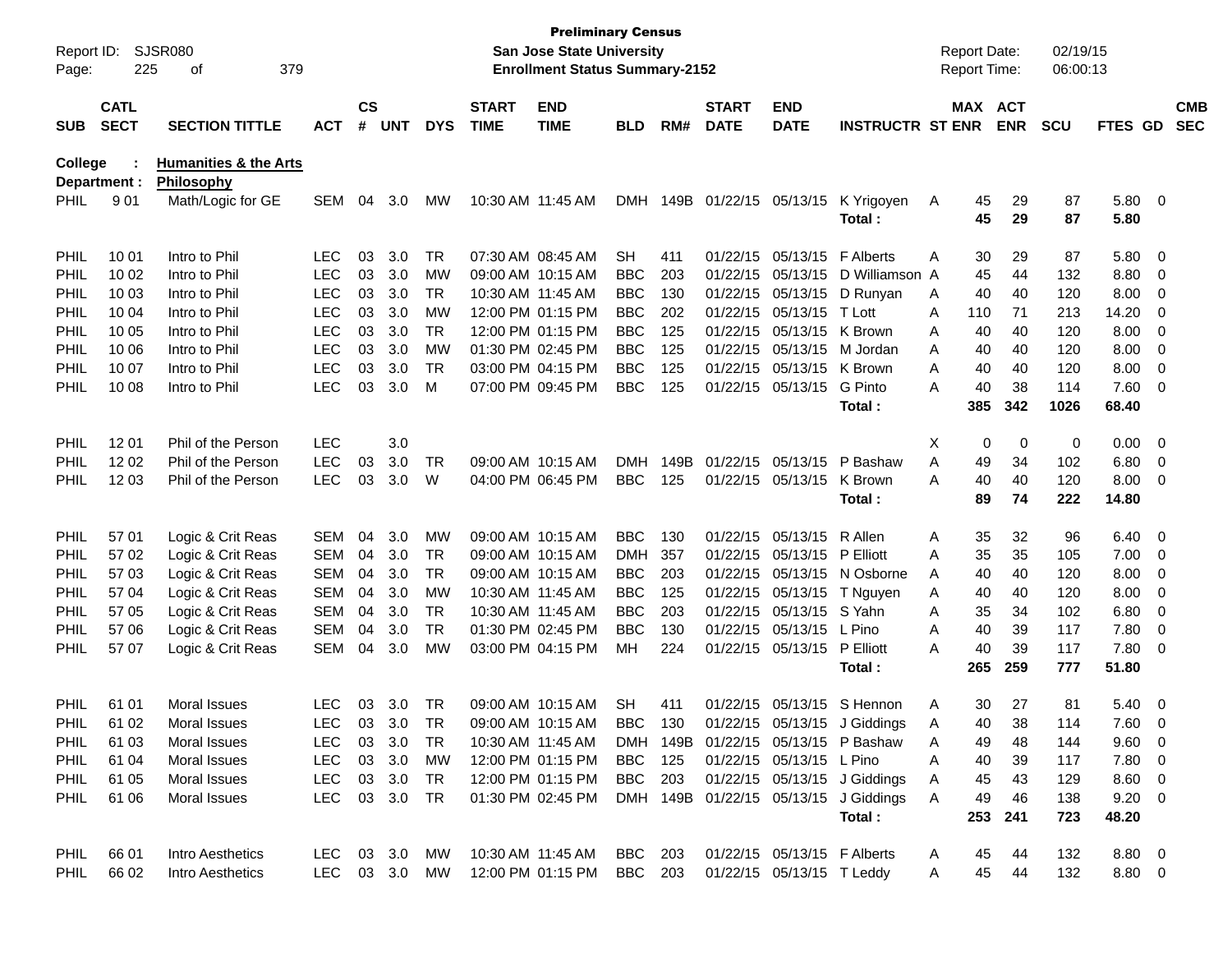| Report ID:<br>Page: | 226                        | <b>SJSR080</b><br>379<br>οf          |                          |                    |            |            |                             | <b>Preliminary Census</b><br>San Jose State University<br><b>Enrollment Status Summary-2152</b> |                   |            |                             |                                        |                                                                                   | <b>Report Date:</b><br><b>Report Time:</b> |           |                       | 02/19/15<br>06:00:13 |                        |                         |                          |
|---------------------|----------------------------|--------------------------------------|--------------------------|--------------------|------------|------------|-----------------------------|-------------------------------------------------------------------------------------------------|-------------------|------------|-----------------------------|----------------------------------------|-----------------------------------------------------------------------------------|--------------------------------------------|-----------|-----------------------|----------------------|------------------------|-------------------------|--------------------------|
| <b>SUB</b>          | <b>CATL</b><br><b>SECT</b> | <b>SECTION TITTLE</b>                | <b>ACT</b>               | $\mathsf{cs}$<br># | <b>UNT</b> | <b>DYS</b> | <b>START</b><br><b>TIME</b> | <b>END</b><br><b>TIME</b>                                                                       | <b>BLD</b>        | RM#        | <b>START</b><br><b>DATE</b> | <b>END</b><br><b>DATE</b>              | <b>INSTRUCTR ST ENR</b>                                                           |                                            |           | MAX ACT<br><b>ENR</b> | <b>SCU</b>           | FTES GD                |                         | <b>CMB</b><br><b>SEC</b> |
|                     |                            |                                      |                          |                    |            |            |                             |                                                                                                 |                   |            |                             |                                        | Total:                                                                            |                                            | 90        | 88                    | 264                  | 17.60                  |                         |                          |
| PHIL                | 70A 01                     | Ancient Philosophy                   | LEC                      | 03                 | 3.0        | MW         | 09:00 AM 10:15 AM           |                                                                                                 | <b>DMH</b>        | 149B       | 01/22/15 05/13/15           |                                        | J Lindahl<br>Total:                                                               | Α                                          | 40<br>40  | 38<br>38              | 114<br>114           | 7.60 0<br>7.60         |                         |                          |
| <b>PHIL</b>         | 70B 01                     | Modern Philosophy                    | LEC                      | 03                 | 3.0        | MW         | 10:30 AM 11:45 AM           |                                                                                                 | <b>BBC</b>        | 130        |                             | 01/22/15 05/13/15                      | T Lott<br>Total:                                                                  | Α                                          | 40<br>40  | 28<br>28              | 84<br>84             | 5.60 0<br>5.60         |                         |                          |
| <b>PHIL</b>         | 104 01                     | Asian Philosophy                     | <b>LEC</b>               | 02                 | 3.0        | MW         | 10:30 AM 11:45 AM           |                                                                                                 | DMH 357           |            |                             | 01/22/15 05/13/15 C Phan               |                                                                                   | Α                                          | 47        | 28                    | 84                   | 5.60                   | $0\,$ C                 |                          |
| <b>RELS</b>         | 104 01                     | Asian Philosophy                     | <b>LEC</b>               | 02                 | 3.0        | MW         | 10:30 AM 11:45 AM           |                                                                                                 | DMH               | 357        |                             | 01/22/15 05/13/15                      | C Phan                                                                            | Α                                          | 0         | 6                     | 18                   | 1.20                   | $0\,$ C                 |                          |
| ASIA<br><b>PHIL</b> | 104 01<br>104 02           | Asian Philosophy<br>Asian Philosophy | <b>LEC</b><br><b>LEC</b> | 02<br>02           | 3.0<br>3.0 | MW<br>TR   | 10:30 AM 11:45 AM           | 12:00 PM 01:15 PM                                                                               | DMH<br><b>BBC</b> | 357<br>130 |                             | 01/22/15 05/13/15                      | C Phan                                                                            | Α                                          | 0         | 14<br>27              | 42<br>81             | 2.80<br>5.40           | $0\,$ C<br>$0\,$ C      |                          |
| <b>RELS</b>         | 104 02                     | Asian Philosophy                     | <b>LEC</b>               | 02                 | 3.0        | <b>TR</b>  |                             | 12:00 PM 01:15 PM                                                                               | <b>BBC</b>        | 130        |                             | 01/22/15 05/13/15<br>01/22/15 05/13/15 | A Vaidya<br>A Vaidya                                                              | Α<br>Α                                     | 40<br>0   | -1                    | 3                    | 0.20                   | $0\,$ C                 |                          |
| ASIA                | 104 02                     | Asian Philosophy                     | <b>LEC</b>               | 02                 | 3.0        | <b>TR</b>  |                             | 12:00 PM 01:15 PM                                                                               | <b>BBC</b>        | 130        |                             | 01/22/15 05/13/15 A Vaidya             |                                                                                   | A                                          | 0         | 12                    | 36                   | 2.40                   | $0\,$ C                 |                          |
| <b>PHIL</b>         | 104 03                     | Asian Philosophy                     | <b>LEC</b>               | 02                 | 3.0        | MW         |                             | 03:00 PM 04:15 PM                                                                               | DMH               | 357        |                             | 01/22/15 05/13/15                      | C Phan                                                                            | Α                                          | 45        | 17                    | 51                   | 3.40                   | $0\,$ C                 |                          |
| <b>RELS</b>         | 104 03                     | Asian Philosophy                     | <b>LEC</b>               | 02                 | 3.0        | MW         |                             | 03:00 PM 04:15 PM                                                                               | DMH 357           |            | 01/22/15                    | 05/13/15                               | C Phan                                                                            | Α                                          | 0         | 6                     | 18                   | 1.20                   | $0\,$ C                 |                          |
| ASIA                | 104 03                     | Asian Philosophy                     | <b>LEC</b>               | 02                 | 3.0        | MW         |                             | 03:00 PM 04:15 PM                                                                               | DMH 357           |            | 01/22/15                    | 05/13/15                               | C Phan                                                                            | Α                                          | 0         | 13                    | 39                   | 2.60                   | $0\,$ C                 |                          |
| <b>PHIL</b>         | 104 04                     | Asian Philosophy                     | <b>LEC</b>               | 02                 | 3.0        | TBA        |                             |                                                                                                 |                   |            |                             | 01/22/15 05/13/15                      | B Mou                                                                             | Α                                          | 62        | 29                    | 87                   | 5.80                   | $0\,$ C                 |                          |
| <b>RELS</b>         | 104 04                     | Asian Philosophy                     | <b>LEC</b>               | 02                 | 3.0        | <b>TBA</b> |                             |                                                                                                 |                   |            |                             | 01/22/15 05/13/15                      | B Mou                                                                             | Α                                          | 0         | 8                     | 24                   | 1.60                   | $0\,$ C                 |                          |
| ASIA                | 104 04                     | Asian Philosophy                     | <b>LEC</b>               | 02                 | 3.0        | <b>TBA</b> |                             |                                                                                                 |                   |            |                             | 01/22/15 05/13/15                      | B Mou                                                                             | Α                                          | 0         | 23                    | 69                   | 4.60                   | $0\,$ C                 |                          |
|                     |                            |                                      |                          |                    |            |            |                             |                                                                                                 |                   |            |                             |                                        | Total:                                                                            |                                            | 194       | 184                   | 552                  | 36.80                  |                         |                          |
| <b>PHIL</b>         | 110 01                     | Sci Tech & Hum Val                   | <b>LEC</b>               | 03                 | 3.0        | TR         | 10:30 AM 11:45 AM           |                                                                                                 | <b>BBC</b>        | 202        |                             | 01/22/15 05/13/15                      | L Bernasconi A                                                                    |                                            | 50        | 46                    | 138                  | 9.20                   | $\overline{\mathbf{0}}$ |                          |
| <b>PHIL</b>         | 110 02                     | Sci Tech & Hum Val                   | <b>LEC</b>               | 03                 | 3.0        | MW         |                             | 12:00 PM 01:15 PM                                                                               | <b>BBC</b>        | 103        |                             | 01/22/15 05/13/15                      | K Yrigoyen<br>Total:                                                              | A                                          | 50<br>100 | 49<br>95              | 147<br>285           | 9.80<br>19.00          | $\overline{0}$          |                          |
| <b>PHIL</b>         | 112 01                     | American Phil                        | LEC.                     | 02                 | 3.0        | W          | 07:00 PM 09:45 PM           |                                                                                                 | <b>BBC</b>        | 125        |                             | 01/22/15 05/13/15                      | T Leddy<br>Total:                                                                 | Α                                          | 25<br>25  | 13<br>13              | 39<br>39             | $2.90\quad 6$<br>2.90  |                         |                          |
| <b>PHIL</b>         | 119 01                     | Africana Phil & Cult                 | <b>LEC</b>               | 02                 | 3.0        | MW         | 01:30 PM 02:45 PM           |                                                                                                 | <b>BBC</b>        | 130        |                             | 01/22/15 05/13/15                      | T Lott                                                                            | Α                                          | 25        | 10                    | 30                   | 2.05                   | 1 C                     |                          |
|                     | AFAM 119 01                | Africana Phil & Cult                 | LEC                      |                    | 02 3.0     | MW         |                             | 01:30 PM 02:45 PM                                                                               | BBC.              | 130        |                             | 01/22/15 05/13/15 T Lott               |                                                                                   | A                                          | $\Omega$  |                       | 6                    | $0.40 \quad 0 \quad C$ |                         |                          |
|                     |                            |                                      |                          |                    |            |            |                             |                                                                                                 |                   |            |                             |                                        | Total:                                                                            |                                            | 25        | 12                    | 36                   | 2.45                   |                         |                          |
|                     |                            | PHIL 120 01 Eastern & Western        | LEC 02 3.0 TBA           |                    |            |            |                             |                                                                                                 |                   |            |                             | 01/22/15 05/13/15 B Mou                |                                                                                   | $\mathsf{A}$                               | 25        | 24                    | 72                   | 4.95 3                 |                         |                          |
|                     |                            |                                      |                          |                    |            |            |                             |                                                                                                 |                   |            |                             |                                        | Total:                                                                            |                                            | 25        | 24                    | 72                   | 4.95                   |                         |                          |
|                     |                            | PHIL 133 01 Ethics in Science        |                          |                    |            |            |                             |                                                                                                 |                   |            |                             |                                        | LEC 03 3.0 TR 12:00 PM 01:15 PM BBC 004 01/22/15 05/13/15 J Stemwedel A<br>Total: |                                            |           | 110 110<br>110 110    | 330<br>330           | $22.00 \t 0$<br>22.00  |                         |                          |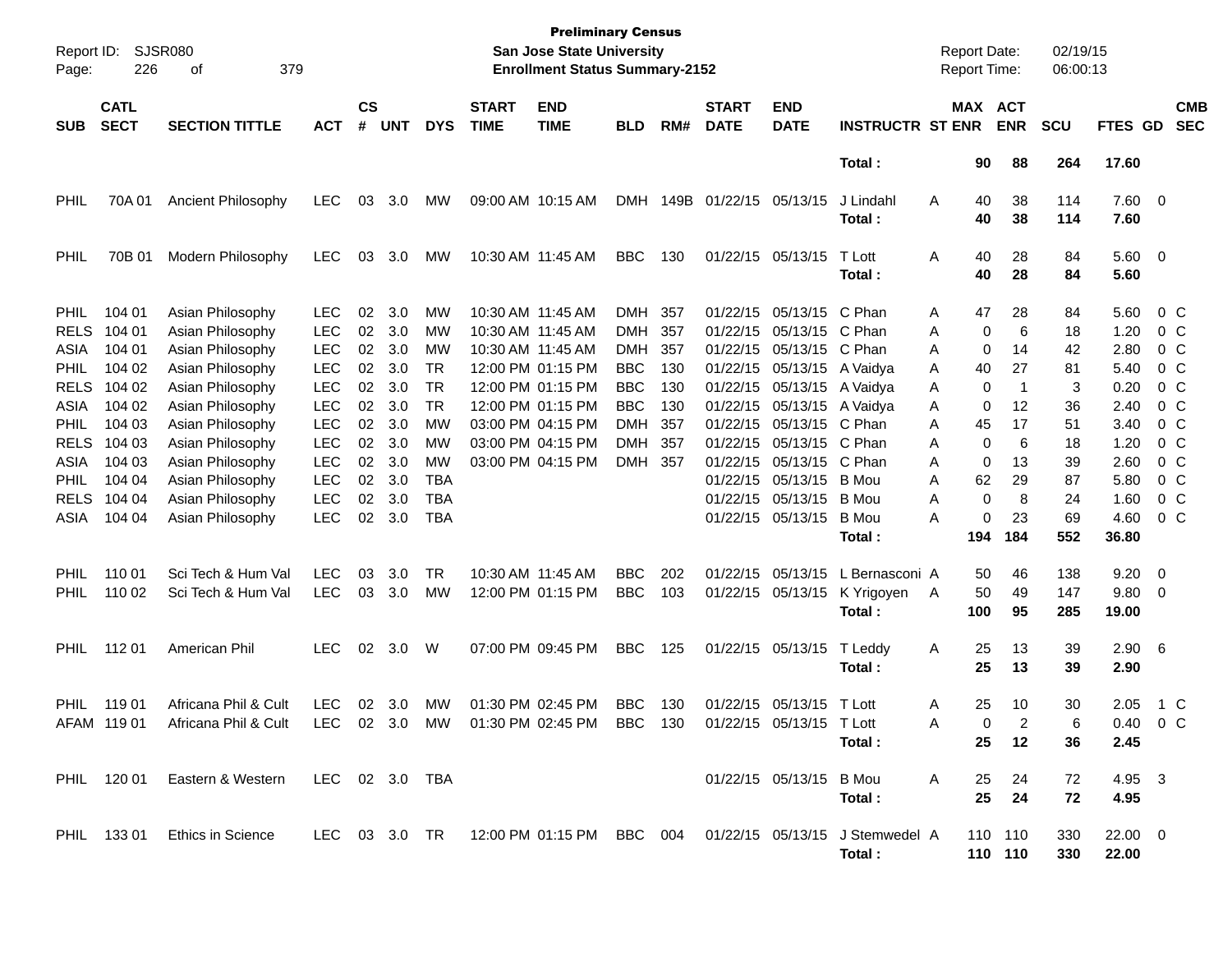| <b>Preliminary Census</b><br>Report ID: SJSR080<br><b>San Jose State University</b><br><b>Enrollment Status Summary-2152</b><br>227<br>379<br>Page:<br>οf |                            |                                |            |                    |            |            |                             |                           |            |      |                             |                            | <b>Report Date:</b><br><b>Report Time:</b> |   | 02/19/15<br>06:00:13 |                         |              |                |                          |                          |
|-----------------------------------------------------------------------------------------------------------------------------------------------------------|----------------------------|--------------------------------|------------|--------------------|------------|------------|-----------------------------|---------------------------|------------|------|-----------------------------|----------------------------|--------------------------------------------|---|----------------------|-------------------------|--------------|----------------|--------------------------|--------------------------|
| <b>SUB</b>                                                                                                                                                | <b>CATL</b><br><b>SECT</b> | <b>SECTION TITTLE</b>          | <b>ACT</b> | $\mathsf{cs}$<br># | <b>UNT</b> | <b>DYS</b> | <b>START</b><br><b>TIME</b> | <b>END</b><br><b>TIME</b> | <b>BLD</b> | RM#  | <b>START</b><br><b>DATE</b> | <b>END</b><br><b>DATE</b>  | <b>INSTRUCTR ST ENR</b>                    |   | <b>MAX ACT</b>       | <b>ENR</b>              | <b>SCU</b>   | <b>FTES GD</b> |                          | <b>CMB</b><br><b>SEC</b> |
| <b>PHIL</b>                                                                                                                                               | 134 01                     | Computers, Ethics, S LEC       |            |                    | 02 3.0     | TBA        |                             |                           |            |      | 01/22/15                    | 05/13/15                   | E Sonnier                                  | Α | 49                   | 49                      | 147          | 9.80           | -0                       |                          |
| <b>PHIL</b>                                                                                                                                               | 134 02                     | Computers, Ethics, S LEC       |            | 02 <sub>2</sub>    | 3.0        | <b>TBA</b> |                             |                           |            |      | 01/22/15                    | 05/13/15                   | E Sonnier                                  | A | 42                   | 42                      | 126          | 8.40           | - 0                      |                          |
| <b>PHIL</b>                                                                                                                                               | 134 03                     | Computers, Ethics, S LEC       |            |                    | 02 3.0     | <b>TBA</b> |                             |                           |            |      | 01/22/15                    | 05/13/15                   | E Sonnier                                  | A | 49                   | 49                      | 147          | 9.80           | - 0                      |                          |
| <b>PHIL</b>                                                                                                                                               | 134 04                     | Computers, Ethics, S LEC       |            |                    | 02 3.0     | TBA        |                             |                           |            |      |                             | 01/22/15 05/13/15          | E Sonnier<br>Total:                        | A | 42<br>182            | 42<br>182               | 126<br>546   | 8.40<br>36.40  | - 0                      |                          |
| <b>PHIL</b>                                                                                                                                               | 149 01                     | METAPHYS & EPISTEMSEM 04 3.0 T |            |                    |            |            |                             | 04:00 PM 06:45 PM         | CL         | 243  |                             | 01/22/15 05/13/15          | A Vaidya<br>Total:                         | A | 30<br>30             | 22<br>22                | 66<br>66     | 4.75 7<br>4.75 |                          |                          |
| <b>PHIL</b>                                                                                                                                               | 158 01                     | Phil of Language               | SEM        | 04                 | 3.0        | TR         |                             | 01:30 PM 02:45 PM         | <b>SH</b>  | 411  |                             | 01/22/15 05/13/15          | B Mou<br>Total:                            | Α | 25<br>25             | 14<br>14                | 42<br>42     | 3.05<br>3.05   | $-5$                     |                          |
| <b>PHIL</b>                                                                                                                                               | 160 01                     | <b>Phil of Science</b>         | LEC        | 02                 | 3.0        | TR         |                             | 09:00 AM 10:15 AM         | <b>BBC</b> | 222  | 01/22/15                    | 05/13/15                   | J Lindahl                                  | A | 64                   | 63                      | 189          | 12.60          | - 0                      |                          |
| <b>PHIL</b>                                                                                                                                               | 160 02                     | Phil of Science                | <b>LEC</b> | 02                 | 3.0        | <b>MW</b>  |                             | 01:30 PM 02:45 PM         | <b>BBC</b> | 222  |                             | 01/22/15 05/13/15          | K Yrigoyen                                 | A | 64                   | 63                      | 189          | 12.60          | $\overline{\phantom{0}}$ |                          |
|                                                                                                                                                           |                            |                                |            |                    |            |            |                             |                           |            |      |                             |                            | Total:                                     |   | 128                  | 126                     | 378          | 25.20          |                          |                          |
| <b>PHIL</b>                                                                                                                                               | 180 01                     | <b>Indiv Studies</b>           | <b>SUP</b> | 36                 | 3.0        | TBA        |                             |                           |            |      | 01/22/15                    | 05/13/15                   | P Hadreas                                  | A | 5                    | 5                       | 15           | $1.10$ 2       |                          |                          |
| <b>PHIL</b>                                                                                                                                               | 180 02                     | <b>Indiv Studies</b>           | <b>SUP</b> | 36                 | 3.0        | <b>TBA</b> |                             |                           |            |      | 01/22/15                    | 05/13/15                   |                                            | A | 5                    | $\Omega$                | $\mathbf 0$  | 0.00           | $\overline{0}$           |                          |
| <b>PHIL</b>                                                                                                                                               | 180 03                     | <b>Indiv Studies</b>           | <b>SUP</b> | 36                 | 1.0        | <b>TBA</b> |                             |                           |            |      |                             | 01/22/15 05/13/15          | R Manning                                  | A | 5                    | $\mathbf{1}$            | $\mathbf{1}$ | 0.07           | $\overline{\mathbf{0}}$  |                          |
|                                                                                                                                                           |                            |                                |            |                    |            |            |                             |                           |            |      |                             |                            | Total:                                     |   | 15                   | 6                       | 16           | 1.17           |                          |                          |
| <b>PHIL</b>                                                                                                                                               | 184 01                     | Directed Reading               | <b>SUP</b> | 36                 | 3.0        | TBA        |                             |                           |            |      | 01/22/15                    | 05/13/15                   | A Vaidya                                   | A | 5                    | -1                      | 3            | 0.20           | - 0                      |                          |
| <b>PHIL</b>                                                                                                                                               | 184 02                     | Directed Reading               | <b>SUP</b> | 36                 | 3.0        | <b>TBA</b> |                             |                           |            |      |                             | 01/22/15 05/13/15          | R Manning                                  | Α | 20                   | 6                       | 18           | 1.20           | - 0                      |                          |
|                                                                                                                                                           |                            |                                |            |                    |            |            |                             |                           |            |      |                             |                            | Total:                                     |   | 25                   | $\overline{\mathbf{r}}$ | 21           | 1.40           |                          |                          |
| <b>PHIL</b>                                                                                                                                               | 18601                      | Prof & Bus Ethics              | LEC        | 03                 | 3.0        | TR         |                             | 07:30 AM 08:45 AM         | DMH        | -357 | 01/22/15                    | 05/13/15                   | L Bernasconi A                             |   | 53                   | 33                      | 99           | 6.60           | $0\,C$                   |                          |
| BUS3                                                                                                                                                      | 18601                      | Prof & Bus Ethics              | <b>LEC</b> | 03                 | 3.0        | <b>TR</b>  |                             | 07:30 AM 08:45 AM         | <b>DMH</b> | 357  | 01/22/15                    | 05/13/15                   | L Bernasconi A                             |   | 0                    | 20                      | 60           | 4.00           | 0 <sup>C</sup>           |                          |
| <b>PHIL</b>                                                                                                                                               | 186 02                     | Prof & Bus Ethics              | <b>LEC</b> | 03                 | 3.0        | МW         |                             | 09:00 AM 10:15 AM         | <b>BBC</b> | 222  | 01/22/15                    | 05/13/15                   | T Nguyen                                   | A | 64                   | 39                      | 117          | 7.80           | $0\,C$                   |                          |
| BUS3                                                                                                                                                      | 186 02                     | Prof & Bus Ethics              | <b>LEC</b> | 03                 | 3.0        | МW         |                             | 09:00 AM 10:15 AM         | <b>BBC</b> | 222  | 01/22/15                    | 05/13/15                   | T Nguyen                                   | A | 0                    | 25                      | 75           | 5.00           | 0 <sup>o</sup>           |                          |
| PHIL                                                                                                                                                      | 186 03                     | Prof & Bus Ethics              | <b>LEC</b> |                    | 3.0        |            |                             |                           |            |      |                             |                            |                                            | Χ | $\Omega$             | $\Omega$                | 0            | 0.00           | 0                        |                          |
|                                                                                                                                                           | BUS3 186 03                | Prof & Bus Ethics              | <b>LEC</b> |                    | 3.0        |            |                             |                           |            |      |                             |                            |                                            | х | 0                    | 0                       | 0            | 0.00           | $\overline{0}$           |                          |
| PHIL                                                                                                                                                      | 18604                      | Prof & Bus Ethics              | <b>LEC</b> | 03                 | 3.0        | F          |                             | 09:30 AM 12:15 PM         | DMH 357    |      |                             |                            | 01/22/15 05/13/15 J Wilhelmsso A           |   | 53                   | 35                      | 105          | 7.00           | $0\,$ C                  |                          |
|                                                                                                                                                           | BUS3 186 04                | Prof & Bus Ethics              | <b>LEC</b> | 03                 | 3.0        | F          |                             | 09:30 AM 12:15 PM         | DMH 357    |      |                             |                            | 01/22/15 05/13/15 J Wilhelmsso A           |   | 0                    | 17                      | 51           | 3.40           | $0\,$ C                  |                          |
| PHIL                                                                                                                                                      | 186 05                     | Prof & Bus Ethics              | <b>LEC</b> |                    | 3.0        |            |                             |                           |            |      |                             |                            |                                            | X | 0                    | 0                       | 0            | 0.00           | $\overline{0}$           |                          |
|                                                                                                                                                           | BUS3 186 05                | Prof & Bus Ethics              | <b>LEC</b> |                    | 3.0        |            |                             |                           |            |      |                             |                            |                                            | X | 0                    | 0                       | 0            | 0.00           | 0                        |                          |
| PHIL                                                                                                                                                      | 186 06                     | Prof & Bus Ethics              | <b>LEC</b> |                    | 03 3.0     | МW         |                             | 12:00 PM 01:15 PM         | BBC 222    |      |                             | 01/22/15 05/13/15 M Jordan |                                            | Α | 64                   | 46                      | 138          | 9.20           | $0\,$ C                  |                          |
|                                                                                                                                                           | BUS3 186 06                | Prof & Bus Ethics              | <b>LEC</b> |                    | 03 3.0     | МW         |                             | 12:00 PM 01:15 PM         | BBC        | 222  |                             | 01/22/15 05/13/15 M Jordan |                                            | Α | 0                    | 18                      | 54           | 3.60           | $0\,$ C                  |                          |
| PHIL                                                                                                                                                      | 186 07                     | Prof & Bus Ethics              | <b>LEC</b> |                    | 03 3.0     | МW         |                             | 01:30 PM 02:45 PM         | BBC        | 203  |                             |                            | 01/22/15 05/13/15 D Williamson A           |   | 45                   | 26                      | 78           | 5.20           | $0\,$ C                  |                          |
|                                                                                                                                                           | BUS3 186 07                | Prof & Bus Ethics              | <b>LEC</b> |                    | 03 3.0     | MW         |                             | 01:30 PM 02:45 PM         | BBC        | 203  |                             |                            | 01/22/15 05/13/15 D Williamson A           |   | 0                    | 18                      | 54           | 3.60 0 C       |                          |                          |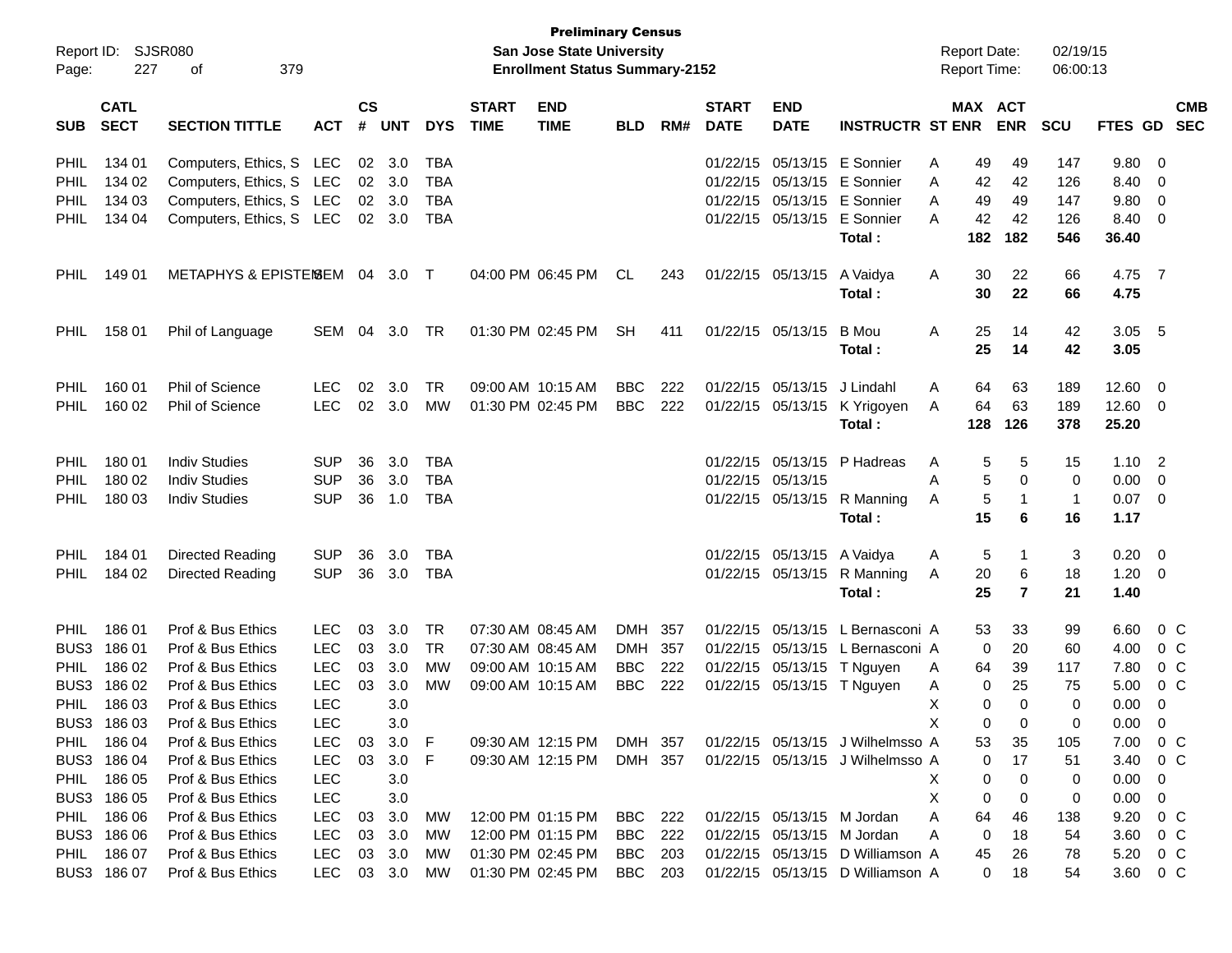| <b>Preliminary Census</b><br>SJSR080<br><b>San Jose State University</b><br>Report ID:<br>379<br><b>Enrollment Status Summary-2152</b><br>228<br>Page:<br>οf |                            |                                   |                |                    |            |            |                             |                           |            | <b>Report Date:</b><br>Report Time: |                             |                           | 02/19/15<br>06:00:13        |   |     |                       |            |             |                |                          |
|--------------------------------------------------------------------------------------------------------------------------------------------------------------|----------------------------|-----------------------------------|----------------|--------------------|------------|------------|-----------------------------|---------------------------|------------|-------------------------------------|-----------------------------|---------------------------|-----------------------------|---|-----|-----------------------|------------|-------------|----------------|--------------------------|
| <b>SUB</b>                                                                                                                                                   | <b>CATL</b><br><b>SECT</b> | <b>SECTION TITTLE</b>             | <b>ACT</b>     | $\mathsf{cs}$<br># | <b>UNT</b> | <b>DYS</b> | <b>START</b><br><b>TIME</b> | <b>END</b><br><b>TIME</b> | <b>BLD</b> | RM#                                 | <b>START</b><br><b>DATE</b> | <b>END</b><br><b>DATE</b> | <b>INSTRUCTR ST ENR</b>     |   |     | MAX ACT<br><b>ENR</b> | <b>SCU</b> | FTES GD     |                | <b>CMB</b><br><b>SEC</b> |
| <b>PHIL</b>                                                                                                                                                  | 186 08                     | Prof & Bus Ethics                 | <b>LEC</b>     | 03                 | 3.0        | TR.        |                             | 01:30 PM 02:45 PM         | <b>BBC</b> | 203                                 | 01/22/15                    |                           | 05/13/15 L Bernasconi A     |   | 45  | 38                    | 114        | 7.60        | 0 <sup>o</sup> |                          |
| BUS3                                                                                                                                                         | 186 08                     | Prof & Bus Ethics                 | <b>LEC</b>     | 03                 | 3.0        | TR         |                             | 01:30 PM 02:45 PM         | <b>BBC</b> | 203                                 | 01/22/15                    | 05/13/15                  | L Bernasconi A              |   | 0   | 7                     | 21         | 1.40        | 0 <sup>o</sup> |                          |
| PHIL                                                                                                                                                         | 186 09                     | Prof & Bus Ethics                 | <b>LEC</b>     | 03                 | 3.0        | МW         |                             | 03:00 PM 04:15 PM         | <b>BBC</b> | 222                                 | 01/22/15                    | 05/13/15                  | M Jordan                    | A | 64  | 46                    | 138        | 9.20        | 0 <sup>o</sup> |                          |
| BUS3                                                                                                                                                         | 186 09                     | Prof & Bus Ethics                 | <b>LEC</b>     | 03                 | 3.0        | МW         |                             | 03:00 PM 04:15 PM         | <b>BBC</b> | 222                                 | 01/22/15                    | 05/13/15                  | M Jordan                    | A | 0   | 17                    | 51         | 3.40        | 0 <sup>o</sup> |                          |
| PHIL.                                                                                                                                                        | 186 10                     | Prof & Bus Ethics                 | <b>LEC</b>     | 03                 | 3.0        | МW         |                             | 03:00 PM 04:15 PM         | <b>BBC</b> | 203                                 | 01/22/15                    | 05/13/15                  | D Williamson A              |   | 45  | 26                    | 78         | 5.20        | 0 <sup>o</sup> |                          |
| BUS3                                                                                                                                                         | 186 10                     | Prof & Bus Ethics                 | <b>LEC</b>     | 03                 | 3.0        | МW         |                             | 03:00 PM 04:15 PM         | <b>BBC</b> | 203                                 | 01/22/15                    | 05/13/15                  | D Williamson A              |   | 0   | 19                    | 57         | 3.80        | 0 <sup>o</sup> |                          |
| PHIL                                                                                                                                                         | 186 11                     | Prof & Bus Ethics                 | <b>LEC</b>     | 03                 | 3.0        | Т          |                             | 03:00 PM 05:45 PM         | <b>BBC</b> | 323                                 | 01/22/15                    | 05/13/15                  | M Ingerson                  | A | 45  | 26                    | 78         | 5.20        | 0 <sup>o</sup> |                          |
| BUS3                                                                                                                                                         | 186 11                     | Prof & Bus Ethics                 | <b>LEC</b>     | 03                 | 3.0        | Т          |                             | 03:00 PM 05:45 PM         | <b>BBC</b> | 323                                 | 01/22/15                    | 05/13/15                  | M Ingerson                  | A | 0   | 15                    | 45         | 3.00        | 0 <sup>o</sup> |                          |
| PHIL.                                                                                                                                                        | 186 12                     | Prof & Bus Ethics                 | <b>LEC</b>     | 03                 | 3.0        | <b>TR</b>  |                             | 03:00 PM 04:15 PM         | DН         | 318                                 | 01/22/15                    | 05/13/15                  | J Giddings                  | A | 60  | 47                    | 141        | 9.40        | 0 <sup>o</sup> |                          |
| BUS3                                                                                                                                                         | 186 12                     | Prof & Bus Ethics                 | <b>LEC</b>     | 03                 | 3.0        | <b>TR</b>  |                             | 03:00 PM 04:15 PM         | DH         | 318                                 | 01/22/15                    |                           | 05/13/15 J Giddings         | A | 0   | 11                    | 33         | 2.20        | 0 <sup>o</sup> |                          |
| PHIL.                                                                                                                                                        | 186 14                     | Prof & Bus Ethics                 | <b>LEC</b>     | 03                 | 3.0        | <b>TBA</b> |                             |                           |            |                                     | 01/22/15                    |                           | 05/13/15 C Sanchez          | A | 45  | 24                    | 72         | 4.80        | 0 <sup>o</sup> |                          |
| BUS3                                                                                                                                                         | 186 14                     | Prof & Bus Ethics                 | <b>LEC</b>     | 03                 | 3.0        | <b>TBA</b> |                             |                           |            |                                     | 01/22/15                    |                           | 05/13/15 C Sanchez          | A | 0   | 19                    | 57         | 3.80        | 0 <sup>o</sup> |                          |
| PHIL.                                                                                                                                                        | 186 15                     | Prof & Bus Ethics                 | <b>LEC</b>     | 03                 | 3.0        | <b>TBA</b> |                             |                           |            |                                     | 01/22/15                    | 05/13/15                  | C Sanchez                   | A | 45  | 25                    | 75         | 5.00        | 0 <sup>o</sup> |                          |
| BUS3                                                                                                                                                         | 186 15                     | Prof & Bus Ethics                 | <b>LEC</b>     | 03                 | 3.0        | <b>TBA</b> |                             |                           |            |                                     | 01/22/15                    |                           | 05/13/15 C Sanchez          | A | 0   | 20                    | 60         | 4.00        | 0 <sup>o</sup> |                          |
| PHIL                                                                                                                                                         | 186 16                     | Prof & Bus Ethics                 | <b>LEC</b>     | 03                 | 3.0        | <b>TR</b>  |                             | 12:00 PM 01:15 PM         | <b>BBC</b> | 103                                 | 01/22/15                    |                           | 05/13/15 L Bernasconi A     |   | 50  | 39                    | 117        | 7.80        | 0 <sup>o</sup> |                          |
| BUS3                                                                                                                                                         | 186 16                     | Prof & Bus Ethics                 | <b>LEC</b>     | 03                 | 3.0        | TR         |                             | 12:00 PM 01:15 PM         | <b>BBC</b> | 103                                 | 01/22/15                    | 05/13/15                  | L Bernasconi A              |   | 0   | 11                    | 33         | 2.20        | 0 <sup>o</sup> |                          |
| PHIL.                                                                                                                                                        | 186 17                     | Prof & Bus Ethics                 | <b>LEC</b>     | 03                 | 3.0        | т          |                             | 06:00 PM 09:00 PM         | <b>SH</b>  | 346                                 | 01/22/15                    | 05/13/15                  | M Ingerson                  | A | 45  | 24                    | 72         | 4.80        | 0 <sup>o</sup> |                          |
| BUS3                                                                                                                                                         | 186 17                     | Prof & Bus Ethics                 | <b>LEC</b>     | 03                 | 3.0        | т          |                             | 06:00 PM 09:00 PM         | <b>SH</b>  | 346                                 | 01/22/15                    | 05/13/15                  | M Ingerson                  | A | 0   | 16                    | 48         | 3.20        | 0 <sup>o</sup> |                          |
| <b>PHIL</b>                                                                                                                                                  | 186 18                     | Prof & Bus Ethics                 | <b>LEC</b>     | 03                 | 3.0        | W          |                             | 07:00 PM 09:45 PM         | <b>BBC</b> | 203                                 | 01/22/15                    | 05/13/15                  | M Jordan                    | A | 45  | 31                    | 93         | 6.20        | 0 <sup>o</sup> |                          |
| BUS3                                                                                                                                                         | 186 18                     | Prof & Bus Ethics                 | <b>LEC</b>     | 03                 | 3.0        | W          |                             | 07:00 PM 09:45 PM         | <b>BBC</b> | 203                                 | 01/22/15                    | 05/13/15                  | M Jordan                    | A | 0   | 14                    | 42         | 2.80        | 0 <sup>o</sup> |                          |
| PHIL.                                                                                                                                                        | 186 19                     | Prof & Bus Ethics                 | <b>LEC</b>     | 03                 | 3.0        | TR         | 10:30 AM 11:45 AM           |                           | <b>DMH</b> | 357                                 | 01/22/15                    | 05/13/15                  | N Osborne                   | A | 47  | 24                    | 72         | 4.80        | 0 <sup>o</sup> |                          |
| BUS3                                                                                                                                                         | 186 19                     | Prof & Bus Ethics                 | <b>LEC</b>     | 03                 | 3.0        | <b>TR</b>  | 10:30 AM 11:45 AM           |                           | <b>DMH</b> | 357                                 | 01/22/15                    | 05/13/15                  | N Osborne                   | A | 0   | 20                    | 60         | 4.00        | 0 <sup>o</sup> |                          |
| PHIL.                                                                                                                                                        | 186 20                     | Prof & Bus Ethics                 | <b>LEC</b>     | 03                 | 3.0        | <b>TR</b>  |                             | 09:00 AM 10:15 AM         | <b>BBC</b> | 125                                 | 01/22/15                    | 05/13/15                  | T Nguyen                    | A | 40  | 35                    | 105        | 7.00        | 0 <sup>o</sup> |                          |
| BUS3                                                                                                                                                         | 186 20                     | Prof & Bus Ethics                 | <b>LEC</b>     | 03                 | 3.0        | TR         |                             | 09:00 AM 10:15 AM         | <b>BBC</b> | 125                                 |                             | 01/22/15 05/13/15         | T Nguyen                    | A | 0   | $\overline{7}$        | 21         | 1.40        | 0 <sup>o</sup> |                          |
|                                                                                                                                                              |                            |                                   |                |                    |            |            |                             |                           |            |                                     |                             |                           | Total:                      |   | 855 | 838                   | 2514       | 167.60      |                |                          |
| <b>PHIL</b>                                                                                                                                                  | 190 01                     | Sem Phil Classics                 | <b>SEM</b>     |                    | 3.0        |            |                             |                           |            |                                     |                             |                           |                             | Х | 0   | 0                     | 0          | 0.00        | 0              |                          |
| PHIL                                                                                                                                                         | 190 02                     | Sem Phil Classics                 | <b>SEM</b>     | 05                 | 3.0        | $\top$     |                             | 07:00 PM 09:45 PM         | <b>BBC</b> | 123                                 | 01/22/15 05/13/15           |                           | P Hadreas                   | A | 25  | 22                    | 66         | 4.80        | 8              |                          |
|                                                                                                                                                              |                            |                                   |                |                    |            |            |                             |                           |            |                                     |                             |                           | Total:                      |   | 25  | 22                    | 66         | 4.80        |                |                          |
|                                                                                                                                                              | PHIL 195 01                | Sem in Phil Law                   | <b>SEM</b>     |                    | 3.0        |            |                             |                           |            |                                     |                             |                           |                             | Χ | 0   | 0                     | 0          | $0.00 \t 0$ |                |                          |
|                                                                                                                                                              |                            |                                   |                |                    |            |            |                             |                           |            |                                     |                             |                           | Total:                      |   | 0   | 0                     | 0          | 0.00        |                |                          |
|                                                                                                                                                              |                            |                                   |                |                    |            |            |                             |                           |            |                                     |                             |                           |                             |   |     |                       |            |             |                |                          |
|                                                                                                                                                              | PHIL 290 01                | Adv Sem Select Philo SEM 05 3.0 M |                |                    |            |            |                             | 07:00 PM 09:45 PM BBC 203 |            |                                     |                             |                           | 01/22/15 05/13/15 C Sanchez | A | 20  | 14                    | 42         | 3.30 10     |                |                          |
|                                                                                                                                                              |                            |                                   |                |                    |            |            |                             |                           |            |                                     |                             |                           | Total:                      |   | 20  | 14                    | 42         | 3.30        |                |                          |
|                                                                                                                                                              |                            |                                   |                |                    |            |            |                             |                           |            |                                     |                             |                           |                             |   |     |                       |            |             |                |                          |
|                                                                                                                                                              | PHIL 298 01                | <b>Spec Studies</b>               | SUP 25 3.0 TBA |                    |            |            |                             |                           |            |                                     |                             | 01/22/15 05/13/15 K Brown |                             | A | 3   | 2                     | 6          | $0.45$ 1    |                |                          |
| PHIL                                                                                                                                                         | 298 02                     | <b>Spec Studies</b>               | <b>SUP</b>     |                    | 25 3.0 TBA |            |                             |                           |            |                                     |                             |                           | 01/22/15 05/13/15 P Hadreas | A | 6   | $\mathbf{1}$          | 3          | $0.25$ 1    |                |                          |
|                                                                                                                                                              |                            |                                   |                |                    |            |            |                             |                           |            |                                     |                             |                           | Total:                      |   | 9   | 3                     | 9          | 0.70        |                |                          |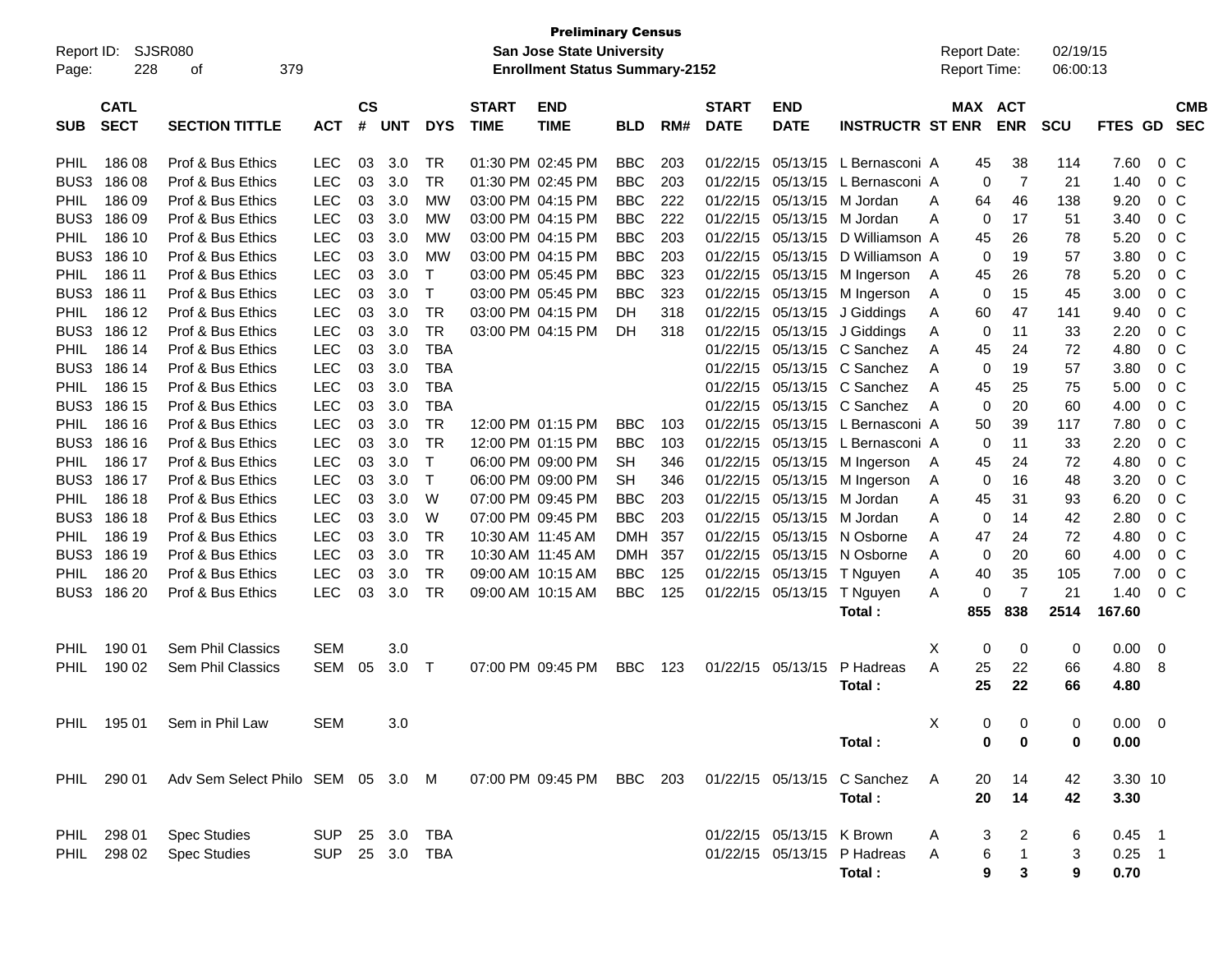| Report ID:<br>Page: | 229                        | SJSR080<br>379<br>of  |            |                |            |            |                             | <b>San Jose State University</b><br><b>Enrollment Status Summary-2152</b> | <b>Preliminary Census</b> |     |                             |                                                  |                                                       | <b>Report Date:</b><br><b>Report Time:</b> |                                         | 02/19/15<br>06:00:13        |                                    |                          |
|---------------------|----------------------------|-----------------------|------------|----------------|------------|------------|-----------------------------|---------------------------------------------------------------------------|---------------------------|-----|-----------------------------|--------------------------------------------------|-------------------------------------------------------|--------------------------------------------|-----------------------------------------|-----------------------------|------------------------------------|--------------------------|
| <b>SUB</b>          | <b>CATL</b><br><b>SECT</b> | <b>SECTION TITTLE</b> | <b>ACT</b> | <b>CS</b><br># | <b>UNT</b> | <b>DYS</b> | <b>START</b><br><b>TIME</b> | <b>END</b><br><b>TIME</b>                                                 | <b>BLD</b>                | RM# | <b>START</b><br><b>DATE</b> | <b>END</b><br><b>DATE</b>                        | <b>INSTRUCTR ST ENR</b>                               | MAX                                        | ACT<br><b>ENR</b>                       | <b>SCU</b>                  | FTES GD                            | <b>CMB</b><br><b>SEC</b> |
| <b>PHIL</b>         | 299 01                     | <b>Masters Thesis</b> | <b>SUP</b> | 25             | 3.0        | <b>TBA</b> |                             |                                                                           |                           |     | 01/22/15                    | 05/13/15                                         | Total:                                                | A                                          | 5<br>$\overline{0}$<br>5<br>$\mathbf 0$ | $\mathbf{0}$<br>$\bf{0}$    | $0.00 \quad 0$<br>0.00             |                          |
|                     | Department :               | <b>Philosophy</b>     |            |                |            |            |                             |                                                                           |                           |     |                             | <b>Lower Division:</b><br><b>Upper Division:</b> | <b>Department Total:</b><br><b>Graduate Division:</b> | 3005<br>1207<br>1764<br>34                 | 2771<br>1099<br>1655<br>17              | 8311<br>3297<br>4963<br>-51 | 556.27<br>219.80<br>332.47<br>4.00 |                          |